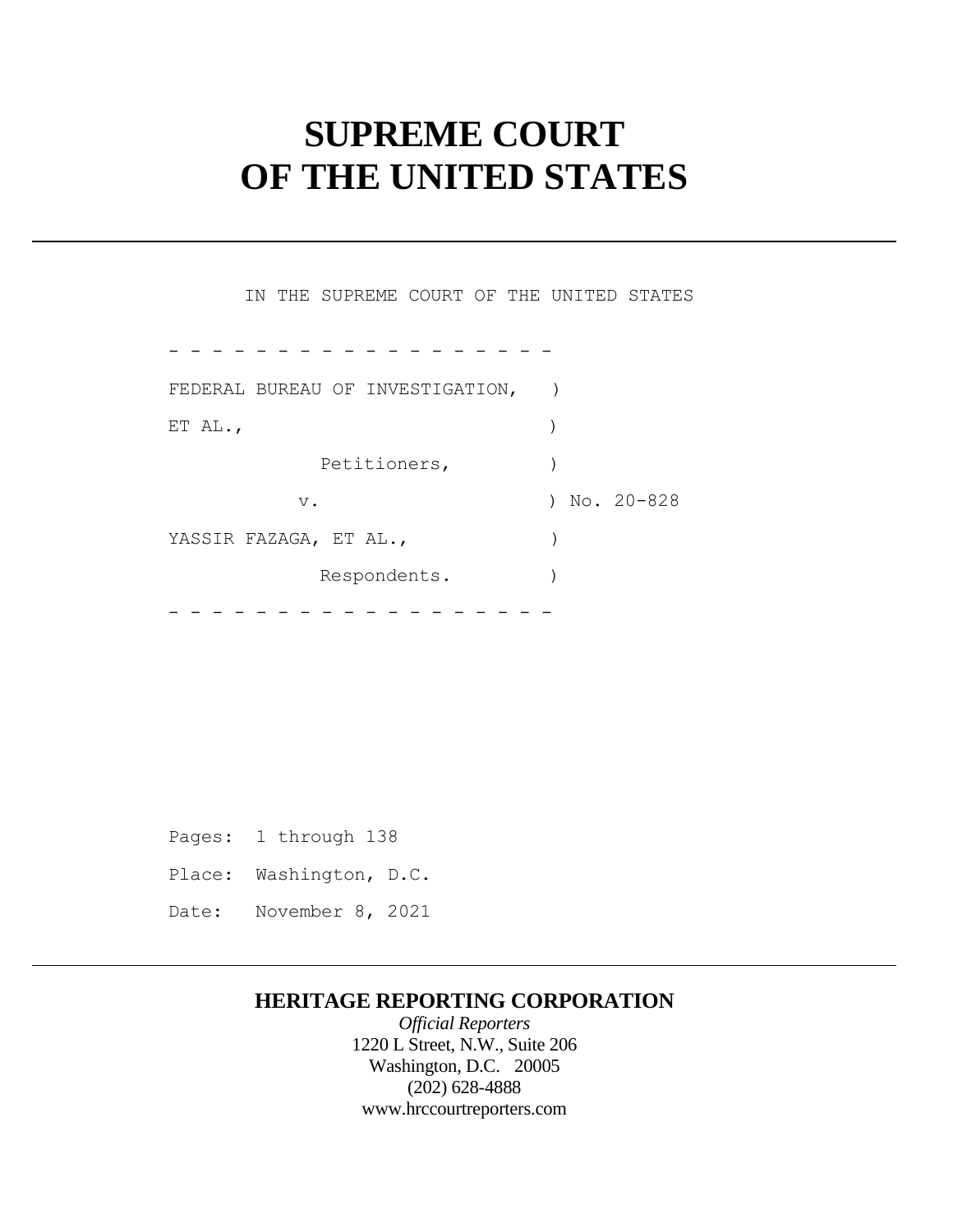1 2 3 4 5 6 7 8 9 10 11 12 13 14 15 16 17 18 19 20 21 22 23 24 25 - - - - - - - - - - - - - - - - - - - - - - - - - - - - - - - - - - - - IN THE SUPREME COURT OF THE UNITED STATES FEDERAL BUREAU OF INVESTIGATION, ) ET AL.,  $\qquad \qquad$ Petitioners,  $)$  v. ) No. 20-828 YASSIR FAZAGA, ET AL.,  $\qquad \qquad$ Respondents. Washington, D.C. Monday, November 8, 2021 The above-entitled matter came on for oral argument before the Supreme Court of the United States at 10:00 a.m. APPEARANCES: EDWIN S. KNEEDLER, Deputy Solicitor General, Department of Justice, Washington, D.C.; on behalf of the Petitioners. CATHERINE M.A. CARROLL, ESQUIRE, Washington, D.C.; on behalf of the Agent Respondents. AHILAN T. ARULANANTHAM, ESQUIRE, Los Angeles, California; on behalf of Respondents Fazaga et al.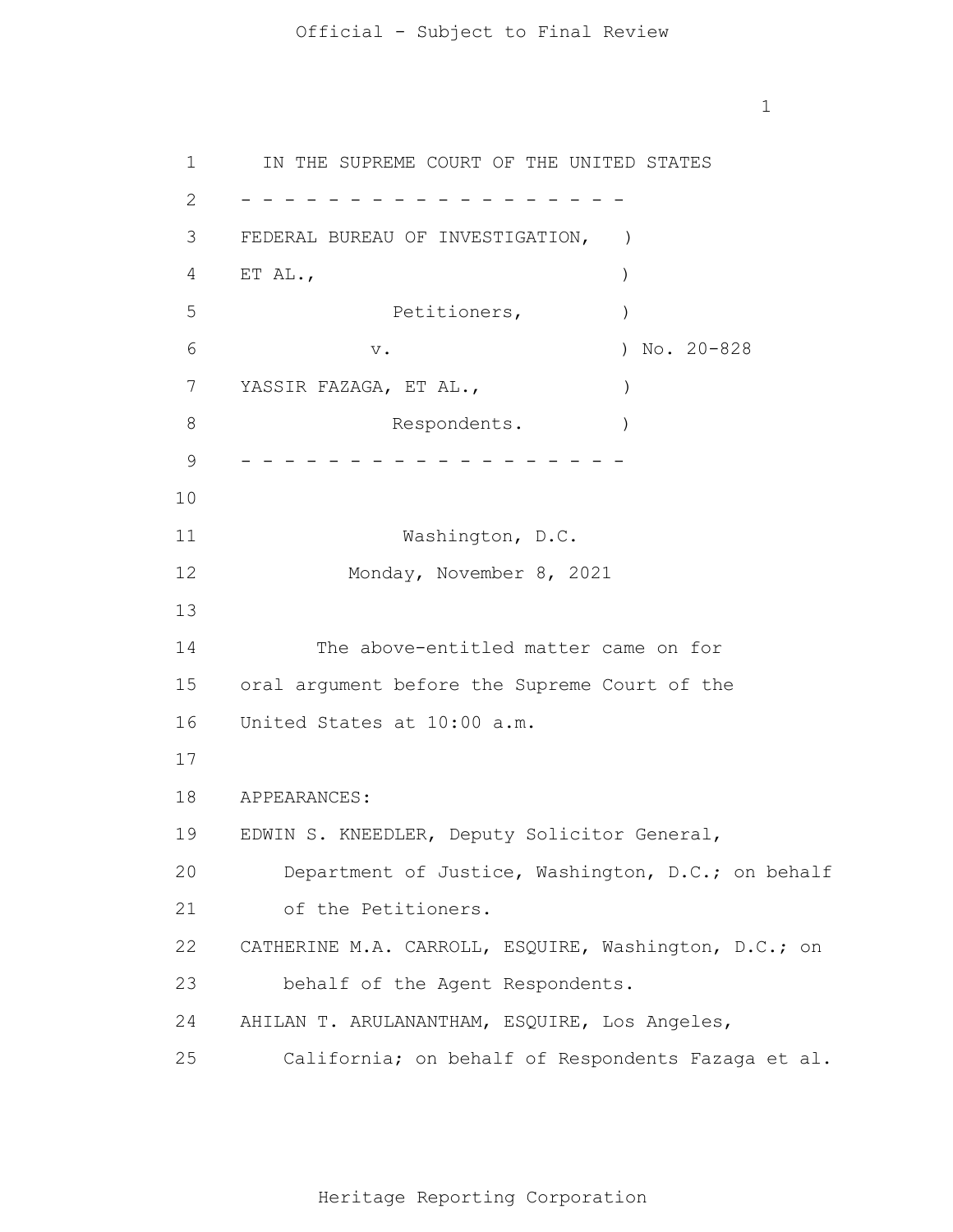| $\mathbf 1$     | CONTENTS                              |       |
|-----------------|---------------------------------------|-------|
| $\mathbf{2}$    | ORAL ARGUMENT OF:                     | PAGE: |
| 3               | EDWIN S. KNEEDLER, ESQ.               |       |
| $\overline{4}$  | On behalf of the Petitioners          | 3     |
| 5               | ORAL ARGUMENT OF:                     |       |
| 6               | CATHERINE M.A. CARROLL, ESQ.          |       |
| $7\overline{ }$ | On behalf of the Agent Respondents 53 |       |
| 8               | ORAL ARGUMENT OF:                     |       |
| 9               | AHILAN T. ARULANANTHAM, ESQ.          |       |
| 10              | On behalf of Respondents Fazaga,      |       |
| 11              | et al.                                | 63    |
|                 | 12 REBUTTAL ARGUMENT OF:              |       |
| 13              | EDWIN S. KNEEDLER, ESQ.               |       |
| 14              | On behalf of the Petitioners          | 133   |
| 15              |                                       |       |
| 16              |                                       |       |
| 17              |                                       |       |
| 18              |                                       |       |
| 19              |                                       |       |
| 20              |                                       |       |
| 21              |                                       |       |
| 22              |                                       |       |
| 23              |                                       |       |
| 24              |                                       |       |
| 25              |                                       |       |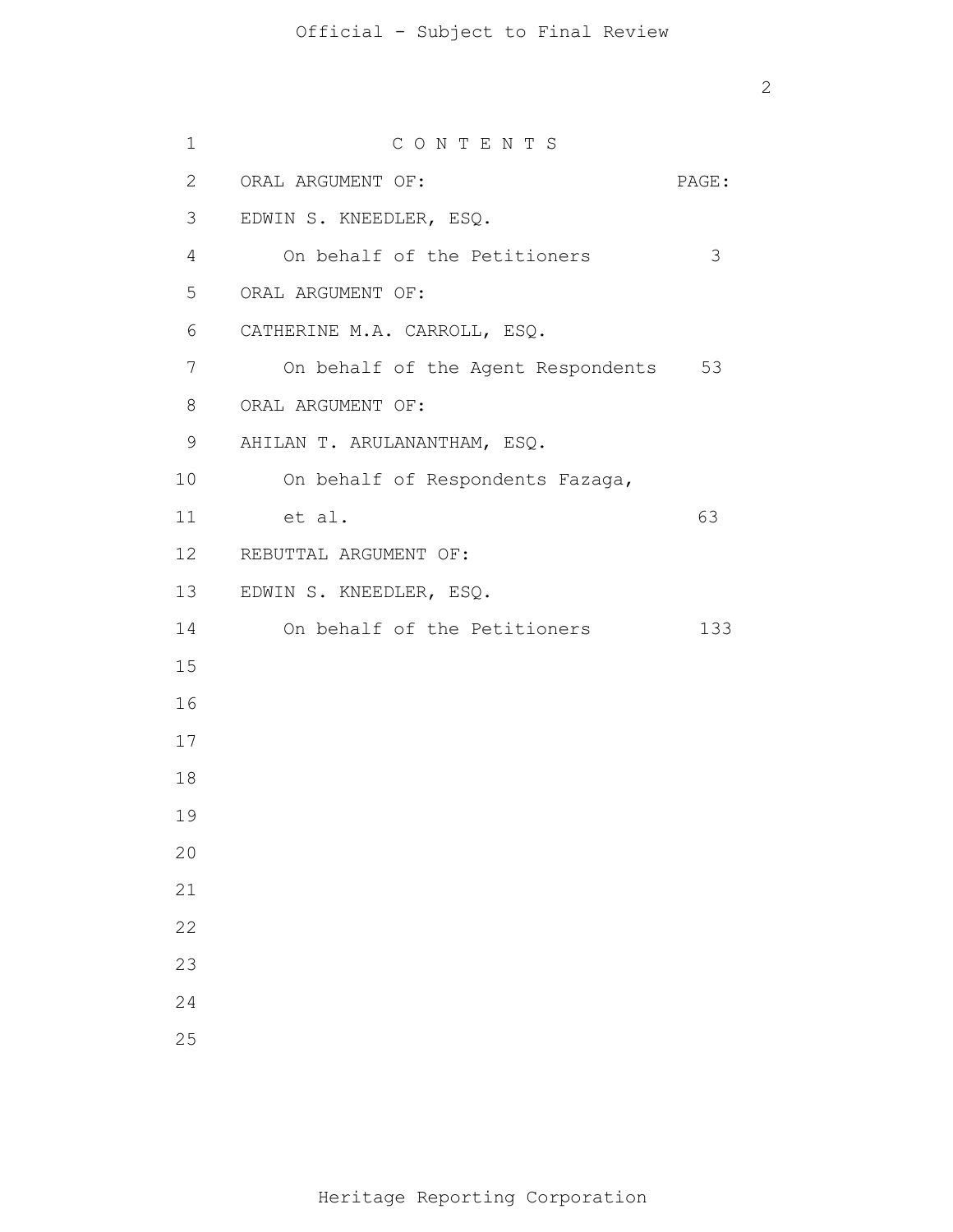1 2 3 4 5 6 7 8 9 10 11 12 13 14 15 16 17 18 19 20 21 22 23 24 25 P R O C E E D I N G S (10:00 a.m.) CHIEF JUSTICE ROBERTS: Today's orders of the Court have been duly entered and certified and filed with the clerk. We will hear argument first this morning in Case 20-828, the Federal Bureau of Investigation versus Fazaga. Mr. Kneedler. ORAL ARGUMENT OF EDWIN S. KNEEDLER ON BEHALF OF THE PETITIONERS MR. KNEEDLER: Mr. Chief Justice, and may it please the Court: The state secrets privilege is firmly grounded in the Constitution and the common law and is critical to safeguarding the national security. The Ninth Circuit did not disagree with the district court's conclusion that the information concerning the foreign intelligence investigation at issue here was -- falls within that privilege. The Ninth Circuit instead held that Section 1806(f) of FISA displaces the state secrets privilege and requires the district court to adjudicate the merits of plaintiffs'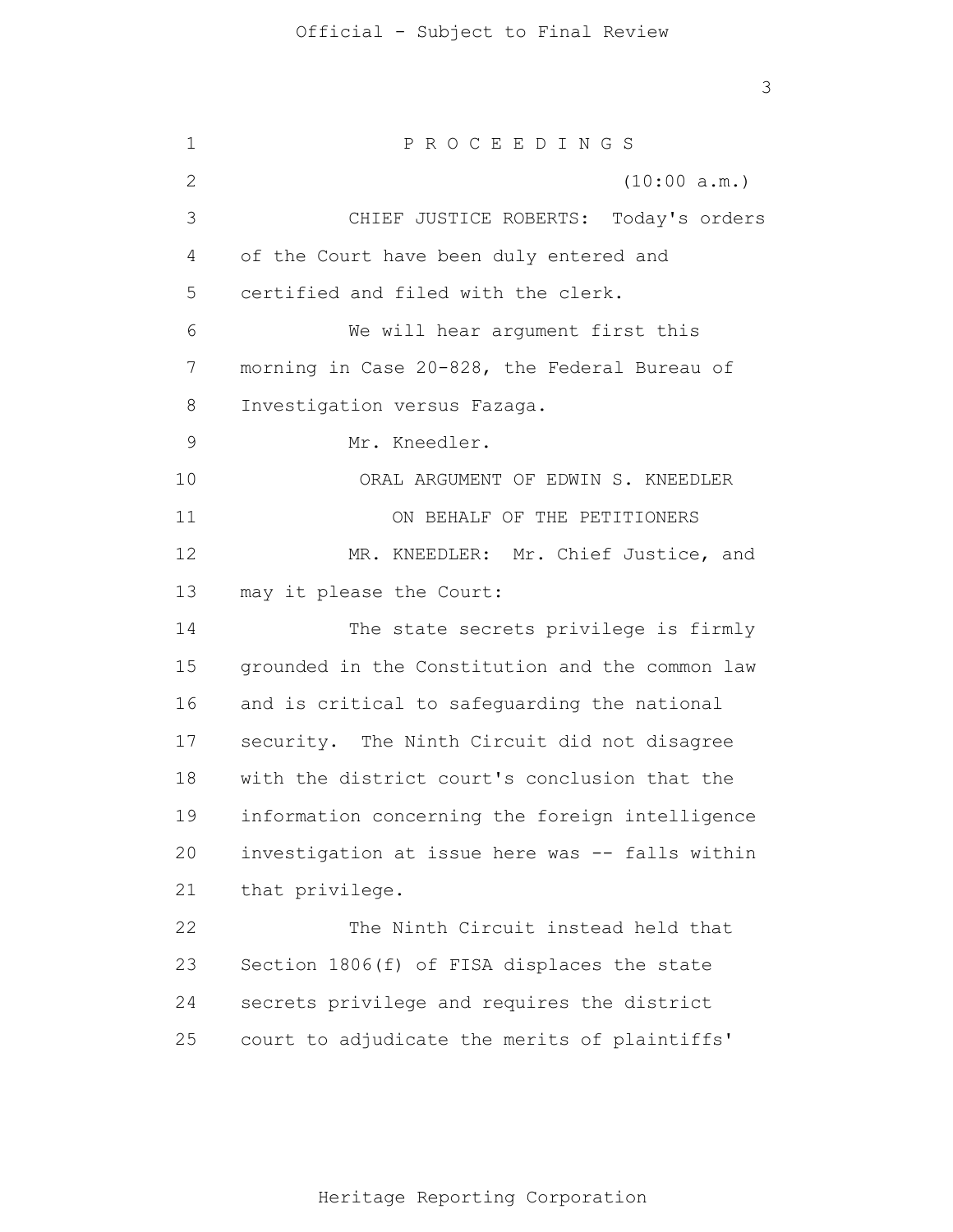1 2 challenge using the very information that is covered by the privilege.

3 4 5 6 7 8 9 10 11 12 13 14 15 That novel interpretation cannot be squared with the text, context, or purpose of Section 1806(f). That section's purpose is to provide a special mechanism for the suppression of evidence when the government seeks to use it against an aggrieved person in a judicial proceeding or other proceeding. The Ninth Circuit's first rationale was that the government uses information against a party when it invokes the state secrets privilege. But the government invokes the privilege to prevent the use of information, not to facilitate its use.

16 17 18 19 20 21 22 23 24 25 Indeed, in this case, the government argued, and the district court agreed, that because the information concerning the reasons, the subjects, the sources and methods of this foreign intelligence investigation was so central to the case that the case -- that the First Amendment claim had to be dismissed. The Ninth Circuit's other rationale was equally erroneous. It ruled that plaintiffs' prayer for relief seeking an

4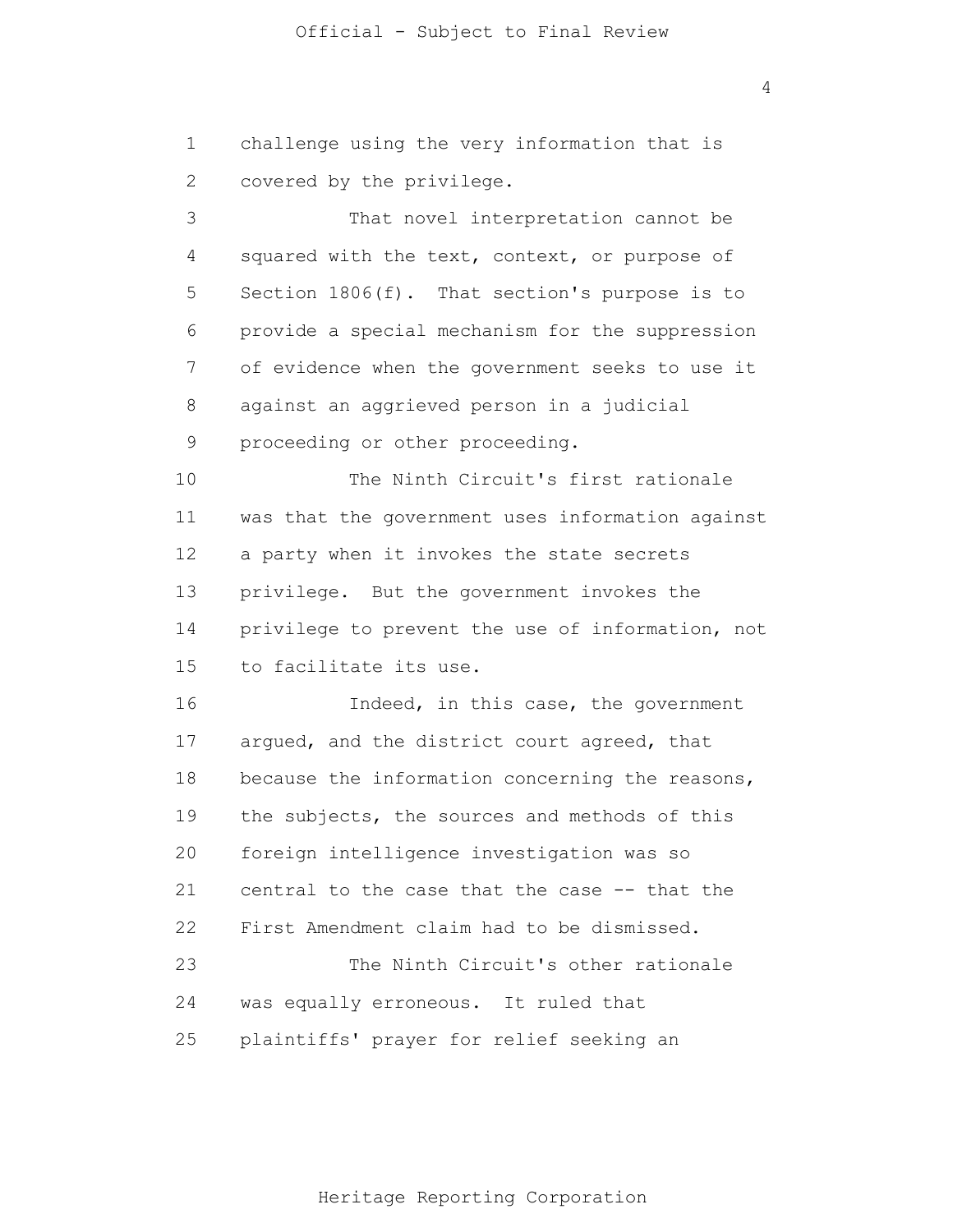5

1 2 3 4 5 6 7 8 9 10 11 12 13 14 15 16 17 18 19 20 21 22 23 24 25 injunction requiring the FBI to destroy or return the information comes with an 1806(f) reference to a motion or request to discover or obtain surveillance application orders and related materials. But that clause governs discovery in aid of a suppression motion. It likewise does not displace the privilege. At the very least, given the constitutional and deep common law roots of the state secrets privilege, Section 1806 cannot be read to -- to reflect a congressional intent that would be required to abrogate the privilege. JUSTICE THOMAS: Mr. Kneedler, do you place -- a few times in your opening remarks you referred to this as a common law privilege. Is that your argument, that it's based in common law rather than inheres in executive power? MR. KNEEDLER: No, we -- we think it's very strongly rooted in executive power. It - it -- it's also firmly rooted in the common law, and the -- the reflection of it being in the - as part of the executive power goes all the way back to the founding. Some -- many of those early disputes were vis-a-vis Congress, not the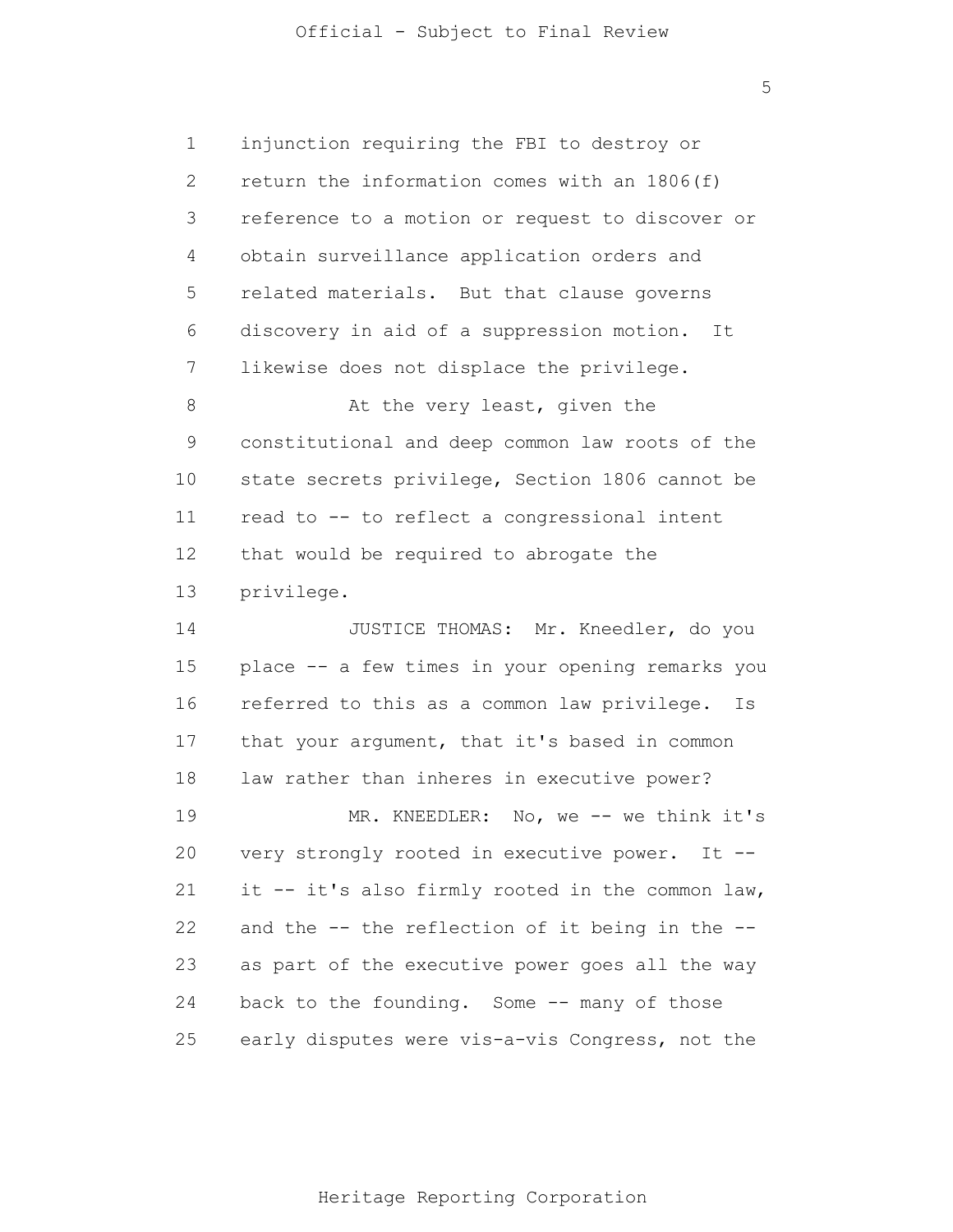6

1 2 3 4 5 6 7 8 9 10 11 12 13 14 15 16 17 18 19 20 21 22 23 24 25 courts. But the basic point of the need for the executive to protect information pertaining to the nation's security as being part of the presidential prerogative and the executive branch necessity goes all the way back to the founding. But it's also recognized for very good reasons, the same reasons, really, as a matter of federal common law. JUSTICE THOMAS: One final question. The Respondent seems to make quite a bit of the -- two cases, Totten and Reynolds, and argues that these two have separate doctrines with respect to executive powers or to state secrets. Do you think they're two separate doctrines, or is it just one doctrine? MR. KNEEDLER: We think, at bottom, that it's just one doctrine. The -- the question of the privilege in the first instance goes to the exclusion of the evidence -- JUSTICE THOMAS: Yeah. MR. KNEEDLER: -- from the proceeding. But then the next question is, what happens if the evidence is excluded? And in that situation, as we argued here, where the evidence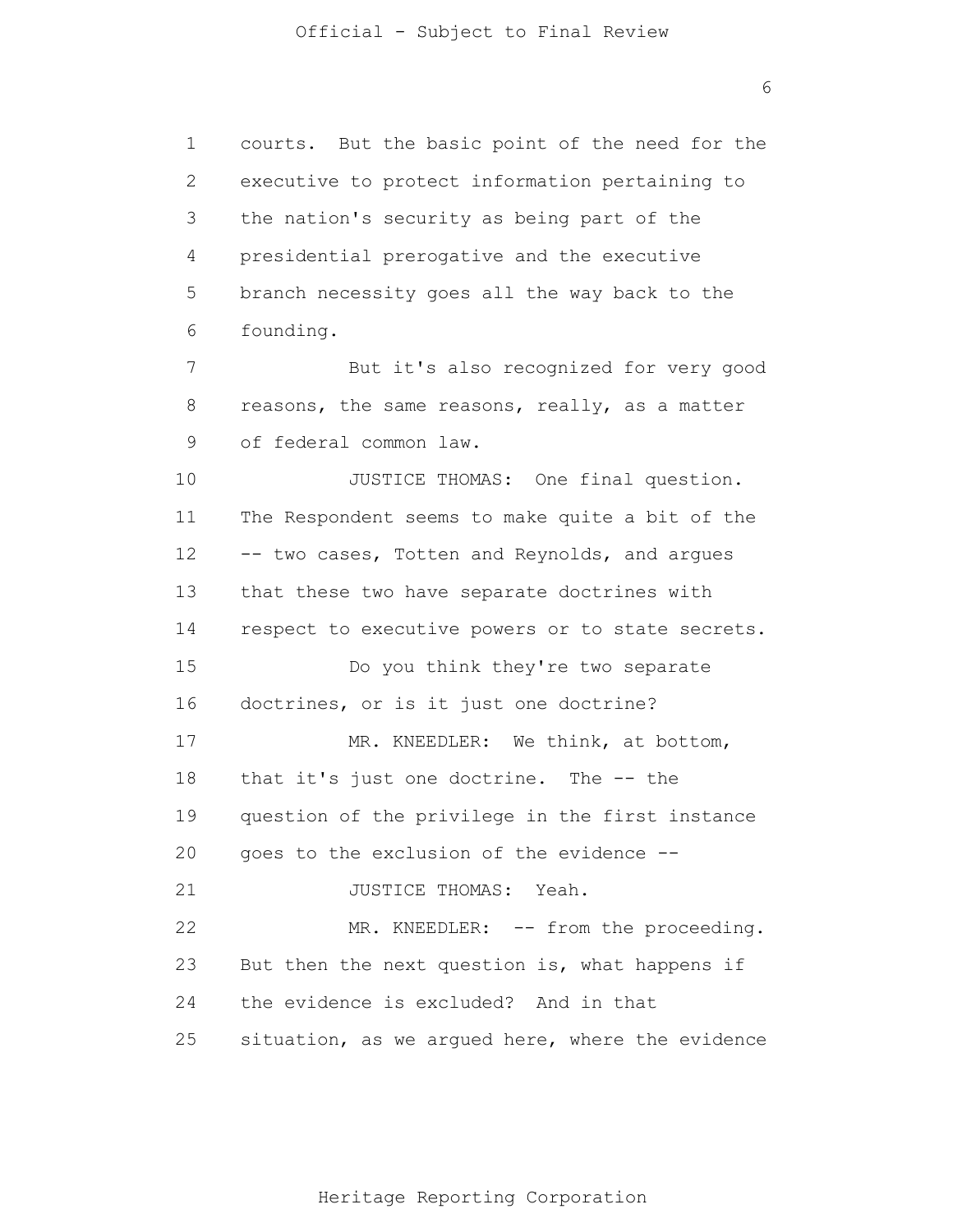1 2 3 4 5 6 7 8 9 10 11 12 13 14 15 16 17 18 19 20 21 22 23 24 25 is so central, at least where the evidence is so central to the case or its adjudication would risk disclosing information at the core of the case, the case should be dismissed. And, in fact, this Court's decision in Tenet versus Doe rejected the claim or the contention that -- that the doctrine of Totten was simply a contract doctrine. The Court said, in fact, Totten was not so limited. And the Court, quoting the -- the famous passage from Totten, said public policy forbids the maintenance of any suit in a court of justice the trial of which would inevitably lead to the disclosure of matters which the law itself regards as confidential. And in Reynolds itself, while the Court was dealing with a privilege, it pointed out that Totten was a particularly clear case, and it was not necessary to -- even to get into the question of evidence because the case concerned the existence of a -- of a spy agreement that was central to the case. But I think the way the -- the Court referred to Totten indicates that that was an easy case that actually could be dismissed on

7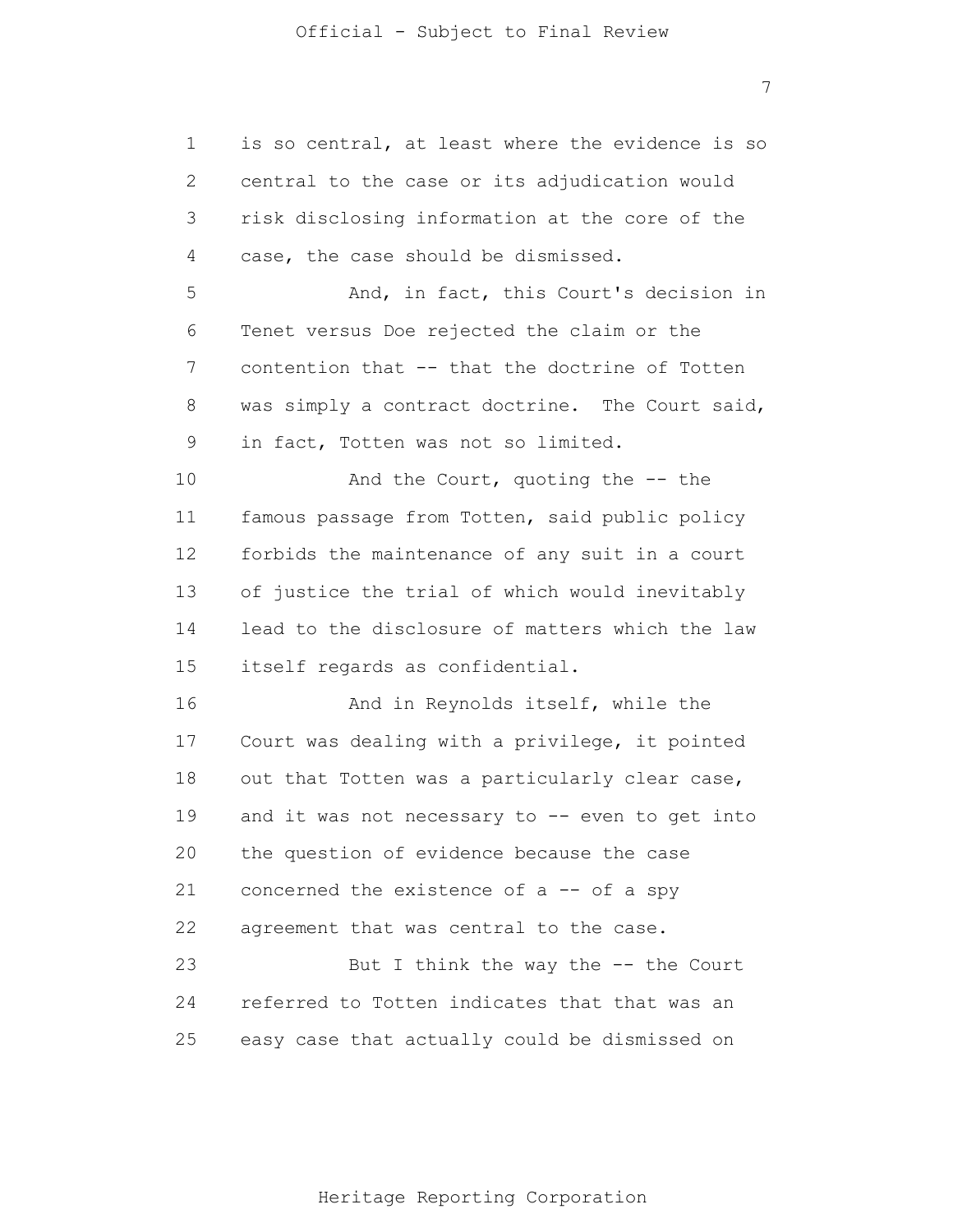8

| 1  | the face of the complaint because the face of    |
|----|--------------------------------------------------|
| 2  | the complaint was alleging the existence that    |
| 3  | was -- of a secret item that was -- that was     |
| 4  | protected by the -- by the national security.    |
| 5  | But, if you get further along, maybe             |
| 6  | the face of the complaint doesn't say that, but, |
| 7  | as the government's declaration in this case     |
| 8  | demonstrated, the adjudication of the case, if   |
| 9  | it went forward, would concern the sources and   |
| 10 | methods, et cetera, of the foreign intelligence  |
| 11 | investigation that -- that -- such that          |
| 12 | plaintiffs' First Amendment challenge could not  |
| 13 |                                                  |
| 14 | JUSTICE SOTOMAYOR: Mr. Kneedler --               |
| 15 | MR. KNEEDLER: -- properly be                     |
| 16 | adjudicated.                                     |
| 17 | JUSTICE THOMAS: Thank you.                       |
| 18 | JUSTICE SOTOMAYOR: -- part of -- I'm             |
| 19 | sorry, Justice Thomas.                           |
| 20 | JUSTICE THOMAS: No, Im finished.                 |
| 21 | JUSTICE SOTOMAYOR: Did you finish?               |
| 22 | Thank you.                                       |
| 23 | I'm a little confused. I thought the             |
| 24 | Ninth Circuit here basically only displaced the  |
| 25 | state secrets privilege with respect to the      |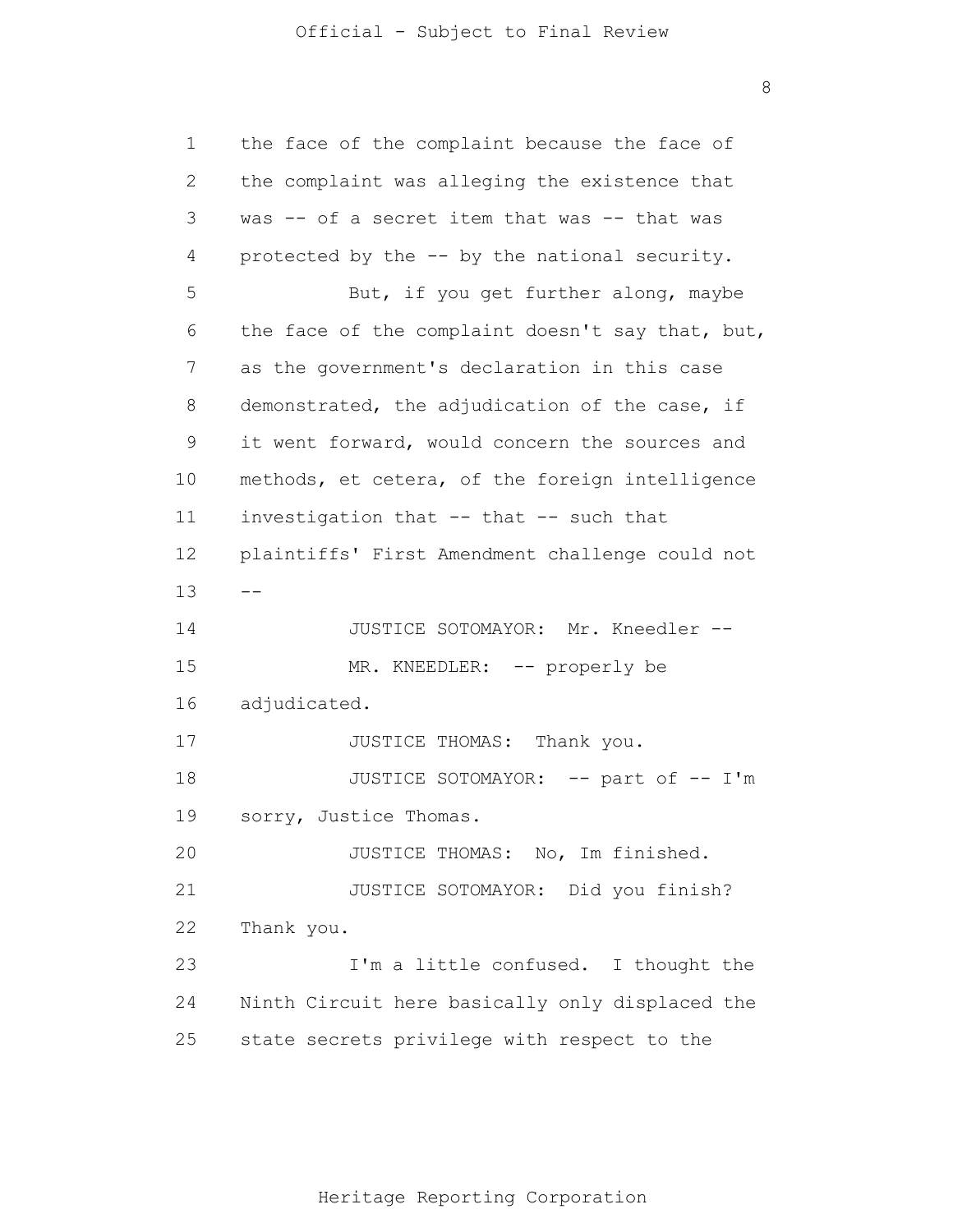1 2 3 4 5 6 7 8 9 10 11 12 13 14 15 16 17 18 19 20 21 22 23 24 25 ability of the judge to determine whether, after reviewing the information that was necessary, that it thought necessary, that it then should determine whether the seizure was lawful or unlawful under 1806. I thought that there were separate writings basically saying that if, at that point, it found the seizure unlawful, that then it would consider disclosure only. I don't think it said it would disclose if the seizure was lawful. It said it would disclose only if it's unlawful. MR. KNEEDLER: But --JUSTICE SOTOMAYOR: I don't know where in any of our jurisprudence we've ever suggested that an in camera review by a judge threatened national security. MR. KNEEDLER: -- our submission is not that when the government invokes the state secrets privilege that a court is altogether barred from looking at the -- at a in camera submission by the government to explain why the information is privileged. But the Ninth Circuit went beyond that. It relied on 1806(f) to actually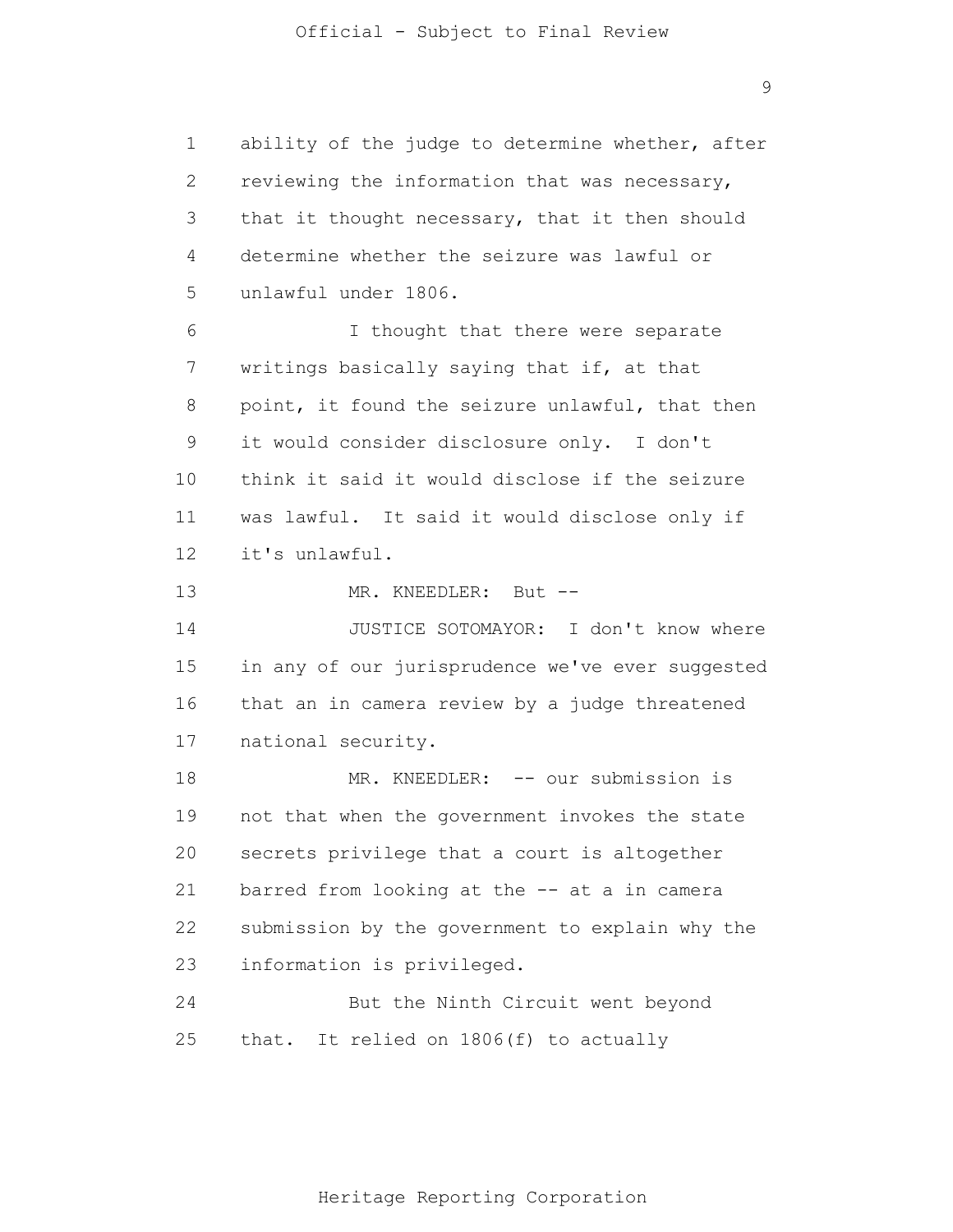1 2 3 4 5 6 7 8 9 10 11 12 13 14 15 16 17 18 19 20 21 22 23 24 25 adjudicate the merits. It said the court should consider all of the constitutional challenges that -- that the plaintiffs are bringing. JUSTICE SOTOMAYOR: I'm sorry. 1806 only permits on its terms a disclosure if the information is seized unlawfully. So I don't know where you would get that the Court was trying to do anything else but determine that. And I think there were some of the majority who wrote separately and said, if the Court chooses to disclose, then -- but that's a big if -- assuming that your seizure was unlawful, then it has to be disclosed. I guess my bottom line is you seem to be rendering 1810 a nullity by basically saying, if I invoke state -- if I don't invoke 1806 by move  $--$  me, the government  $--$  by moving to suppress evidence, then -- and I tell you it's a state secret, even if I seize these materials unlawfully, the Petitioners have no claim under 1810. Is that what you're saying? MR. KNEEDLER: Well, several things. 1810 does not apply to the government. 1810 is only a suit for damages.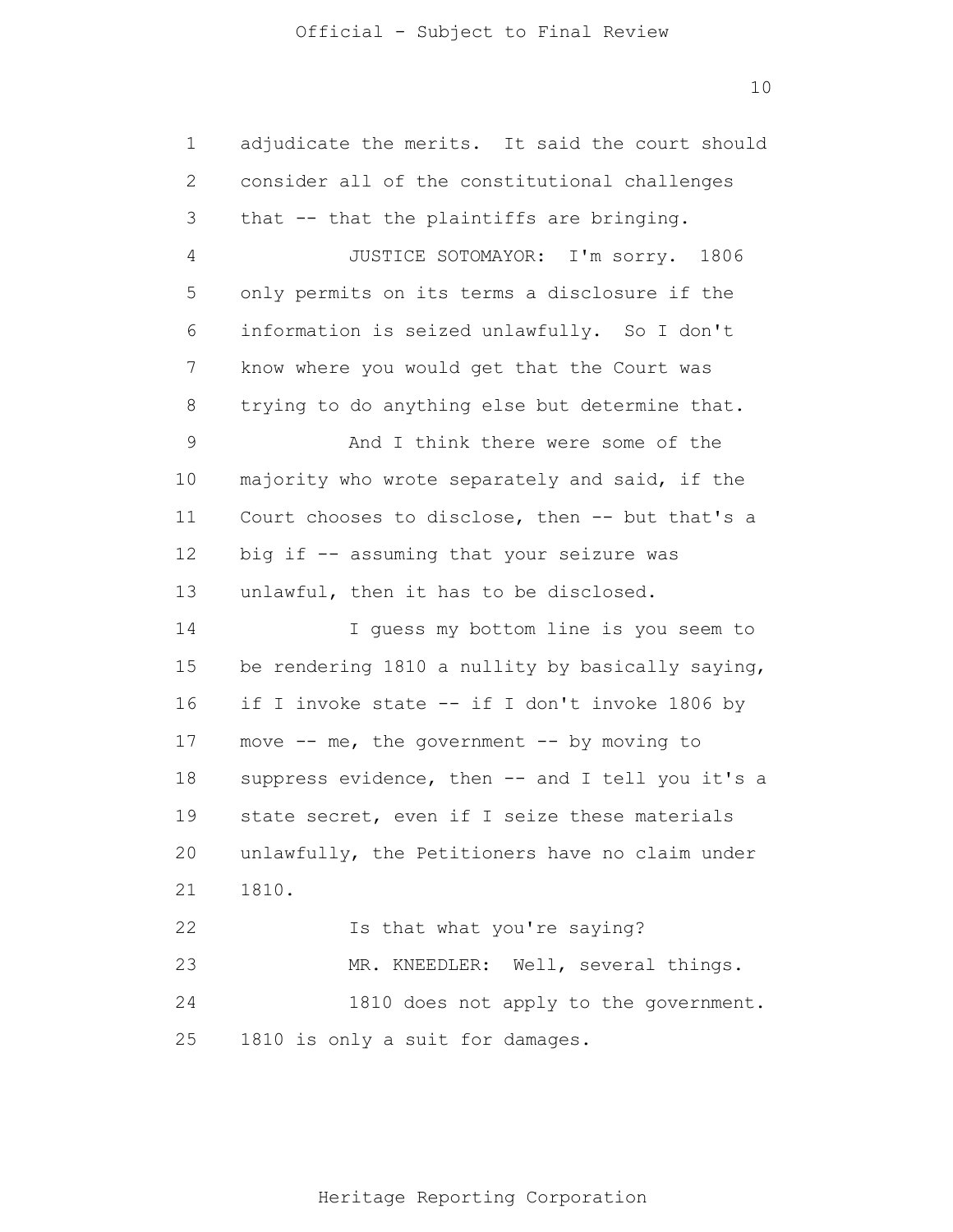11

1 2 3 4 5 6 7 8 9 10 11 12 13 14 15 16 17 18 19 20 21 22 23 24 25 -- -- JUSTICE SOTOMAYOR: Exactly. So if these -- MR. KNEEDLER: So it cannot be the basis for -- for a suit for an injunction. JUSTICE SOTOMAYOR: Well, that's assuming we read 1806 the way you do. MR. KNEEDLER: No. No, I -- JUSTICE SOTOMAYOR: But 1810 -- MR. KNEEDLER: -- I was making a point JUSTICE SOTOMAYOR: -- lets a --MR. KNEEDLER: -- about 18 -- about 18 JUSTICE SOTOMAYOR: -- person -- MR. KNEEDLER: Yes. JUSTICE SOTOMAYOR: --- 1810 lets a person who's been surveilled unlawfully sue for actual damages, liquidated damages, punitive damages, and reasonable attorneys' fees. So assume, as I must on the face of the complaint, that the plaintiffs might be able to prove without your information that they have standing because they've been unlawfully surveilled, and they're suing for a violation of 1810.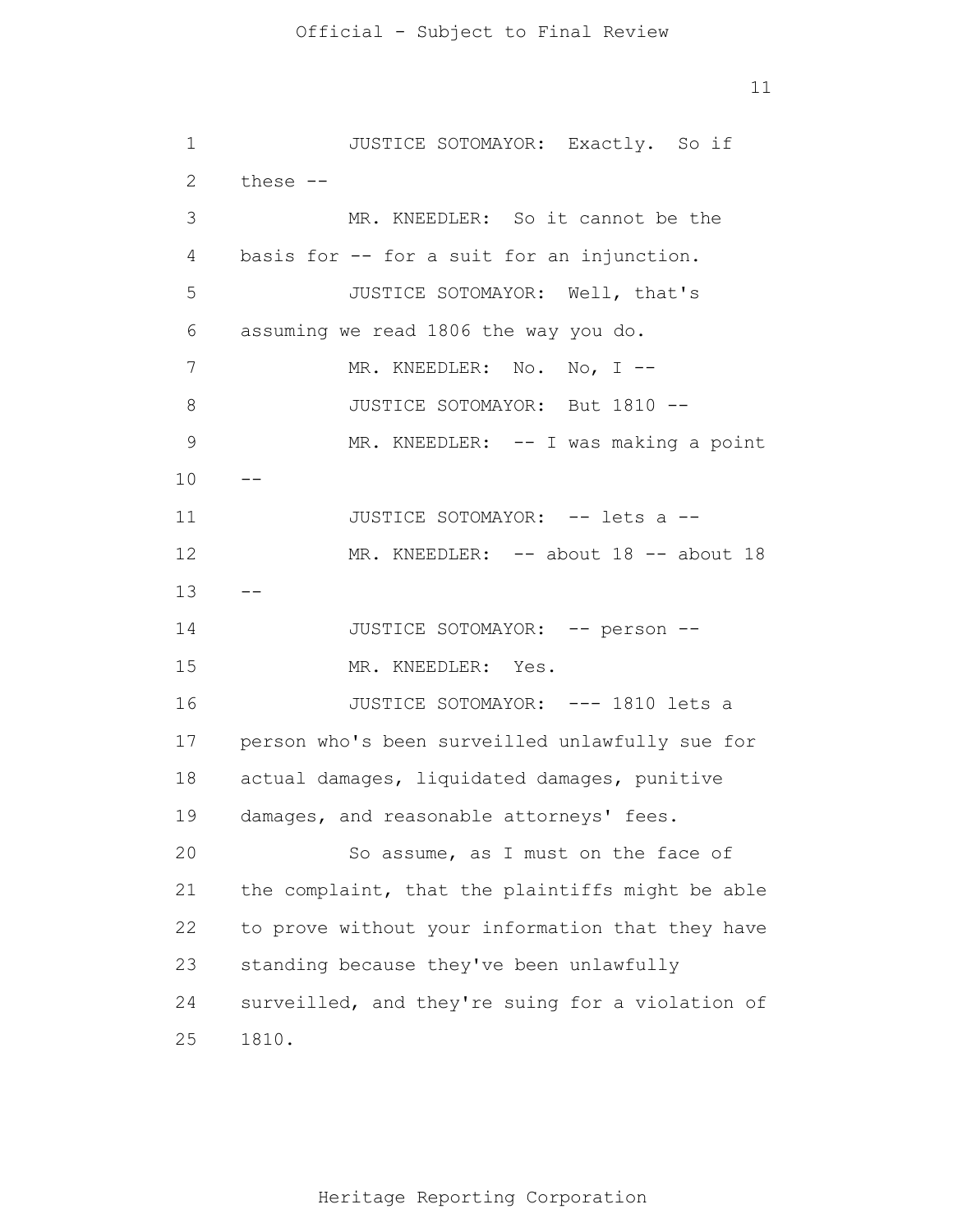1 2 3 4 5 6 7 8 9 10 11 12 13 14 15 16 17 18 19 20 21 22 23 24 25 You're claiming that they don't - they're not entitled to have the judge determine whether they've been surveilled unlawfully or not? MR. KNEEDLER: There -- there are two points about  $8$  -- about Section  $1806(f)$ . One is that it is simply a suppression mechanism, not a -- a -- a determination to -- JUSTICE SOTOMAYOR: Do we need to reach that if we -- if we just say that 1806 doesn't displace state secrets? Why would we even reach that question? MR. KNEEDLER: Well, I -- state secret -- because there's a threshold question. 1806(f) only applies -- it's triggered by the government's intention or obvious purpose -- JUSTICE SOTOMAYOR: No, sir. MR. KNEEDLER: -- to use the information. JUSTICE SOTOMAYOR: You -- you say that the state secrets is not displaced by 1806(f). If we agree with that, why would we reach that very knotty question, which, in your brief, you asked us not to reach, of whether or not a claim under 1810 would permit the judge to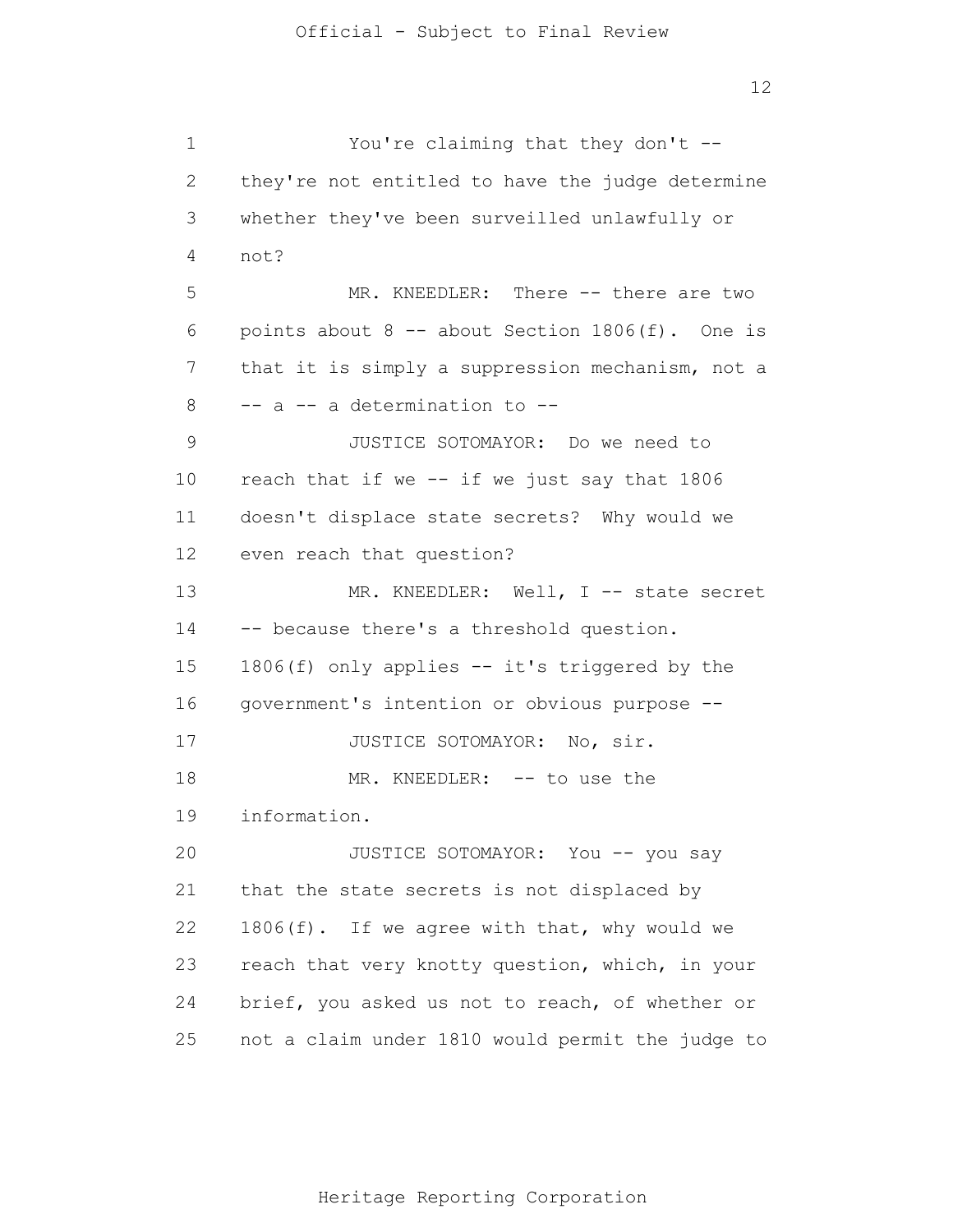13

1 2 3 4 5 6 7 8 9 10 11 12 13 14 15 16 17 18 19 20 21 22 23 24 25 -- - look at the materials and say a seizure is unlawful or not? MR. KNEEDLER: What we've -- what we've suggested is not before the Court is the question of dismissal as a remedy or as a consequence of invocation of the state secrets privilege. The other arguments we're making go to the interpretation of 1806 itself in terms of when can it be invoked. In our view, it can be invoked only when the government affirmatively will use the information against an aggrieved party. CHIEF JUSTICE ROBERTS: Mr. Kneedler MR. KNEEDLER: And the invocation of CHIEF JUSTICE ROBERTS: -- how is that -- how is that consistent -- I mean, I think I understand the argument you made in this respect in your brief, but I'd like to hear it concisely. How is that consistent with the language that any aggrieved person can use the statute to discover or obtain applications or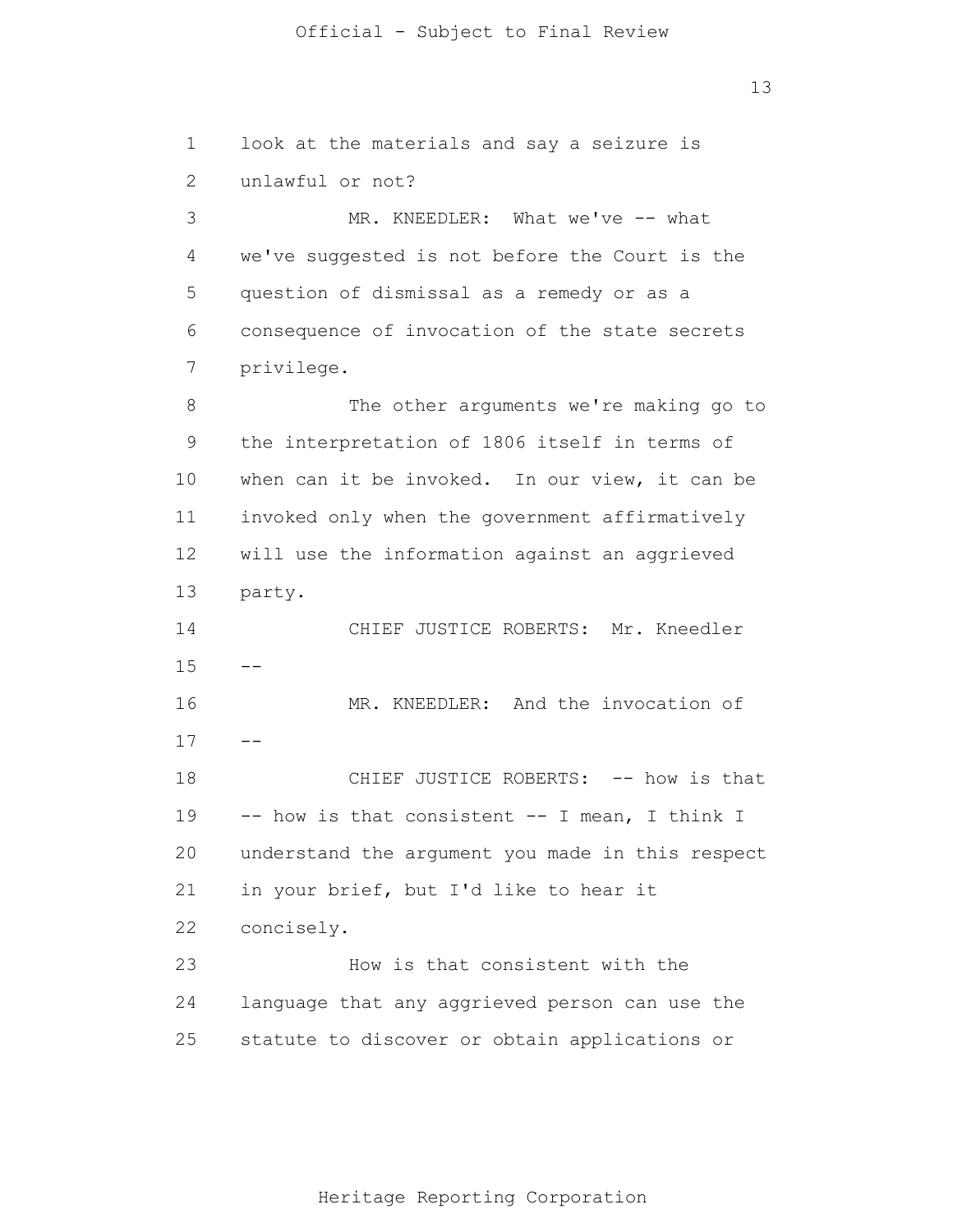| 1            | orders or other materials relating to the          |  |
|--------------|----------------------------------------------------|--|
| $\mathbf{2}$ | electronic surveillance? That sounds like the      |  |
| 3            | other aggrieved person is using 1806(f).           |  |
| 4            | MR. KNEEDLER: Yes, but in -- but we                |  |
| 5            | submit in response, in the situation, just like    |  |
| 6            | in an ordinary suppression situation, if the       |  |
| 7            | government -- and -- and this is a statutory       |  |
| 8            | codification of what is, at bottom, a regular      |  |
| $\mathsf 9$  | suppression motion or -- or procedure.             |  |
| 10           | When the government intends to                     |  |
| 11           | introduce evidence obtained or derived from        |  |
| 12           | foreign intelligence surveillance, then the        |  |
| 13           | aggrieved party against whom the evidence would    |  |
| 14           | be used has an opportunity, just as in $a - a$     |  |
| 15           | normal suppression motion, to challenge the        |  |
| 16           | validity of the surveillance or -- or other way    |  |
| 17           | in which the government obtained the evidence.     |  |
| 18           | So it has to be triggered first by the             |  |
| 19           | government's use of the information. And when      |  |
| 20           | you -- when you read all the preceding sections    |  |
| 21           | and (f) together, we think that's very clear.      |  |
| 22           | Subsection (c) requires the government             |  |
| 23           | to notify an aggrieved party when it intends to    |  |
| 24           | use information against him in a proceeding.       |  |
| 25           | (e) provides for a motion to suppress that.<br>And |  |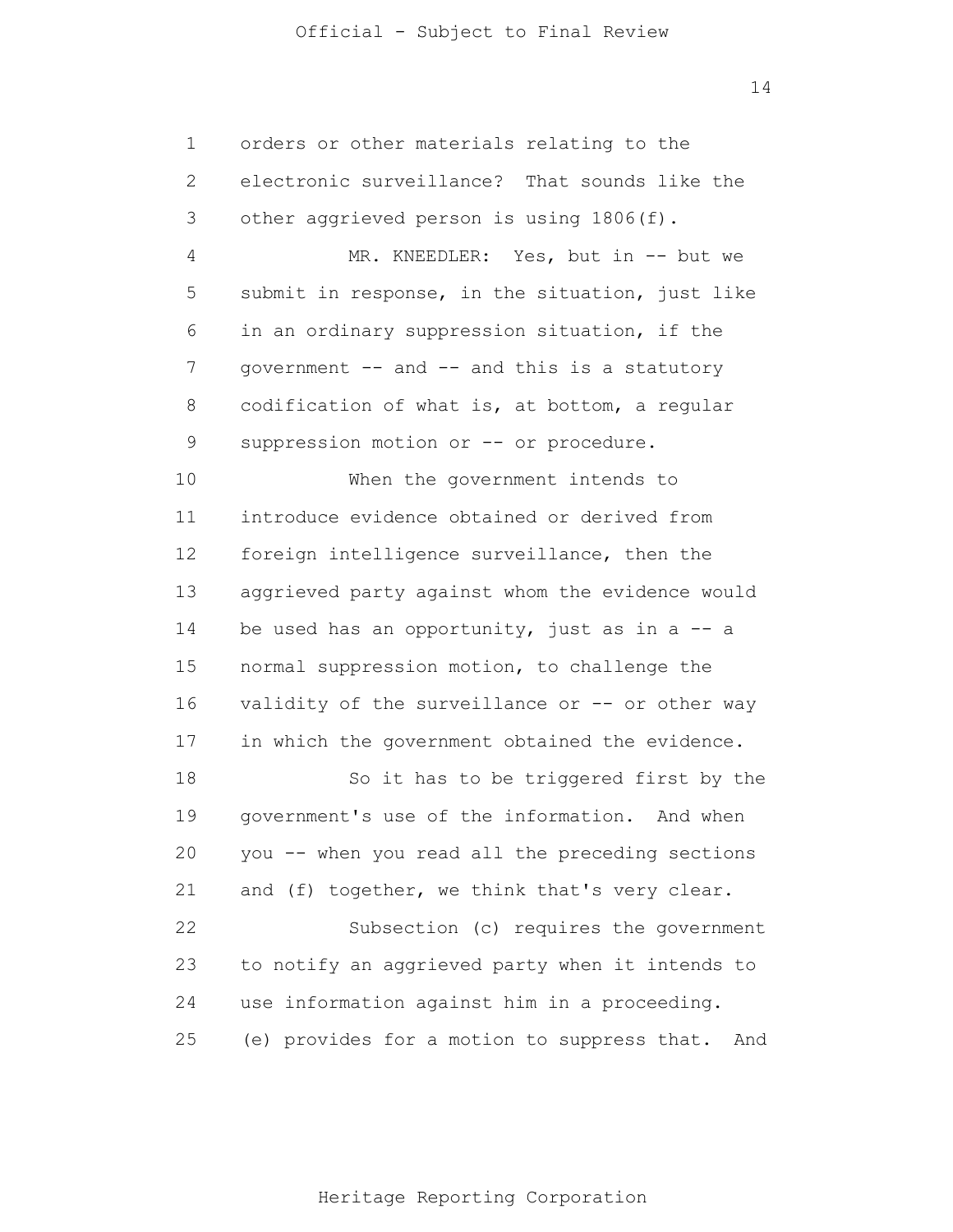15

| 1            | then (f) is about how a suppression procedure    |
|--------------|--------------------------------------------------|
| $\mathbf{2}$ | would operate, whether -- whether it is the      |
| 3            | result of the government's notification or a     |
| 4            | motion under (e) or as a -- as a safeguard to    |
| 5            | make sure this procedure is exclusive, any other |
| 6            | way in which an aggrieved party might seek to    |
| 7            | challenge the government's use of the            |
| 8            | information.                                     |
| 9            | And your reference to the language in            |
| 10           | -- in (f) refers to a motion or request is made  |
| 11           | by an aggrieved party to discover or obtain      |
| 12           | applications or orders or other materials        |
| 13           | relating to the surveillance.                    |
| 14           | That is all information. It's classic            |
| 15           | suppression. We want -- we want to see what      |
| 16           | went -- what went into the warrant or what went  |
| 17           | into the application to the FISC. So it's about  |
| 18           | suppression --                                   |
| 19           | JUSTICE KAGAN: But why isn't --                  |
| 20           | MR. KNEEDLER: -- not about a -- a                |
| 21           | general discovery.                               |
| 22           | JUSTICE KAGAN: -- well, why isn't it             |
| 23           | about both? I mean, a significant part of it is  |
| 24           | obviously about suppression, but there are also  |
| 25           | these references to discovery. And why -- why    |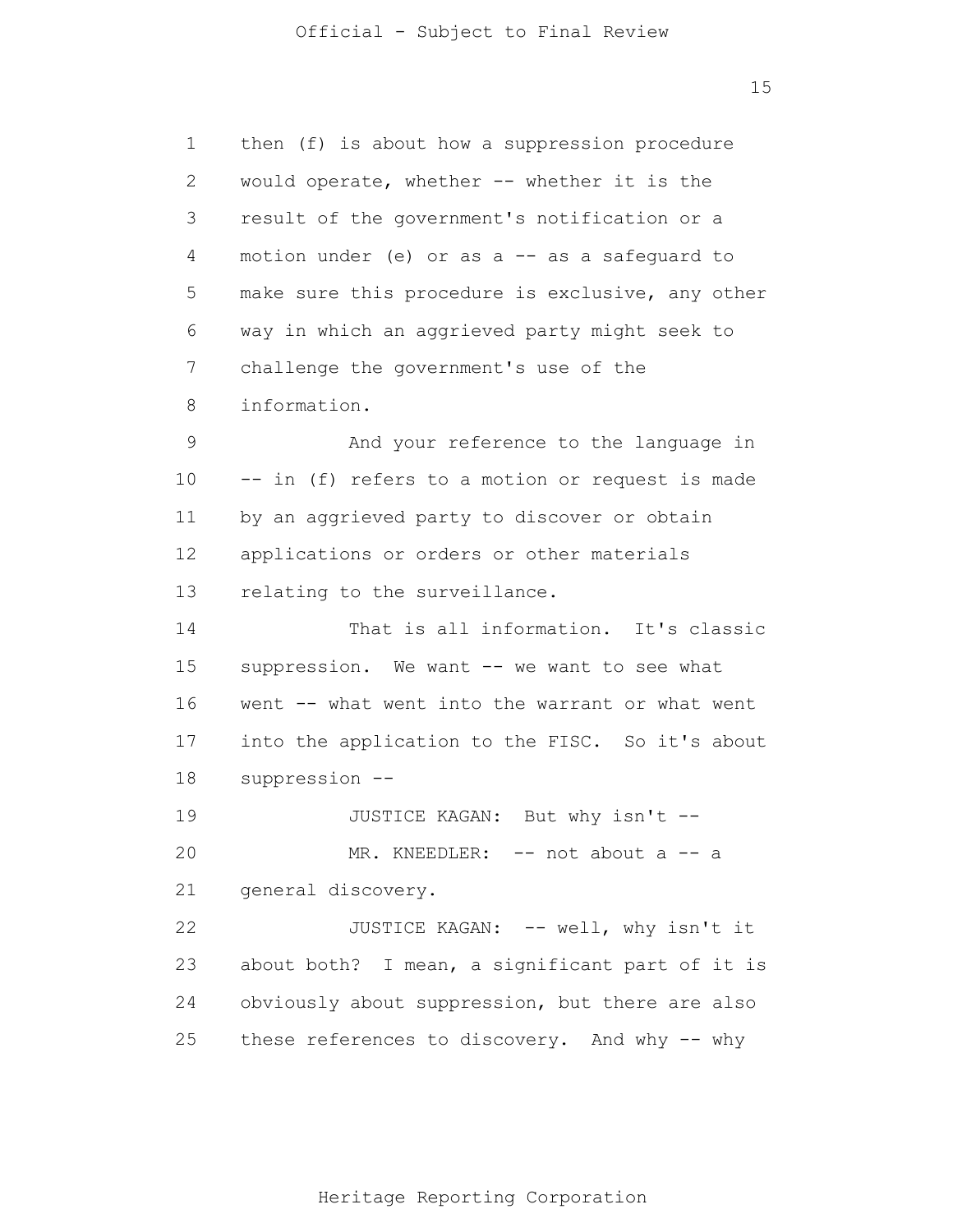1 2 3 4 5 6 7 8 9 10 11 12 13 14 15 16 17 18 19  $20$ 21 22 23  $-$  shouldn't we understand this provision as doing both things, as codifying a suppression procedure and also codifying a discovery procedure? Because it may be that plaintiffs in a case like this one look to discover very sensitive materials and Congress wanted a procedure in place to deal with those kinds of discovery requests. MR. KNEEDLER: Well, in a -- in a civil case, if there is a discovery request and the -- and the information is covered by the privilege, the mechanism for dealing with that is the assertion of the state secrets privilege. There is no automatic right in a civil plaintiff to get discovery from the government vis-α-vis a privilege. But -- but where the government actually comes forward and says we want to use this information against you, then JUSTICE KAGAN: But you're just - you're just excising words from this statute. I mean, this -- this statute is about discovering, obtaining, or suppressing evidence. That's --

24 MR KNEEDLER: Well --

25 JUSTICE KAGAN: -- that's the (f)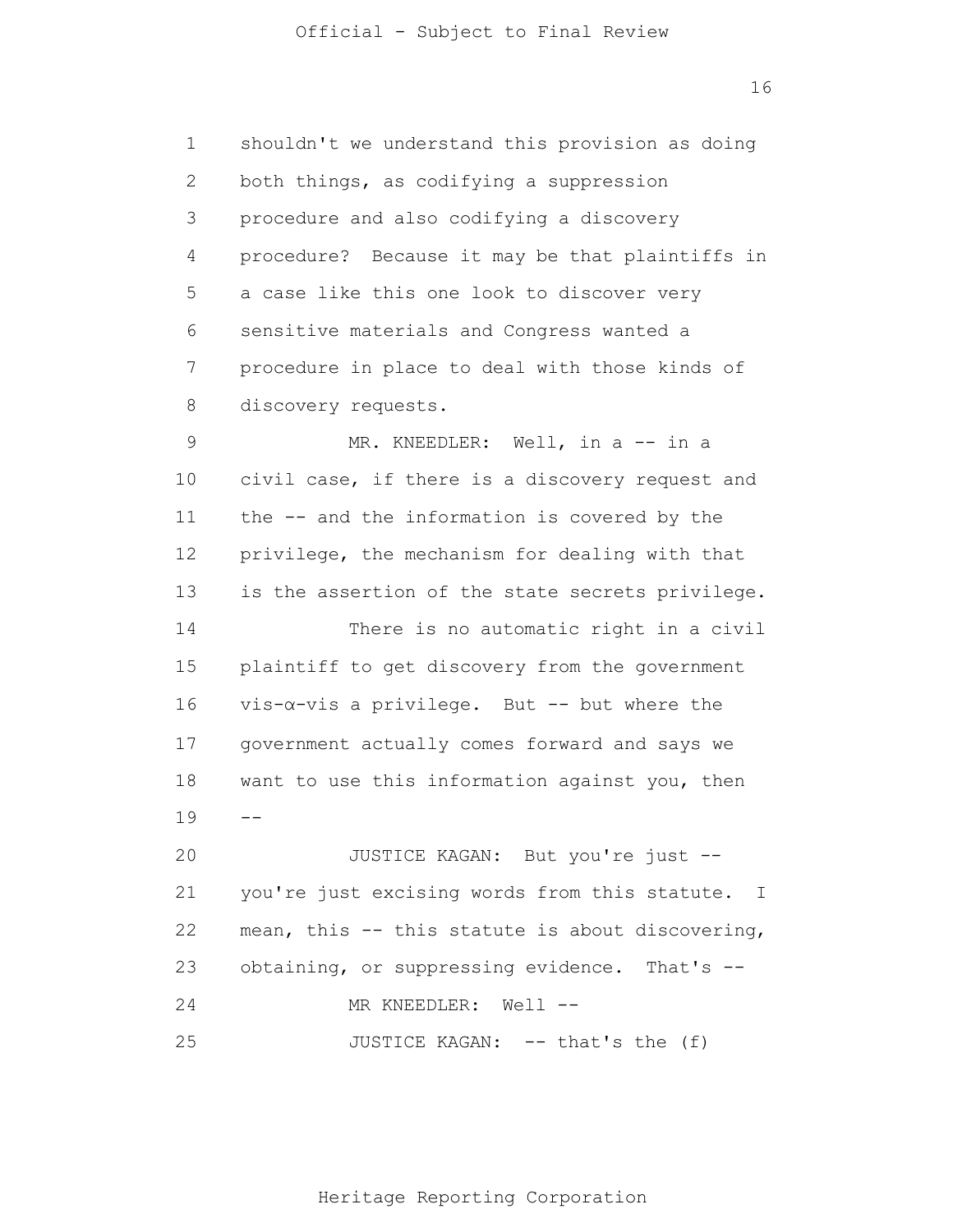17

1 2 3 4 5 6 7 8 9 10 11 12 13 14 15 16 17 18 19 20 21 22 23 24 25 language, right? MR. KNEEDLER: Yes, but the -- but --JUSTICE KAGAN: Suppressing, obtaining, or discovering, right? MR. KNEEDLER: Yes, but -- JUSTICE KAGAN: I mean, it just seems as though Congress wanted to do two things here. It said we realize there are these very sensitive materials, and maybe the government will want to use them, and the person will say: Oh, that's illegal, the government can't use them. That's one set of circumstances. And the other set of circumstances is maybe a plaintiff wants access to those materials, and the government wants to say: No, you can't have them. And that's another way in which this statute says here are the procedures you use when that occurs. MR. KNEEDLER: I -- I think that that phrasing has to be looked at in the context of -- of all of the -- all of the subsections dealing with the government's intent to use. And, indeed, Section 1806 as a whole, 1806 is termed, is titled Use of Information.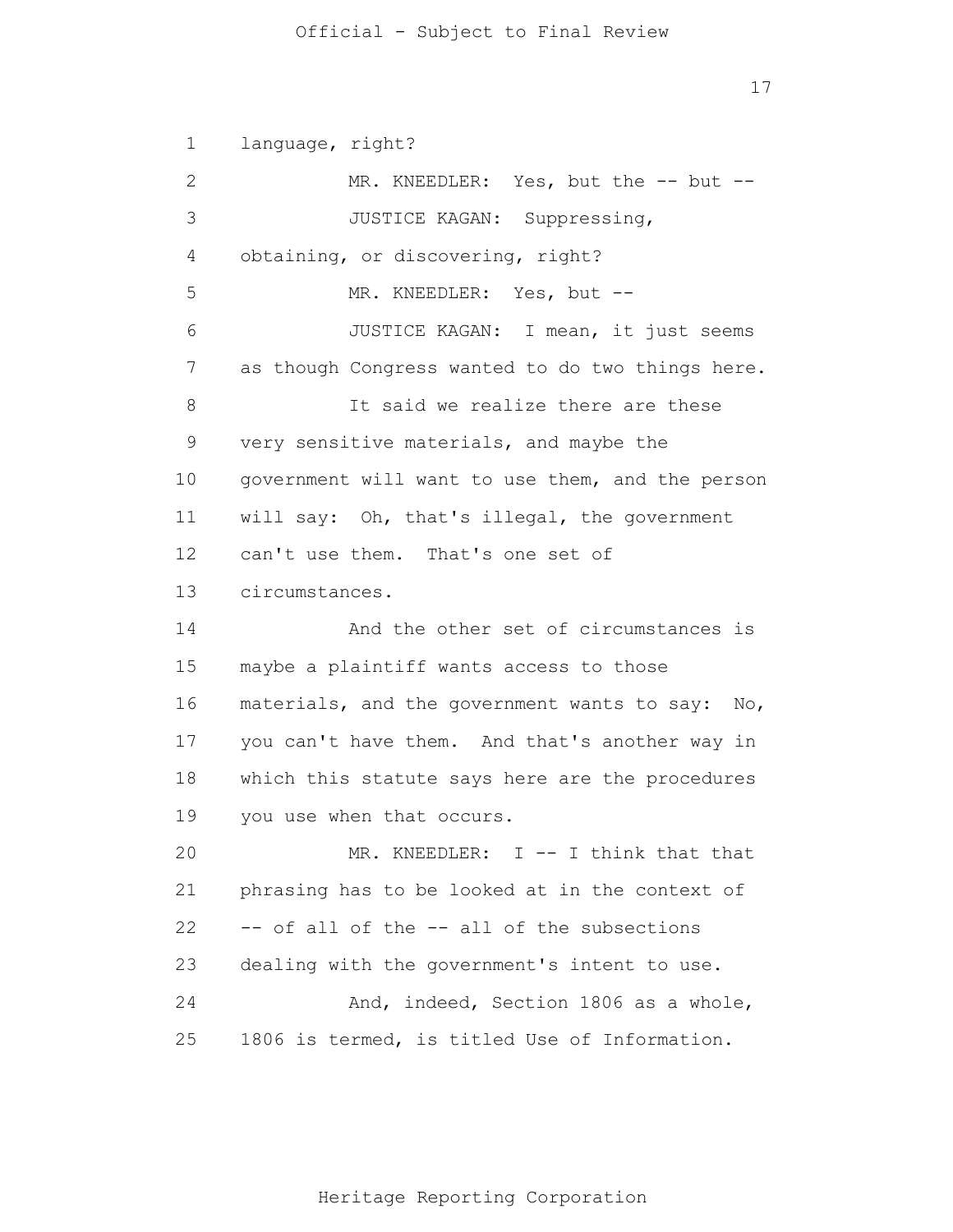1 2 3 4 5 6 7 8 9 10 11 12 13 14 15 16 17 18 19 20 21 22 23 24 25 Subsection (a) describes the uses to which the government may put the evidence, that it can use it only in connection with minimization procedures. Subsection (b) says that it  $-$  that it can't be turned over for law enforcement purposes without a reservation by the attorney general. (c) through (g) deal with the government's use of the information against a party in a -- in a narrow situation in a legal proceeding. JUSTICE GORSUCH: Mr. Kneedler, I'm curious, in the list you gave the Chief Justice of the various sets -- subsections that you think support your -- your position, you didn't list (a), and -- which talks about preserving privileges that otherwise exist, and I'm just curious why the government didn't invoke (a). There must be a reason. MR. KNEEDLER: No, I think -- I think (a) does cover that. I -- JUSTICE GORSUCH: Oh, so let's throw that in now too. Okay. All right. MR. KNEEDLER: Well --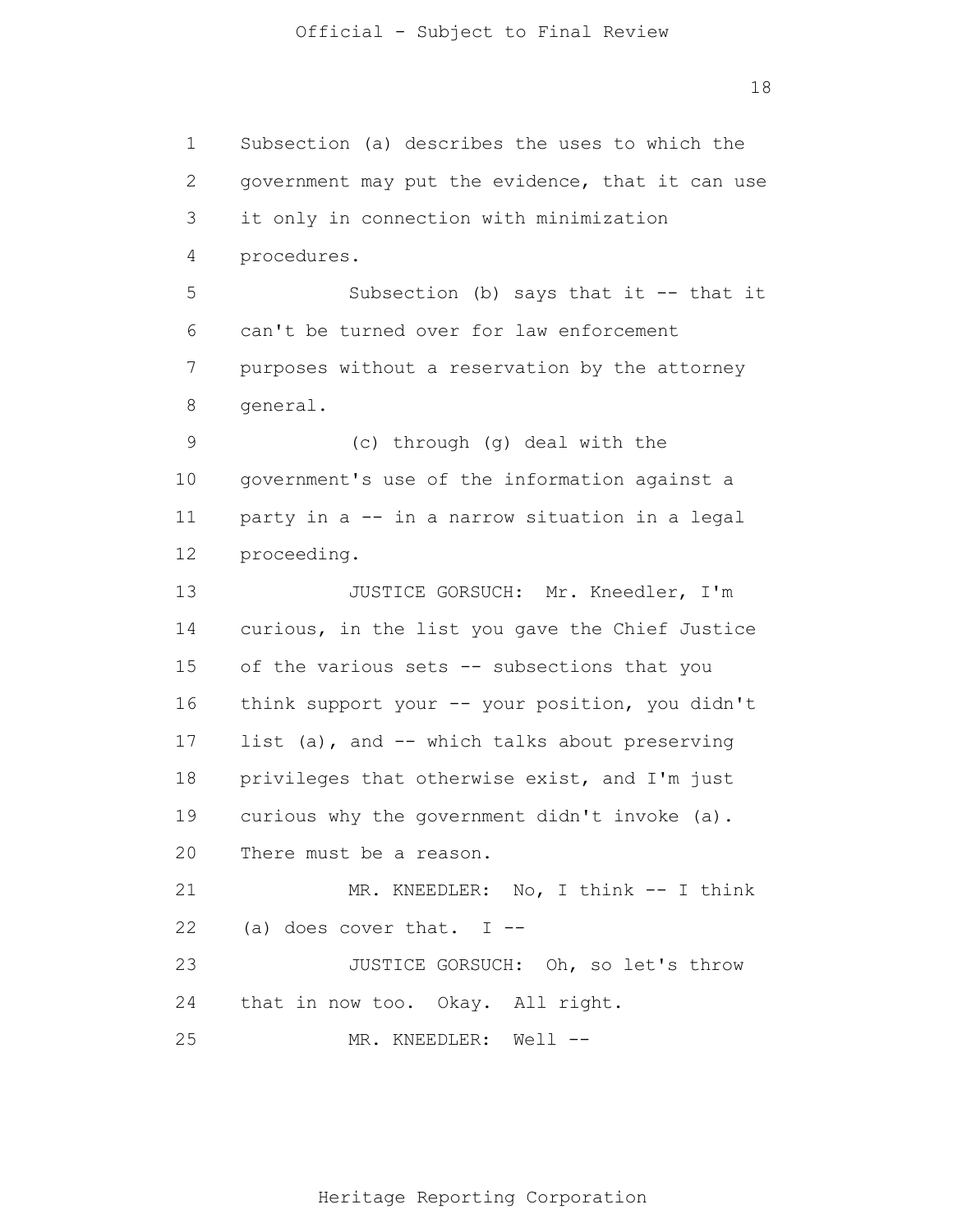1 2 3 4 5 6 7 8 9 10 11 12 13 14 15 16 17 18 19 20 21 22 23 24 25 JUSTICE GORSUCH: Okay. No. MR. KNEEDLER: -- but -- but I think it was -- JUSTICE GORSUCH: No, I just wondered if you had a -- had thought about it, and if not, that's fine. MR. KNEEDLER: Yeah. No, I think it also covers, like, attorney-client privilege -- JUSTICE GORSUCH: Okay. MR. KNEEDLER: -- of the person being surveilled. JUSTICE GORSUCH: Okay. All right. If you -- MR. KNEEDLER: But --JUSTICE GORSUCH: I just wondered if you'd had a thought about it. MR. KNEEDLER: Yeah. No, I -- I --JUSTICE GORSUCH: And if you didn't, that's fine. MR. KNEEDLER:  $-- I -- I$  think that's a further confirmation of the -- JUSTICE GORSUCH: Okay, okay. I got it. "Otherwise use," help me out with that. The language is "enter into evidence, disclose, or otherwise use." Why doesn't "otherwise use"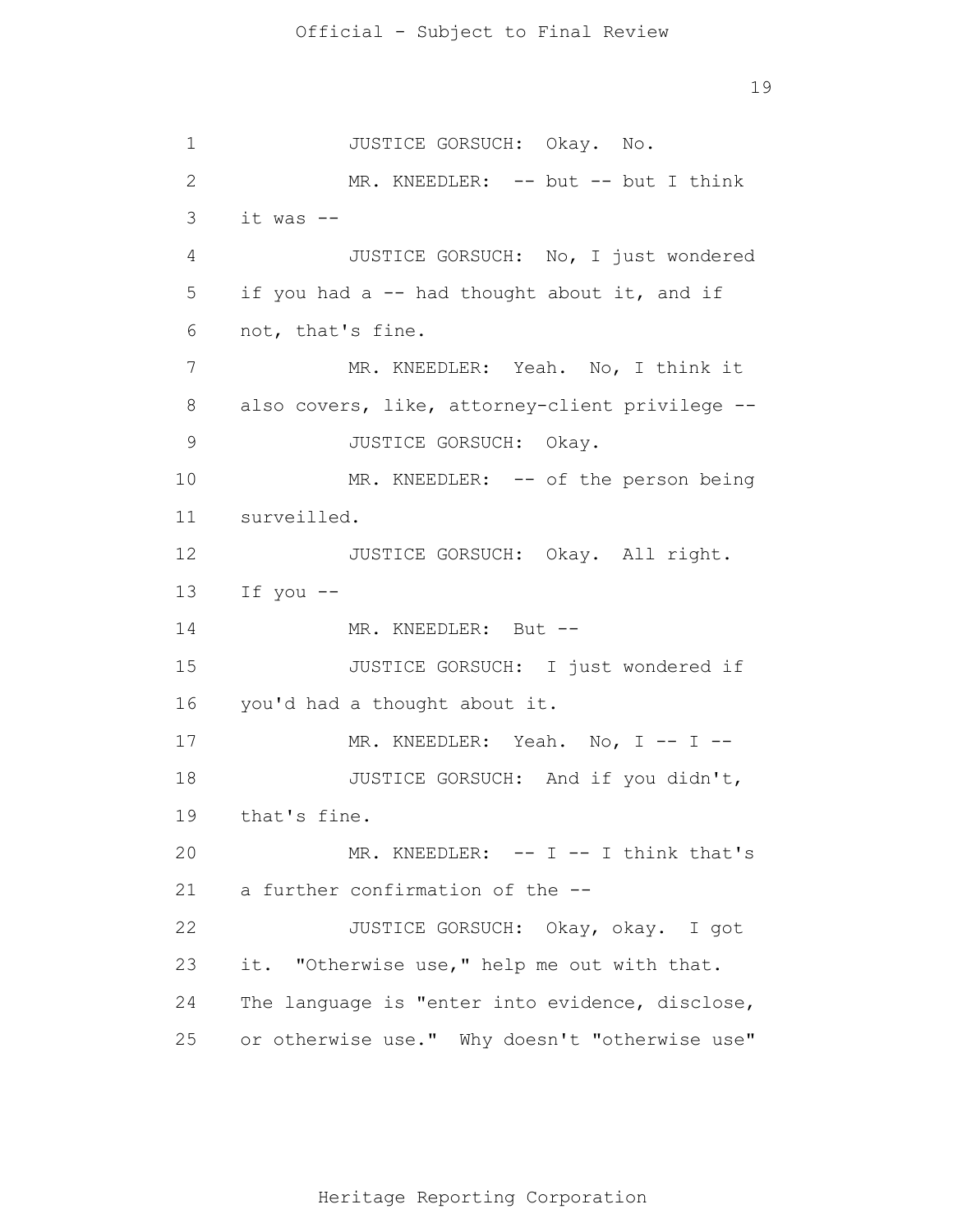20

1 2 3 4 5 6 7 8 9 10 11 12 13 14 15 16 17 18 19 20 21 22 23 24 25 cover -- cover this circumstance? MR. KNEEDLER: Well, I -- I think, again, I'm not sure if you're looking at subsection  $(c)$  --JUSTICE GORSUCH: Yeah. MR. KNEEDLER: -- or (e), but subsection (c) says "whenever the government intends to enter into evidence or otherwise use or disclose." That -- JUSTICE GORSUCH: So -- so it has to be a circumstance, it seems to me, where the government isn't putting the evidence on and it isn't disclosing it to the other side, but it's making use of the evidence in some other fashion. And, here, I think there's a pretty good argument on the other side that the government is using it as a means to dismiss the case without disclosing it. And -- and -- and it is the existence of this secret evidence that will neither be put in evidence nor disclosed that is the basis for the dismissal under Reynolds and Totten in the government's view. So why doesn't that fit perfectly? MR. KNEEDLER: I -- the -- the -- the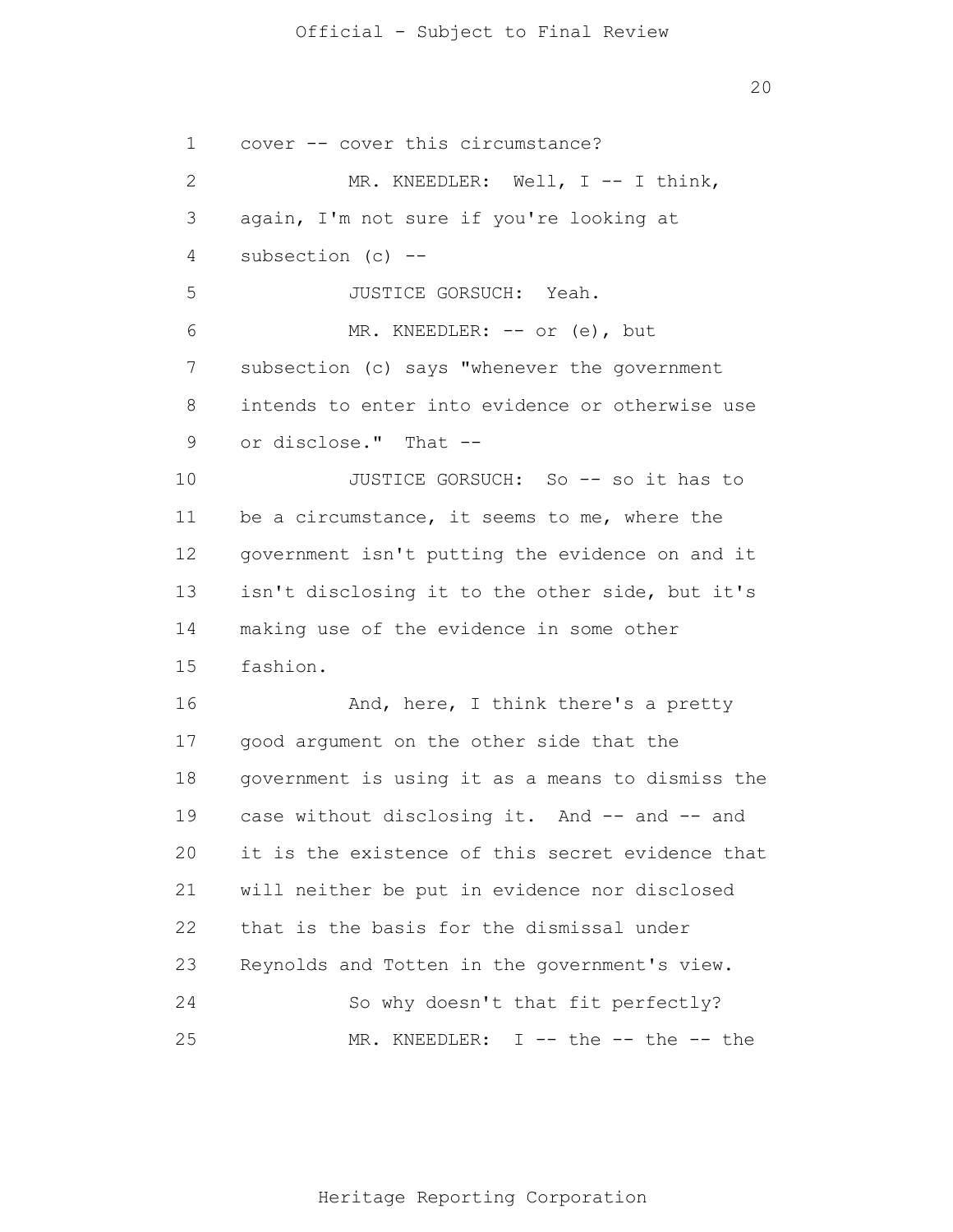21

1 2 3 4 5 6 7 8 9 10 11 12 13 14 15 16 17 18 19 20 21 22 23 24 25  $$  language "enter" -- "enter into evidence or otherwise use or disclose" is intended, as we understand it, to be a comprehensive description of any way in which the evidence might be -- JUSTICE GORSUCH: But it isn't because you've got "otherwise use." So it can't be that "enter into evidence" and disclosure are comprehensive. MR. KNEEDLER: Well, you --JUSTICE GORSUCH: By definition, Congress says they aren't and that there's an other -- there's another way to use this evidence that doesn't involve its disclosure. MR. KNEEDLER: Well, you -- "use" could also -- I mean, "enter into evidence" suggests a formal proceeding, either a judicial proceeding or maybe a formal -- JUSTICE GORSUCH: I think we have -- MR. KNEEDLER: -- proceeding under the JUSTICE GORSUCH: -- a pretty formal proceeding here, Mr. Kneedler, don't you? MR. KNEEDLER: Yeah. No, no, but my -- my -- I think you were looking -- I understood you to be looking for an explanation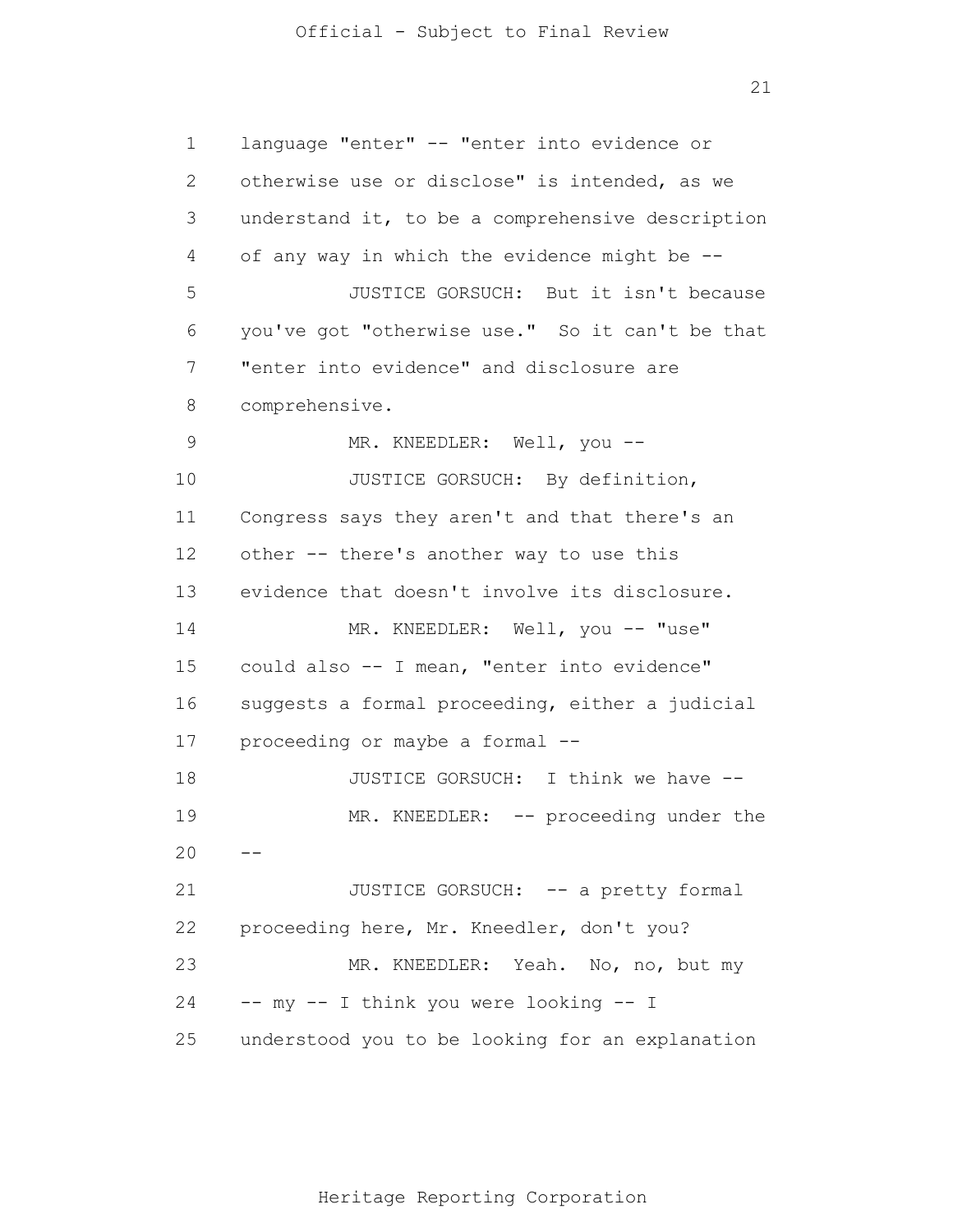| 1            | for the word "use." And the explanation I'm      |  |
|--------------|--------------------------------------------------|--|
| $\mathbf{2}$ | giving is that when -- when you don't have a     |  |
| 3            | formal proceeding where you -- where you have    |  |
| 4            | Rules of Evidence introducing something into     |  |
| 5            | evidence, something received in evidence, but an |  |
| 6            | informal adjudication before an agency that does |  |
| 7            | not have that sort of system --                  |  |
| 8            | JUSTICE GORSUCH: But, Mr. Kneedler,              |  |
| 9            | we're talking $-$ -                              |  |
| 10           | MR. KNEEDLER: -- you might use it                |  |
| 11           | even if --                                       |  |
| 12           | JUSTICE GORSUCH: -- Mr. Kneedler,                |  |
| 13           | we're talking about "otherwise use" in court,    |  |
| 14           | and -- and, clearly, because we've got           |  |
| 15           | disclosure and -- and entry into evidence.       |  |
| 16           | Those things happen in court.                    |  |
| 17           | Why couldn't it be, again, that                  |  |
| 18           | "otherwise use" might include when the           |  |
| 19           | government cites the existence of secret         |  |
| 20           | evidence it's not willing to disclose or put in  |  |
| 21           | evidence as a basis for dismissal of the         |  |
| 22           | lawsuit? That's using the evidence as an         |  |
| 23           | offensive weapon?                                |  |
| 24           | MR. KNEEDLER: Well, it -- again, we              |  |
| 25           | think, when the government invokes the state     |  |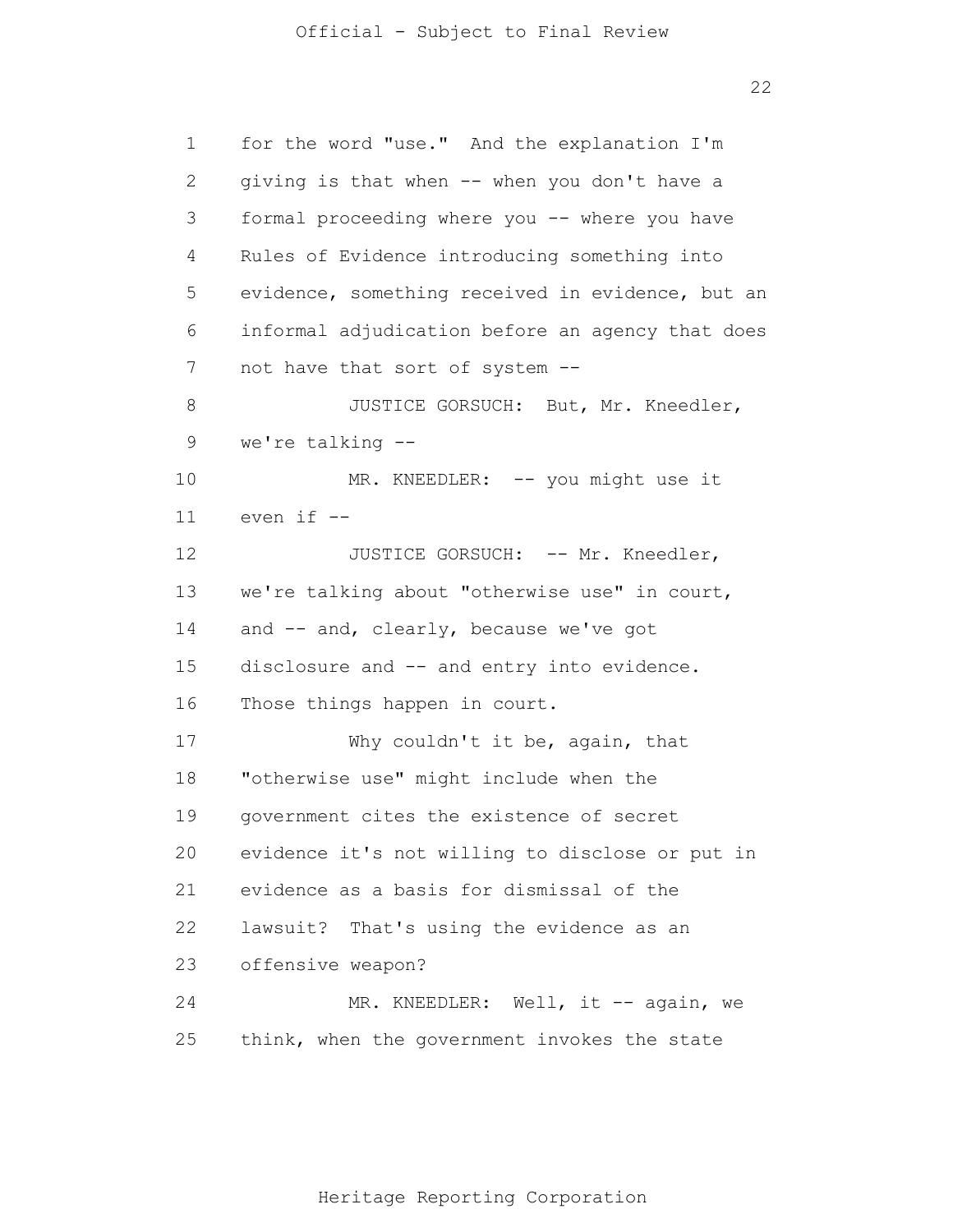1 2 3 4 5 6 7 8 9 10 11 12 13 14 15 16 17 18 19 20 21 22 23 24 25 secrets privilege, it is invoking it to keep it out of the case. It's not -- what -- what -what the language is, is "to use against the person in the proceeding," but the -- but assertion of the state secrets privilege successfully -- JUSTICE BARRETT: Mr. Kneedler -- MR. KNEEDLER: -- keeps it out of the proceeding. I'm sorry. JUSTICE BARRETT: -- can I follow up on Justice Gorsuch's question? I guess I had understood -- and maybe I'm misunderstanding - your position to be that in 1806(c), "intends to enter into evidence or otherwise use or disclose," that it's not simply in a trial, but it's to otherwise use or disclose at any trial, hearing, or other proceeding in or before any court, department, officer, agency, regulatory body, or other authority of the United States. I had understood you to be saying, well, in all of those situations, you might not be introducing into evidence, but you might be using the evidence, bringing it before a regulatory body in some way that's not a proceeding. Or am I misunderstanding --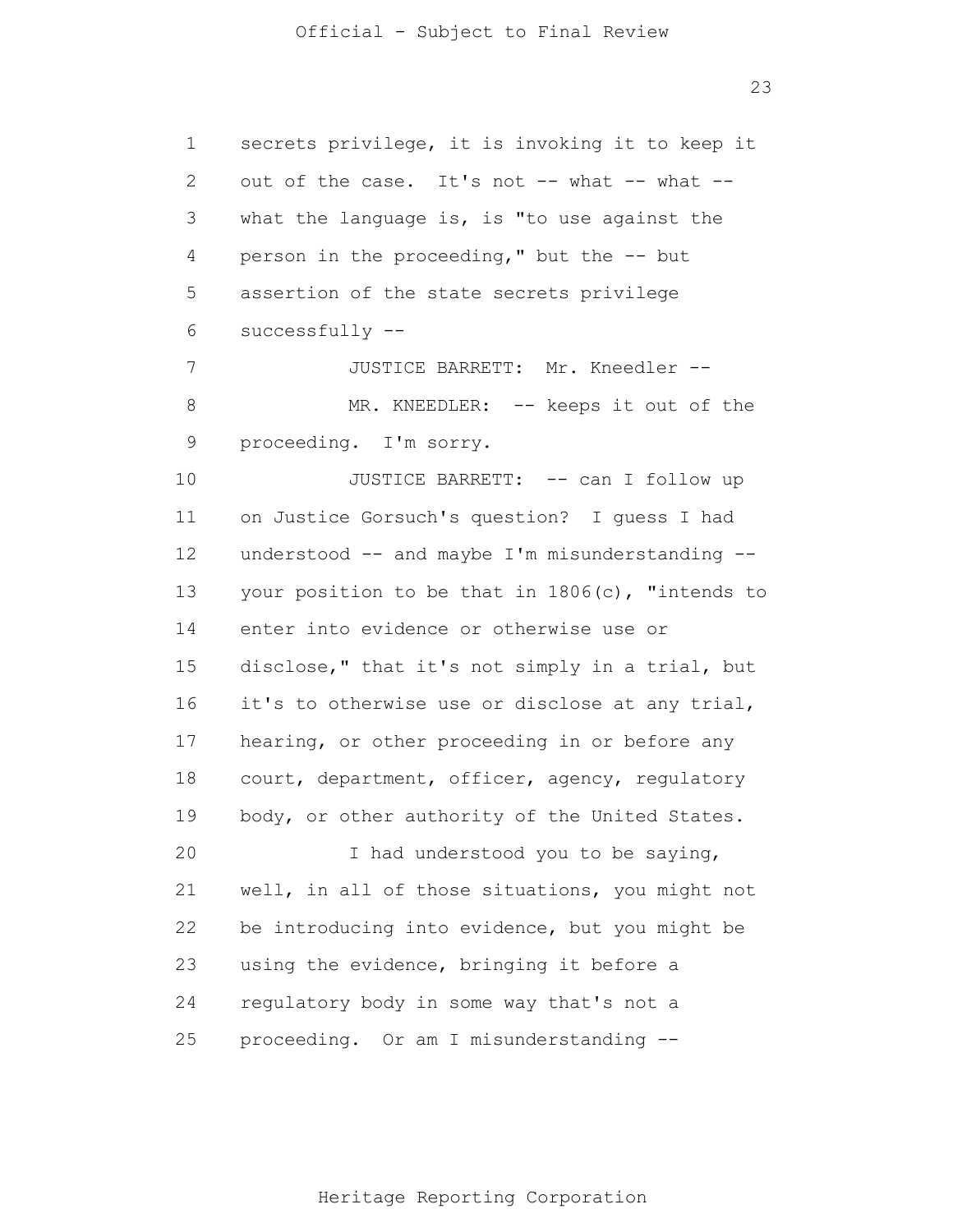1 2 3 4 5 6 7 8 9 10 11 12 13 14 15 16 17 18 19 20 21 22 23 24 25 MR. KNEEDLER: No, that's precise --JUSTICE BARRETT: -- your argument? MR. KNEEDLER: -- that's precisely our explanation. One -- JUSTICE BARRETT: And I -- oh, go ahead. MR. KNEEDLER: I'm sorry. JUSTICE BARRETT: Sorry. Go ahead. MR. KNEEDLER: No, I was going to say one other -- one other clue to this is the very same phrase "intends to enter into" -- or "enter into evidence or otherwise use or disclose" in (c) is used in (e), which says "any person against whom evidence obtained," et cetera, "will be introduced or otherwise used or disclosed, may file a motion to suppress." So I think that links (c)'s language about use to the motion to suppress, which is the way in which, again, (e) uses the very same language. And then (f) is about the procedures for suppression. And (g) then says, if the government -- if the district court determines that the surveillance was not lawful, it shall, in accordance with the requirements of law, suppress the evidence which was unlawfully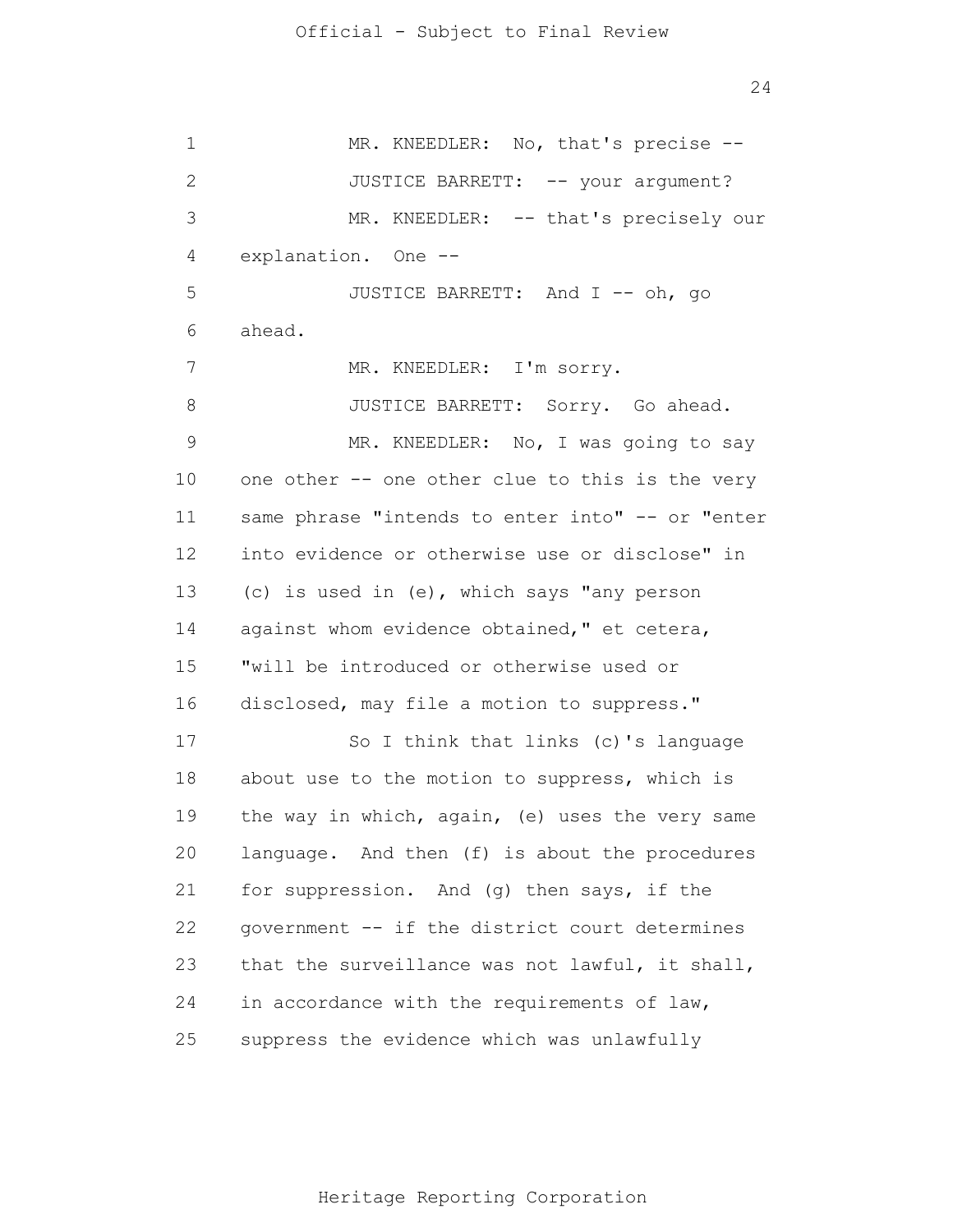25

1 2 3 4 5 6 7 8 9 10 11 12 13 14 15 16 17 18 19 20 21 22 23 24 25 obtained or otherwise grant the motion. And "otherwise grant the motion" was intended to leave open the question of whether this Court's decision in Alderman would apply under -- under FISA. So it --JUSTICE BARRETT: Thank you. MR. KNEEDLER: -- it all hangs together. And this would be a surprising way in which the government  $--$  excuse me  $--$  in which court -- Congress would override, abrogate the state secrets privilege in a sentence about discovery in the middle of four -- five subsections of this statute dealing pretty clearly with the suppression of evidence. And even when you look at 1806(f) itself, it -- it -- it talks about discover or obtain applications or orders or other materials relating to the electronic surveillance. It's not -- it's not talking about evidence about the plaintiffs' claim generally. It's focused specifically on the things dealing with the electronic surveillance. JUSTICE ALITO: It -- JUSTICE BARRETT: Mister -- JUSTICE ALITO: -- it seems to me, Mr.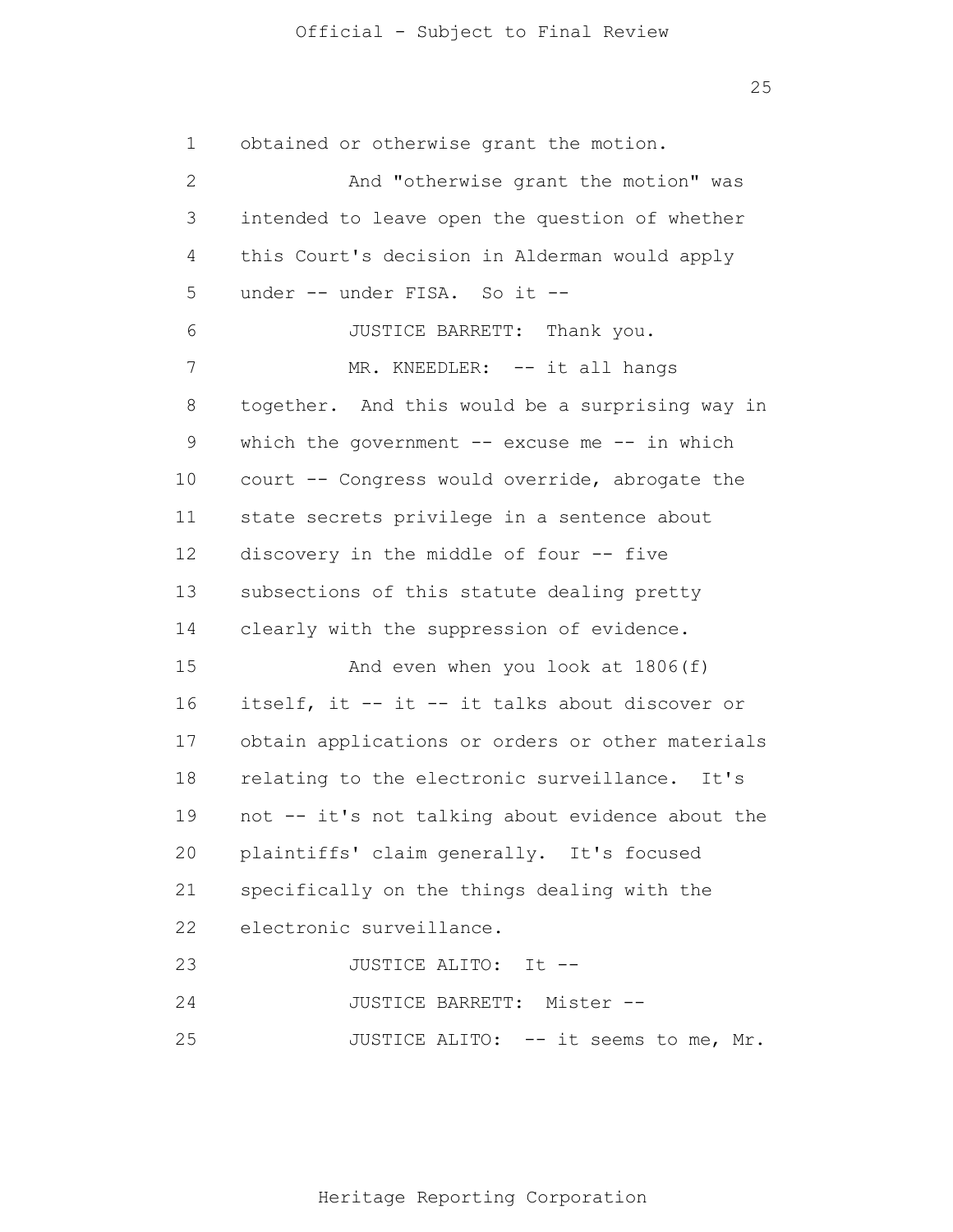1 2 3 4 5 6 7 8 9 10 11 12 13 14 15 16 17 18 19 20 21 22 23 24 25 Kneedler, you have at least one textual argument regarding the language in subsection (f), and that is whether the prayer for relief constitutes a motion or request. But putting that aside, do you have any other arguments about the literal meaning of the language in subsection (f) on which the Respondents rely? And if you don't, what are the structural features that you rely on? I understand your argument to be based mostly on structure and not on the literal language of -- of subsection (f). So two parts to that. Any other strictly textual arguments? And, if not, which structural arguments are you relying on or which anomalies would result if their interpretation were adopted? MR. KNEEDLER: Well, there are, I think, very important textual arguments in the pertinent phrase, which actually has two parts, but it says "discover or obtain." And "discover" could, again, tie into formal court proceedings, where -- where you might file a discovery motion, but -- but outside of formal proceedings, if you want to obtain -- excuse me -- obtain the evidence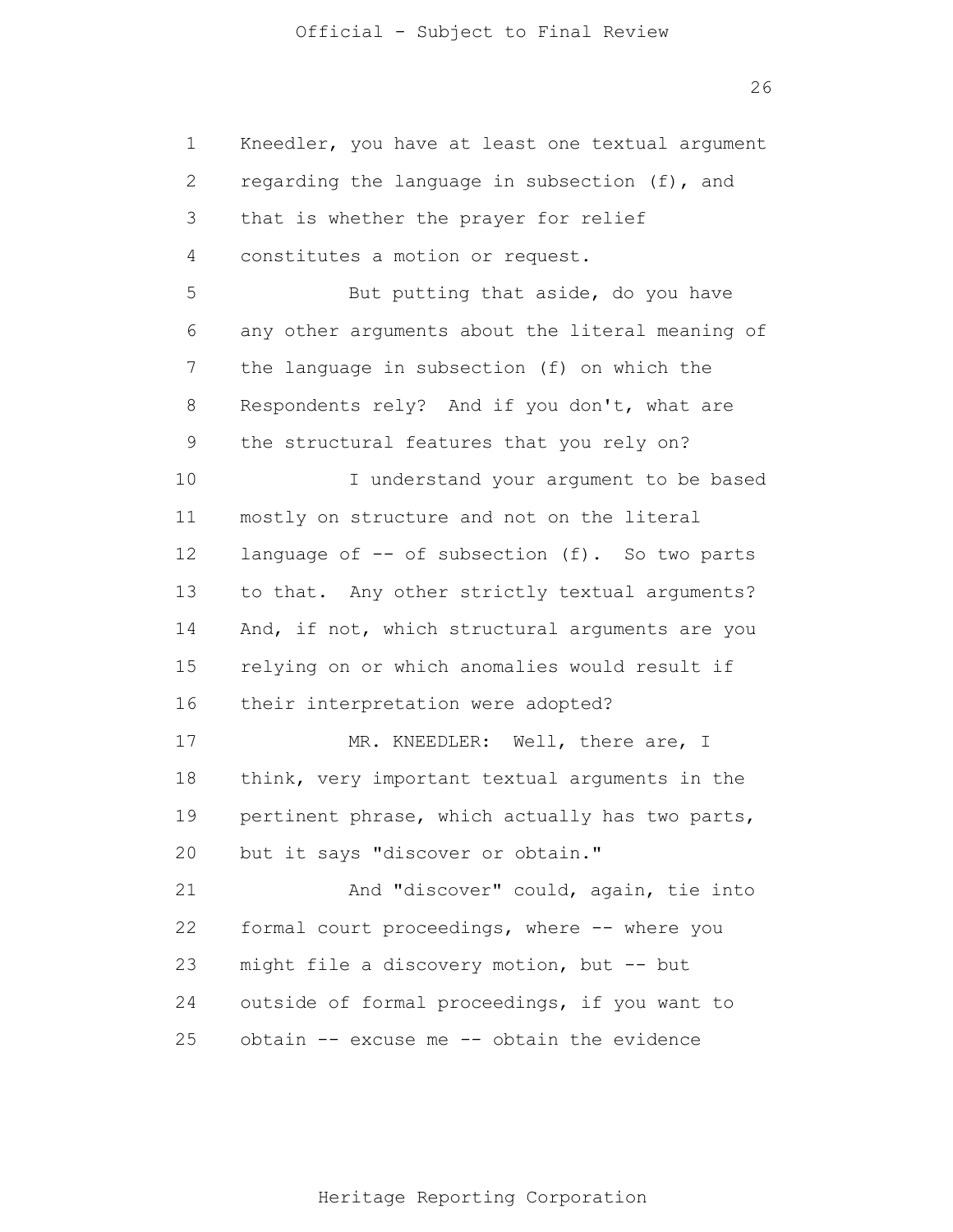1 2 3 4 5 6 7 8 9 10 11 12 13 14 15 16 17 18 19 20 21 22 23 24 effectively in the same way you would through discovery, but what you were -- JUSTICE ALITO: But the point is, literally, they want to obtain this information, do they not? MR. KNEEDLER: No, what -- what their prayer for relief seeks is -- is actually expungement of it, not -- not to receive it. JUSTICE GORSUCH: I thought they made very plain that they'd be very happy to get the documents back, which I think would be to obtain them. MR. KNEEDLER: Right, but -- but if --JUSTICE GORSUCH: No? MR. KNEEDLER: Yes, but that doesn't, I think, really tie in with -- with what they -what their complaint was. But the more fundamental point is 8 -- 1810 does not provide for injunctive actions against the United States. And the Privacy Act does not provide for expungement. But the structural point, we think, is also very important. As I mentioned here, the -- the entirety of 1806 is addressed to the

25 government's use of information derived from

Heritage Reporting Corporation

27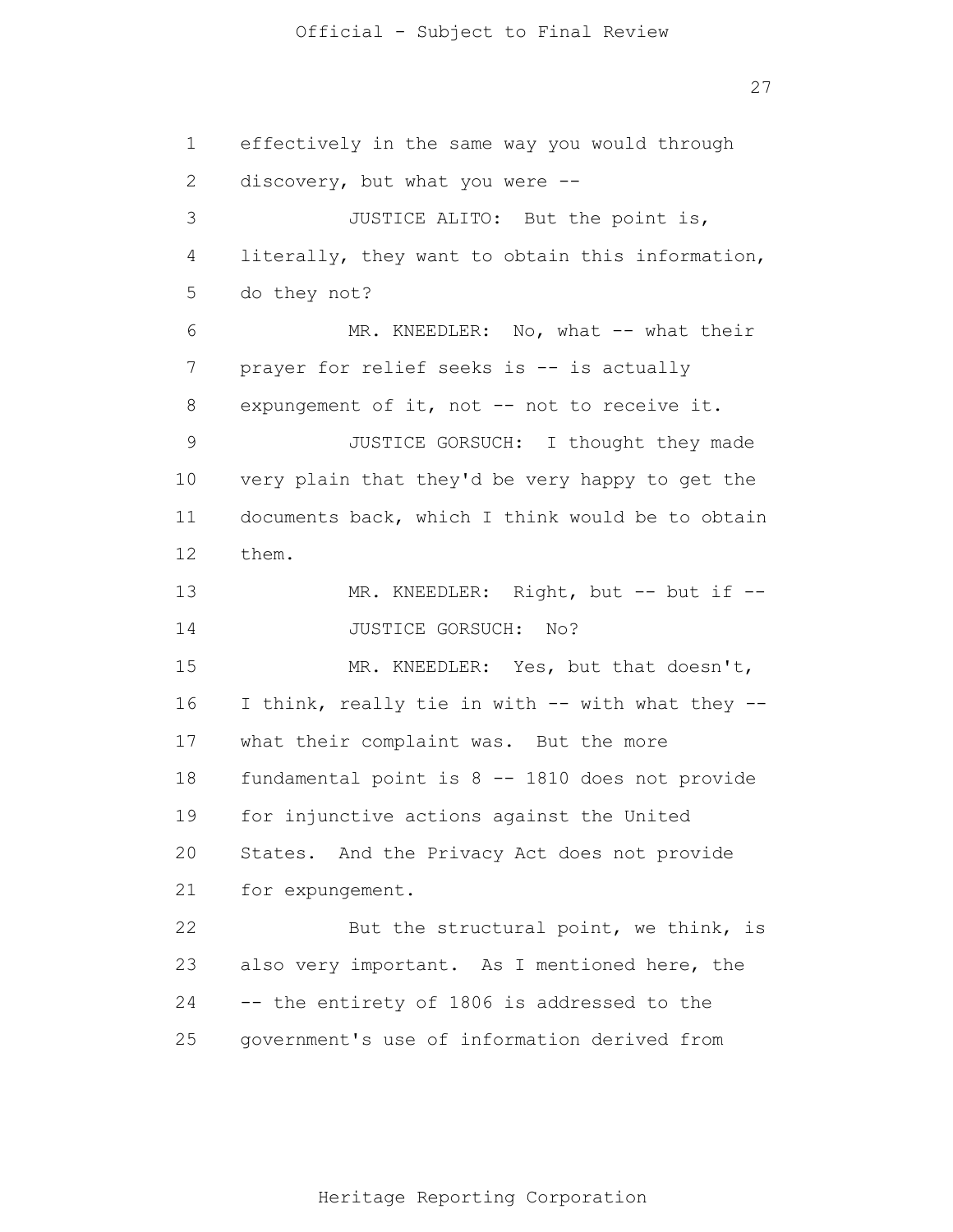1 2 3 4 5 6 7 8 9 10 11 12 13 14 15 16 17 18 19 20 21 22 23 24 25 foreign intelligence surveillance. That's the title. (a) talks about use with minimization; (b) talks about when it's going to be furnished for law enforcement purposes. All of these other provisions that -- that we're discussing go to when the government tries to use it in the proceedings. JUSTICE ALITO: Okay. I've got that point. This is -- they are taking some language out of this and interpreting it to mean something that is quite different from most of what is addressed in 1806. I  $-$  I've got that. Any other structural features that you rely on? MR. KNEEDLER: Well, the -- the language -- I don't know whether it's structural or  $--$  but the language in  $--$  in (c) and  $-$ excuse me  $--$  (c) and (e) that I referred to, which ties "otherwise use" to suppression, and then (f) being an implementation of the -- of the method for suppression. And on  $-$  on  $(q)$ , which talks about grant -- suppress the evidence or otherwise grant the motion, it's the same motion to exclude the evidence from the proceeding. The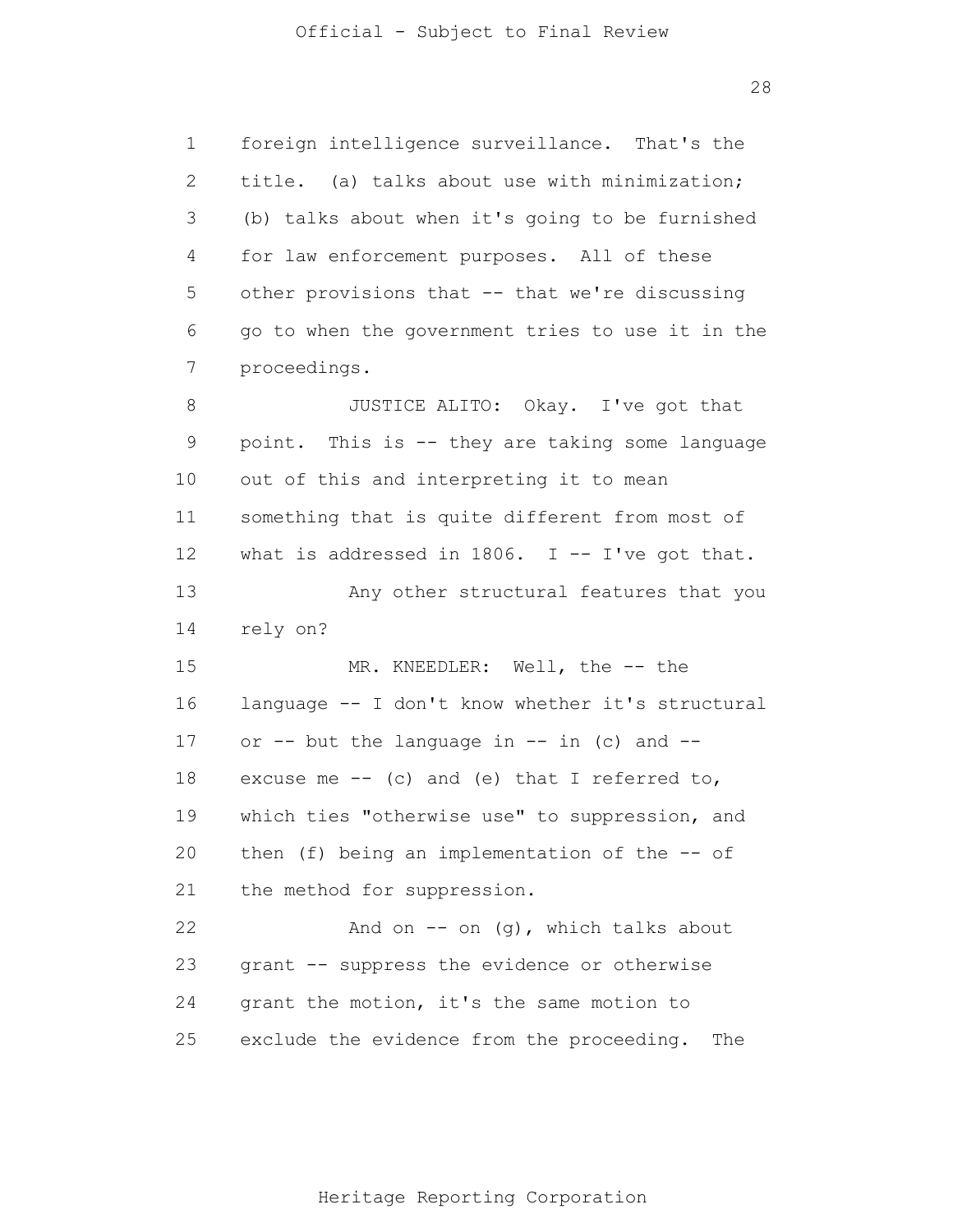29

1 2 3 4 5 6 7 8 9 10 11 12 13 14 15 16 17 18 19 20 21 22 23 24 25 court can either suppress it or, I think Congress hoped, do something else besides - besides turning over all the information to the defendant as part of the suppression. That's -- CHIEF JUSTICE ROBERTS: Thank -- MR. KNEEDLER:  $-$ - but  $-$  but (q) talks about suppression of evidence, not -- not obtaining it. CHIEF JUSTICE ROBERTS: Thank you, Mr. Kneedler. MR. KNEEDLER: I'm sorry. CHIEF JUSTICE ROBERTS: Justice Thomas, anything further? JUSTICE THOMAS: Mr. Kneedler, you were -- just one brief thing. You were in the process when you were discussing subsection (c), and the  $-$  it's  $1806(c)$ , you  $-$  the phrase "against an aggrieved person," you were about to tell us what you thought of that before you got distracted. MR. KNEEDLER: I think that's very important because it -- it -- it -- it shows that it -- it has to be triggered by something that the government is doing before you even get into this procedure, and -- and that's why the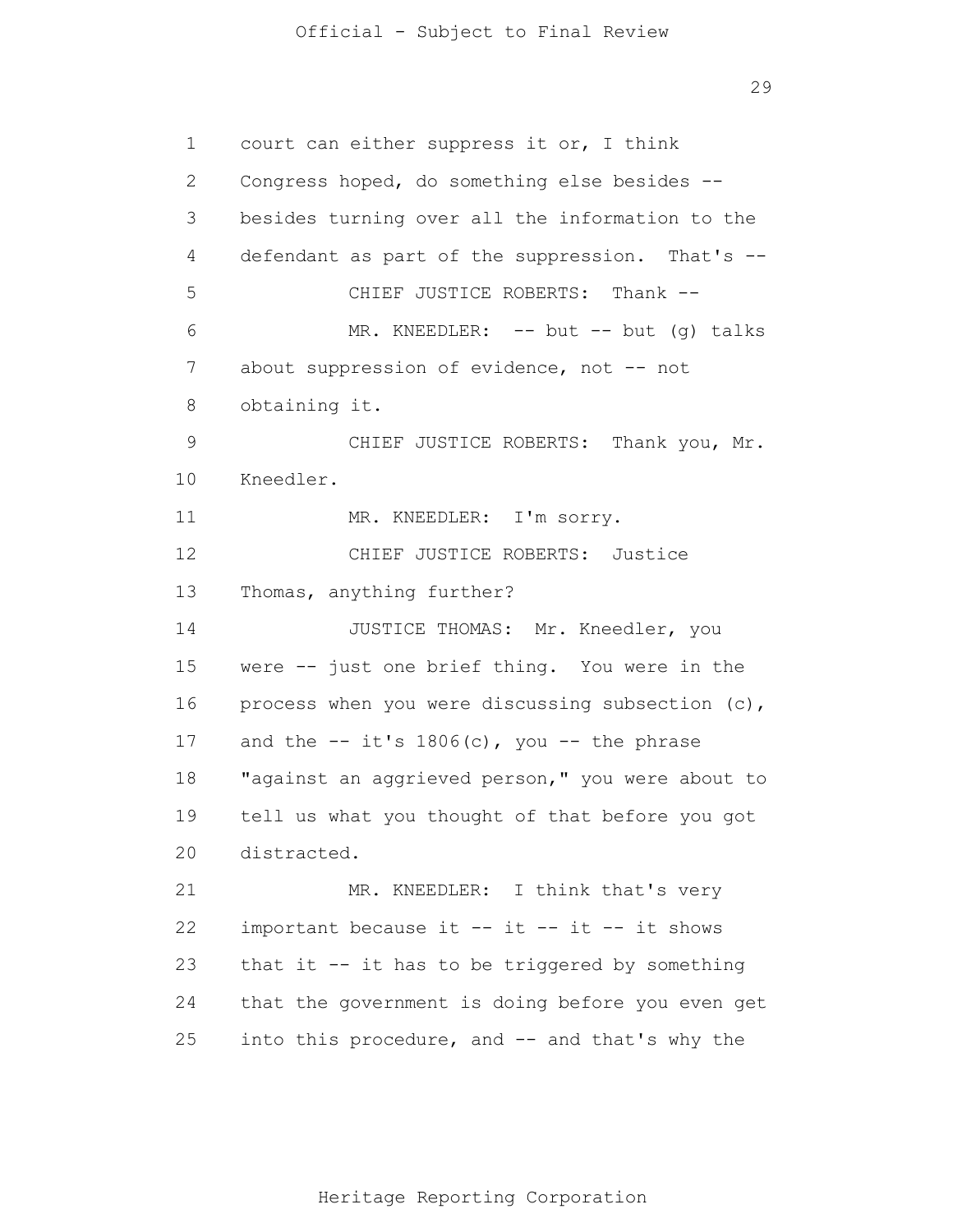1 2 3 4 5 6 7 8 9 10 11 12 13 14 15 16 17 18 19 20 21 22 23 24 25 word "suppress" is very important here. If the government intends to use the information against somebody, you can move to suppress it, or, if it's in a more informal proceeding, you move to have it excluded or don't consider it or whatever its -- whatever its equivalent is. Now there may be some civil proceedings where -- where the evidence, you know, maybe there's an argument it shouldn't even be suppressed, but -- but, again, it's all -- in 1978, it was all directed toward suppression where the government intends to use information against the person in the proceeding, whereas the state secrets privilege keeps it out of the proceeding. JUSTICE THOMAS: Thank you. CHIEF JUSTICE ROBERTS: Justice Breyer? JUSTICE BREYER: Well, assume you're right that 180 -- that this particular statute doesn't displace the state secret doctrine. Still, there are many situations and different kinds in which it might arise. This is an unusual one. A plaintiff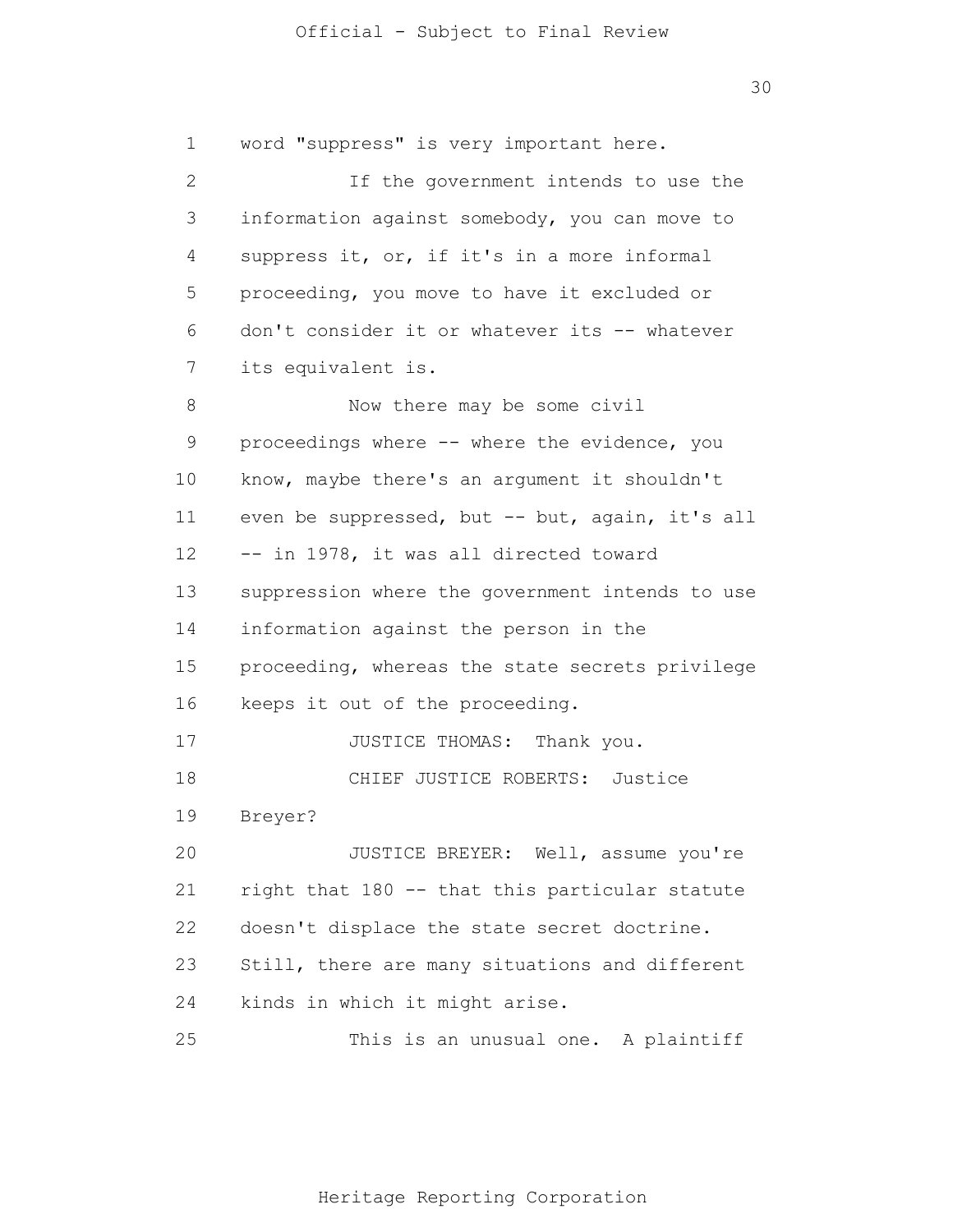1 2 3 4 5 6 7 8 9 10 11 12 13 14 15 16 17 18 19 20 21 22 23 24 25 sues government officials and says: You have unlawfully been wiretapping or surveying, whatever. Okay? The government goes back and says: Judge, we have a good reason for doing that wiretapping, and we don't want to tell people what it is. Doesn't the judge -- shouldn't he still look to see if they're right? I mean, one, maybe they don't. Two, maybe it isn't that important. Three, maybe how they got it, legally or illegal, has something to do with whether  $--$  and, E, maybe there are different ways in which you could disclose some but not all. I mean, wouldn't that be generally true whether this applies or it doesn't apply? MR. KNEEDLER: What you're describing, I think, is the normal administration of the state secrets privilege -- JUSTICE BREYER: Uh-huh. MR KNEEDLER: -- if the government invokes it, yes, we're saying the court can look at it, but it can't use it as a vehicle to decide the merits of the case.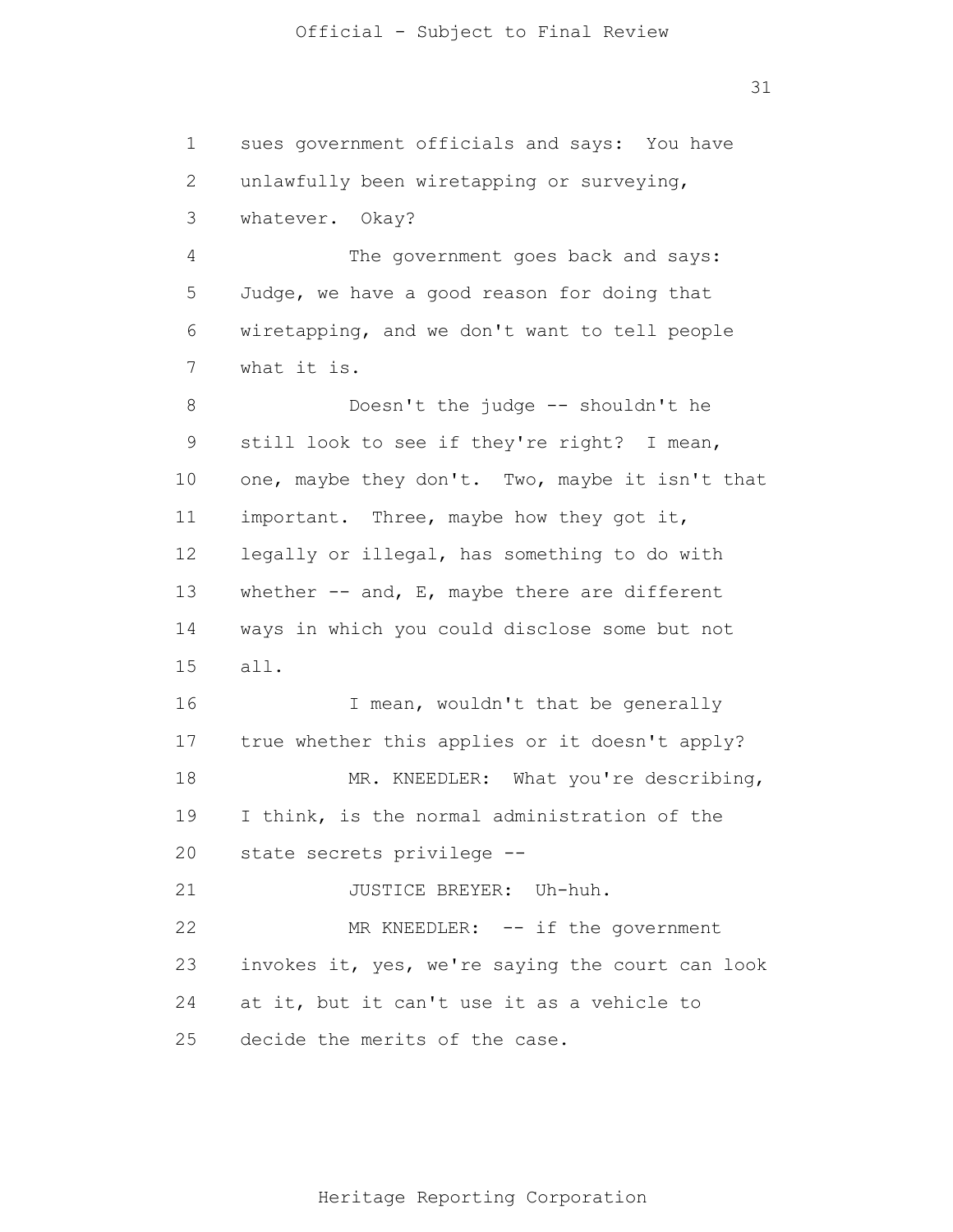1 2 3 4 5 6 7 8 9 10 11 12 13 14 15 16 17 18 19 20 21 22 23 24 25 JUSTICE BREYER: Why not? Well, that's Justice Scalia's opinion. I mean, I don't know. MR. KNEEDLER: No, I --JUSTICE BREYER: Here, we have a motion to dismiss, and all we have is that. And before we decide whether the case should have been dismissed or not dismissed, doesn't the district judge and perhaps the court of appeals and, for all I know, maybe us, have to look at this information? MR. KNEEDLER: Yeah, we -- we are -we are not -- we are not saying in the normal state secrets case the court, if -- if necessary -- JUSTICE BREYER: Could look at it. MR. KNEEDLER: -- can't -- can't look at the -- JUSTICE BREYER: Okay. Then why don't we just say this, say this case needn't be dismissed. What should happen -- and -- and it doesn't displace -- this 1806, it doesn't displace anything that's relevant here, but we should send it back, and the Ninth Circuit was wrong, and the district court and maybe the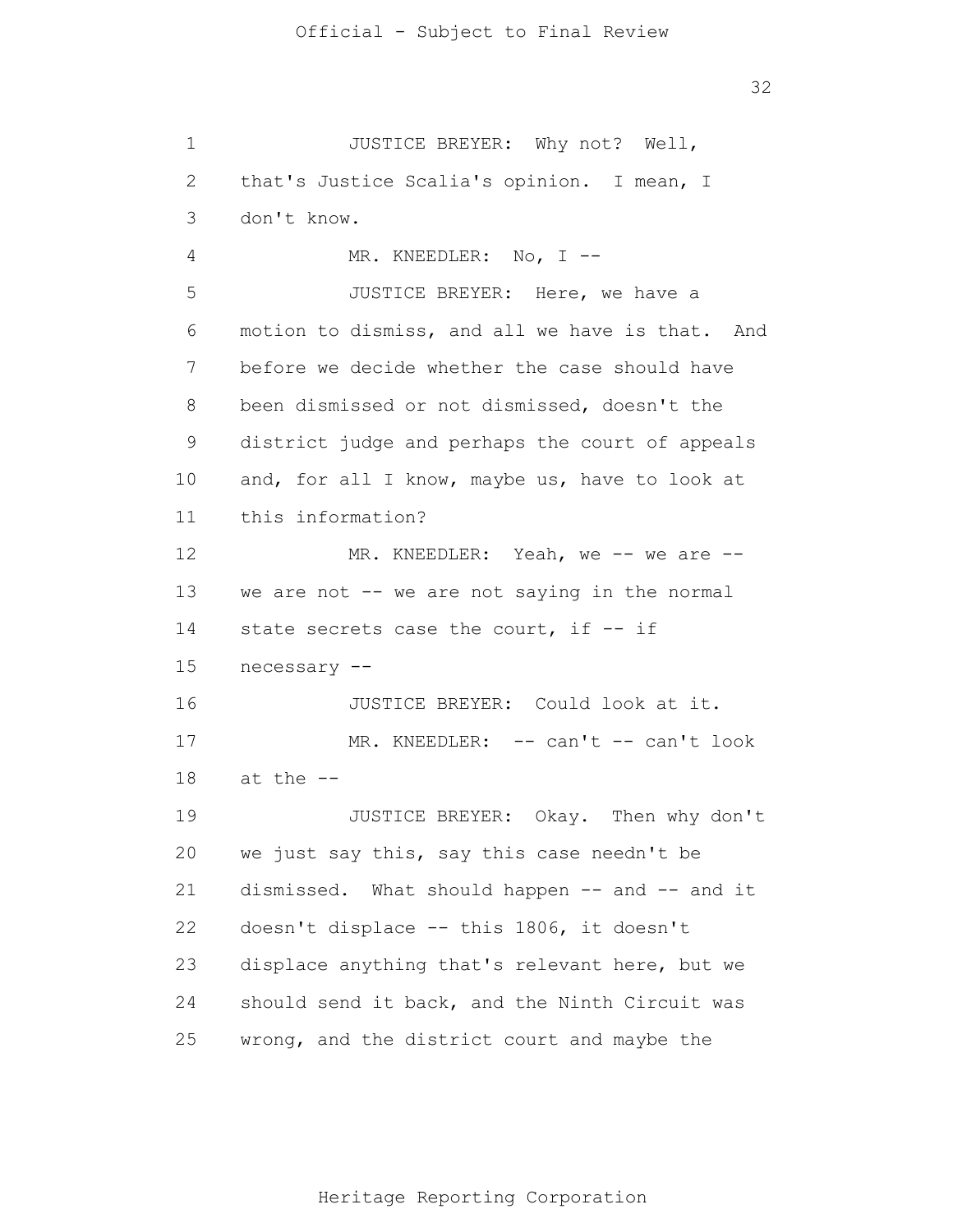33

1 2 3 4 5 6 7 8 9 10 11 12 13 14 15 16 17 18 19 20 21 22 23 24 25  $- -$ - circuit too should go and look at the information if they deem that necessary in terms of the relevance to the case and decide -- MR. KNEEDLER: But --JUSTICE BREYER: -- its relevance, how it was obtained, dah, dah, dah, dah, dah, dah, dah. MR. KNEEDLER: But --JUSTICE BREYER: And then someone can move, like the government -- MR. KNEEDLER: -- the district court JUSTICE BREYER: -- hey, keep this out, dismiss the case. MR. KNEEDLER: -- the district court -- the government -- the district court already did that. The government moved to -- JUSTICE BREYER: And did the Ninth Circuit? MR. KNEEDLER: The Ninth Circuit did not reach the dismissal question -- JUSTICE BREYER: No. MR. KNEEDLER: -- because it concluded JUSTICE BREYER: So maybe they should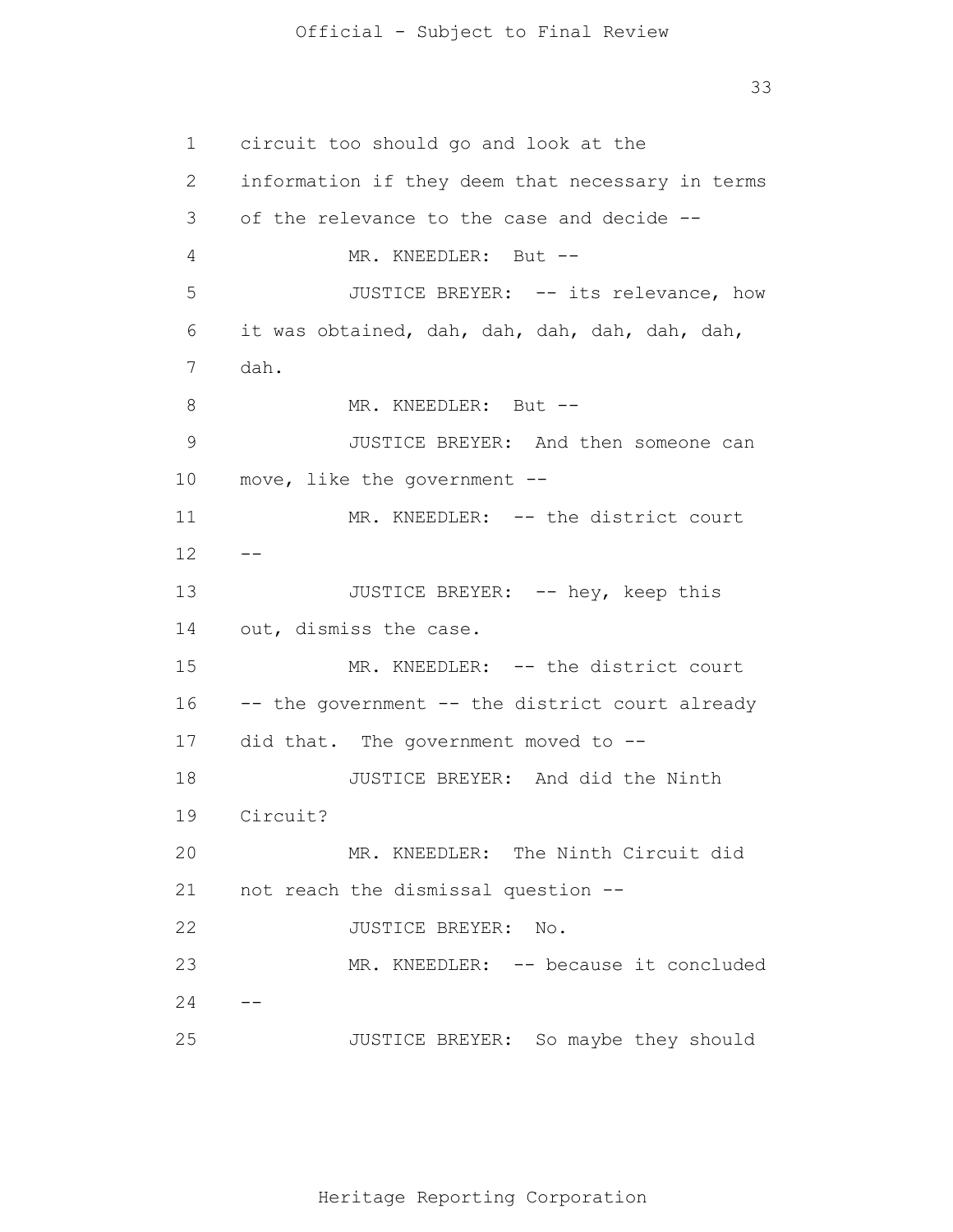1 2 3 4 5 6 7 8 9 10 11 12 13 14 15 16 17 18 19 20 21 22 23 24 25 go back and say: Well, given the nature of this information and how it was obtained, we will review whether the district court was right to dismiss it. Maybe we send it back to the district court. A lot of things. But, I mean -- MR. KNEEDLER: No, we -- JUSTICE BREYER: -- my point is there should be a way to look at the information for the court and decide what to do, not whether this particular statute applies or not. I don't know. MR. KNEEDLER: Yeah. Yeah, we don't think this statute in this point in context -- JUSTICE BREYER: And that's the end of the case. All we have to do is say that you're out of it? MR. KNEEDLER: No, that -- that -- I mean, that's -- that's what we think the proper disposition is. JUSTICE BREYER: Okay. MR. KNEEDLER: It should reject the district court -- or the court -- court of appeals' erroneous view of 1806(f) and that it displaces the state secrets privilege and have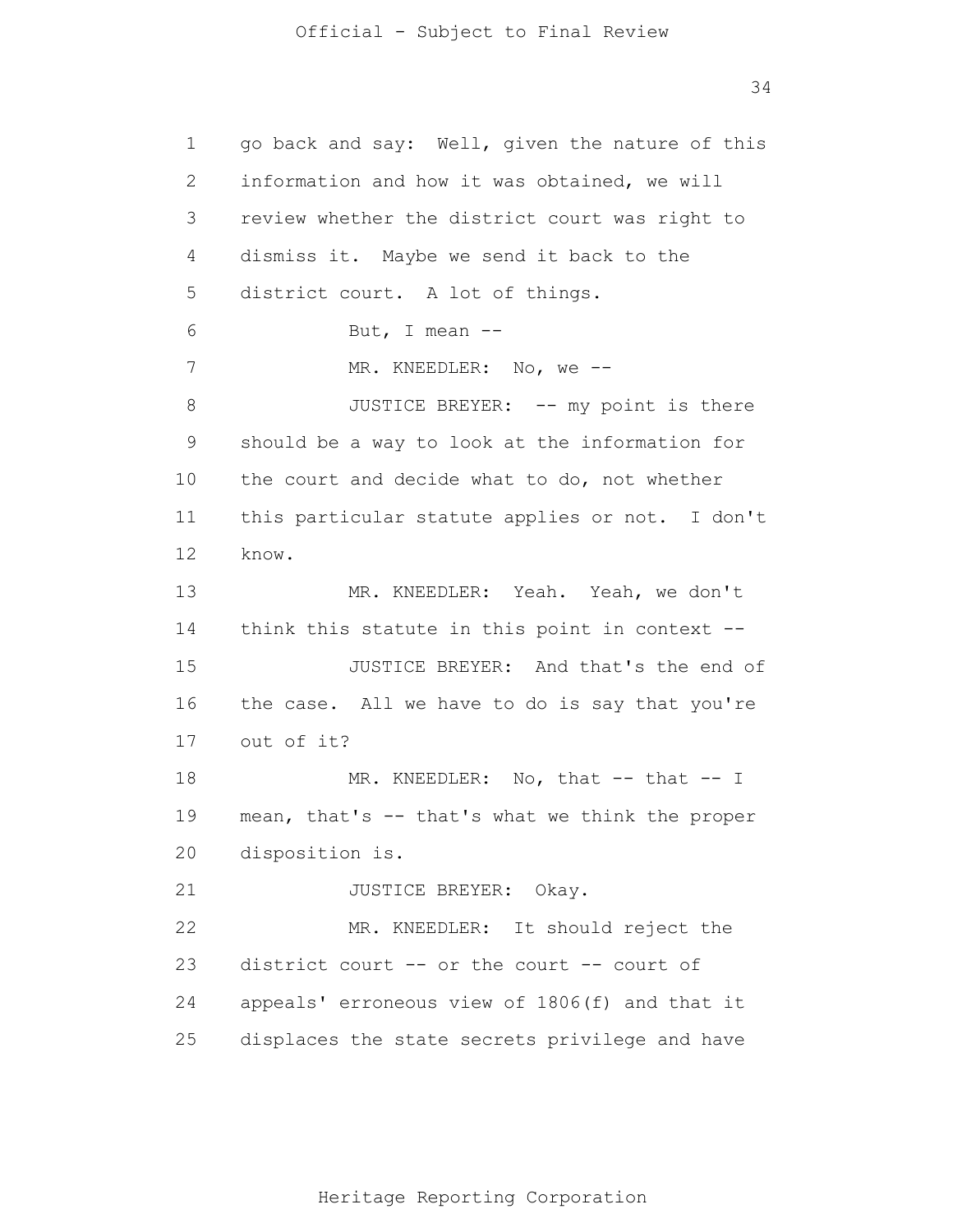35

1 2 3 4 5 6 7 8 9 10 11 12 13 14 15 16 17 18 19 20 21 22 23 24 25 it go back to the Ninth Circuit to review the district court's determination that the evidence was covered by the privilege, which Respondent did not challenge below, and then whether dismissal is necessary because -- JUSTICE BREYER: Yeah, because those are separate questions. MR. KNEEDLER: -- the evidence is so central to the -- to the case. JUSTICE BREYER: No more questions. CHIEF JUSTICE ROBERTS: Okay. Justice Alito, anything further? Justice Sotomayor? JUSTICE SOTOMAYOR: Can you answer my question directly? 1810 gives any person who's been unlawfully surveilled the right to seek damages, punitive and otherwise, and attorneys' fees. If I'm hearing you right, your arguments, you say that if a party has standing -- and very few have standing because very few people know they've been surveilled in the way these plaintiffs do. I've had research done, and the only plaintiffs that have standing that I found where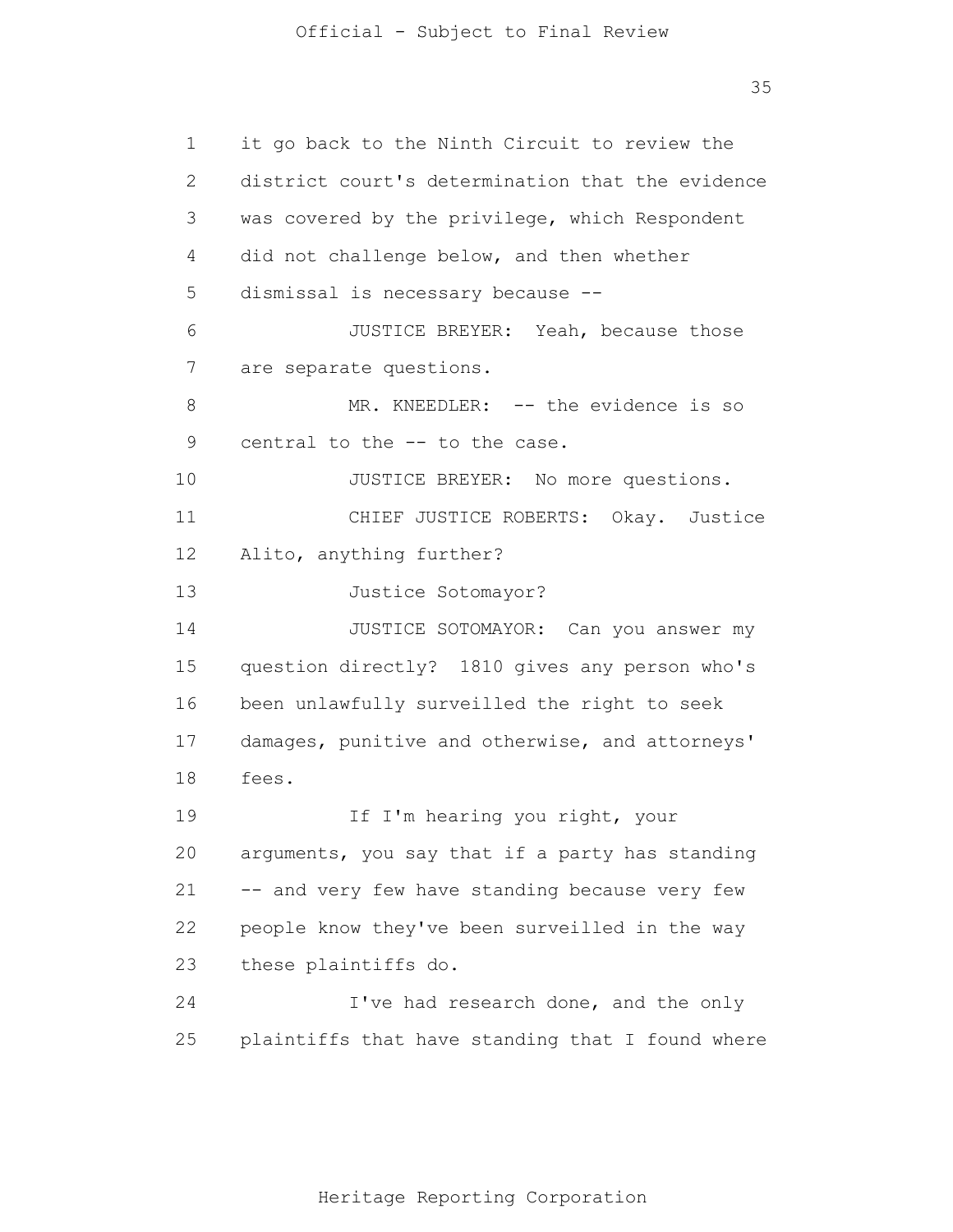a court has found standing to bring an 1810 claim is the Fourth Circuit case. So -- but I think what you're saying to me is if those -- these plaintiffs, who appear to have reasonable grounds to believe they were surveilled, so they have standing, that they can't proceed if you claim state secrets. They can't have a judge look at this evidence to determine whether it was lawful or unlawful because you say, if a judge says it's unlawful, and I don't know how, because if a judge says it's unlawful, how are you injured? All they have to do after that is prove their damages. MR. KNEEDLER: First of all --JUSTICE SOTOMAYOR: You have no defense once they've proven -- MR. KNEEDLER: -- first of all, we don't believe that they have established aggrieved party status. Whether -- whether - whether, to what extent, or against whom electronic surveillance was used has not been

24 disclosed. And so --

1

2

3

4

5

6

7

8

9

10

11

12

13

14

15

16

17

18

19

20

21

22

23

25 JUSTICE SOTOMAYOR: My bottom line is

36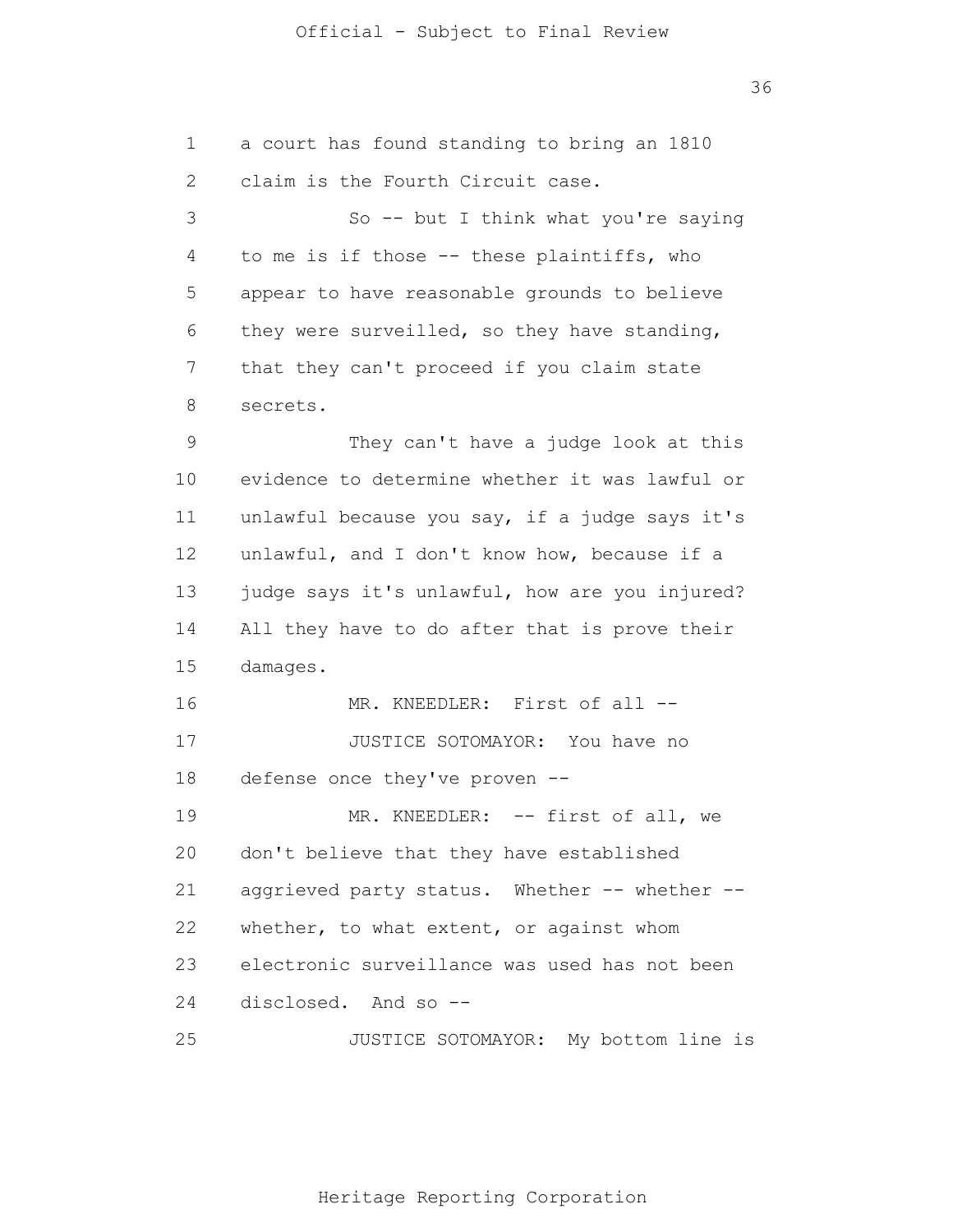1 2 3 4 5 6 7 8 9 10 11 12 13 14 15 16 17 18 19 20 21 22 23 24 25 - you're saying a person who's been unlawfully surveilled, if  $I$  -- if the government claims secret, doesn't have recovery under 1810? MR. KNEEDLER: Unless it could be proved in -- in some other way. Now, in -- in JUSTICE SOTOMAYOR: They have proved it some other way. MR. KNEEDLER: Well, you -- you could -- you could have -- you could have other disclosures of -- of surveillance maybe in a criminal prosecution or in some other way. There was testimony by the -- the informant here in a criminal proceeding that disclosed some information that could have been the -- the basis for an 1810 proceeding. But our bottom line is 1810 says nothing about the state secrets privilege. It  $is$   $--$ JUSTICE SOTOMAYOR: But answer my question. If they -- if -- you -- once you claim state secret, you say there's no way to look at the information to determine whether it was unlawfully obtained? MR. KNEEDLER: If the requisites for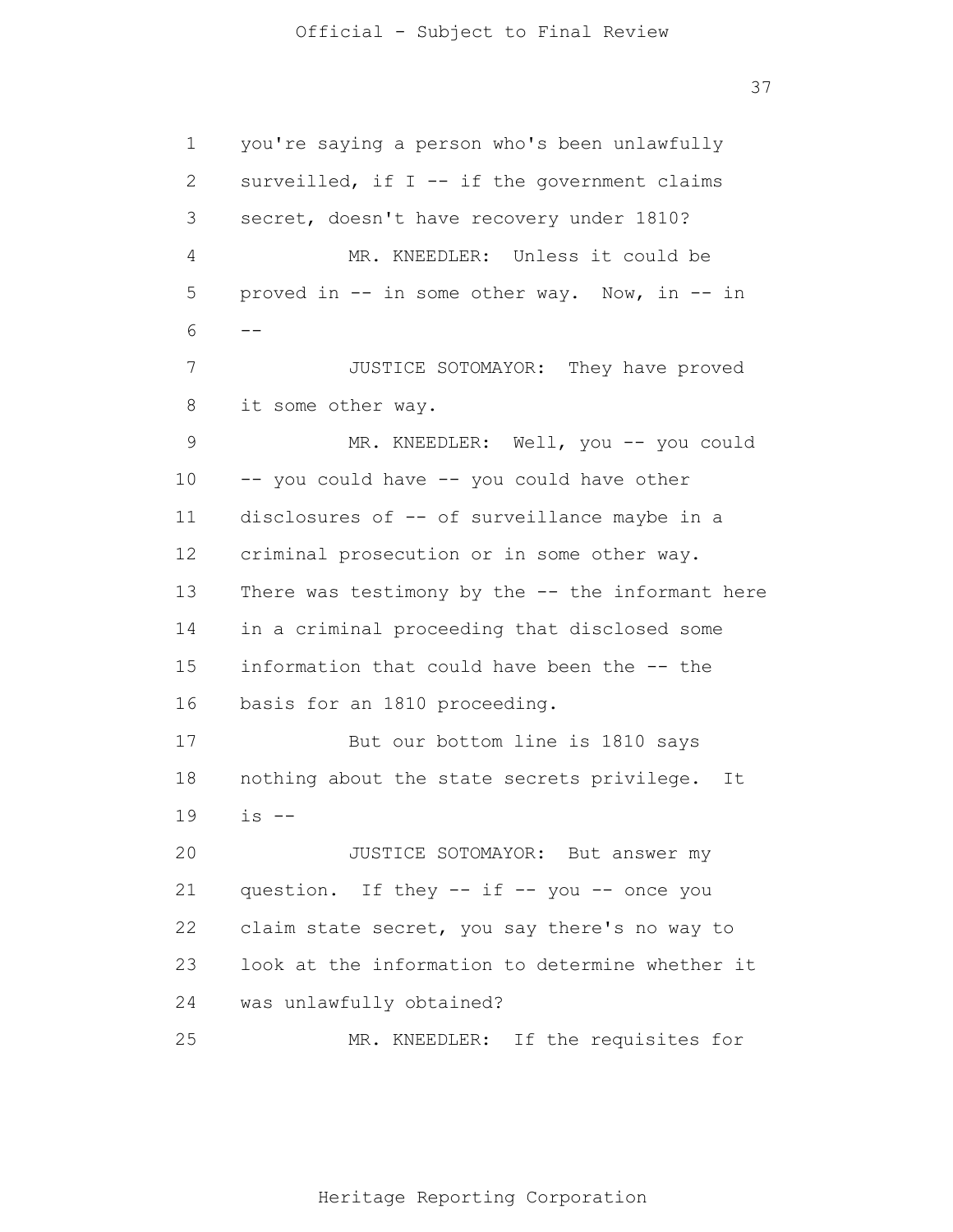1 2 3 4 5 6 7 8 9 10 11 12 13 14 15 16 17 18 19 20 21 22 23 24 25 dismissal are satisfied, which means the court agreeing that the information is privileged and that the case cannot proceed because the information is so central, but there's nothing in 1810 that suggests the displacement of the state secrets privilege. And, yes, if  $-$  if  $-$  if all those requisites were shown, then, yes, the case would not go forward. CHIEF JUSTICE ROBERTS: Justice Kagan? JUSTICE KAGAN: I'm going to follow up on Justice Breyer's question, and I'm not sure I understood the government's position. Is the government's position now that it would be wrong to dismiss on the pleadings without any further inquiry into the nature of the materials and how they affect the lawsuit? MR. KNEEDLER: No. I mean, the government invoked the state secrets privilege. The government -- the district court found it was privileged. The government argued that, therefore, the First Amendment claim needs to be dismissed because that claim is the invest - this foreign intelligence surveillance investigation was actually based solely on their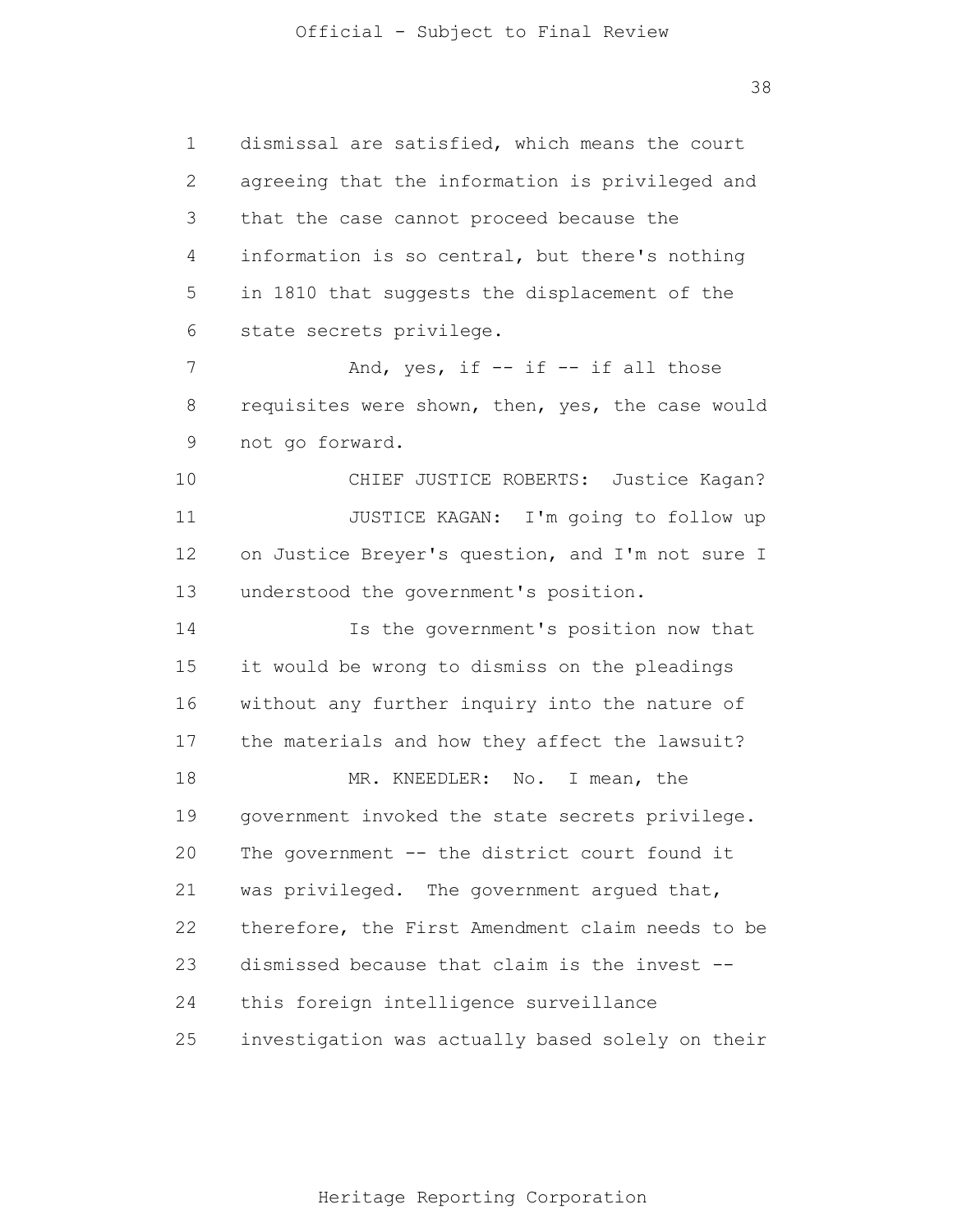1 2 3 4 5 6 7 8 9 10 11 12 13 14 15 16 17 18 19 20 21 22 23 24 25 First Amendment rights. And to defend against that, it would be necessary to look at the sources, methods, et cetera, of -- of that -- JUSTICE KAGAN: Yes. So -- MR. KNEEDLER: -- investigation. JUSTICE KAGAN: -- I mean, I -- I -- I think what Justice Breyer was suggesting is, in a case like this, I mean, maybe dismissal would be the only appropriate remedy for the problem, but maybe not. It depends, and it depends on some investigation of the materials and how they figure in the case and what harms they present and so forth. And the Ninth Circuit seems to have misunderstood that point. Maybe you contest that point. But the Ninth Circuit seems to say in a kind of old-fashioned Totten-like way, the government says state secrets and we just have to dismiss it in the ordinary case, putting aside the statute. And I thought we made clear in General Dynamics that that's only true in a small category of cases where the subject matter of the lawsuit itself revealed a state secret but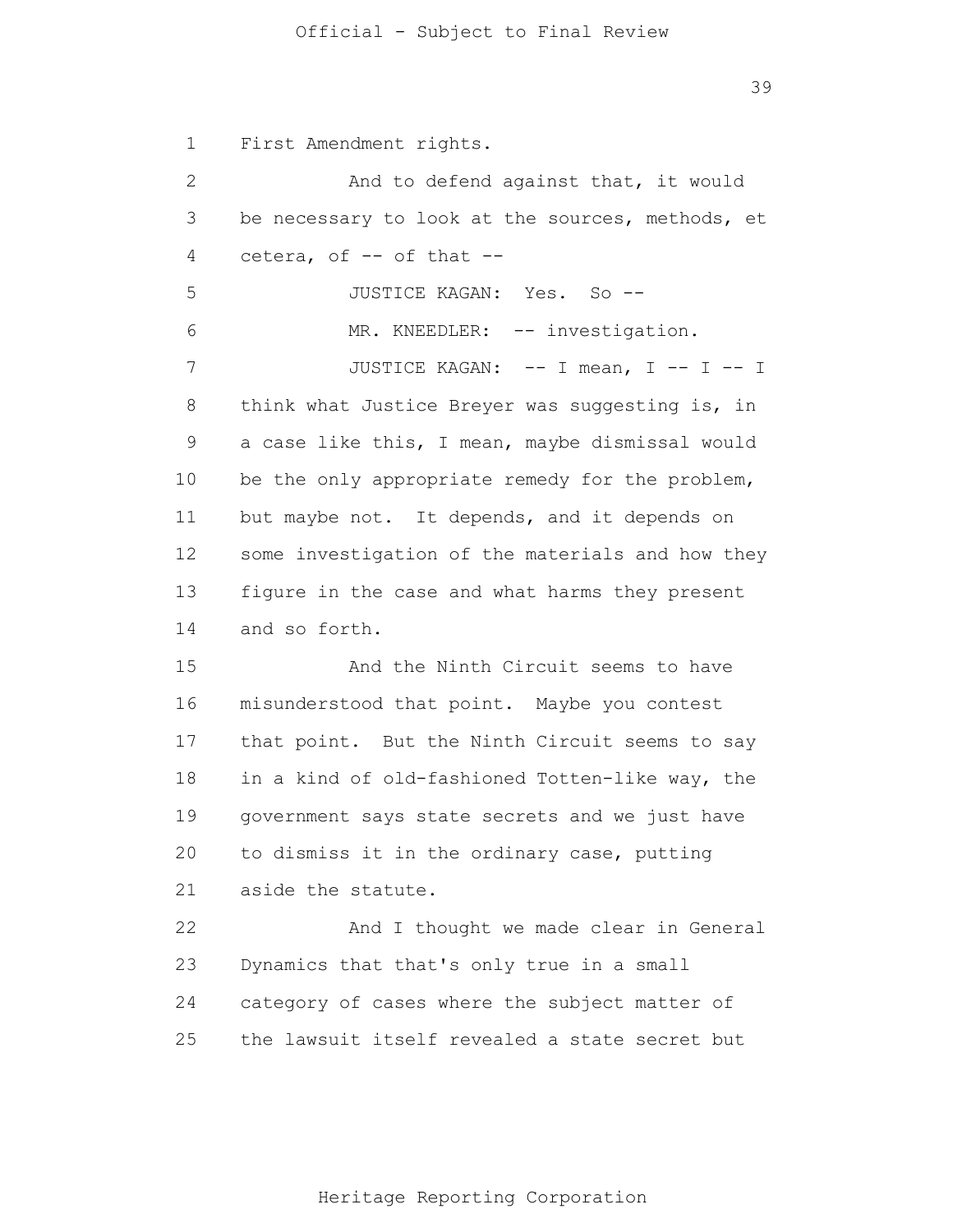40

1 2 3 4 5 6 7 8 9 10 11 12 13 14 15 16 17 18 19 20 21 22 23 24 25 that in cases like this, in cases like this, where asked -- it's an evidentiary privilege. And, first, we're going to decide what kind of evidence should be excluded, and then we're going to decide based on the -- the full evidence of the case whether the suit can go forward or not in all fairness to the parties. And that's what it seems the Ninth Circuit didn't understand, and maybe you contest, but I'm not sure you do. MR. KNEEDLER: Well, no, no, I -- I think the Ninth Circuit did get confused, but I -- I want to make the point that the district court already did what you're describing. The government invoked the state secrets privilege. The district court held in the Ninth -- Respondents, and the Ninth Circuit did not disagree, that -- that all the information about the investigation was privileged. The district court then proceeded to say, can this court -- can this case properly go forward without that information? And said no, both because that -- that's the very central fact of the case, what was the basis or reason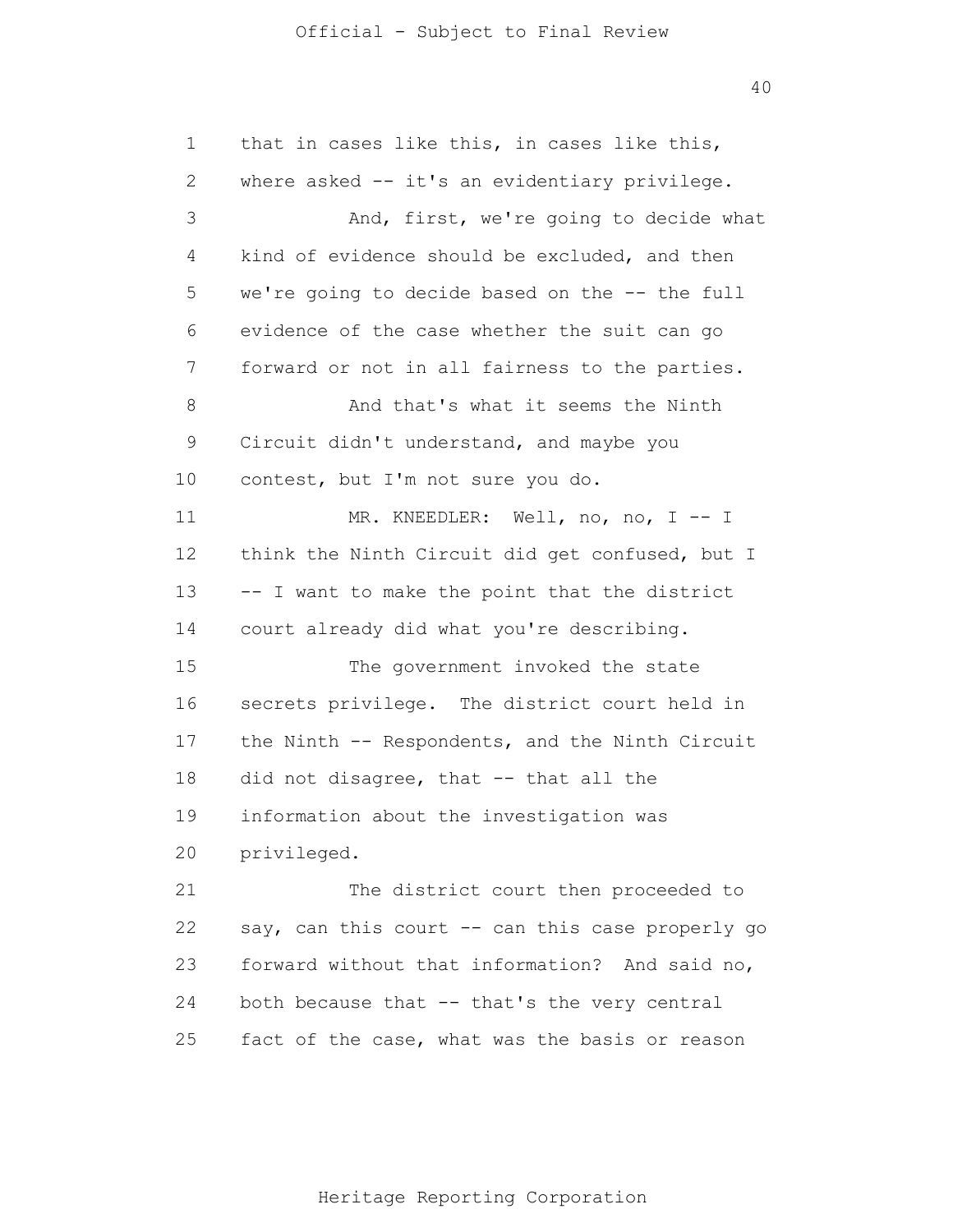41

1 2 3 4 5 6 7 8 9 10 11 12 13 14 15 16 17 18 19 20 21 22 23 24 25 for the investigation, and that can't be adjudicated without delving into that information or, at the very least, it would risk disclosure of that. Therefore, that First Amendment claim should be dismissed. We -- and that should have been affirmed, in our view, by the Ninth Circuit. But they didn't reach that question because they -- they went through this other process of saying  $1806(f)$  displaces the state  $-$ - state secrets privilege. Therefore, there's no basis for dismissal under the state secrets privilege at least -- at least as of now. So we think it should go back, where we think the Ninth Circuit should affirm the district court's -- JUSTICE KAGAN: But it should -- MR. KNEEDLER: -- dismissal. JUSTICE KAGAN: -- but your -- it should have -- you think it should affirm, but you're saying the Ninth Circuit should reach that question -- MR. KNEEDLER: Yes. Yes. JUSTICE KAGAN: -- and should decide that question --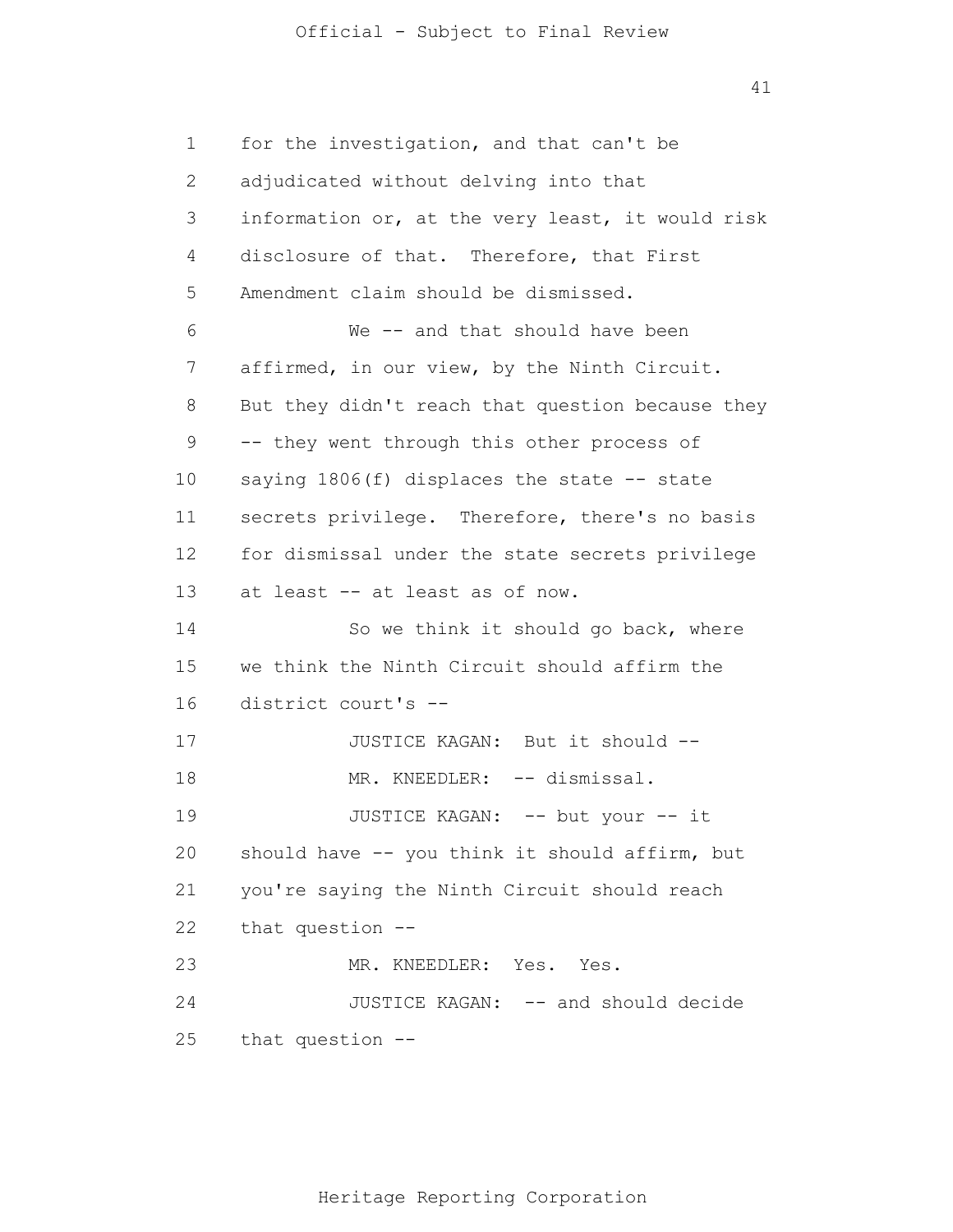1 2 3 4 5 6 7 8 9 10 11 12 13 14 15 16 17 18 19 20 21 22 23 24 25 MR. KNEEDLER: Yes. JUSTICE KAGAN: -- as to whether all of those conclusions about whether the nature of the evidence required dismissal was -- was correct? MR. KNEEDLER: Yes. CHIEF JUSTICE ROBERTS: Justice Gorsuch? JUSTICE GORSUCH: I -- I'd like to come at that same question from a different angle. Here's where I'm stuck, Mr. Kneedler. You know, Reynolds told us and General Dynamics reaffirmed that the state secret privilege allows the government to keep evidence away from a party but that generally the party is free to prove its case using other evidence. And so the government's really at a choice. Does it want to disclose the evidence and defend itself, or does it want to let a judgment, a tort judgment, go ahead against it and -- and keep -- keep national security safe? Okay. And FISA was enacted against that backdrop. And -- and if I were pressed, I would say FISA is perfectly consistent with that understanding of state secrets.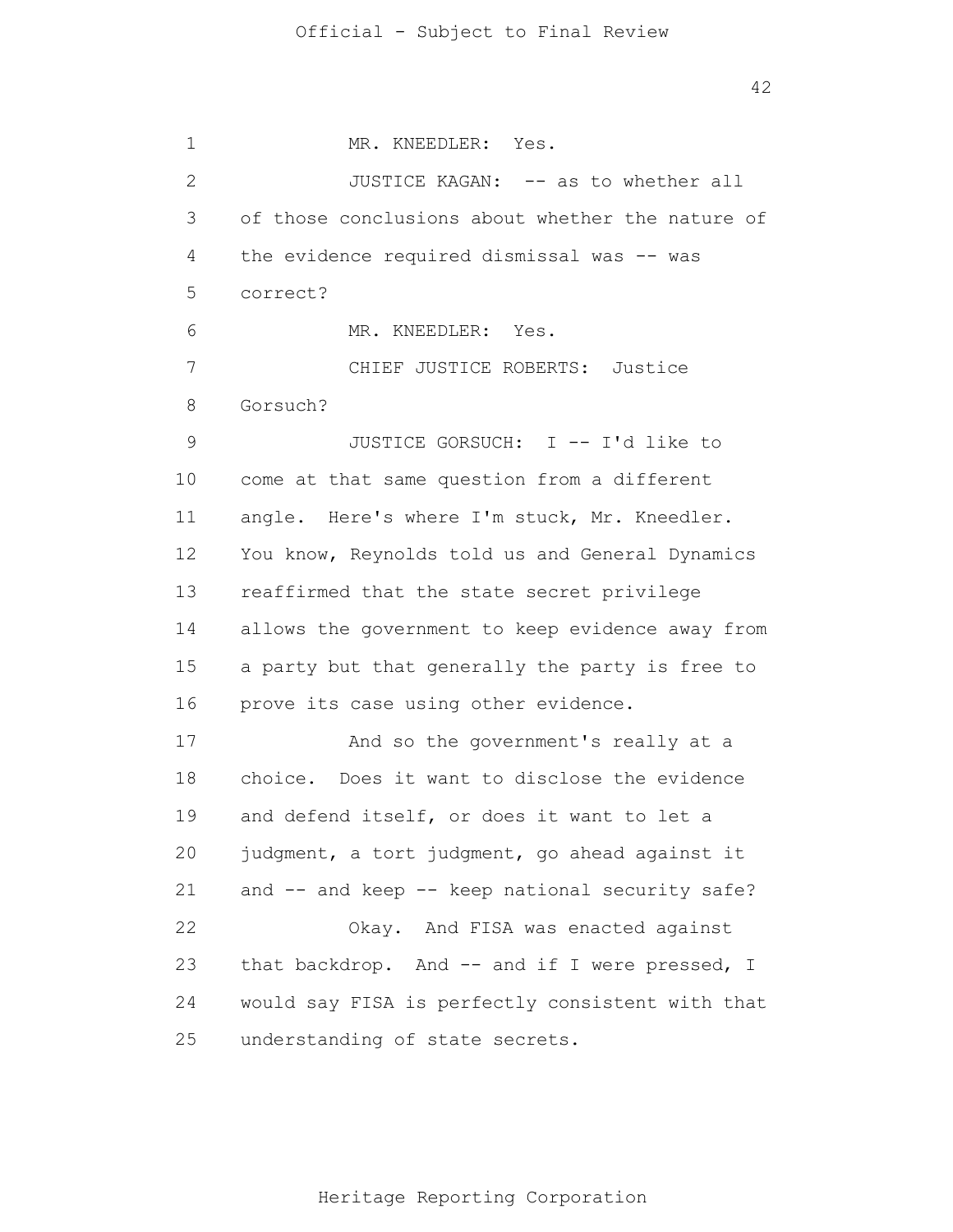1 2 3 4 5 6 7 8 9 10 11 12 13 14 15 16 17 18 19 20 21 22 23 24 25 The problem is that now the government takes a very -- much stronger view of what state secrets doctrine is and it imports a lot of the Totten stuff into it and says anytime we have a secret, we're -- we're entitled to use that evidence in our possession without telling you anything about it as a basis for dismissing the suit more or less as a matter of routine. And instead of being put to the choice of accepting a tort judgment but keeping a secret, it now gets both. It gets to reject the tort judgment and keep the secret. And in a - in a world in which the national security state is growing larger every day, that's quite a power. And it seems like the Ninth Circuit operated on this understanding of the state secrets doctrine, which might be inconsistent with FISA, I think probably is inconsistent with FISA, and then we have to ask the question of which displaces, but that question only arises if we accept a mistaken view of the state secrets doctrine. And so I think your friends on the other side have made this point and suggested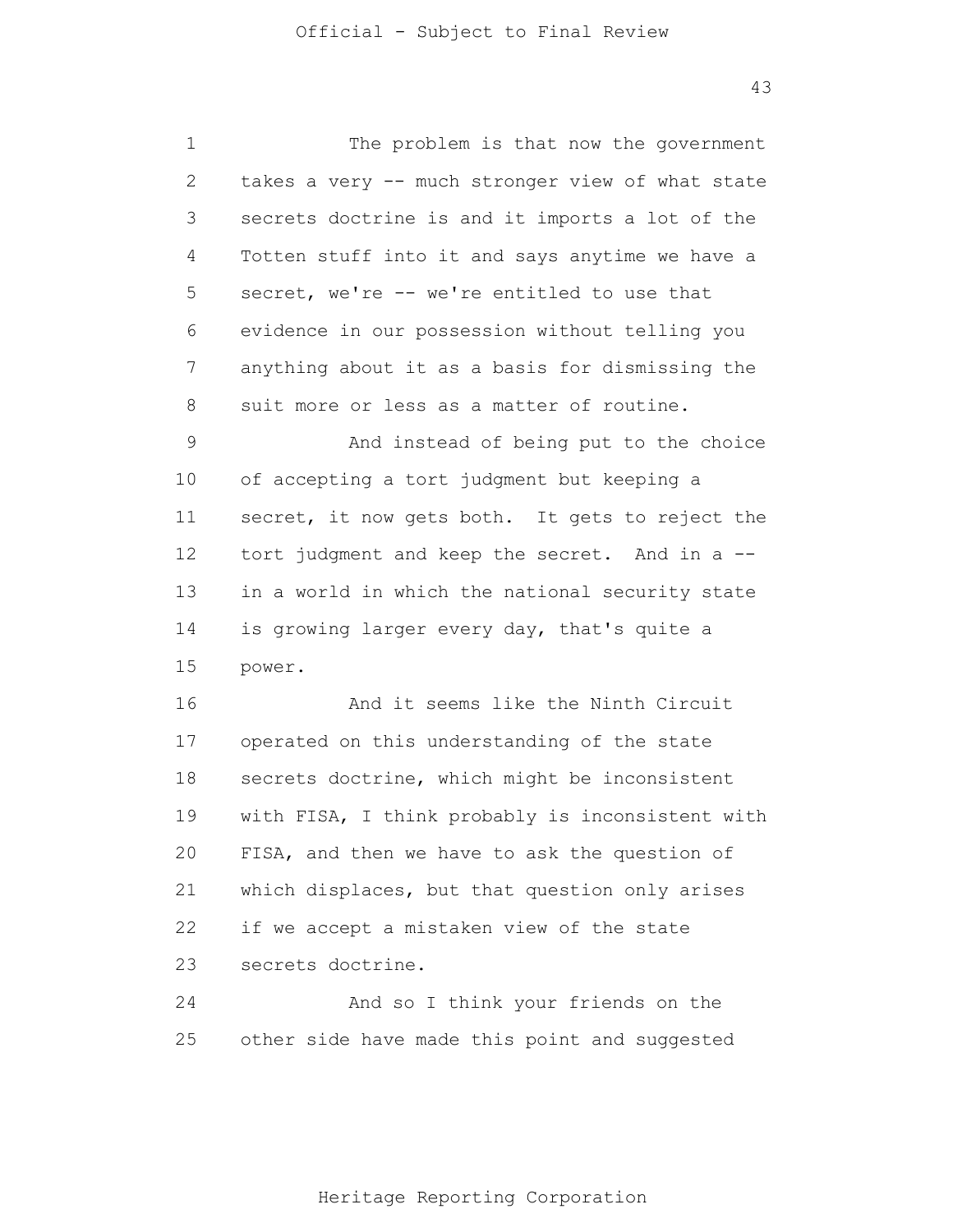1 2 3 4 5 6 7 8 9 10 11 12 13 14 15 16 17 18 19 20 21 22 23 24 25 why don't we just address the state secrets problem and say the Ninth Circuit misunderstood state secrets doctrine and reverse or remand on that basis, and then we don't have to get into this question of a conflict, which only arises on a mistaken understanding of state secrets doctrine. What say you to that? MR. KNEEDLER: The Ninth Circuit did not -- did not reach the -- the dismissal issue in this case. JUSTICE GORSUCH: I -- I -- I understand that. MR. KNEEDLER: But -- and -- and with respect to their argument about 1806(f) displacing, in their view, it displaces the state secrets privilege with respect to the exclusion of the evidence also, not just to the -- not -- not just to the dismissal remedy. We think that is -- that that is clearly wrong and that it -- what they're basically saying -- JUSTICE GORSUCH: Why wouldn't this be an alternative basis for affirmance and -- and for finding for the Respondent?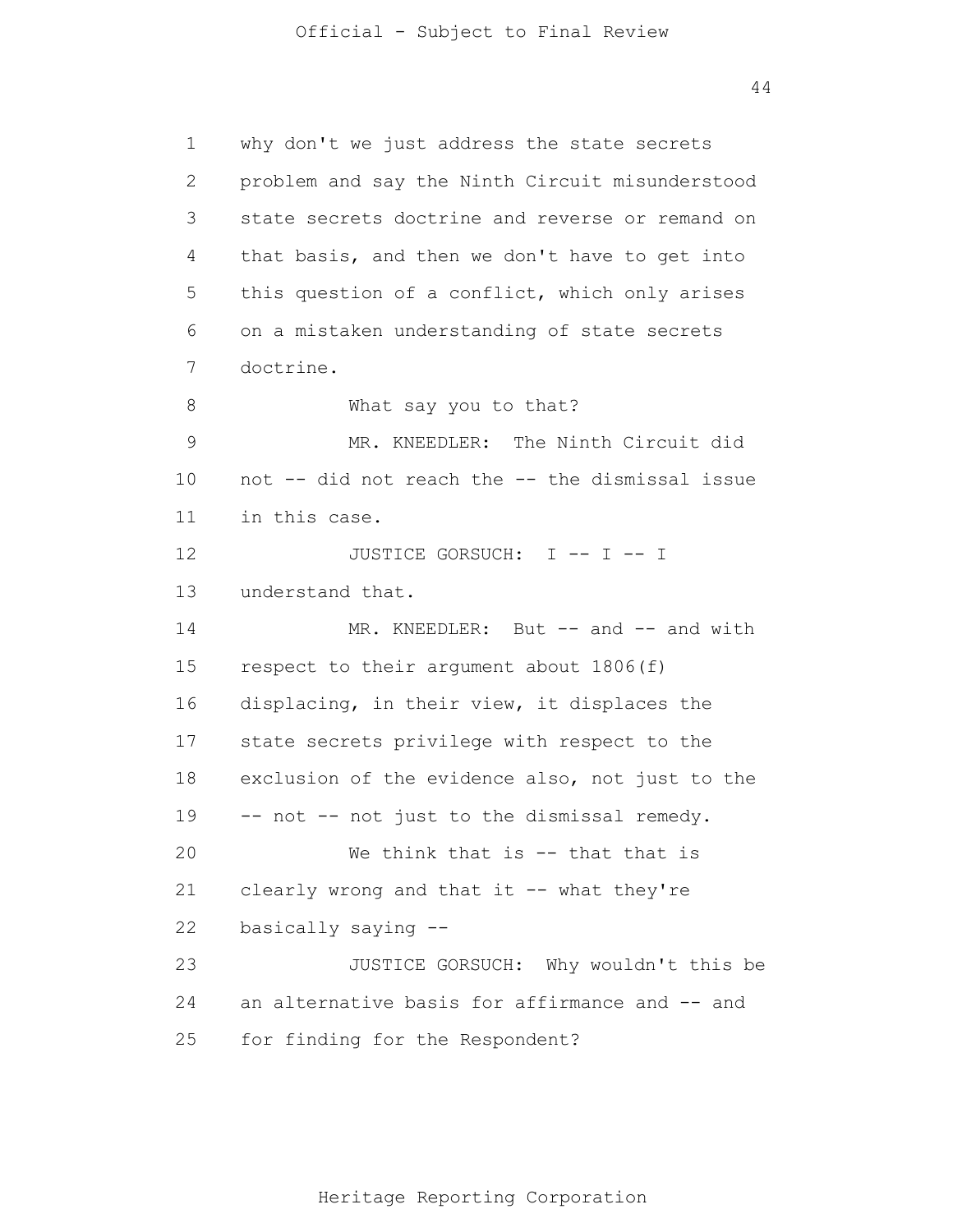| 1  | MR. KNEEDLER: Because it would change               |
|----|-----------------------------------------------------|
| 2  | the judgment. The Ninth Circuit's judgment          |
| 3  | contemplated -- I mean, in two ways -- well, the    |
| 4  | opinion contemplated that if -- it -- it            |
| 5  | assumed, with, frankly, I think maybe no basis      |
| 6  | to assume, but anyway, that $--$ that the $--$ that |
| 7  | the entire case would be wrapped up in terms of     |
| 8  | whether there was electronic surveillance, which    |
| 9  | $- -$                                               |
| 10 | JUSTICE GORSUCH: That's clearly --                  |
| 11 | MR. KNEEDLER: -- has not been the --                |
| 12 | JUSTICE GORSUCH: -- wrong. So why                   |
| 13 | not just say that and send it back, and we don't    |
| 14 | have to get into this question about whether        |
| 15 | FISA displaces state secrets, which begs the        |
| 16 | question of what state secrets is?                  |
| 17 | MR. KNEEDLER: No, $I$ -- $I$ -- I think             |
| 18 | it's the other way around, with all respect,        |
| 19 | Justice Gorsuch. This is a -- this is a case in     |
| 20 | which the Ninth Circuit relied on a statutory       |
| 21 | holding, which could have ramifications much        |
| 22 | more -- much broader than this.                     |
| 23 | But -- but the point about the court                |
| 24 | deciding it, it would require an alteration of      |
| 25 | the judgment because the Ninth Circuit              |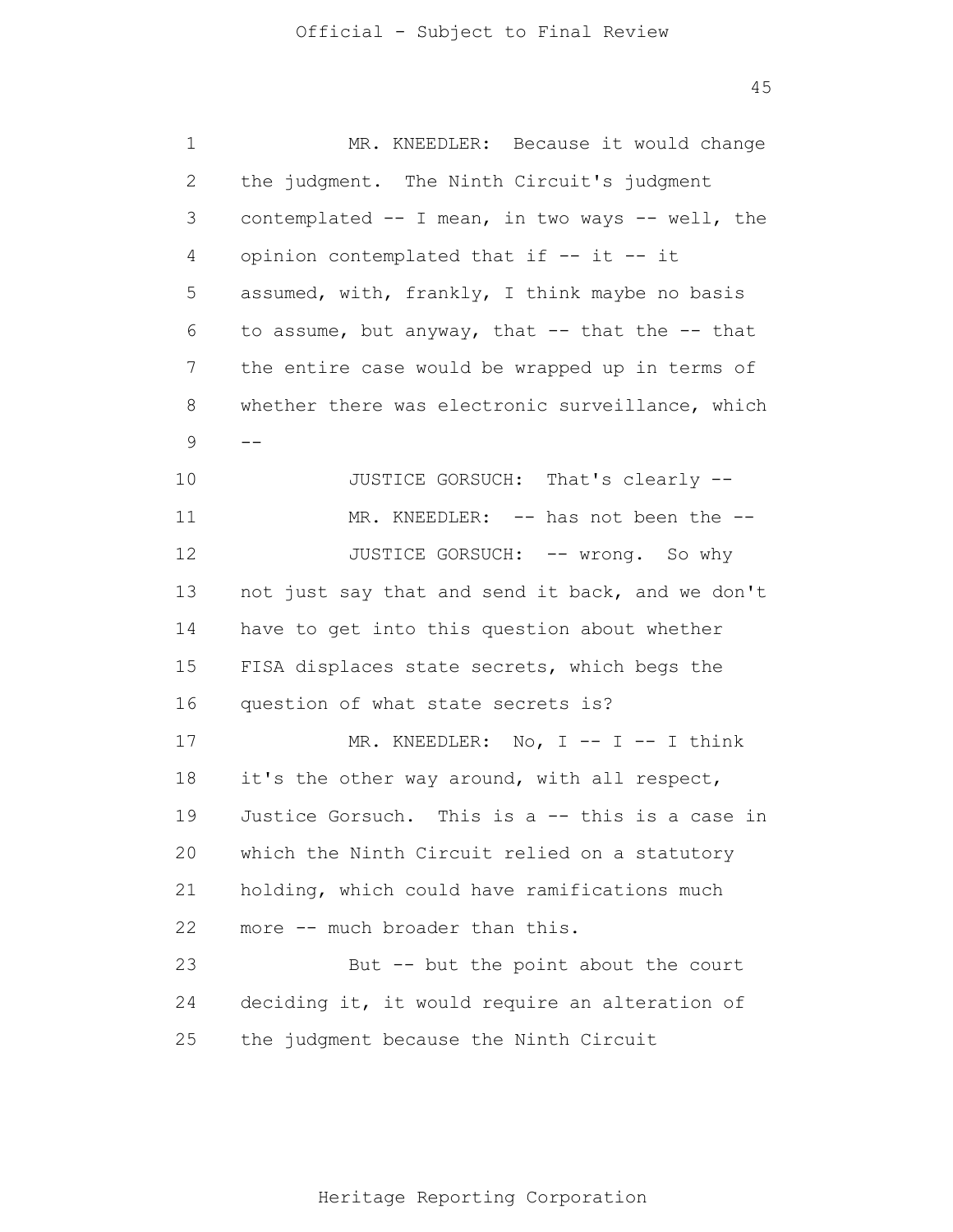46

1 2 3 4 5 6 7 8 9 10 11 12 13 14 15 16 17 18 19 20 21 22 23 24 25 contemplated that in proceedings on remand, there could -- the state secrets privilege could be invoked and maybe even the dismissal remedy would be available in the district -- in the court of appeals' view on -- on remand. So that -- so it's not properly before this Court without a -- without a cross-petition. CHIEF JUSTICE ROBERTS: Justice Kavanaugh? JUSTICE KAVANAUGH: Yeah, I have several questions, Mr. Kneedler. First, I just want to make sure, with respect to Justice Gorsuch, is it your view that that issue's before us? MR. KNEEDLER: I -- I don't think it is before you. I mean, it has been advanced as an alternative ground for affirmance, but I think it would require an alteration of the judgment. But, in any way -- in any event, it does seem to us that the statutory question is antecedent the way the court looked at it. And if the court was wrong, then it should reach the question of dismissal. And - and I would think this Court would want the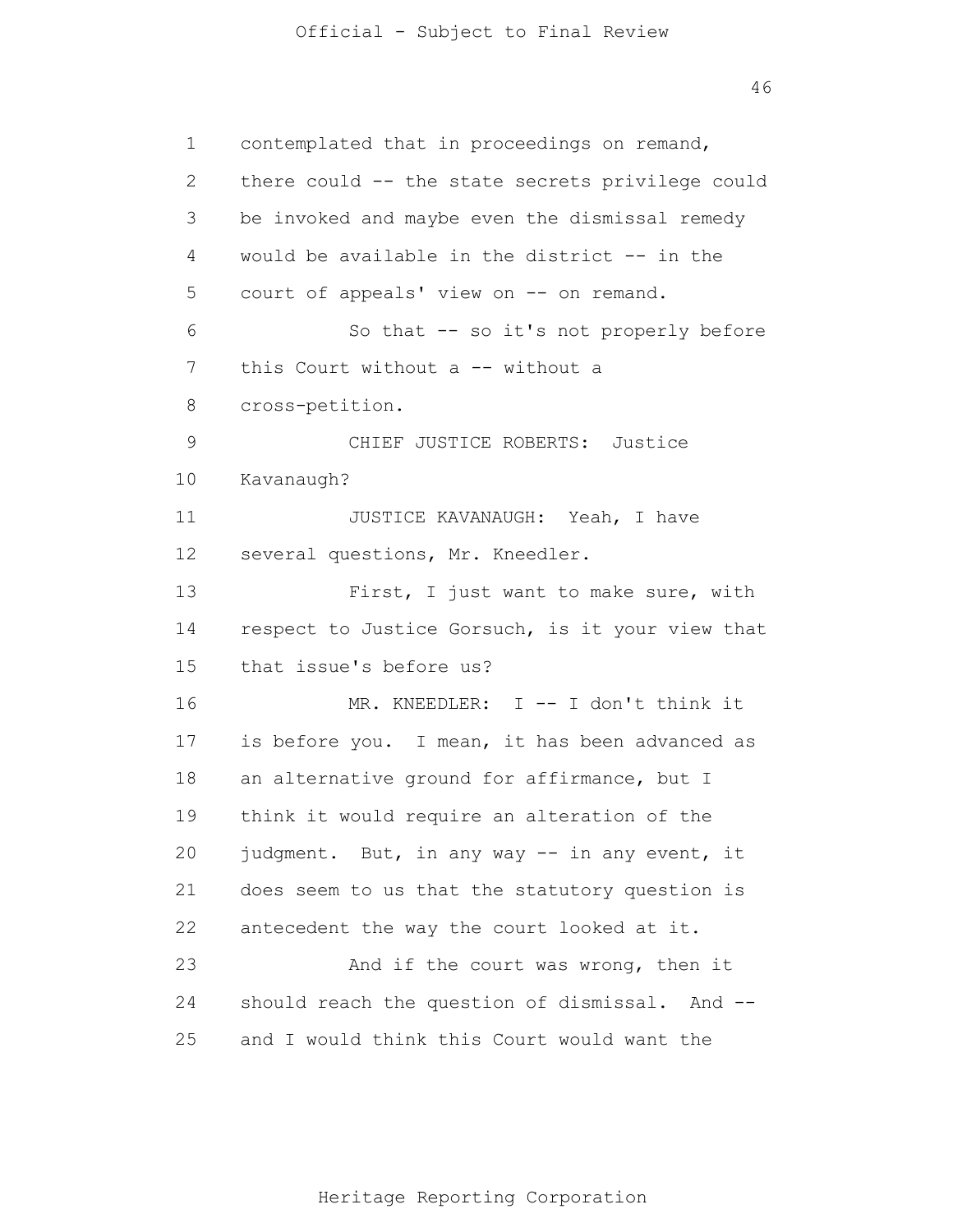47

1 2 3 4 5 6 7 8 9 10 11 12 13 14 15 16 17 18 19 20 21 22 23 24 25 -- Ninth Circuit's view of -- of looking at the evidence is this a case where dismissal might be appropriate before it entered into the question of -- of how dismissal can -- how and when dismissal can follow a successful -- JUSTICE KAVANAUGH: You've said this MR. KNEEDLER: -- invocation of privilege. JUSTICE KAVANAUGH: -- but I just want to nail it down. The district court looked at the evidence, concluded that the state secrets privilege applied and dismissed. When we send it back to the Ninth Circuit, they will be able to review that, I think you said? MR. KNEEDLER: Yes, that evidence is in the record. It's available to -- to this Court. It's quite -- there was a classified declaration that was presented to the attorney general, Attorney General Holder, when he invoked or asserted the state secrets privilege. JUSTICE KAVANAUGH: So your -- that was your answer to Justice Breyer and Justice Kagan, I think. So --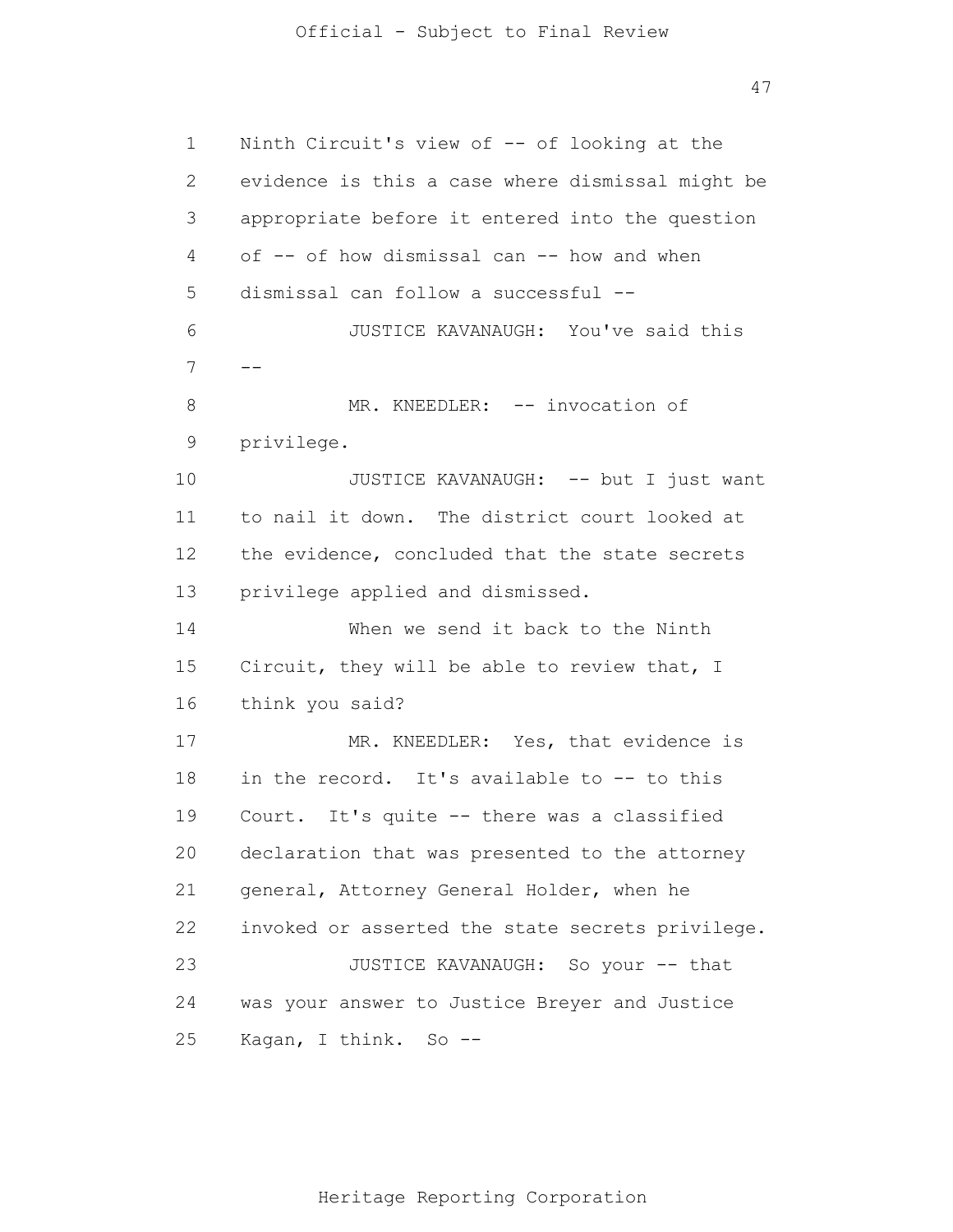| 1  | MR. KNEEDLER: Yes.                               |
|----|--------------------------------------------------|
| 2  | JUSTICE KAVANAUGH: Okay. And then                |
| 3  | picking up on Justice Thomas's first question,   |
| 4  | back to the statutory issue, he referred to the  |
| 5  | constitutional status of the state secrets       |
| 6  | privilege, and I think -- I would be curious how |
| 7  | that plays into our statutory interpretation.    |
| 8  | I think you said at one point we                 |
| 9  | shouldn't expect Congress to do a drive-by       |
| 10 | incursion on the state secrets privilege through |
| 11 | this kind of language. But how does the          |
| 12 | constitutional -- potential constitutional       |
| 13 | backdrop of the state secrets privilege play in? |
| 14 | MR. KNEEDLER: I think the -- I think             |
| 15 | the Court should insist upon some sort of clear  |
| 16 | statement or clear indication that Congress      |
| 17 | intended to abrogate a privilege that is, in our |
| 18 | view, critical to the President's exercise of    |
| 19 | his Article II powers. And -- and so there is,   |
| 20 | I think, a strong presumption against reading a  |
| 21 | phrase buried in a statute clearly otherwise     |
| 22 | dealing with the suppression of evidence and --  |
| 23 | and a statute that is protective of the          |
| 24 | government's interests and protective of the     |
| 25 | national security, to read it to abrogate a      |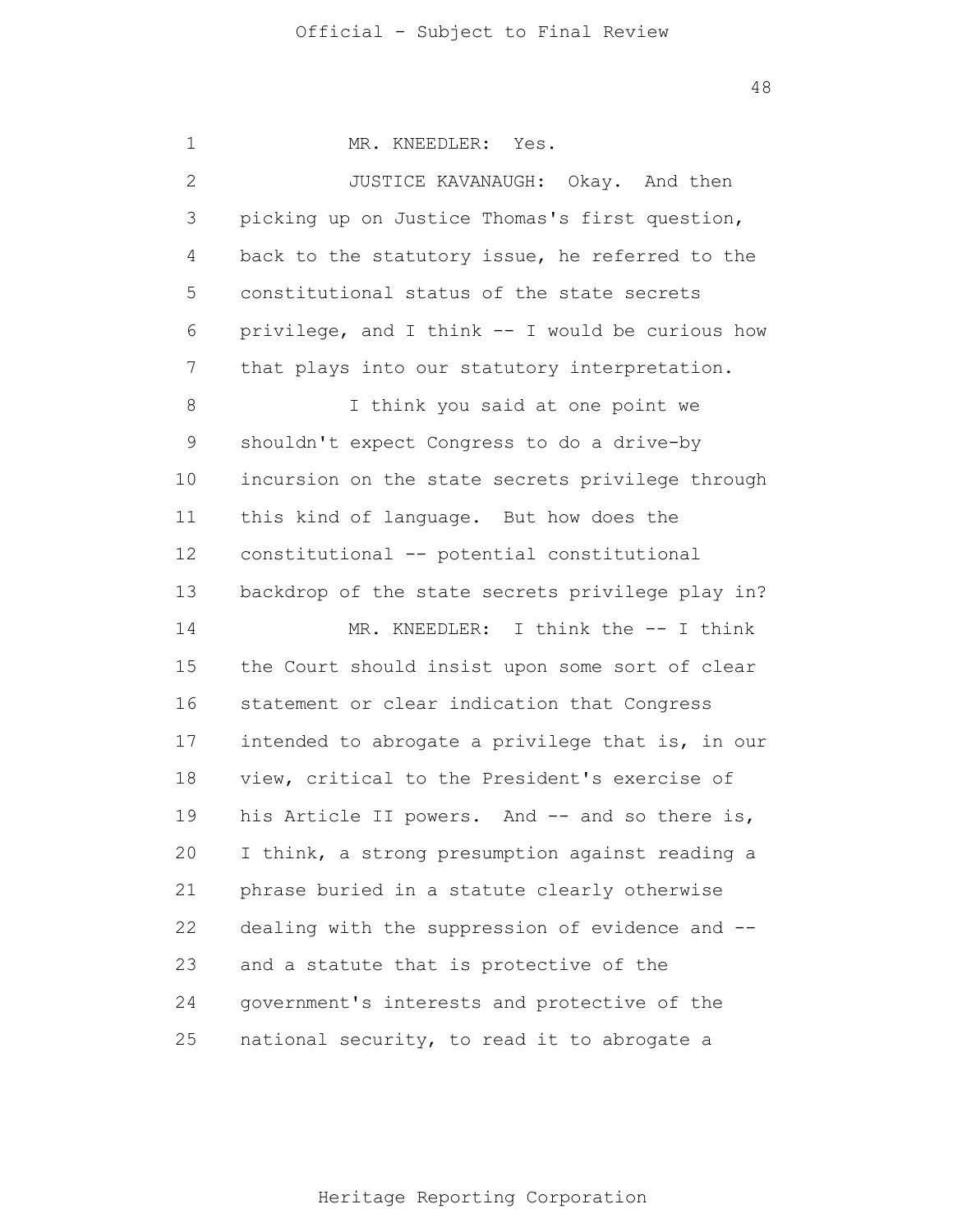1 2 3 4 5 6 7 8 9 10 11 12 13 14 15 16 17 18 19 20 21 22 23 24 25 privilege in a -- in a disposition of a case that would undermine that. JUSTICE KAVANAUGH: Because there would be a major Article II issue if Congress tried to do that, but we don't need to get into that. Is that -- MR. KNEEDLER: That -- that's correct. And the same thing would be true about a statute that is said to be in derogation of the common law. You -- JUSTICE KAVANAUGH: Right. MR. KNEEDLER: -- you wouldn't naturally read a statute to overcome that. JUSTICE KAVANAUGH: Last question. The search claims are still alive regardless of what we're talking about here, right? We're talking about the religious claims? MR. KNEEDLER: The -- the district court dismissed the Fourth Amendment claims. We did not -- we did not seek that. So, on appeal, it's the religion claims because that goes to the reasons and the scope of the investigation. That's the core of the state secrets privilege. And the government decided that at this point it was not going to assert the state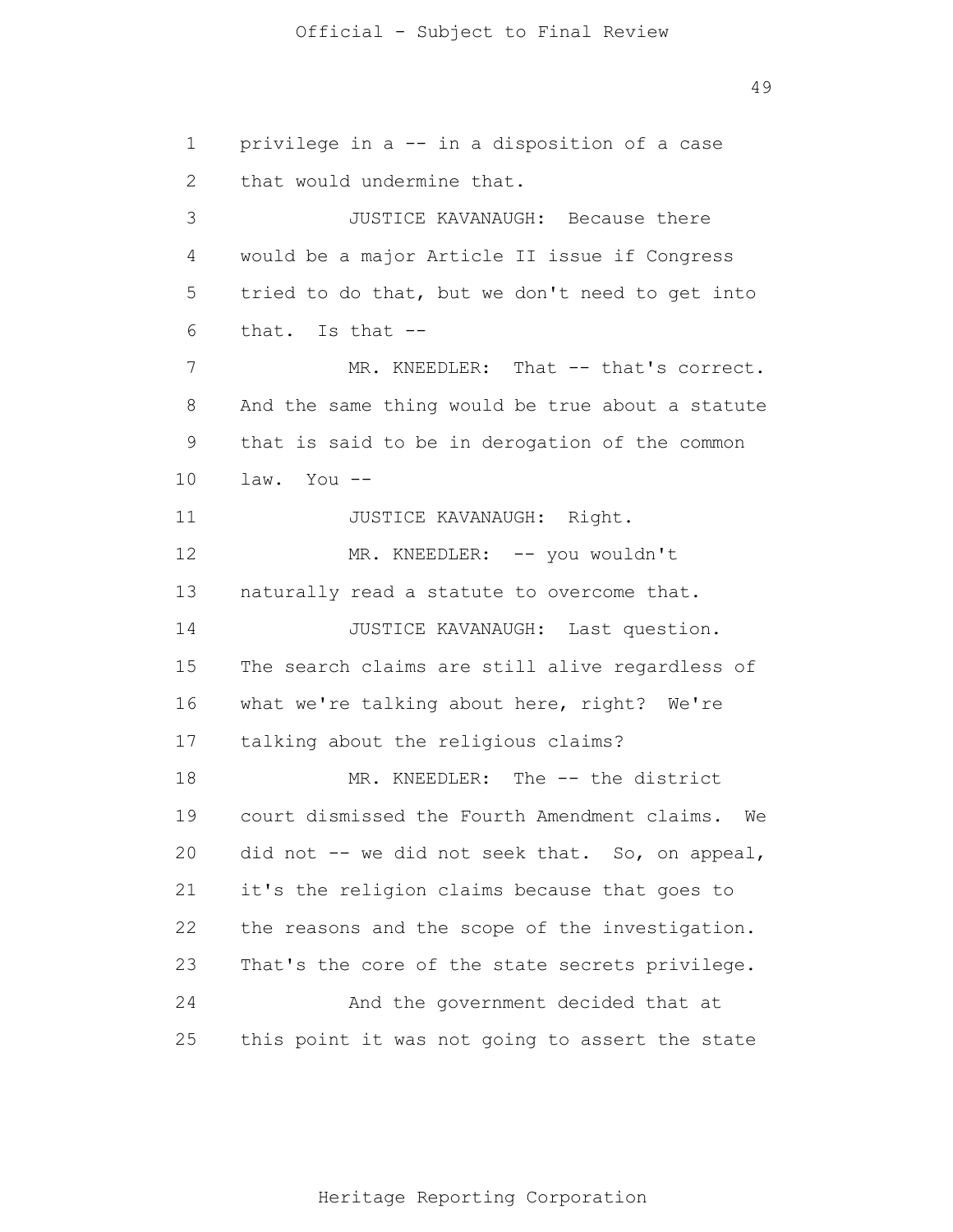1 2 3 4 5 6 7 8 9 10 11 12 13 14 15 16 17 18 19 20 21 22 23 24 25 secrets privilege over the Fourth Amendment claims. But down the road, it might if they can't be disposed of on -- on another basis. JUSTICE KAVANAUGH: So are they still alive in the district court then, the search claims? MR. KNEEDLER: Well, not the way the district court disposed of it, but the -- but the Ninth Circuit said it was wrong for the district court to do that. So, if this case goes back, the Ninth Circuit presumably would - would reach the same conclusion. JUSTICE KAVANAUGH: Would the government oppose the search claims continuing? MR. KNEEDLER: No, I -- I think that was our  $--$  our position on appeal. I  $--$  I  $--$ JUSTICE KAVANAUGH: That's -- MR. KNEEDLER: -- standing here, I can't think of a reason why, but  $I$  -- you know,  $I$  --JUSTICE KAVANAUGH: I'm not binding you for all time -- MR. KNEEDLER: No, I -- I just --JUSTICE KAVANAUGH: -- but at this moment. Yeah.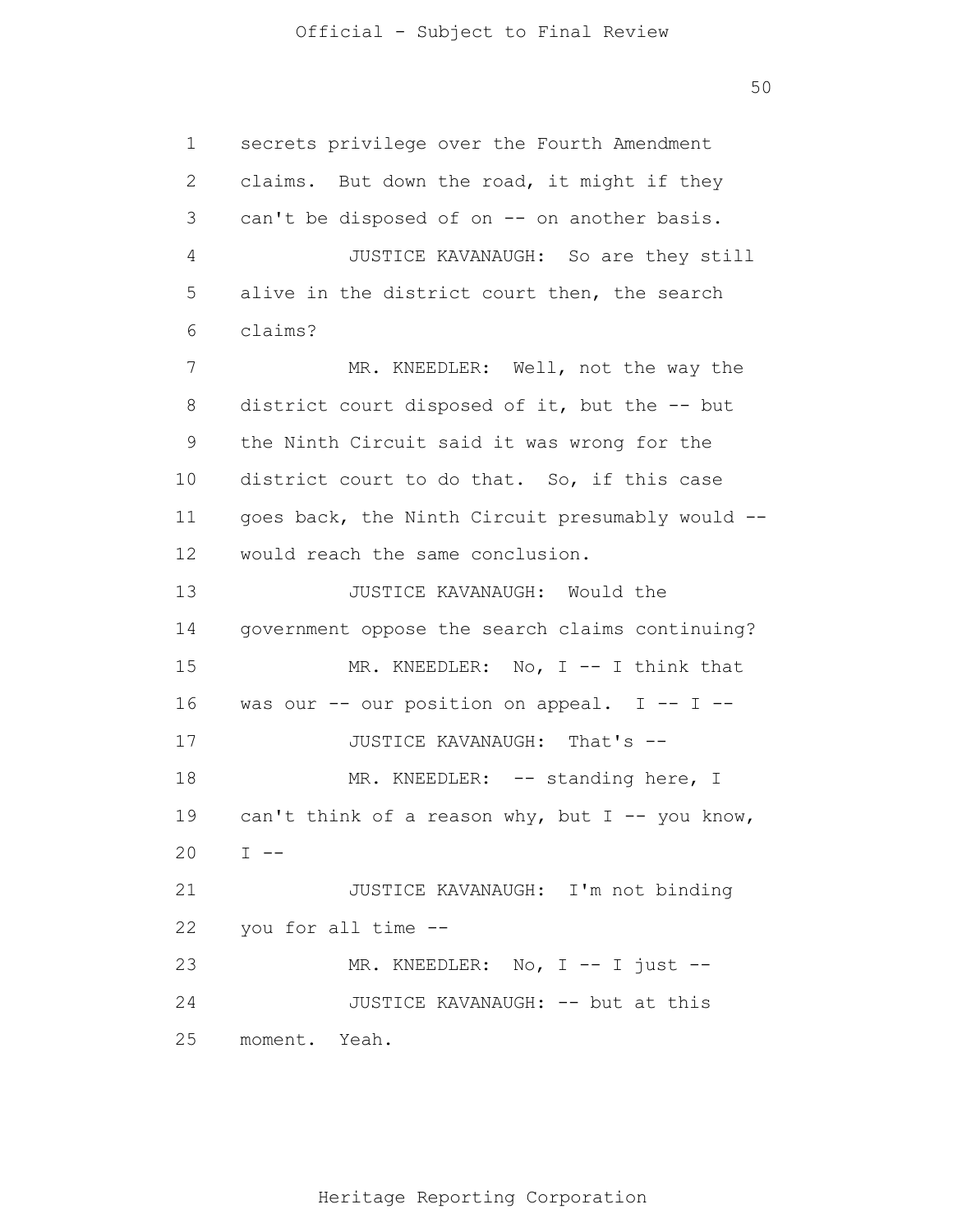1 2 3 4 5 6 7 8 9 10 11 12 13 14 15 16 17 18 19 20 21 22 23 24 25 MR. KNEEDLER: -- I would just want to make sure. JUSTICE KAVANAUGH: Thank you. CHIEF JUSTICE ROBERTS: Justice Barrett? JUSTICE BARRETT: Mr. Kneedler, do you concede that 1806(f) could apply in a suit brought against the government? Maybe under 1810, maybe under something else. MR. KNEEDLER: No, 1810 could not be brought against the government because of -- JUSTICE BARRETT: I'm sorry. MR. KNEEDLER: Yeah. Only damages. But, if the government intended to introduce or use the evidence in that case against -- against the civil plaintiff, it could be used, yes. But -- but it's not a free-floating discovery device. JUSTICE BARRETT: No, I understand it's not a free-floating discovery device. I'm just -- I understand your position that it's, you know, when the government wants to use or introduce evidence, that it -- that it applies then, but the government may seek to do that even if -- even if it's not a criminal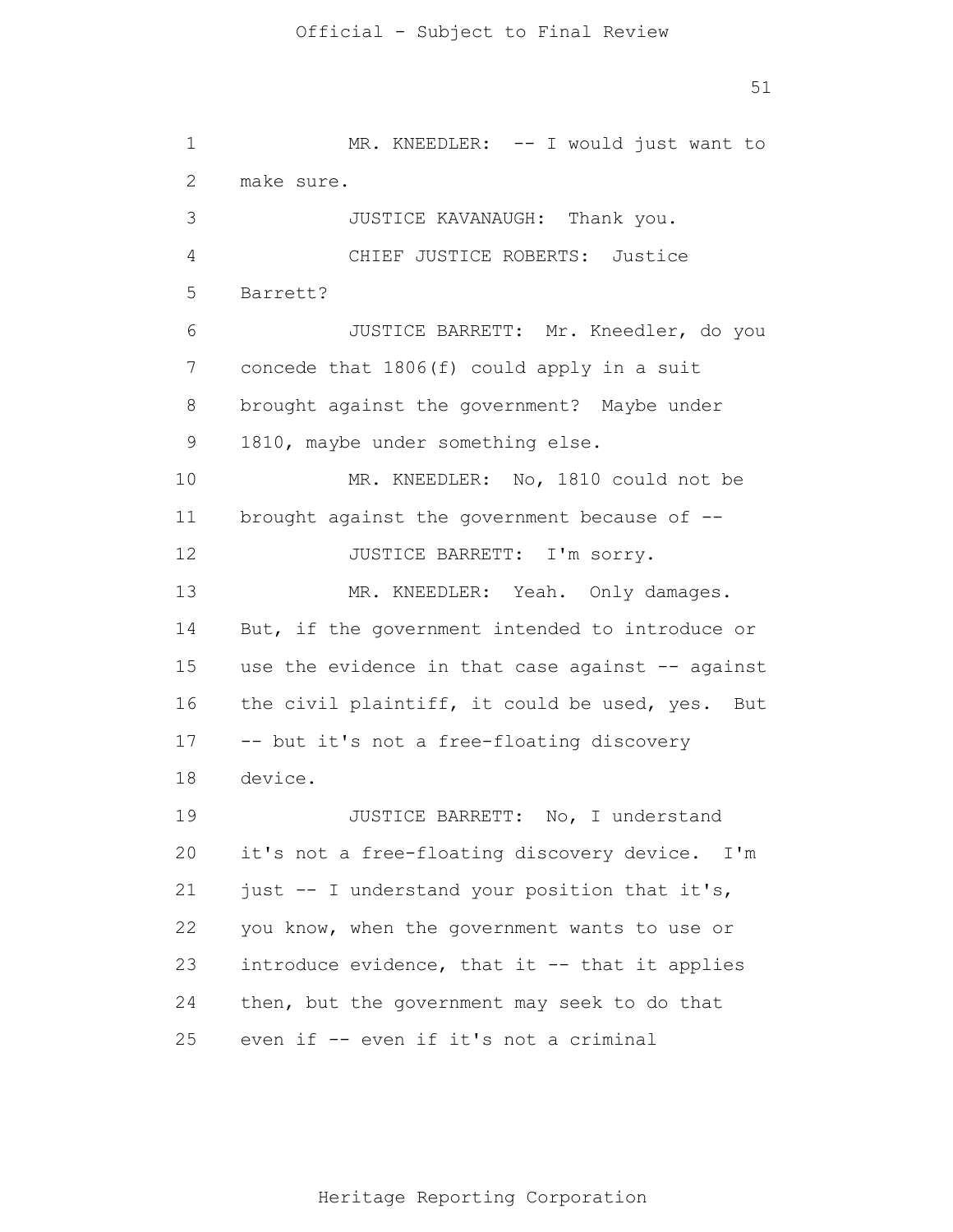52

1 2 3 4 5 6 7 8 9 10 11 12 13 14 15 16 17 18 19 20 21 22 23 24 25 prosecution, for example, that the government has brought? MR. KNEEDLER: Yes. If the government -- if -- or if -- if a plaintiff brings a suit against the government and the government intends to use the information -- JUSTICE BARRETT: Right. MR. KNEEDLER: -- then 1806(f) would be available. JUSTICE BARRETT: So you're not taking the position that Judge Bumatay took in the Ninth Circuit, where he seemed to view it more as confined to that circumstance? MR. KNEEDLER: Yeah. No, we think it -- it -- it applies irrespective of who brought the proceeding. JUSTICE BARRETT: Okay. MR. KNEEDLER: It's the use, introduction into evidence, use, et cetera, against the person. So the -- the -- the against is what -- is what triggers it. JUSTICE BARRETT: Thank you. CHIEF JUSTICE ROBERTS: Thank you, Mr. Kneedler. Ms. Carroll.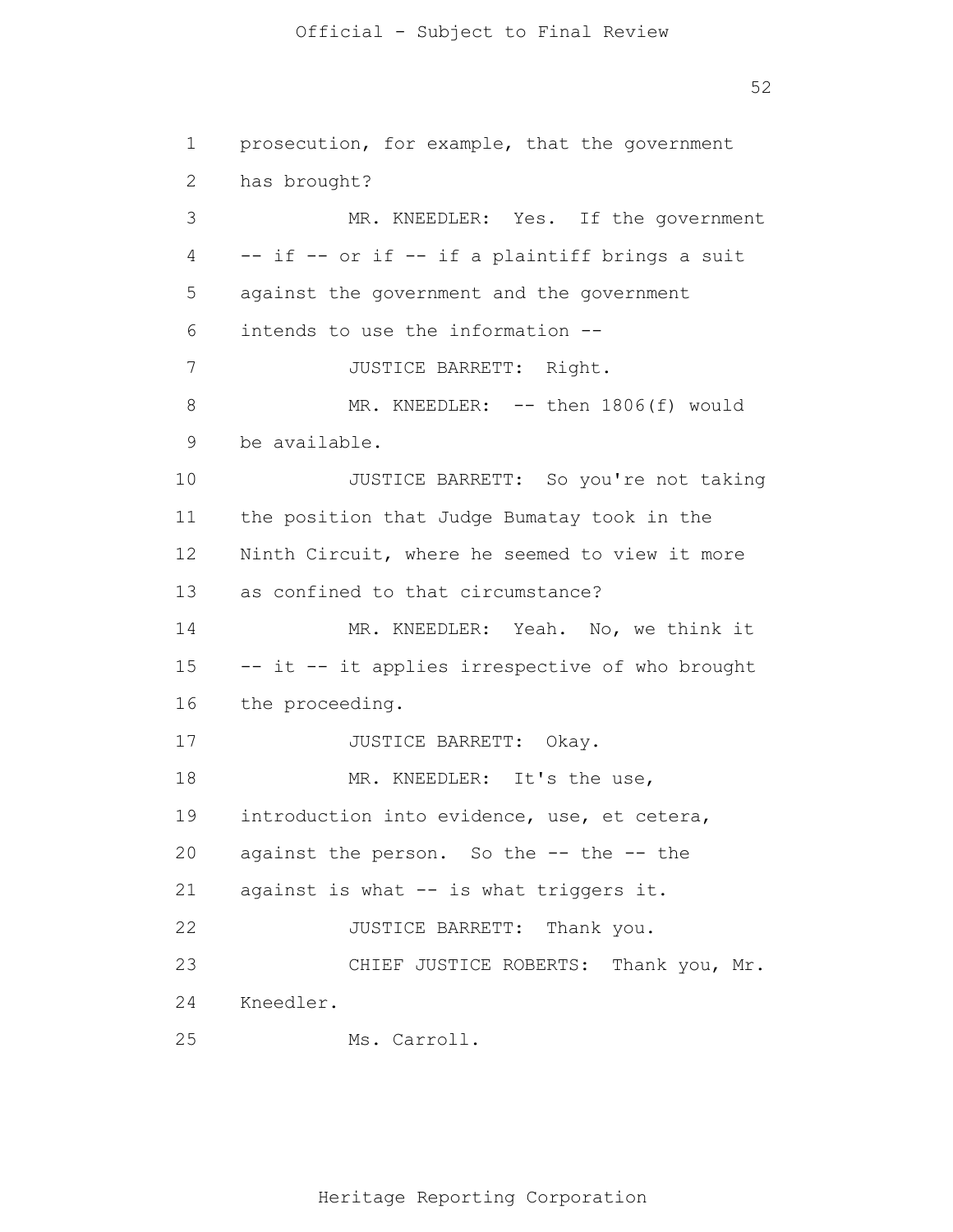53

1 2 3 4 5 6 7 8 9 10 11 12 13 14 15 16 17 18 19 20 21 22 23 24 25 ORAL ARGUMENT OF CATHERINE M.A. CARROLL ON BEHALF OF THE AGENT RESPONDENTS MS. CARROLL: Thank you, Mr. Chief Justice, and may it please the Court: I'd like to make two points. First, Section 1806(f) provides only a narrow mechanism for deciding the admissibility and discoverability of surveillance materials. It does not speak at all to the fact that the government's assertion of the state secrets privilege deprives the individual defendants of a valid defense, a defense that depends not on the surveillance evidence that would be at issue in a FISA proceeding but on the privileged information about the targets, predicates, and scope of the investigation. Second, adjudicating the individual defendants' liability in camera and ex parte with no jury and no right to participate would violate the Seventh Amendment and Due Process Clause. Even if the court of appeals' interpretation were plausible, FISA does not compel it, and this Court should reject a reading that raises those grave concerns.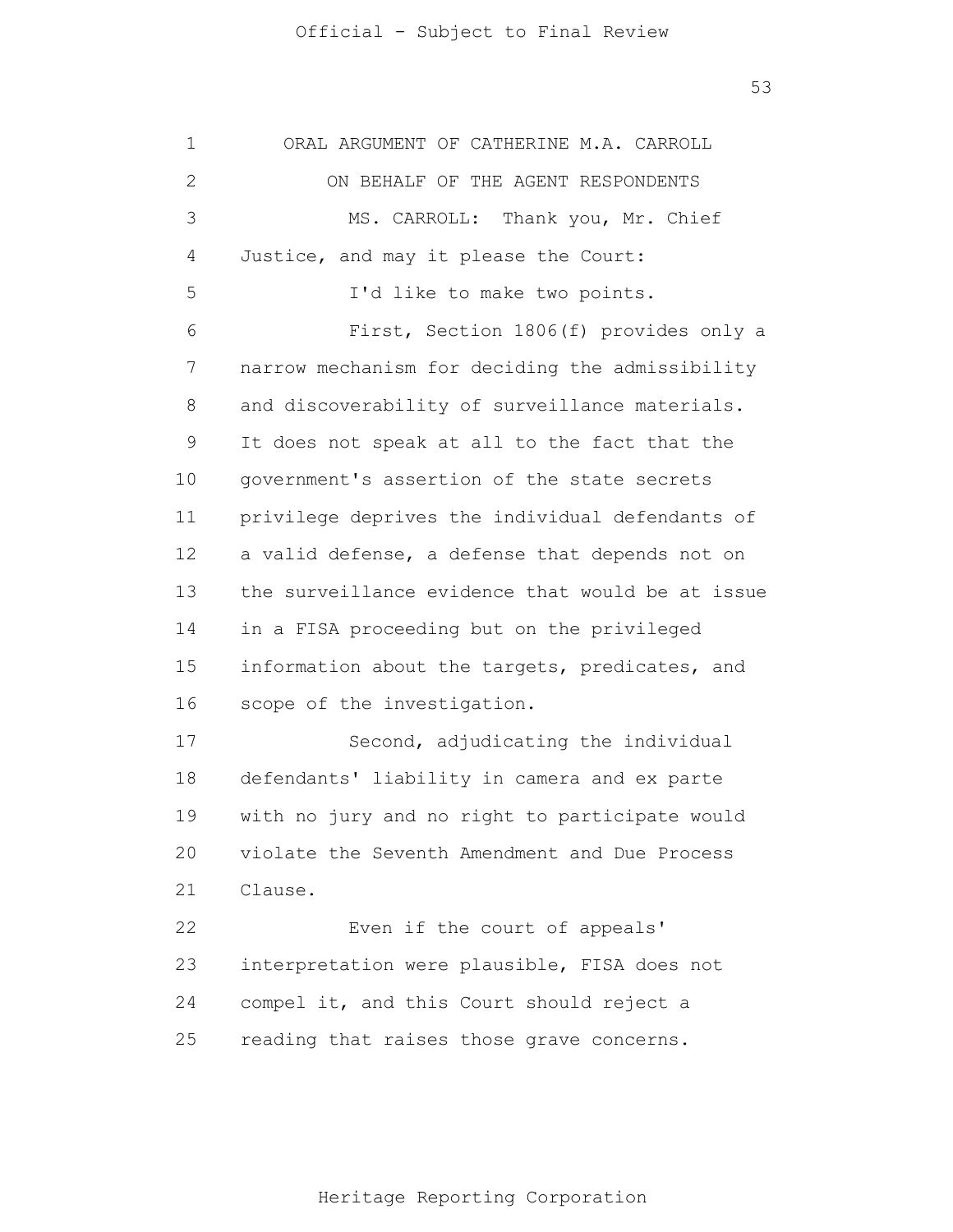1 2 3 4 5 6 7 8 9 10 11 12 13 14 15 16 17 18 19 20 21 22 23 24 25 I welcome the Court's questions. JUSTICE THOMAS: If we accept the government's argument, though, we don't have to get to that, right? MS. CARROLL: Accepting the government's argument that -- that FISA does not displace the privilege -- JUSTICE THOMAS: Yeah. MS. CARROLL: -- I think that that resolves the -- the question because that was the holding of the Ninth Circuit. The Ninth Circuit instructed the district court to decide in camera and ex parte whether the defendants violated the constitutional and statutory provisions. That's the invocation -- JUSTICE THOMAS: No, I'm -- actually, I'm -- I may have confused matters. I mean the constitutional avoidance argument. MS. CARROLL: Correct. These are constitutional issues that would arise if the court of appeals' interpretation of FISA were accepted. And I think it's largely undisputed that under the court of appeals' reading you would have an in camera ex parte adjudication not just of the lawfulness of the surveillance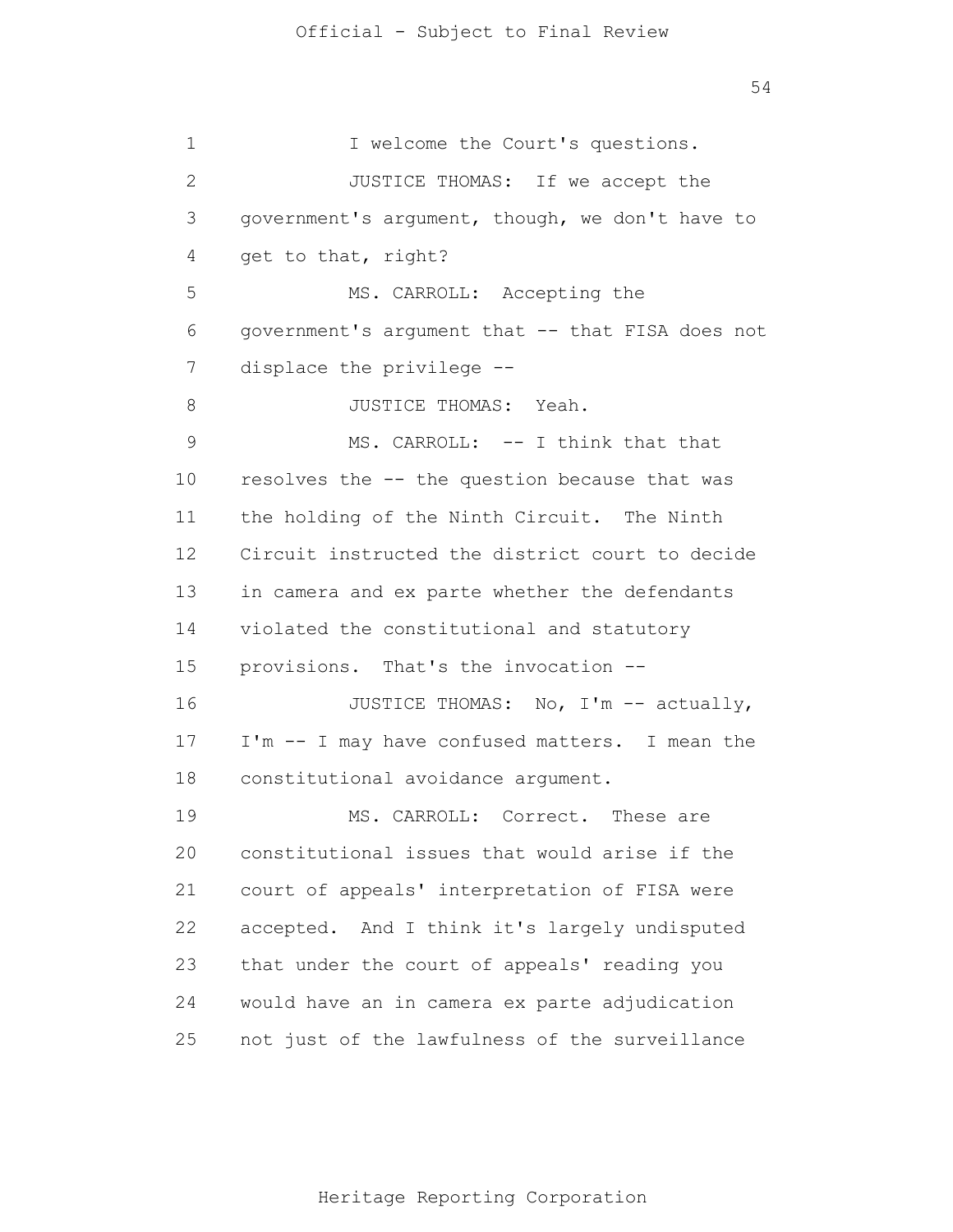1 2 3 4 5 6 7 8 9 10 11 12 13 14 15 16 17 18 19 20 21 22 23 24 25 under FISA but of the ultimate liability on the First Amendment and equal protection claims. And I think it's undisputed that that would violate the individual defendants' jury trial rights and due process rights. Now Mr. Kneedler, I think, has made some good points that we agree with about the language of 1806(f) regarding what a use is and what a -- what a covered motion or request is. But I think there's a -- just a broader point to make about that statute, and that is that the FISA, both 1806(f) and, frankly, an 1810 claim, are completely orthogonal to what is at issue in the First Amendment and equal protection claims and the defenses that are necessary to those claims. As has been discussed, the result of an 1806(f) procedure is limited to suppression or admission of the fruits of the surveillance, so the recordings, and potentially disclosure to the aggrieved party of the application, materials, and court orders. None of that enables revelation of or certainly not disclosure to my clients or the ability to adjudicate the merits and defenses of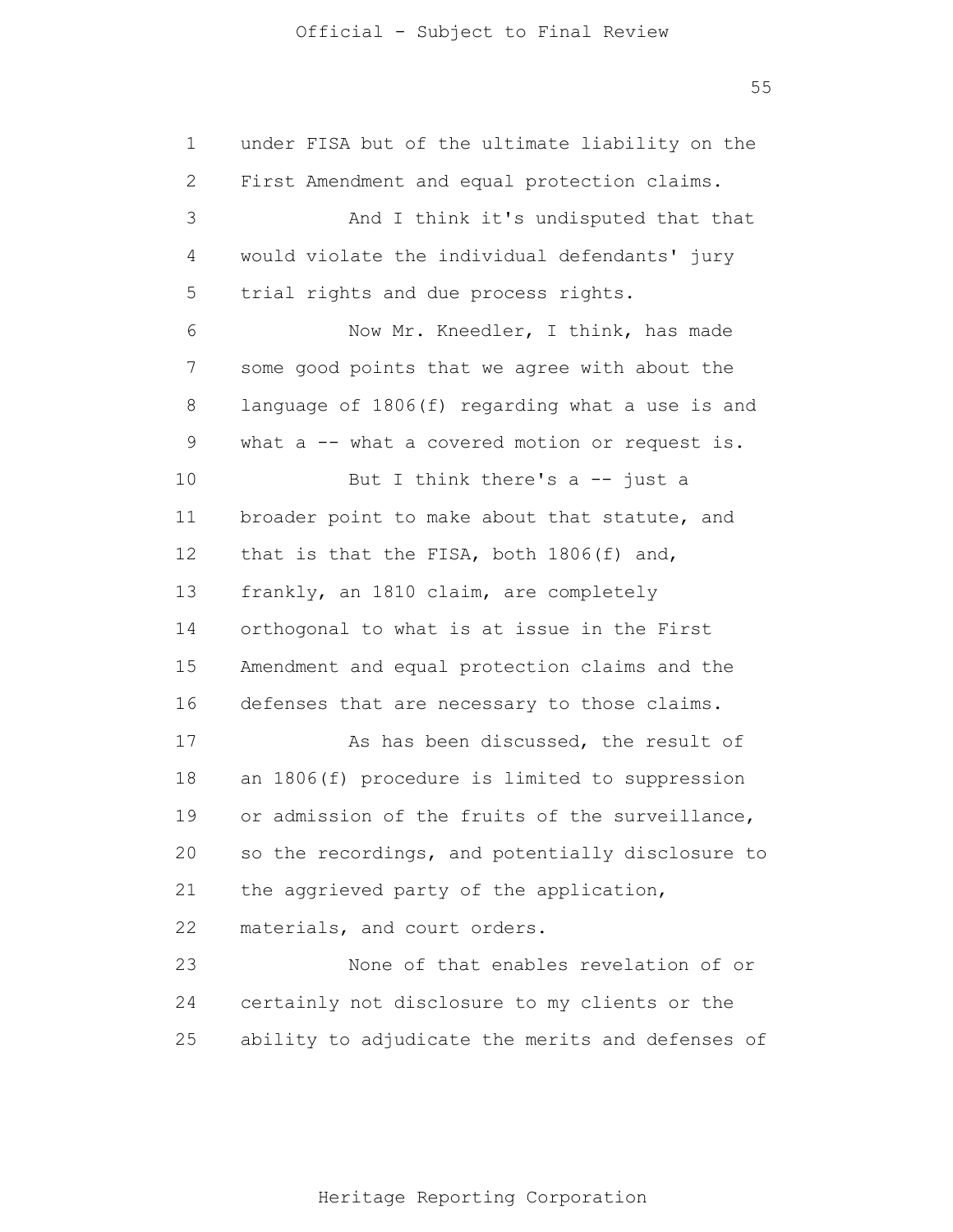1 2 3 4 5 6 7 8 9 10 11 12 13 14 15 16 17 18 19 20 21 22 23 24 25 the religious discrimination claims, which, as I said, don't turn on the surveillance evidence. They turn on who was or was not a target of investigation, why were they under investigation, what were the motivations and predicates, and what was the degree of fit between the methods used and legitimate counterterrorism goals, what were my clients' individual motivations. Those are all classic jury questions. They are questions that are completely subject to the privilege, as Judge Carney found, and they -- they cannot come out, even in a limited FISA proceeding, even if we thought that 1806 was available. So I think that that's kind of a broader reason why the statute as a whole can't be read to displace the privilege. The -- the privilege here, as Mr. Kneedler indicated, was properly asserted, and the -- the court of appeals did not dispute that. In -- in making that determination, the district court -- and he says he paid especially close attention to the classified materials, which the district court described as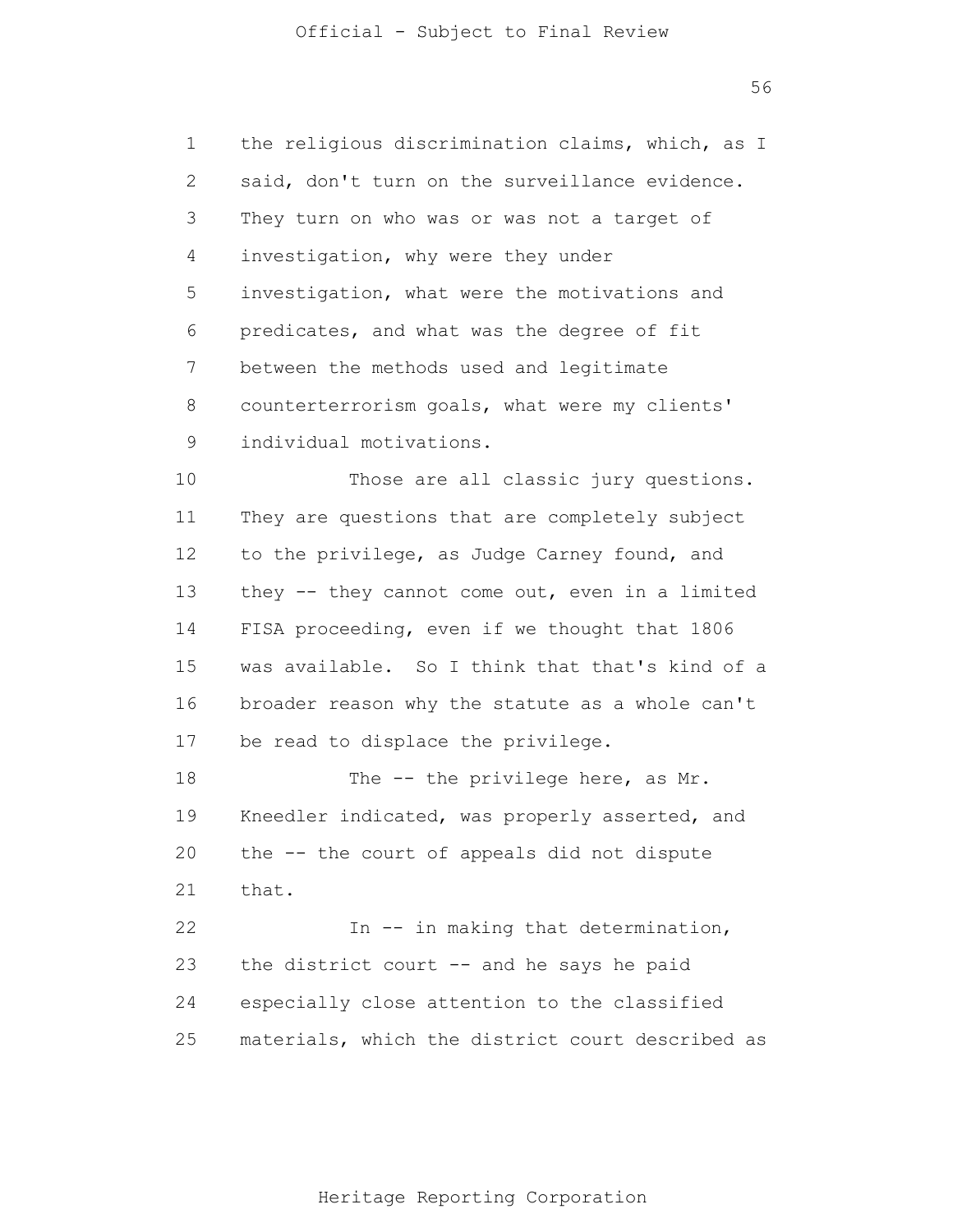1 providing comprehensive and detailed

2 3 information, informing the court as to the sensitive and privileged facts.

4 5 6 7 8 9 10 11 And Judge Carney concluded from that classified material that it provided essential evidence to showing "that the purported dragnet investigations were not indiscriminate schemes to target Muslims but were properly predicated and focused." That is the information that the individual defendants need to be able to defend themselves.

12 13 14 15 16 17 18 19 20 21 22 23 24 25 And this Court recognized in General Dynamics, as the lower courts have uniformly recognized, that it would be manifestly unfair to allow claims to go on in that situation where the government's assertion of the privilege prevents an individual capacity defendant from putting forward a defense that depends on that privileged information, which, again, even if there were some reason -- reading of FISA that would allow a limited proceeding in camera to determine the lawfulness of the proceeding under FISA, that has nothing to do with the privileged information and is not a mechanism for bringing it out or allowing my clients to rely on it.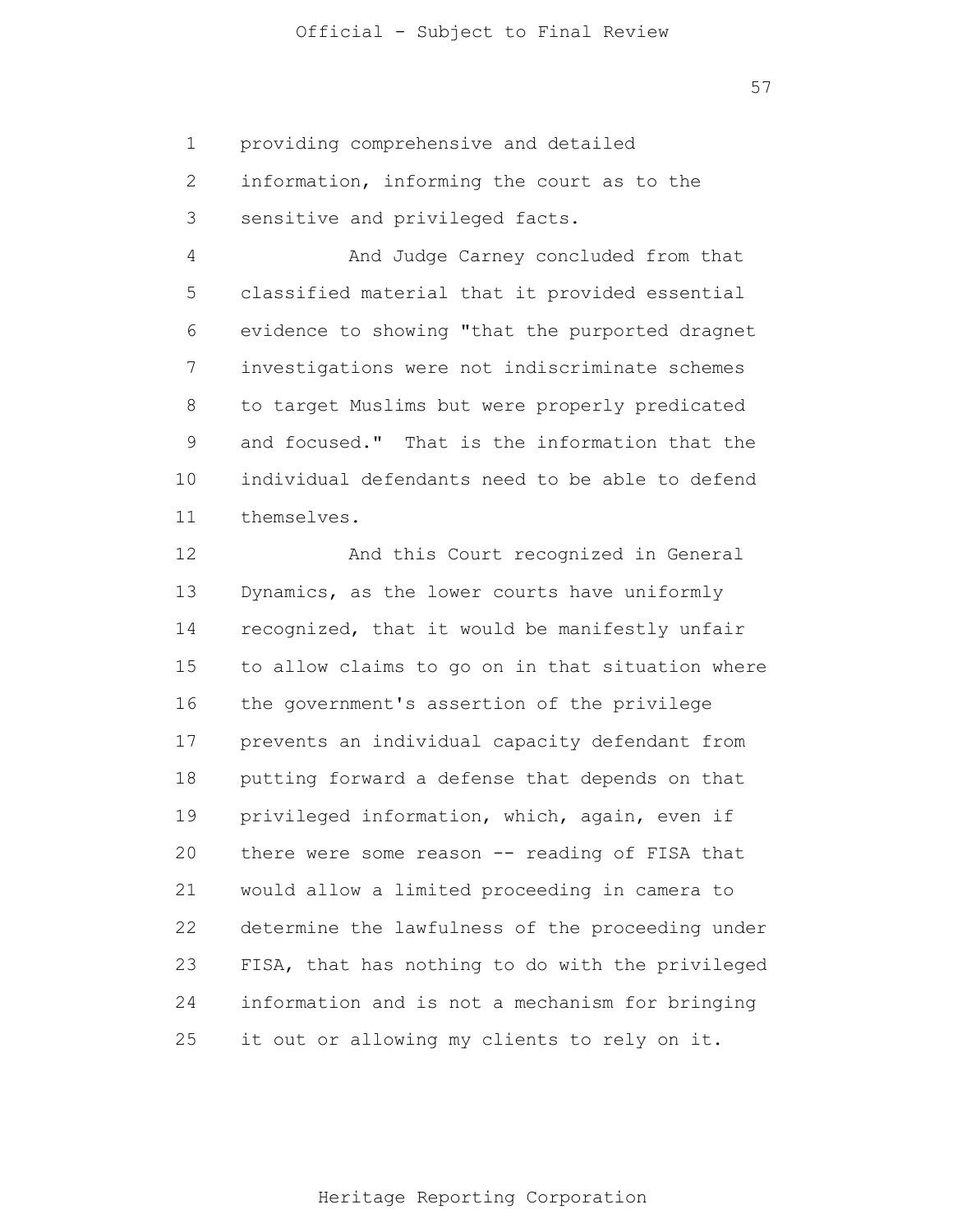| 1              | Just a -- a couple of quick points on            |
|----------------|--------------------------------------------------|
| 2              | the text of 1806(f). Justice Gorsuch, you asked  |
| 3              | what could the phrase "otherwise use" mean if    |
| $\overline{4}$ | we're not talking about entry into evidence.     |
| 5              | And I agree with Mr. Kneedler that               |
| 6              | that language certainly covers use of            |
| 7              | information in a proceeding outside of a court.  |
| 8              | But even in court, as Your Honor knows, there    |
| 9              | are many ways to use information without         |
| 10             | entering in -- into evidence. I think, in this   |
| 11             | context, with surveillance information, the most |
| 12             | likely use would be to impeach a witness. But    |
| 13             | there are other ways --                          |
| 14             | JUSTICE GORSUCH: Counsel, on that,               |
| 15             | you'd agree, though, that there aren't many ways |
| 16             | to use evidence in court without either entering |
| 17             | it into evidence or disclosing it, impeachment   |
| 18             | being a good example of disclosing it?           |
| 19             | MS. CARROLL: Impeachment, I think, is            |
|                | 20 also a use because you're not --              |
| 21             | JUSTICE GORSUCH: It involves                     |
| 22             | disclosure, right?                               |
| 23             | MS. CARROLL: And I think refresh --              |
| 24             | JUSTICE GORSUCH: Can you think of                |
| 25             | another example?                                 |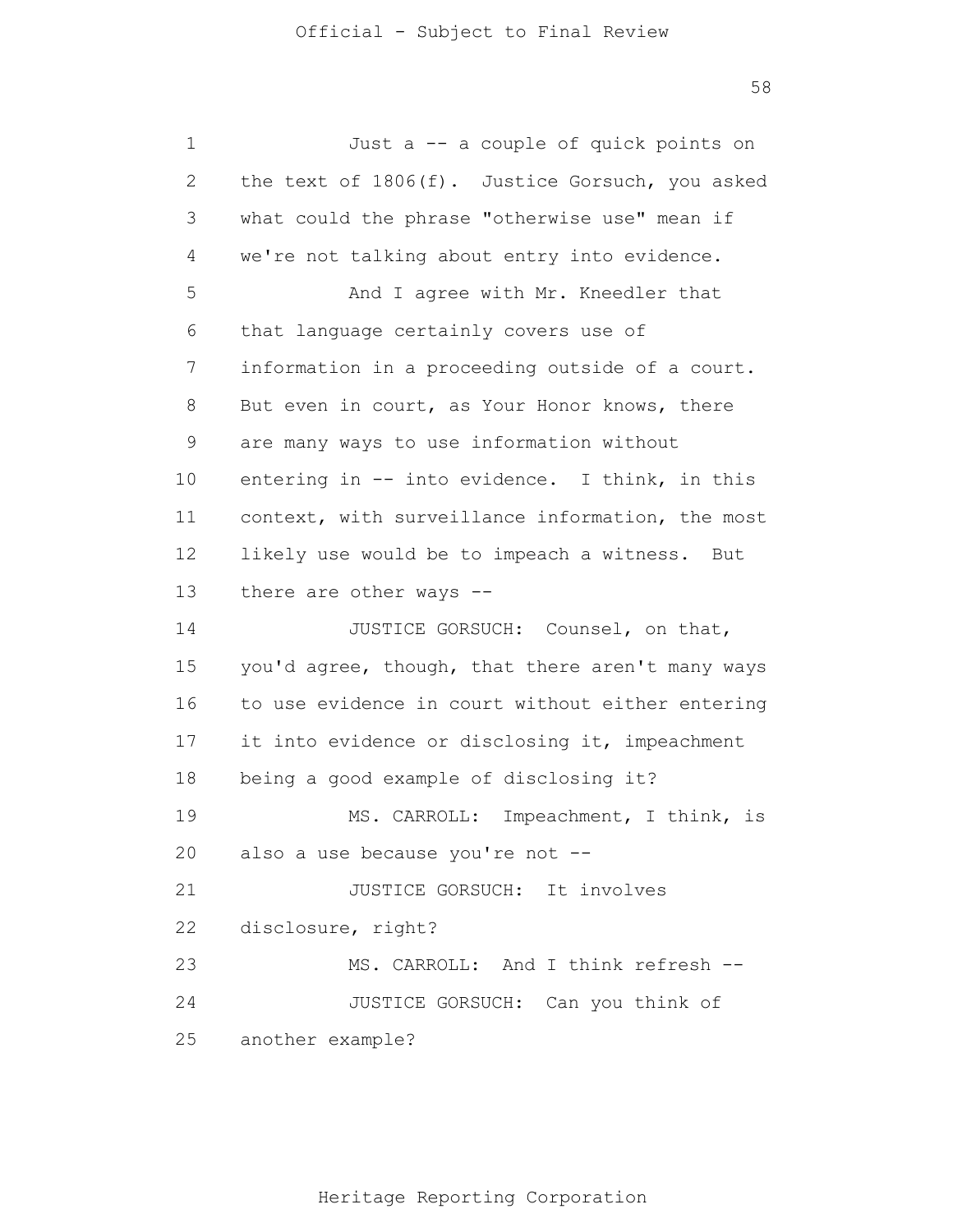1 2 3 4 5 6 7 8 9 10 11 12 13 14 15 16 17 18 19 20 21 22 23 24 25 MS. CARROLL: -- refreshing a witness's recollection, I think, is one. JUSTICE GORSUCH: Can you think of another example? Refreshing recollection, that's a good one. That's a good one. Others? MS. CARROLL: I think -- I think also, in -- in a summary judgment proceeding, as the language of Rule 56 indicates, that when you use information in support of a summary judgment motion, it is not officially being entered into evidence. It has to be in a form that could be admissible into evidence, but it is not -- JUSTICE GORSUCH: I guess my question, though, for -- for -- for Mr. Kneedler and I guess for you is, can you think of another use in court that doesn't involve disclosure or entry into evidence? Each of the examples you've given me involves at least disclosure. MS. CARROLL: I'm not actually sure that you do disclose to the jury when you're refreshing a witness's recollection. But, in any event -- JUSTICE GORSUCH: No, but you're disclosing it to the witness, right? MS. CARROLL: You're disclosing it to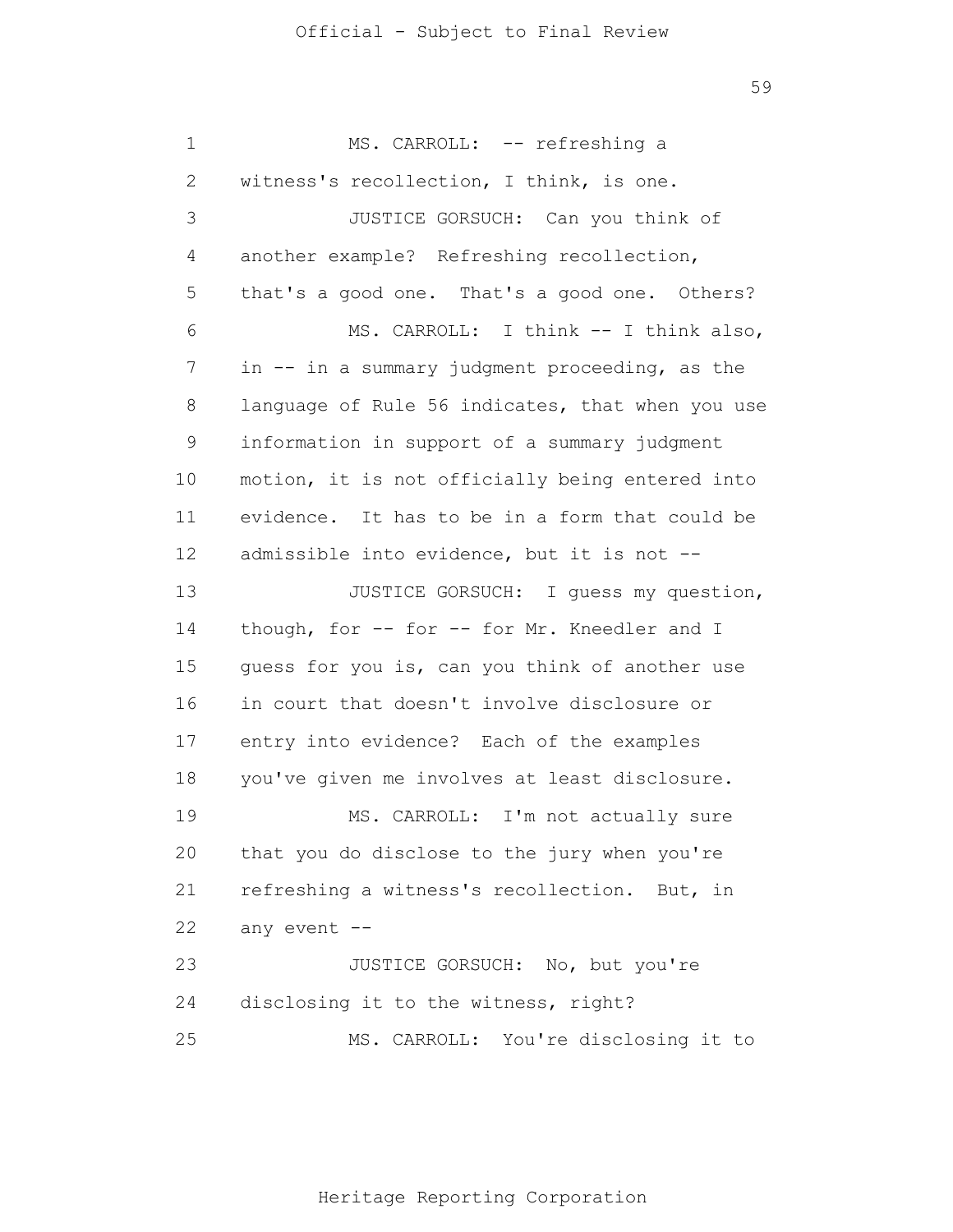1 2 3 4 5 6 the witness, that  $--$  that is true, and if it  $-$ if it's something that would help them to remember their recollection. But I think, again, that that also brings in the fact that we could be talking about proceedings that aren't subject to the Rules of Evidence as well.

7 8 9 10 11 12 13 14 15 16 17 18 19 20 21 22 23 24 25 And I think, again, thinking back to the broader question, even if the Court thought it were plausible to read that language more capaciously, a reading of Section 1806(f) that would allow, as the court of appeals thought, adjudication not just of whether the privilege was properly asserted, not just of whether the FISA surveillance was lawfully authorized and conducted, but whether the individual defendants are liable for damages on constitutional claims, to have that adjudication conducted without a jury in an ex parte procedure in which they have no apparent right to participate would plainly raise grave and I think undisputed constitutional questions that -- that plainly favor the government's equally and, we think, more plausible interpretation of the statute. So we think the Ninth Circuit was clearly wrong to hold that the privilege was

60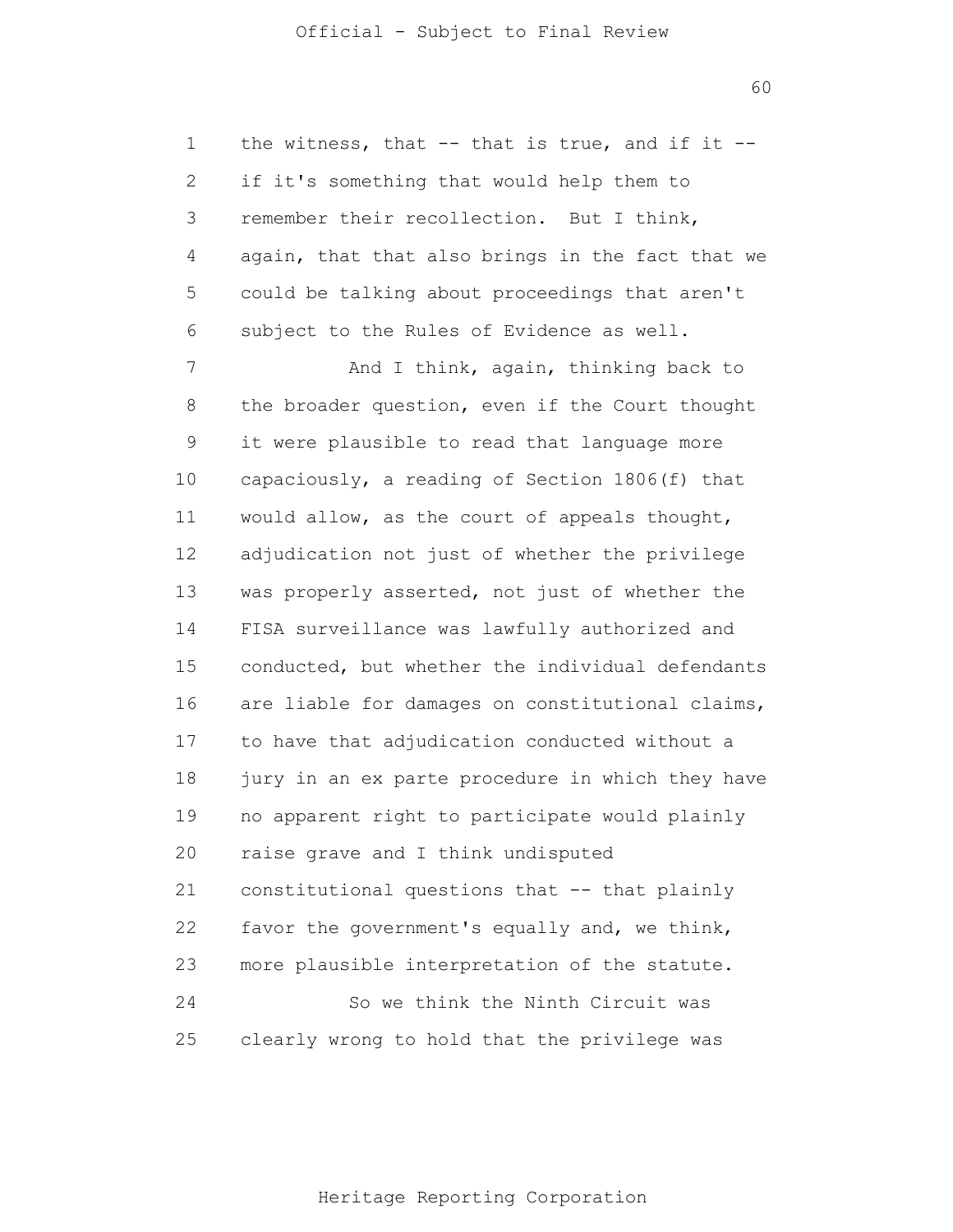1 2 3 4 5 6 7 8 9 10 11 12 13 14 15 16 17 18 19 20 21 22 23 24 25 displaced by FISA. It should, as Mr. Kneedler has suggested, instead have affirmed on the ground that Judge Carney relied on given that the classified information indicated, as the district court put it, the classified information gives defendants a valid defense that is no longer available because of the assertion of the privilege. JUSTICE SOTOMAYOR: Counsel, why is it -- why is it that the government's reading helps you? I thought the essence of your claim is that an ex parte review hurts your client because it doesn't give your clients an opportunity to be a part of it, as the Seventh Amendment, correct? MS. CARROLL: That's correct. JUSTICE SOTOMAYOR: So why does it matter if the government is the one that's moving to use the evidence? Why wouldn't your agents be suffering the same deprivation? MS. CARROLL: I think it -- I think it would be, and I think that relates to the broader point I was making that even if 1806(f) is invoked, regardless of how you think it could be invoked, it doesn't get to the real problem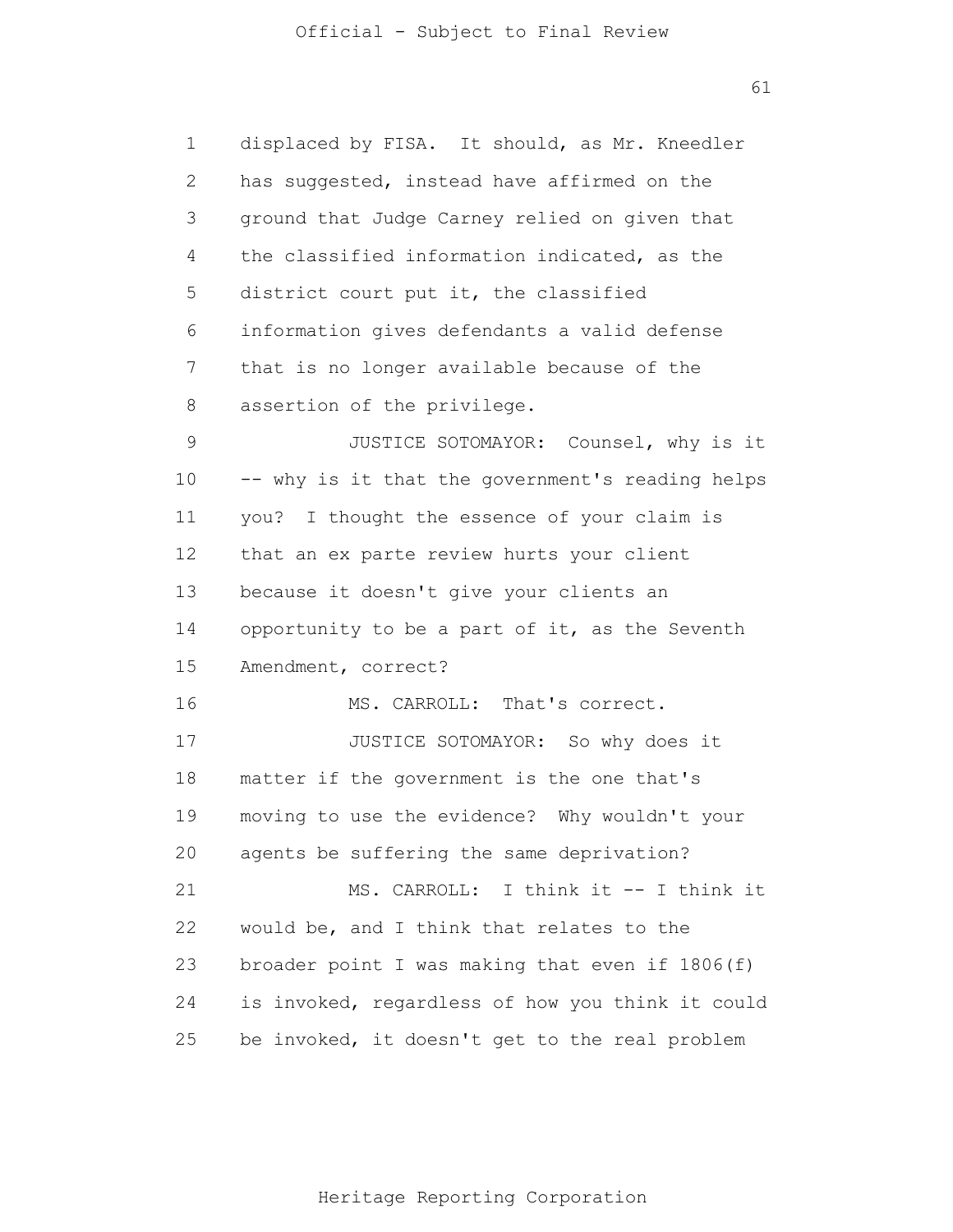62

| $\mathbf 1$ | in this case, which is the unavailability of the |
|-------------|--------------------------------------------------|
| 2           | privileged information.                          |
| 3           | To Your Honor's point, the                       |
| 4           | constitutional claims we've mentioned under the  |
| 5           | Seventh Amendment and the Due Process Clause are |
| 6           | violations that would arise from the court of    |
| 7           | appeals' -- may I finish my response?            |
| 8           | CHIEF JUSTICE ROBERTS: Yes.                      |
| $\mathsf 9$ | MS. CARROLL: From the court of                   |
| 10          | appeals's interpretation. And under the          |
| 11          | avoidance canon, where this Court has before it  |
| 12          | two plausible interpretations of the statute,    |
| 13          | the avoidance canon calls for rejecting the      |
| 14          | interpretation that would raise those grave      |
| 15          | questions.                                       |
| 16          | And we think the government's                    |
| 17          | interpretation as recently adopted as well by    |
| 18          | the Fourth Circuit is certainly plausible, and   |
| 19          | that the Ninth Circuit's interpretation is       |
| 20          | certainly not more than plausible. And so the    |
| 21          | avoidance canon would come into play there.      |
| 22          | CHIEF JUSTICE ROBERTS: Thank you, Ms.            |
| 23          | Carroll.                                         |
| 24          | Justice Thomas?                                  |
| 25          | JUSTICE THOMAS:<br>No.                           |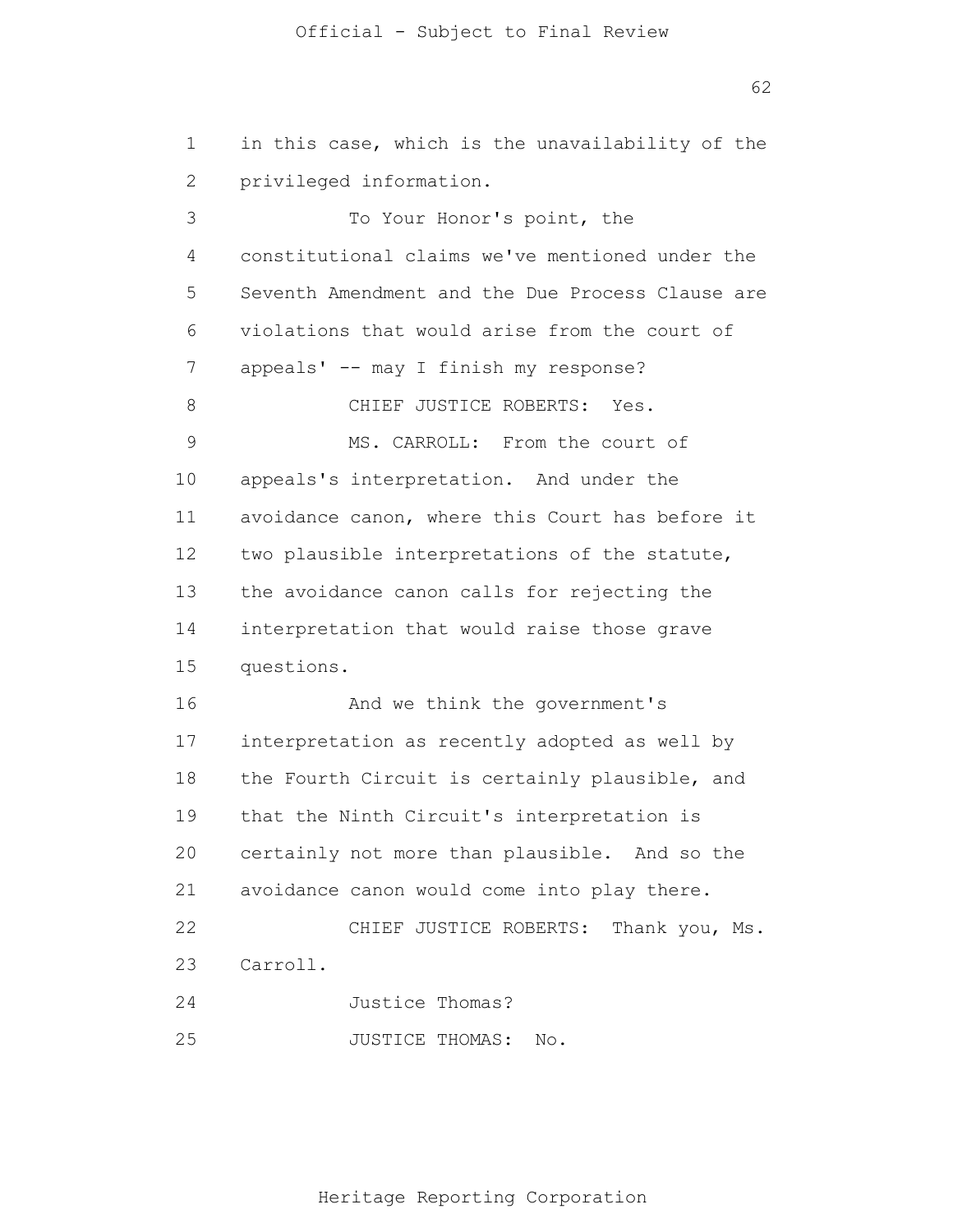63

1 2 3 4 5 6 7 8 9 10 11 12 13 14 15 16 17 18 19 20 21 22 23 24 25 CHIEF JUSTICE ROBERTS: Justice Sotomayor? Justice Gorsuch? Anything further? JUSTICE GORSUCH: No. CHIEF JUSTICE ROBERTS: No. Justice Barrett? Justice Barrett? JUSTICE BARRETT: No. CHIEF JUSTICE ROBERTS: Okay. Thank you, counsel. Mr. Arulanantham. ORAL ARGUMENT OF AHILAN T. ARULANANTHAM ON BEHALF OF RESPONDENTS FAZAGA, ET AL. MR. ARULANANTHAM: Thank you, Mr. Chief Justice, and may it please the Court: Defendants do not seek just to exclude secret information from this case. If that were true, there would have been no need for them to file a motion to dismiss our religion claims. Instead, what they seek is not just to exclude information but also to dismiss it. And to be clear, as we've said repeatedly below, we will not seek discovery on the religion claims. We're prepared to proceed just on our own evidence. So this case is entirely about dismissal based on their need to use secret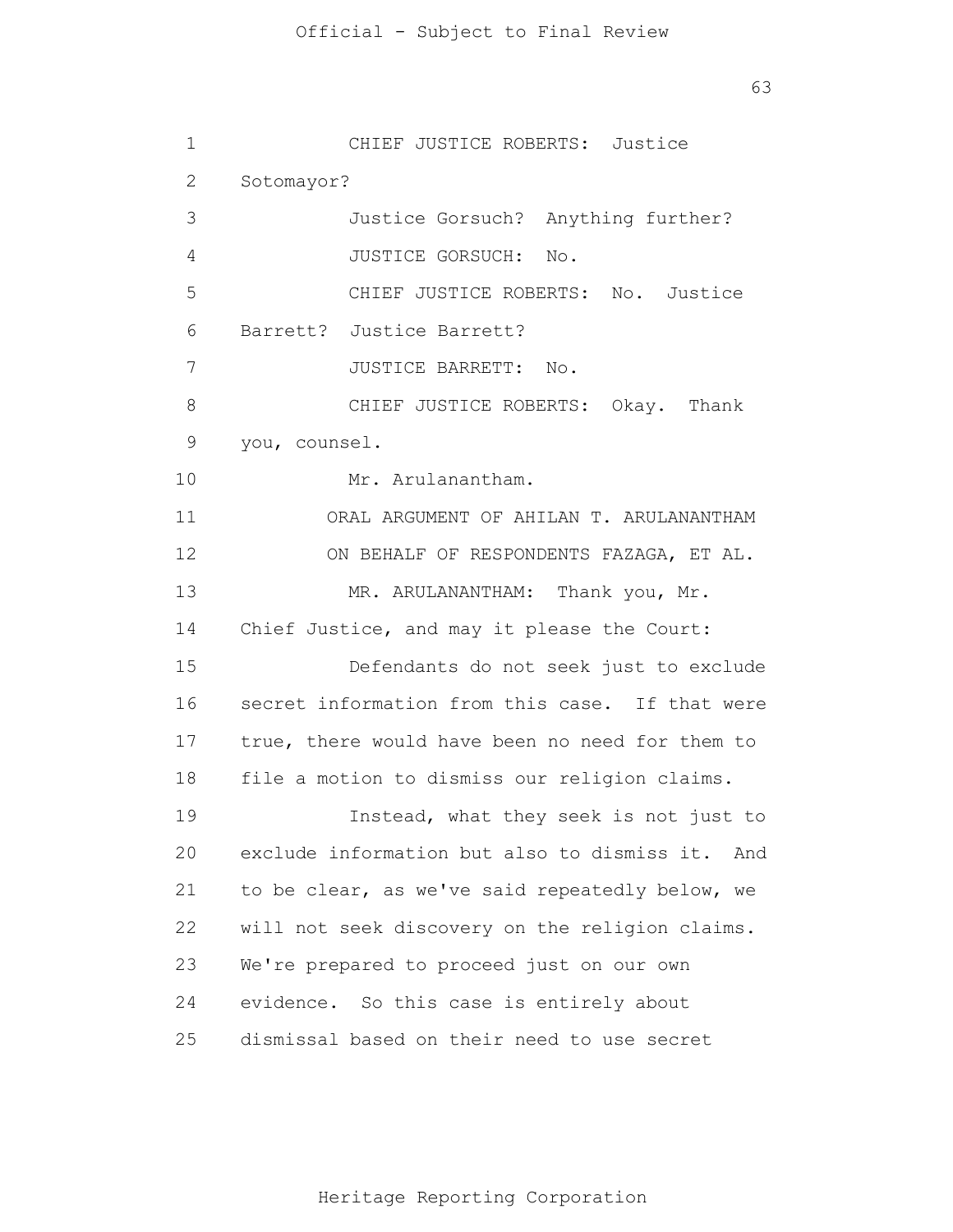1 information to defend themselves.

2 3 4 5 6 7 8 9 10 11 12 13 14 15 16 17 18 19 20 21 22 23 24 25 Now, we recognize they have a legitimate interest in defending themselves, but neither Congress nor the common law permit dismissal on that basis. Congress struck a balance. FISA permits them to defend the suit using information that we will never see, but as Justice Sotomayor had suggested earlier, it requires the court to review the information, ex parte and in camera, to determine in the surveillance was lawful. Section 1806, as Justice Gorsuch has already mentioned, applies not just when they seek to enter secret information into evidence, but also when they otherwise use it. "Use" is very broad. It means to put into service, and "otherwise use" means, as Justice Gorsuch has been saying, in a different manner. So there has to be a way different from just using or disclosing that's also covered by the statute. Relying on information to win dismissal of a lawsuit is obviously using that information. The government is also wrong on the common law. As General Dynamics explained, the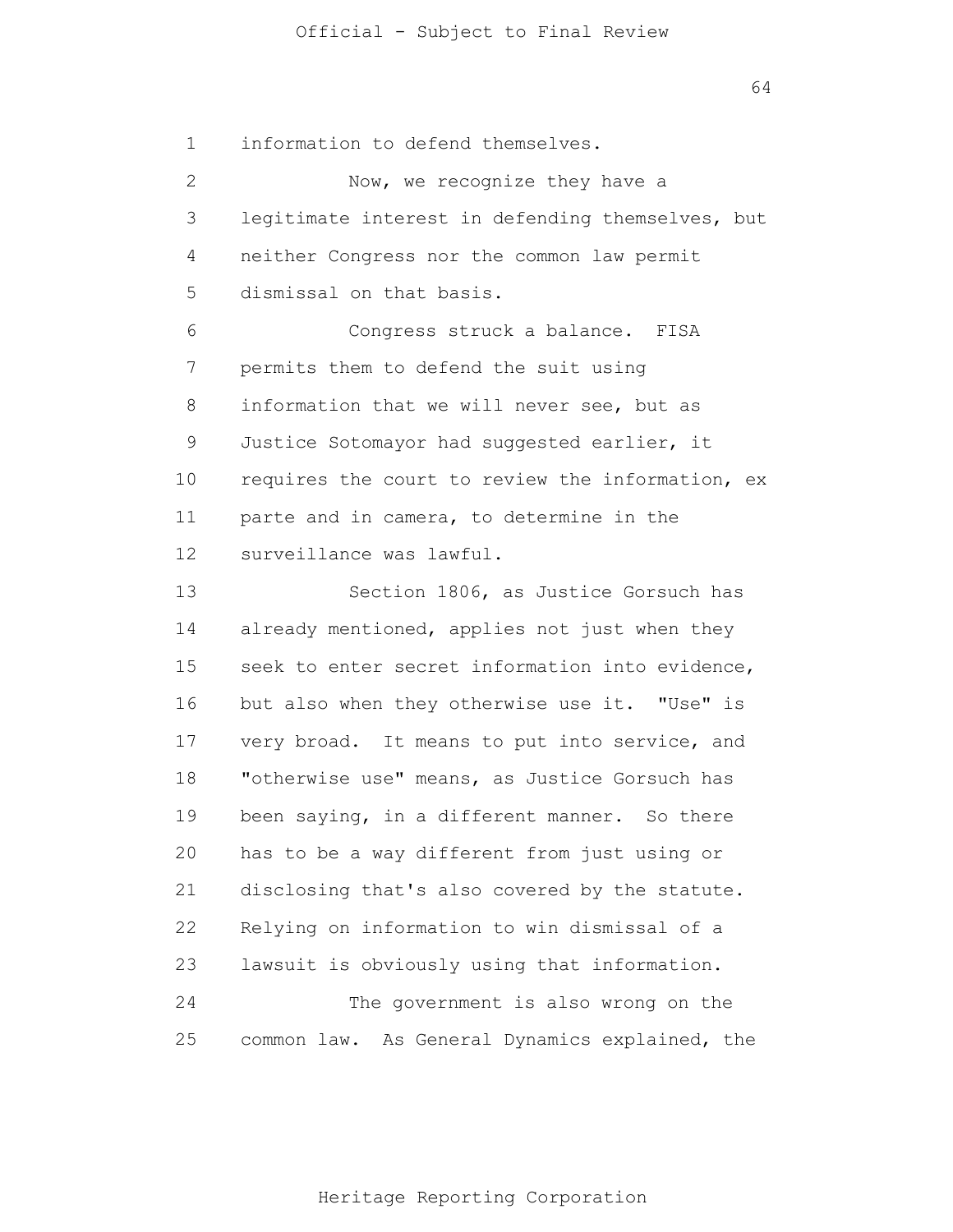65

1 2 3 4 5 6 7 8 9 10 11 12 13 14 15 16 17 18 19 20 21 22 23 24 25 Reynolds privilege is a privilege. The privileged information is excluded, but the case goes on without it. And in a -- that's 150 years of case law on which Reynolds relies. In both U.S. and England, they can't point to a single case where plaintiffs could make their case without the privileged information and yet still the court ordered dismissal. Like the widows in Reynolds itself, we are entitled to that opportunity, whether under FISA's rules or under the common law. Lastly, I want to emphasize, again, Your Honors, that the court of appeals did not hold that we can ever see privileged evidence. If the district court orders disclosure to us, the government can reassert the privilege. JUSTICE THOMAS: Counsel, can you give me an example of a case where "used" was employed the way you are suggesting? MR. ARULANANTHAM: Yes, Your Honor. In the firearms context, this Court has done it even without the word "otherwise," actually. So the Court has said, for example, in Bailey v. The United States, that just referring to a gun in the course of a criminal transaction is using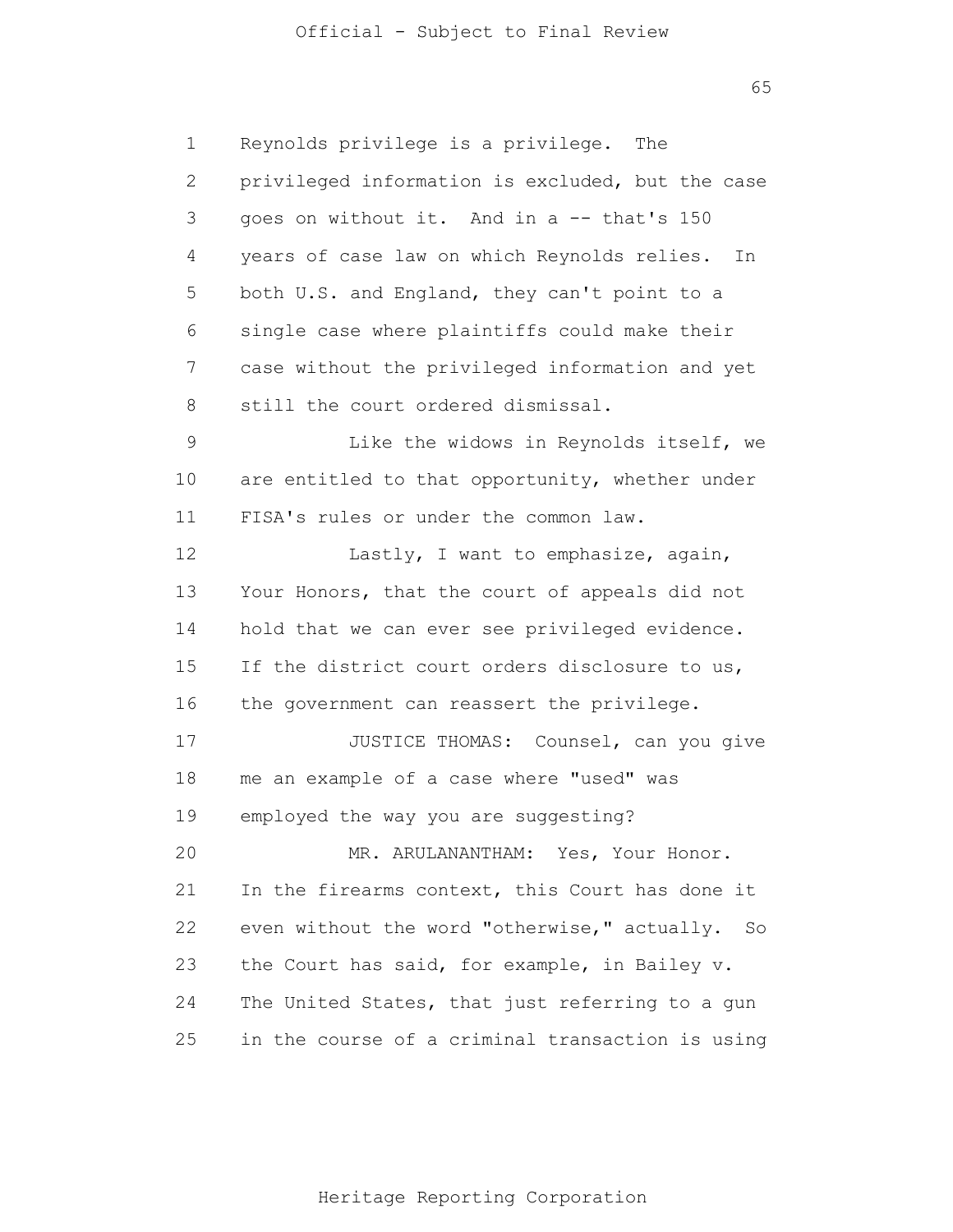1 2 3 4 5 6 7 8 9 10 11 12 13 14 15 16 17 18 19 20 21 22 23 24 25 it. I -- I think also that statute, again, is only "use." We have "otherwise use." So I think ours is even more -- more broad than the one that -- that -- the examples that the government uses or Judge Bumatay's. And sticking on the same point, if I may, Your Honor, it is conceivable, I suppose, that there might be some other use you could come up with, although I don't think I've heard one yet that is not a -- a disclosure or enter into evidence, but that's not really the question, right? The question is whether when you refer to a document in your motion and say we win and the other side loses their religion claims because of those documents, is that also a use of it? And it just seems perfectly clear that that must be true. JUSTICE THOMAS: But it seems counterintuitive that you would say you use it by excluding it. MR. ARULANANTHAM: Yes, Your Honor. And this goes to Justice Gorsuch's point also about the relationship between the common law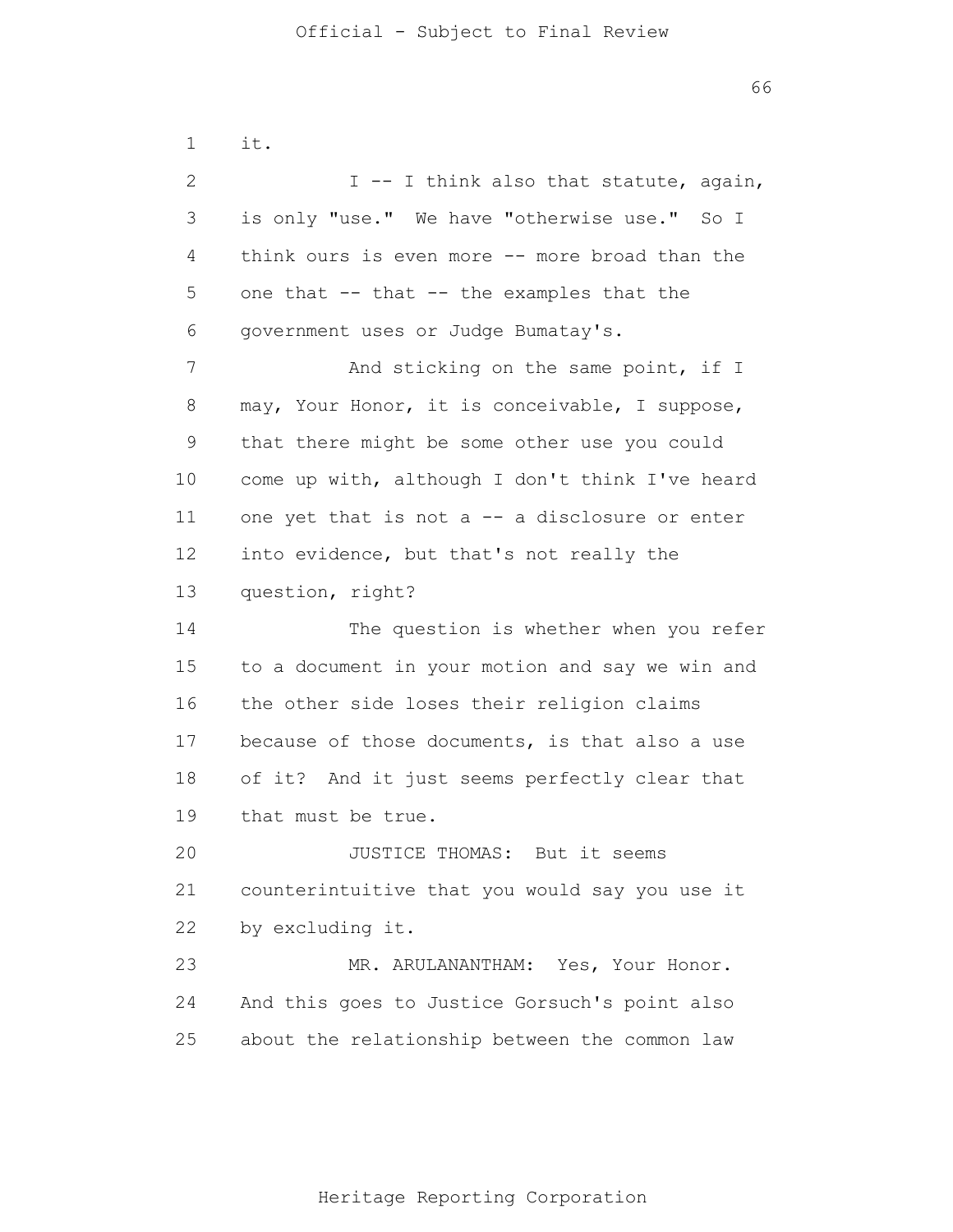| 1            | and FISA. If they were only seeking to exclude   |
|--------------|--------------------------------------------------|
| $\mathbf{2}$ | it, if they say we will keep it in our vault and |
| 3            | then let the chips fall where they may, I don't  |
| 4            | think that would be a use.                       |
| 5            | But when they then go further and say            |
| 6            | we don't just want the common law traditional    |
| 7            | rule, we want to now dismiss the religion        |
| 8            | claims, even though you can make your case with  |
| $\mathsf 9$  | your own evidence, that transforms it from just  |
| 10           | keeping it excluded into an affirmative use.     |
| 11           | They're using it to effectuate the dismissal of  |
| 12           | the religion claim.                              |
| 13           | So at that point, it becomes a use.              |
| 14           | And that's why I think it's also relevant that   |
| 15           | the Ninth Circuit -- the decision below only --  |
| 16           | they said they only are finding it displaced     |
| 17           | with respect to the dismissal remedy.            |
| 18           | And -- and that's, I think, important            |
| 19           | because it's -- it's when they move to dismiss   |
| 20           | that it becomes a use and isn't merely exclusion |
| 21           | of the information at issue.                     |
| 22           | CHIEF JUSTICE ROBERTS: Well, you just            |
| 23           | said "the information at issue." And what        |
| 24           | they're using, it seems to me, is the privilege. |
| 25           | They're not using the information. The whole     |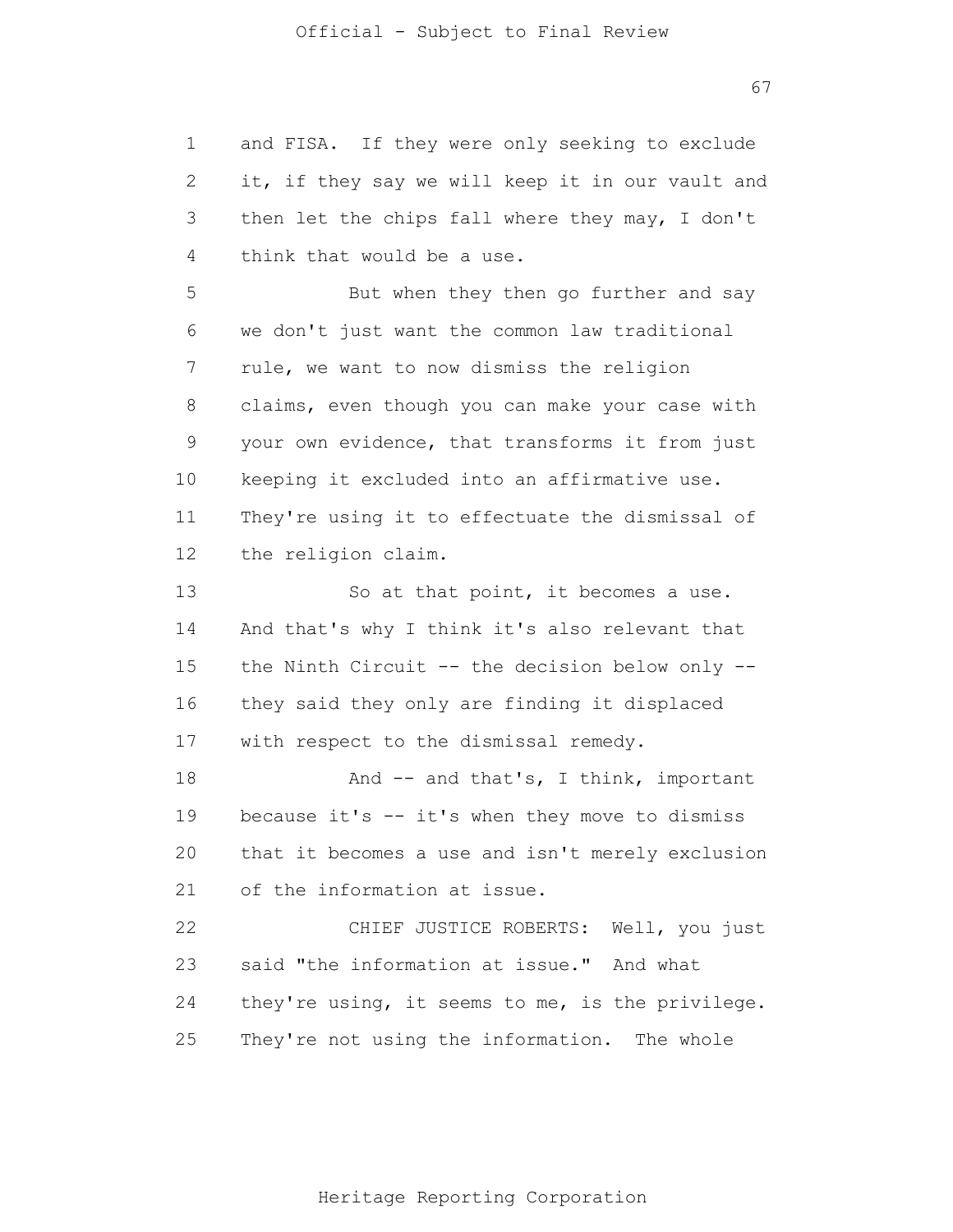1 2 3 4 5 6 7 8 9 10 11 12 13 14 15 16 17 18 19 20 21 22 23 24 25 point of this statutory provision in 1806 is to keep the information from being used. I think it makes more sense to talk about using the privilege as opposed to a counterintuitive reading, at least, I guess this is their argument, which  $--$  which is that this is to  $-$ this proceeding is to prevent, prevent the use as opposed to using it. Maybe a consequence of it is that the privilege is established, and then that means the information can't be used, but I don't see how the -- not allowing the information to be introduced is using the information. MR. ARULANANTHAM: So I -- I don't disagree with Your Honor there. I think if all they were doing was trying to keep it out and nothing else, that would not be a use. And I think it's because they argue that the state secrets privilege actually authorizes dismissal, unlike every other privilege, even when the plaintiffs can move forward without the privileged information, that's why it becomes a use. But to go back to the beginning of your question, Mr. Chief Justice, I think to say

68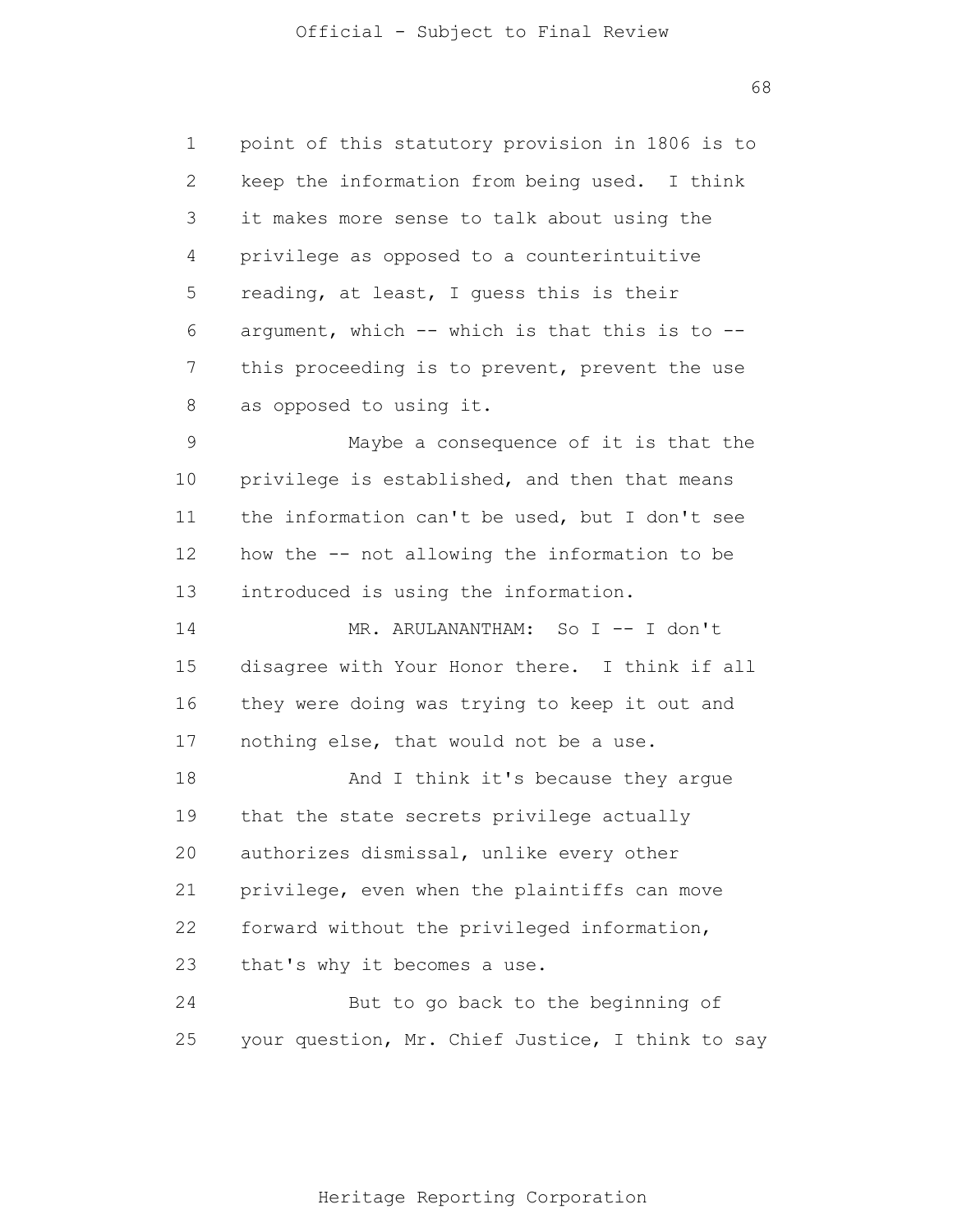1 2 3 4 5 6 7 8 9 10 11 12 13 14 15 16 17 18 19 20 21 22 23 24 25 that they're using the privilege and not using the information is a little odd. I think they are using the privilege, but the -- the motion makes no sense without the references to the secret information, without the, you know, submission of actually two classified declarations and a classified memorandum, so they're using both. And -- and I think that -- that is the most natural meaning of the word "otherwise use." It  $-$  it  $-$  it  $-$  I really can't imagine how their motion would make any sense if it didn't refer to the information. So -- and once they're referring to it, again, not just to keep it out, but also to win dismissal of the religion claims, that's what makes it into a use. JUSTICE GORSUCH: Could -- could they win dismissal by invoking a privilege if there were no evidence to support the invocation of the privilege? MR. ARULANANTHAM: Yeah, and we struggled, Your Honor, we could not think of a -- a context in which that would arise. It seems like they have to, in order to win, say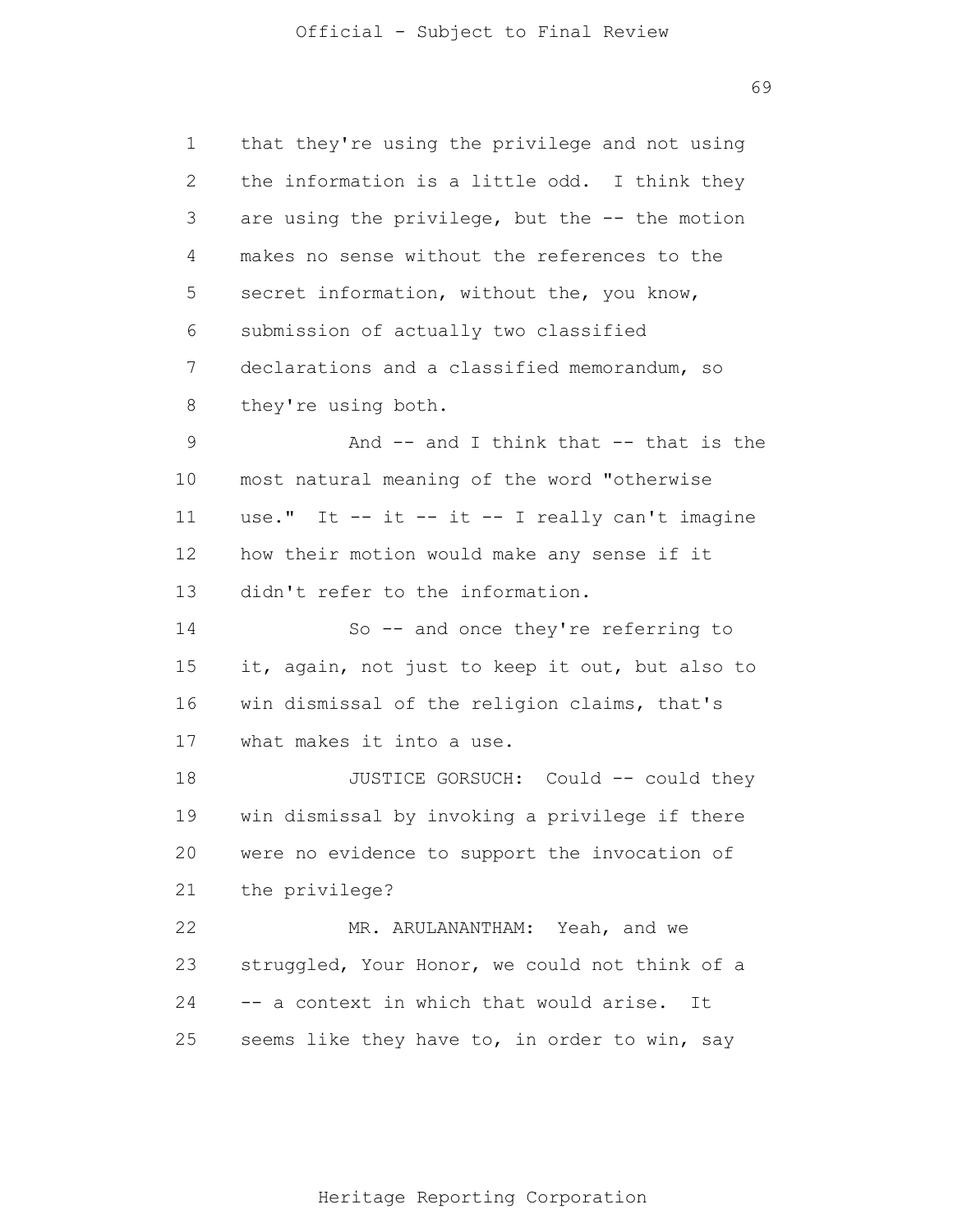1 2 3 4 5 6 7 it's not just the fact that we're excluding the information, it's also now that the -- the evidence even though it's out of the case is actually not out of the case and it's doing some kind of work to come and dismiss claims, even though the plaintiffs say that they can make their case without it.

8 9 10 11 12 13 14 CHIEF JUSTICE ROBERTS: But it would be a perfectly natural argument to say we think, because of the national security basis, this information cannot be used. That's how you'd say it before the judge. And then the judge is supposed to say: Well, you're using it, so you lose.

15 16 17 18 19 20 21 22 23 24 25 MR. ARULANANTHAM: Again, Your Honor, I -- I really think if that's all they were saying, if they were saying because of the national security implications, this information has to go out of the case, then they would have filed a motion in limine. They wouldn't have filed it just in response to the complaint. They would have waited for us to file either a discovery motion, which, again, we're not going to file, or a motion for summary judgment. And -- and then they'd file a motion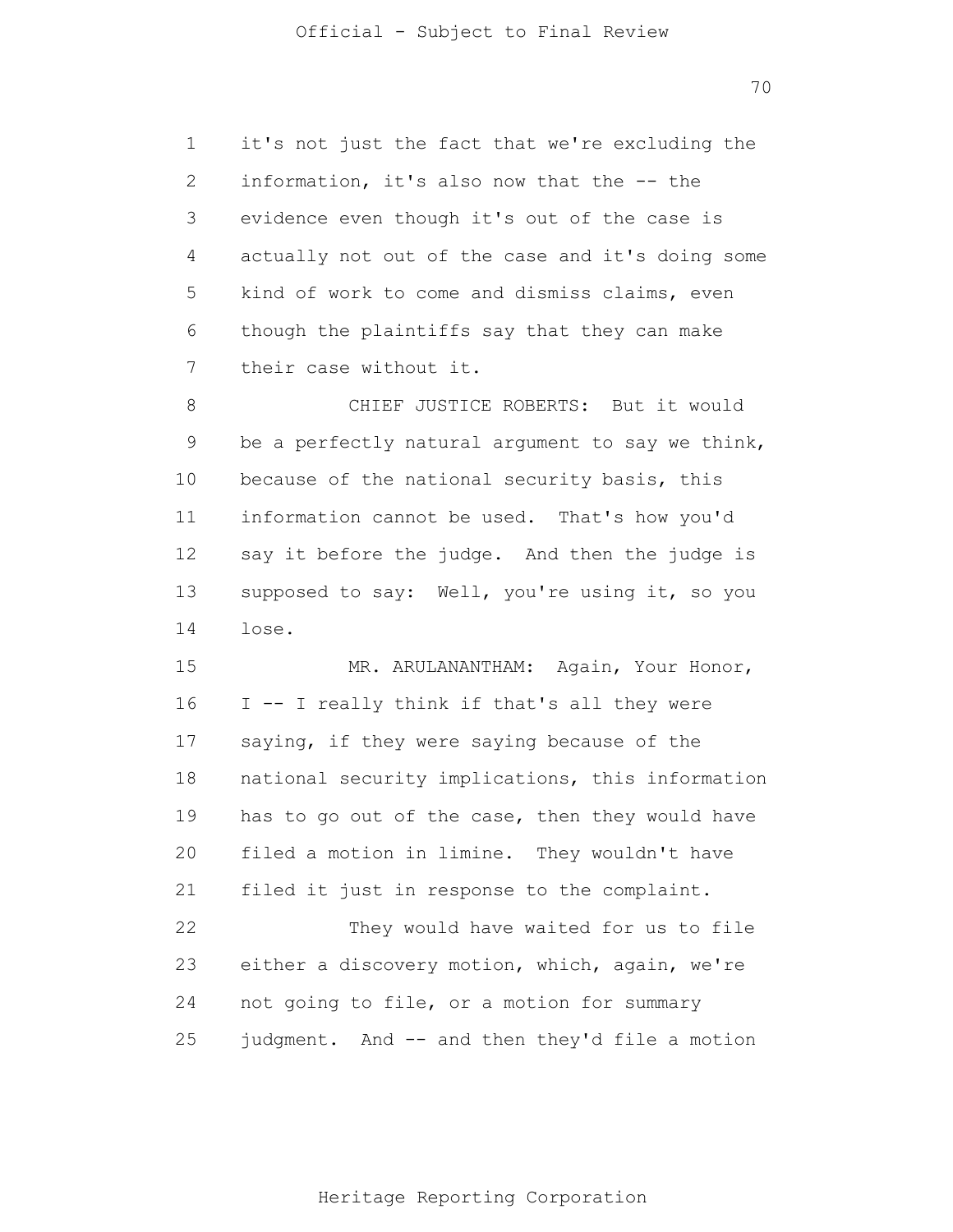71

1 2 3 4 5 6 7 8 9 10 11 12 13 14 15 16 17 18 19 20 21 22 23 24 25 in limine. That would not be a use. But, instead, what they've come - what they've done is they've said: On the pleadings and declarations, only because we put them in the case because we were concerned about this possibility, really, because normally we could have waited and filed the declarations later, just on the pleadings they've said the whole -- the whole religion aspect of the case, the first eight counts have to be gone. That's not just a result of the exclusion of the evidence. So this is very different from a case like most state secrets cases where the plaintiffs need the information in order to receive it. This is a case where we have all the evidence that we need on these religion claims just based on our own evidence, and yet they're still saying the religion claims cannot go forward. JUSTICE ALITO: Can you explain the basis for the distinction that I understand you to have just made? And perhaps I didn't understand what you said, but what I thought you said was that invoking the state secrets privilege for the purpose of excluding evidence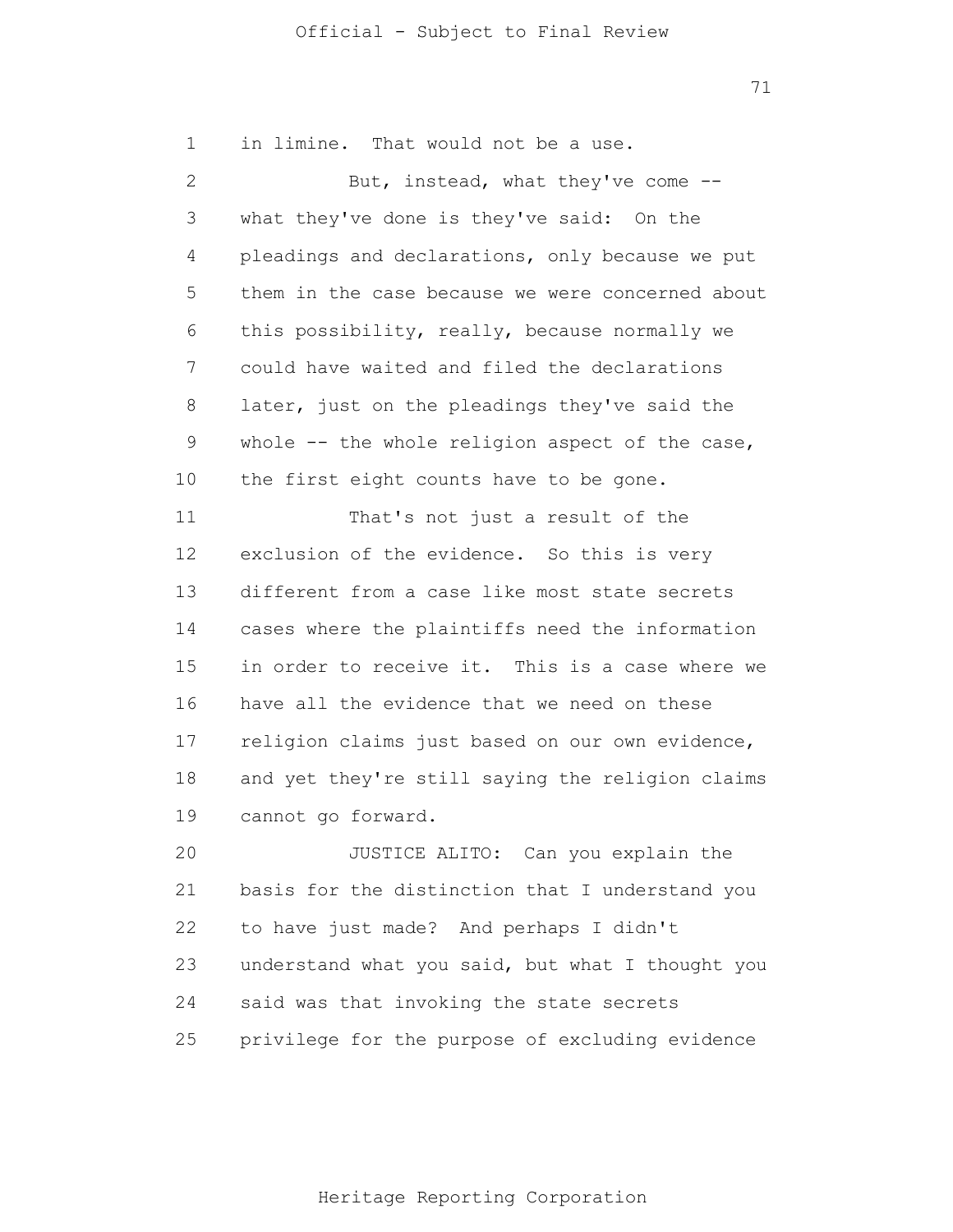72

1 2 3 4 5 6 7 8 9 10 11 12 13 14 15 16 17 18 19 20 21 22 23 24 25 is a use, but invoking the privilege for the purpose of seeking dismissal is not a use. MR. ARULANANTHAM: I must have misspoken. I'm very sorry -- JUSTICE ALITO: Oh. MR. ARULANANTHAM: -- Your Honor. That's exactly backwards. So if they just invoke it to exclude the information -- JUSTICE ALITO: I'm sorry. All right. Backwards. I -- MR. ARULANANTHAM: -- that is not a use. JUSTICE ALITO: What is the basis for drawing that distinction? It seems that you're -- you're -- if invoking the privilege is using the privilege, wouldn't it be  $--$  wouldn't  $-$ wouldn't you be using the privilege in both of those situations? Why -- why in one and not in the other? MR. ARULANANTHAM: I -- I think it's using the privilege but it's not using the information. JUSTICE ALITO: Why is it not using the information? MR. ARULANANTHAM: Well, I -- I just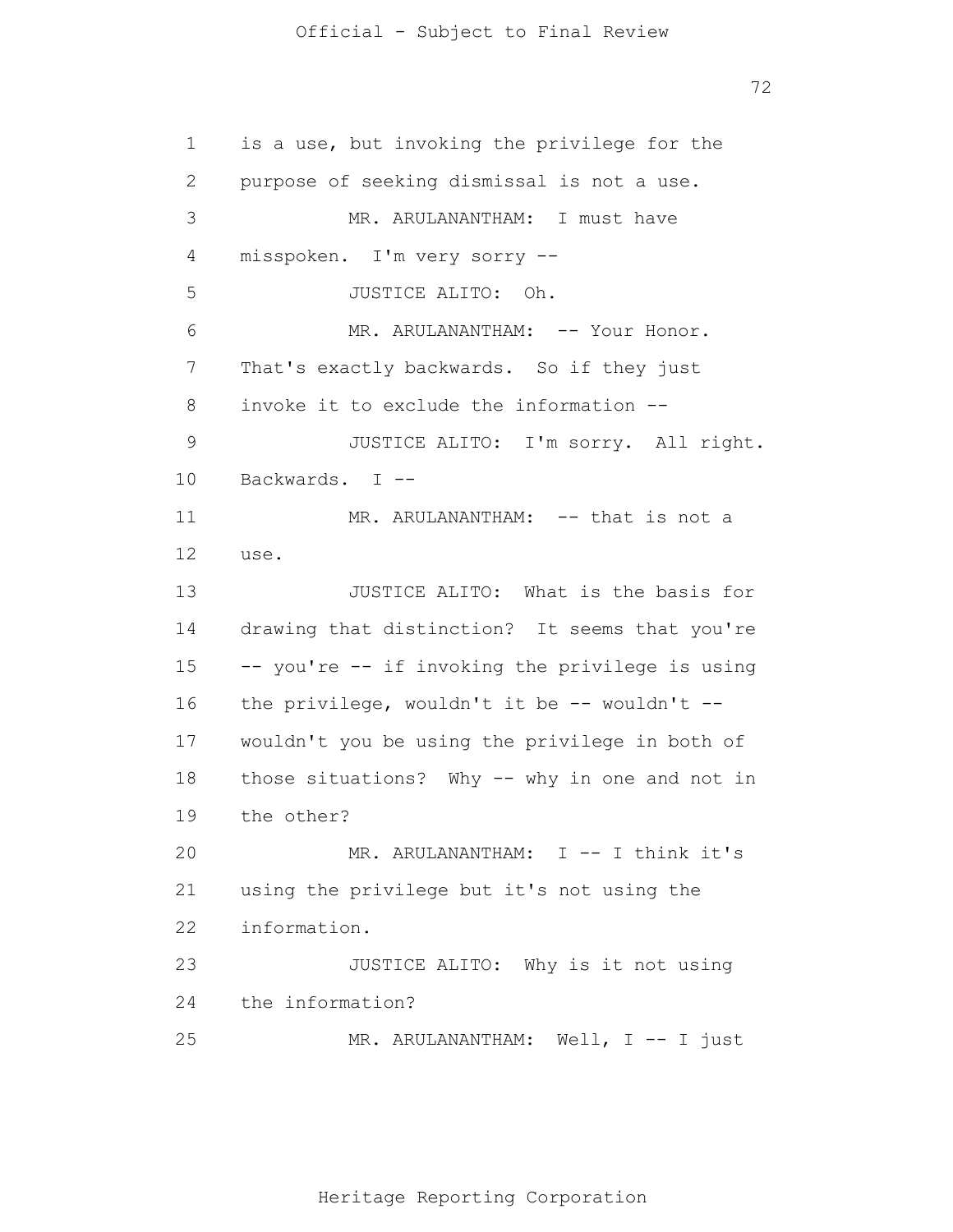1 2 3 4 5 6 7 8 9 10 11 12 13 14 15 16 17 18 19 20 21 22 23 24 25 think, in normal discovery, normal privileges, all the privileges, if -- and the -- these are arguments that we agree with, that they're in their brief, if I'm in an attorney-client situation and someone tries to get discovery and we say, well, that information is privileged, we want to keep it out of the case, you don't say you're using the evidence. But if I then say: Oh, because you have done that, now the underlying claim on which you sought discovery has to be dismissed, even though you say you don't need the evidence and you don't want it anymore, or, actually, I mean, like, we never wanted it, but anyway, you know, you -- you don't want it. Now you're doing something more than just keeping it out of the case, and that - that -- that distinction is -- is critical. JUSTICE BREYER: So -- so, look, I read Professor Donohue's brief from Georgetown, and so that's very much in my mind. I thought it was a good brief, and I think she seems to know what she's talking about, I think she does. So I'm thinking, look, the thing is that you don't want the case dismissed. Of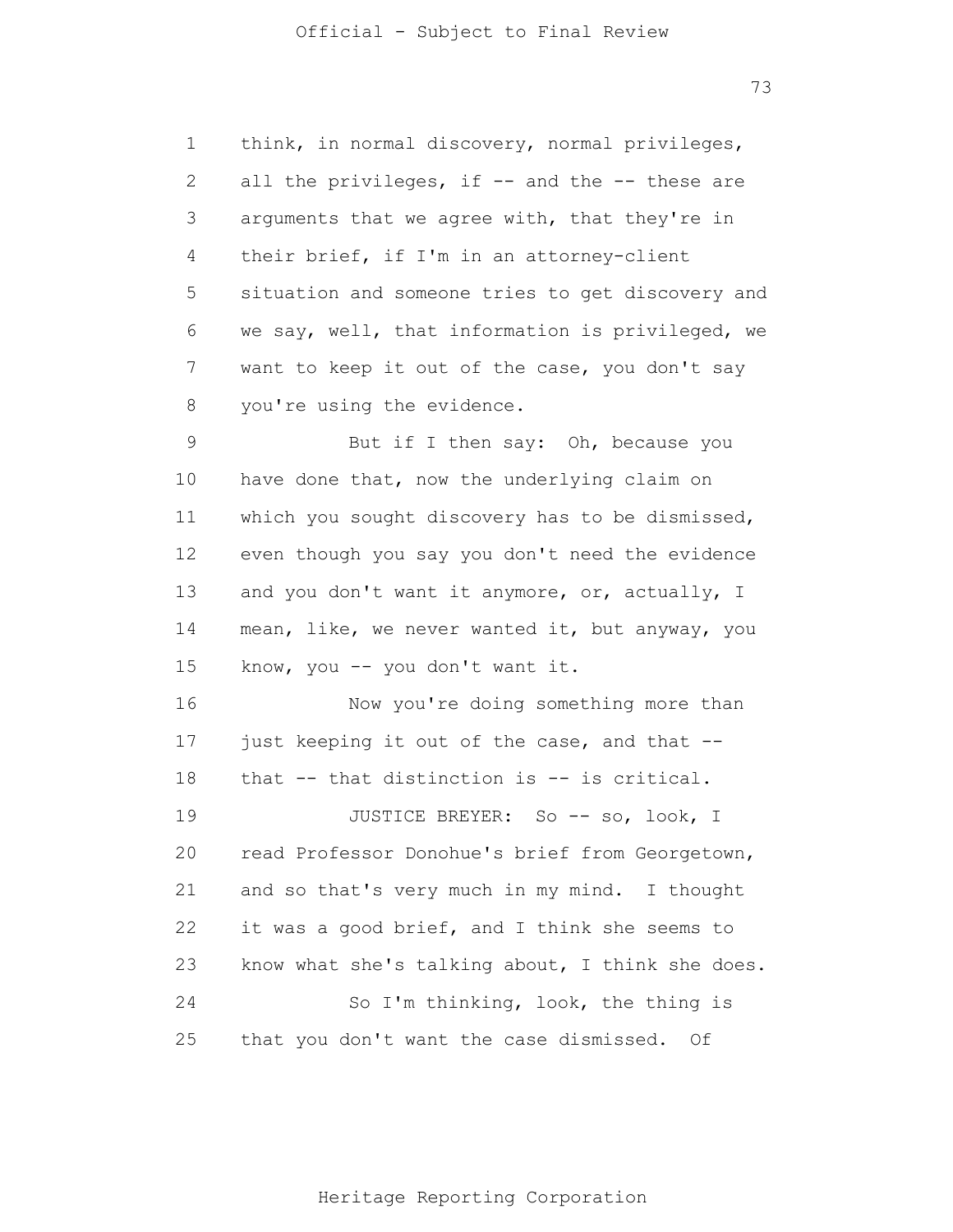74

1 2 3 4 5 6 7 8 9 10 11 12 13 14 15 16 17 18 19 20 21 22 23 24 25 course. And Totten doesn't apply. And so they shouldn't have had anything to do with that. They should just look to Reynolds. MR. ARULANANTHAM: That's right, Your Honor. JUSTICE BREYER: All right. Now give -- that's what seems to be the issue and the problem. So do you really care whether the government's right or wrong on the displacement of the state secrets doctrine by 1806 or whatever? Suppose we said, no, it doesn't, but it doesn't matter that it doesn't because, of course, as quoting the government, the judges will look at this information, and if the information -- it doesn't solve the problem - simply to say we don't want the information, namely you, of course, you don't. But the government says: Judge, look at this. You will see that we both can't introduce the information because it's just too secret, it's unbelievable harm if we do, and it proves beyond any doubt their case is wrong. What is the Court supposed to do then? And there I don't know. And we have Justice Scalia's opinion on that. And where I am at the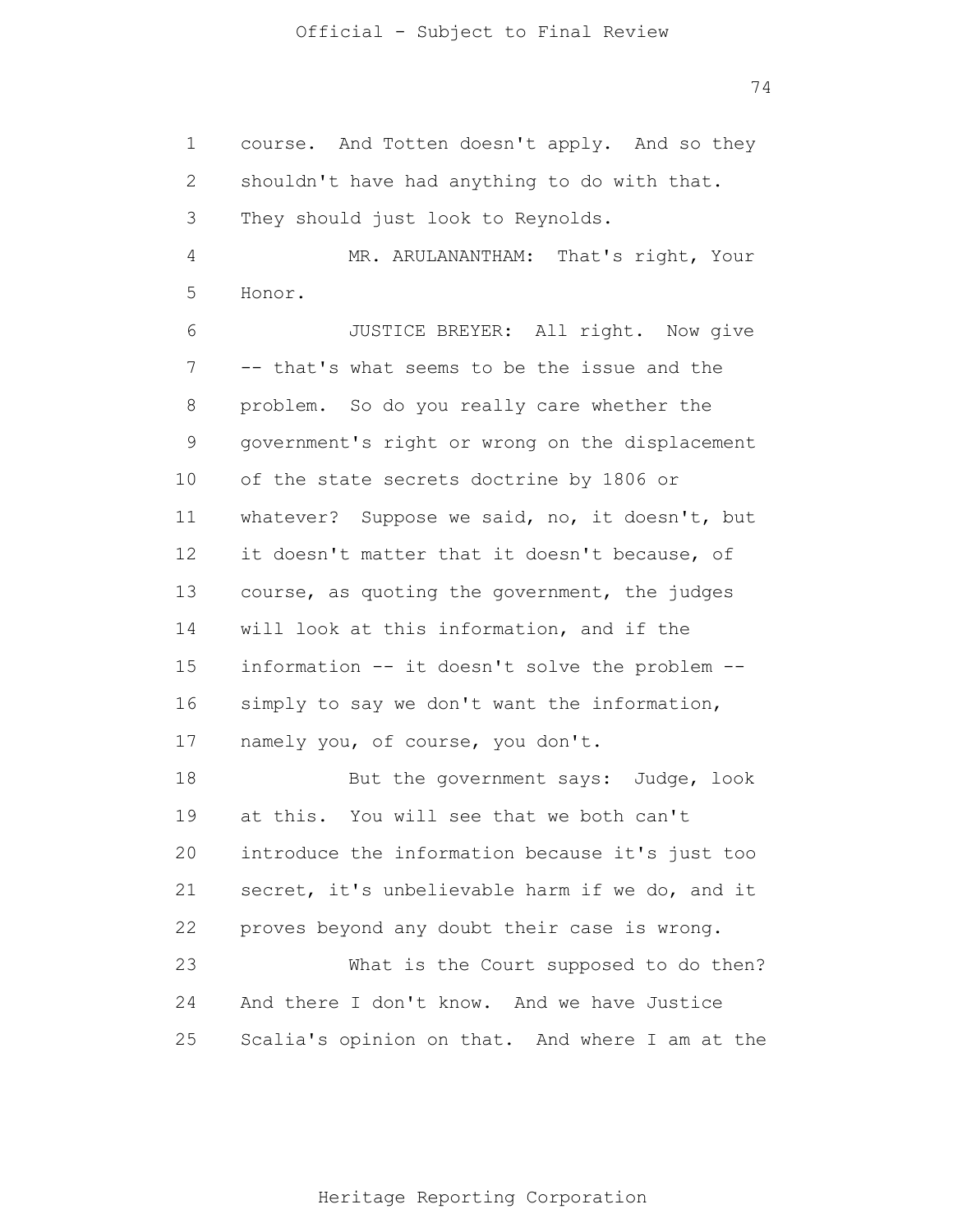75

1 2 3 4 5 6 7 8 9 10 11 12 13 14 15 16 17 18 19 20 21 22 23 24 25 moment is I don't know, but I don't have to decide that yet. And it might not be those situations that are the dilemma I just described until not only the district court under the proper standard but also the court of appeals looks at this and sees if there's some special reason to dismiss the whole case or not. No automatic dismissal. No automatic no dismissal. I don't know. All right. There you are. That's where I am. Say anything you like. MR. ARULANANTHAM: Thank you, Your Honor. Three -- three thoughts I have about that. First, I just want to be clear on the very first point you made, why do we even care about FISA? We have two distinct paths, as we see it, to success in -- in this Court. The Court could hold that the state secrets privilege does not authorize dismissals, either at all, outside of contracting cases, or where the very subject matter is not secret, or the narrower ground, which I think Your Honor had discussed with Mr. Kneedler, which is on the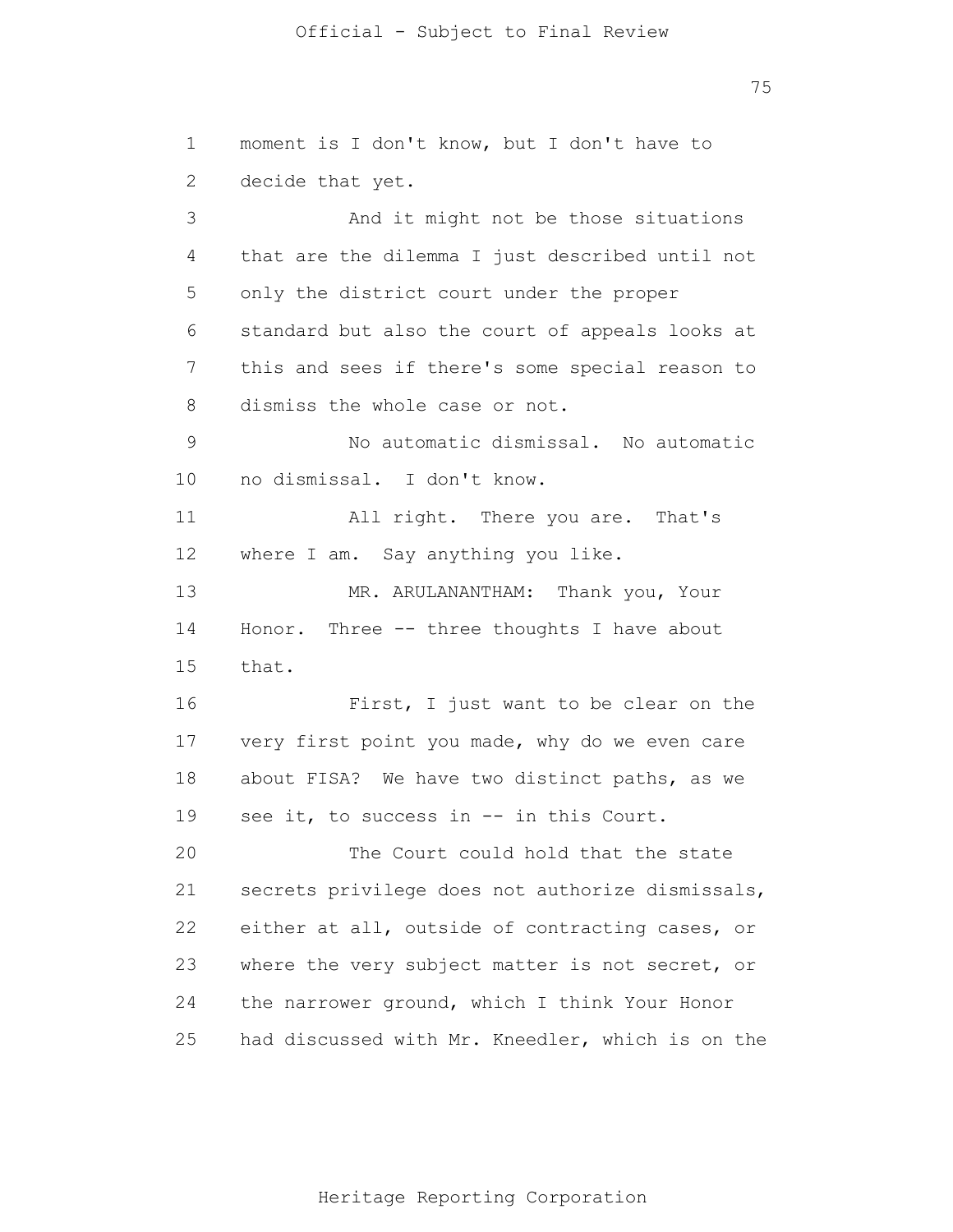1 2 3 4 5 6 7 8 9 10 11 12 13 14 15 16 17 18 19 20 21 22 23 24 25 pleadings before any of the information has been looked at. And the district court looked at declarations, not at the underlying information. JUSTICE KAGAN: But Mr. Kneedler says that that way of resolving the case would not get to an affirmance. How would it get to an affirmance? MR. ARULANANTHAM: I -- I think it gets to an affirmance because, at the very end of the court of appeals decision, the court says it's adopting -- this in the proceedings on remand -- it says it's adopting the D.C. Circuit's rule from In re Sealed Case that the government -- it's essentially Judge -- then Judge Scalia's view in Molerio, the valid defense rule saying you can't dismiss that on the pleadings. You've got to look at the information and see if the injustice that we're contemplating here actually would happen. Is it true that, actually, there was no bug in Mr. Fazaga's office when he was giving very, you know, intensive religious instruction to his congregants, or maybe it was warranted, you know, meaning there was a warrant for it.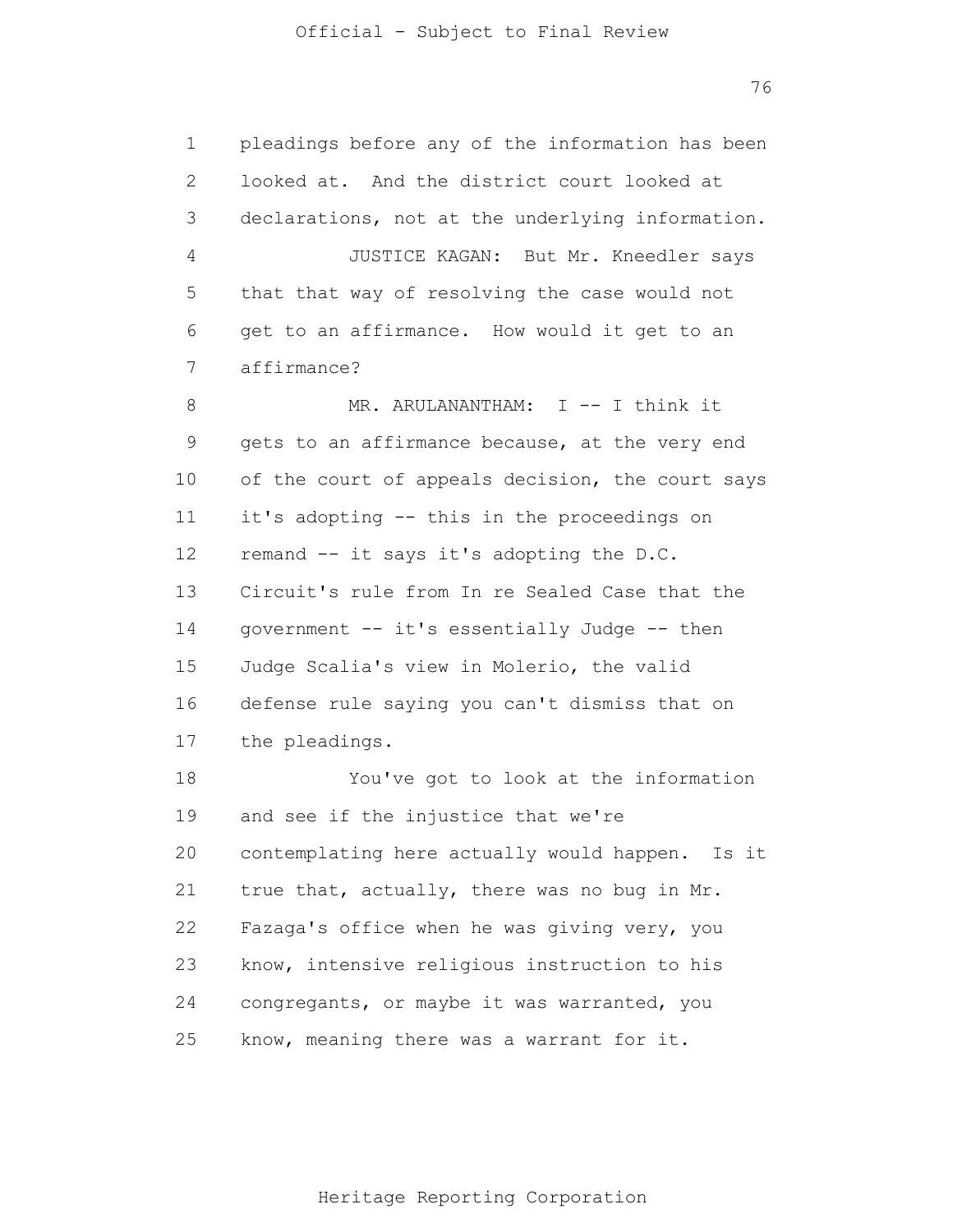1 2 3 4 5 6 7 8 9 10 11 12 13 14 15 16 17 18 19 20 21 22 23 And -- and then, if that's true, and so this would be -- work a grave injustice on the government, once we know that, if that's actually true, then you dismiss the case. That was what Judge -- then Judge Scalia said in Molerio, the decision below adopts that through its affirmance of In re Sealed Case. And so that's why I think it would be an affirmance. This Court could just say: We hold it was too early, send it back, and I suppose you could say FISA displaces it or you -- you could not -- or, excuse me, you could say FISA doesn't displace it or you could say we don't have to decide that, we vacate that, and just send back the state secrets portion of the case, and that would be an affirmance because it would lead you to a very similar result, which is that, just as Congress wanted, the Court is looking at the evidence not just to decide if it should be secret but if the government broke the law, if the surveillance was actually unlawful. You know, that -- that, I think, is

24 25 the critical reason why, because of that last part, it is an affirmance.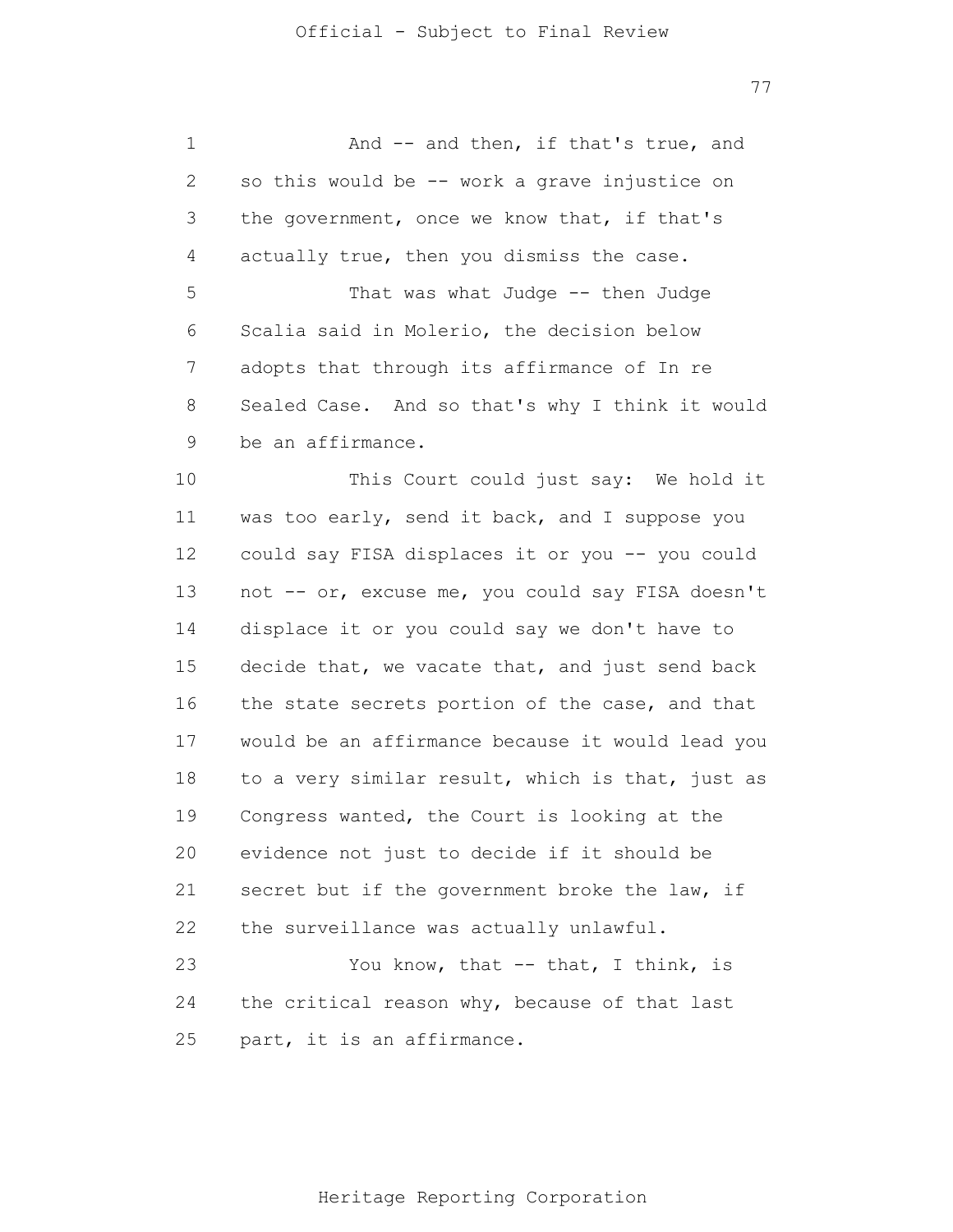1 2 3 4 5 6 7 8 9 10 11 12 13 14 15 16 17 18 19 20 21 22 23 24 25 Now that being said -- and I still want to come back to the other parts of your question, Justice Breyer -- we only have to win that it's a basis for -- an alternative basis for affirmance if it's not in the question presented, right? I mean, if it's in the question, because you can't determine if FISA displaces the state secrets privilege without knowing what the state secrets privilege does, then it seems to me that the Court can address it that way as well. We said in our brief in opposition, in compliance with this Court's rule, 15.2, we said we are going to argue that under General Dynamics, there is no dismissal remedy available in this case. We also argued that in the court of appeals, a slightly different theory, but we preserved the claim. And then they replied in their reply on the merits, and they cited a long set of court of appeals cases that they said affirmed their rule. And now they've come and said it's not in the question presented. I think it is in the question presented, and we also gave notice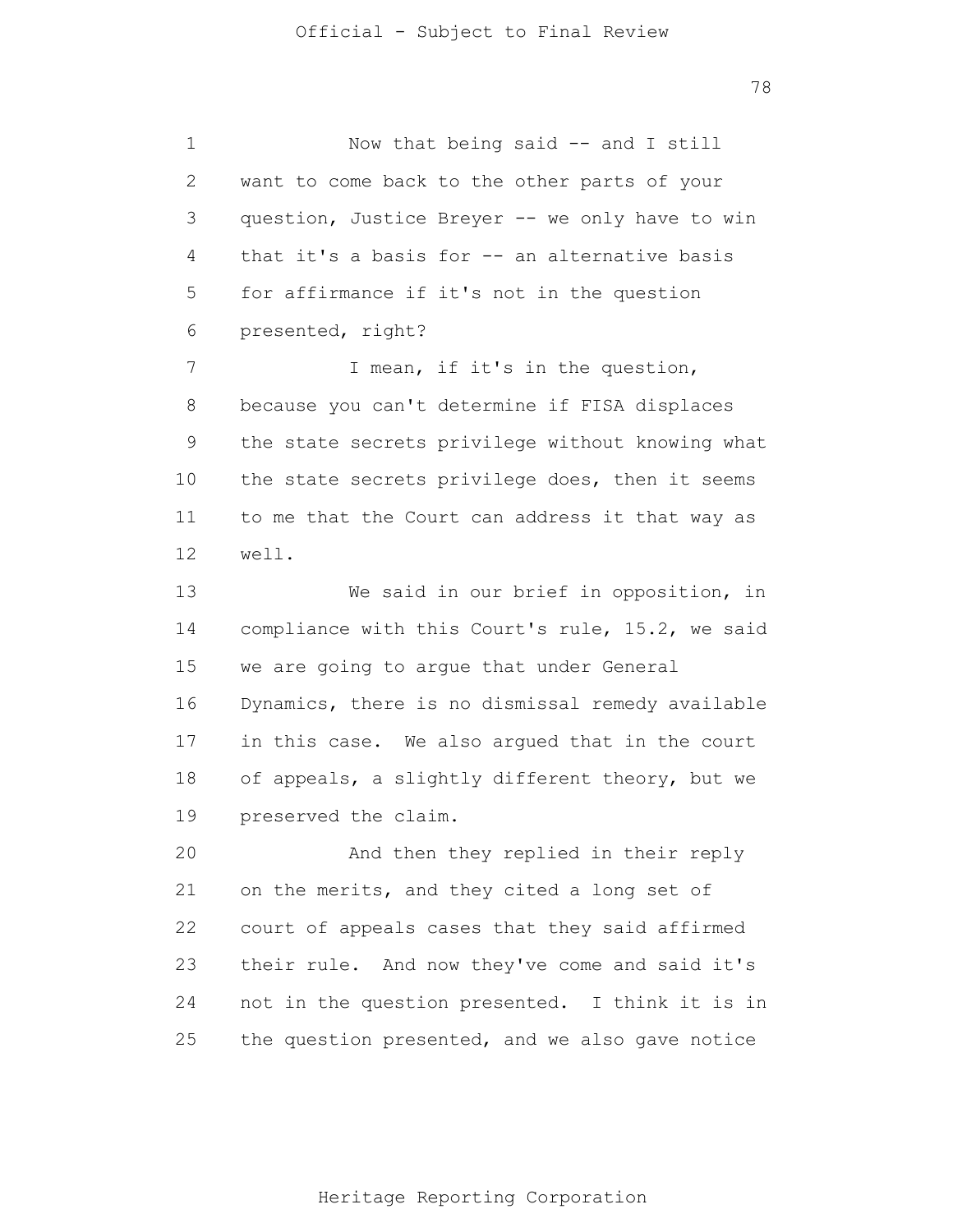1 2 3 4 5 6 7 8 9 10 11 12 13 14 15 16 17 18 19 20 21 22 23 24 25 of that, and they didn't say that it was not. So I do think it's an alternative basis by which the  $-$  an alternative path to victory. But just to go back then to, Justice Breyer, the second part of your question, and not to abandon in any way our arguments on FISA, I want to stress another part of our displacement argument which has actually not been discussed thus far today. 1806(f) says, if the attorney general files a declaration that disclosure or an adversary hearing would harm national security, then it shall apply these ex parte in camera procedures that we have been talking about to determine if the surveillance was lawfully authorized and conducted. Now that standard, the attorney general files a declaration that disclosure would harm national security, is almost identical to the standard in Reynolds that divulging the information could risk endangering national security. Substantively, the substantive rule is almost identical. And the result of their view is that the same attorney general declaration,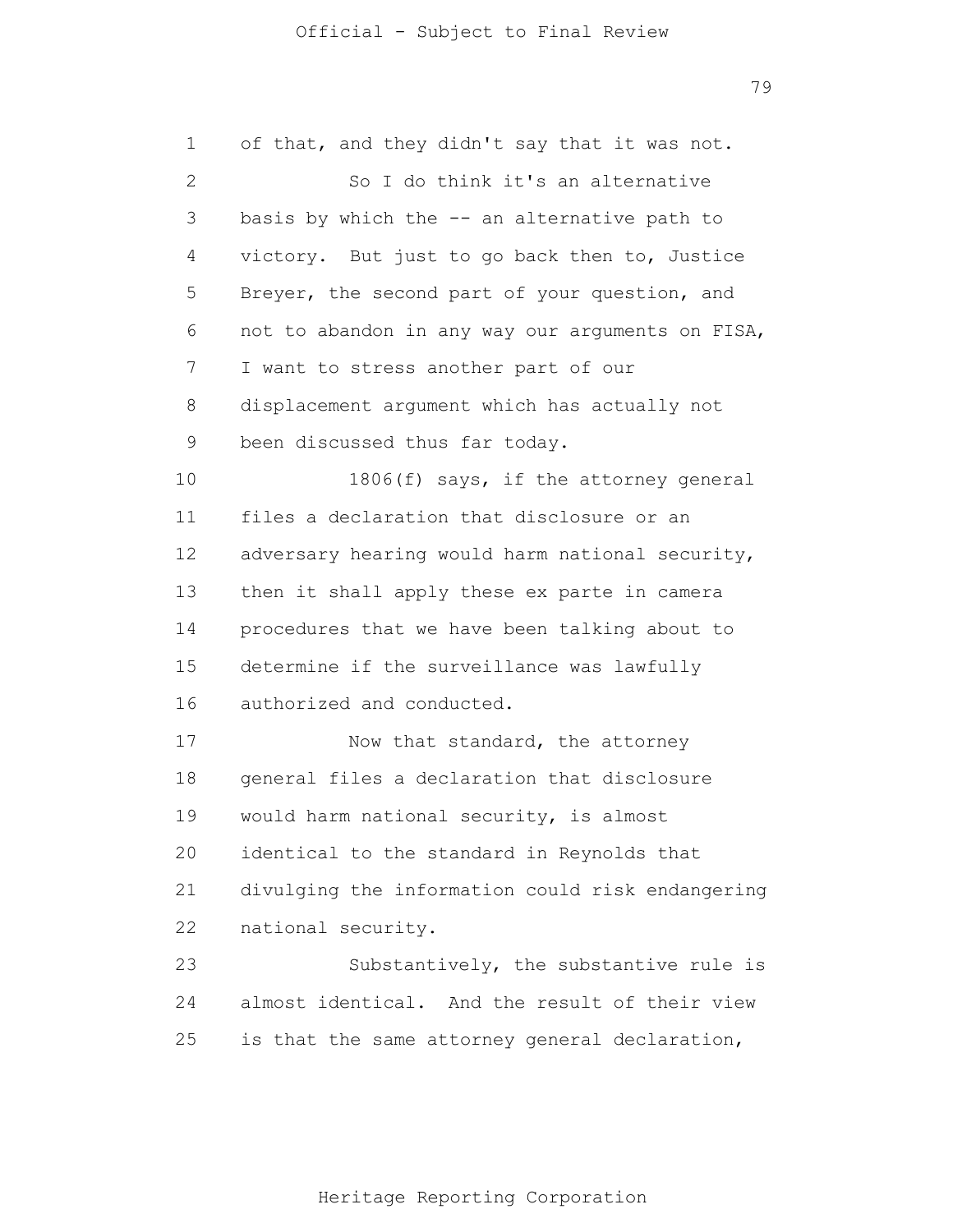1 2 3 4 5 6 7 8 9 10 11 12 13 14 15 16 17 18 19 20 21 22 23 24 because this declaration satisfies 1806(f), it says disclosure of this information would reasonably endanger national security, an attorney general declaration in our case, gives the government two options. They can move to dismiss under state secrets privilege, which is what they've done, or they can go through 1806(f) and give the information ex parte and in camera to the court even though the statute says these are the procedures that shall be applied, notwithstanding any other law, whenever these conditions are met. And so that is a powerful displacement effect not for the state secrets privilege in general but for the state secrets privilege as applied to cases involving the domestic electronic surveillance of Americans. And that's all that's at issue in this case, is just about giving the district court ex parte in camera review, not -- not evidence, not -- not disclosure to us, because the decision below says they can reassert the privilege if there's a disclosure to us.

25 But just that  $-$  that aspect, the  $ex$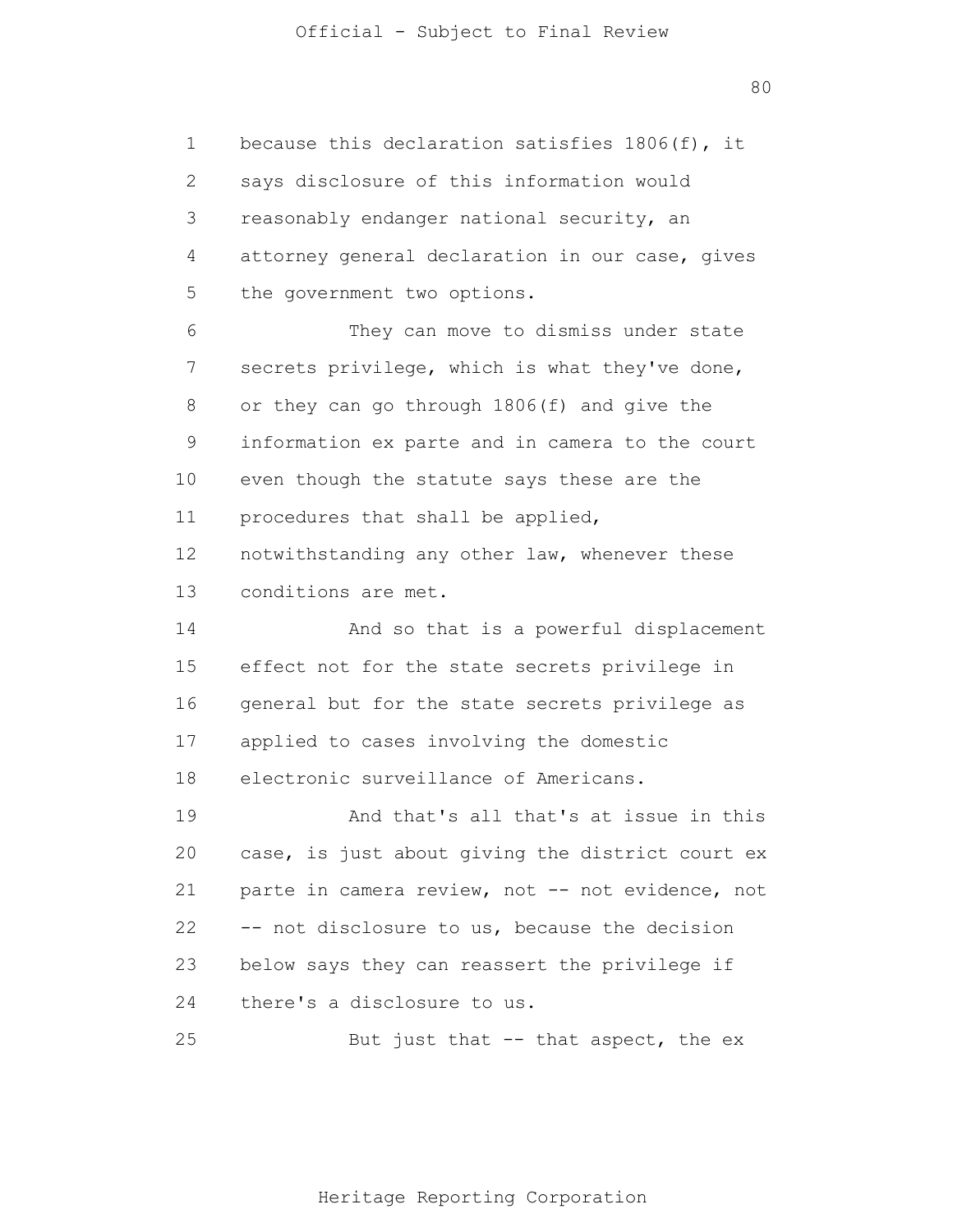81

1 2 3 4 5 6 parte in camera review for cases involving domestic electronic surveillance, on that aspect, 1806(f) occupies the field. It takes away any other options, including outright dismissal under what they say is the state secrets privilege.

7 8 9 10 11 12 13 14 JUSTICE KAGAN: I -- I guess what strikes me as wrong about that argument is that if you look at 1806 and you just take a step backward and you're not focusing on, like, what does this word mean and what does that word mean, but if you just take a step backward, what 1806 is all about is deciding whether surveillance is legal.

15 16 17 18 19 20 21 And according to 1806, that matters with respect to whether the government can use it in the standard way that illegal evidence can't be used in a proceeding, and, for whatever reason, Congress thought it also mattered with respect to discovery requests on the part of, let's say, a plaintiff.

22 23 24 25 And -- and that's a very different focus, you know, is -- was this -- was this obtained illegally, because we think that that question has something to do with whether we --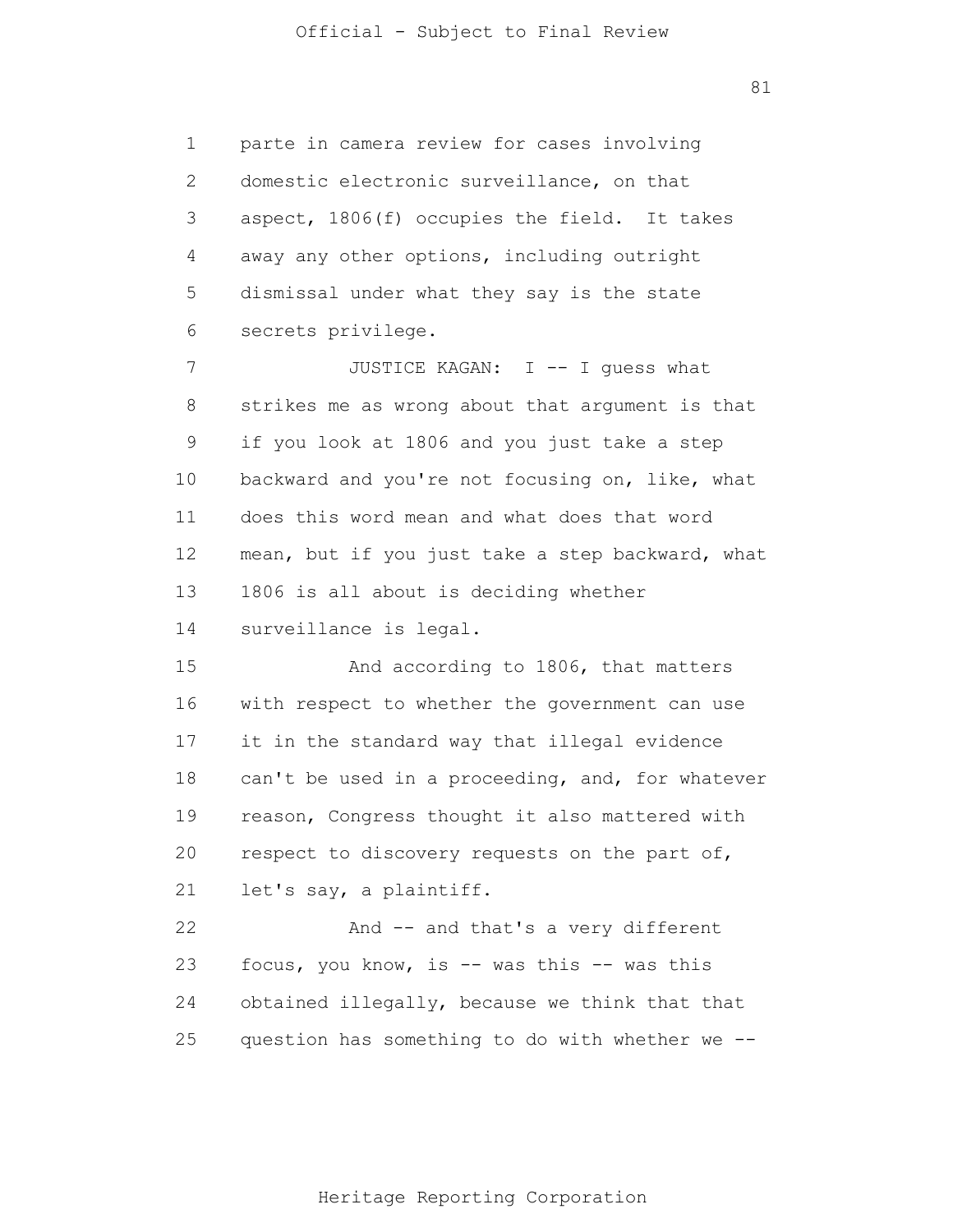1 2 3 4 5 6 7 8 9 10 11 12 13 14 15 16 17 18 19 20 21 22 23 24 25 it should be discoverable or whether it should be usable in court from the normal state secrets inquiry, which is, you know, illegal, legal, who cares? It's just dangerous for national security. MR. ARULANANTHAM: Yes, Your Honor. I agree that both  $--$  both parts of that. I  $--$  I certainly agree that the purpose of it is to determine if it was lawfully authorized and conducted. And while  $I - I$  do think that's broader -- if you'll permit a slight deviation -- I think it's broader than what the individual defendants' counsel has suggested, that it's only about Fourth Amendment. It certainly incorporates First Amendment, and FISA was very much about the First Amendment and, in part, the persecution of religious minorities actually. So I -- I think that it's broader than that. But I agree it's just about determining whether the surveillance was lawful in whatever context it may arise. And I also agree, Your Honor, that often, in the pre-FISA practice, the only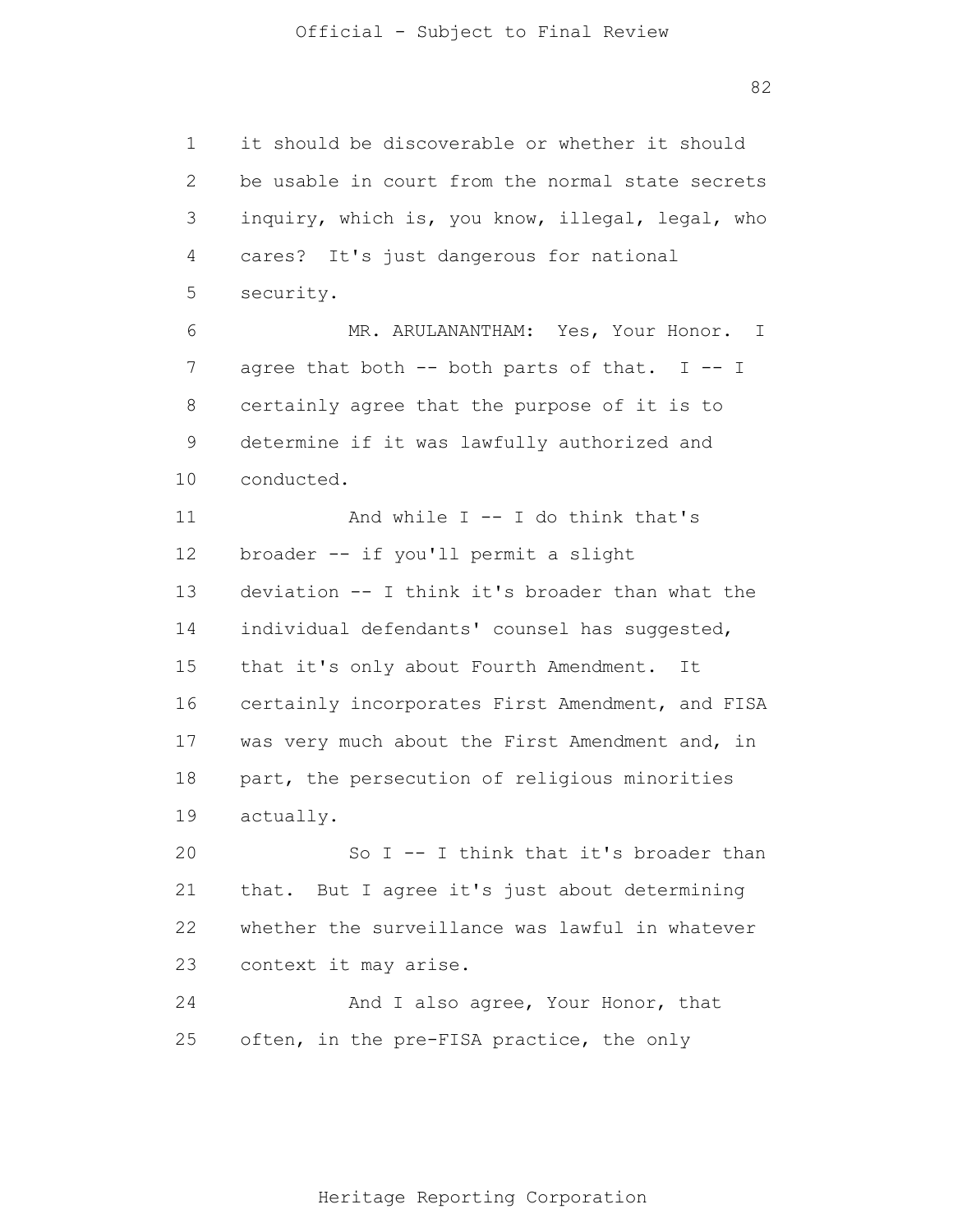1 2 3 inquiry in the state secrets privilege analysis was whether or not the information should be secret.

4 5 6 7 8 9 10 11 But there were also cases where the courts were not simply interested in whether or not it was secret. They were also interested in whether the Fourth Amendment was violated here. We have cited a few of those in our brief, Jabara v. Kelly. There's also a dissent in Halkin v. Helms, from the rehearing en banc where the judge makes this argument.

12 13 14 15 16 17 18 19 20 So I don't think it's implausible that the -- Congress might have looked -- seeing a backdrop of abuses identified in the Church Committee, surveillance of Vietnam War protestors and MLK and even a justice of this court, I believe, they -- they would have said we don't just want to know whether this is secret. We also want to know did you break the law.

21 22 23 24 25 And so I don't think it's that implausible to believe that they used the same substantive standard but said we want to bring the courts in to decide if the government was acting illegally.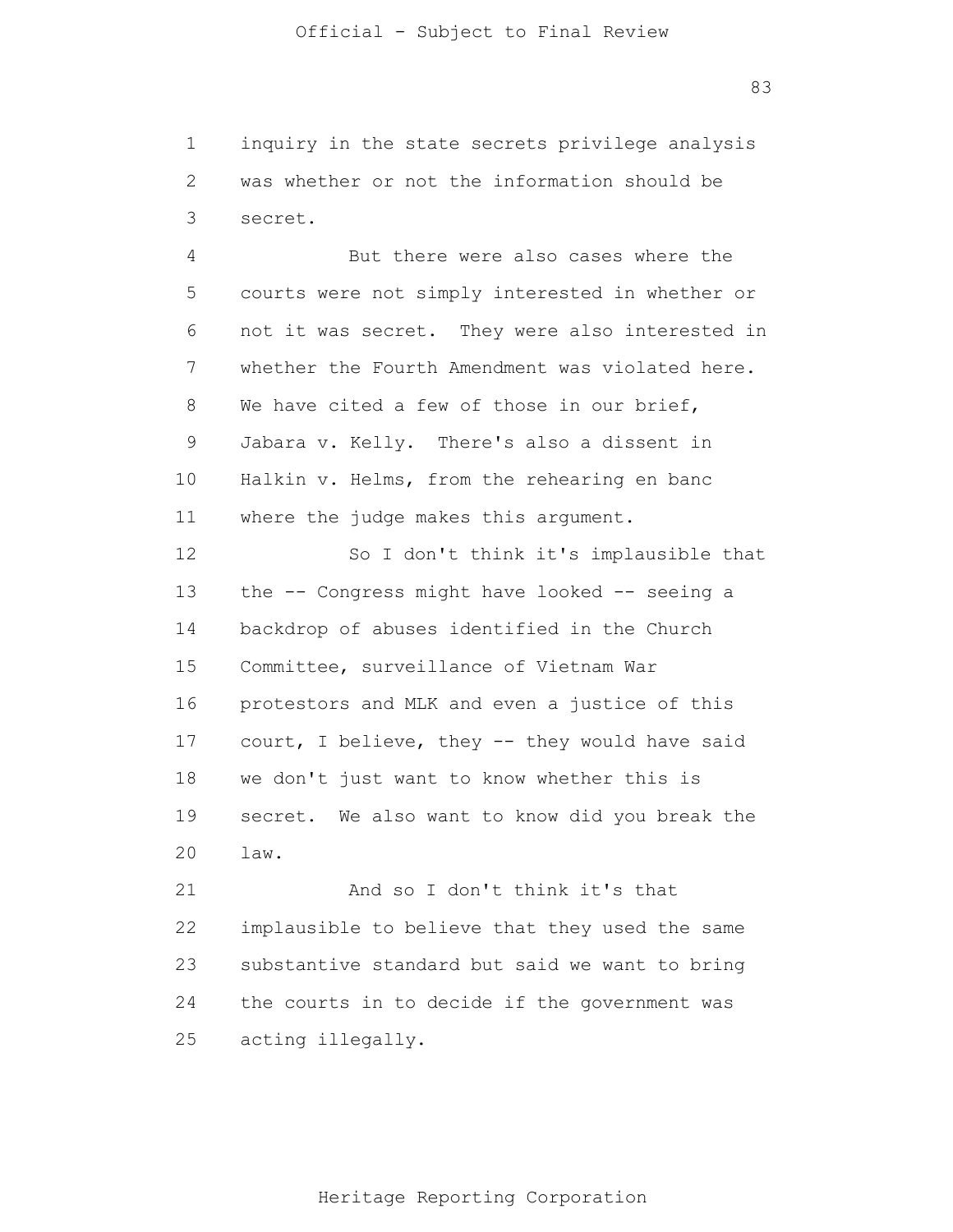1 2 3 4 5 6 7 8 9 10 11 12 13 14 15 16 17 18 19 20 21 22 23 24 25 -- JUSTICE ALITO: What is your answer to Ms. Carroll's argument about the rights of -- of her clients? Suppose that, in conducting this ex parte in camera review, the judge says this was illegal because it was based on religion. Does that -- is that the end of the case for her clients? MR. ARULANANTHAM: I don't think it's the end of the case. JUSTICE ALITO: Well, then can they have a trial? MR. ARULANANTHAM: I mean, on that question, I think, if the court finds that, then you're not going to be able to give that same question to the jury. We acknowledged that at JUSTICE ALITO: Well, isn't that a violation of -- of their due process rights? MR. ARULANANTHAM: So we have deliberately not said in our briefing whether we think that's true or not. And it's -- JUSTICE ALITO: Well, that's why I'm asking you now. How can that possibly be consistent with -- with due process? MR. ARULANANTHAM: Well, I think --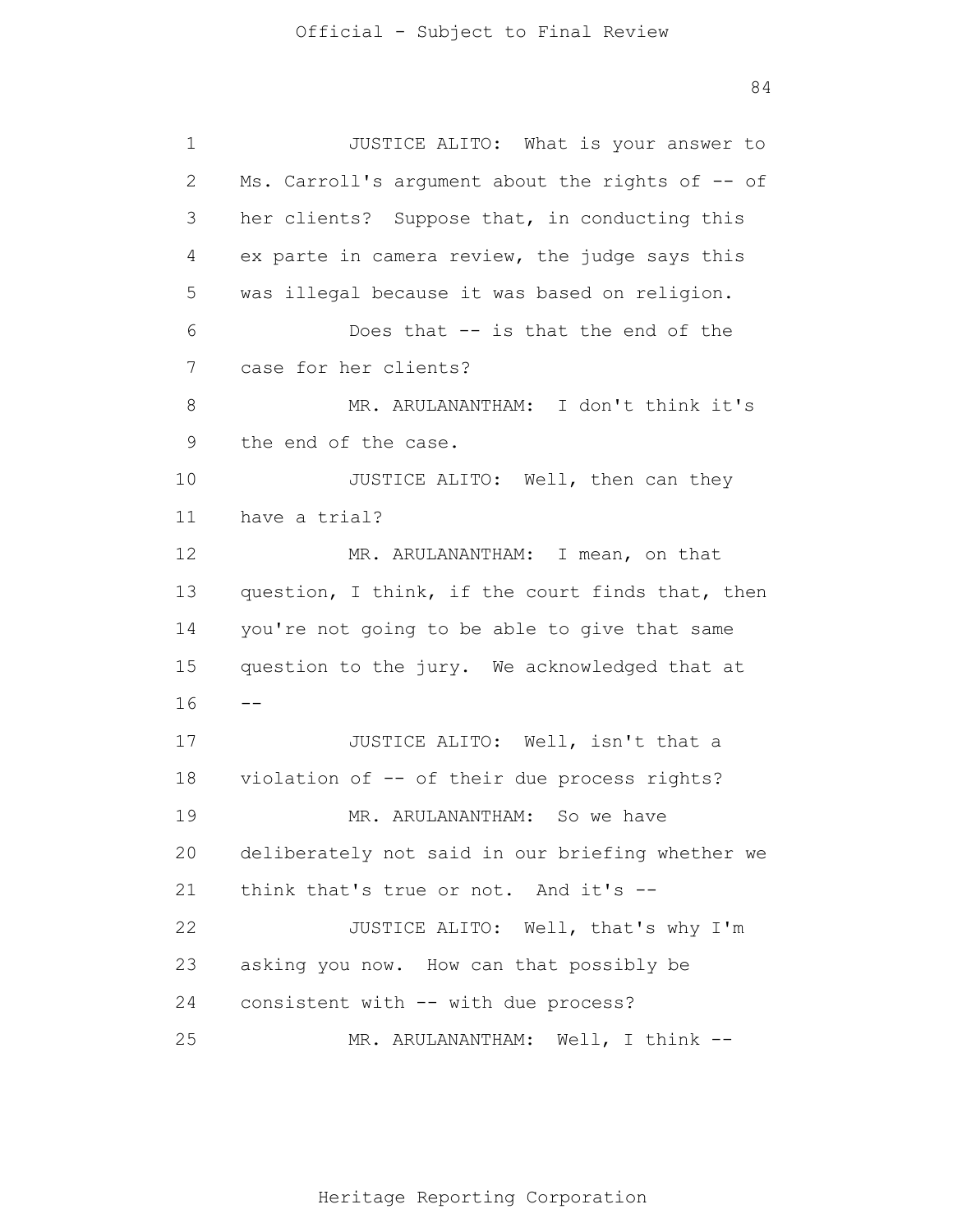1 2 3 4 5 6 7 8 9 10 11 12 13 14 15 16 17 18 19 20 21 22 23 24 25 JUSTICE ALITO: I mean, that's - that's the Star Chamber. I mean, a judge in camera ex parte, without any -- not only without the participants -- the presence of the defendants, without the presence of their attorneys, determines that they violated the - the plaintiff's First Amendment rights. MR. ARULANANTHAM: So I want to say, after I answer your question, why I think it's not a reason to construe the statute, so if you'll -- but -- but to answer your question directly, I think the -- the tricky issue for a court, if they were actually considering this constitutional question, you would have to first consider what about the mirror image, because, obviously, the same exact thing that you have said is true of us. And if it's true that they have engaged in entirely lawful conduct, it sure sounds bad for the reasons Your Honor has said, but if they've engaged in unlawful conduct, and you're going to dismiss the claim without us having any opportunity to have a jury trial and all the rest of it and due process as well, it is -- and as -- we have not been able to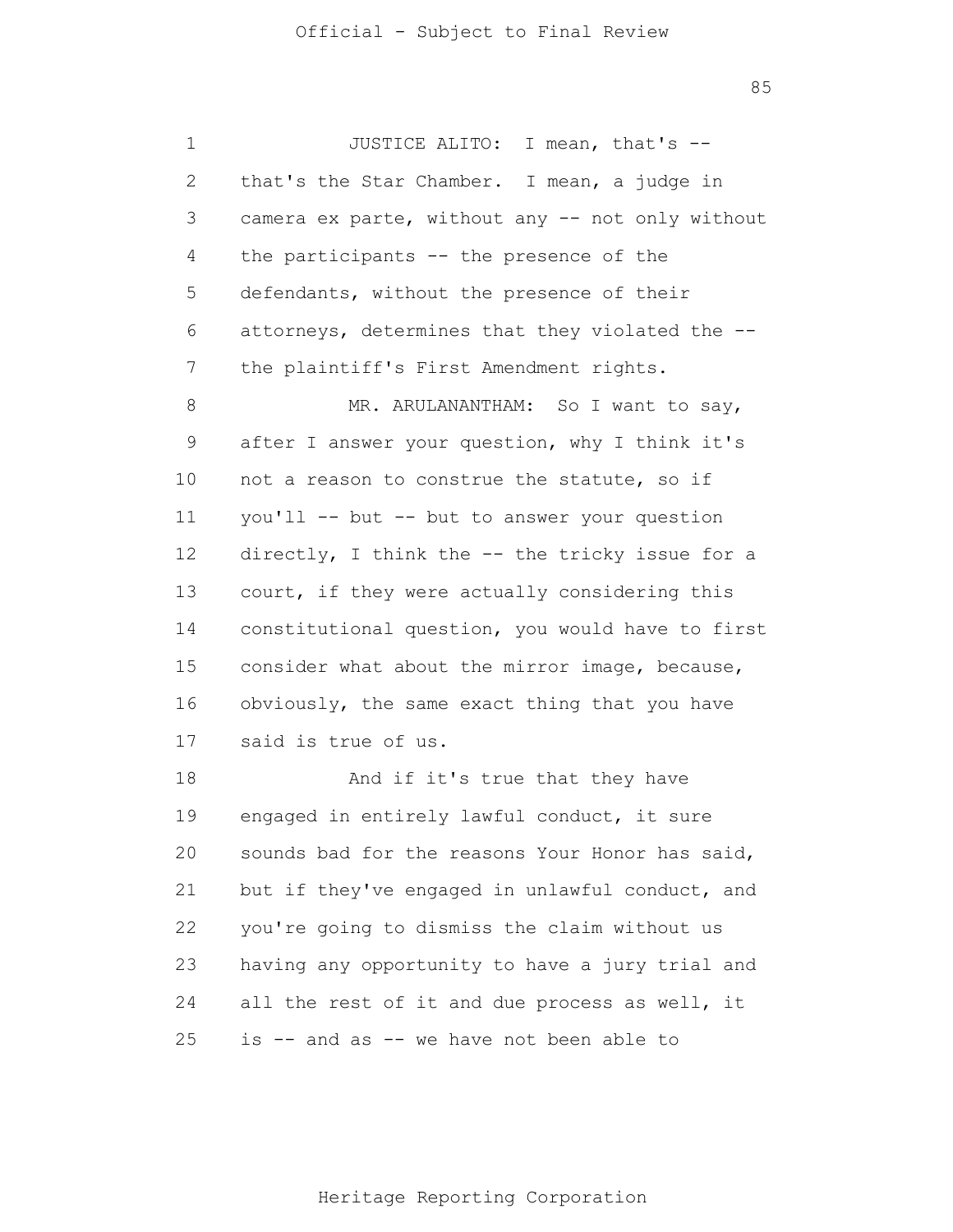1 2 3 4 5 6 7 8 9 10 11 12 13 14 15 16 17 18 19 20 21 22 23 24 25 understand why it's any -- JUSTICE ALITO: Well, do you think that every -- MR. ARULANANTHAM: -- different. It's the exact mirror problem -- JUSTICE ALITO: Do you think everybody who is aggrieved and would like to bring suit has a due process right to bring that suit and recover? MR. ARULANANTHAM: No, but this is a different situation. For both sides we're hypothesizing -- and this gets to my reasons for believing it's premature -- we're hypothesizing we've beaten summary judgment, both sides, right? Both sides have beaten summary judgment. We've shown standing. There's no sovereign immunity problem. All the other doctrines, Iqbal, et cetera. And yet, still here we are. And in that situation, I think it's the mirror image problem. The other thing I would say, Your  $-$ -JUSTICE ALITO: Well, it's not -- I don't see how it could be a mirror image problem because the due process rights of potential plaintiffs are not the same as the due process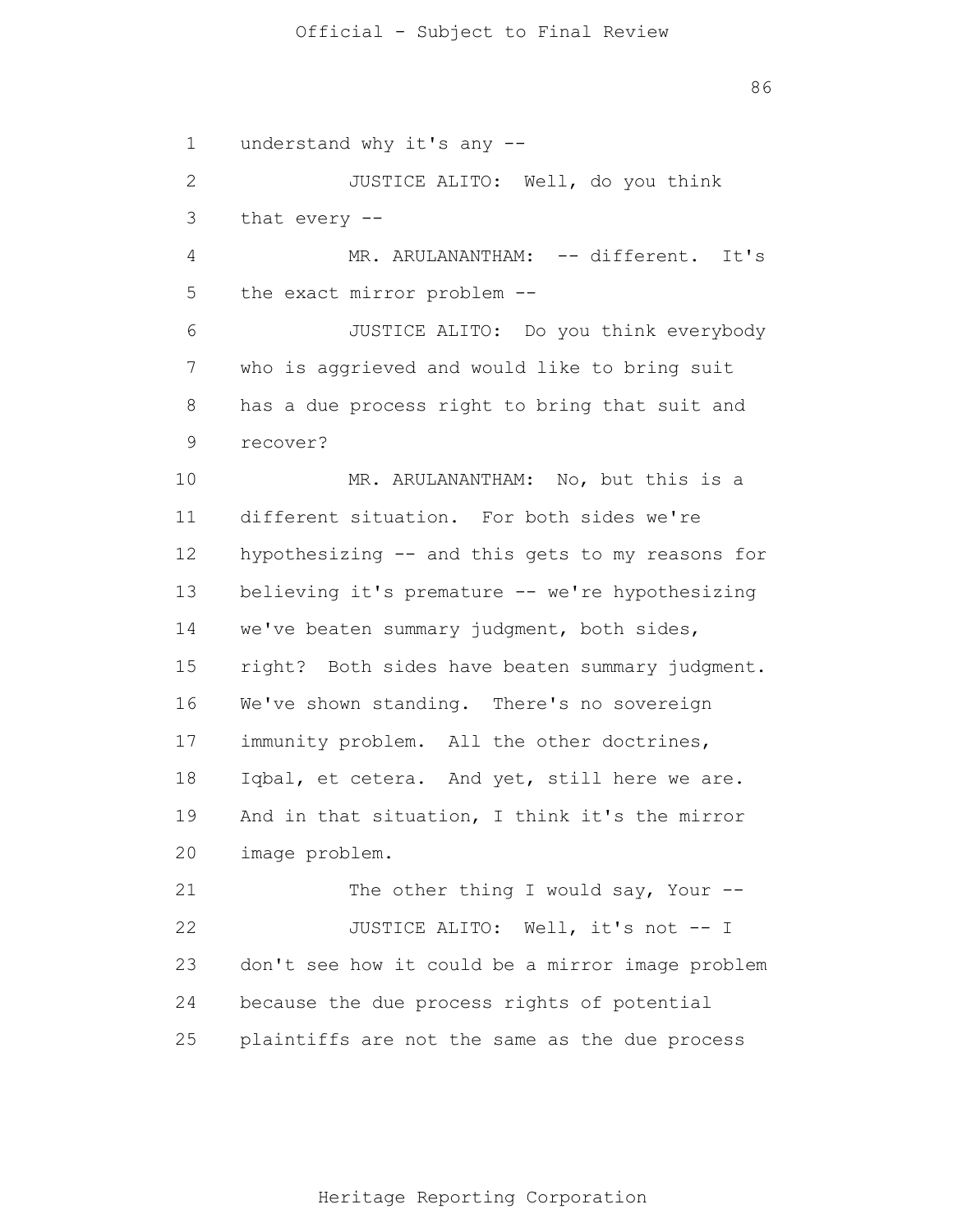1 2 3 4 5 6 7 8 9 10 11 12 13 14 15 16 17 18 19 20 21 22 23 24 25 rights of -- of potential defendants. But beyond that if this is the conclusion -- if this is the result to which your argument leads, isn't that powerful reason for interpreting the statutory language differently? MR. ARULANANTHAM: Right. Thank you, Your Honor. So I think it's not for two reasons. You know, the -- the -- the main reason is because, if you look at Section 1806(g), which is the provision which authorizes relief in the case, once the district court has determined that the surveillance either was or was not lawfully authorized and conducted, it says you suppress the evidence or otherwise grant the motion in accordance with the requirements of law. And what read -- we read that to mean that if we have an 1806(f) process, whether on summary judgment or however it comes up, and then the court finds the surveillance is unlawful, they now have the right to say, at that point, this would violate the Seventh Amendment to bind us to that. And, therefore, it would not be in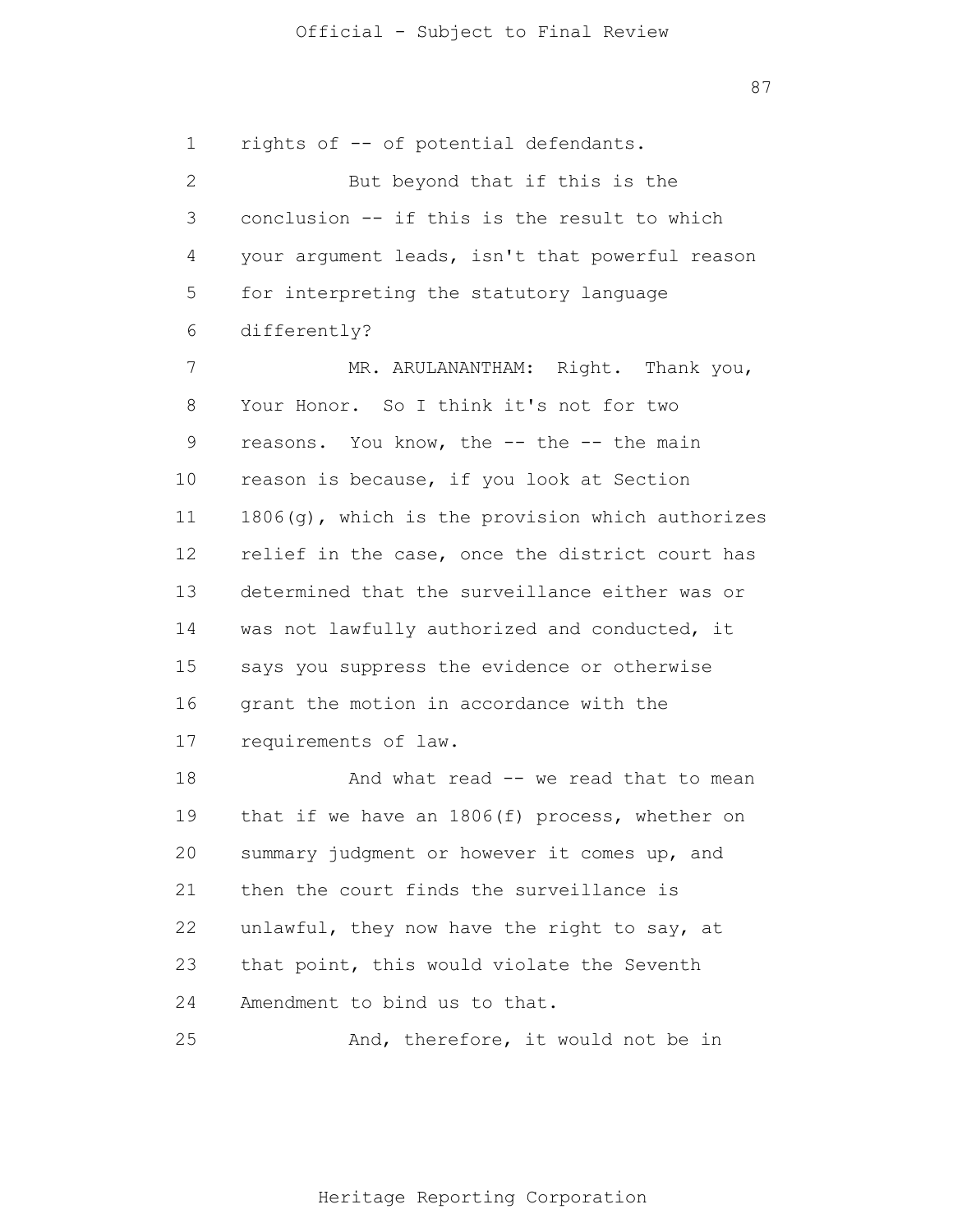1 2 3 4 5 6 7 8 9 accordance with the requirements of law, and then the issue can be litigated. And I should say when I say the issue would be litigated, the Bivens litigation hasn't happened. The 1810 - our 1810 claim in this case, which no one has moved to dismiss, although you heard Mr. Kneedler say they might move to dismiss it, right, that claim still remains to the litigated.

10 11 12 13 14 15 16 And the defendants may well be out of this case long before we get to this spot. Or if there really wasn't a warrant and they were spying on Mr. Abdelrahim while he was leading his housemates in prayer, without a warrant, then they might lose on summary judgment, and then the case will be gone.

17 18 19 20 21 22 23 24 25 So I think it would be a mistake to construe the statute very narrowly and, on their view, basically destroy the ability to litigate 1810 claims because of this possibility which is, you know, very, very unlikely to happen. JUSTICE ALITO: What about this -- the -- the "grant the motion in accordance with law" language that you just mentioned, in -- "in accordance with law" does that include in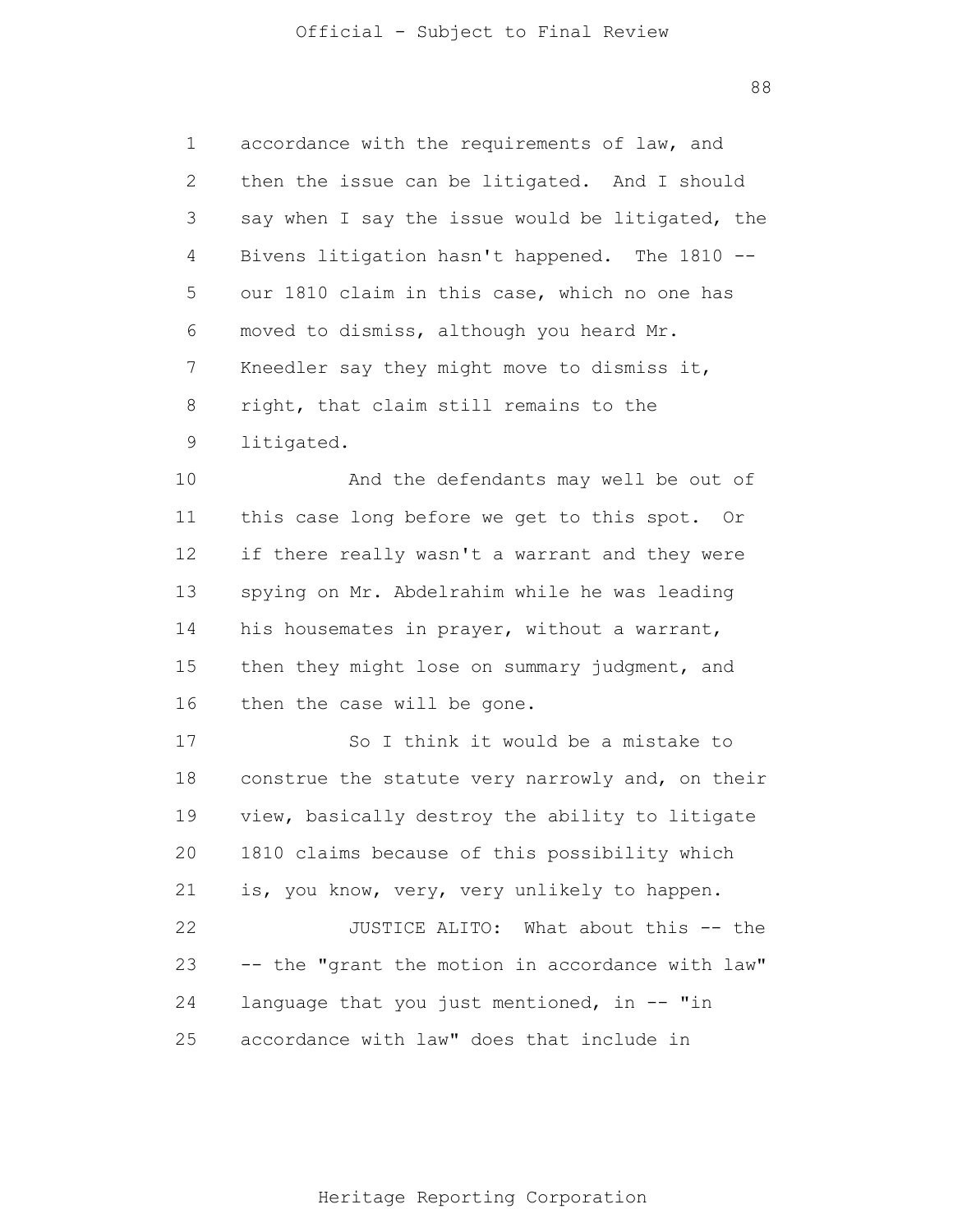1 2 3 4 5 6 7 8 9 10 11 12 13 14 15 16 17 18 19 accordance with the state secrets privilege? MR. ARULANANTHAM: It actually does. Your Honor, on the relief side, it does. And that's consistent with the Ninth Circuit's holding as to what would happen -- well, actually, I'm sorry. The Ninth Circuit had, I think, two reasons, you know -- let me step back a second. The Ninth Circuit said we think the privilege is still available here and we haven't required disclosure to the plaintiffs. And I think that is consistent with FISA, both 1806(f), when we're going through the process of deciding whether or not the information was lawfully authorized or conducted and on the relief side. It's consistent on the (f) part because the statute does not say that the district court "shall" disclose to the

20 21 22 23 24 25 plaintiffs if needed to -- to determine the lawfulness of surveillance. It says you, "may disclose to the plaintiffs subject to security procedures and protective orders only if needed to determine the lawfulness of the surveillance."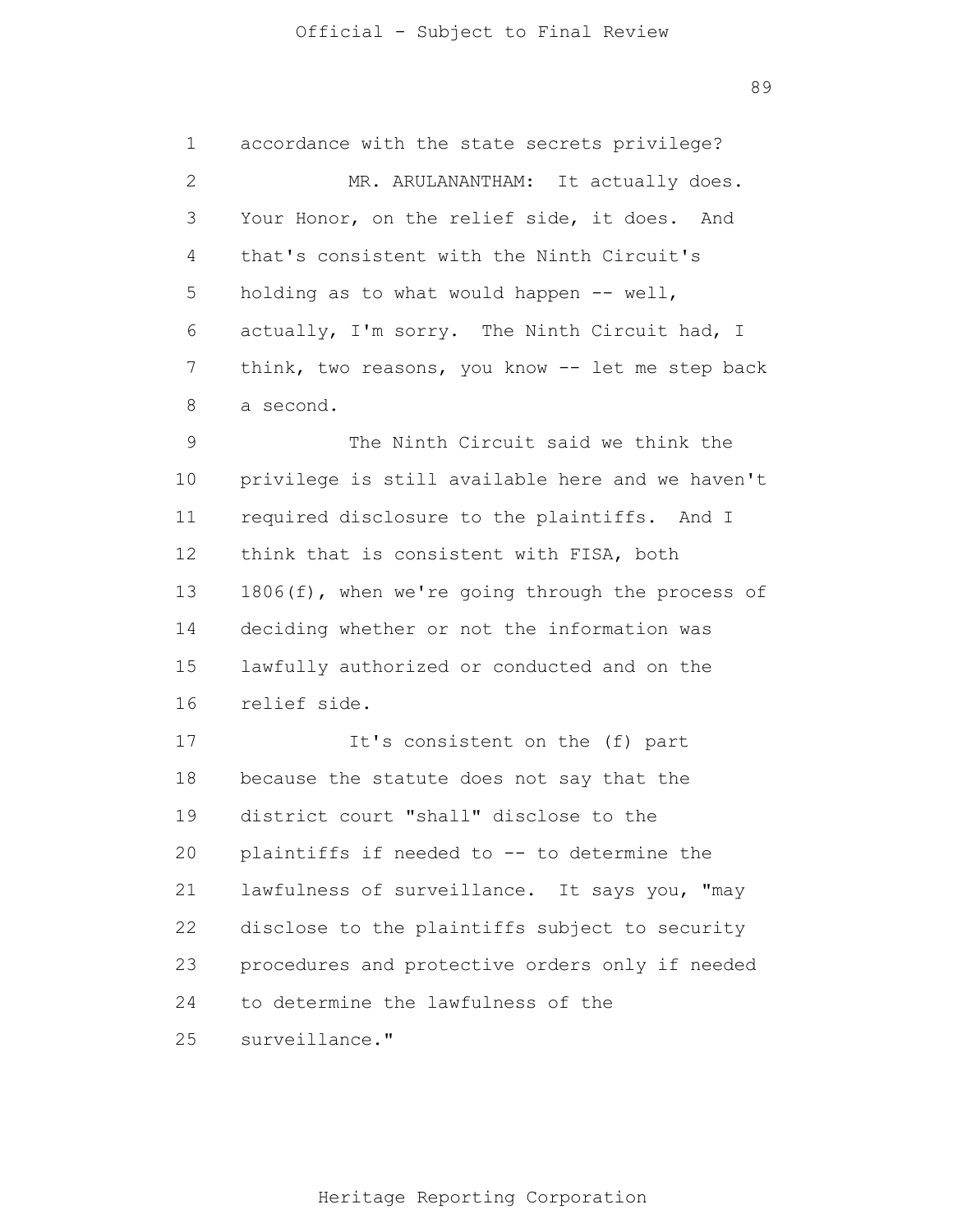1 2 3 4 5 6 7 8 9 And what that means is that the government has the ability to argue, in the extremely unlikely event -- it has never happened -- that -- it happened once and then it got reversed on appeal. You know, the -- a district court ordered a disclosure when determining the legality of surveillance to the plaintiffs, right? In the extraordinary unlikely event

10 11 12 13 14 15 16 that that happens, the government will have the ability to come in and say no, even with protective orders, even with whatever else you want to do with your SCIF or whatever it is, there is no way to protect national security to give this information to them. And that is, I think, the -- the state secrets privilege.

17 That's the same argument.

18 19 20 21 22 23 24 25 JUSTICE BARRETT: And -- and to kind of go back, like Justice Kagan was saying, the state secrets privilege says, lawfully or unlawfully obtained, we don't care because it would harm national security. So you're conceding that, even after you run through the gamut of 1806(f) and conclude, listen, this was unlawfully obtained, you're conceding that the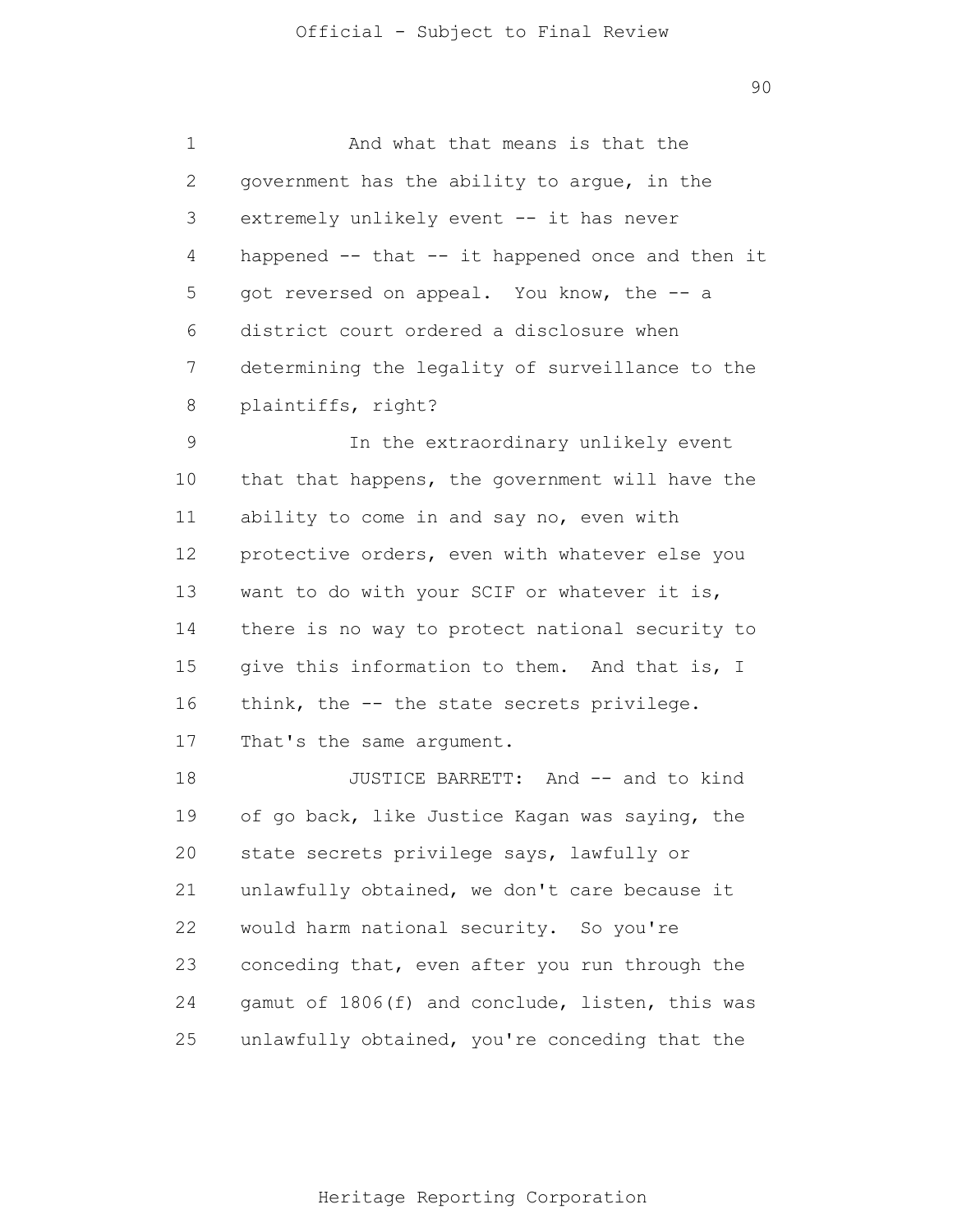1 2 3 4 5 6 7 8 9 10 11 12 13 14 15 16 17 18 19 20 21 22 23 24 25 state secrets privilege could kick in and still keep it out? MR. ARULANANTHAM: At the relief stage, so it -- it doesn't -- the main thing it does is  $--$  what  $--$  what FISA does is it brings the court into the picture where they can see the evidence. But -- but when the portions of it that require disclosure to plaintiffs, that has "may" in it. And so that's why it's a -- it's a -- I -- I think it's perfectly consistent with the state secrets privilege at common law, but I just want to make sure clearly that I'm understanding -- that I'm answering your question. You're looking like I'm not answering your question. JUSTICE BARRETT: No, I'm just trying to follow up on how actually it would play out. MR. ARULANANTHAM: Yeah. Sure. So you have to give the information to the court. And that's what -- that's what Congress wanted. The courts get to find out if the government is breaking the law or not. But if you ever want to disclose to the plaintiffs to go beyond just the court and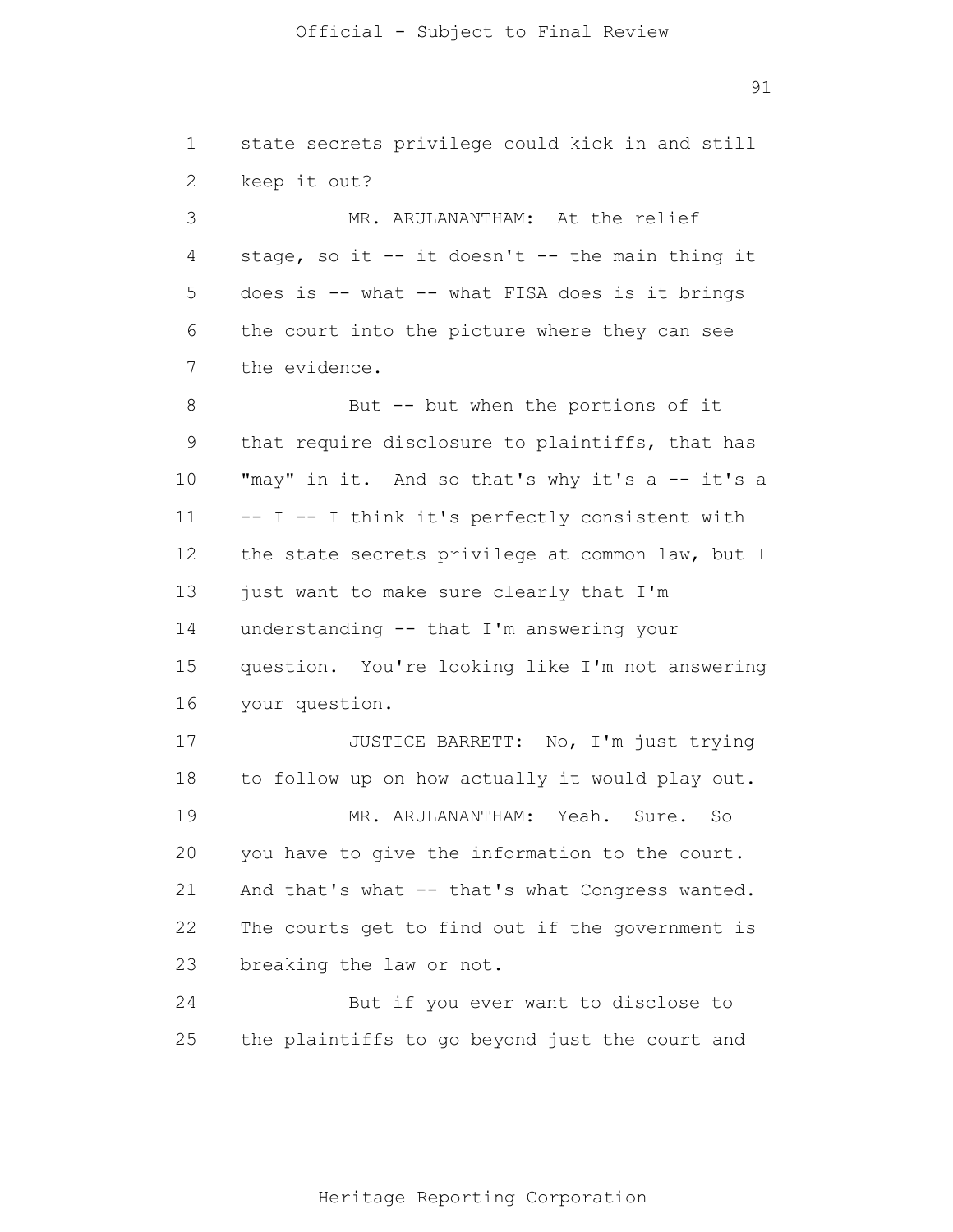1 2 3 4 5 6 7 8 9 10 11 12 13 14 15 16 17 18 19 20 21 22 23 24 25 now go to us and to the public, now the government has the ability to argue that -- that that's not permitted in the -- JUSTICE BARRETT: So you would be -- MR. ARULANANTHAM: -- interests of national security. JUSTICE BARRETT: -- deprived of your opportunity to get relief? MR. ARULANANTHAM: Yes. In our -- in our -- yes. And in our -- JUSTICE BARRETT: So you would lose, like you couldn't -- it was unlawfully obtained but because it was protected by the states secret privilege, you can't recover? MR. ARULANANTHAM: No -- well, I mean, I think that's possible in some cases. In our particular case, we said that -- the prayer for relief clearly says we want the evidence, the unlawful -- the information on unlawfully obtained to be destroyed or returned. That's what we said. So I think we have made a request to obtain, absolutely, because we said "return." That's one of the things we asked for. But we said "destroyed or returned," and that means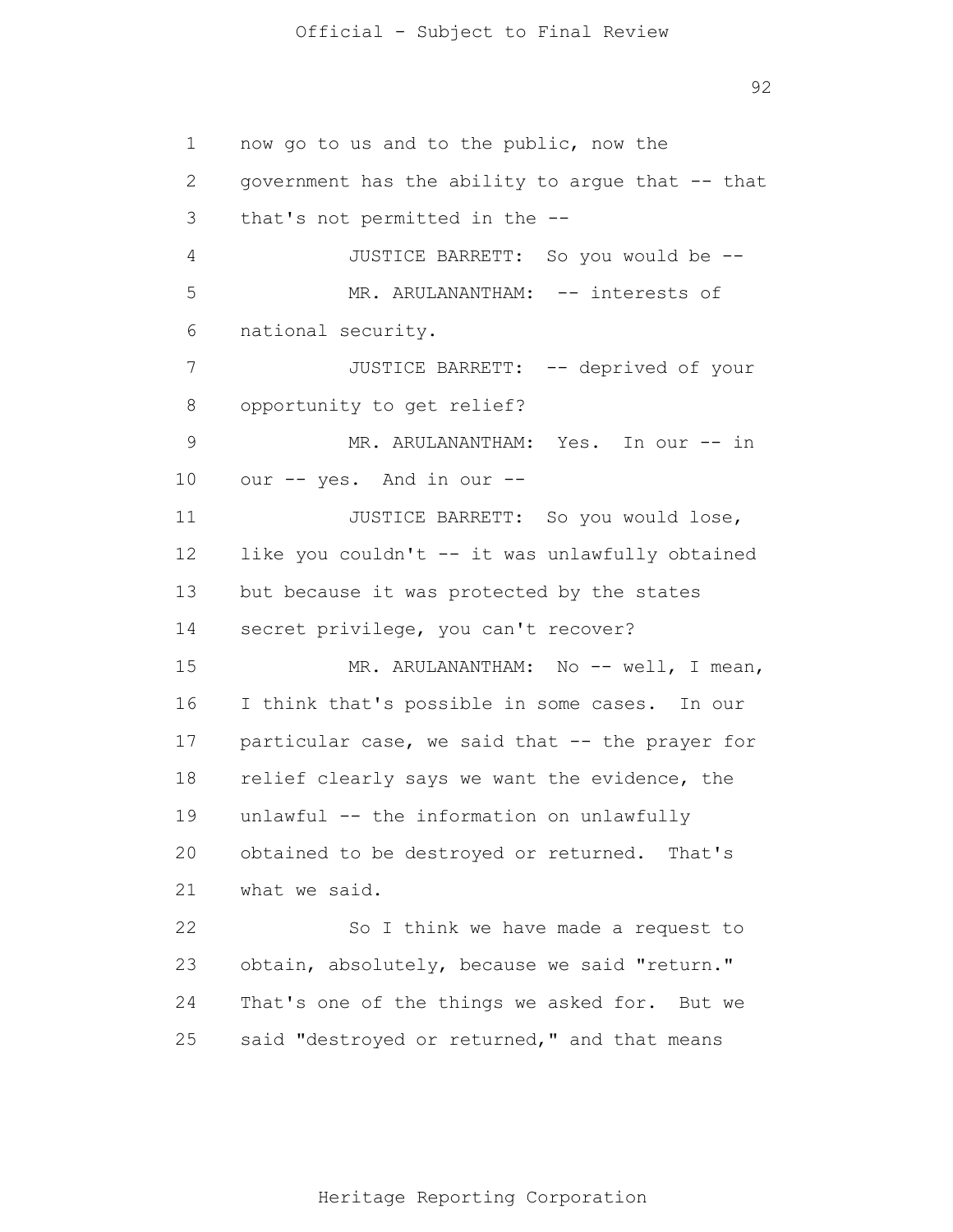93

1 2 3 4 5 6 7 8 9 10 11 12 13 14 15 16 17 18 19 20 21 22 23 24 25 that -- I mean, what we would argue in the district court if we ever got to this spot, was that, look, even if they say they can't show it to everyone, they still need to destroy it. And that would make a difference. I mean, then our clients would at least still know that the government, whatever records they got from them because, you know, Mr. Fazaga was leading his congregation in prayer or Mr. Malik decided as a young man to embrace his faith, they would at least know then that that got burned because it wasn't right. It wasn't right to spy on them because you thought that they were dangerous just because they were embracing their faith. And so it wouldn't be everything, you know, perhaps that we want, but it's well  $-$ well within the scope of the complaint, and it would also preserve the government's state secrets privilege. That being said, I feel all of this we're so far ahead of it. Right? All the Court would have to decide now in either of the two paths is that FISA displaces the state secrets privilege when the government is seeking to use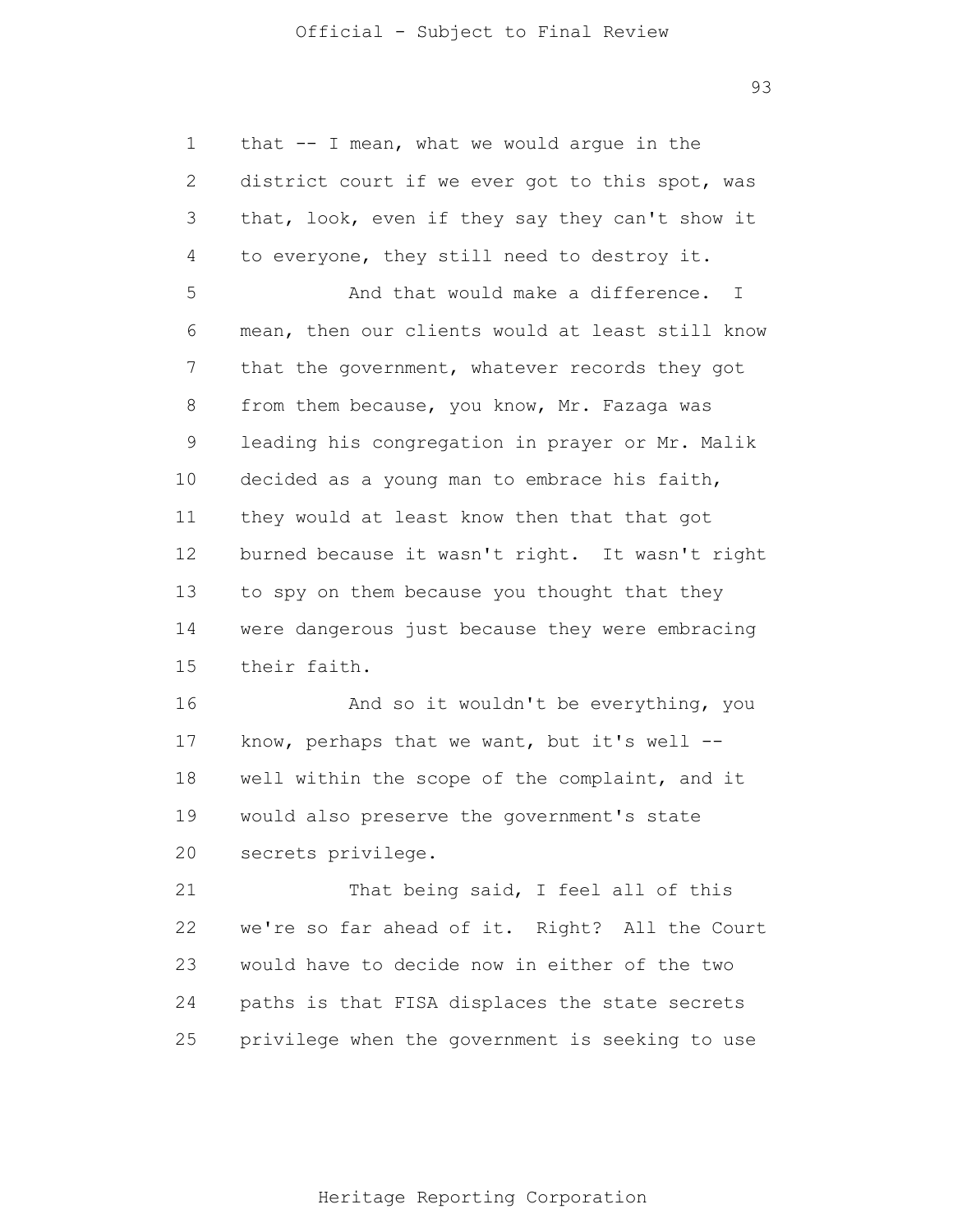1 2 3 4 5 6 7 8 information, as it is here. And you wouldn't even have to decide this question about request to obtain. You could just decide they are using it. They're otherwise using it. And because of that, they can keep the information in their vault, but they can't win dismissal of our religion claims. We get our day in court on the religion claims.

9 10 11 12 13 Or the Court could decide it was premature to dismiss. I think as Justice Kagan perhaps was suggesting, you could decide it's premature to dismiss on state secrets at this stage --

14 15 16 17 18 19 20 21 22 23 24 JUSTICE KAVANAUGH: Where does Article II fit into your analysis? Because Judge Bumatay and then Judge Diaz on the Fourth Circuit both started with an Article II backdrop and the roots of the state secrets privilege and said, in interpreting 1806(f), we think this is the better reading as a matter of text, but we also think this would be a very odd way for Congress to narrow, I guess, the state secrets privilege, which is so foundational to the national security of the country.

Heritage Reporting Corporation

MR. ARULANANTHAM: So the bottom-line

25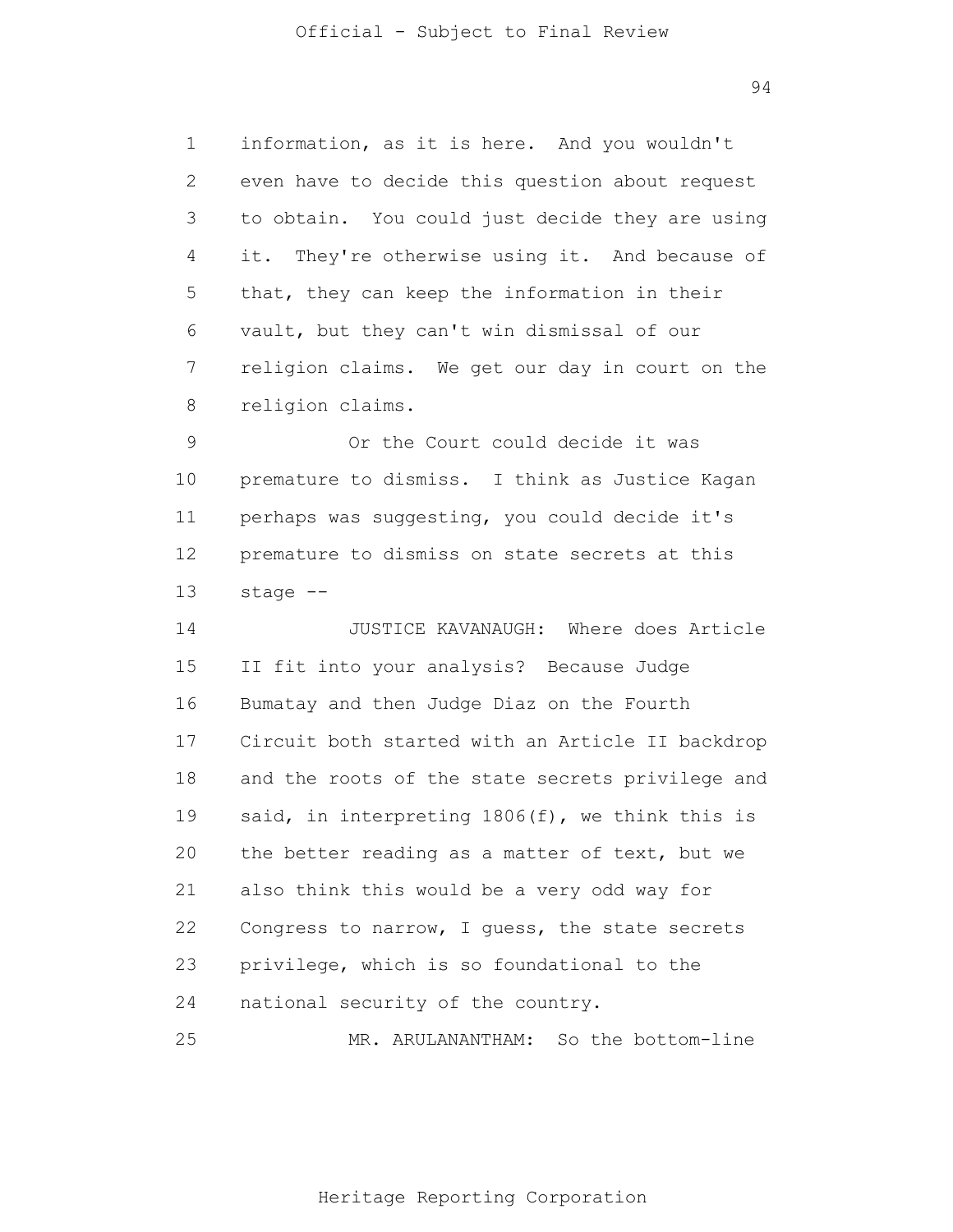1 2 3 4 5 6 7 8 9 10 11 12 13 14 15 16 17 18 19 20 21 22 23 24 25 answer -- and I have lots of thoughts on the doctrine that they were discussing -- but the bottom-line answer is, when we're not talking about an area of exclusive and conclusive executive power -- JUSTICE KAVANAUGH: Well, that's -- I'm going to stop you right there, sorry - that's debatable -- MR. ARULANANTHAM: Well --JUSTICE KAVANAUGH: -- right? And that's the issue that hopefully we never have to decide. MR. ARULANANTHAM: So --JUSTICE KAVANAUGH: But -- but I think right now that's -- that's a question. And so you avoid deciding that question, which has a lot of ramifications, and I understand exactly what you're saying on the Jackson framework there, and we avoid deciding that by not interpreting the statute to trigger that question. MR. ARULANANTHAM: So, if -- if we're on the same page on the standard, right, then I would say it's limited to the domestic electronic surveillance of U.S. persons, and, I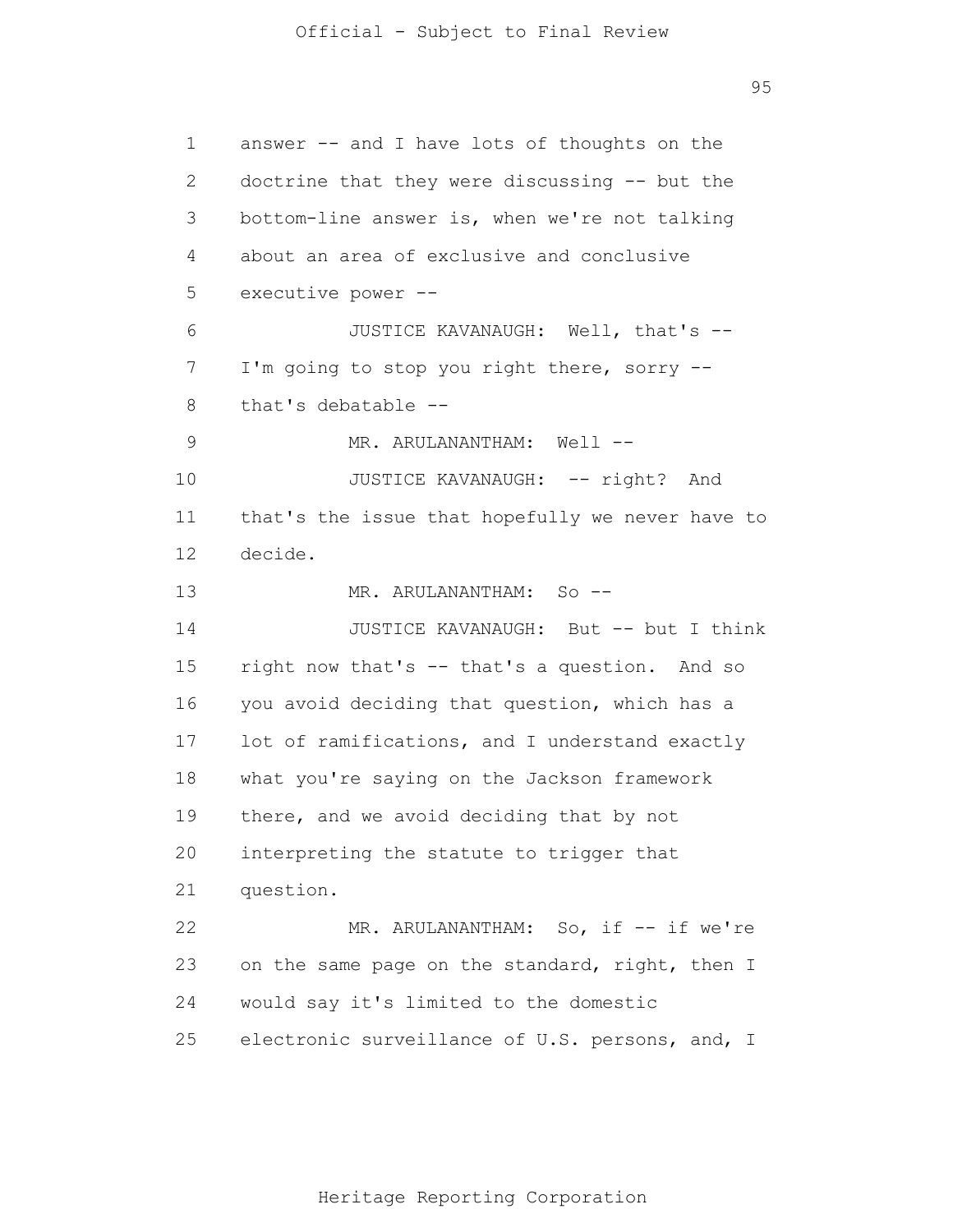96

1 2 3 4 5 6 7 8 9 10 11 12 13 14 15 16 17 18 19 20 21 22 23 24 25 mean, this Court in Keith invited Congress to legislate in that area, right? And also, equally important, Your Honor, only ex parte in camera review, and that second element is also important. If you look at Nixon, for example, look at the last footnote in Nixon. It's Footnote 21 on page 716. What the Court says is we expect the district court is now going to have to go through -- this is high-level communications between the president and his advisors -- and excise the information that may be privileged under Reynolds. JUSTICE KAVANAUGH: Nixon also, as you know well, distinguished national security information, so that would not be -- that would be different, at least if it's presidential communications, and I think that's -- MR. ARULANANTHAM: Right, but -- but, respectfully, Your Honor, I'm -- I'm making a narrow point here just about ex parte review. JUSTICE KAVANAUGH: Yeah. MR. ARULANANTHAM: That footnote cites Reynolds. It doesn't just cite it. It says we will have to -- the district court should -- and it says you should cooperate with government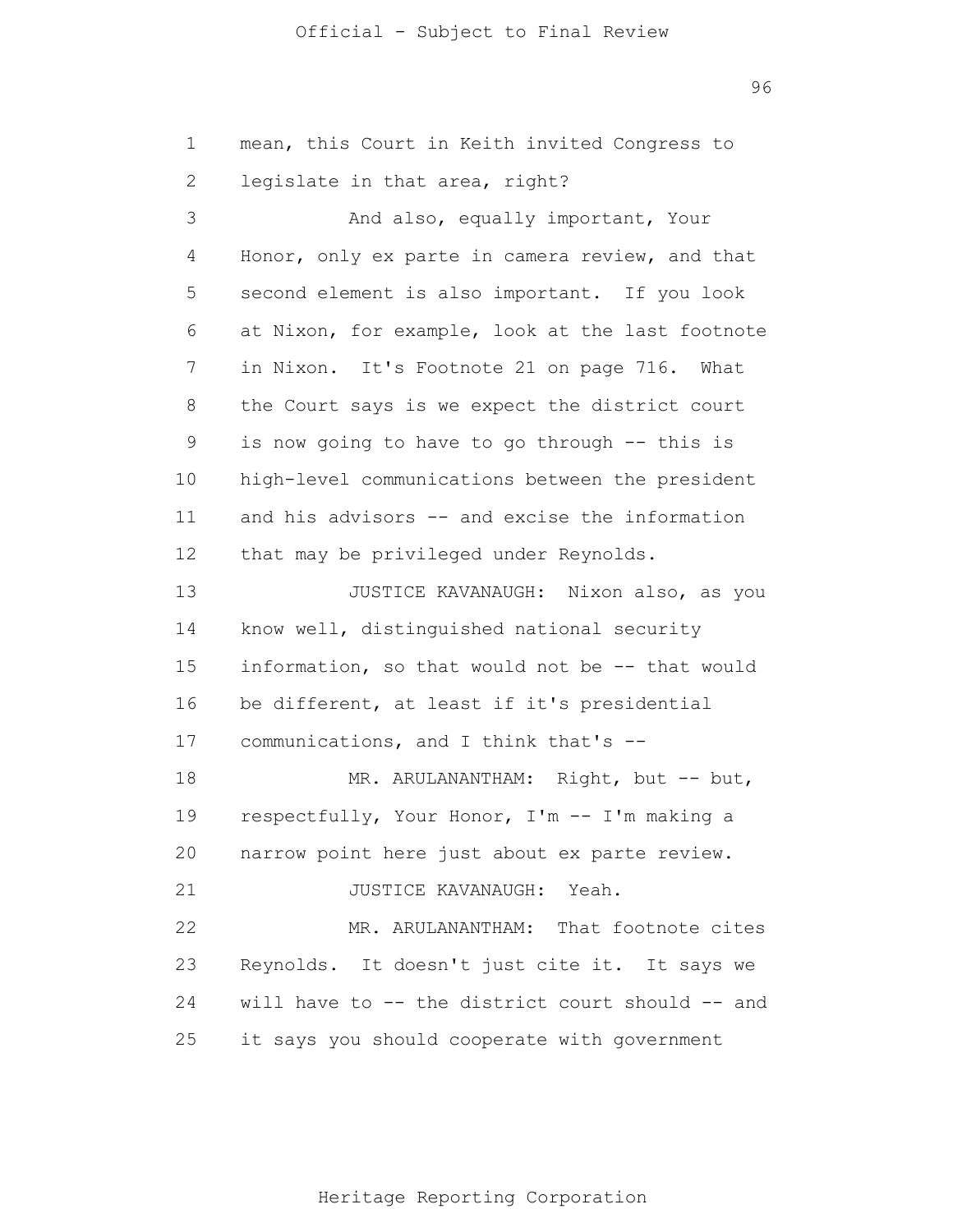97

1 2 3 4 5 6 7 8 9 10 11 12 13 14 15 16 17 18 19 20 21 22 23 24 25 counsel to go through the information that may need to be excised under Reynolds. And so what I think that the Court was imagining was the -- the president's communication about national security with his high-level advisors may not belong anywhere out in the New York Times or anywhere else, but the Court can look at it to determine if -- and -and exclude it in the course of litigation, which is important to determine if the president broke the law. And that's all FISA did here. That's why I think the  $--$  the  $--$  the scope of the displacement here is very narrow. It's just limited to ex parte in camera review by courts. And that's why I think there's not even a serious Article II question here. I mean, this is -- JUSTICE KAVANAUGH: One other question. Sorry. I appreciate all that explanation, which is helpful. One other question, which is, are you seeking to narrow Totten on your state secrets argument, or are you taking it as written? MR. ARULANANTHAM: We -- we take it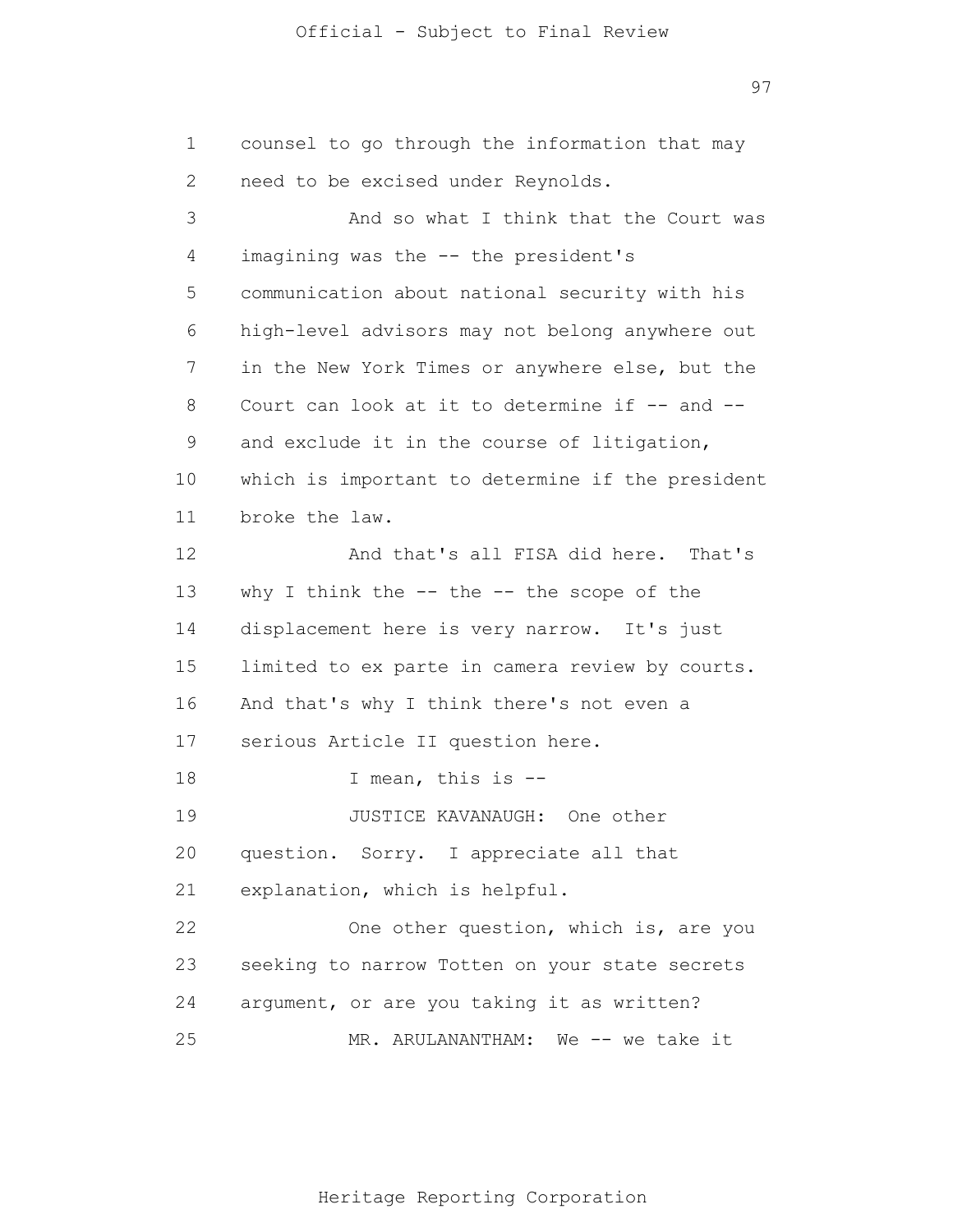98

1 2 3 4 5 6 7 8 9 10 11 12 13 14 15 16 17 18 19 20 21 22 23 24 25 exactly as General Dynamics described it. JUSTICE KAVANAUGH: Okay. Not as written? MR. ARULANANTHAM: And in our view, also as Tenet described it, yes, Your Honor. JUSTICE KAVANAUGH: Yeah. MR. ARULANANTHAM: And I know you had asked -- I can't remember, I think it was Mr. Kneedler  $--$  the  $--$  about the passage in Totten where they say: Look, judicial -- I can't remember the exact language, but it's something like review of -- of any matter that could give rise to the divulging of secret information, you know, that passage, and I would just point to the fact this is the same passage that's picked up in Tenet and that the government relies on to say it's -- it's broad. The very next paragraph there, the Court says: As a -- I'm talking about Totten now -- as a general matter, we can say that suits about matters which are sort of inherently secret cannot be maintained. And what they cite is marital communication, attorney-client communication, all of these things, regular privilege law.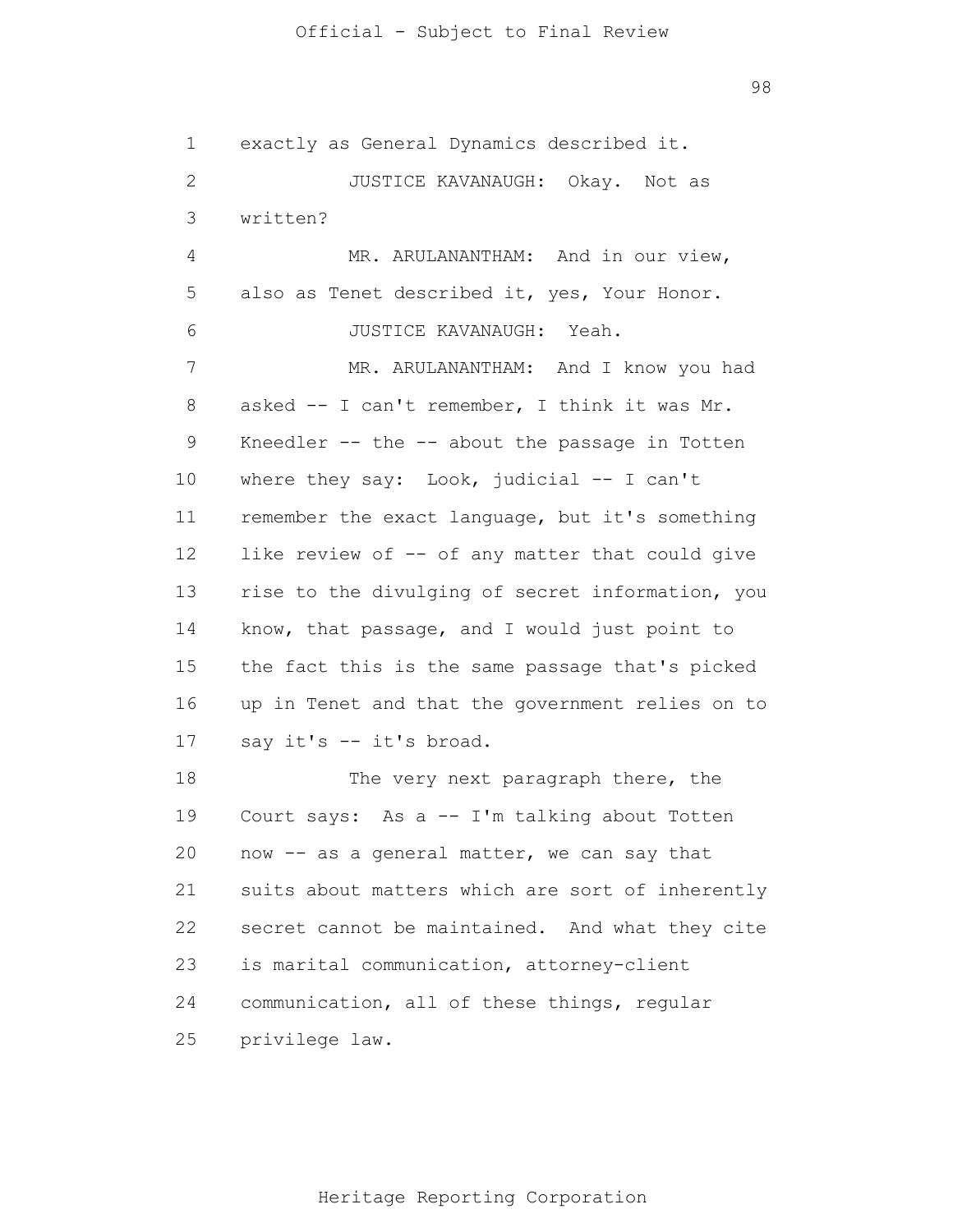1 2 3 4 5 6 7 8 9 10 11 12 13 14 15 16 17 18 19 20 21 22 23 24 25 JUSTICE KAVANAUGH: Well -- MR. ARULANANTHAM: It's -- that part of the case is actually not resting on a national security rationale. It's just saying, look, if I want to sue my wife over a promise that she made in the kitchen or something, you know, that's going to be -- that's going to be barred. And the court can figure that out very early. You don't need to wait for discovery to figure out that, obviously, that suit is barred. JUSTICE KAVANAUGH: To pick up Justice Breyer's question earlier, though, it doesn't seem like we need to get into that. If we conclude -- if we agree with the government -- I know you don't want us to -- but if we agree with the government on the 1806(f) issue and send it back to the Ninth Circuit, as Justice Breyer and Justice Kagan described and I mentioned earlier, all these kinds of issues can be fleshed out and come back to us where that's the central focus of the case. I feel like we'd be doing a drive-by in this case on a massively important issue if we get into that. MR. ARULANANTHAM: Yeah, I -- I agree,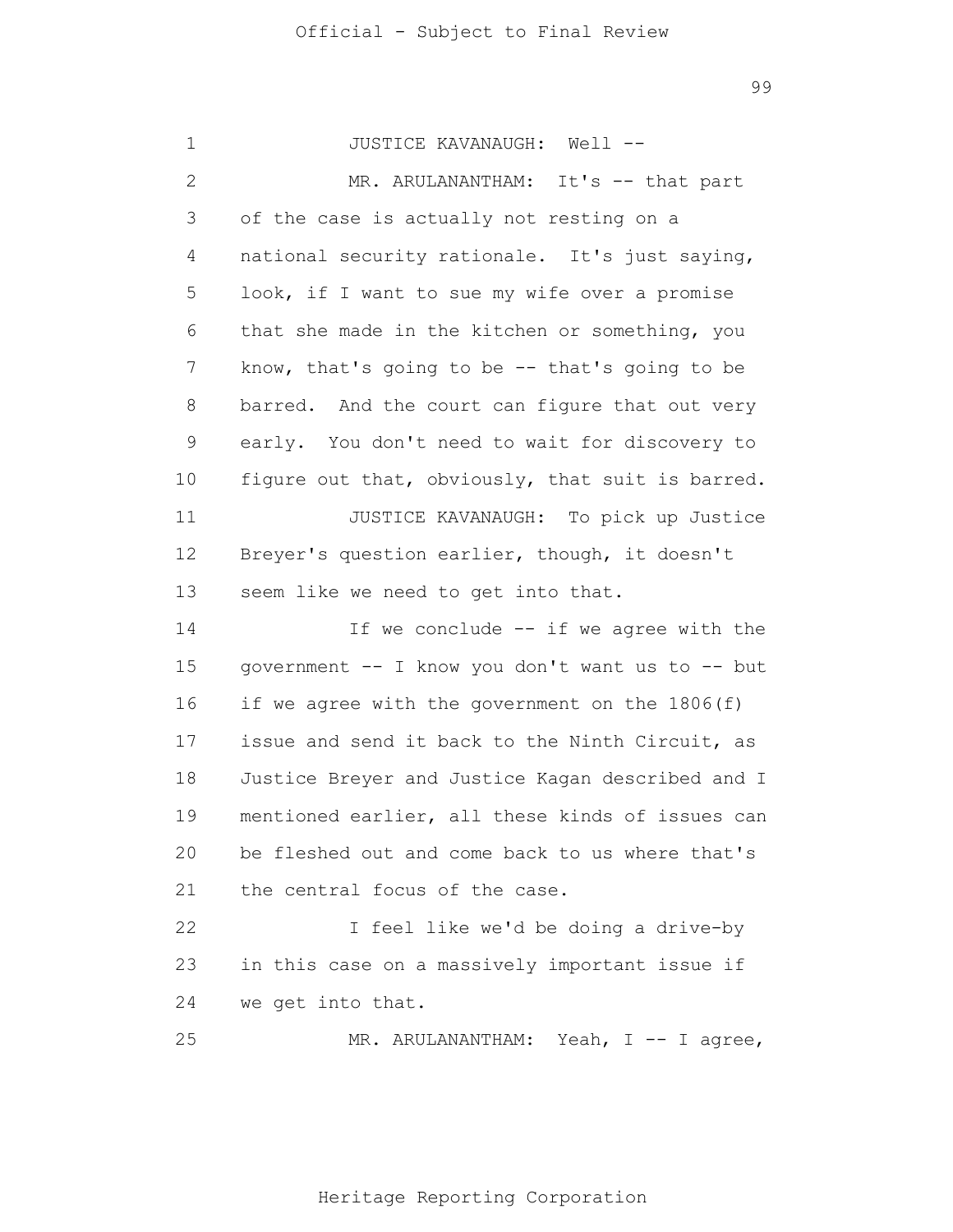1 2 3 4 5 6 7 Your Honor, that the narrowest ruling in our favor probably in the whole case, yeah, I mean, I think the "otherwise use" -- maybe I'm the only one, or maybe not, I don't know, but  $I - I$ -- I think -- I think "otherwise use" is very plausible as -- as a ground of statutory interpretation for FISA.

8 9 10 11 12 13 14 15 16 17 18 19 20 21 22 23 You don't need to get into the question, Justice Sotomayor, you had asked about whether plaintiffs can use it in discovery if you find the government is using it here, right? But -- but the narrowest ground, perhaps even narrower than that, would just be to say it was wrong to dismiss on the pleadings in this case. We know the very subject matter of this case is not a state secret. The government said this person worked for them. They said they expect the majority of the audio and video will be available for the litigation below. And the district court still dismissed the whole thing without ever looking to see whether -- JUSTICE KAVANAUGH: Well, the -- I'm sorry to interrupt. The Ninth Circuit hasn't

24 really passed on that yet.

25 MR. ARULANANTHAM: They didn't. They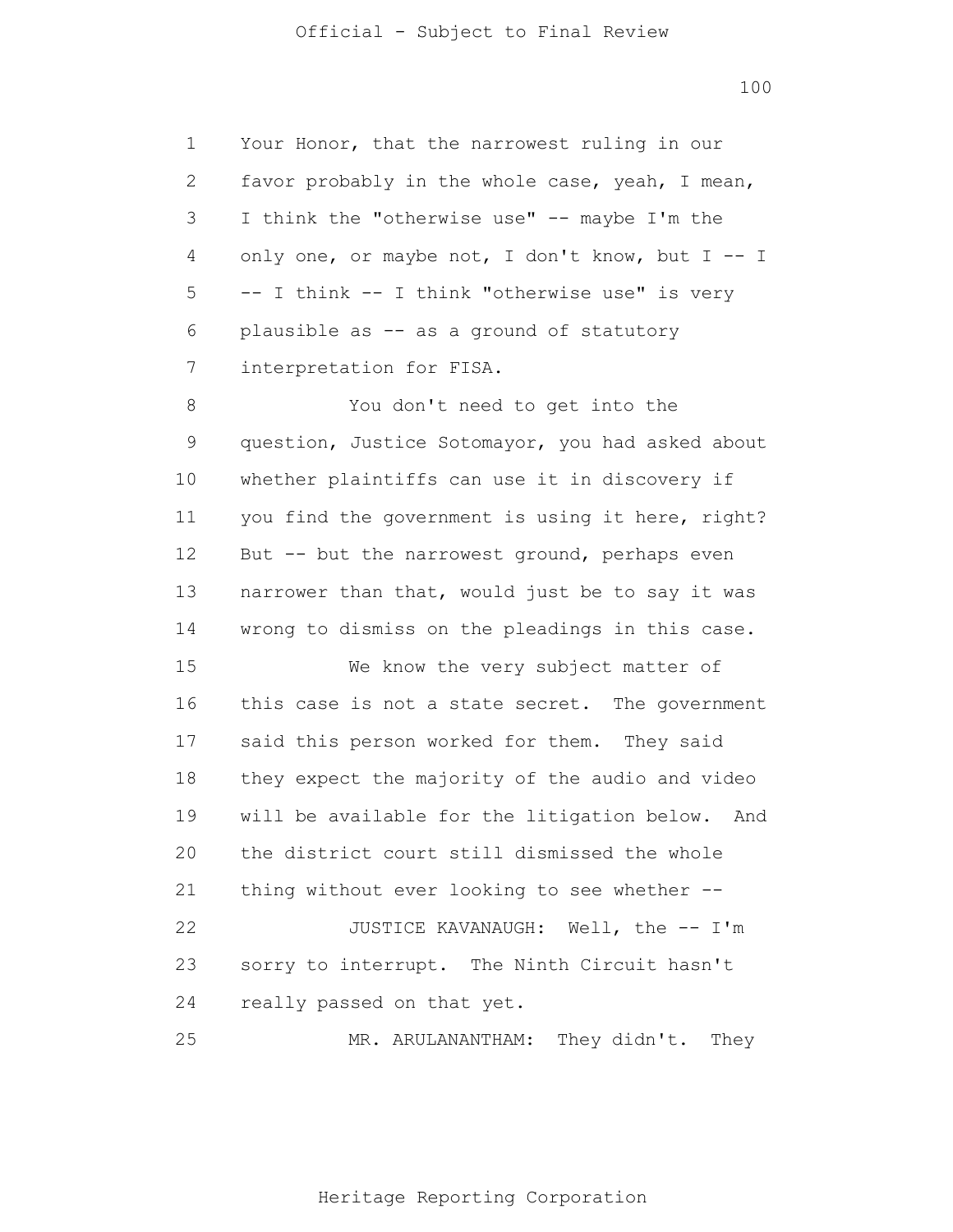1 didn't.

2 3 4 5 6 7 8 9 10 11 12 13 14 15 16 17 18 19 20 21 22 23 24 25 JUSTICE KAVANAUGH: So why would we pass on it before the Ninth Circuit did? That would seem out of order to me. MR. ARULANANTHAM: Well, yes, I -- I -- it's true -- our argument that the dismissal was premature, that was our primary argument. I guess the issue is that I read their brief - perhaps you can ask them  $--$  but I  $--$  I  $--$  I read their brief to be arguing for an affirmance, you know, going underneath, an affirmance of the district court order. And you cannot affirm the district court order. But maybe that's wrong. Maybe that's not what they're saying. JUSTICE KAVANAUGH: Well, I -- I guess I heard a little different from Mr. Kneedler, but he can get back into that on rebuttal. MR. ARULANANTHAM: Yes, but -- but -but I think the Court could also say we disagree on FISA, but we want you, court of appeals, to address the prematurity argument, and state secrets is nowhere here. I think I would -- I would say, if - if Your Honors find that the question presented does not include state secrets at all, then that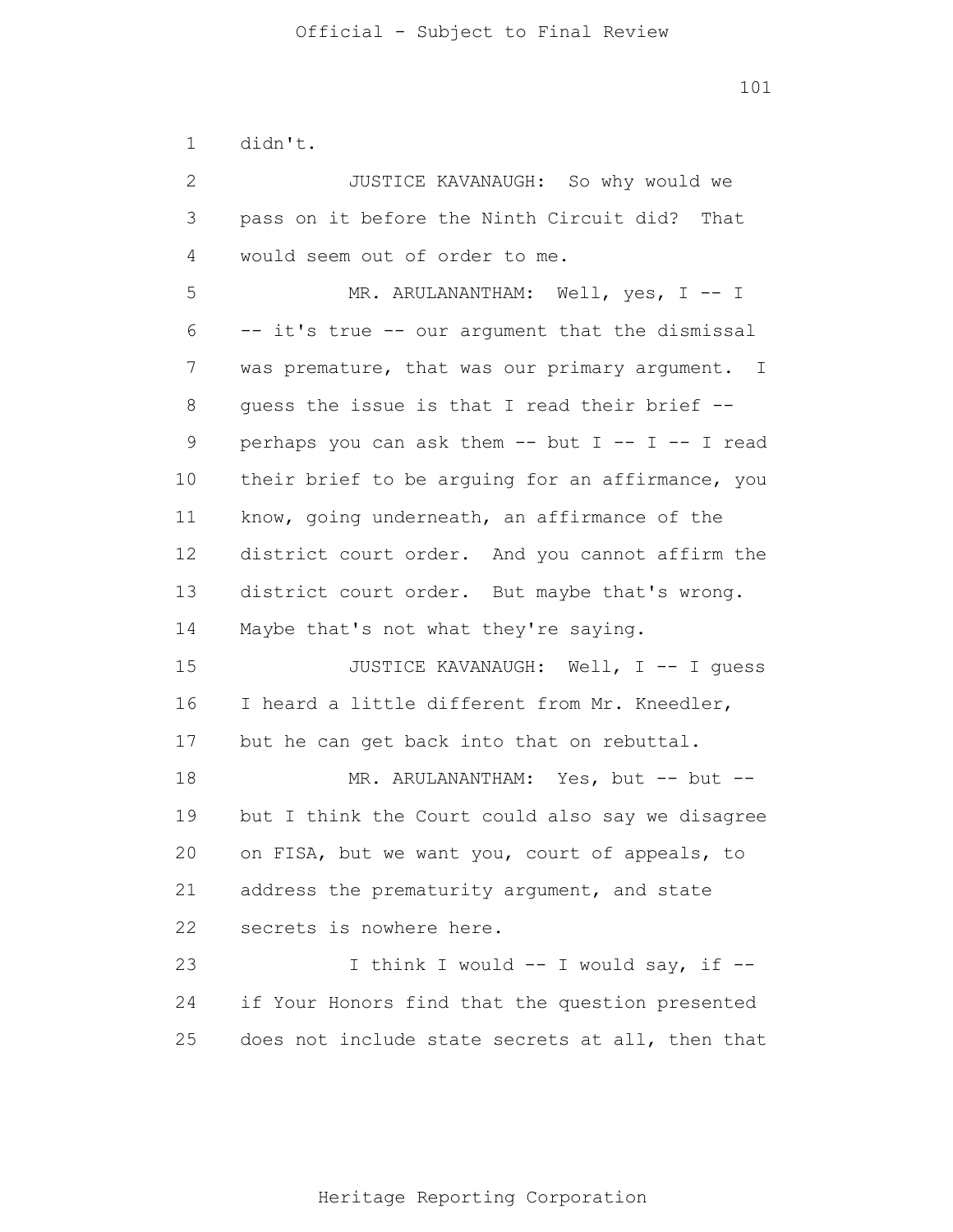1 2 3 4 would also mean you shouldn't touch the valid defense issues that are in the -- that are in the case as well. JUSTICE GORSUCH: I'd like your help

5 6 7 8 9 with a related problem, and -- and that is, you know, asking this question that we're struggling with about 1806's consistency with state secrets, it raises a question what state secrets is.

10 11 12 13 14 15 And in 1978, when the Church Committee issued -- after Church Committee issued its report and Congress adopted FISA, Reynolds was on the books, and that was pretty much it, and Totten was over there having to do with spy - contracts with spies.

16 17 18 And so -- so the state secrets doctrine pretty clearly meant you exclude the evidence and the case continues.

19 20 21 22 23 24 25 It's only since then in relatively recent times that the government has asserted the Totten bar really kicks in in a lot of cases and that lower courts have run with that ball. So asking what the state secrets means today and whether that implicates FISA seems to me a different question.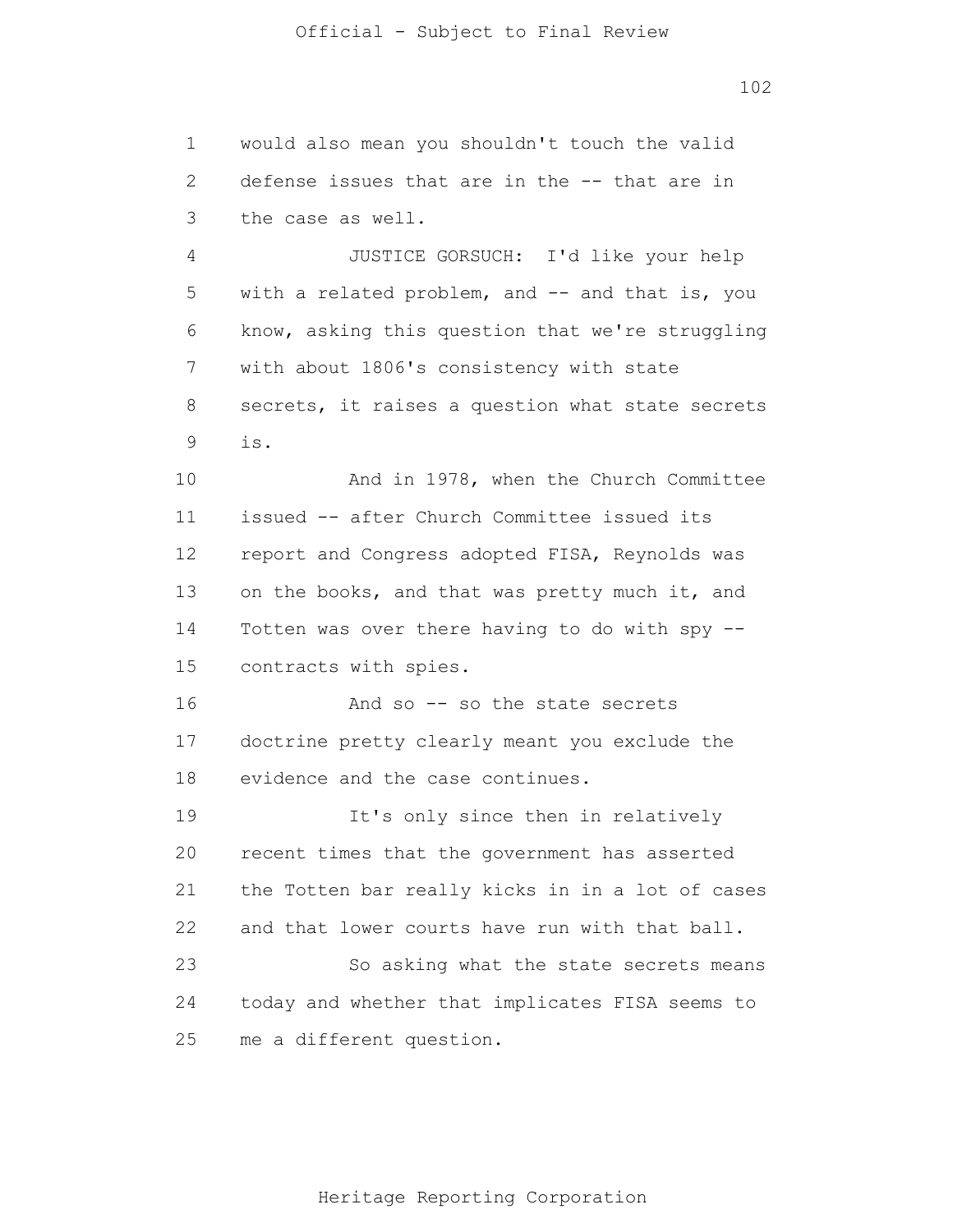| 1            | MR. ARULANANTHAM: Yes, I completely             |
|--------------|-------------------------------------------------|
| $\mathbf{2}$ | agree, Your Honor. I would note that in their   |
| 3            | long string cite footnote in their reply brief, |
| 4            | where they say here is all the court of appeals |
| 5            | cases, and leaving aside that most of those     |
| 6            | cases are about where the plaintiff can't make  |
| 7            | their case, but, even leaving that aside, the   |
| 8            | string cite ends before 1978. You know, it ends |
| 9            | around 1980, I think.                           |
| 10           | I mean, there's -- there's -- even in           |
| 11           | all of the cases that they have cited, they     |
| 12           | don't prove that dismissal was a contemplated   |
| 13           | remedy under state secrets outside the          |
| 14           | government contracting context in 1978.         |
| 15           | And I think it's quite clear that               |
| 16           | actually, in 1978, if you -- there's lots of    |
| 17           | state secrets cases. These are in Professor     |
| 18           | Donohue's brief, among other places, and,       |
| 19           | actually, several of them are in ours as well,  |
| 20           | but -- but, you know, it's very clear that that |
| 21           | prior rule, the evidence was excluded and the   |
| 22           | case goes on without it.                        |
| 23           | I mean, we cite cases from England              |
| 24           | from the early 1800s, Wyatt v. Gore --          |
| 25           | JUSTICE GORSUCH: I mean, I -- I -- I            |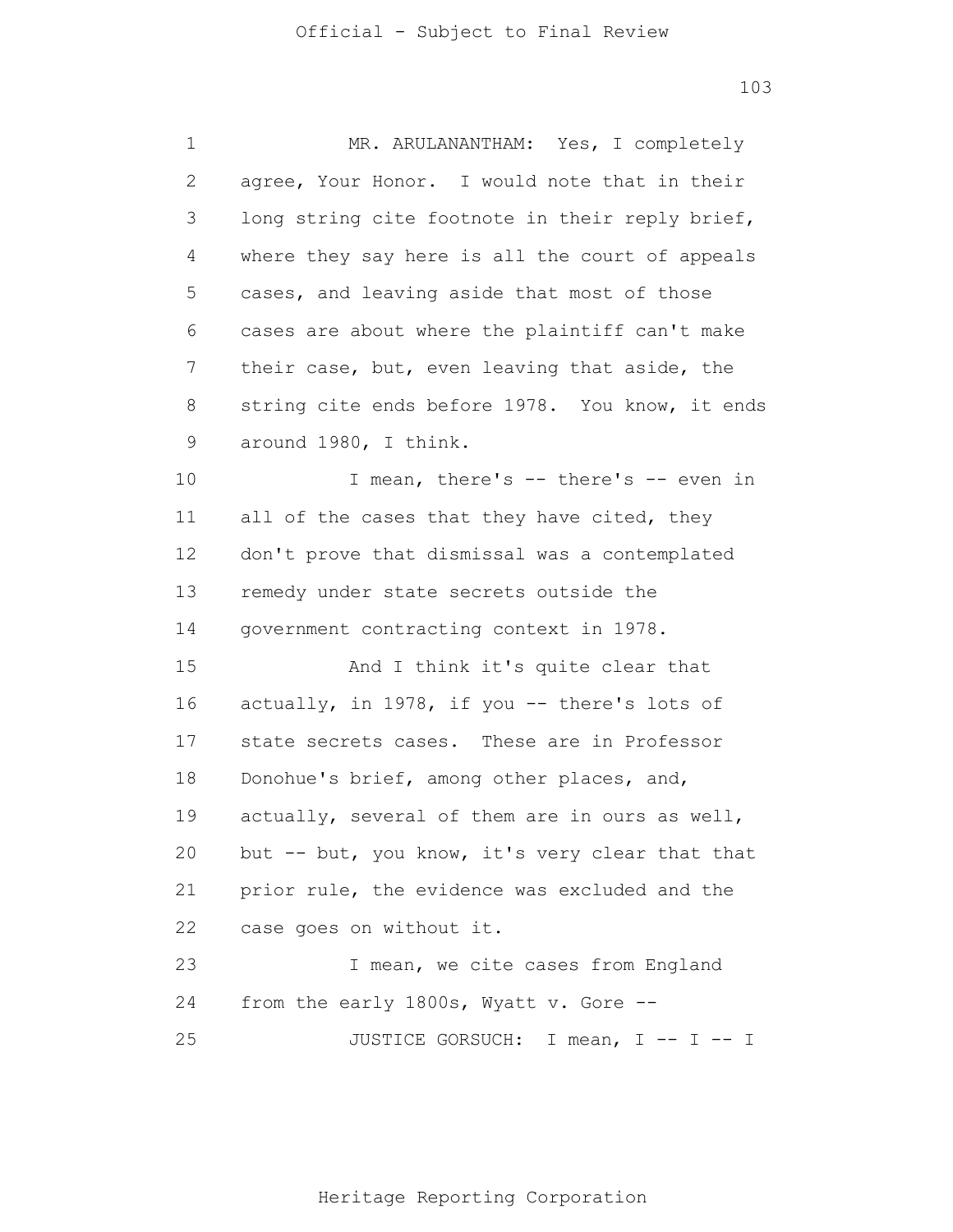1 2 3 4 5 6 7 8 9 10 11 12 13 14 15 16 17 18 19 20 21 22 23 24 25 -- I'm sorry to interrupt, but the -- but the - but the -- but I do want to interrupt because I think my real problem and what I'm hoping for an answer for, we're -- we're -- we're in tremendous agreement on this point, but -- but what I'm struggling with is your  $-$  the case asked us, does -- does FISA displace state secrets doctrine? And if this Court hasn't definitively answered what the state secrets doctrine is, that's hard, and if Congress had in mind one version of the state secrets doctrine, is that relevant -- the one that's relevant that we should be asking about, you know, or do we ask something -- other question? MR. ARULANANTHAM: I mean, I --JUSTICE GORSUCH: That's what I need your help with. MR. ARULANANTHAM: -- I see. I see. I haven't thought, to be perfectly honest, about whether the question presented is incorporating today's understanding versus that one. I think, when you're looking at what -- what Congress contemplated -- I can answer that part of the question for you -- Congress obviously in 1978 is thinking about a state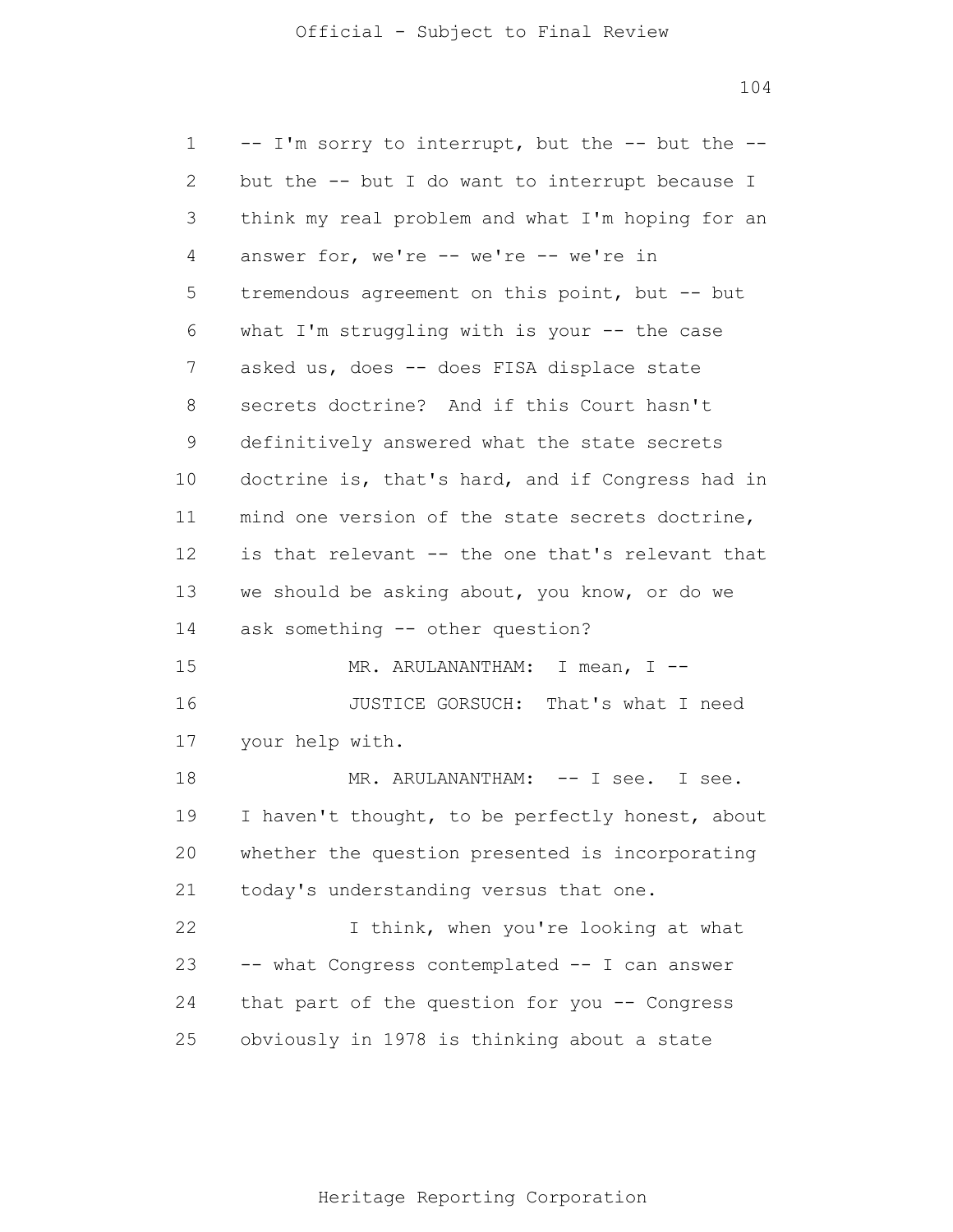1 2 3 4 5 6 7 8 9 10 11 12 13 14 15 16 17 18 19 20 21 22 23 24 25 secrets doctrine in 1978. And so the fact that they are saying, oh, look, FISA is not displaced and, yes, allow us to dismiss claims, that -- that doesn't make any sense because, if you're going to say, okay, freeze the world and -- and operate as it existed in 1978, then you can't be giving them a dismissal remedy. I don't know if that -- that satisfactorily answers your question, but, yeah, that -- that's my -- that's my view on that subject. I also think that if the Court thinks that the state secrets question is not within the question presented, if that's -- if that's the Court's view, then -- but -- but the Court also thinks that the district court can, you know, proceed on the state secrets question, I'm not sure there's a rationale for answering either one, to be perfectly honest with you, but, yeah, that's my -- that's my view on that. JUSTICE ALITO: What happens in your view in this situation? The plaintiff claims that electronic surveillance was conducted for discriminatory reasons, in violation of the --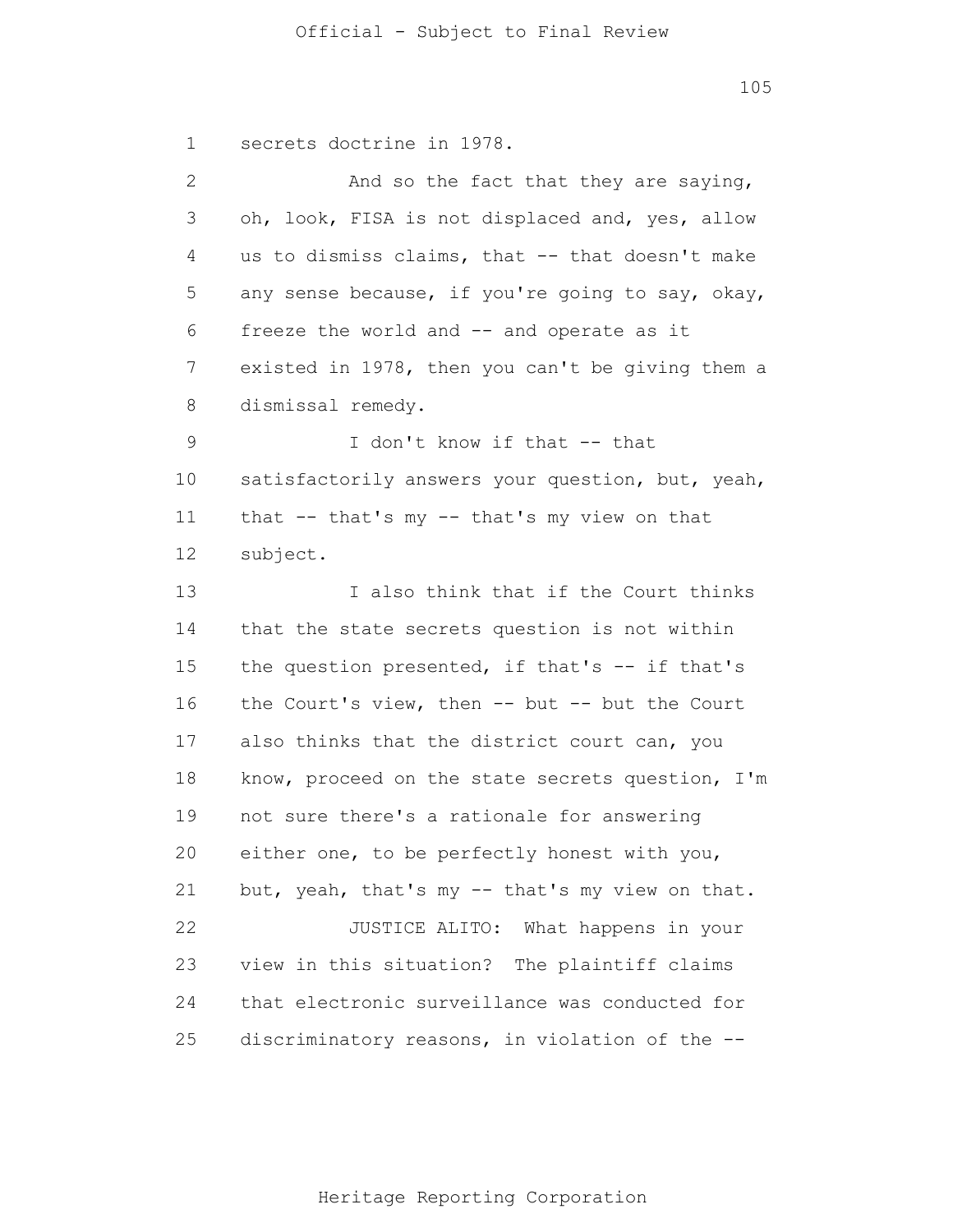| 1              | the plaintiff's right to the free exercise of    |
|----------------|--------------------------------------------------|
| $\mathbf{2}$   | religion, makes that a prima facie case. That's  |
| 3              | not that hard to do in an employment case.       |
| $\overline{4}$ | The evidence obtained through the                |
| 5              | electronic surveillance shows without any doubt  |
| 6              | that, in fact, the surveillance was not based on |
| 7              | the plaintiff's religion; it was based on the    |
| 8              | fact that there was evidence that the plaintiff  |
| $\mathsf 9$    | is a terrorist.                                  |
| 10             | What happens in that situation? And              |
| 11             | the latter is covered by state secrets. And the  |
| 12             | government says this can't be, it -- this is too |
| 13             | sensitive to be disclosed. What happens there?   |
| 14             | MR. ARULANANTHAM: Yeah, I think                  |
| 15             | there's two options. Under the decision below,   |
| 16             | which adopts the D.C. Circuit's view, which --   |
| 17             | sort of based on the Molerio decision that we    |
| 18             | discussed earlier, Judge -- then Judge Scalia's  |
| 19             | view, the court can look at that information,    |
| 20             | find the exact finding that you just made, and   |
| 21             | then rule for the defendants. That -- that's     |
| 22             | one view.                                        |
| 23             | The common law view is different.<br>The         |
| 24             | common law view is that, look, privilege         |
| 25             | sometimes hurts one side, sometimes hurts the    |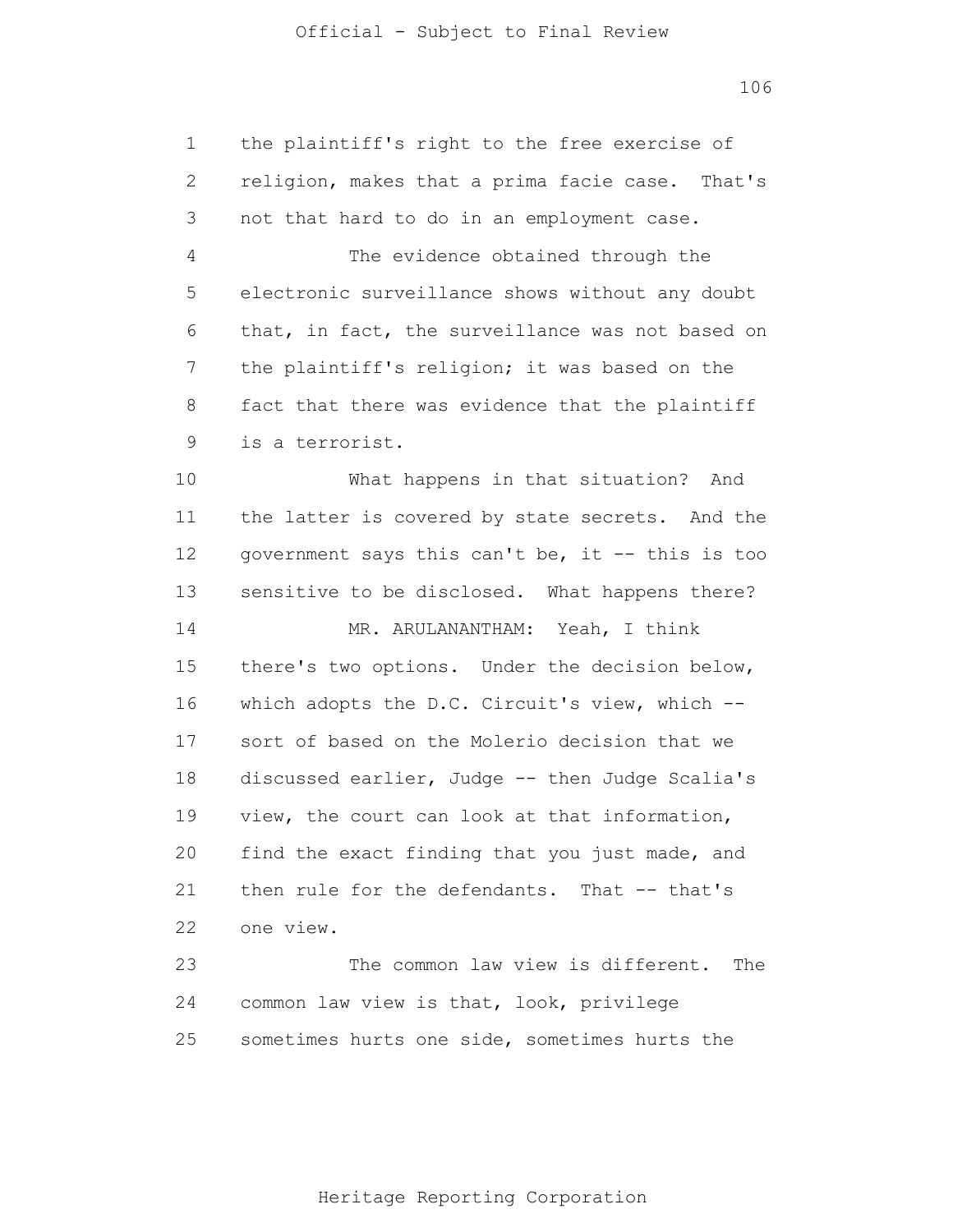1 2 3 4 5 6 7 8 9 10 11 12 13 14 15 16 17 18 19 20 21 22 23 24 25 other side. It often leaves evidence out that probably would have resulted in a victory, you let the chips fall where they may. And the -- and the decision below did not adopt that rule. It adopted the rule from the D.C. Circuit. I think those are the two plausible options. What is not acceptable in our view is to say even if the evidence may show the opposite, it may show it was blatant religious discrimination, it said simply on Muslims, that's what -- that's what -- that he was told, the FBI told him to surveil simply on Muslims, that nonetheless you would still win dismissal because, hypothetically, they could have a full and effective defense. That's the Fourth Circuit view. It's the view that's pressed by the other side. And that we would strongly object to, Your Honor. CHIEF JUSTICE ROBERTS: Thank you, counsel. 1806(f), the provision we're talking about, takes up the whole page of 207a and yet it consists of two sentences. The sentence we've been talking about is 20 lines, and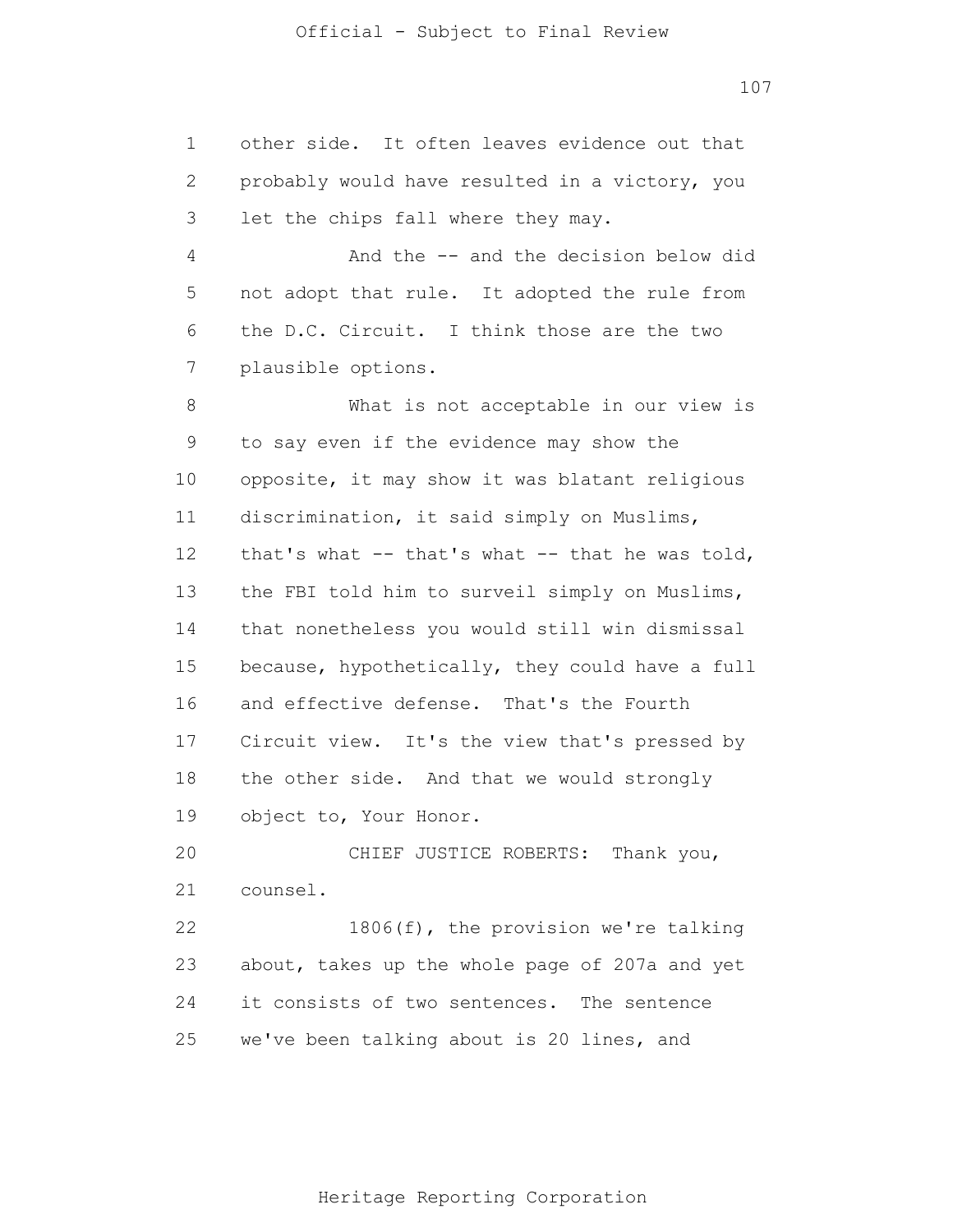1 2 3 4 5 6 7 8 9 10 11 12 13 14 15 16 17 18 19 20 21 22 23 24 25 squirreled away in there are these few words that you're relying on for displacement of the state secrets privilege, for a reading of -- of FISA that has enormous consequences for state secrets, for national security. And I just wonder, why would Congress put such significant language stuck in this provision? Isn't that an oblique way to have the consequences you're ascribing to that language? The -- the -- the jargon in our opinions, as you know, is this is, you know, burying an elephant in a mouse hole, which is a little overused, but what's the answer to that? MR. ARULANANTHAM: Yes. So I favor short declarative sentences, but, you know, leaving that aside,  $I$  --  $I$  -- I disagree with their claim that FISA as a whole is hiding anything in a mouse hole. You know, it's - it's passed in the wake of extensive abuses that were uncovered by the Church Committee. And this provision, it says if the attorney general -- you know, perhaps it should have been written in a sentence or in its own section. You know, I would have probably put it in three sections,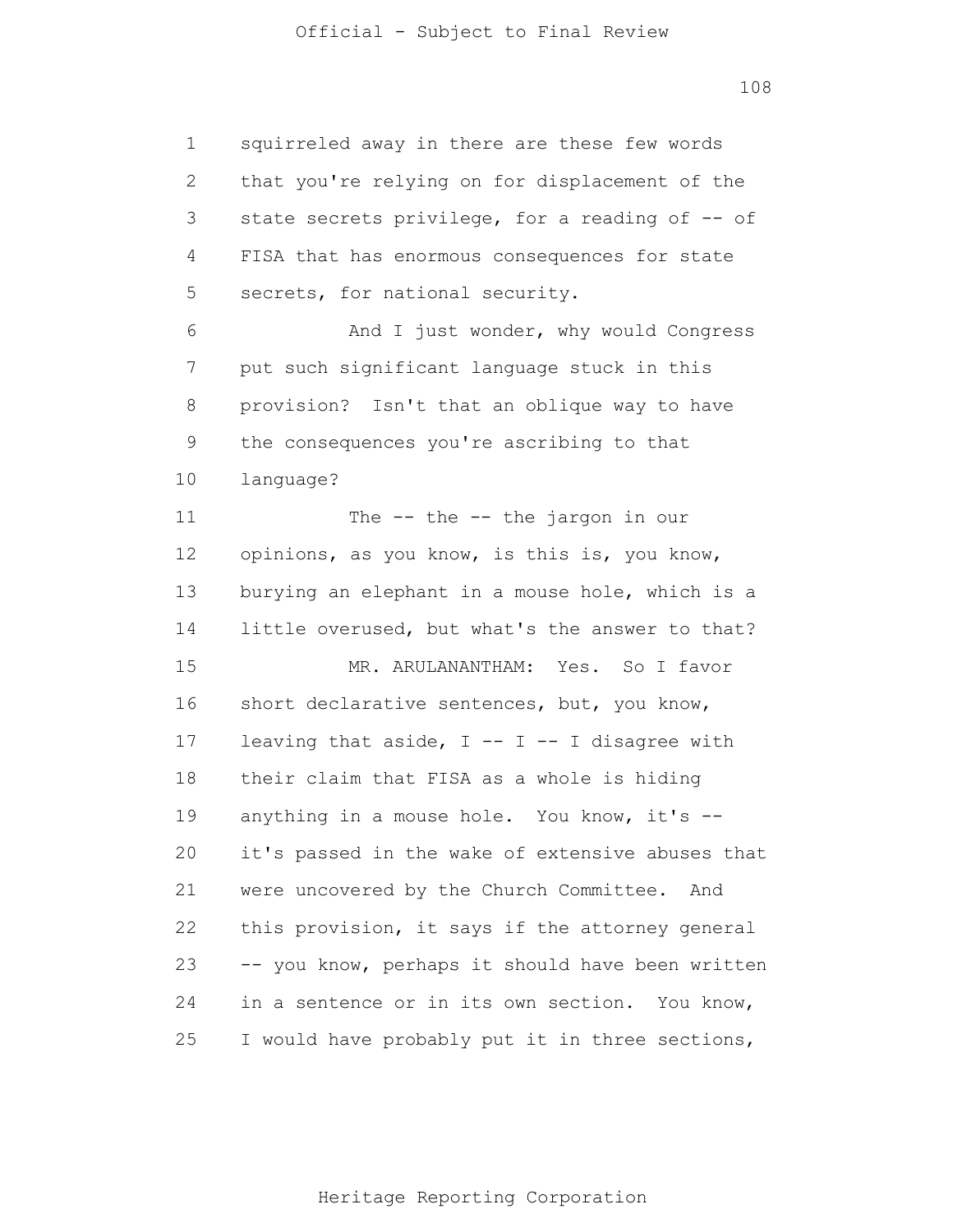1 2 3 4 5 6 7 8 9 10 11 12 13 14 15 16 17 18 19 20 21 22 23 24 25 I think, if you think of its parts. But -- but it clearly says that if the attorney general finds that disclosure of the information or an adversarial hearing would harm national security, then you adopt the ex parte in camera review process and determine if the surveillance was lawful. So --CHIEF JUSTICE ROBERTS: But -- but --MR. ARULANANTHAM: -- I --CHIEF JUSTICE ROBERTS: I'm sorry. Go ahead. MR. ARULANANTHAM: No, just I -- I --I think this is a statute about domestic electronic surveillance. The whole thing is -- I mean, it creates the foreign intelligence surveillance court. It does all these things, as Your Honor obviously knows. I just -- I just don't see this as a mouse hole. If it were trying to displace state secrets privilege in other contexts not related to electronic surveillance, I think there would be a better argument that it doesn't make any sense if they did this here. But the displacement is only in the -- in the sense that it creates all the procedures, the exclusive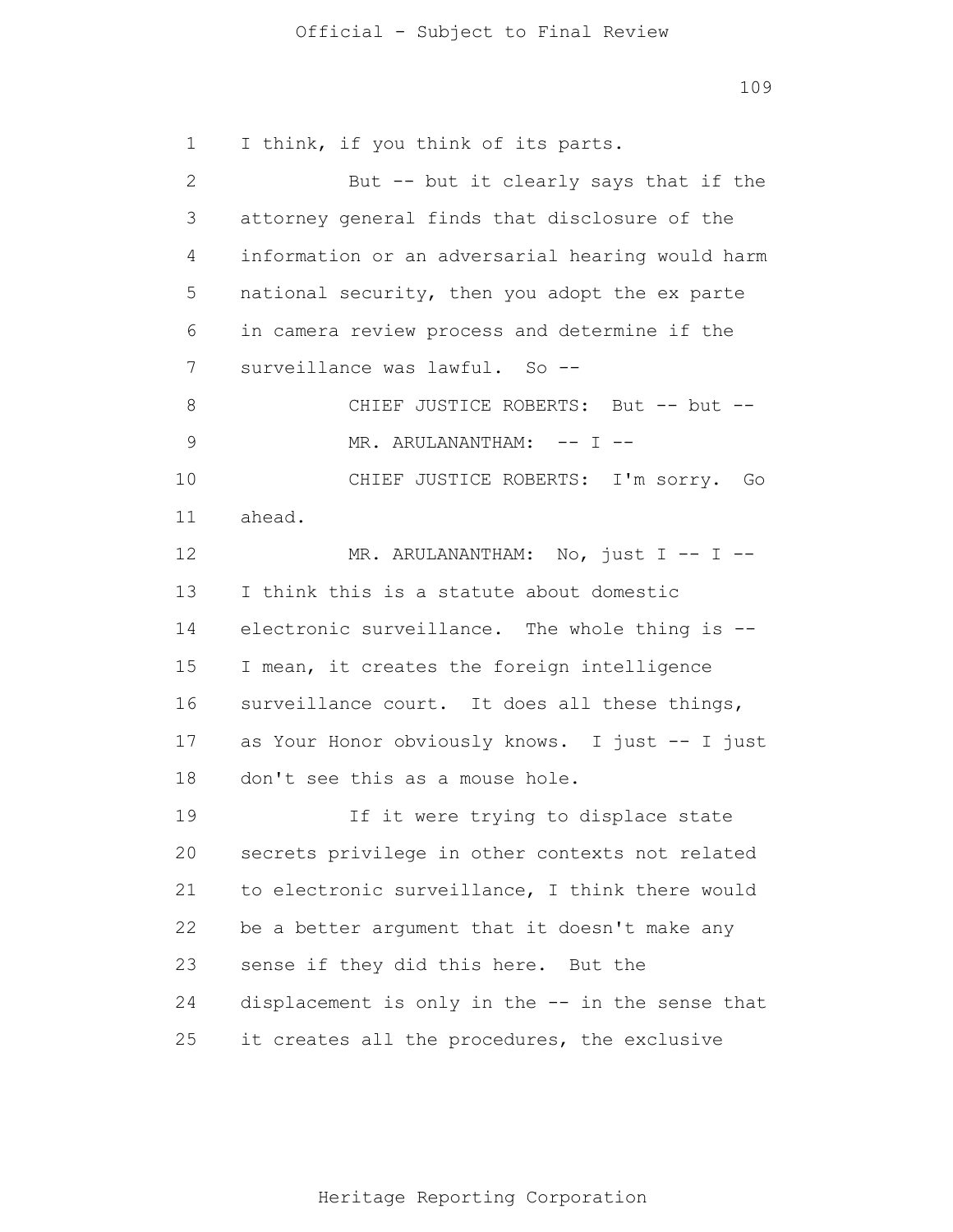1 2 3 4 5 6 7 8 9 10 11 12 13 14 15 16 17 18 19 20 21 22 23 24 25 procedures for how you litigate cases -- CHIEF JUSTICE ROBERTS: But I think -- MR. ARULANANTHAM: -- about surveillance. CHIEF JUSTICE ROBERTS: -- I -- I think your argument really does hinge on the "or other materials" language. Everything else is consistent with Mr. Kneedler's point that this governs when the government wants to introduce evidence and not affording a vehicle for what the court below did. MR. ARULANANTHAM: No, Your Honor, I -- I -- I would -- I would say there's two parts that really contradict that view. One is the plain language "any motion and request under any other statute or rule," which they really have to add words into and say any motion about admissibility or in response to -- I mean, they -- they're having to cram narrow -- narrowing construction onto this very broad text. The second point  $--$  I think this is something Justice Sotomayor said right early on -- is, on their view -- and I think Mr. Kneedler agreed with this -- they can just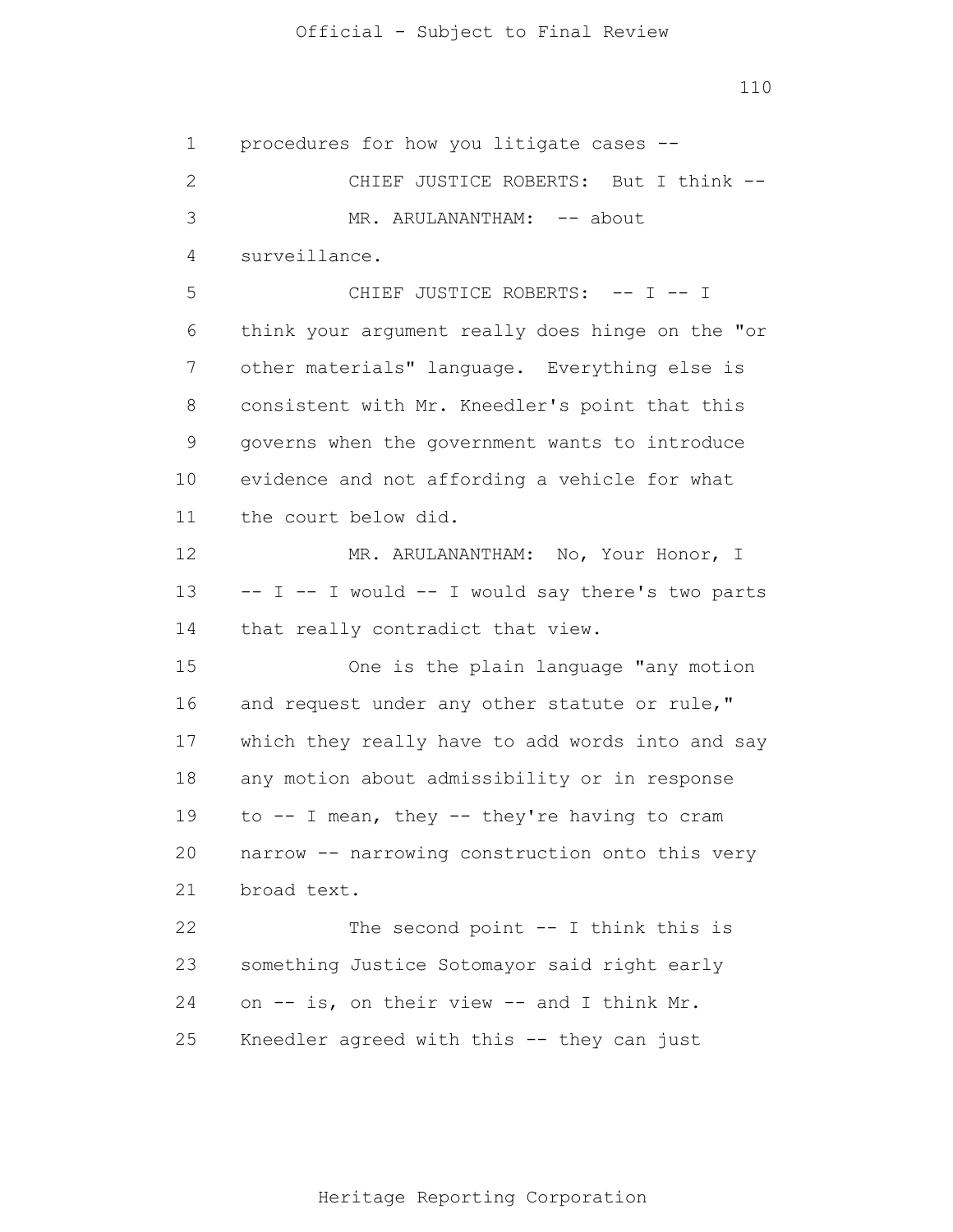1 2 3 dismiss 1810 claims. They can just win dismissal of 1810 claims on the state secrets privilege.

4 5 6 7 8 9 10 11 12 13 14 15 16 17 18 19 20 21 22 23 24 25 So Justice Alito had asked about structural considerations earlier. I mean, the structural argument in our favor is extraordinarily strong. I mean, on their view, every 1810 claim they can just pick and the ones they want to dismiss on state secrets, they can dismiss it using the same attorney general declaration that is described in 1806(f). So I think those are our two arguments, strongest arguments, for why that part, the request to obtain part of the case - part of our argument goes for us. Obviously, the use argument is different, right? If we win on that, then we don't have to get into this. CHIEF JUSTICE ROBERTS: Thank you. Justice Thomas? Justice Breyer? Justice Alito? JUSTICE ALITO: Yeah, a technical argument about the use provision. The use provision requires the government to give notice that it is going to use the information. And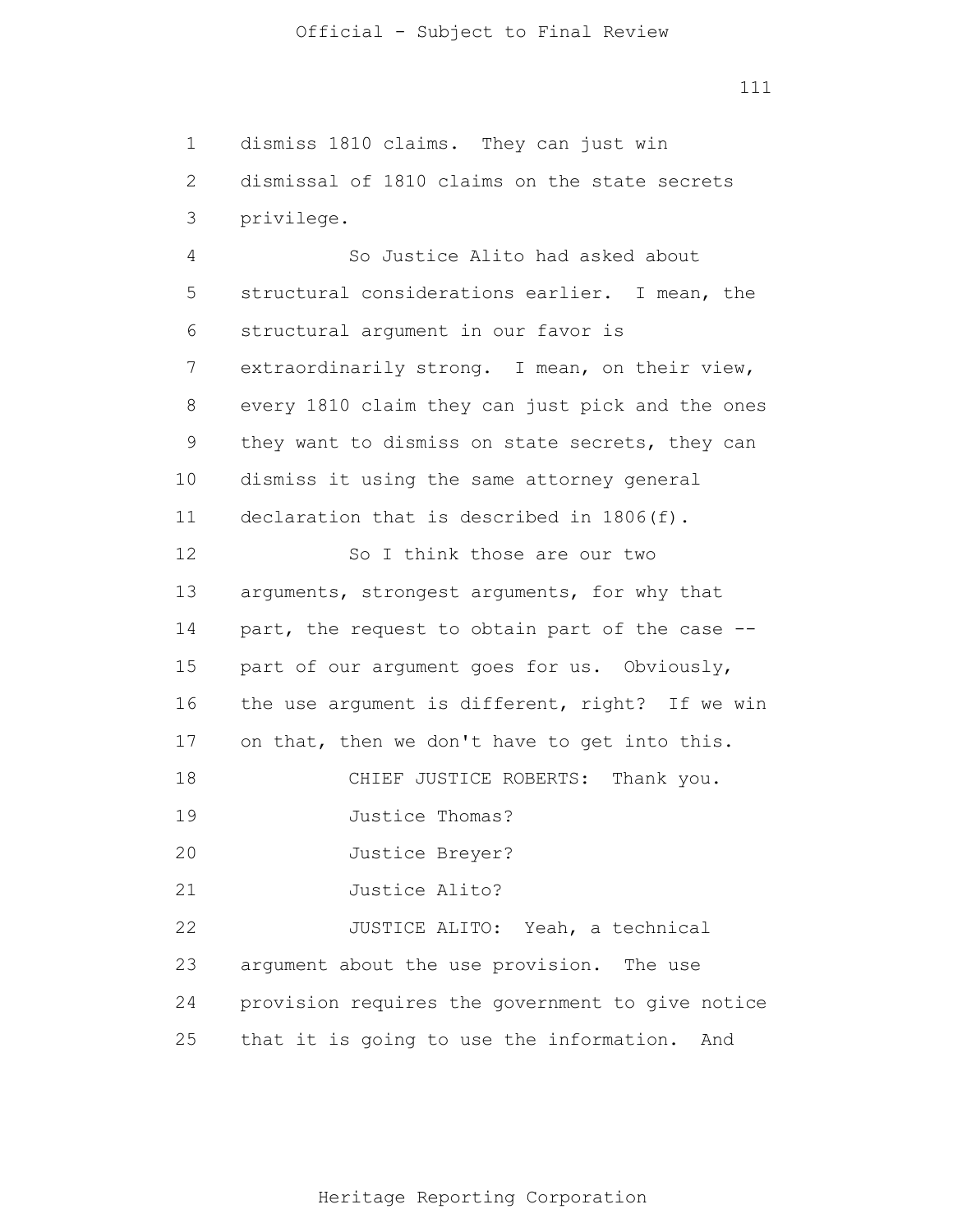1 2 3 4 5 that makes sense when the government wants to introduce it -- it at trial, so it gives notice that it's going to use it at trial, and that allows the other party to move to suppress the evidence.

6 7 8 9 10 11 12 13 But what sense does it make to require prior notice when what the government is going to do is to invoke the state secrets privilege? You just invoke the state secrets privilege, but you have to send a notice that says we intend to invoke the state secrets privilege and now we invoke the state secrets privilege? Does that make any sense?

14 15 16 17 18 19 20 21 22 23 24 25 MR. ARULANANTHAM: I -- I think it does. In -- in this case, it served a useful function. They filed a notice of motion, and then they filed -- filed the motion. And we said -- as a preliminary matter before even briefing it, we tried to make some of these Totten versus Reynolds kinds of arguments to the district court. And we said don't even look at the information; first, decide as a threshold matter whether or not the state secrets evidence -- doctrine can apply here. And we said it may be a necessary evil that you'll have to look at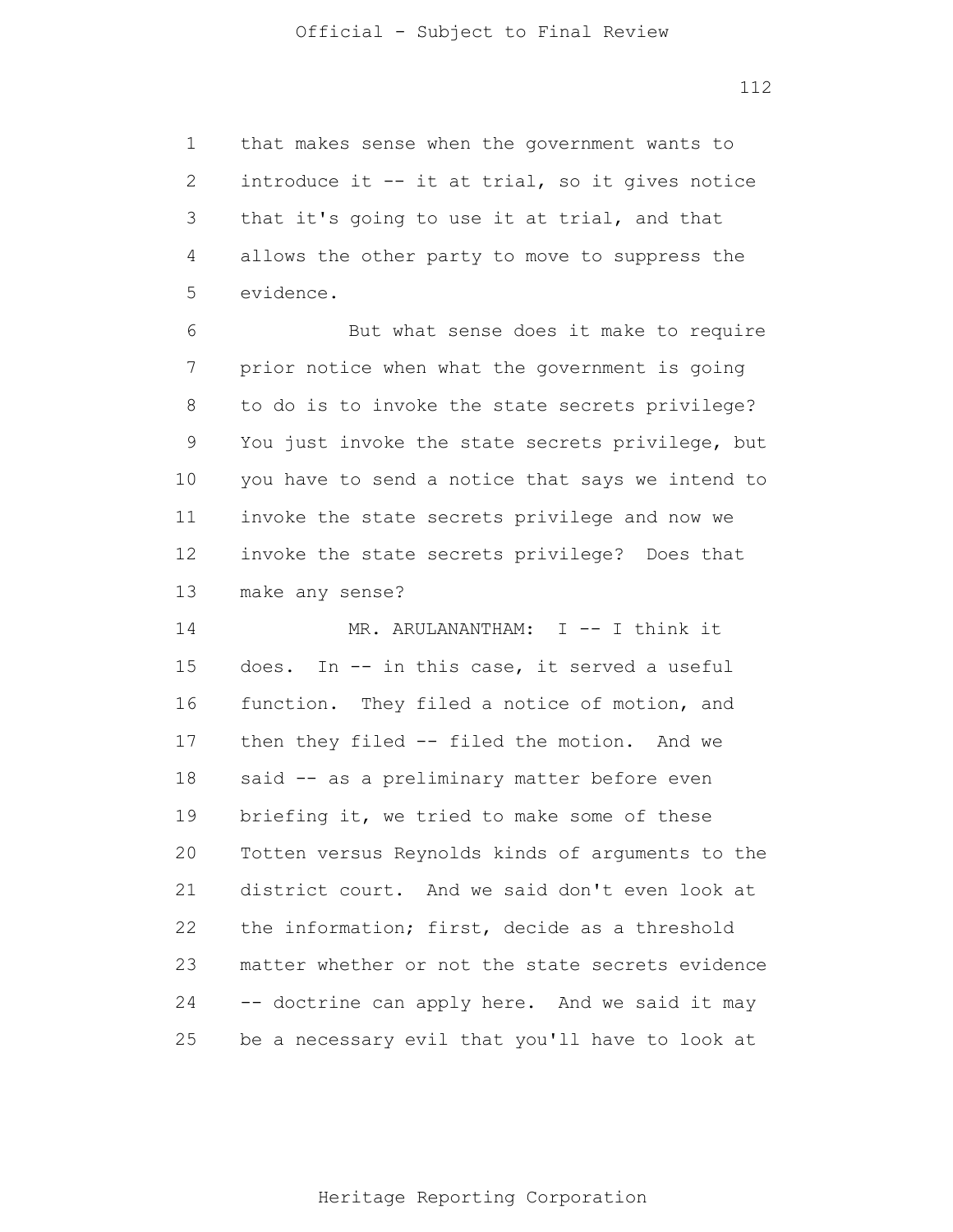| 1             | the ex parte information, but if you can avoid   |
|---------------|--------------------------------------------------|
| 2             | doing that, that would be better. We said it's   |
| 3             | presumptively unconstitutional.                  |
| 4             | So it served a very important function           |
| 5             | -- we lost, obviously, that argument. But --     |
| 6             | but -- but I think it served a very important    |
| 7             | function here, and -- and, yeah, I do think it's |
| 8             | -- it's important for that reason.               |
| $\mathcal{G}$ | JUSTICE ALITO: One other question.               |
| 10            | Under 1806, do you think that the judge must be  |
| 11            | able to look at all of the evidence to the       |
| 12            | extent it's necessary to decide whether the      |
| 13            | surveillance was lawful?                         |
| 14            | MR. ARULANANTHAM: It's applications,             |
| 15            | orders, and such other materials as are          |
| 16            | necessary to determine. I don't -- I don't know  |
| 17            | what the scope of "such other materials" is.     |
| 18            | You know, the court of appeals predicted -- it   |
| 19            | didn't decide -- it predicted that the scope of  |
| 20            | evidence that would be reviewable to determine   |
| 21            | whether the clearly electronic surveillance for  |
| 22            | FISA purposes, like him leaving recording        |
| 23            | devices in a prayer hall and walking away, to    |
| 24            | decide if that was discriminatory on the basis   |
| 25            | of religion would be the same information that   |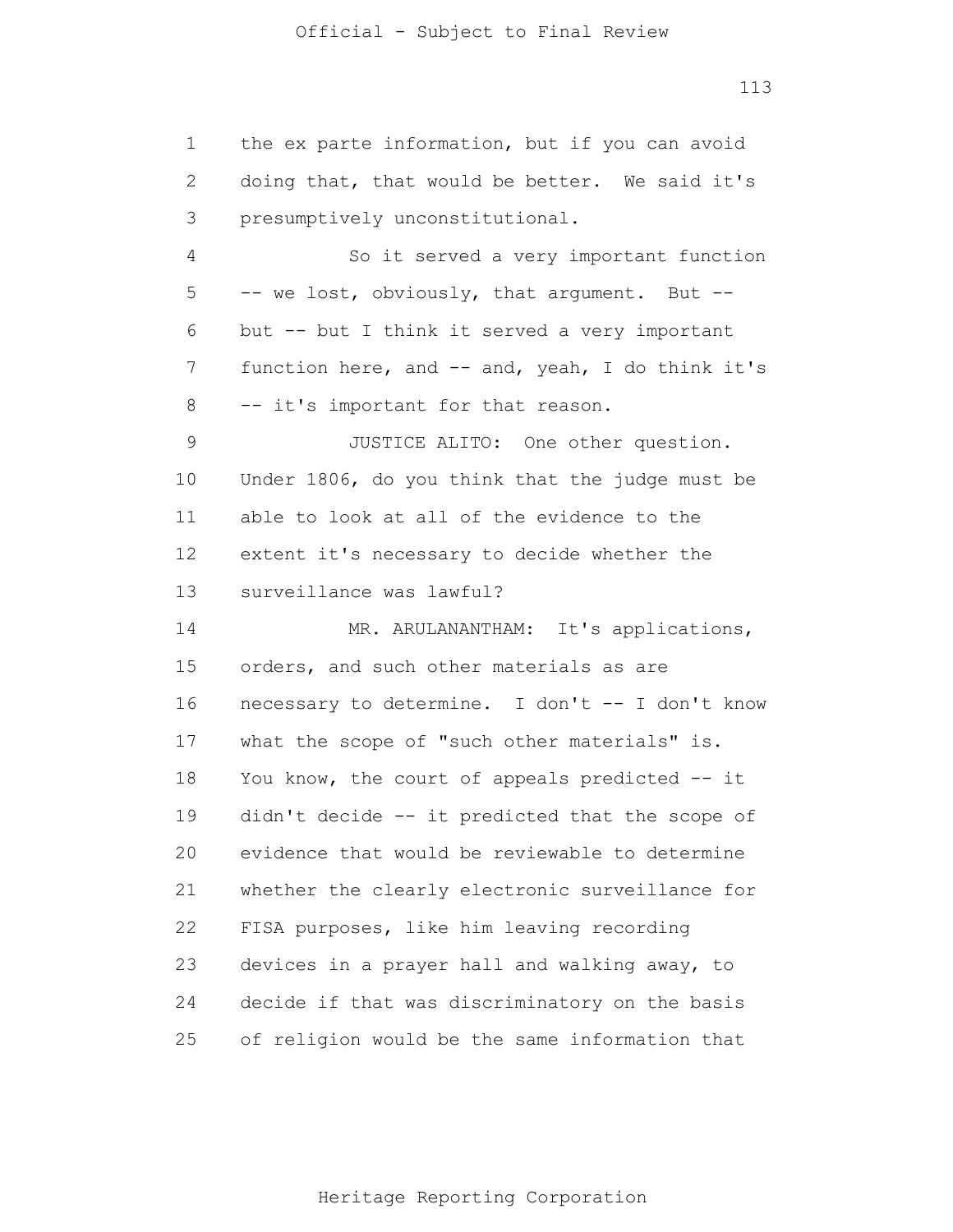1 2 3 4 5 6 7 8 9 10 11 12 13 14 15 16 17 18 19 20 21 22 23 24 25 you would need to decide if, say, his consensual conversations were also in violation of the Free Exercise Clause. But the court said, if that's wrong, then that's fine. Then the district court can say it's wrong -- JUSTICE ALITO: But -- MR. ARULANANTHAM: -- and then it can separate -- it can -- it can apply normal --JUSTICE ALITO: -- what I'm -- MR. ARULANANTHAM: -- or state secrets privilege. JUSTICE ALITO: -- what I'm interested in is this. In cases involving the state secrets privilege, isn't it true that the court does not necessarily look at all of the -- of the evidence? There are situations in which the evidence is too sensitive. Think the most secret -- think of the most secret evidence that the -- the government possesses. Yet, 1806 seems to say that the - the court reviews ex parte in camera the evidence -- the -- that evidence if it's -- if it has a bearing on whether the surveillance was lawfully conducted.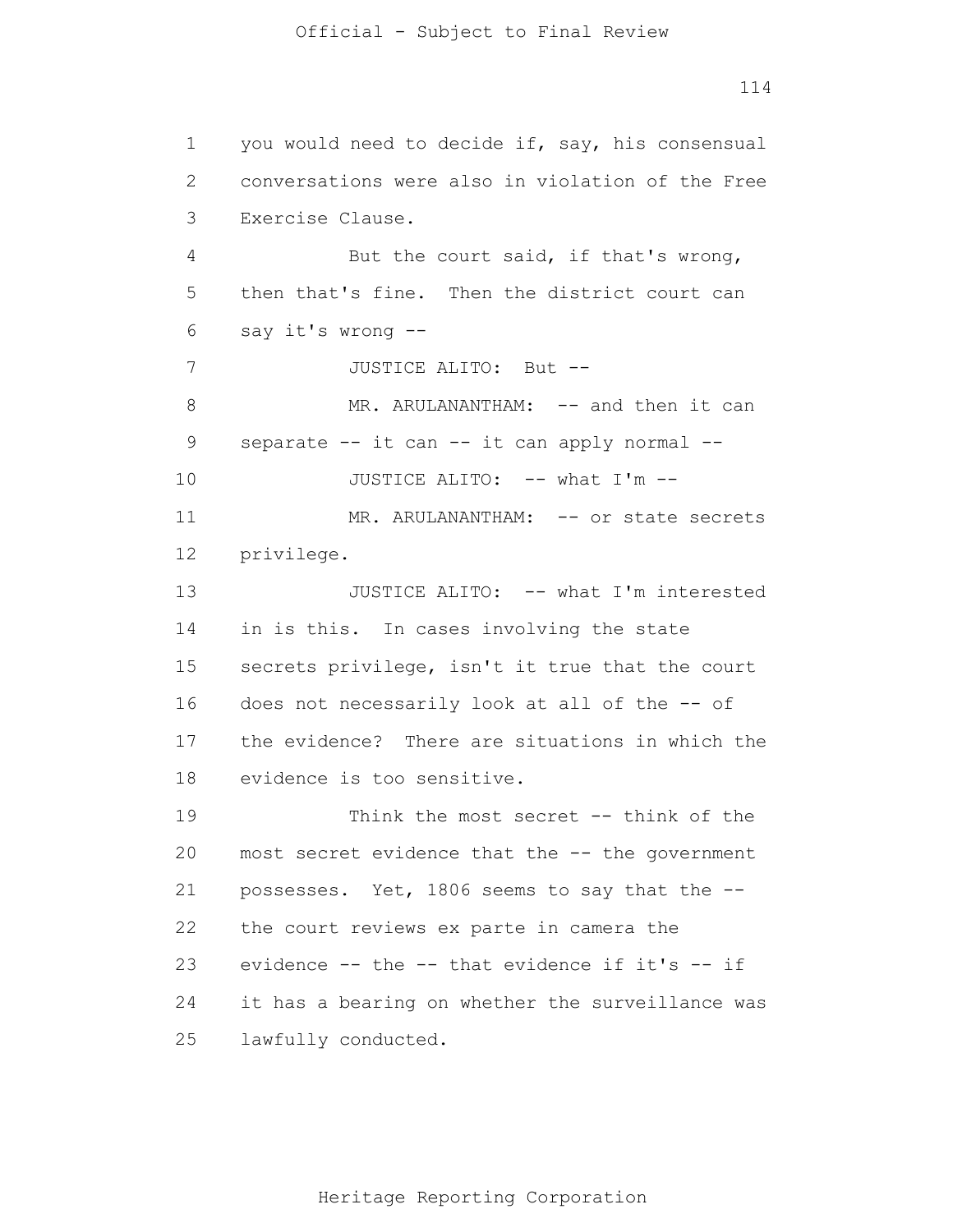1 2 3 4 5 6 7 8 9 10 11 12 13 14 15 16 17 18 19 20 21 22 23 24 25 MR. ARULANANTHAM: Yes. So our position would be that FISA brings the courts into the process. And so, you know, the government can always choose not to rely on some piece of information. It doesn't even want to give it to a court because it's worried the court might leak the information. And they can choose to do that. But, if they -- if they want to use it to show that the surveillance was lawful, they have to give it to the court as long as it's within that "such other materials relating to surveillance." But, you know, that's what  $I$  -- that's what we think. I'm not sure the Court has to address that question here. Obviously, it's, again, quite premature. And I think the -- the Court could hold that, you know, if this were like nuclear weapons in Hawaii or one of these other things -- I don't know how this would happen in this case, it's 15 years old -- but -but, you know, I think the Court could say we're not deciding whether there might be, you know, some set of information, maybe it's because that part is in the constitutional core, if somehow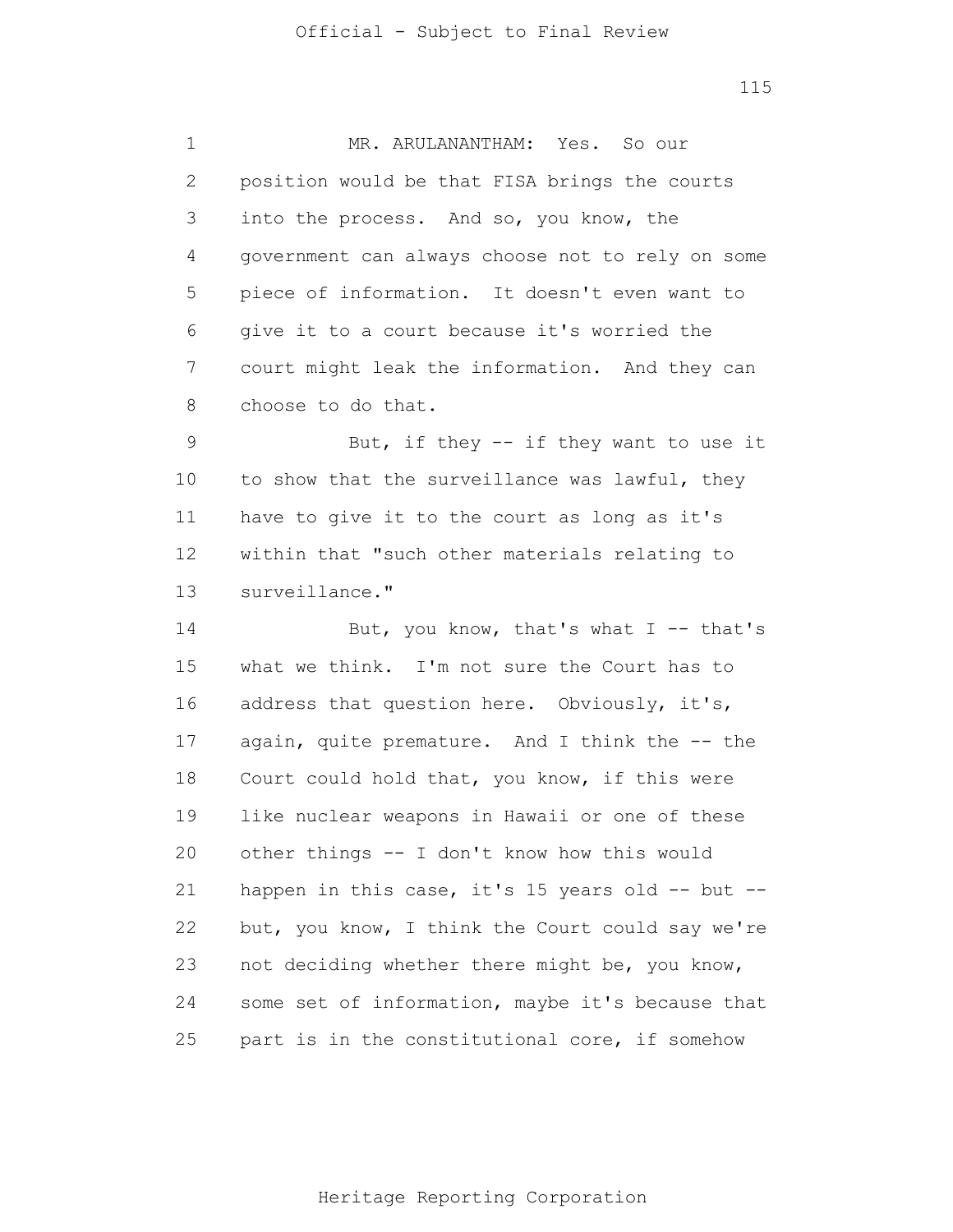| 1              | the president were involved in our case, which   |
|----------------|--------------------------------------------------|
| $\mathbf{2}$   | seems quite implausible to me, but, you know --  |
| $\mathfrak{Z}$ | and -- and say, well, you know, we're not        |
| 4              | deciding that little part of it, but, in         |
| 5              | general, FISA displaces the privilege and what   |
| 6              | it says is that other such materials relating to |
| 7              | the surveillance have to be turned over to the   |
| 8              | court, not to us, but to the court.              |
| $\mathcal{G}$  | JUSTICE ALITO: Wouldn't that be quite            |
| 10             | something? Because just dealing with some        |
| 11             | super-secret information in district court -- in |
| 12             | district courthouses around the country would    |
| 13             | create an incredible security problem. Most of   |
| 14             | the -- most district courts don't have the       |
| 15             | facilities to deal with information of that      |
| 16             | sensitivity.                                     |
| 17             | MR. ARULANANTHAM: Well, I -- we're               |
| 18             | only talking about domestic electronic           |
| 19             | surveillance of Americans. It doesn't arise --   |
| 20             | the -- the claims don't arise if we're talking   |
| 21             | about things like, for example, what you -- this |
| 22             | Court was dealing with, you know, last month in  |
| 23             | a different state secrets case.                  |
| 24             | So we're only talking about that.                |
| 25             | And, obviously, in criminal cases, Justice       |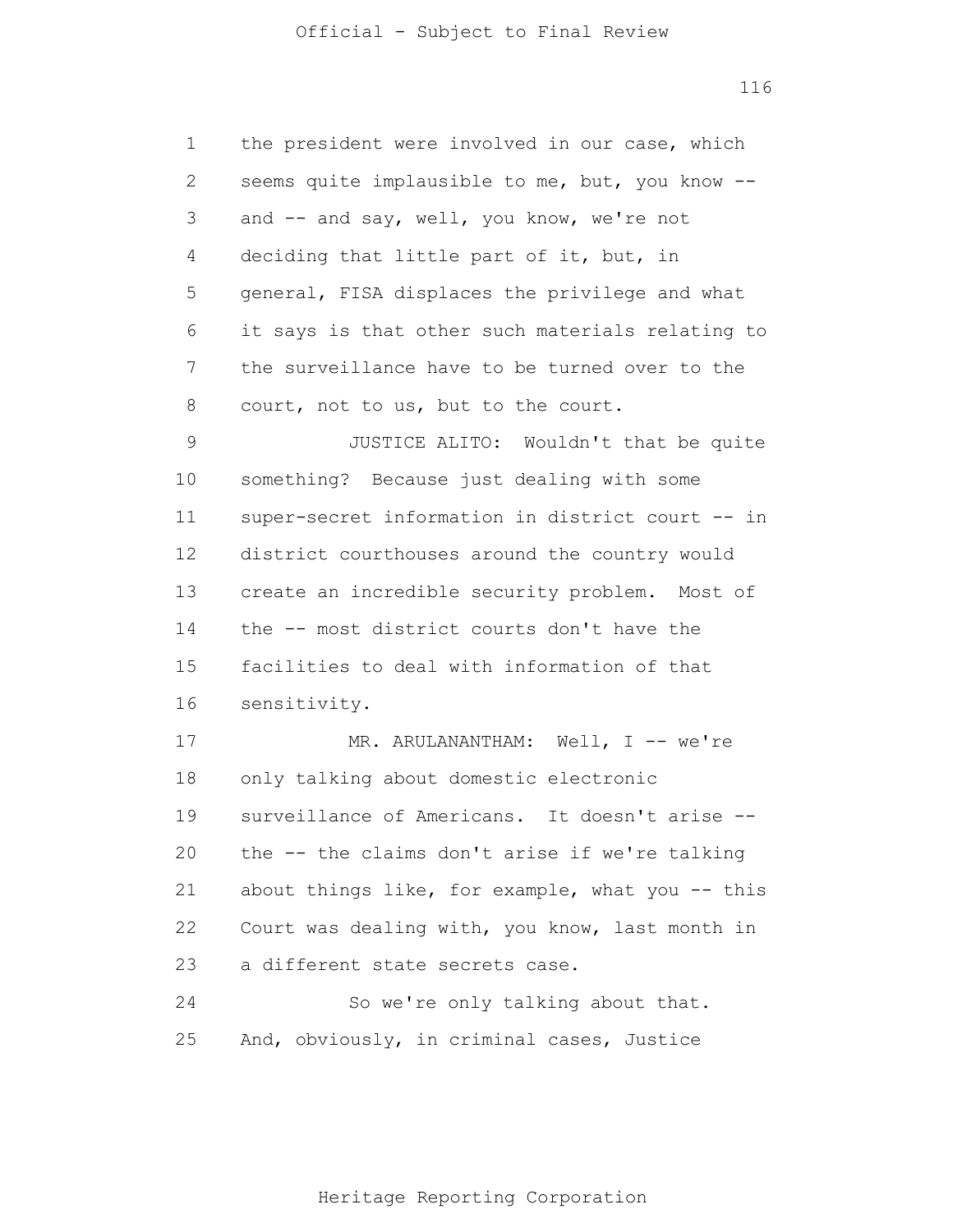## Official - Subject to Final Review

117

1 2 3 4 5 6 7 8 9 10 11 12 13 14 15 16 17 18 19 20 21 22 23 24 25 Alito, already, courts all the time are doing FISA ex parte in camera review where the government is trying to use the information in criminal cases. So I -- JUSTICE ALITO: Yeah, only if the government chooses to -- wants to use the information in a criminal case. MR. ARULANANTHAM: Yes, that -- that's true, Your Honor. I -- I -- our view is that Congress thought, in this context, given the history of abuse that had happened in this particular area, it was important to interpose the courts to play their role to ensure that surveillance remained within the confines of the law. CHIEF JUSTICE ROBERTS: Justice Sotomayor? JUSTICE SOTOMAYOR: Counsel, you disclaim wanting to use this information. The government hasn't made a motion to use it. It made a motion to dismiss. You concede that, whether or not that motion to dismiss is appropriate under Reynolds and General Dynamics and all that case law, shouldn't be addressed by us, correct?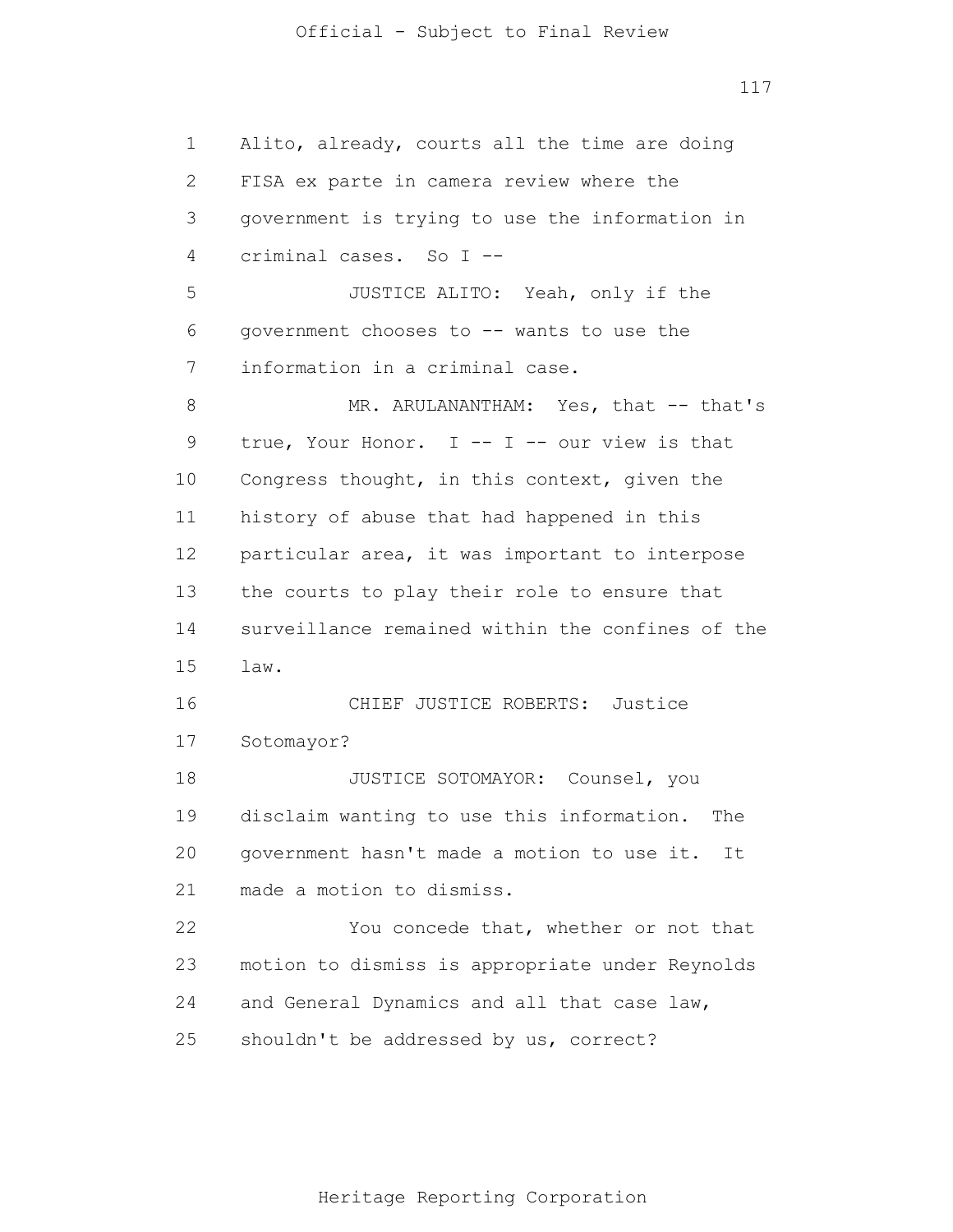1 2 3 4 5 6 7 8 9 10 11 12 13 14 15 16 17 18 19 20 21 22 23 24 25 -- -- MR. ARULANANTHAM: No, Your Honor. I -- I believe it's within the question presented, and the Court has the authority -- and we did argue it below. We said -- JUSTICE SOTOMAYOR: Yes, but -- MR. ARULANANTHAM: -- we put it in the BIO. So -- JUSTICE SOTOMAYOR: -- but you agree MR. ARULANANTHAM: -- our position  $is$   $--$ JUSTICE SOTOMAYOR: -- that it hasn't been properly briefed before us, and the Ninth Circuit didn't look at that? MR. ARULANANTHAM: No, the Ninth Circuit didn't look at that because en banc 6-5 in the Jefferson decision, it -- it ruled that Totten and Reynolds were on a continuum. JUSTICE SOTOMAYOR: Right. But -- but -- but -- MR. ARULANANTHAM: And this is before General Dynamics. JUSTICE SOTOMAYOR: Exactly. So -- MR. ARULANANTHAM: Right. So -- so it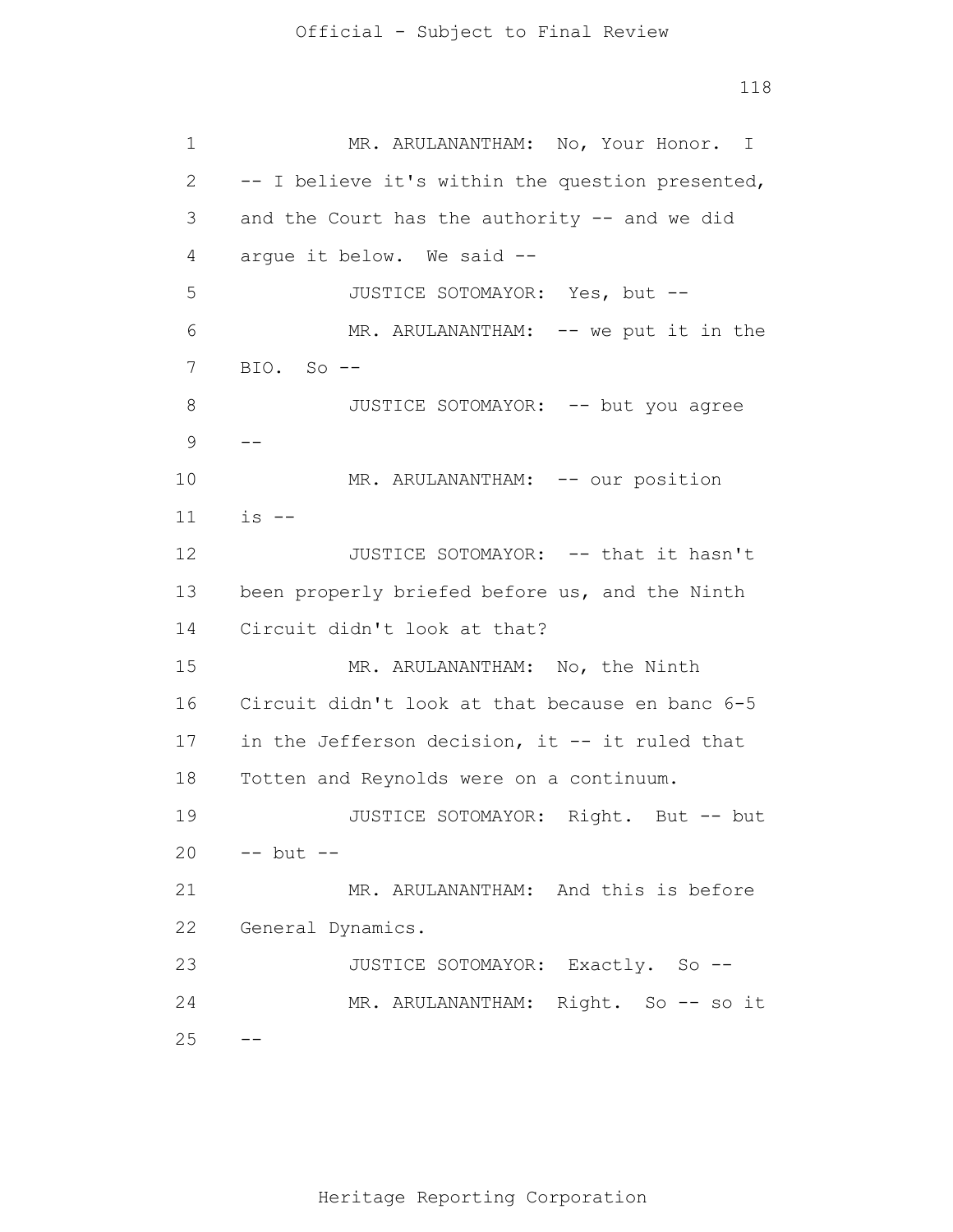1 2 3 4 5 6 7 8 9 10 11 12 13 14 15 16 17 18 19 20 21 22 23 24 25 JUSTICE SOTOMAYOR: -- that hasn't been really addressed by them, not the way you've argued it before us? MR. ARULANANTHAM: No, Your Honor, it was foreclosed -- JUSTICE SOTOMAYOR: All right. So -- MR. ARULANANTHAM: -- under circuit precedent. So we didn't make this exact -- this argument there. JUSTICE SOTOMAYOR: So, if you were to lose -- and I know you desperately don't want to, but assume my assumption that all we hold is that no one's invoked 1806 here, and we send it back for the Court below to decide how state secrets interacts with a motion to dismiss. Is that the narrowest ruling that we could issue? MR. ARULANANTHAM: Yes, Your Honor. I think holding that either, as I had discussed with Justice Kavanaugh, either that you shouldn't have dismissed on the pleadings or that we want the Ninth Circuit to decide if you should have dismissed on the pleadings, I would just point, just note, I guess, that in the en banc Ninth Circuit foreclosed our argument about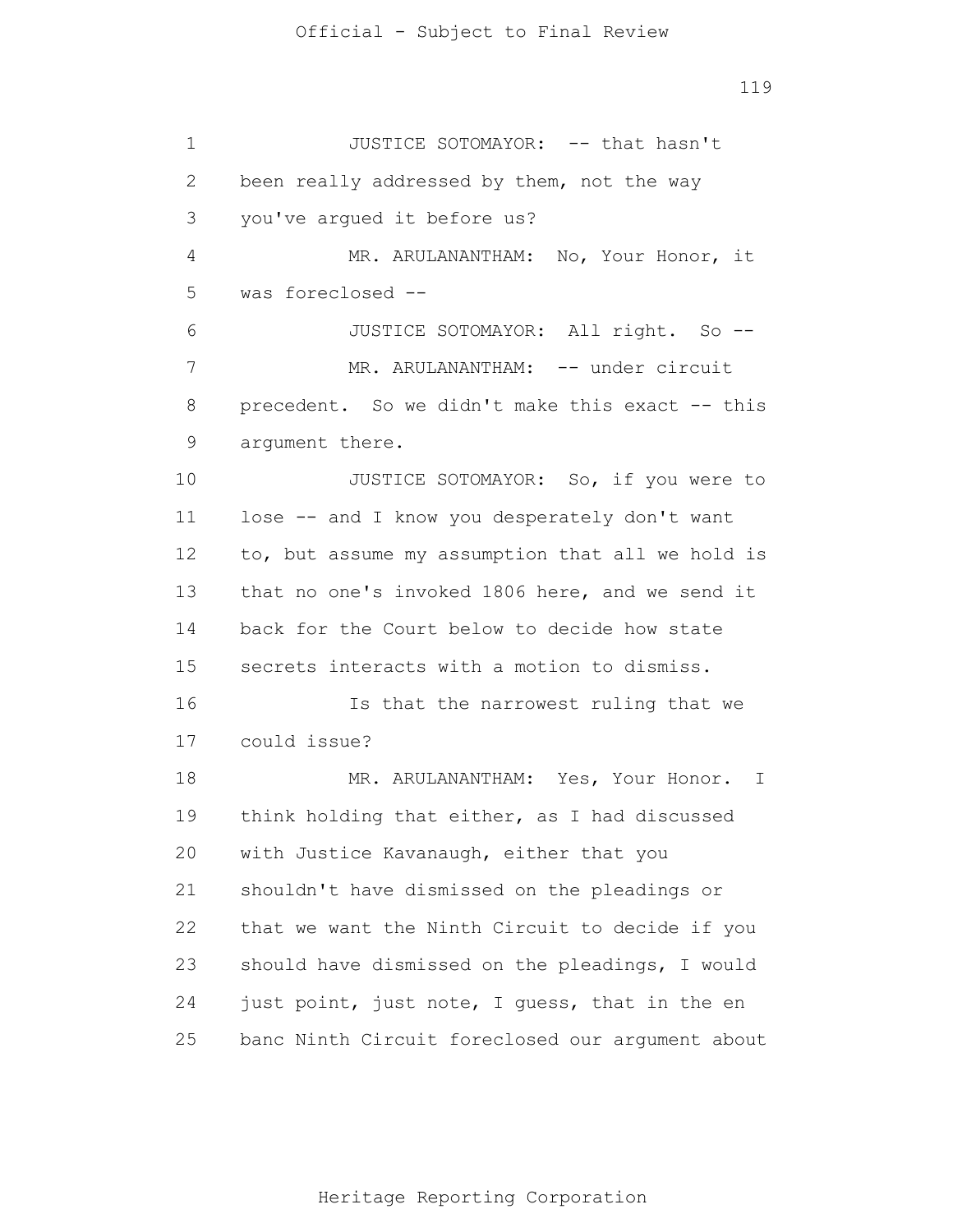## Official - Subject to Final Review

120

1 2 3 4 5 6 7 8 9 10 11 12 13 14 15 16 17 18 19 20 21 22 23 24 25 the scope of the Reynolds privilege here. It was before General Dynamics, so perhaps we could argue, hey, look, you know -- JUSTICE SOTOMAYOR: Exactly. So if we tell them look at your holding in light of General Dynamics -- MR. ARULANANTHAM: Yes, Your Honor. JUSTICE SOTOMAYOR: -- they should do that anyway? MR. ARULANANTHAM: Yes, Your Honor. Yes, Your Honor. That would be the -- the narrowest. JUSTICE SOTOMAYOR: Thank you. CHIEF JUSTICE ROBERTS: Justice Kagan? JUSTICE KAGAN: So this question doesn't assume you lose. Suppose, you know, just on this question of the relationship between the two questions, suppose that the easiest question in this case, I think, is the question of when dismissal is appropriate, and that the Ninth Circuit decision was in some important way premised on an incorrect understanding of when dismissal is appropriate in a state secrets case. And suppose, too, that I find the 1806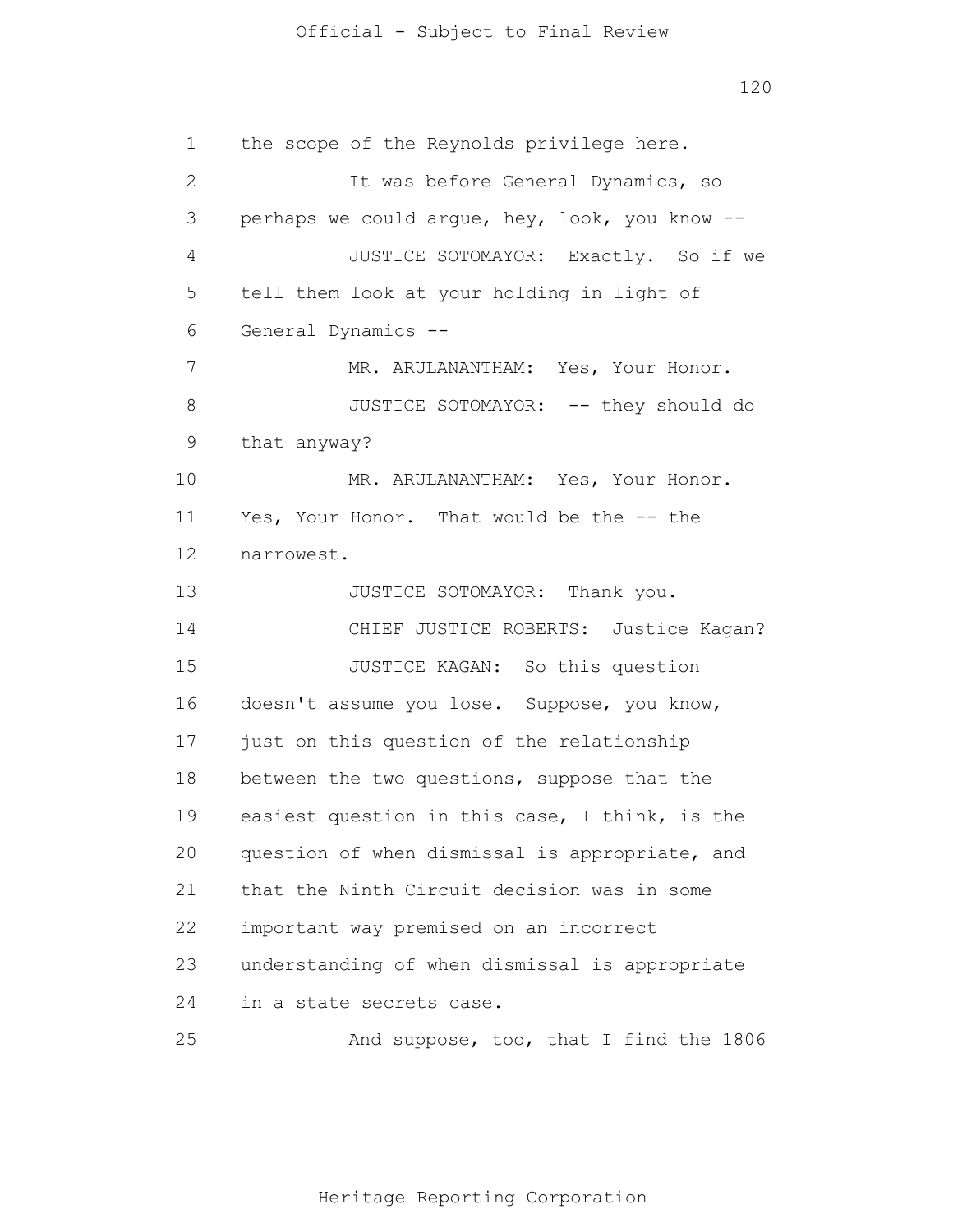1 2 3 4 5 6 7 8 9 10 11 12 13 14 15 16 17 18 19 20 21 22 23 24 25 questions quite difficult. And if the entire discussion of the Ninth Circuit was premised on this error about state secrets dismissals, one wouldn't have to get into that, that would seem an attractive solution to me. But that leaves an opinion on the books, which may well be wrong, that the Ninth Circuit's view of 1806, in fact, is incorrect. So what should I do? MR. ARULANANTHAM: I think the Court could affirm on the alternative ground, but that would still leave the Ninth Circuit opinion on the books, I guess, is your point, Your Honor. I guess  $-$  I  $-$  I suppose the Court could say, under these circumstances, where, you know, our first argument to the Ninth Circuit was the dismissal was premature. Perhaps the Court should say: We think that the Court should have addressed that question first and for that reason we vacate the -- the decision and ask the Court to -- to address that -- that question first. I'm not sure -- I mean, under that view, you wouldn't say whether it was right or whether it was wrong. You were saying that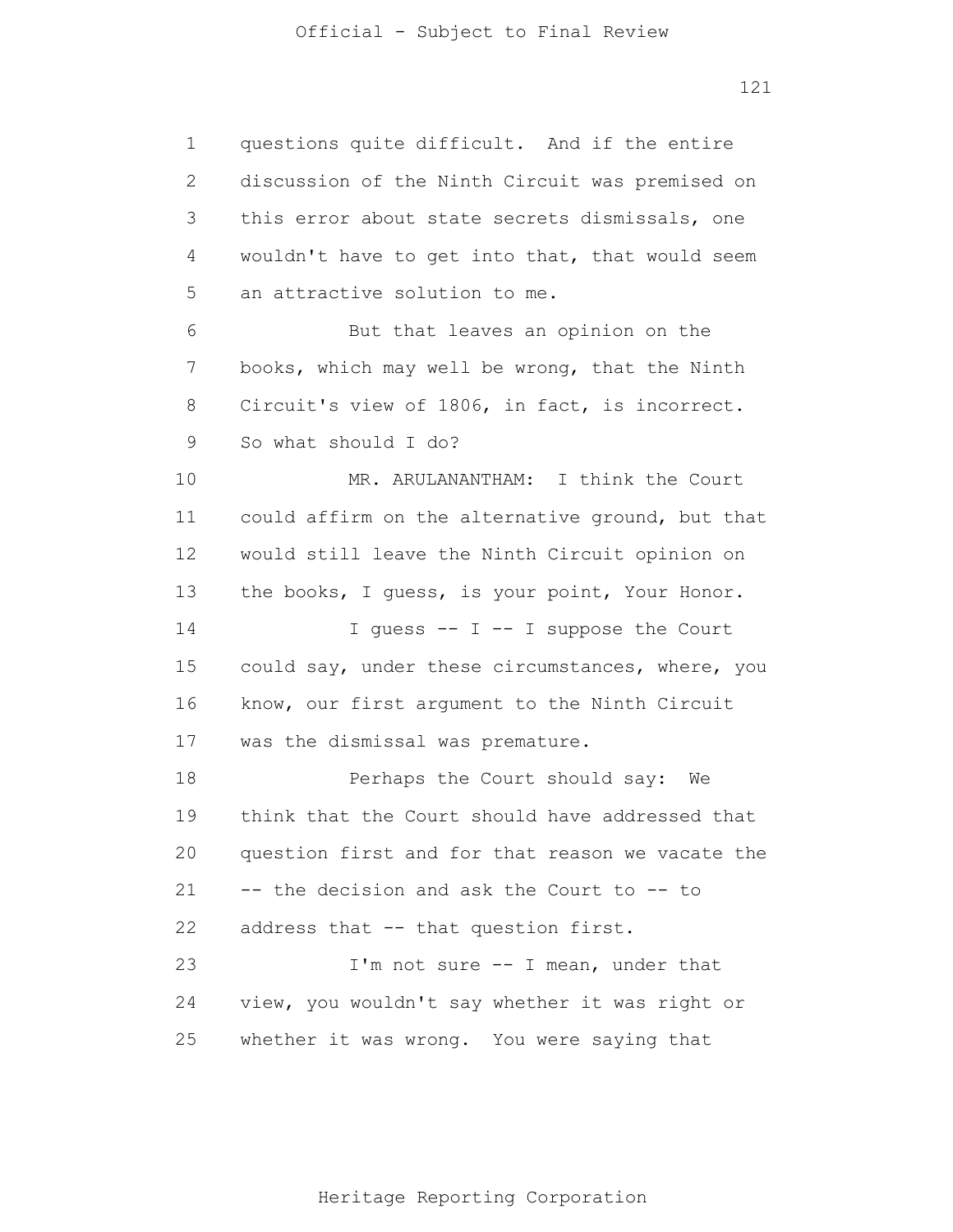1 2 3 4 5 under these circumstances, given the significance of the issues or, you know, for whatever other reasons, we think it more appropriate to address the question whether the dismissal here was premature.

6 7 8 9 10 11 12 13 14 The district court did not look at the actual underlying evidence. The district court didn't explain why, when we said we would move on our summary -- for summary judgment on the religion claims, didn't say why that would still somehow lead to inevitably the disclosure of information, you know, unless -- unless they - they carried the risk and it was -- it was them that caused the risk.

15 16 17 18 19 20 21 22 23 24 25 So I suppose Your Honor could -- could take that approach. I feel like your question sort of did assume we would lose on FISA in the end, but, you know, I mean, our -- our -- our view is that the Court could also affirm on either of those two grounds, but I guess Your Honor already knew that, so. Have I answered your question? I sense -- yeah? CHIEF JUSTICE ROBERTS: Justice Gorsuch.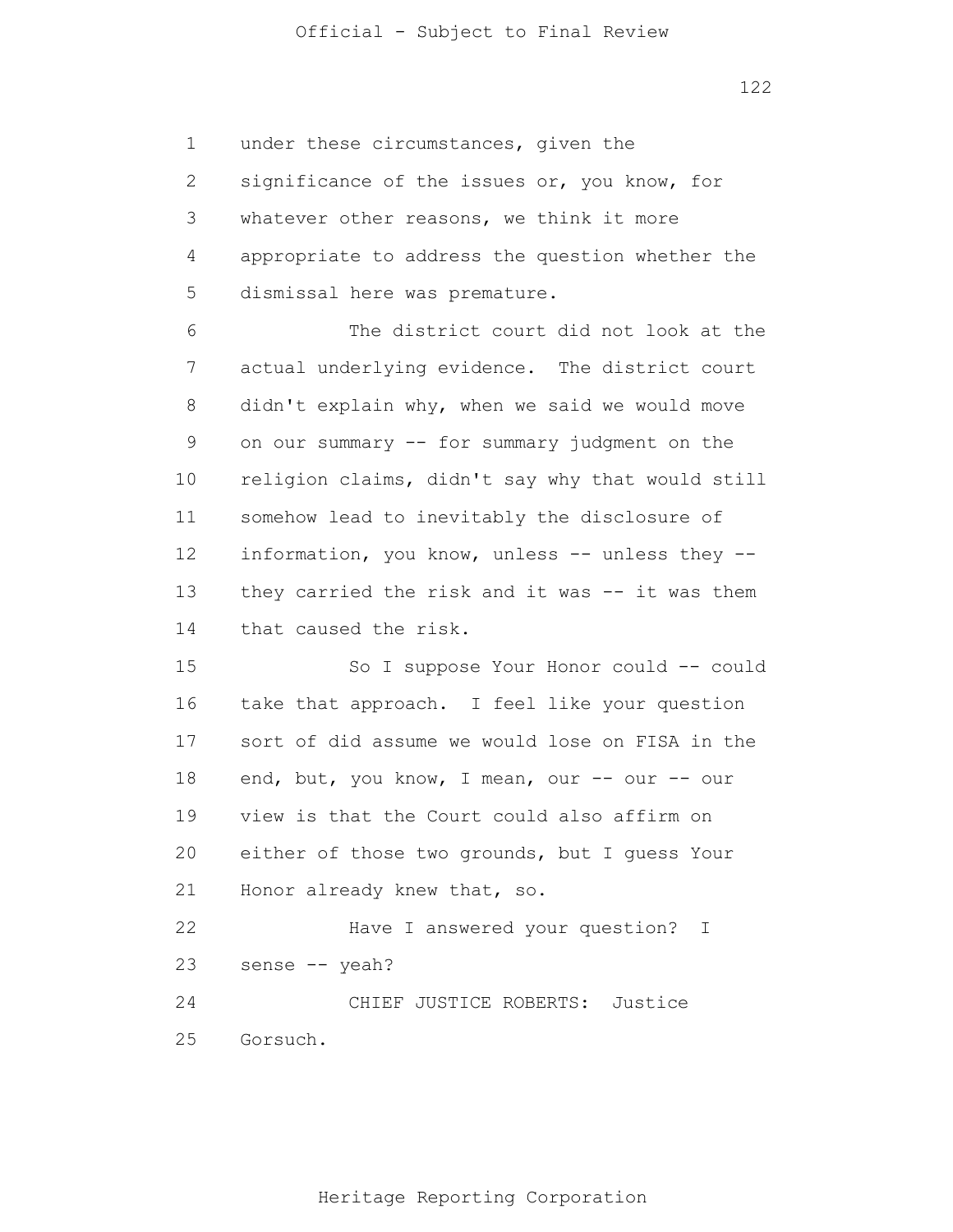| 1            | JUSTICE GORSUCH: I just want to make            |
|--------------|-------------------------------------------------|
| $\mathbf{2}$ | sure I understand your answer to the question.  |
| 3            | So it might be possible, $I$ -- I think you're  |
| 4            | saying, to vacate and remand the case, and say  |
| 5            | it was premature for the Ninth Circuit to       |
| 6            | determine that FISA displaced state secrets     |
| 7            | without first asking what state secrets is and  |
| 8            | how it applies to this case?                    |
| 9            | MR. ARULANANTHAM: Yes, Your Honor.              |
| 10           | And we would say, as Justice Sotomayor had      |
| 11           | suggested, particularly in light of General     |
| 12           | Dynamics.                                       |
| 13           | JUSTICE GORSUCH: Okay.                          |
| 14           | MR. ARULANANTHAM: And -- and there is           |
| 15           | two -- if I -- if I -- if I may, Your Honor,    |
| 16           | there is two aspects to that. One is whether    |
| 17           | dismissal is available in light of General      |
| 18           | Dynamics and the other is the prematurity part, |
| 19           | whether you can do it on the pleadings or you   |
|              | 20 have to let the case play out.               |
| 21           | JUSTICE GORSUCH: Got it. Thank you.             |
| 22           | CHIEF JUSTICE ROBERTS: Justice                  |
| 23           | Kavanaugh.                                      |
| 24           | JUSTICE KAVANAUGH: One follow-up on             |
| 25           | the Article II discussion we were having        |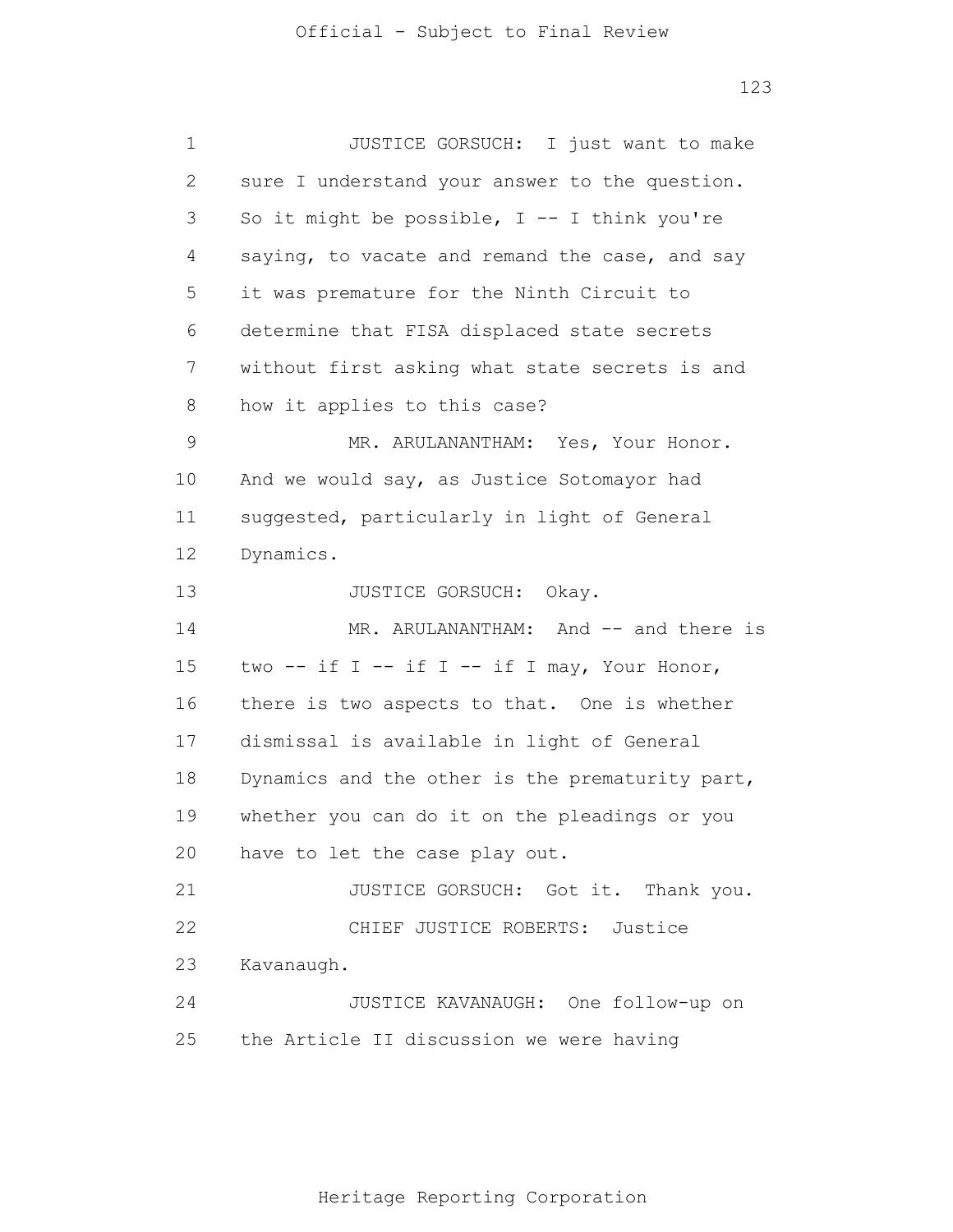#### Official - Subject to Final Review

124

1 2 3 4 5 6 7 8 9 10 11 12 13 14 15 16 17 18 19 20 21 22 23 24 25 earlier, I appreciate your answers on that, just so I'm clear about what I'm suggesting. I agree with you there would be real doubts about whether the executive's power, Article II power, to conduct domestic surveillance would be exclusive and preclusive under Category 3 of the Jackson framework, so I agree that would be doubtful in my view, although we haven't said that. But, at a minimum, I think the government is saying, in this separation of powers back and forth between the executive and Congress, what the executive is due is that Congress speak clearly, directly, give some clearer indication of an intent to intrude on the state secrets privilege than we have here. And the Chief Justice's questions about a few words and Justice Alito's questions, which I would certainly second, the district court -- that this kind of information, depending on what it is, is not the kind of information you want floating around even in the White House to people, much less floating around the country, depending on what it is, of course. So, on that question, that Article II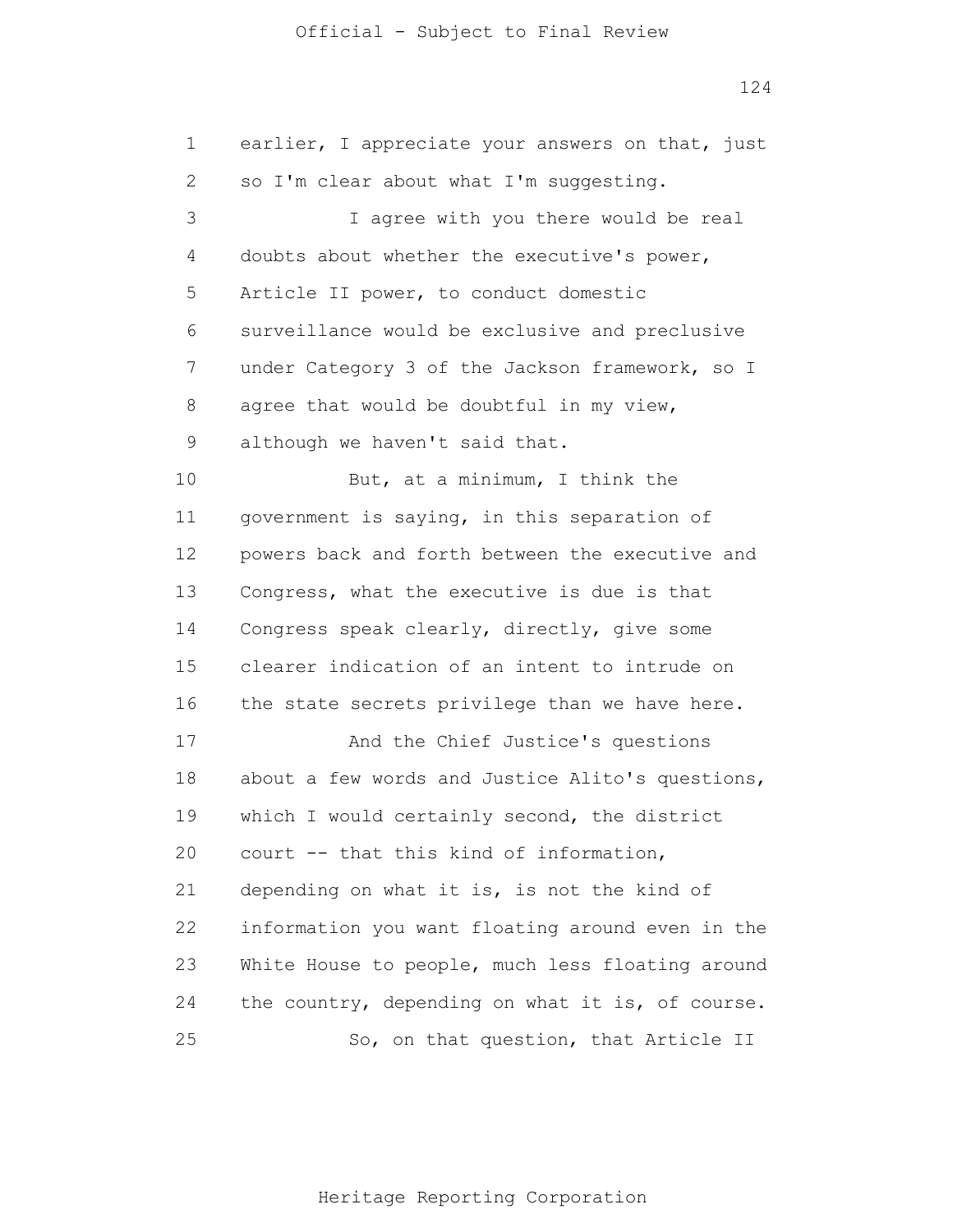1 2 3 4 5 6 7 8 9 10 11 12 13 14 15 16 17 18 19 20 21 22 23 24 25 influences the reading is kind of what I'm getting at with Article II, not the exclusive/preclusive. MR. ARULANANTHAM: Uh-huh. Yeah, I think there are other statutes that have already crossed this bridge. FOIA Exemption 1 and the post EPA v. Mink congressional action on that is one. CIPA, even FISA, other provisions of FISA which require very extremely sensitive programs that the government is running to be disclosed to this Court. So, in that sense,  $I$  -- I don't think there's a -- when -- when we're talking about domestic electronic surveillance and only ex parte review and all that, that's sort of the answer I gave before. JUSTICE KAVANAUGH: Yeah. MR. ARULANANTHAM: The one other thing I would say on it, Your Honor, is we're talking here about rules for litigation, and all of this is about when they file something in court and, you know, all of that. And it's very well recognized that Congress has the power to set up a set of rules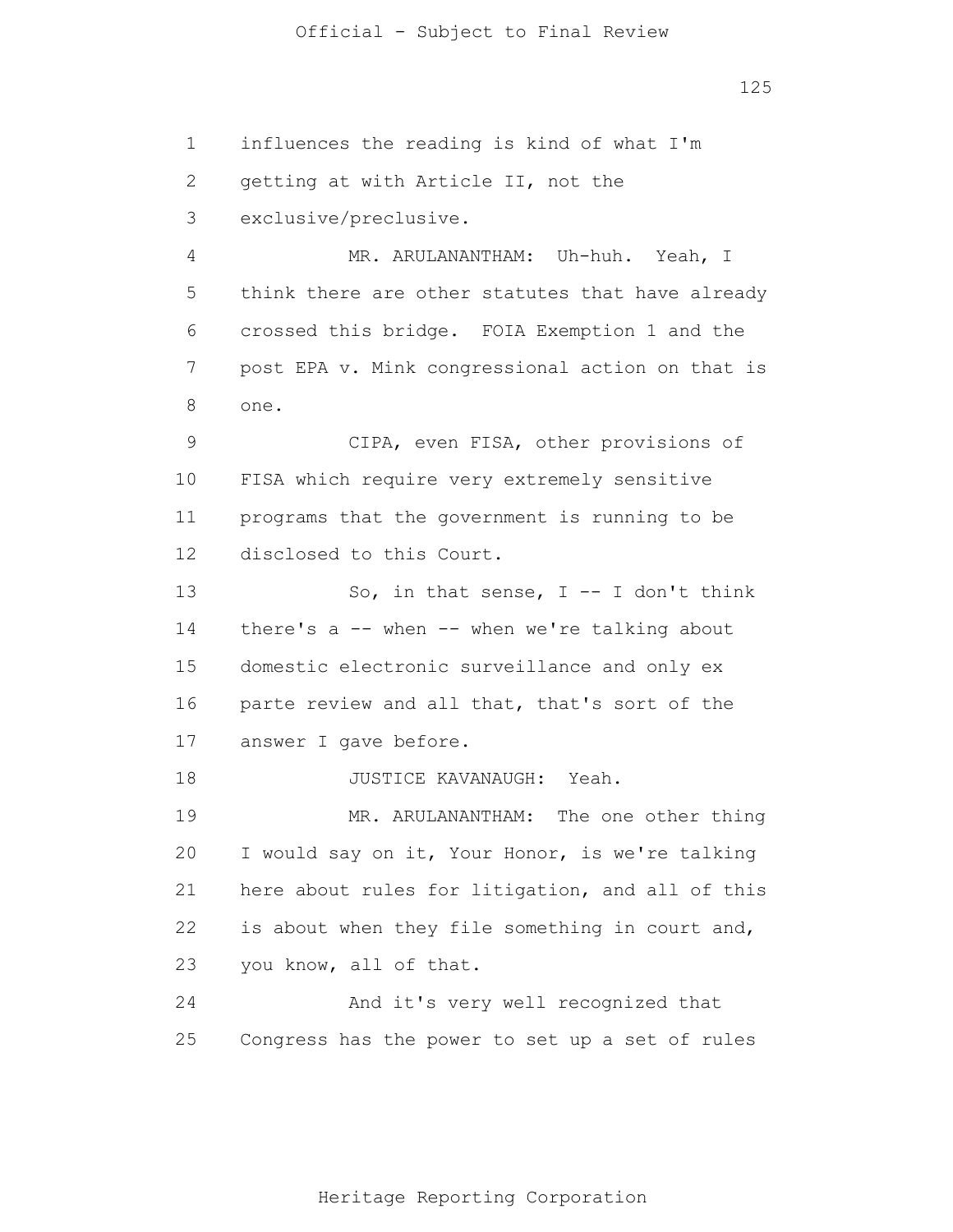1 2 3 4 5 6 7 8 9 10 11 12 13 14 15 16 17 18 19 20 21 22 23 24 25 for litigation, whether it be evidentiary rules or other related procedures. Vance v. Terrazas, you know, talks about this even in a context where there may not be power over the original -- I think, in there, it's the denaturalization context. When you then talk about making the evidentiary rules, Congress's power is even heightened. And so, here, we're not talking about whether the government has the power in the first place to do some thing. We're talking about where they've already done it and now we're setting remedies up. 1806(f) and 1810 are mechanisms, and even if you believe them that it's about government's use, the whole thing is about what happens in court. And so I think there also we're far afield from what I would think of as potential core Article II concerns. JUSTICE KAVANAUGH: Thank you. CHIEF JUSTICE ROBERTS: Justice Barrett. JUSTICE BARRETT: I do have a question. It's a follow-up to something Justice Alito asked you earlier. He said to posit, you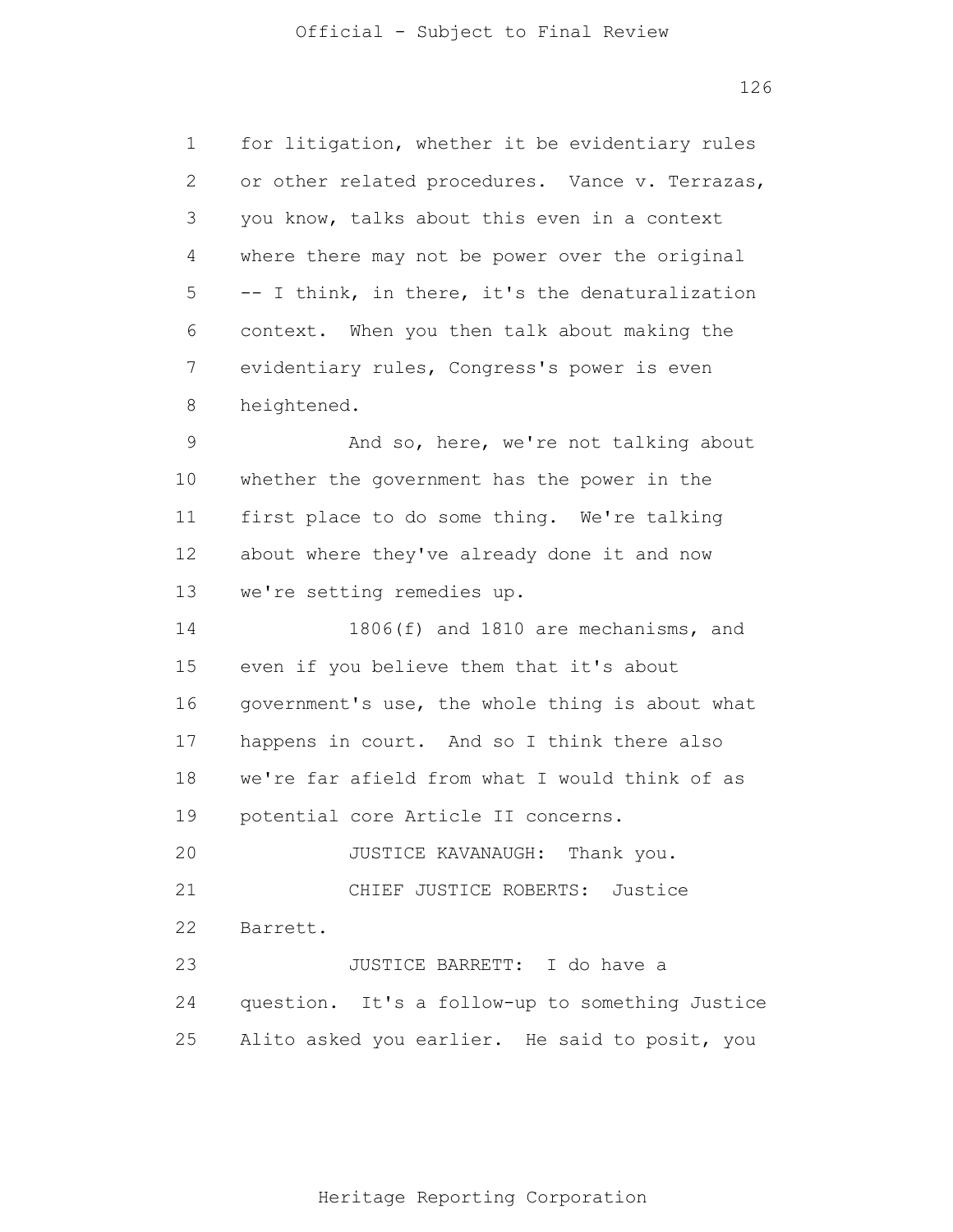1 2 3 4 5 6 7 8 9 10 11 12 13 14 15 16 17 18 19 20 21 22 23 24 25 know, you have religion claims in the suit, and the suit is about whether the surveillance violated or discriminated on the basis of religion. But review of the application and the related documents shows that there was no religious discrimination. It was based on, you know, very good evidence that the targets were terrorists. You said in that circumstance, like, okay, well, then they've asserted the states secrets privilege, let the chips fall where they may, that dismissal's not a remedy under the states secret privilege. Did I misunderstand that? MR. ARULANANTHAM: Yes, Your Honor. I said there's two options. What you just described is the traditional common law rule. And it was the rule certainly in 1978. JUSTICE BARRETT: You mean that it proceeds forward just without the -- MR. ARULANANTHAM: Without the privilege -- JUSTICE BARRETT: Okay, but my question is then what happens to the individual defendants? Let's say the evidence that they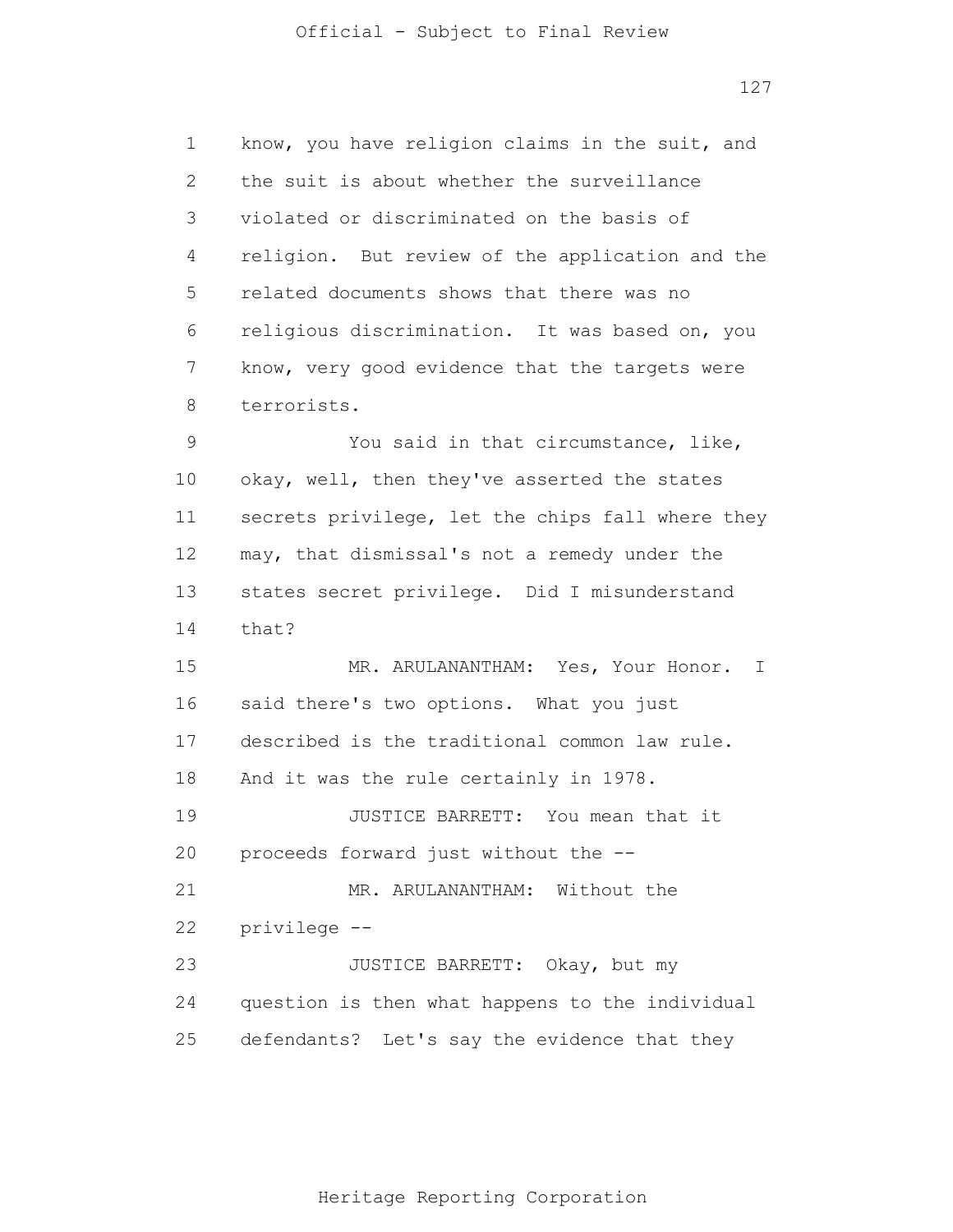1 2 3 4 5 6 7 8 9 10 11 12 13 14 15 16 17 18 19 20 21 22 23 24 25 can use to defend themselves against the claim that they religiously discriminated is in this body of evidence that's protected by the state secrets doctrine. And you're saying dismissal's not a remedy so they go in with their hands behind their back and they just are sitting ducks? MR. ARULANANTHAM: Yeah. So two -two thoughts, Your Honor, under common law that is certainly the result, and there are -- JUSTICE BARRETT: Except under common law, if you have a privilege like attorney-client and then it's exclusively a common law privilege, it can be pierced if it would violate the due process rights, right? But if -- if the state secrets privilege is not entirely common law, if it has a constitutional element, I'm not sure that the due process rights of the defendants could pierce it. MR. ARULANANTHAM: Yes, I'm -- I'm just thinking of common law cases that are actually cited in Professor Donohue's brief. Republic of China is one. Northrop v. McDonnell Douglas Douglas, where the defendant wants the information and they say the chips fall where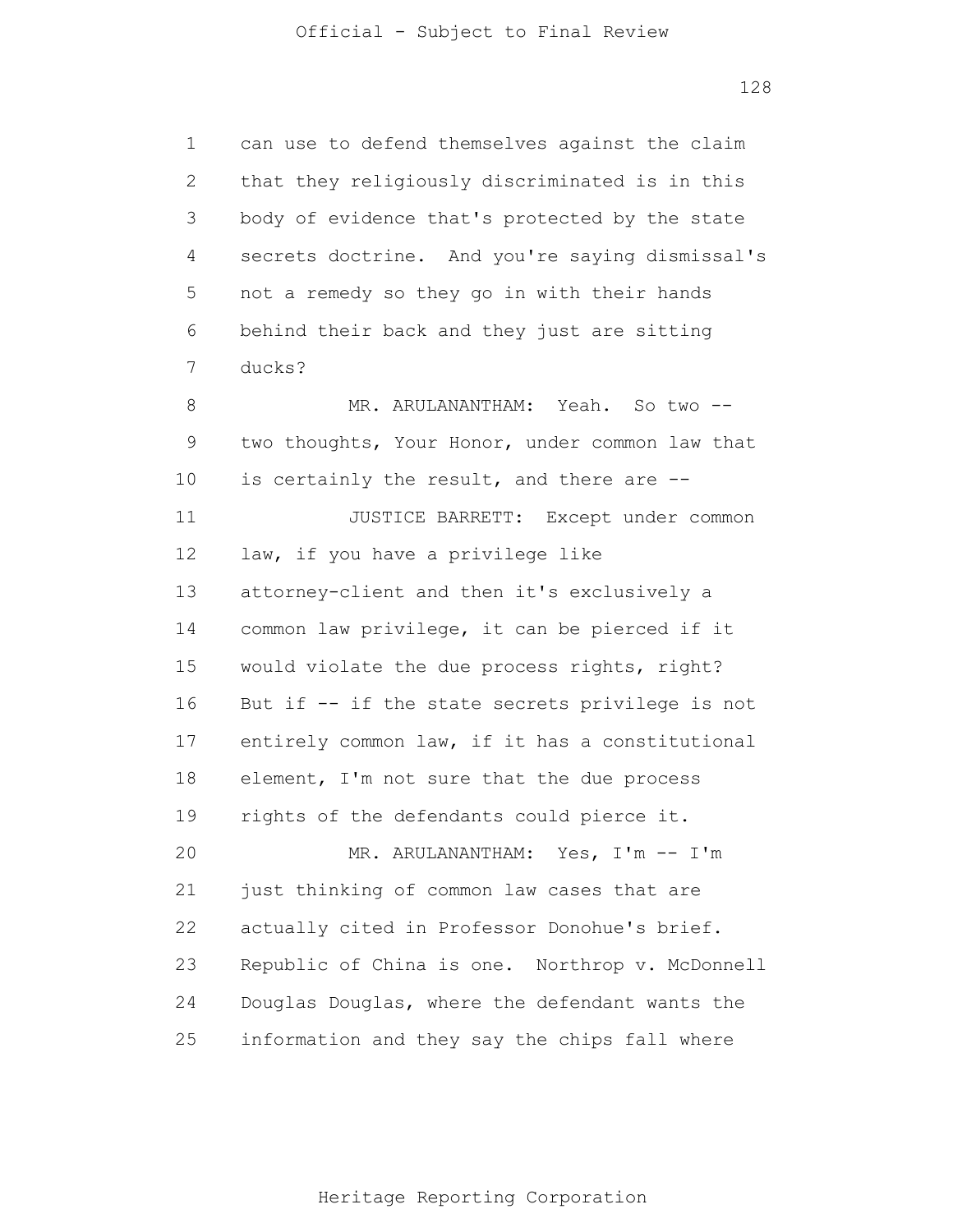#### Official - Subject to Final Review

129

1 2 3 4 5 6 7 8 9 10 11 12 13 14 15 16 17 18 19 20 21 22 23 24 25 they may. But  $--$  so  $--$  so  $--$ JUSTICE BARRETT: Can that happen if there's a constitutional element to the privilege? MR. ARULANANTHAM: So, I mean, if we're talking about Article II, no, but you're asking about a due process element? JUSTICE BARRETT: Well, I'm asking chips like fall where they may, and you're - you're saying that that's fine even if it violates the due process rights of the individual defendants? MR. ARULANANTHAM: Well, I think -- so again, there's another option, and I want to make sure I get to talk about other option -- JUSTICE BARRETT: Okay. MR. ARULANANTHAM: Right? Which is Justice Scalia's -- or then Judge Scalia's option, but -- but, yes, I think it's often going to be true -- I mean, if -- if the Due Process Clause requires that someone needs the evidence, then obviously that would trump the - the common law. That -- that just seems -- JUSTICE BARRETT: So that assumes the state secrets privilege is only common law?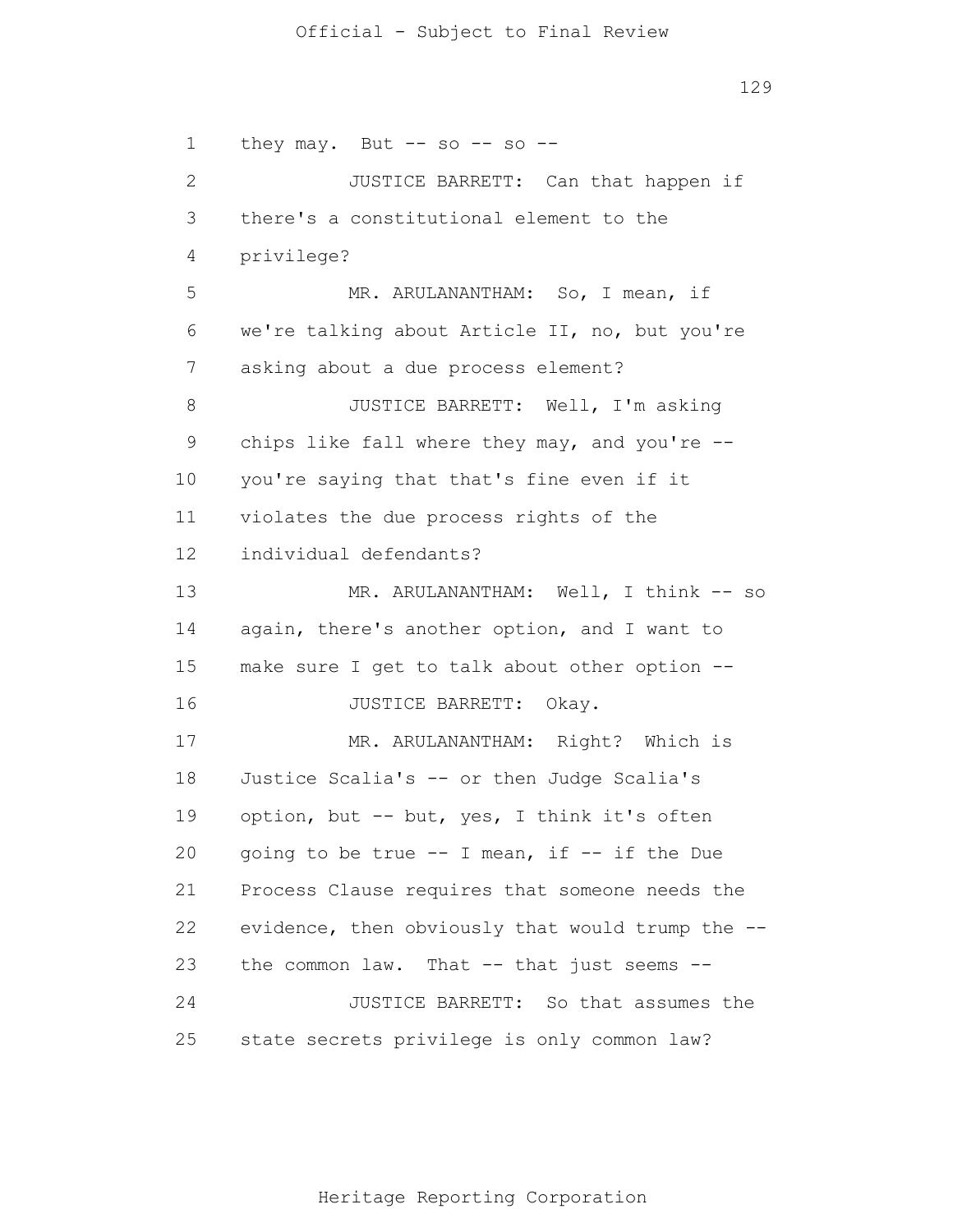| 1  | MR. ARULANANTHAM: Yes, but if -- oh,             |
|----|--------------------------------------------------|
| 2  | you're asking what if you have a conflict        |
| 3  | between the Due Process Clause and the Article   |
| 4  | II element of the state secrets privilege? I --  |
| 5  | I don't -- I -- I don't know. I think, you       |
| 6  | know, again, whatever the answer is, it would be |
| 7  | within the scope of the statute because it's in  |
| 8  | accordance with the requirements of law. But --  |
| 9  | JUSTICE BARRETT: It's just hard to               |
| 10 | see letting the chips fall where they may if     |
| 11 | it's then the individual defendants who are      |
| 12 | deprived of access to information that they need |
| 13 | to defend themselves against the claim that they |
| 14 | discriminated on the basis of religion, when     |
| 15 | let's imagine, in Justice Alito's hypothetical,  |
| 16 | it's utterly clear from all the materials that   |
| 17 | there was no religious discrimination.           |
| 18 | MR. ARULANANTHAM: Yes, so, again, I              |
| 19 | still want to talk about the other option.       |
| 20 | JUSTICE BARRETT: Yeah.                           |
| 21 | MR. ARULANANTHAM: But the -- the last            |
| 22 | thing I'll say before that is $-$ and this is    |
| 23 | discussed to some extent in Tenet and cases like |
| 24 | that $--$ the government can always indemnify,   |
| 25 | right? I mean, that -- when we're talking about  |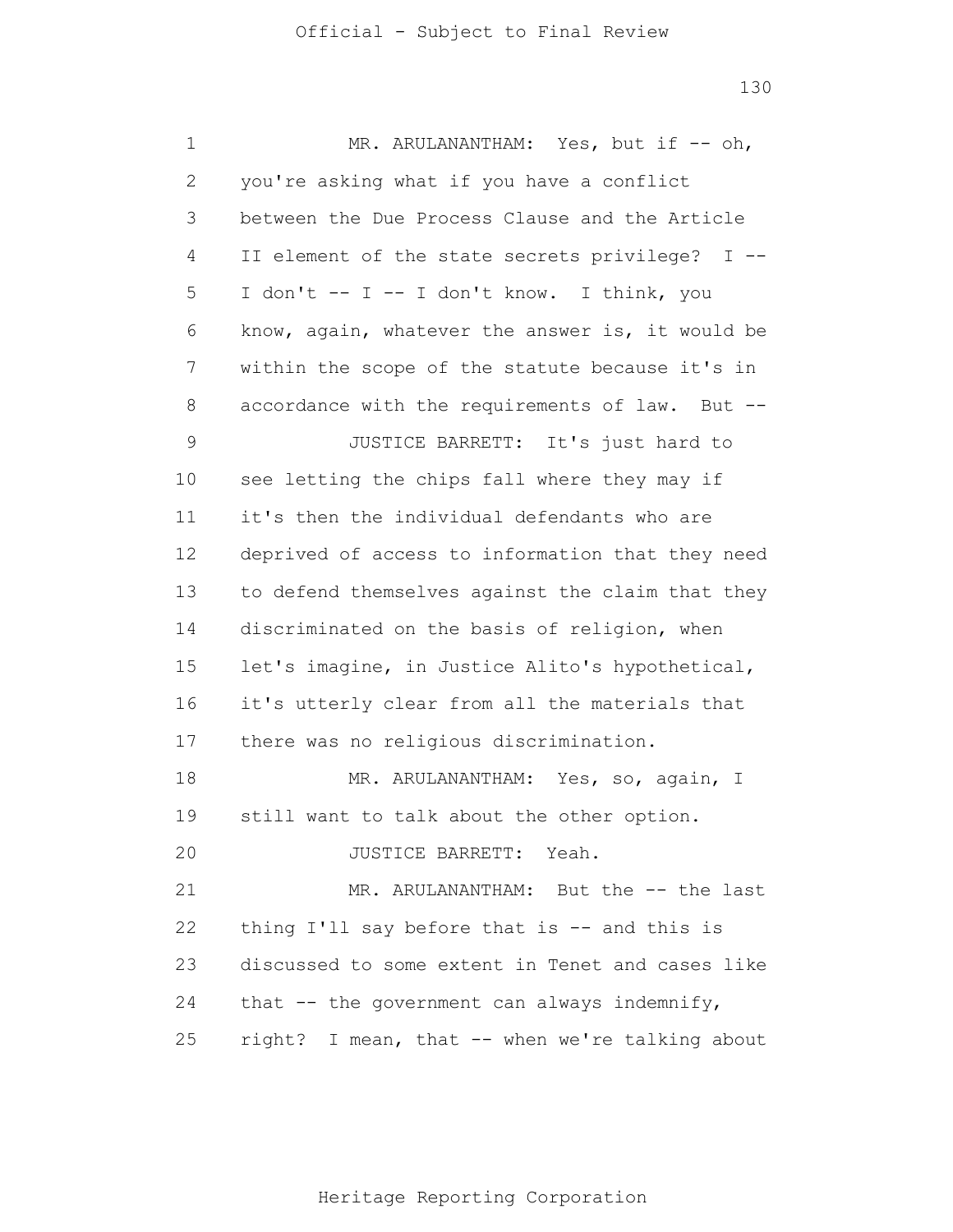| 1            | people who were working for the government,      |
|--------------|--------------------------------------------------|
| $\mathbf{2}$ | which is typically what's going to happen in an  |
| 3            | 1810 case. You know, if you're talking about     |
| 4            | the mirror image problem, do you let the harm of |
| 5            | the due process problem you're talking about or  |
| 6            | the Seventh Amendment problem you're talking     |
| 7            | about fall on this side of the ledger or our     |
| 8            | side of the ledger? You know, we're out of luck  |
| 9            | even if they blatantly broke the law, where they |
| 10           | have $--$                                        |
| 11           | The due process --<br>JUSTICE BARRETT:           |
| 12           | MR. ARULANANTHAM: -- the possibility             |
| 13           |                                                  |
| 14           | JUSTICE BARRETT: -- rights, as                   |
| 15           | Justice Alito pointed out, are not the same for  |
| 16           | defendants and plaintiffs.                       |
| 17           | The Seventh<br>MR. ARULANANTHAM: Yes.            |
| 18           | Amendment rights are the same. But let me get    |
| 19           | to the $-$                                       |
| 20           | JUSTICE BARRETT: Yeah. Please.                   |
| 21           | MR. ARULANANTHAM: -- let me get to               |
| 22           | the other -- the other point. I mean, then       |
| 23           | Judge Scalia, and actually even building on a    |
| 24           | prior case, Ellsberg, said that the court is --  |
| 25           | and this has become an In re Sealed Case, the    |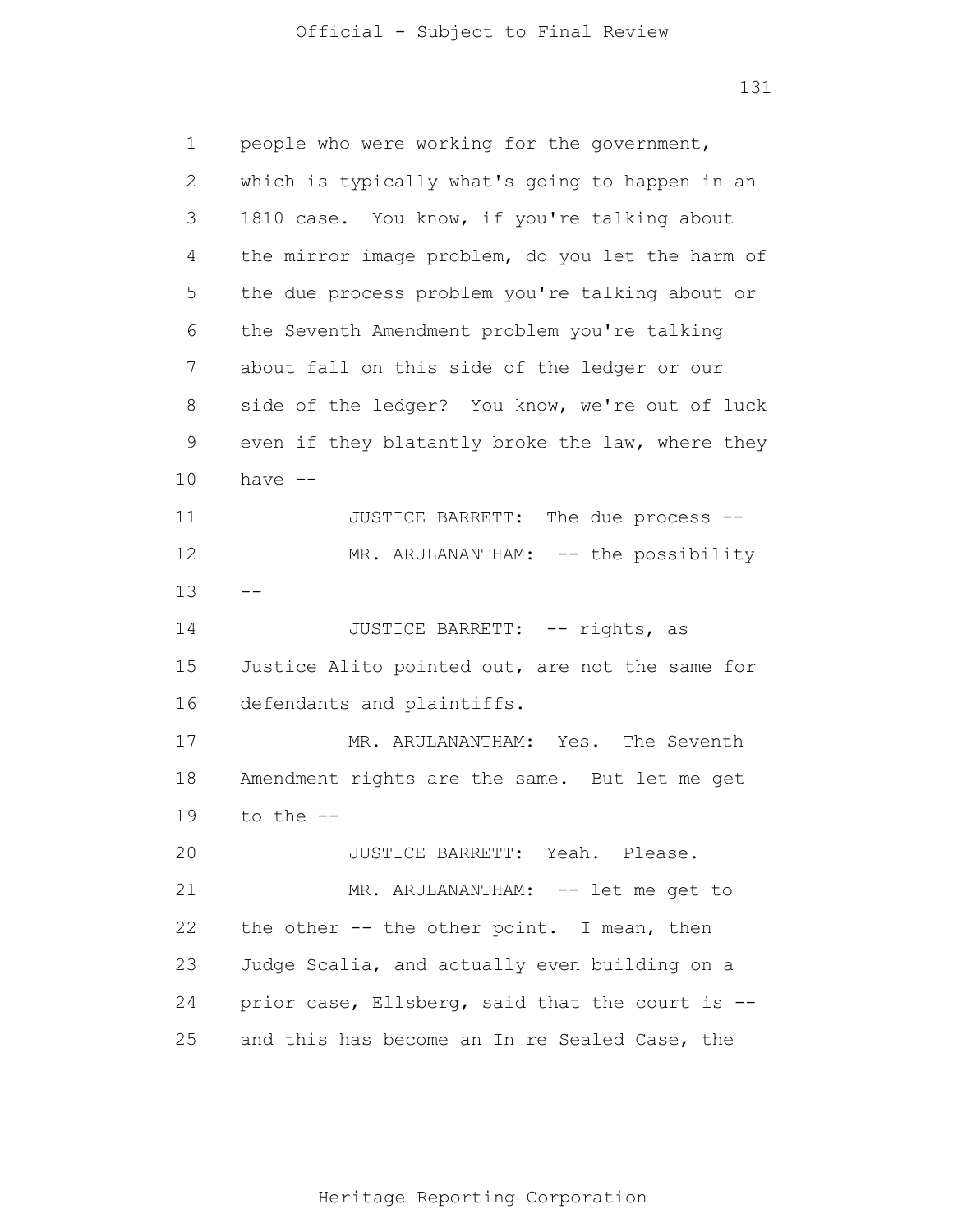1 2 3 4 5 6 7 8 9 10 11 12 13 14 15 16 17 18 19 20 21 22 23 24 25 D.C. Circuit's rule and it is the rule adopted by the decision below in this case -- is that in that situation, the court can look at the information, as Justice Alito had imagined, decide that, yes, there is no basis for finding that these people were discriminated against and rule for the defendants. And -- and that actually is what happened in Molerio, where the person had a claim that they thought -- a First Amendment claim that they thought the court held would - should survive summary judgment. But they said: But we've seen the evidence and we know that claim is wrong. And so they nonetheless ruled for the defendant. And I think that option would certainly be available under the court of appeals' decision in this case, so I think if you -- if you affirmed, that option would still be  $-$ JUSTICE BARRETT: You're okay with that option? MR. ARULANANTHAM: -- available to them. Yes, we haven't challenged it -- we haven't challenged it here. And -- but, you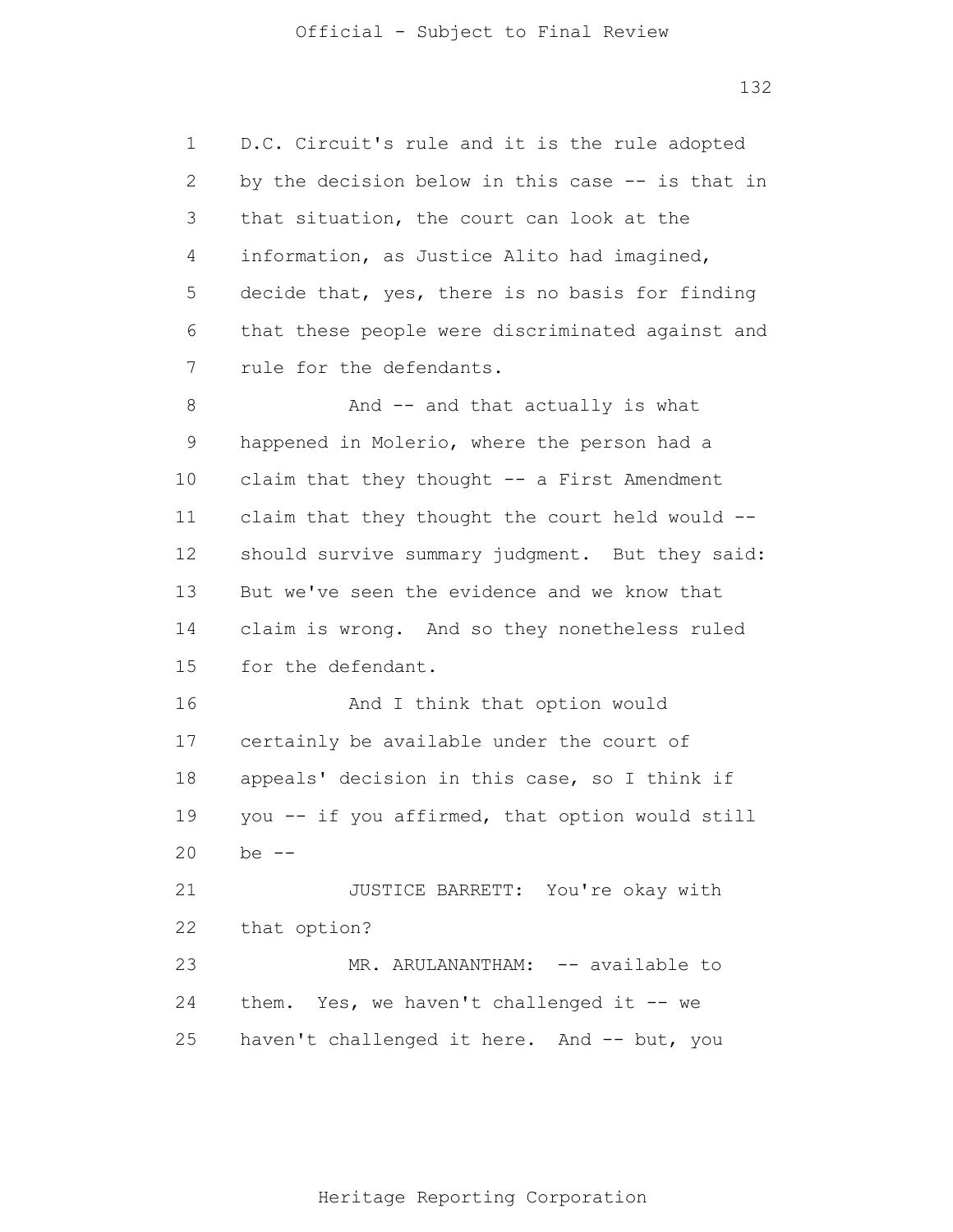1 2 3 4 5 6 7 8 9 10 11 12 13 14 15 16 17 18 19 20 21 22 23 24 25 know, the  $-$  the very last thing I would say about that is our clients, they may have had real targets, but the instructions that the informant says he got and what he did was he went all over the place and -- JUSTICE BARRETT: Well, I mean, I'm not talking just about the facts of your case, obviously, because how we interpret the statute or what we might say or not say about the state secrets privilege has ramifications beyond your case. MR. ARULANANTHAM: Understood, Your Honor. JUSTICE BARRETT: Thank you, counsel. CHIEF JUSTICE ROBERTS: Thank you, counsel. Rebuttal, Mr. Kneedler. REBUTTAL ARGUMENT OF EDWIN S. KNEEDLER ON BEHALF OF THE PETITIONERS MR. KNEEDLER: Thank you, Mr. Chief Justice. Several points. First of all, we think it makes sense that the proper disposition of the case is to review what the Ninth Circuit did decide, not what it did not decide. The Ninth Circuit did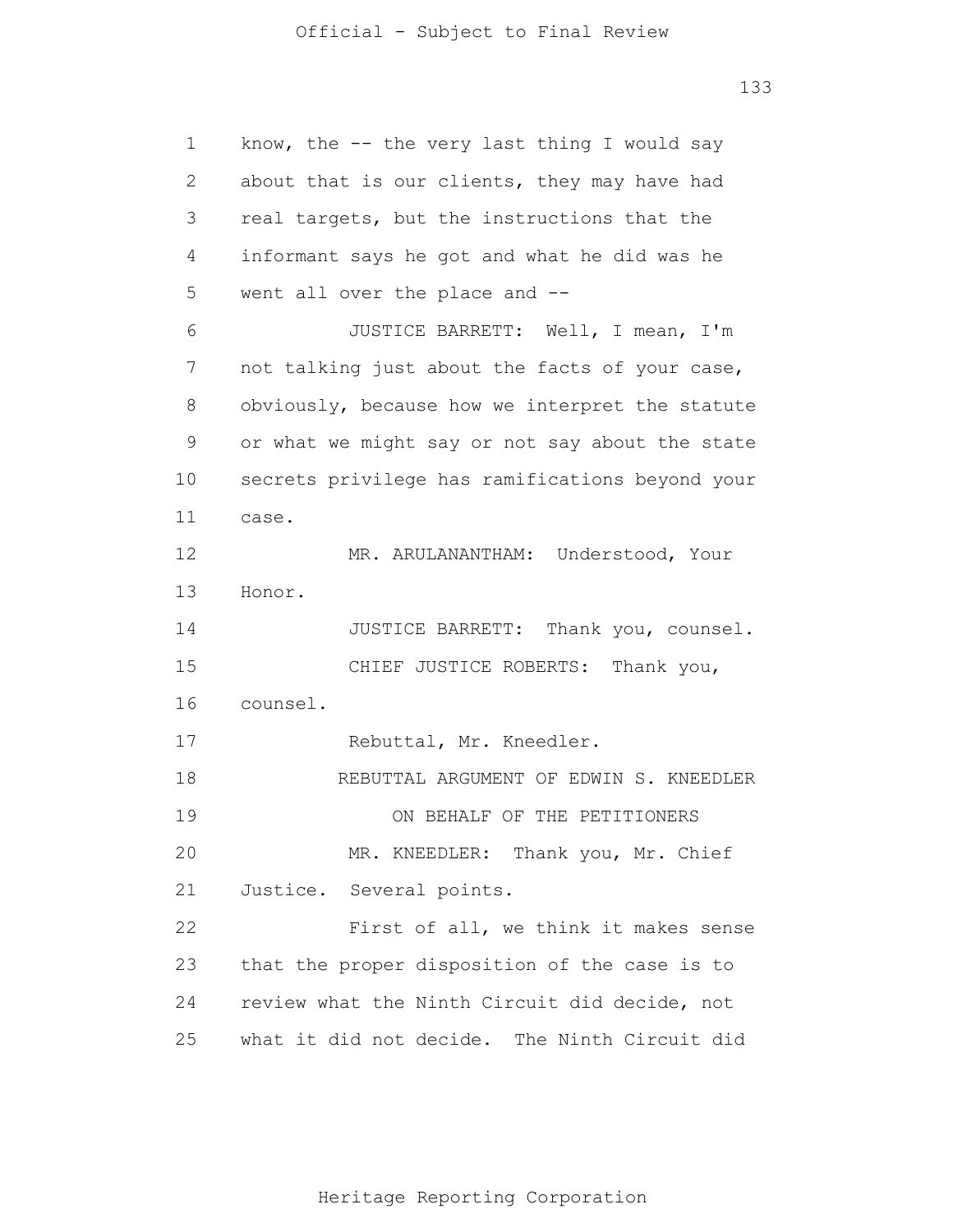## Official - Subject to Final Review

134

1 2 3 4 5 6 not decide whether the district court's dismissal of the -- only the First Amendment claim was proper on the basis of the state secrets privilege because it said the state's privilege -- state secrets privilege was displaced by FISA.

7 8 9 10 11 And there's no doubt the privilege existed clearly under Reynolds at the time that FISA was enacted. So there is certainly no reason to think that FISA displaced that well-established privilege.

12 13 14 15 16 17 18 19 20 21 22 23 24 25 The question of what the consequence of that privilege is not the privilege itself; it's what happens if the privilege is validly asserted and the evidence is removed from the case. So I think, Justice Gorsuch, the question is what Congress would have thought about the state secrets privilege itself, not the consequences of a successful assertion of it. And as to whether 1806(f) displaces the state secrets privilege, I think for a number of reasons it clearly does not. For example, it provides for the attorney general to control things, not the head of the agency, which is the -- who invokes the state secrets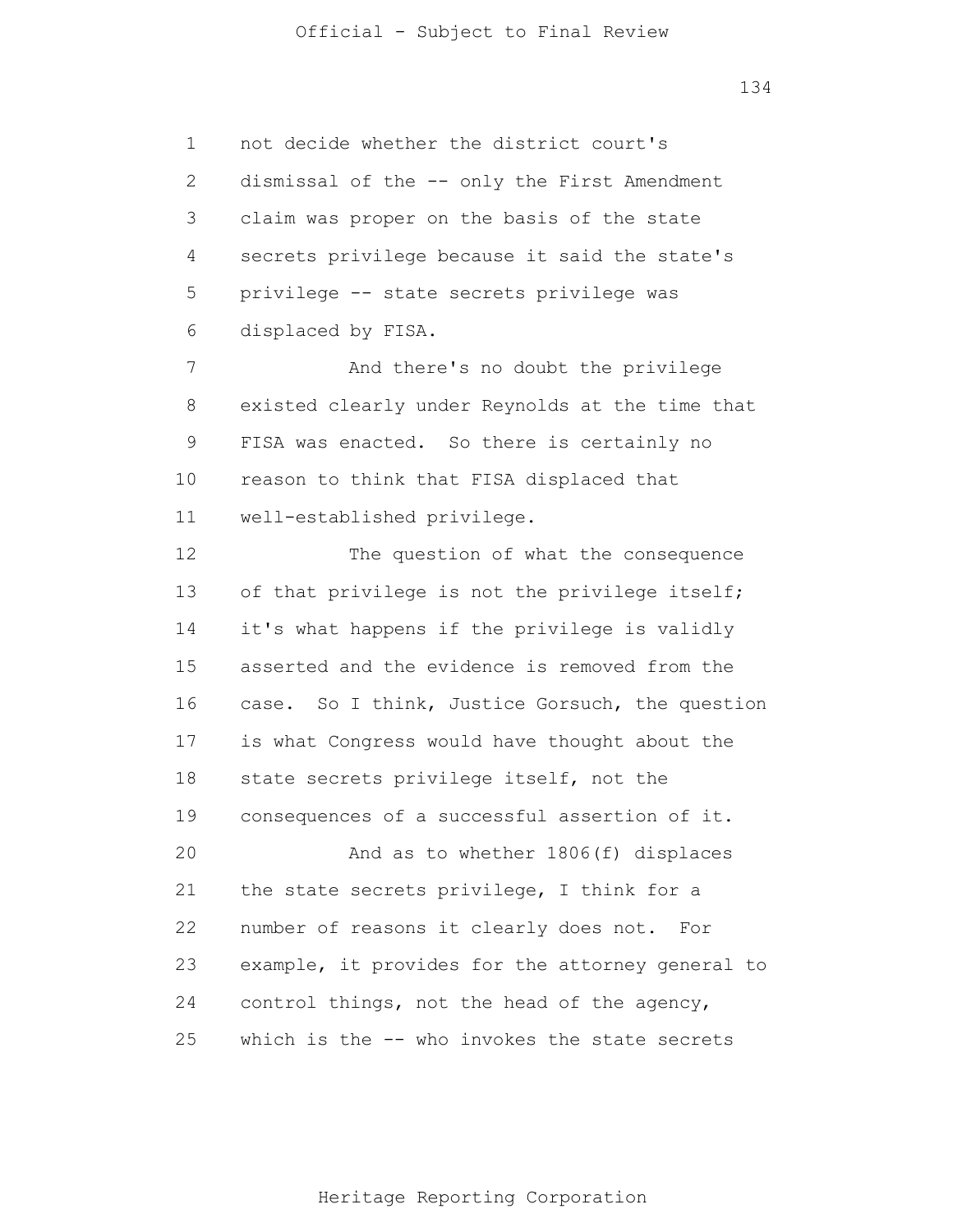1 privilege.

| 2              | And, true, FISA was enacted to address           |
|----------------|--------------------------------------------------|
| 3              | abuses of domestic surveillance, but other       |
| $\overline{4}$ | provisions of FISA addressed that with the --    |
| 5              | with the FISC and the applications for           |
| 6              | approvals. But what -- what Congress did in      |
| 7              | 1806(f) and -- and the related procedures was to |
| $8\,$          | codify in the statute a procedure that had been  |
| 9              | developed at common law or by courts for the     |
| 10             | suppression of evidence that was -- that was     |
| 11             | obtained by electronic surveillance. And that    |
| 12             | would arise only if the attorney general decided |
| 13             | to -- to put forward the evidence, as Justice    |
| 14             | Alito described.                                 |

15 16 17 18 19 20 21 22 23 24 25 And there are many other things that make that clear. Subsection (f) refers to two motions -- types of motion, a motion to suppress or a motion to obtain discovery of either the application in order -- or the materials or the evidence in order to suppress. And then subsection (g), when it says that the court grants that motion, it doesn't say grant judgment. It says grant the order to suppress or otherwise grant the motion, which means the motion to exclude the evidence may be suppressed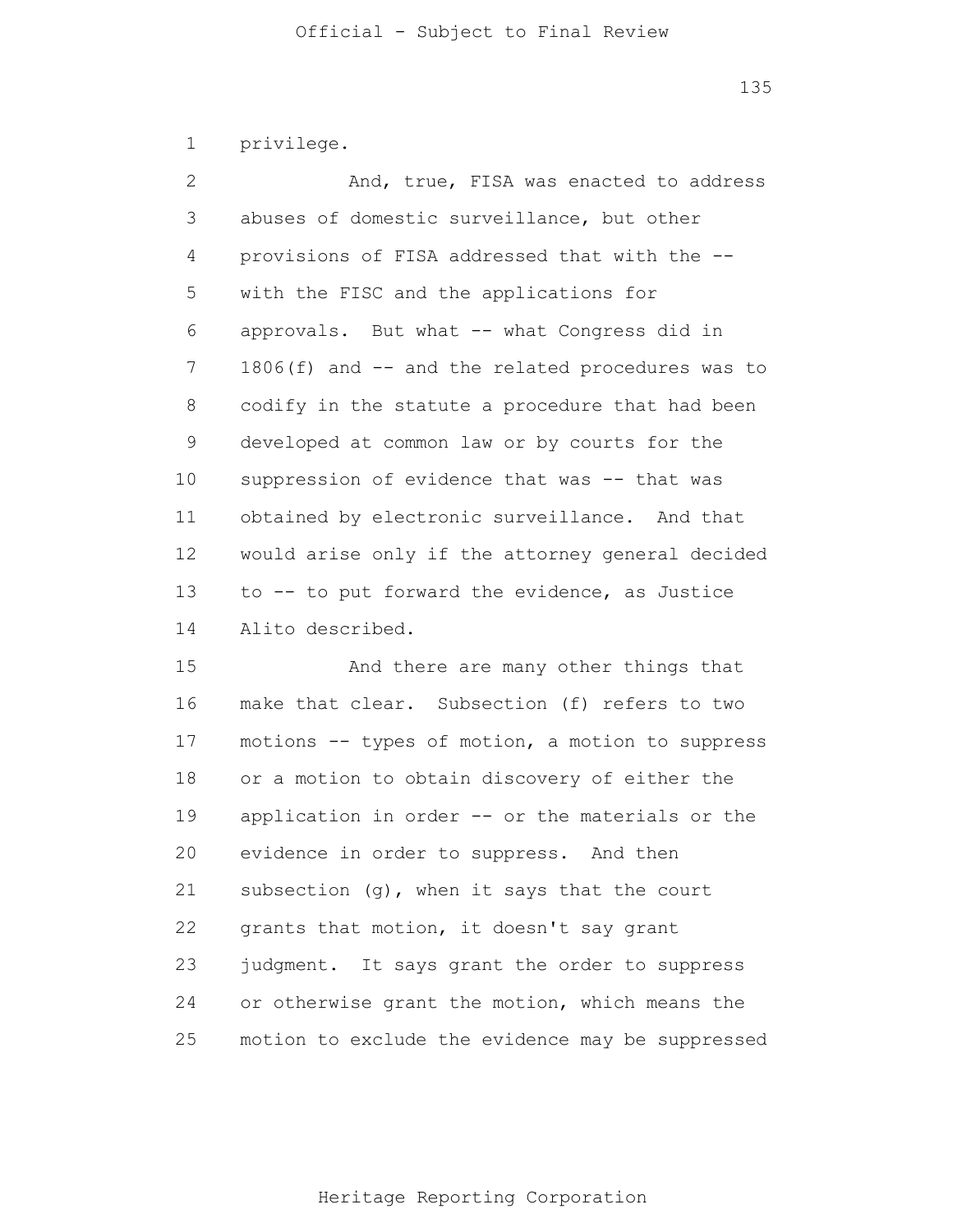1 2 3 4 or it may be something less than suppressed, something more than suppressed. So it's all wrapped up in the -- in the procedures for suppression.

5 6 7 8 9 10 11 12 13 14 15 16 On the question of dismissal, we think that -- that it is artificial to separate Totten from Reynolds. Reynolds -- Reynolds itself had a footnote about Totten after it discusses the fact that national security information can be excluded. It says: See Totten. And then it describes Totten as a case where the -- the case was -- was not permitted to go forward even at the pleadings stage because it was obvious from the face of the pleadings that the -- that the case could not go forward because it concerned a state -- a state secret.

17 18 19 20 21 22 23 24 25 But there are other situations in which it is central to the case, a state secret, such as here. They allege that plaintiffs -that defendants violated their First Amendment rights. But the evidence might well furnish a basis for defending against that. That is central to the case in the same way that the contract in -- in Totten and in Tenet was central to the case.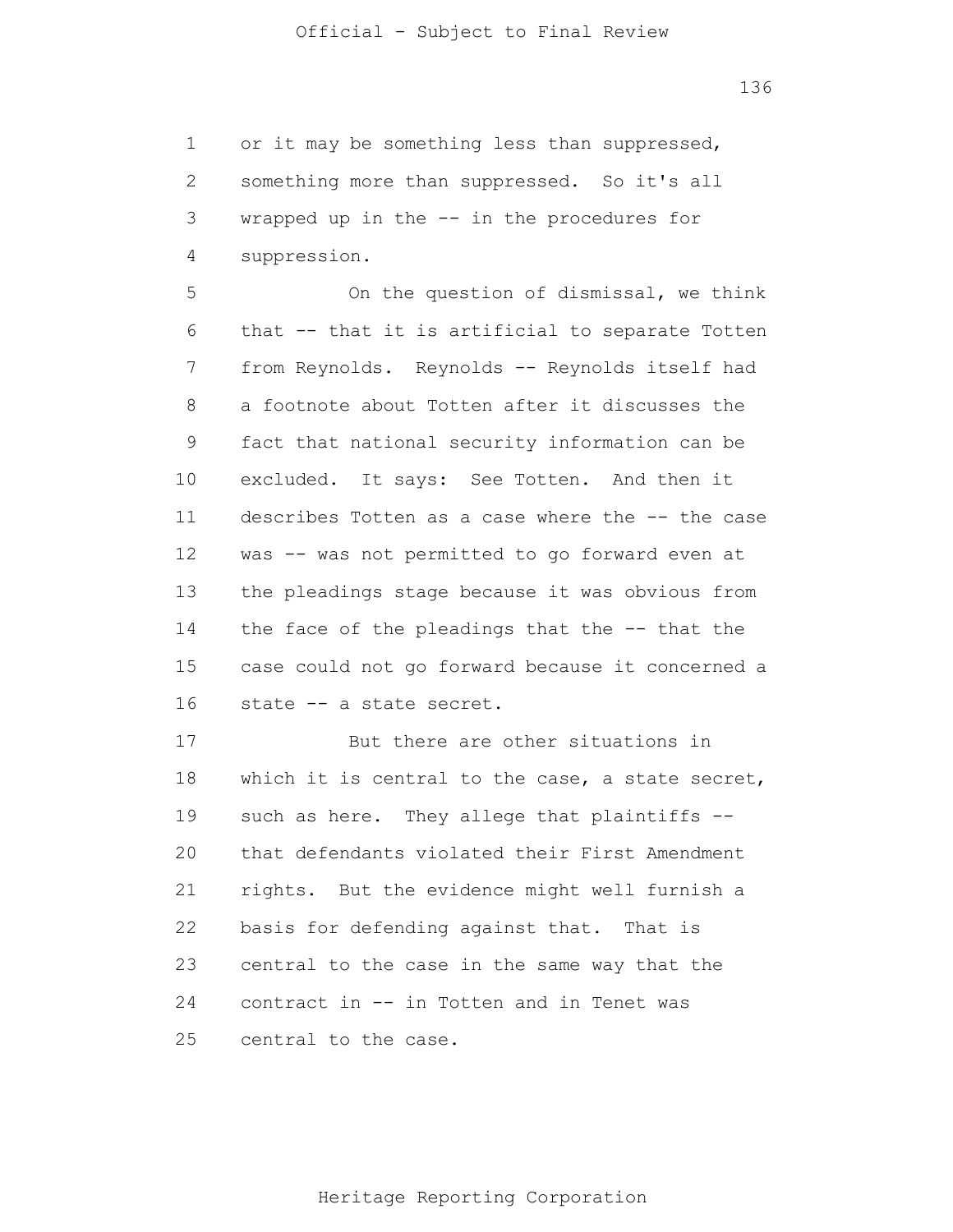1 2 3 4 5 6 7 8 9 10 11 12 13 14 15 16 17 18 19 20 21 22 23 24 25 And General Dynamics, in fact, contains a -- a number of passages that are helpful, supportive of the idea that dismissal can be an appropriate remedy. For example, Respondents say that as plaintiffs they're happy to make their case and then let the chips fall where they may. Putting to one side the threat of blackmail, gray mail against the government in that sort of situation, forcing it to settle or maybe even accept an injunction against us - against it. But General Dynamics says it seems to be unrealistic to separate, as the Court of Federal Claims did, the claims from the defense and to allow the former to proceed while the latter is barred. Claims and defenses together, it -- it's those that establish the justification or lack of justification for judicial relief. The point is if the -- if the issue cannot be fairly, soundly, safely adjudicated, without risking disclosure of national security information, then it can be -- can and should be dismissed, whether this arises by the government's assertion of the defense in rebuttal, it's not even an affirmative defense,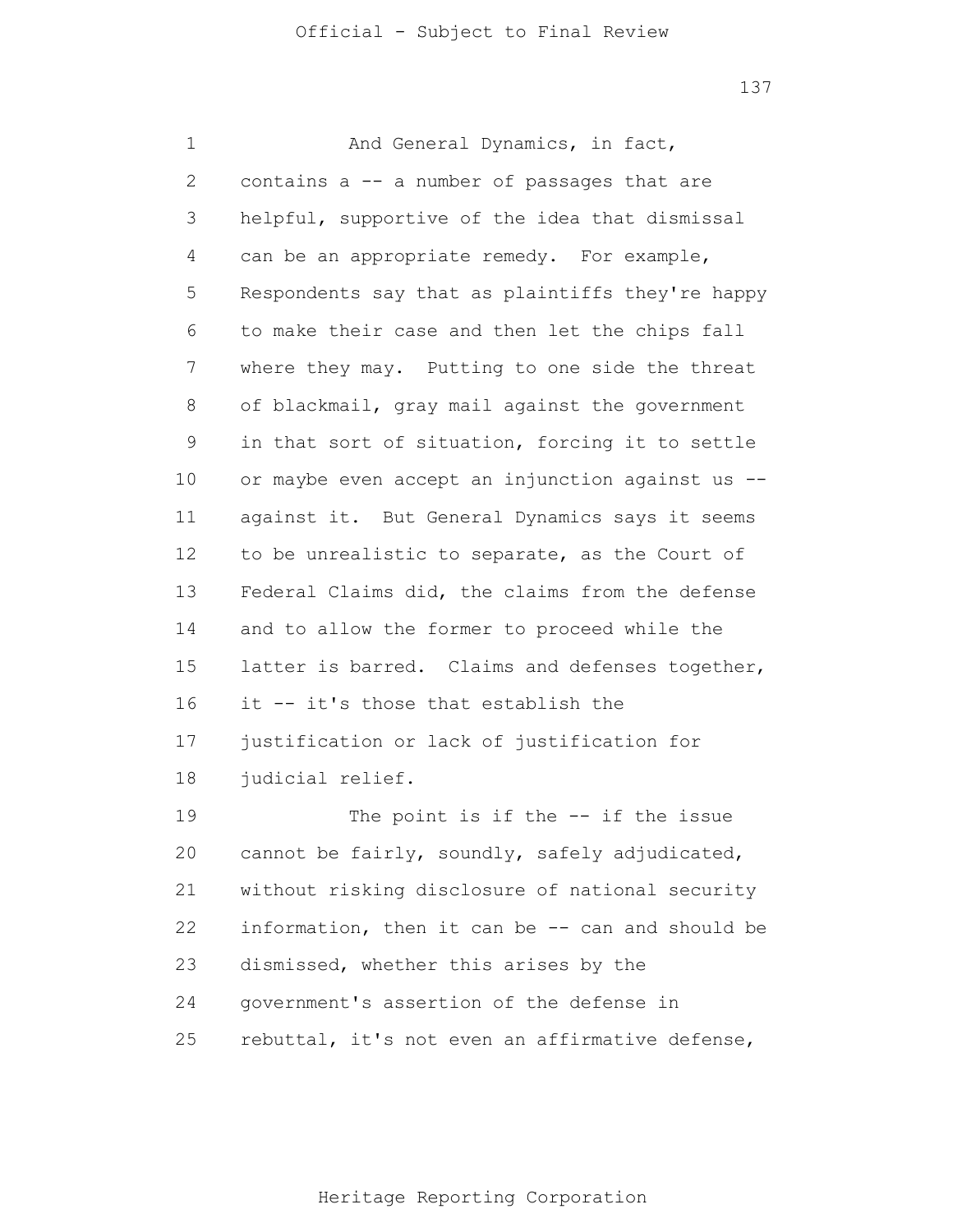```
138
```

```
1 
 2 
 3 
 4 
 5 
 6 
 7 
 8 
 9 
10 
11 
12 
13 
14 
15
16
17
18
19
20
21
22
23
24
25
      it is a defense -- a factual defense, or whether
       it -- it goes to the plaintiff's -- to the
       plaintiff's case.
                 And, in fact, in General Dynamics --
      no, I think it's in Tenet versus Doe, the Court 
      also relies on Weinberger where the case was
       dismissed because the defense could not be 
      properly asserted due to state secrets
       information. 
                CHIEF JUSTICE ROBERTS: Thank you, Mr. 
      Kneedler. Counsel. 
                The case is submitted. 
                 (Whereupon, at 12:07 p.m., the case 
      was submitted.)
```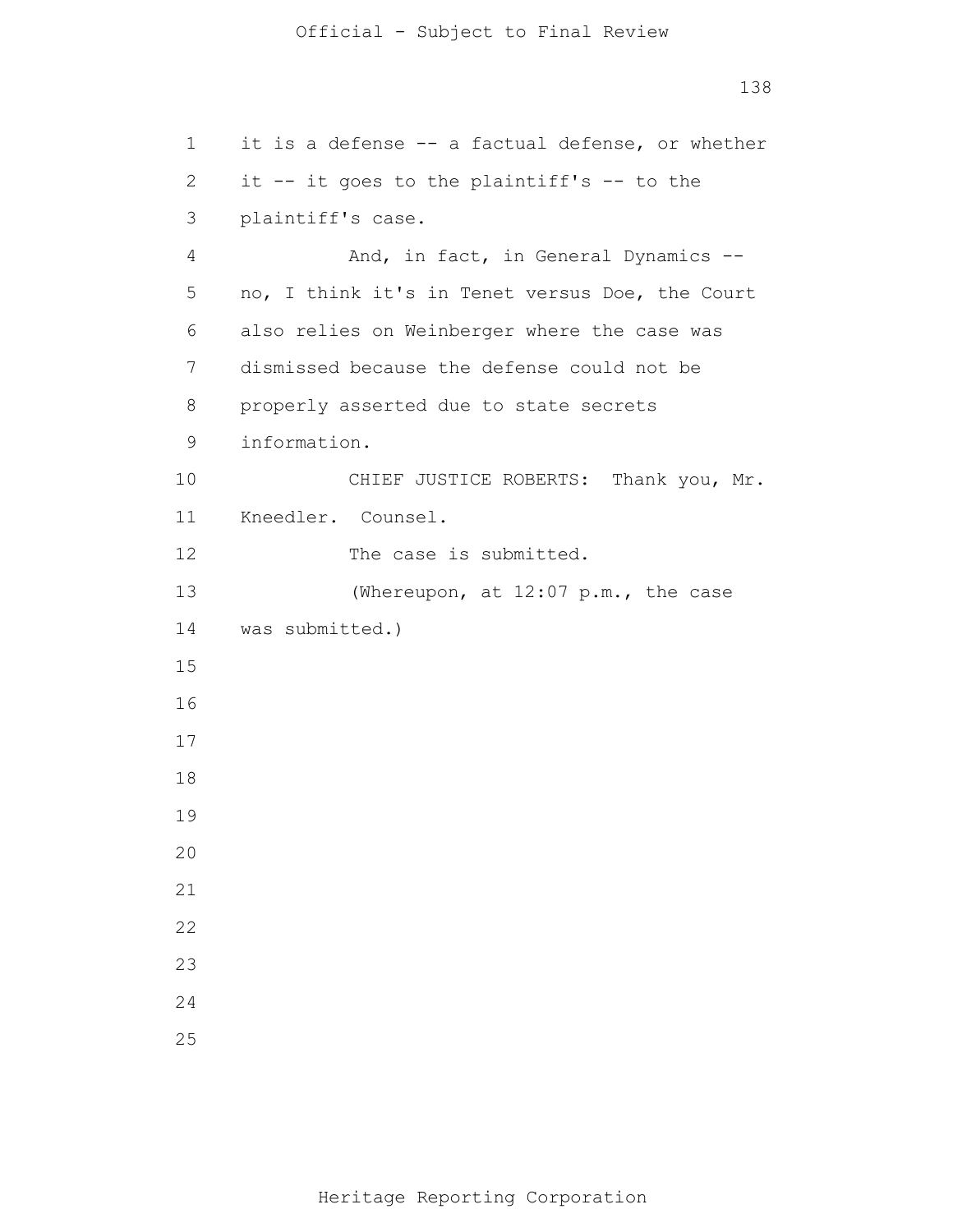| 1                                       | above-entitled [1] 1:14                         | 86:7                                                             | appeals's [1] 62:10                  |
|-----------------------------------------|-------------------------------------------------|------------------------------------------------------------------|--------------------------------------|
|                                         | abrogate [4] 5:12 25:10 48:17,25                | agree [16] 12:22 55:7 58:5,15 73:3                               | appear [1] 36:5                      |
| 1 [1] 125:6                             | absolutely [1] 92:23                            | 82:7,8,21,24 99:14,16,25 103:2                                   | APPEARANCES [1] 1:18                 |
| 10:00 [2] 1:16 3:2                      | <b>abuse</b> [1] 117:11                         | 118:8 124:3.8                                                    | application [5] 5:4 15:17 55:21      |
| 12:07 [1] 138:13                        | <b>abuses</b> [3] 83:14 108:20 135:3            | agreed [2] 4:17 110:25                                           | 127:4 135:19                         |
| 133 [1] 2:14                            | accept [3] 43:22 54:2 137:10                    | agreeing [1] 38:2                                                | applications [5] 13:25 15:12 25:     |
| 15 [1] 115:21                           | acceptable [1] 107:8                            | agreement [2] 7:22 104:5                                         | 17 113:14 135:5                      |
| 15.2 [1] 78:14                          | accepted [1] 54:22                              | ahead [5] 24:6,8 42:20 93:22 109:                                | applied [3] 47:13 80:11,17           |
| 150 [1] 65:3                            | accepting [2] 43:10 54:5                        | 11                                                               | applies [7] 12:15 31:17 34:11 51:    |
| 18 [2] 11:12,12                         | access [2] 17:15 130:12                         | AHILAN [3] 1:24 2:9 63:11                                        | 23 52:15 64:14 123:8                 |
| 180 [1] 30:21                           | accordance [7] 24:24 87:16 88:1,                | aid $[1]$ 5:6                                                    | apply [8] 10:24 25:4 31:17 51:7 74:  |
| 1800s [1] 103:24                        | 23,25 89:1 130:8                                | AL [5] 1:4,7,25 2:11 63:12                                       | 1 79:13 112:24 114:9                 |
| 1806 [24] 5:10 9:5 10:4,16 11:6 12:     | according [1] 81:15                             | Alderman [1] 25:4                                                | appreciate [2] 97:20 124:1           |
| 10 13:9 17:24,25 27:24 28:12 32:        | acknowledged [1] 84:15                          | ALITO [34] 25:23,25 27:3 28:8 35:                                | approach [1] 122:16                  |
| 22 56:14 64:13 68:1 74:10 81:9,         | Act [1] 27:20                                   | 12 71:20 72:5,9,13,23 84:1,10,17,                                | appropriate [7] 39:10 47:3 117:23    |
| 13, 15 113: 10 114: 21 119: 13 120:     | acting [1] 83:25                                | 22 85:1 86:2,6,22 88:22 105:22                                   | 120:20,23 122:4 137:4                |
| 25 121:8                                | action [1] 125:7                                | 111:4,21,22 113:9 114:7,10,13                                    | approvals [1] 135:6                  |
| 1806's [1] 102:7                        | actions [1] 27:19                               | 116:9 117:1,5 126:25 131:15 132:                                 | area [3] 95:4 96:2 117:12            |
| 1806(c [2] 23:13 29:17                  | actual [2] 11:18 122:7                          | 4 135:14                                                         | aren't [3] 21:11 58:15 60:5          |
| 1806(f [35] 3:23 4:5 5:2 9:25 12:6,     | actually [29] 7:25 9:25 16:17 26:               | Alito's [2] 124:18 130:15                                        | argue [7] 68:18 78:15 90:2 92:2 93:  |
| 15,22 14:3 25:15 34:24 41:10 44:        | 19 27:7 38:25 54:16 59:19 65:22                 | alive [2] 49:15 50:5                                             | 1 118:4 120:3                        |
| 15 51:7 52:8 53:6 55:8,12,18 58:2       | 68:19 69:6 70:4 73:13 76:20,21                  | allege [1] 136:19                                                | argued [5] 4:17 6:25 38:21 78:17     |
| 60:10 61:23 79:10 80:1,8 81:3 87:       | 77:4.22 79:8 82:19 85:13 89:2.6                 | alleging [1] 8:2                                                 | 119:3                                |
| 19 89:13 90:24 94:19 99:16 107:         | 91:18 99:3 103:16,19 128:22 131:                | allow [5] 57:15,21 60:11 105:3 137:                              | argues [1] 6:12                      |
| 22 111:11 126:14 134:20 135:7           | 23 132:8                                        | 14                                                               | arguing [1] 101:10                   |
| 1806(g [1] 87:11                        | add [1] 110:17                                  | allowing [2] 57:25 68:12                                         | argument [43] 1:15 2:2,5,8,12 3:6,   |
| 1810 [26] 10:15,21,24,25 11:8,16,       | address [7] 44:1 78:11 101:21                   | allows [2] 42:14 112:4                                           | 10 5:17 13:20 20:17 24:2 26:1,10     |
| 25 12:25 27:18 35:15 36:1 37:3,         | 115:16 121:22 122:4 135:2                       | almost [2] 79:19,24                                              | 30:10 44:15 53:1 54:3,6,18 63:11     |
| 16, 17 38: 5 51: 9, 10 55: 13 88: 4, 5, | <b>addressed</b> [6] <b>27:24 28:12 117:2</b> 5 | already [7] 33:16 40:14 64:14 117:                               | 68:6 70:9 79:8 81:8 83:11 84:2 87:   |
| 20 111:1,2,8 126:14 131:3               | 119:2 121:19 135:4                              | 1 122:21 125:5 126:12                                            | 4 90:17 97:24 101:6,7,21 109:22      |
| 1978 [9] 30:12 102:10 103:8,14,16       | adjudicate [3] 3:25 10:1 55:25                  | <b>alteration</b> [2] <b>45:24 46:19</b>                         | 110:6 111:6,15,16,23 113:5 119:9,    |
| 104:25 105:1,7 127:18<br>1980 [1] 103:9 | adjudicated [3] 8:16 41:2 137:20                | <b>alternative</b> [6] 44:24 46:18 78:4                          | 25 121:16 133:18                     |
|                                         | adjudicating [1] 53:17                          | 79:2,3 121:11                                                    | arguments [11] 13:8 26:6,13,14,      |
| $\boldsymbol{2}$                        | adjudication [6] 7:2 8:8 22:6 54:               | although [3] 66:10 88:6 124:9                                    | 18 35:20 73:3 79:6 111:13,13 112:    |
| 20 [1] 107:25                           | 24 60:12.17                                     | altogether [1] 9:20                                              | 20                                   |
| 20-828 [1] 3:7                          | administration [1] 31:19                        | Amendment [23] 4:22 8:12 38:22                                   | arise [8] 30:24 54:20 62:6 69:24     |
| 2021 [1] 1:12                           | <b>admissibility</b> [2] 53:7 110:18            | 39:1 41:5 49:19 50:1 53:20 55:2.                                 | 82:23 116:19,20 135:12               |
| 207a [1] 107:23                         | admissible [1] 59:12                            | 15 61:15 62:5 82:15,16,17 83:7                                   | arises [3] 43:21 44:5 137:23         |
| 21 [1] 96:7                             | admission [1] 55:19                             | 85:7 87:24 131:6,18 132:10 134:2                                 | around [5] 45:18 103:9 116:12        |
| 3                                       | adopt [2] 107:5 109:5                           | 136:20                                                           | 124:22.23                            |
|                                         | adopted [5] 26:16 62:17 102:12                  | <b>Americans [2] 80:18 116:19</b>                                | Article [12] 48:19 49:4 94:14,17 97: |
| 3 [2] 2:4 124:7                         | 107:5 132:1                                     | among [1] 103:18                                                 | 17 123:25 124:5,25 125:2 126:19      |
| 5                                       | adopting [2] 76:11,12<br>adopts [2] 77:7 106:16 | <b>analysis</b> [2] <b>83:1 94:15</b><br><b>Angeles [1] 1:24</b> | 129:6 130:3<br>artificial [1] 136:6  |
| 53 [1] 2:7                              | advanced [1] 46:17                              | angle [1] 42:11                                                  | <b>ARULANANTHAM</b> [94] 1:24 2:9    |
| 56 [1] 59:8                             | adversarial [1] 109:4                           | anomalies [1] 26:15                                              | 63:10.11.13 65:20 66:23 68:14 69:    |
| 6                                       | adversary [1] 79:12                             | another [8] 17:17 21:12 50:3 58:                                 | 22 70:15 72:3,6,11,20,25 74:4 75:    |
|                                         | advisors [2] 96:11 97:6                         | 25 59:4,15 79:7 129:14                                           | 13 76:8 82:6 84:8,12,19,25 85:8      |
| 6-5 [1] 118:16                          | affect [1] 38:17                                | answer [14] 35:14 37:20 47:24 84:                                | 86:4,10 87:7 89:2 91:3,19 92:5,9,    |
| 63 [1] 2:11                             | affirm [5] 41:15,20 101:12 121:11               | 1 85:9,11 95:1,3 104:4,23 108:14                                 | 15 94:25 95:9,13,22 96:18,22 97:     |
| $\overline{7}$                          | 122:19                                          | 123:2 125:17 130:6                                               | 25 98:4,7 99:2,25 100:25 101:5,      |
| 716 [1] 96:7                            | affirmance [12] 44:24 46:18 76:6.               | answered [2] 104:9 122:22                                        | 18 103:1 104:15,18 106:14 108:       |
|                                         | 7.9 77:7.9.17.25 78:5 101:10.11                 | answering [3] 91:14,15 105:19                                    | 15 109:9,12 110:3,12 112:14 113:     |
| 8                                       | affirmative [2] 67:10 137:25                    | answers [2] 105:10 124:1                                         | 14 114:8,11 115:1 116:17 117:8       |
| 8 [3] 1:12 12:6 27:18                   | affirmatively [1] 13:11                         | antecedent [1] 46:22                                             | 118:1,6,10,15,21,24 119:4,7,18       |
|                                         | affirmed [4] 41:7 61:2 78:22 132:               | anytime [1] 43:4                                                 | 120:7,10 121:10 123:9,14 125:4,      |
| A                                       | 19                                              | anyway [3] 45:6 73:14 120:9                                      | 19 127:15,21 128:8,20 129:5,13,      |
| a.m [2] 1:16 3:2                        | affording [1] 110:10                            | apparent [1] 60:19                                               | 17 130:1,18,21 131:12,17,21 132:     |
| abandon [1] 79:6                        | afield [1] 126:18                               | appeal [3] 49:20 50:16 90:5                                      | 23 133:12                            |
| Abdelrahim [1] 88:13                    | agency [3] 22:6 23:18 134:24                    | appeals [11] 32:9 56:20 60:11 65:                                | ascribing [1] 108:9                  |
| ability [6] 9:1 55:25 88:19 90:2,11     | Agent [3] 1:23 2:7 53:2                         | 13 75:6 76:10 78:18,22 101:20                                    | aside [5] 26:5 39:21 103:5,7 108:    |
| 92:2                                    | agents [1] 61:20                                | 103:4 113:18                                                     | 17                                   |
| able [6] 11:21 47:15 57:10 84:14        | aggrieved [12] 4:8 13:12,24 14:3,               | appeals' [7] 34:24 46:5 53:22 54:                                | aspect [3] 71:9 80:25 81:3           |
| 85:25 113:11                            | 13,23 15:6,11 29:18 36:21 55:21                 | 21,23 62:7 132:18                                                | aspects [1] 123:16                   |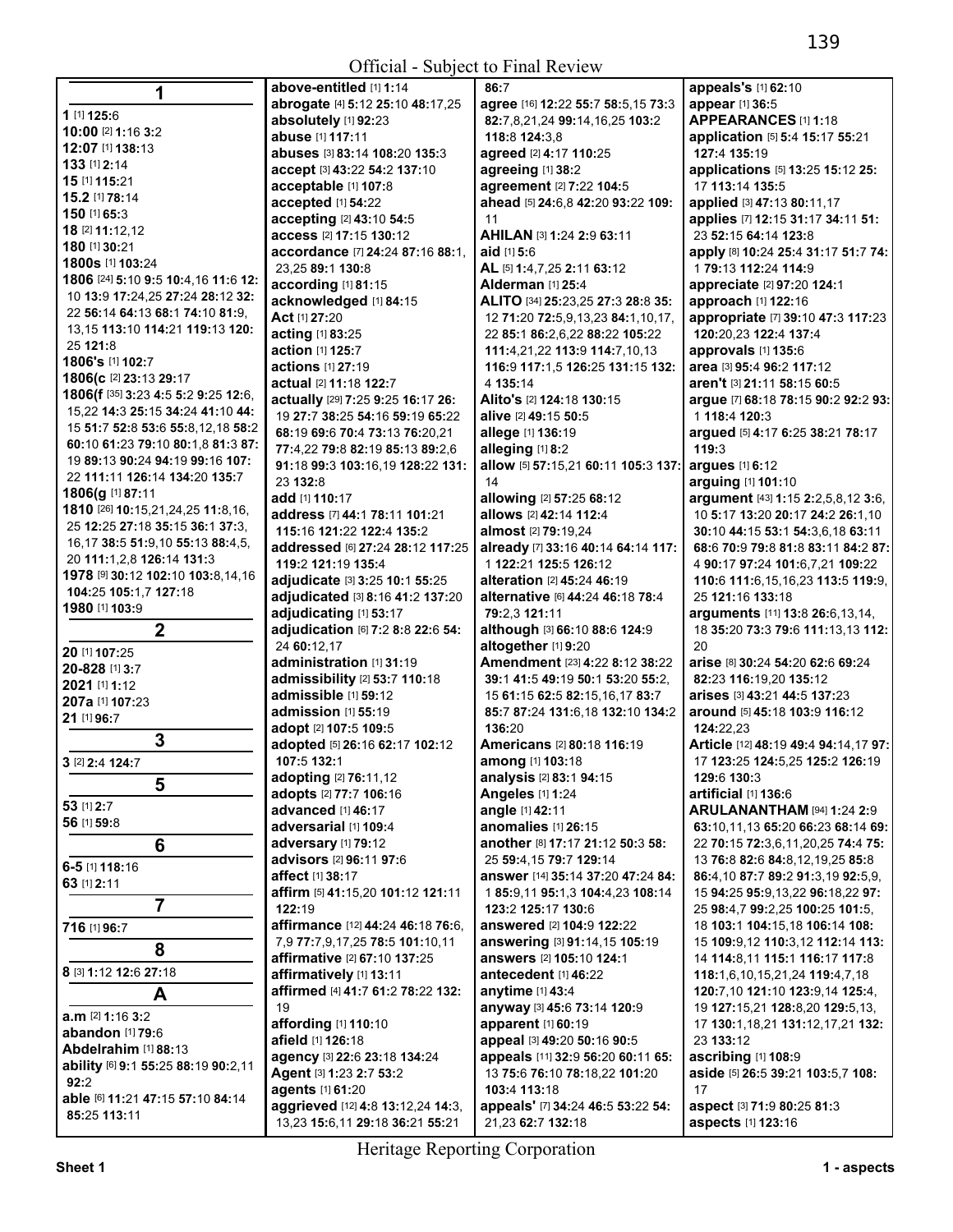| assert [1] 49:25                           | 40:25 41:11 43:7 44:4.24 45:5 50:                 | brought [4] 51:8,11 52:2,15                           | 86:18                                                                 |
|--------------------------------------------|---------------------------------------------------|-------------------------------------------------------|-----------------------------------------------------------------------|
| asserted [7] 47:22 56:19 60:13             | 3 64:5 70:10 71:21 72:13 78:4,4                   | bug [1] 76:21                                         | challenge [5] 4:1 8:12 14:15 15:7                                     |
| 102:20 127:10 134:15 138:8                 | 79:3 113:24 127:3 130:14 132:5                    | building [1] 131:23                                   | 35:4                                                                  |
| assertion [7] 16:13 23:5 53:10 57:         | 134:3 136:22                                      | Bumatay [2] 52:11 94:16                               | challenged [2] 132:24,25                                              |
| 16 61:8 134:19 137:24                      | bearing [1] 114:24                                | <b>Bumatay's [1] 66:6</b>                             | challenges [1] 10:2                                                   |
| assume [6] 11:20 30:20 45:6 119:           | beaten [2] 86:14,15                               | <b>BUREAU [2] 1:3 3:7</b>                             | <b>Chamber</b> [1] 85:2                                               |
| 12 120:16 122:17                           | <b>become</b> [1] 131:25                          | <b>buried</b> [1] 48:21                               | change [1] 45:1                                                       |
| assumed $[1]$ 45:5                         | becomes [3] 67:13,20 68:23                        | burned [1] 93:12                                      | CHIEF [40] 3:3,12 13:14,18 18:14                                      |
| <b>assumes</b> [1] <b>129:24</b>           | beginning [1] 68:24                               | burying [1] 108:13                                    | 29:5,9,12 30:18 35:11 38:10 42:7                                      |
| assuming [2] 10:12 11:6                    | begs [1] 45:15                                    |                                                       | 46:9 51:4 52:23 53:3 62:8,22 63:1,                                    |
| assumption [1] 119:12                      | behalf [11] 1:20,23,25 2:4,7,10,14                | C                                                     | 5,8,14 67:22 68:25 70:8 107:20                                        |
| attention [1] 56:24                        | 3:11 53:2 63:12 133:19                            | c)'s [1] 24:17                                        | 109:8,10 110:2,5 111:18 117:16                                        |
| attorney [12] 18:7 47:20,21 79:10,         | behind [1] 128:6                                  | California [1] 1:25                                   | 120:14 122:24 123:22 124:17 126:                                      |
| 17,25 80:4 108:22 109:3 111:10             |                                                   | calls [1] 62:13                                       |                                                                       |
|                                            | believe [6] 36:5,20 83:17,22 118:2                | came [1] 1:14                                         | 21 133:15,20 138:10                                                   |
| 134:23 135:12                              | 126:15                                            | camera [18] 9:16,21 53:18 54:13,                      | China [1] 128:23                                                      |
| attorney-client [4] 19:8 73:4 98:          | believing [1] 86:13                               | 24 57:21 64:11 79:13 80:9,21 81:                      | chips [7] 67:3 107:3 127:11 128:                                      |
| 23 128:13                                  | belong [1] 97:6                                   | 184:485:396:497:15 109:6 114:                         | 25 129:9 130:10 137:6                                                 |
| attorneys [1] 85:6                         | below [12] 35:4 63:21 67:15 77:6                  | 22 117:2                                              | choice [2] 42:18 43:9                                                 |
| attorneys' [2] 11:19 35:17                 | 80:23 100:19 106:15 107:4 110:                    |                                                       | choose [2] 115:4,8                                                    |
| attractive [1] 121:5                       | 11 118:4 119:14 132:2                             | cannot [10] 4:3 5:10 11:3 38:3 56:                    | chooses [2] 10:11 117:6                                               |
| audio [1] 100:18                           | <b>besides</b> $[2]$ 29:2,3                       | 13 70:11 71:19 98:22 101:12 137:                      | Church [4] 83:14 102:10,11 108:                                       |
| authority [2] 23:19 118:3                  | <b>better</b> [3] <b>94:20 109:22 113:2</b>       | 20                                                    | 21                                                                    |
| authorize [1] 75:21                        | <b>between</b> [6] 56:7 66:25 96:10 120:          | canon [3] 62:11,13,21                                 | CIPA [1] 125:9                                                        |
| authorized [5] 60:14 79:16 82:9            | 18 124:12 130:3                                   | capaciously [1] 60:10                                 | Circuit [52] 3:17,22 8:24 9:24 32:                                    |
| 87:14 89:15                                | beyond [5] 9:24 74:22 87:2 91:25                  | capacity [1] 57:17                                    | 24 33:1,19,20 35:1 36:2 39:15,17                                      |
| <b>authorizes</b> [2] <b>68:20 87:11</b>   | 133:10                                            | care [3] 74:8 75:17 90:21                             | 40:9,12,17 41:7,15,21 43:16 44:2,                                     |
| automatic [3] 16:14 75:9.9                 | big [1] 10:12                                     | cares [1] 82:4                                        | 9 45:20,25 47:15 50:9,11 52:12                                        |
| available [11] 46:4 47:18 52:9 56:         | bind [1] 87:24                                    | Carney [3] 56:12 57:4 61:3                            | 54:11,12 60:24 62:18 67:15 89:6,                                      |
| 15 61:7 78:16 89:10 100:19 123:            | <b>binding</b> [1] <b>50:21</b>                   | carried [1] 122:13                                    | 9 94:17 99:17 100:23 101:3 107:6,                                     |
| 17 132:17,23                               | <b>BIO</b> [1] 118:7                              | CARROLL [18] 1:22 2:6 52:25 53:                       | 17 118:14,16 119:7,22,25 120:21                                       |
|                                            |                                                   | 1,3 54:5,9,19 58:19,23 59:1,6,19,                     |                                                                       |
| avoid [3] 95:16,19 113:1                   | bit [1] 6:11                                      | 25 61:16,21 62:9,23                                   | 121:2,12,16 123:5 133:24,25                                           |
| avoidance [4] 54:18 62:11,13,21            | <b>Bivens</b> [1] 88:4                            | Carroll's [1] 84:2                                    | Circuit's [10] 4:10,23 45:2 47:1 62:                                  |
|                                            |                                                   |                                                       |                                                                       |
| away [4] 42:14 81:4 108:1 113:23           | blackmail [1] 137:8                               |                                                       | 19 76:13 89:4 106:16 121:8 132:1                                      |
| B                                          | <b>blatant</b> [1] <b>107:10</b>                  | Case [124] 3:7 4:16,21,21 7:2,4,4,                    | circumstance [4] 20:1,11 52:13                                        |
|                                            | blatantly [1] 131:9                               | 18, 20, 22, 25 8: 7, 8 16: 5, 10 20: 19               | 127:9                                                                 |
| back [27] 5:24 6:5 27:11 31:4 32:          | body [3] 23:19,24 128:3                           | 23:2 31:25 32:7,14,20 33:3,14 34:                     | circumstances [4] 17:13,14 121:                                       |
| 24 34:1.4 35:1 41:14 45:13 47:14           | books [3] 102:13 121:7,13                         | 16 35:9 36:2 38:3,8 39:9,13,20 40:                    | 15 122:1                                                              |
| 48:4 50:11 60:7 68:24 77:11,15             | both [16] 15:23 16:2 40:24 43:11                  | 6,22,25 42:16 44:11 45:7,19 47:2                      | cite [5] 96:23 98:22 103:3,8,23                                       |
| 78:2 79:4 89:7 90:19 99:17,20              | 55:12 65:5 69:8 72:17 74:19 82:7.                 | 49:1 50:10 51:15 62:1 63:16,24                        | cited [4] 78:21 83:8 103:11 128:22                                    |
| 101:17 119:14 124:12 128:6                 | 7 86:11.14.15 89:12 94:17                         | 65:2,4,6,7,18 67:8 70:3,4,7,19 71:                    | cites [2] 22:19 96:22                                                 |
| backdrop [4] 42:23 48:13 83:14             | bottom [5] 6:17 10:14 14:8 36:25                  | 5,9,13,15 73:7,17,25 74:22 75:8                       | civil [4] 16:10,14 30:8 51:16                                         |
| 94:17                                      | 37:17                                             | 76:5,13 77:4,8,16 78:17 80:4,20                       | claim [27] 4:22 7:6 10:20 12:25 25:                                   |
| backward [2] 81:10,12                      | <b>bottom-line</b> [2] <b>94:</b> 25 <b>95:</b> 3 | 84:7,9 87:12 88:5,11,16 92:17 99:                     |                                                                       |
| <b>backwards</b> [2] 72:7,10               | <b>branch</b> [1] 6:5                             | 3,21,23 100:2,14,16 102:3,18 103:                     | 20 36:2,7 37:22 38:22,23 41:5 55:<br>13 61:11 67:12 73:10 78:19 85:22 |
| <b>bad</b> $[1]$ 85:20                     |                                                   | 7,22 104:6 106:2,3 111:14 112:15                      |                                                                       |
| <b>Bailey</b> [1] 65:23                    | <b>break</b> [1] 83:19                            | 115:21 116:1,23 117:7,24 120:19,                      | 88:5,8 108:18 111:8 128:1 130:13                                      |
| <b>balance</b> [1] 64:6                    | <b>breaking [1] 91:23</b>                         | 24 123:4,8,20 131:3,24,25 132:2,                      | 132:10,11,14 134:3                                                    |
| <b>ball</b> [1] <b>102:</b> 22             | Breyer [26] 30:19,20 31:21 32:1,5,                | 18 133:7,11,23 134:16 136:11,11,                      | claiming $[1]$ 12:1                                                   |
| banc [3] 83:10 118:16 119:25               | 16, 19 33: 5, 9, 13, 18, 22, 25 34: 8, 15,        | 15, 18, 23, 25 137: 6 138: 3, 6, 12, 13               | claims [36] 37:2 49:15,17,19,21 50:                                   |
| <b>bar</b> [1] <b>102:21</b>               | 21 35:6.10 39:8 47:24 73:19 74:6                  | cases [23] 6:12 39:24 40:1.1 71:14                    | 2,6,14 55:2,15,16 56:1 57:15 60:                                      |
|                                            | 78:3 79:5 99:18 111:20                            |                                                       | 16 62:4 63:18,22 66:16 67:8 69:                                       |
| barred [4] 9:21 99:8,10 137:15             | Breyer's [2] 38:12 99:12                          | 75:22 78:22 80:17 81:1 83:4 92:                       | 16 70:5 71:17,18 88:20 94:7,8                                         |
| <b>BARRETT</b> [40] 23:7,10 24:2,5,8       | bridge [1] 125:6                                  | 16 102:21 103:5,6,11,17,23 110:1                      | 105:4,23 111:1,2 116:20 122:10                                        |
| 25:6,24 51:5,6,12,19 52:7,10,17,           | brief [13] 12:24 13:21 29:15 73:4,                | 114:14 116:25 117:4 128:21 130:                       | 127:1 137:13,13,15                                                    |
| 22 63:6,6,7 90:18 91:17 92:4,7,11          | 20,22 78:13 83:8 101:8,10 103:3,                  | 23                                                    | classic [2] 15:14 56:10                                               |
| 126:22,23 127:19,23 128:11 129:            | 18 128:22                                         | category [2] 39:24 124:7                              | classified [7] 47:19 56:24 57:5 61:                                   |
| 2,8,16,24 130:9,20 131:11,14,20            | briefed [1] 118:13                                | CATHERINE [3] 1:22 2:6 53:1                           | 4,5 69:6,7                                                            |
| 132:21 133:6,14                            | briefing [2] 84:20 112:19                         | <b>caused</b> [1] 122:14                              | clause [6] 5:5 53:21 62:5 114:3                                       |
| based [11] 5:17 26:10 38:25 40:5           | bring [4] 36:1 83:23 86:7,8                       | central [11] 4:21 7:1,2,22 35:9 38:                   | 129:21 130:3                                                          |
| 63:25 71:17 84:5 106:6,7,17 127:           | bringing [3] 10:3 23:23 57:24                     | 4 40:24 99:21 136:18,23,25                            | clear [13] 7:18 14:21 39:22 48:15,                                    |
| 6                                          | brings [4] 52:4 60:4 91:5 115:2                   | certainly [11] 55:24 58:6 62:18,20                    | 16 63:21 66:18 75:16 103:15,20                                        |
| <b>basic</b> [1] 6:1                       | broad [4] 64:17 66:4 98:17 110:21                 | 82:8,16 124:19 127:18 128:10                          | 124:2 130:16 135:16                                                   |
| basically [5] 8:24 9:7 10:15 44:22         | broader [8] 45:22 55:11 56:16 60:                 | 132:17 134:9                                          | clearer [1] 124:15                                                    |
| 88:19<br>basis [24] 11:4 20:22 22:21 37:16 | 8 61:23 82:12,13,20                               | certified [1] 3:5<br>cetera [5] 8:10 24:14 39:4 52:19 | clearly [14] 22:14 25:14 44:21 45:                                    |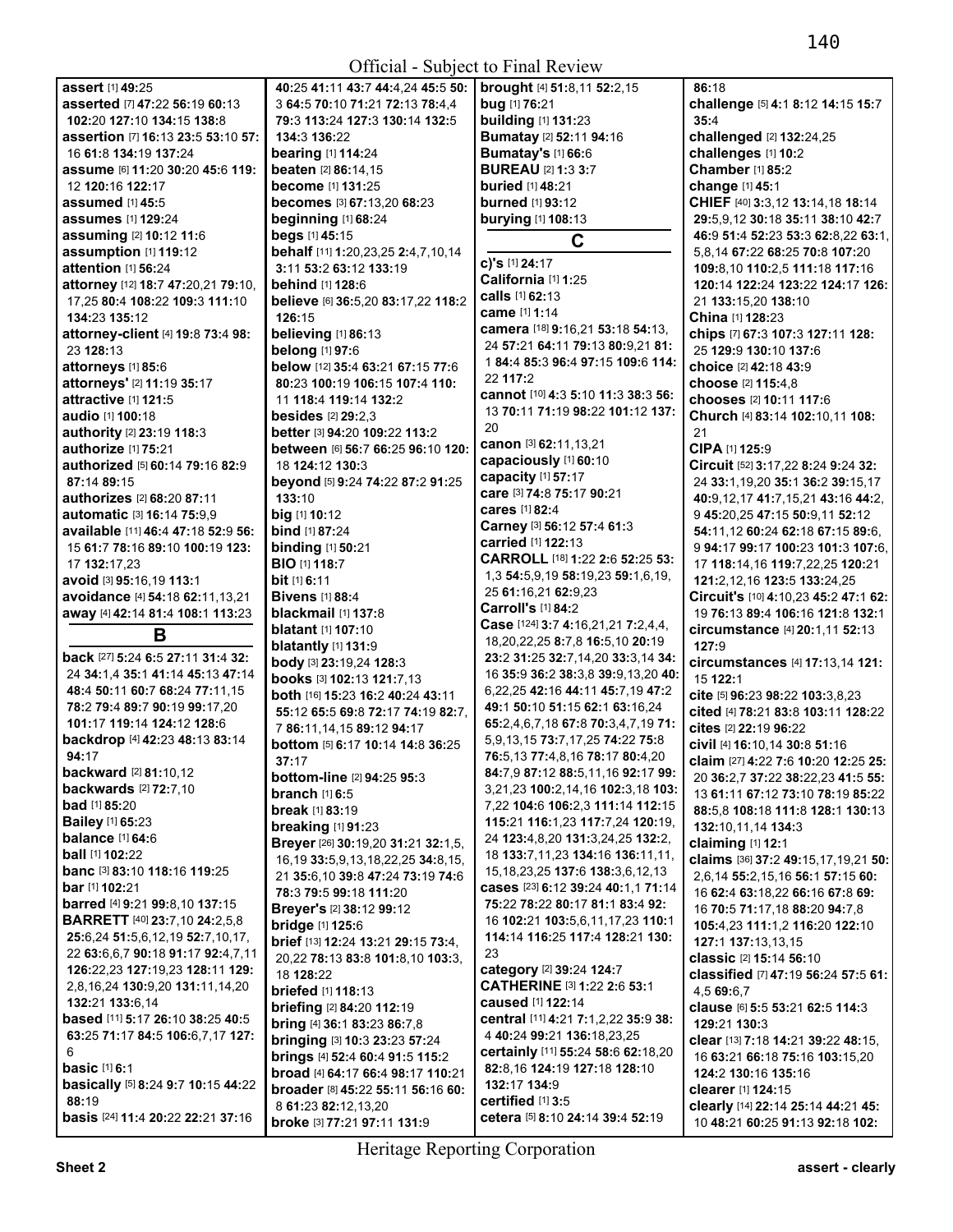| 17 109:2 113:21 124:14 134:8.22                     | consensual [1] 114:1                                                | 75:5.6.19.20 76:2.10.10 77:10.19                    | defendant [4] 29:4 57:17 128:24                      |
|-----------------------------------------------------|---------------------------------------------------------------------|-----------------------------------------------------|------------------------------------------------------|
| clerk [1] 3:5                                       | consequence [3] 13:6 68:9 134:                                      | 78:11,17,22 80:9,20 82:2 83:17                      | 132:15                                               |
| client [1] 61:12                                    | 12                                                                  | 84:13 85:13 87:12,21 89:19 90:6                     | defendants [17] 53:11 54:13 57:                      |
| clients [7] 55:24 57:25 61:13 84:3.                 | consequences [3] 108:4,9 134:                                       | 91:6,20,25 93:2,22 94:7,9 96:1,8,                   | 10 60:15 61:6 63:15 85:5 87:1 88:                    |
| 793:6133:2                                          | 19                                                                  | 8,24 97:3,8 98:19 99:8 100:20                       | 10 106:21 127:25 128:19 129:12                       |
| clients' [1] 56:8                                   | consider [4] 9:9 10:2 30:6 85:15                                    | 101:12,13,19,20 103:4 104:8 105:                    | 130:11 131:16 132:7 136:20                           |
| close [1] 56:24                                     | considerations [1] 111:5                                            | 13, 16, 17 106: 19 109: 16 110: 11                  | defendants' [3] 53:18 55:4 82:14                     |
| <b>clue</b> [1] 24:10                               | considering [1] 85:13                                               | 112:21 113:18 114:4,5,15,22 115:                    | defending [2] 64:3 136:22                            |
| codification [1] 14:8                               | consistency [1] 102:7                                               | 6,7,11,15,18,22 116:8,8,11,22 118:                  | defense [14] 36:18 53:12,12 57:18                    |
| codify [1] 135:8                                    | consistent [9] 13:19,23 42:24 84:                                   | 3 119:14 121:10,14,18,19,21 122:                    | 61:6 76:16 102:2 107:16 137:13.                      |
| codifying [2] 16:2,3                                | 24 89:4,12,17 91:11 110:8                                           | 6.7.19 124:20 125:12.22 126:17                      | 24,25 138:1,1,7                                      |
| come [10] 42:10 56:13 62:21 66:10                   | <b>consists</b> [1] 107:24                                          | 131:24 132:3,11,17 135:21 137:                      | defenses [3] 55:16,25 137:15                         |
| 70:5 71:2 78:2,23 90:11 99:20                       | constitutes [1] 26:4                                                | 12 138:5                                            | definition [1] 21:10                                 |
| COMES [3] 5:2 16:17 87:20                           | Constitution [1] 3:15                                               | COUIT'S [9] 3:18 7:5 25:4 35:2 41:                  | definitively [1] 104:9                               |
| Committee [4] 83:15 102:10,11                       | constitutional [15] 5:9 10:2 48:5.                                  | 16 54:1 78:14 105:16 134:1                          | degree [1] 56:6                                      |
| 108:21                                              | 12,12 54:14,18,20 60:16,21 62:4                                     | courthouses [1] 116:12                              | deliberately [1] 84:20                               |
| common [24] 3:15 5:9,16,17,21 6:                    | 85:14 115:25 128:17 129:3                                           | courts [12] 6:1 57:13 83:5,24 91:                   | delving [1] 41:2                                     |
| 9 49:9 64:4,25 65:11 66:25 67:6                     | construction [1] 110:20                                             | 22 97:15 102:22 115:2 116:14                        | demonstrated [1] 8:8                                 |
| 91:12 106:23,24 127:17 128:9,11,                    | <b>construe</b> [2] 85:10 88:18                                     | 117:1.13 135:9                                      | denaturalization [1] 126:5                           |
| 14, 17, 21 129: 23, 25 135: 9                       | <b>contains</b> [1] <b>137:2</b>                                    | COVer [3] 18:22 20:1.1                              | <b>Department</b> [2] 1:20 23:18                     |
| communication [3] 97:5 98:23,                       | contemplated [5] 45:3,4 46:1 103:                                   | COVered [6] 4:2 16:11 35:3 55:9                     | depending [2] 124:21,24                              |
| 24                                                  | 12 104:23                                                           | 64:21 106:11                                        | depends [4] 39:11,11 53:12 57:18                     |
| communications [2] 96:10,17                         | contemplating [1] 76:20                                             | <b>covers</b> [2] <b>19:</b> 8 <b>58:</b> 6         | deprivation [1] 61:20                                |
| compel [1] 53:24                                    | contention [1] 7:7                                                  | <b>cram</b> [1] 110:19                              | deprived [2] 92:7 130:12                             |
| complaint [7] 8:1,2,6 11:21 27:17                   | contest [2] 39:16 40:10                                             | create [1] 116:13                                   | deprives [1] 53:11                                   |
| 70:21 93:18                                         | context [11] 4:4 17:21 34:14 58:11                                  | creates [2] 109:15,25                               | Deputy [1] 1:19                                      |
| completely [3] 55:13 56:11 103:1                    | 65:21 69:24 82:23 103:14 117:10                                     | criminal [7] 37:12,14 51:25 65:25                   | derived [2] 14:11 27:25                              |
| compliance [1] 78:14                                | 126:3.6                                                             | 116:25 117:4,7                                      | derogation [1] 49:9                                  |
| comprehensive [3] 21:3,8 57:1                       | contexts [1] 109:20                                                 | critical [4] 3:16 48:18 73:18 77:24                 | described [8] 56:25 75:4 98:1,5                      |
| concede [2] 51:7 117:22                             | <b>continues</b> [1] 102:18                                         | cross-petition [1] 46:8                             | 99:18 111:11 127:17 135:14                           |
| conceding [2] 90:23,25                              | continuing [1] 50:14                                                | <b>crossed</b> [1] 125:6                            | describes [2] 18:1 136:11                            |
| conceivable [1] 66:8                                | <b>continuum</b> [1] 118:18                                         | Curious [3] 18:14, 19 48:6                          | describing [2] 31:18 40:14                           |
|                                                     |                                                                     |                                                     |                                                      |
| concern [1] 8:9                                     | <b>contract</b> [2] 7:8 136:24                                      |                                                     |                                                      |
| concerned [3] 7:21 71:5 136:15                      |                                                                     | D                                                   | description [1] 21:3                                 |
| concerning [2] 3:19 4:18                            | contracting [2] 75:22 103:14<br>contracts [1] 102:15                | D.C [7] 1:11,20,22 76:12 106:16                     | desperately [1] 119:11                               |
| concerns [2] 53:25 126:19                           | contradict [1] 110:14                                               | 107:6 132:1                                         | destroy [3] 5:1 88:19 93:4<br>destroyed [2] 92:20,25 |
| concisely [1] 13:22                                 | <b>control</b> [1] 134:24                                           | dah [7] 33:6,6,6,6,6,6,7                            | detailed [1] 57:1                                    |
| conclude [2] 90:24 99:14                            | conversations [1] 114:2                                             | damages [8] 10:25 11:18,18,19                       | determination [3] 12:8 35:2 56:                      |
| <b>concluded</b> [3] 33:23 47:12 57:4               | cooperate [1] 96:25                                                 | 35:17 36:15 51:13 60:16                             | 22                                                   |
| conclusion [3] 3:18 50:12 87:3                      | core [4] 7:3 49:23 115:25 126:19                                    | dangerous [2] 82:4 93:14                            | determine [19] 9:1,4 10:8 12:2 36:                   |
| conclusions [1] 42:3                                | correct [6] 42:5 49:7 54:19 61:15,                                  | day [2] 43:14 94:7                                  | 10 37:23 57:22 64:11 78:8 79:15                      |
| conclusive [1] 95:4                                 | 16 117:25                                                           | deal [3] 16:7 18:9 116:15                           | 82:9 89:20,24 97:8,10 109:6 113:                     |
| conditions $[1]$ 80:13                              | couldn't [2] 22:17 92:12                                            | dealing [8] 7:17 16:12 17:23 25:13,                 | 16,20 123:6                                          |
| conduct [3] 85:19,21 124:5                          | Counsel [11] 58:14 61:9 63:9 65:                                    | 21 48:22 116:10,22                                  | determined [1] 87:13                                 |
| conducted [8] 60:15,17 79:16 82:                    | 17 82:14 97:1 107:21 117:18 133:                                    | debatable [1] 95:8                                  | determines [2] 24:22 85:6                            |
| 10 87:14 89:15 105:24 114:25                        | 14, 16 138: 11                                                      | decide [29] 31:25 32:7 33:3 34:10                   | determining [2] 82:21 90:7                           |
| conducting [1] 84:3                                 | counterintuitive [2] 66:21 68:4                                     | 40:3,5 41:24 54:12 75:2 77:15,20                    | developed [1] 135:9                                  |
| confidential [1] 7:15                               | counterterrorism [1] 56:8                                           | 83:24 93:23 94:2,3,9,11 95:12                       | deviation [1] 82:13                                  |
| <b>confined</b> [1] <b>52:13</b>                    | Country [3] 94:24 116:12 124:24                                     | 112:22 113:12,19,24 114:1 119:                      | device [2] 51:18,20                                  |
| <b>confines</b> [1] 117:14                          | <b>counts</b> [1] 71:10                                             | 14,22 132:5 133:24,25 134:1                         | devices [1] 113:23                                   |
| confirmation [1] 19:21                              | couple [1] 58:1                                                     | decided [3] 49:24 93:10 135:12                      | Diaz [1] 94:16                                       |
| conflict [2] 44:5 130:2                             | COUISE [6] 65:25 74:1,13,17 97:9                                    | deciding [8] 45:24 53:7 81:13 89:                   | difference [1] 93:5                                  |
| confused [3] 8:23 40:12 54:17                       | 124:24                                                              | 14 95:16,19 115:23 116:4                            | different [17] 28:11 30:23 31:13                     |
| congregants [1] 76:24                               | COURT [173] 1:1,15 3:4,13,25 4:17                                   | decision [14] 7:5 25:4 67:15 76:10                  | 42:10 64:19,20 71:13 78:18 81:22                     |
| congregation [1] 93:9                               | 7:8, 10, 12, 17, 23 9: 20 10: 1, 7, 11 13:                          | 77:6 80:22 106:15,17 107:4 118:                     | 86:4,11 96:16 101:16 102:25 106:                     |
| Congress [28] 5:25 16:6 17:7 21:                    | 4 22:13,16 23:18 24:22 25:10 26:                                    | 17 120:21 121:21 132:2,18                           | 23 111:16 116:23                                     |
| 11 25:10 29:2 48:9,16 49:4 64:4,6                   | 22 29:1 31:23 32:9,14,25 33:11,                                     | declaration [8] 8:7 47:20 79:11,                    | differently [1] 87:6                                 |
| 77:19 81:19 83:13 91:21 94:22 96:                   | 15, 16 34: 3, 5, 10, 23, 23, 23 36: 1 38:                           | 18,25 80:1,4 111:11                                 | difficult [1] 121:1                                  |
| 1 102:12 104:10,23,24 108:6 117:                    | 1,20 40:14,16,21,22 45:23 46:5,7,                                   | declarations [4] 69:7 71:4,7 76:3                   | dilemma [1] 75:4                                     |
| 10 124:13,14 125:25 134:17 135:                     | 22, 23, 25 47: 11, 19 48: 15 49: 19 50:                             | declarative [1] 108:16                              | directed [1] 30:12                                   |
| 6                                                   | 5,8,10 53:4,22,24 54:12,21,23 55:                                   | deem [1] 33:2                                       | directly [3] 35:15 85:12 124:14                      |
| Congress's [1] 126:7                                | 22 56:20,23,25 57:2,12 58:7,8,16                                    | deep [1] 5:9                                        | disagree [5] 3:17 40:18 68:15 101:                   |
| congressional [2] 5:11 125:7<br>connection [1] 18:3 | 59:16 60:8,11 61:5 62:6,9,11 63:<br>14 64:10 65:8,13,15,21,23 74:23 | defend [7] 39:2 42:19 57:10 64:1,<br>7 128:1 130:13 | 19 108:17<br>disclaim [1] 117:19                     |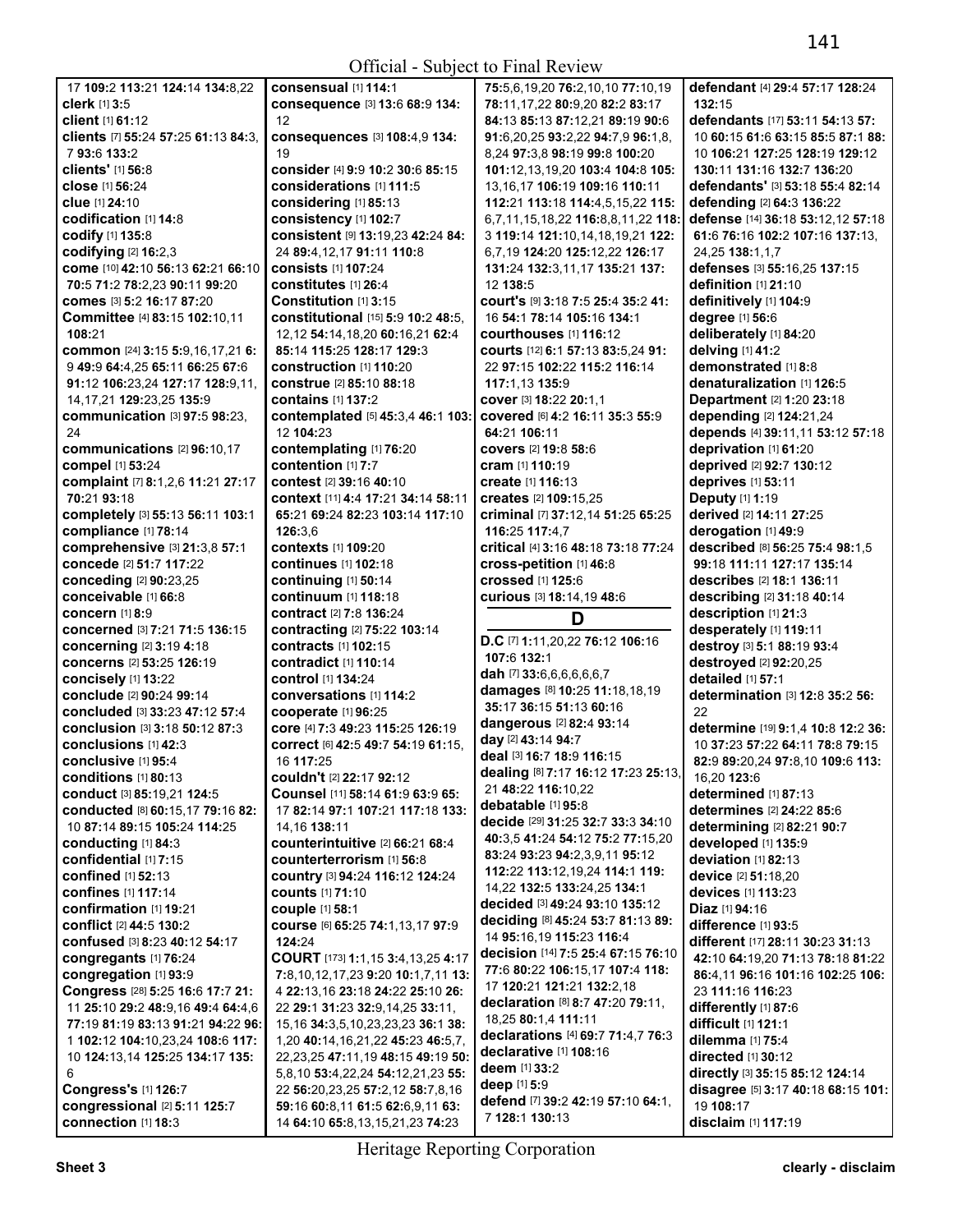# Official - Subject to Final Review

| disclose [16] 9:10,11 10:11 19:24       | disposition [3]            |
|-----------------------------------------|----------------------------|
| 20:9 21:2 22:20 23:15.16 24:12          | dispute [1] 56:2           |
| 31:14 42:18 59:20 89:19.22 91:24        | disputes [1] 5:            |
| disclosed [7] 10:13 20:21 24:16         | dissent [1] 83:9           |
|                                         |                            |
| 36:24 37:14 106:13 125:12               | distinct [1] 75:           |
| disclosing [8] 7:3 20:13,19 58:17,      | distinction [3]            |
| 18 59:24,25 64:21                       | distinguished              |
| disclosure [25] 7:14 9:9 10:5 21:7,     | distracted [1] 2           |
|                                         | district [51] 3:1          |
| 13 22:15 41:4 55:20,24 58:22 59:        |                            |
| 16,18 65:15 66:11 79:11,18 80:2,        | 9,25 33:11,15,             |
| 22,24 89:11 90:6 91:9 109:3 122:        | 38:20 40:13,16             |
| 11 137:21                               | 11 49:18 50:5,             |
| disclosures [1] 37:11                   | 25 61:5 65:15              |
|                                         |                            |
| discover [7] 5:3 13:25 15:11 16:5       | 12 89:19 90:6 !            |
| 25:16 26:20,21                          | 20 101:12,13 1             |
| discoverability [1] 53:8                | 5 116:11,12,14             |
| discoverable [1] 82:1                   | 134:1                      |
|                                         |                            |
| discovering [2] 16:22 17:4              | divulging [2] 7!           |
| discovery [21] 5:6 15:21,25 16:3,8,     | doctrine [19] 6:           |
| 10,15 25:12 26:23 27:2 51:17,20         | 43:3,18,23 44:             |
| 63:22 70:23 73:1,5,11 81:20 99:9        | 17 104:8,10,11             |
|                                         |                            |
| 100:10 135:18                           | 4                          |
| discriminated [4] 127:3 128:2           | doctrines [3] 6            |
| 130:14 132:6                            | document [1] 6             |
| discrimination [4] 56:1 107:11          | documents <sup>[3]</sup>   |
| 127:6 130:17                            |                            |
|                                         | Doe [2] 7:6 138            |
| discriminatory [2] 105:25 113:24        | doing [9] 16:12            |
| discussed [6] 55:17 75:25 79:9          | 4 73:16 99:22              |
| 106:18 119:19 130:23                    | domestic <sup>[8]</sup> 80 |
| discusses [1] 136:8                     | 109:13 116:18              |
|                                         |                            |
| discussing [3] 28:5 29:16 95:2          | 3                          |
| discussion [2] 121:2 123:25             | done [6] 35:24             |
| dismiss [28] 20:18 32:6 33:14 34:       | 80:7 126:12                |
| 4 38:15 39:20 63:18,20 67:7,19          | Donohue's [3]              |
|                                         |                            |
| 70:5 75:8 76:16 77:4 80:6 85:22         | 22                         |
| 88:6,7 94:10,12 100:14 105:4 111:       | doubt [3] 74:22            |
| 1,9,10 117:21,23 119:15                 | doubtful [1] 12            |
|                                         |                            |
|                                         |                            |
| dismissal [45] 13:5 20:22 22:21         | doubts [1] 124:            |
| 33:21 35:5 38:1 39:9 41:12,18 42:       | Douglas [2] 12             |
| 4 44:10,19 46:3,24 47:2,4,5 63:25       | down [2] 47:11             |
| 64:5,22 65:8 67:11,17 68:20 69:         | dragnet [1] 57:            |
|                                         |                            |
| 16, 19 72: 2 75: 9, 10 78: 16 81: 5 94: | drawing [1] 72:            |
| 6 101:6 103:12 105:8 107:14 111:        | drive-by [2] 48:           |
| 2 120:20,23 121:17 122:5 123:17         | ducks [1] 128:7            |
| 134:2 136:5 137:3                       | Due [19] 53:20 5           |
| <b>dismissal's</b> [2] 127:12 128:4     |                            |
|                                         | 85:24 86:8,24,             |
| dismissals [2] 75:21 121:3              | 18 129:7,11,20             |
| dismissed [17] 4:22 7:4,25 32:8,8,      | 138:8                      |
| 21 38:23 41:5 47:13 49:19 73:11,        | duly [1] 3:4               |
| 25 100:20 119:21,23 137:23 138:         | Dynamics [15]              |
|                                         |                            |
| 7                                       | 64:25 78:16 98             |
| dismissing [1] 43:7                     | 120:2,6 123:12             |
| displace [10] 5:7 12:11 30:22 32:       |                            |
| 22,23 54:7 56:17 77:14 104:7 109:       |                            |
| 19                                      | <b>Each</b> [1] 59:17      |
|                                         | earlier [7] 64:9           |
| displaced [8] 8:24 12:21 61:1 67:       |                            |
| 16 105:3 123:6 134:6,10                 | 111:5 124:1 12             |
| displacement [7] 38:5 74:9 79:8         | early [5] 5:25 77          |
| 80:14 97:14 108:2 109:24                | 110:23                     |
|                                         | easiest [1] 120:           |
| displaces [11] 3:23 34:25 41:10         |                            |
| 43:21 44:16 45:15 77:12 78:8 93:        | easy [1] 7:25              |
| 24 116:5 134:20                         | EDWIN [5] 1:19             |
| displacing [1] 44:16                    | 18                         |
| disposed [2] 50:3,8                     | effect [1] 80:15           |

**disposition** [3] **34:**20 **49:**1 **133:**23 **dispute** [1] **56:**20 **disputes** [1] **5:**25 **dissent** [1] **83:**9 **distinct** [1] **75:**18 **distinction** [3] **71:**21 **72:**14 **73:**18 **distinguished** [1] **96:**14 **distracted** [1] **29:**20 **district** [51] **3:**18,24 **4:**17 **24:**22 **32:**  9,25 **33:**11,15,16 **34:**3,5,23 **35:**2 **38:**20 **40:**13,16,21 **41:**16 **46:**4 **47:**  11 **49:**18 **50:**5,8,10 **54:**12 **56:**23, 25 **61:**5 **65:**15 **75:**5 **76:**2 **80:**20 **87:**  12 **89:**19 **90:**6 **93:**2 **96:**8,24 **100:**  20 **101:**12,13 **105:**17 **112:**21 **114:**  5 **116:**11,12,14 **122:**6,7 **124:**19 **134:**1 **divulging** [2] **79:**21 **98:**13 **doctrine** [19] **6:**16,18 **7:**7,8 **30:**22 **43:**3,18,23 **44:**3,7 **74:**10 **95:**2 **102:**  17 **104:**8,10,11 **105:**1 **112:**24 **128: doctrines** [3] **6:**13,16 **86:**17 **document** [1] **66:**15 **documents** [3] **27:**11 **66:**17 **127:**5 **Doe** [2] **7:**6 **138:**5 **doing** [9] **16:**1 **29:**24 **31:**5 **68:**16 **70:**  4 **73:**16 **99:**22 **113:**2 **117:**1 **domestic** [8] **80:**17 **81:**2 **95:**24 **109:**13 **116:**18 **124:**5 **125:**15 **135: done** [6] **35:**24 **65:**21 **71:**3 **73:**10 **80:**7 **126:**12 **Donohue's** [3] **73:**20 **103:**18 **128: doubt** [3] **74:**22 **106:**5 **134:**7 **doubtful** [1] **124:**8 **doubts** [1] **124:**4 **Douglas** [2] **128:**24,24 **down** [2] **47:**11 **50:**2 **dragnet** [1] **57:**6 **drawing** [1] **72:**14 **drive-by** [2] **48:**9 **99:**22 **ducks** [1] **128:**7 **Due** [19] **53:**20 **55:**5 **62:**5 **84:**18,24 **85:**24 **86:**8,24,25 **124:**13 **128:**15, 18 **129:**7,11,20 **130:**3 **131:**5,11 **138:**8 **duly** [1] **3:**4 **Dynamics** [15] **39:**23 **42:**12 **57:**13 **64:**25 **78:**16 **98:**1 **117:**24 **118:**22 **120:**2,6 **123:**12,18 **137:**1,11 **138:**4 **E Each** [1] **59:**17 **earlier** [7] **64:**9 **99:**12,19 **106:**18 **111:**5 **124:**1 **126:**25 **early** [5] **5:**25 **77:**11 **99:**9 **103:**24  $0.23$ **easiest** [1] **120:**19 **easy** [1] **7:**25 **EDWIN** [5] **1:**19 **2:**3,13 **3:**10 **133: 130:**4

**effective** [1] **107:**16 **effectively** [1] **27:**1 **effectuate** [1] **67:**11 **eight** [1] **71:**10 **either** [12] **21:**16 **29:**1 **58:**16 **70:**23 **75:**22 **87:**13 **93:**23 **105:**20 **119:**19, 20 **122:**20 **135:**18 **electronic** [16] **14:**2 **25:**18,22 **36:**  23 **45:**8 **80:**18 **81:**2 **95:**25 **105:**24 **106:**5 **109:**14,21 **113:**21 **116:**18 **125:**15 **135:**11 **element** [5] **96:**5 **128:**18 **129:**3,7 **elephant** [1] **108:**13 **Ellsberg** [1] **131:**24 **embrace** [1] **93:**10 **embracing** [1] **93:**14 **emphasize** [1] **65:**12 **employed** [1] **65:**19 **employment** [1] **106:**3 **en** [3] **83:**10 **118:**16 **119:**24 **enables** [1] **55:**23 **enacted** [3] **42:**22 **134:**9 **135:**2 **end** [5] **34:**15 **76:**9 **84:**6,9 **122:**18 **endanger** [1] **80:**3 **endangering** [1] **79:**21 **ends** [2] **103:**8,8 **enforcement** [2] **18:**6 **28:**4 **engaged** [2] **85:**19,21 **England** [2] **65:**5 **103:**23 **enormous** [1] **108:**4 **ensure** [1] **117:**13 **enter** [11] **19:**24 **20:**8 **21:**1,1,7,15 **23:**14 **24:**11,11 **64:**15 **66:**11 **entered** [3] **3:**4 **47:**3 **59:**10 **entering** [2] **58:**10,16 **entire** [2] **45:**7 **121:**1 **entirely** [3] **63:**24 **85:**19 **128:**17 **entirety** [1] **27:**24 **entitled** [3] **12:**2 **43:**5 **65:**10 **entry** [3] **22:**15 **58:**4 **59:**17 **EPA** [1] **125:**7 **equal** [2] **55:**2,15 **equally** [3] **4:**24 **60:**22 **96:**3 **equivalent** [1] **30:**7 **erroneous** [2] **4:**24 **34:**24 **error** [1] **121:**3 **especially** [1] **56:**24 **ESQ** [4] **2:**3,6,9,13 **ESQUIRE** [2] **1:**22,24 **essence** [1] **61:**11 **essential** [1] **57:**5 **essentially** [1] **76:**14 **establish** [1] **137:**16 **established** [2] **36:**20 **68:**10 **ET** [10] **1:**4,7,25 **2:**11 **8:**10 **24:**14 **39:**  3 **52:**19 **63:**12 **86:**18 **even** [51] **7:**19 **10:**19 **12:**12 **22:**11 **25:**15 **29:**24 **30:**11 **46:**3 **51:**25,25 **53:**22 **56:**13,14 **57:**19 **58:**8 **60:**8 **61:**23 **65:**22 **66:**4 **67:**8 **68:**21 **70:**3, 5 **73:**12 **75:**17 **80:**10 **83:**16 **90:**11, 12,23 **93:**3 **94:**2 **97:**16 **100:**12 **103:** 

22 **125:**9 **126:**3,7,15 **129:**10 **131:**9, 23 **136:**12 **137:**10,25 **event** [4] **46:**20 **59:**22 **90:**3,9 **everybody** [1] **86:**6 **everyone** [1] **93:**4 **everything** [2] **93:**16 **110:**7 **evidence** [120] **4:**7 **6:**20,24,25 **7:**1, 20 **10:**18 **14:**11,13,17 **16:**23 **18:**2 **19:**24 **20:**8,12,14,20,21 **21:**1,4,7, 13,15 **22:**4,5,5,15,20,21,22 **23:**14, 22,23 **24:**12,14,25 **25:**14,19 **26:**25 **28:**23,25 **29:**7 **30:**9 **35:**2,8 **36:**10 **40:**4,6 **42:**4,14,16,18 **43:**6 **44:**18 **47:**2,12,17 **48:**22 **51:**15,23 **52:**19 **53:**13 **56:**2 **57:**6 **58:**4,10,16,17 **59:**  11,12,17 **60:**6 **61:**19 **63:**24 **64:**15 **65:**14 **66:**12 **67:**9 **69:**20 **70:**3 **71:**  12,16,17,25 **73:**8,12 **77:**20 **80:**21 **81:**17 **87:**15 **91:**7 **92:**18 **102:**18 **103:**21 **106:**4,8 **107:**1,9 **110:**10 **112:**5,23 **113:**11,20 **114:**17,18,20, 23,23 **122:**7 **127:**7,25 **128:**3 **129:**  22 **132:**13 **134:**15 **135:**10,13,20,25 **136:**21 **evidentiary** [3] **40:**2 **126:**1,7 **evil** [1] **112:**25 **ex** [20] **53:**18 **54:**13,24 **60:**18 **61:**12 **64:**10 **79:**13 **80:**9,20,25 **84:**4 **85:**3 **96:**4,20 **97:**15 **109:**5 **113:**1 **114:**22 **117:**2 **125:**15 **exact** [5] **85:**16 **86:**5 **98:**11 **106:**20 **119:**8 **Exactly** [6] **11:**1 **72:**7 **95:**17 **98:**1 **118:**23 **120:**4 **example** [10] **52:**1 **58:**18,25 **59:**4 **65:**18,23 **96:**6 **116:**21 **134:**23 **137:**  4 **examples** [2] **59:**17 **66:**5 **Except** [1] **128:**11 **excise** [1] **96:**11 **excised** [1] **97:**2 **excising** [1] **16:**21 **exclude** [8] **28:**25 **63:**15,20 **67:**1 **72:**8 **97:**9 **102:**17 **135:**25 **excluded** [7] **6:**24 **30:**5 **40:**4 **65:**2 **67:**10 **103:**21 **136:**10 **excluding** [3] **66:**22 **70:**1 **71:**25 **exclusion** [4] **6:**20 **44:**18 **67:**20 **71:**  12 **exclusive** [4] **15:**5 **95:**4 **109:**25 **124:**6 **exclusive/preclusive** [1] **125:**3 **exclusively** [1] **128:**13 **excuse** [4] **25:**9 **26:**25 **28:**18 **77:**13 **executive** [9] **5:**18,20,23 **6:**2,4,14 **95:**5 **124:**12,13 **executive's** [1] **124:**4 **Exemption** [1] **125:**6 **exercise** [3] **48:**18 **106:**1 **114:**3 **exist** [1] **18:**18 **existed** [2] **105:**7 **134:**8 **existence** [4] **7:**21 **8:**2 **20:**20 **22:**  19 **expect** [3] **48:**9 **96:**8 **100:**18

Heritage Reporting Corporation

7,10 **107:**9 **112:**18,21 **115:**5 **124:**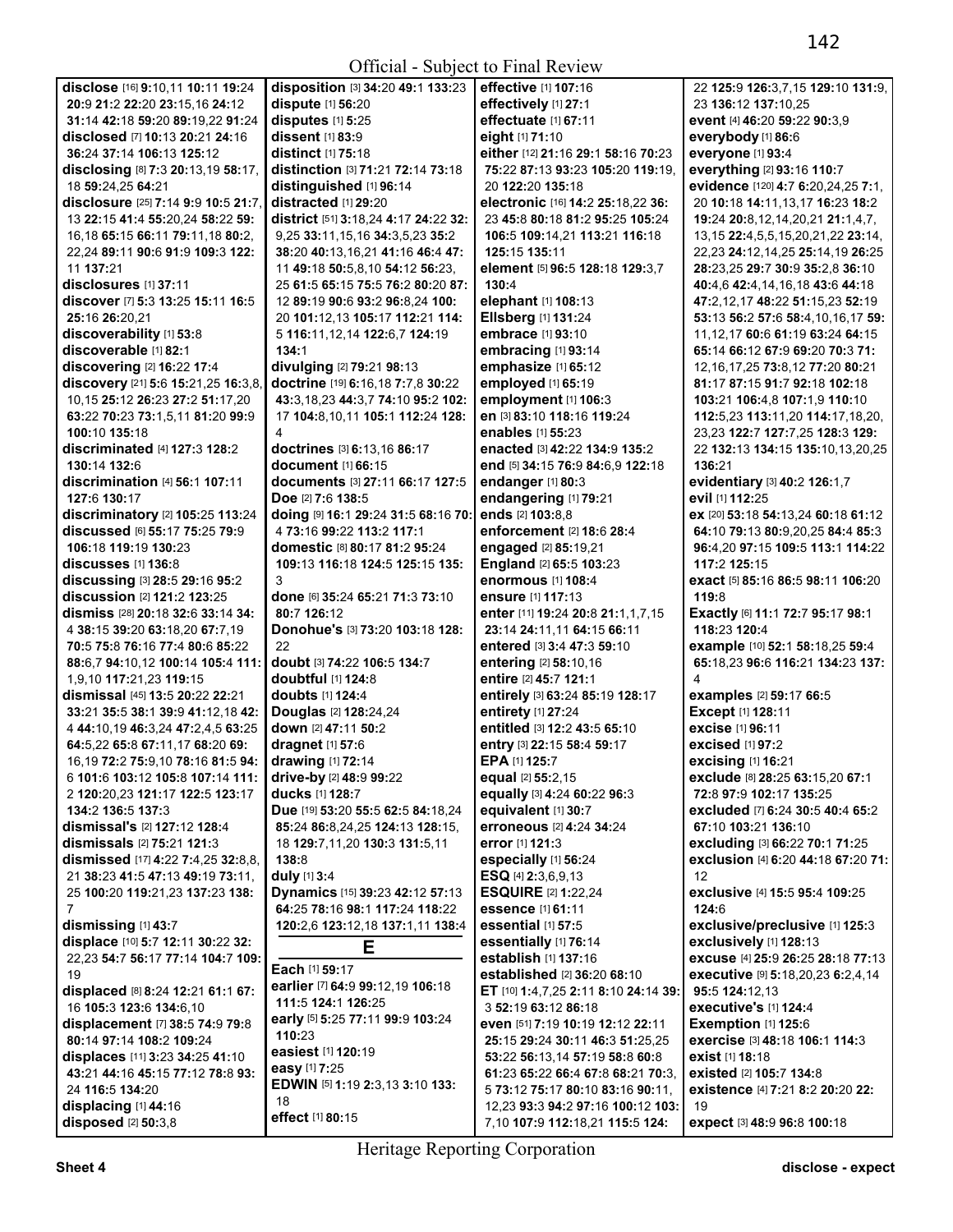|                                              |                                                             | $U(1)$ $U(2)$ $U(3)$ $U(4)$ $U(5)$ $U(6)$ $U(7)$ $U(8)$ $U(8)$ $U(8)$ $U(8)$ $U(8)$ $U(8)$ $U(8)$ $U(8)$ $U(8)$ $U(8)$ $U(8)$ $U(8)$ $U(8)$ $U(8)$ $U(8)$ $U(8)$ $U(8)$ $U(8)$ $U(8)$ $U(8)$ $U(8)$ $U(8)$ $U(8)$ $U(8)$ $U(8$ |                                    |
|----------------------------------------------|-------------------------------------------------------------|--------------------------------------------------------------------------------------------------------------------------------------------------------------------------------------------------------------------------------|------------------------------------|
| explain [3] 9:22 71:20 122:8                 | 10 133:22 134:2 136:20                                      | 108:22 109:3 111:10 116:5 117:                                                                                                                                                                                                 | Halkin [1] 83:10                   |
| explained [1] 64:25                          | FISA [51] 3:23 25:5 42:22,24 43:19,                         | 24 118:22 120:2,6 123:11,17 134:                                                                                                                                                                                               | hall [1] 113:23                    |
| explanation [4] 21:25 22:1 24:4              | 20 45:15 53:14,23 54:6,21 55:1,                             | 23 135:12 137:1,11 138:4                                                                                                                                                                                                       | <b>hands</b> [1] <b>128:</b> 5     |
| 97:21                                        | 12 56:14 57:20,23 60:14 61:1 64:                            | generally [3] 25:20 31:16 42:15                                                                                                                                                                                                | <b>hangs</b> [1] 25:7              |
| expungement $[2]$ 27:8,21                    | 6 67:1 75:18 77:12,13 78:8 79:6                             | Georgetown [1] 73:20                                                                                                                                                                                                           | happen [8] 22:16 32:21 76:20 88:   |
| extensive [1] 108:20                         | 82:16 89:12 91:5 93:24 97:12 100:                           | gets [4] 43:11,11 76:9 86:12                                                                                                                                                                                                   | 21 89:5 115:21 129:2 131:2         |
| extent [3] 36:22 113:12 130:23               |                                                             | getting [1] 125:2                                                                                                                                                                                                              | happened [5] 88:4 90:4,4 117:11    |
|                                              | 7 101:20 102:12,24 104:7 105:3                              |                                                                                                                                                                                                                                |                                    |
| extraordinarily [1] 111:7                    | 108:4,18 113:22 115:2 116:5 117:                            | give [12] 61:13 65:17 74:6 80:8 84:                                                                                                                                                                                            | 132:9                              |
| extraordinary [1] 90:9                       | 2 122:17 123:6 125:9,10 134:6,9,                            | 14 90:15 91:20 98:12 111:24 115:                                                                                                                                                                                               | happens [8] 6:23 90:10 105:22      |
| extremely [2] 90:3 125:10                    | 10 135:2,4                                                  | 6,11 124:14                                                                                                                                                                                                                    | 106:10.13 126:17 127:24 134:14     |
| F                                            | FISA's [1] 65:11                                            | given [6] 5:8 34:1 59:18 61:3 117:                                                                                                                                                                                             | happy [2] 27:10 137:5              |
|                                              | FISC [2] 15:17 135:5                                        | 10 122:1                                                                                                                                                                                                                       | hard [3] 104:10 106:3 130:9        |
| face [5] 8:1,1,6 11:20 136:14                | fit [3] 20:24 56:6 94:15                                    | gives [4] 35:15 61:6 80:4 112:2                                                                                                                                                                                                | harm [6] 74:21 79:12,19 90:22 109: |
| facie [1] 106:2                              | five $[1]$ 25:12                                            | giving [4] 22:2 76:22 80:20 105:7                                                                                                                                                                                              | 4 131:4                            |
| facilitate [1] 4:15                          | fleshed [1] 99:20                                           | goals [1] 56:8                                                                                                                                                                                                                 | <b>harms</b> [1] 39:13             |
| <b>facilities</b> [1] <b>116:</b> 15         | floating [2] 124:22,23                                      | Gore [1] 103:24                                                                                                                                                                                                                | <b>Hawaii</b> [1] <b>115:19</b>    |
| fact [14] 7:5,9 40:25 53:9 60:4 70:1         | focus [2] 81:23 99:21                                       | GORSUCH [47] 18:13,23 19:1,4,9,                                                                                                                                                                                                | head [1] 134:24                    |
| 98:15 105:2 106:6,8 121:8 136:9              | focused [2] 25:20 57:9                                      | 12, 15, 18, 22 20: 5, 10 21: 5, 10, 18, 21                                                                                                                                                                                     | hear [2] 3:6 13:21                 |
| 137:1 138:4                                  | focusing [1] 81:10                                          | 22:8,12 27:9,14 42:8,9 44:12,23                                                                                                                                                                                                | heard [3] 66:10 88:6 101:16        |
| facts [2] 57:3 133:7                         | <b>FOIA</b> [1] 125:6                                       | 45:10,12,19 46:14 58:2,14,21,24                                                                                                                                                                                                | hearing [4] 23:17 35:19 79:12 109: |
| <b>factual</b> [1] 138:1                     | follow [4] 23:10 38:11 47:5 91:18                           | 59:3,13,23 63:3,4 64:13,18 69:18                                                                                                                                                                                               | 4                                  |
| fairly [1] 137:20                            | follow-up [2] 123:24 126:24                                 | 102:4 103:25 104:16 122:25 123:                                                                                                                                                                                                | heightened [1] 126:8               |
| <b>fairness</b> [1] 40:7                     | footnote [5] 96:6,7,22 103:3 136:8                          | 1,13,21 134:16                                                                                                                                                                                                                 | held [3] 3:22 40:16 132:11         |
| <b>faith</b> $[2]$ 93:10,15                  | <b>forbids</b> $[1]$ 7:12                                   | Gorsuch's [2] 23:11 66:24                                                                                                                                                                                                      | Helms [1] 83:10                    |
| fall [8] 67:3 107:3 127:11 128:25            |                                                             |                                                                                                                                                                                                                                |                                    |
| 129:9 130:10 131:7 137:6                     | forcing [1] 137:9                                           | got [14] 19:22 21:6 22:14 28:8,12                                                                                                                                                                                              | help [4] 19:23 60:2 102:4 104:17   |
| falls [1] 3:20                               | foreclosed [2] 119:5,25                                     | 29:19 31:11 76:18 90:5 93:2,7,11                                                                                                                                                                                               | helpful [2] 97:21 137:3            |
| <b>famous</b> [1] 7:11                       | foreign [7] 3:19 4:20 8:10 14:12                            | 123:21 133:4                                                                                                                                                                                                                   | helps [1] 61:10                    |
| far [3] 79:9 93:22 126:18                    | 28:1 38:24 109:15                                           | government [98] 4:7,11,13,16 9:                                                                                                                                                                                                | hiding [1] 108:18                  |
|                                              | form $[1]$ 59:11                                            | 19,22 10:17,24 13:11 14:7,10,17,                                                                                                                                                                                               | high-level [2] 96:10 97:6          |
| <b>fashion</b> [1] <b>20:</b> 15             | formal [6] 21:16,17,21 22:3 26:22,                          | 22 16:15,17 17:10,11,16 18:2,19                                                                                                                                                                                                | hinge [1] 110:6                    |
| favor [4] 60:22 100:2 108:15 111:6           | 24                                                          | <b>20:</b> 7,12,18 <b>22:</b> 19,25 <b>24:</b> 22 <b>25:</b> 9                                                                                                                                                                 | history [1] 117:11                 |
| FAZAGA [6] 1:7,25 2:10 3:8 63:12             | former [1] 137:14                                           | 28:6 29:24 30:2,13 31:1,4,22 33:                                                                                                                                                                                               | hold [6] 60:25 65:14 75:20 77:10   |
| 93:8                                         | <b>forth</b> [2] <b>39:14 124:12</b>                        | 10, 16, 17 37: 2 38: 19, 20, 21 39: 19                                                                                                                                                                                         | 115:18 119:12                      |
| Fazaga's [1] 76:22                           | <b>forward</b> [12] <b>8:9 16:17 38:9 40:7,</b>             | 40:15 42:14 43:1 49:24 50:14 51:                                                                                                                                                                                               | <b>Holder</b> [1] 47:21            |
| FBI [2] 5:1 107:13                           | 23 57:18 68:22 71:19 127:20 135:                            | 8, 11, 14, 22, 24 52: 1, 3, 5, 5 61: 18 64:                                                                                                                                                                                    | holding [5] 45:21 54:11 89:5 119:  |
| features [2] 26:9 28:13                      | 13 136:12,15                                                | 24 65:16 66:6 74:13,18 76:14 77:                                                                                                                                                                                               | 19 120:5                           |
| <b>FEDERAL</b> [4] <b>1:3 3:7 6:9 137:13</b> | found [5] 9:8 35:25 36:1 38:20 56:                          | 3,21 80:5 81:16 83:24 90:2,10 91:                                                                                                                                                                                              | hole [3] 108:13,19 109:18          |
| feel [3] 93:21 99:22 122:16                  | 12                                                          | 22 92:2 93:7,25 96:25 98:16 99:                                                                                                                                                                                                | honest [2] 104:19 105:20           |
| fees [2] 11:19 35:18                         | foundational [1] 94:23                                      | 15,16 100:11,16 102:20 103:14                                                                                                                                                                                                  | Honor [40] 58:8 65:20 66:8,23 68:  |
| few [6] 5:15 35:21,21 83:8 108:1             | founding [2] 5:24 6:6                                       | 106:12 110:9 111:24 112:1.7 114:                                                                                                                                                                                               | 15 69:23 70:15 72:6 74:5 75:14,    |
| 124:18                                       | <b>four</b> [1] 25:12                                       | 20 115:4 117:3,6,20 124:11 125:                                                                                                                                                                                                | 24 82:6,24 85:20 87:8 89:3 96:4,   |
| field [1] 81:3                               |                                                             |                                                                                                                                                                                                                                |                                    |
| figure [3] 39:13 99:8,10                     | Fourth [8] 36:2 49:19 50:1 62:18<br>82:15 83:7 94:16 107:16 | 11 126:10 130:24 131:1 137:8                                                                                                                                                                                                   | 19 98:5 100:1 103:2 107:19 109:    |
| file [7] 24:16 26:23 63:18 70:22,24,         |                                                             | government's [24] 8:7 12:16 14:                                                                                                                                                                                                | 17 110:12 117:9 118:1 119:4,18     |
| 25 125:22                                    | framework [2] 95:18 124:7                                   | 19 15:3,7 17:23 18:10 20:23 27:                                                                                                                                                                                                | 120:7,10,11 121:13 122:15,21       |
| filed [7] 3:5 70:20,21 71:7 112:16,          | frankly [2] 45:5 55:13                                      | 25 38:13,14 42:17 48:24 53:10 54:                                                                                                                                                                                              | 123:9,15 125:20 127:15 128:9       |
| 17,17                                        | free [3] 42:15 106:1 114:2                                  | 3,6 57:16 60:22 61:10 62:16 74:9                                                                                                                                                                                               | 133:13                             |
| files [2] 79:11,18                           | free-floating $[2]$ 51:17,20                                | 93:19 126:16 137:24                                                                                                                                                                                                            | Honor's [1] 62:3                   |
| final [1] 6:10                               | freeze [1] 105:6                                            | governs [2] 5:5 110:9                                                                                                                                                                                                          | Honors [2] 65:13 101:24            |
|                                              | friends [1] 43:24                                           | grant [9] 25:1,2 28:23,24 87:16 88:                                                                                                                                                                                            | hoped [1] 29:2                     |
| find [5] 91:22 100:11 101:24 106:            | fruits [1] 55:19                                            | 23 135:22,23,24                                                                                                                                                                                                                | hopefully [1] 95:11                |
| 20 120:25                                    | full [2] 40:5 107:15                                        | grants [1] 135:22                                                                                                                                                                                                              | hoping [1] 104:3                   |
| finding [4] 44:25 67:16 106:20               | function [3] 112:16 113:4,7                                 | grave [4] 53:25 60:20 62:14 77:2                                                                                                                                                                                               | House [1] 124:23                   |
| 132:5                                        | fundamental [1] 27:18                                       | gray [1] 137:8                                                                                                                                                                                                                 | housemates [1] 88:14               |
| finds [3] 84:13 87:21 109:3                  | furnish [1] 136:21                                          | ground [6] 46:18 61:3 75:24 100:6,                                                                                                                                                                                             | however [1] 87:20                  |
| fine [4] 19:6, 19 114:5 129:10               | furnished [1] 28:3                                          | 12 121:11                                                                                                                                                                                                                      | hurts [3] 61:12 106:25,25          |
| finish [2] 8:21 62:7                         | further [7] 8:5 19:21 29:13 35:12                           | grounded [1] 3:15                                                                                                                                                                                                              | hypothesizing [2] 86:12,13         |
| finished $[1]$ 8:20                          | 38:16 63:3 67:5                                             | grounds [2] 36:5 122:20                                                                                                                                                                                                        | hypothetical [1] 130:15            |
| firearms $[1]$ 65:21                         |                                                             | growing [1] 43:14                                                                                                                                                                                                              | hypothetically [1] 107:15          |
| <b>firmly</b> [2] $3:14$ 5:21                | G                                                           |                                                                                                                                                                                                                                |                                    |
| first [34] 3:6 4:10,22 6:19 8:12 14:         | gamut [1] 90:24                                             | guess [13] 10:14 23:11 59:13,15                                                                                                                                                                                                |                                    |
| 18 36:16,19 38:22 39:1 40:3 41:4             | gave [3] 18:14 78:25 125:17                                 | 68:5 81:7 94:22 101:8,15 119:24                                                                                                                                                                                                | <b>idea</b> [1] <b>137:</b> 3      |
| 46:13 48:3 53:6 55:2,14 71:10 75:            | General [32] 1:19 15:21 18:8 39:                            | 121:13,14 122:20                                                                                                                                                                                                               | identical [2] 79:20,24             |
| 16, 17 82: 16, 17 85: 7, 14 112: 22          | 22 42:12 47:21,21 57:12 64:25 78:                           | gun [1] 65:24                                                                                                                                                                                                                  | identified [1] 83:14               |
| 121:16,20,22 123:7 126:11 132:               | 15 79:10,18,25 80:4,16 98:1,20                              | H                                                                                                                                                                                                                              | II [12] 48:19 49:4 94:15,17 97:17  |
|                                              |                                                             |                                                                                                                                                                                                                                |                                    |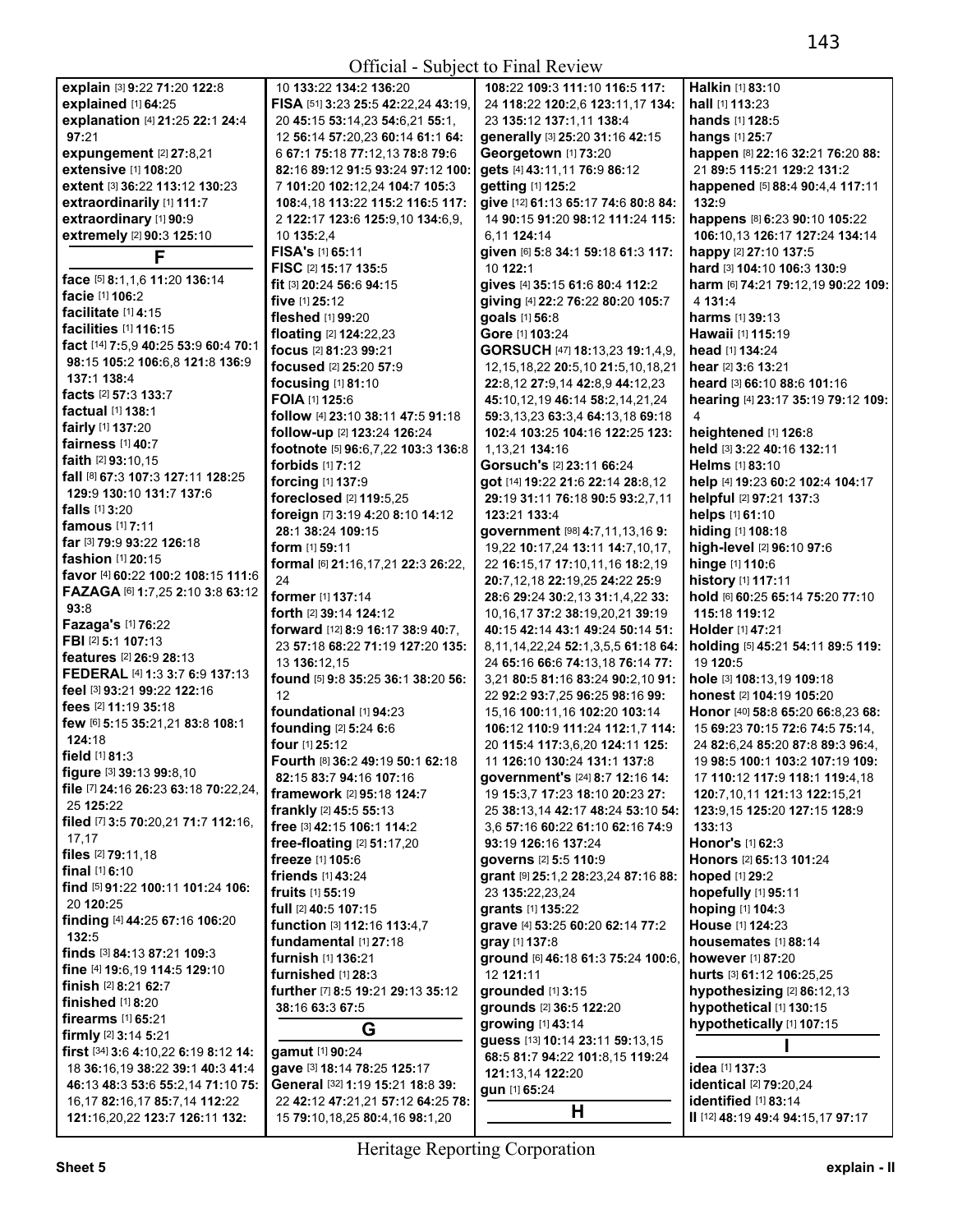| 123:25 124:5.25 125:2 126:19                    | injunctive [1] 27:19                 | 15                                          | 14, 14, 15 122: 24, 24 123: 1, 10, 13,     |
|-------------------------------------------------|--------------------------------------|---------------------------------------------|--------------------------------------------|
|                                                 |                                      |                                             |                                            |
| 129:6 130:4                                     | injured [1] 36:13                    | issue [19] 3:20 44:10 48:4 49:4 53:         | 21,22,22,24 124:18 125:18 126:20,          |
| illegal [5] 17:11 31:12 81:17 82:3              | injustice [2] 76:19 77:2             | 13 55:14 67:21,23 74:7 80:19 85:            | 21,21,23,24 127:19,23 128:11 129:          |
| 84:5                                            | inquiry [3] 38:16 82:3 83:1          | 12 88:2,3 95:11 99:17,23 101:8              | 2,8,16,18,24 130:9,15,20 131:11,           |
| illegally [2] 81:24 83:25                       | <b>insist</b> [1] 48:15              | 119:17 137:19                               | 14, 15, 20 132: 4, 21 133: 6, 14, 15, 21   |
| Im [1] 8:20                                     | instance [1] 6:19                    | issue's [1] 46:15                           | 134:16 135:13 138:10                       |
|                                                 | instead [5] 3:22 43:9 61:2 63:19     |                                             | <b>Justice's [1] 124:17</b>                |
| image [4] 85:15 86:20,23 131:4                  |                                      | issued [2] 102:11,11                        |                                            |
| imagine [2] 69:11 130:15                        | 71:2                                 | issues [4] 54:20 99:19 102:2 122:           | justification [2] 137:17,17                |
| imagined [1] 132:4                              | instructed [1] 54:12                 | 2                                           | K                                          |
| imagining [1] 97:4                              | instruction [1] 76:23                | item [1] 8:3                                |                                            |
| immunity [1] 86:17                              | instructions [1] 133:3               | itself [10] 7:15,16 13:9 25:16 39:25        | KAGAN [22] 15:19,22 16:20,25 17:           |
| impeach [1] 58:12                               | intelligence [7] 3:19 4:20 8:10 14:  | 42:19 65:9 134:13,18 136:7                  | 3,6 38:10,11 39:5,7 41:17,19,24            |
|                                                 |                                      |                                             | 42:2 47:25 76:4 81:7 90:19 94:10           |
| impeachment [2] 58:17,19                        | 12 28:1 38:24 109:15                 | J                                           |                                            |
| implausible [3] 83:12,22 116:2                  | intend [1] 112:10                    |                                             | 99:18 120:14,15                            |
| implementation [1] 28:20                        | intended [4] 21:2 25:3 48:17 51:     | Jabara [1] 83:9                             | Kavanaugh [34] 46:10,11 47:6,10,           |
| implicates [1] 102:24                           | 14                                   | Jackson [2] 95:18 124:7                     | 23 48:2 49:3,11,14 50:4,13,17,21,          |
| implications [1] 70:18                          | intends [8] 14:10,23 20:8 23:13      | jargon [1] 108:11                           | 24 51:3 94:14 95:6,10,14 96:13,            |
|                                                 |                                      | Jefferson [1] 118:17                        | 21 97:19 98:2,6 99:1,11 100:22             |
| important [15] 26:18 27:23 29:22                | 24:11 30:2,13 52:6                   | judge [32] 9:1,16 12:2,25 31:5,8            | 101:2,15 119:20 123:23,24 125:             |
| 30:1 31:11 67:18 96:3,5 97:10 99:               | intensive [1] 76:23                  |                                             |                                            |
| 23 113:4,6,8 117:12 120:22                      | intent [3] 5:11 17:23 124:15         | 32:9 36:9,11,13 52:11 56:12 57:4            | 18 126:20                                  |
| <b>imports</b> [1] 43:3                         | intention [1] 12:16                  | 61:3 66:6 70:12,12 74:18 76:14,             | keep [13] 23:1 33:13 42:14,21,21           |
| include [3] 22:18 88:25 101:25                  | interacts [1] 119:15                 | 15 77:5,5 83:11 84:4 85:2 94:15,            | 43:12 67:2 68:2,16 69:15 73:7 91:          |
| including [1] 81:4                              | interest [1] 64:3                    | 16 106:18,18 113:10 129:18 131:             | 294:5                                      |
|                                                 |                                      | 23                                          | keeping [3] 43:10 67:10 73:17              |
| inconsistent [2] 43:18,19                       | interested [3] 83:5,6 114:13         | judges [1] 74:13                            | keeps [2] 23:8 30:16                       |
| incorporates [1] 82:16                          | interests [2] 48:24 92:5             |                                             |                                            |
| incorporating [1] 104:20                        | interpose [1] 117:12                 | judgment [18] 42:20,20 43:10,12             | Keith [1] 96:1                             |
| incorrect [2] 120:22 121:8                      | interpret [1] 133:8                  | 45:2,2,25 46:20 59:7,9 70:25 86:            | Kelly [1] 83:9                             |
| incredible [1] 116:13                           | interpretation [12] 4:3 13:9 26:16   | 14, 15 87: 20 88: 15 122: 9 132: 12         | kick [1] 91:1                              |
| incursion [1] 48:10                             |                                      | 135:23                                      | kicks [1] 102:21                           |
|                                                 | 48:7 53:23 54:21 60:23 62:10,14,     | judicial [4] 4:8 21:16 98:10 137:18         | kind [9] 39:18 40:4 48:11 56:15 70:        |
| Indeed [2] 4:16 17:24                           | 17,19 100:7                          | jurisprudence [1] 9:15                      | 5 90:18 124:20.21 125:1                    |
| indemnify [1] 130:24                            | interpretations [1] 62:12            |                                             |                                            |
| indicated [2] 56:19 61:4                        | interpreting [4] 28:10 87:5 94:19    | jury [7] 53:19 55:4 56:10 59:20 60:         | kinds [4] 16:7 30:24 99:19 112:20          |
| indicates [2] 7:24 59:8                         | 95:20                                | 18 84:15 85:23                              | kitchen [1] 99:6                           |
| indication [2] 48:16 124:15                     | interrupt [3] 100:23 104:1,2         | Justice [312] 1:20 3:3,12 5:14 6:10,        | KNEEDLER [143] 1:19 2:3,13 3:9,            |
|                                                 |                                      | 21 7:13 8:14, 17, 18, 19, 20, 21 9:14       | 10,12 5:14,19 6:17,22 8:14,15 9:           |
| indiscriminate [1] 57:7                         | introduce [6] 14:11 51:14,23 74:     | 10:4 11:1,5,8,11,14,16 12:9,17,20           | 13,18 10:23 11:3,7,9,12,15 12:5,           |
| individual [11] 53:11,17 55:4 56:9              | 20 110:9 112:2                       |                                             |                                            |
| 57:10,17 60:15 82:14 127:24 129:                | introduced [2] 24:15 68:13           | 13:14,18 15:19,22 16:20,25 17:3,            | 13, 18 13: 3, 14, 16 14: 4 15: 20 16: 9,   |
| 12 130:11                                       | introducing [2] 22:4 23:22           | 6 18:13, 14, 23 19:1, 4, 9, 12, 15, 18,     | 24 17:2,5,20 18:13,21,25 19:2,7,           |
| inevitably [2] 7:13 122:11                      | introduction [1] 52:19               | 22 20:5, 10 21:5, 10, 18, 21 22:8, 12       | 10, 14, 17, 20 20: 2, 6, 25 21: 9, 14, 19, |
| influences [1] 125:1                            | intrude [1] 124:15                   | 23:7, 10, 11 24: 2, 5, 8 25: 6, 23, 24, 25  | 22,23 22:8,10,12,24 23:7,8 24:1,3,         |
|                                                 |                                      | 27:3,9,14 28:8 29:5,9,12,12,14 30:          | 7,9 25:7 26:1,17 27:6,13,15 28:15          |
| informal [2] 22:6 30:4                          | invest [1] 38:23                     |                                             | 29:6, 10, 11, 14, 21 31: 18, 22 32: 4, 12, |
| informant [2] 37:13 133:4                       | <b>INVESTIGATION</b> [14] 1:3 3:8,20 | 17, 18, 18, 20 31: 21 32: 1, 2, 5, 16, 19   |                                            |
| <b>information</b> [124] <b>3:19 4:1,11,14,</b> | 4:20 8:11 38:25 39:6,12 40:19 41:    | 33:5,9,13,18,22,25 34:8,15,21 35:           | 17 33:4,8,11,15,20,23 34:7,13,18,          |
| 18 5:2 6:2 7:3 9:2,23 10:6 11:22                | 1 49:22 53:16 56:4,5                 | 6, 10, 11, 11, 13, 14 36: 17, 25 37: 7, 20  | 22 35:8 36:16,19 37:4,9,25 38:18           |
| 12:19 13:12 14:19,24 15:8,14 16:                | investigations [1] 57:7              | 38:10,10,11,12 39:5,7,8 41:17,19,           | 39:6 40:11 41:18,23 42:1,6,11 44:          |
|                                                 | invited [1] 96:1                     | 24 42:2,7,7,9 44:12,23 45:10,12,            | 9, 14 45: 1, 11, 17 46: 12, 16 47: 8, 17   |
| 11, 18 17: 25 18: 10 27: 4, 25 29: 3            |                                      | 19 46:9,9,11,14 47:6,10,23,24,24            | 48:1,14 49:7,12,18 50:7,15,18,23           |
| 30:3.14 32:11 33:2 34:2.9 37:15.                | invocation [5] 13:6,16 47:8 54:15    | 48:2,3 49:3,11,14 50:4,13,17,21,            | 51:1,6,10,13 52:3,8,14,18,24 55:6          |
| 23 38:2,4 40:19,23 41:3 52:6 53:                | 69:20                                |                                             |                                            |
| 15 57:2,9,19,24 58:7,9,11 59:9 61:              | invoke [8] 10:16,16 18:19 72:8       | 24 51:3,4,4,6,12,19 52:7,10,17,22,          | 56:19 58:5 59:14 61:1 75:25 76:4           |
| 4,6 62:2 63:16,20 64:1,8,10,15,22,              | 112:8,9,11,12                        | 23 53:4 54:2,8,16 58:2,14,21,24             | 88:7 98:9 101:16 110:25 133:17,            |
| 23 65:2,7 67:21,23,25 68:2,11,12,               | invoked [9] 13:10,11 38:19 40:15     | 59:3,13,23 61:9,17 62:8,22,24,25            | 18,20 138:11                               |
| 13,22 69:2,5,13 70:2,11,18 71:14                | 46:3 47:22 61:24,25 119:13           | 63:1.1.3.4.5.5.6.7.8.14 64:9.13.18          | Kneedler's [1] 110:8                       |
|                                                 |                                      | 65:17 66:20,24 67:22 68:25 69:18            | knotty [1] 12:23                           |
| 72:8,22,24 73:6 74:14,15,16,20                  | invokes [6] 4:12,13 9:19 22:25 31:   | 70:8 71:20 72:5,9,13,23 73:19 74:           | knowing [1] 78:9                           |
| 76:1,3,18 79:21 80:2,9 83:2 89:14               | 23 134:25                            |                                             |                                            |
| 90:15 91:20 92:19 94:1,5 96:11,                 | invoking [5] 23:1 69:19 71:24 72:    | 6,24 76:4 78:3 79:4 81:7 83:16 84:          | knows [2] 58:8 109:17                      |
| 15 97:1 98:13 106:19 109:4 111:                 | 1,15                                 | 1, 10, 17, 22 85:1 86: 2, 6, 22 88: 22      | L                                          |
| 25 112:22 113:1,25 115:5,7,24                   | involve [2] 21:13 59:16              | 90:18,19 91:17 92:4,7,11 94:10,             |                                            |
|                                                 |                                      | 14 95:6, 10, 14 96: 13, 21 97: 19 98:       | lack [1] 137:17                            |
| 116:11,15 117:3,7,19 122:12 124:                | involved [1] 116:1                   | 2,6 99:1,11,11,18,18 100:9,22 101:          | language [26] 13:24 15:9 17:1 19:          |
| 20,22 128:25 130:12 132:4 136:9                 | involves [2] 58:21 59:18             |                                             | 24 21:1 23:3 24:17,20 26:2,7,12            |
| 137:22 138:9                                    | involving [3] 80:17 81:1 114:14      | 2,15 102:4 103:25 104:16 105:22             | 28:9,16,17 48:11 55:8 58:6 59:8            |
| informing [1] 57:2                              | Iqbal [1] 86:18                      | 107:20 109:8,10 110:2,5,23 111:4,           |                                            |
| inherently [1] 98:21                            | irrespective [1] 52:15               | 18, 19, 20, 21, 22 113: 9 114: 7, 10, 13    | 60:9 87:5 88:24 98:11 108:7,10             |
| inheres [1] 5:18                                | isn't [11] 15:19,22 20:12,13 21:5    | 116:9,25 117:5,16,16,18 118:5,8,            | 110:7,15                                   |
|                                                 |                                      | 12, 19, 23 119: 1, 6, 10, 20 120: 4, 8, 13, | largely [1] 54:22                          |
| injunction [3] 5:1 11:4 137:10                  | 31:10 67:20 84:17 87:4 108:8 114:    |                                             |                                            |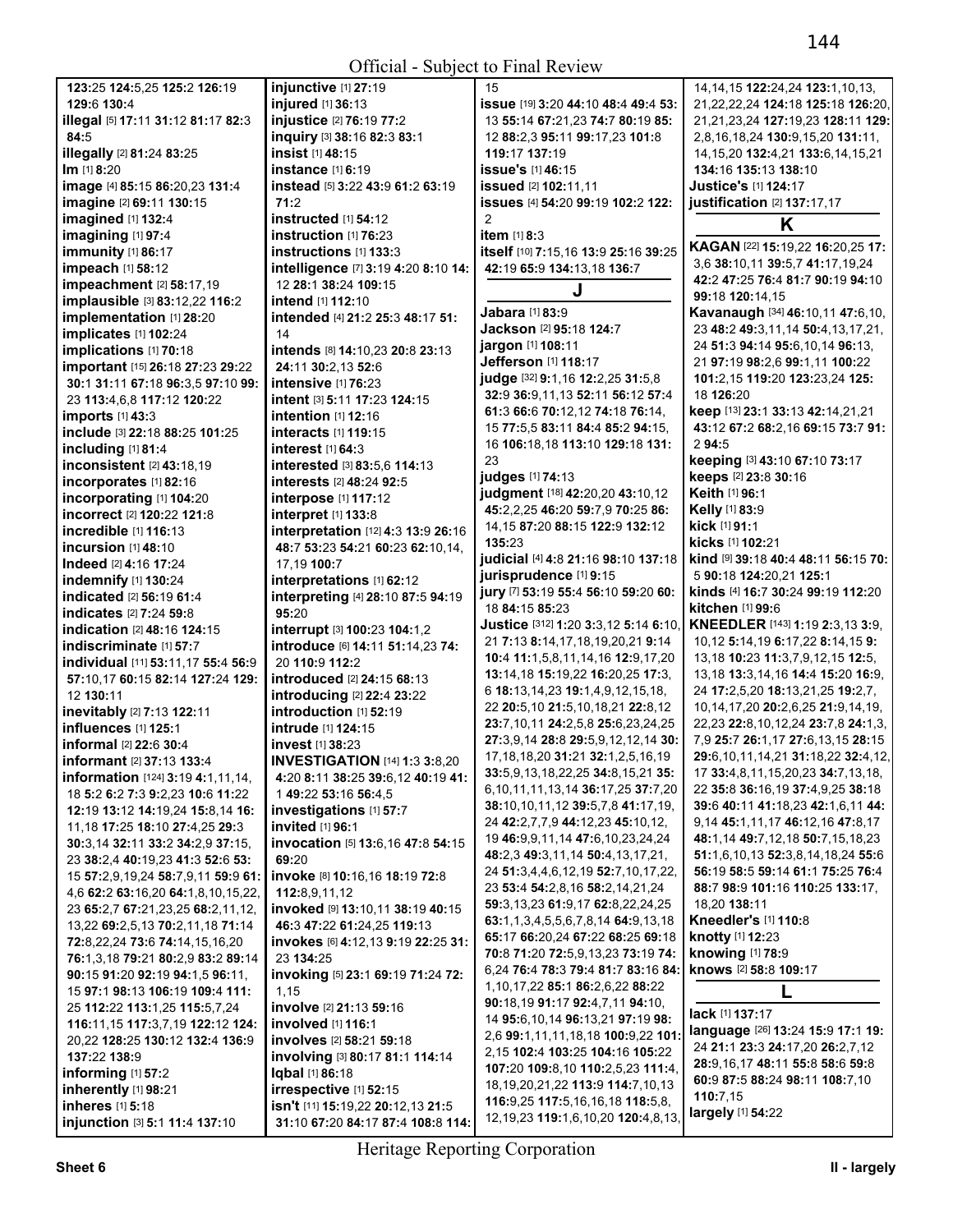Official - Subject to Final Review

| larger [1] 43:14                                 | 32:10,16,17 33:1 34:9                                 |
|--------------------------------------------------|-------------------------------------------------------|
| Last [6] 49:14 77:24 96:6 116:22                 | 39:3 73:19,24 74:3,14,                                |
| 130:21 133:1                                     | 81:9 87:10 93:3 96:5.6                                |
| Lastly [1] 65:12                                 | 99:5 105:3 106:19.24                                  |
| later [1] 71:8                                   | 113:11 114:16 118:14,                                 |
| latter [2] 106:11 137:15                         | 122:6 132:3                                           |
| law [43] 3:15 5:9,16,18,21 6:9 7:14              | looked [6] 17:21 46:22                                |
| 18:6 24:24 28:4 49:10 64:4.25 65:                | 283:13                                                |
| 4,11 66:25 67:6 77:21 80:12 83:                  | looking [9] 9:21 20:3 2                               |
| 20 87:17 88:1,23,25 91:12,23 97:                 | 177:19 91:15 100:21 '                                 |
| 11 98:25 106:23,24 117:15,24                     | <b>looks</b> [1] 75:6                                 |
| 127:17 128:9,12,14,17,21 129:23,                 | $\textsf{Los}$ [1] 1:24                               |
| 25 130:8 131:9 135:9                             | lose [6] 70:14 88:15 92                               |
| lawful [10] 9:4.11 24:23 36:10 64:               | 120:16 122:17                                         |
| 12 82:22 85:19 109:7 113:13 115:                 | <b>loses</b> [1] 66:16                                |
| 10                                               | lost [1] 113:5                                        |
| lawfully [7] 60:14 79:15 82:9 87:                | lot [4] 34:5 43:3 95:17 1                             |
| 14 89:15 90:20 114:25                            | <b>lots</b> [2] <b>95:1 103:16</b>                    |
| lawfulness [4] 54:25 57:22 89:21,                | <b>lower</b> [2] <b>57:13 102:22</b>                  |
| 24                                               | luck [1] 131:8                                        |
| lawsuit [4] 22:22 38:17 39:25 64:                |                                                       |
| 23                                               | М                                                     |
| lead [3] 7:14 77:17 122:11                       | M.A [3] 1:22 2:6 53:1                                 |
| leading [2] 88:13 93:9                           | made [13] 13:20 15:10                                 |
| leads [1] 87:4                                   | 43:25 55:6 71:22 75:1                                 |
| leak [1] 115:7                                   | 6 106:20 117:20,21                                    |
| least [11] 5:8 7:1 26:1 41:3,13,13               | mail [1] 137:8                                        |
| 59:18 68:5 93:6,11 96:16                         | main [2] 87:9 91:4                                    |
| leave [2] 25:3 121:12                            | maintained [1] 98:22                                  |
| leaves [2] 107:1 121:6                           | maintenance $[1]$ 7:12                                |
|                                                  | major [1] 49:4                                        |
| leaving [4] 103:5,7 108:17 113:22                | majority [2] 10:10 100:                               |
| ledger [2] 131:7,8                               | <b>Malik [1] 93:9</b>                                 |
| legal [3] 18:11 81:14 82:3                       | man [1] 93:10                                         |
| legality [1] 90:7                                | manifestly [1] 57:14                                  |
| legally [1] 31:12                                | manner [1] 64:19                                      |
| legislate [1] 96:2                               | many [5] 5:24 30:23 58                                |
| legitimate [2] 56:7 64:3                         | 15                                                    |
| less [3] 43:8 124:23 136:1                       | <b>marital</b> [1] 98:23                              |
| letting [1] 130:10                               | massively [1] 99:23                                   |
| liability [2] 53:18 55:1                         | material [1] 57:5                                     |
| liable [1] 60:16                                 | materials [21] 5:5 10:1                               |
| light [3] 120:5 123:11,17<br>likely [1] 58:12    | 15:12 16:6 17:9,16 25:                                |
|                                                  | 39:12 53:8 55:22 56:2                                 |
| likewise [1] 5:7                                 | 15,17 115:12 116:6 13                                 |
| limine [2] 70:20 71:1                            | 19                                                    |
| limited [6] 7:9 55:18 56:13 57:21                | matter [13] 1:14 6:8 39                               |
| 95:24 97:15                                      | 18 <b>74:</b> 12 <b>75:</b> 23 <b>94:</b> 20 <b>!</b> |
| line [3] 10:14 36:25 37:17                       | 100:15 112:18,23                                      |
| lines [1] 107:25                                 | mattered [1] 81:19                                    |
| links [1] 24:17                                  | matters [4] 7:14 54:17                                |
| liquidated $[1]$ 11:18                           | 21                                                    |
| list [2] 18:14,17                                | <b>McDonnell</b> [1] 128:23                           |
| listen [1] 90:24                                 | mean [49] 13:19 15:23                                 |
| literal [2] 26:6,11                              | 21:15 28:10 31:9.16 32                                |
|                                                  |                                                       |
| literally [1] 27:4                               |                                                       |
| litigate [2] 88:19 110:1                         | 38:18 39:7,9 45:3 46:1                                |
| litigated [3] 88:2,3,9                           | 3 73:14 78:7 81:11,12                                 |
| litigation [5] 88:4 97:9 100:19 125:             | 287:1892:1593:1,69                                    |
| 21 126:1                                         | 100:2 102:1 103:10,23                                 |
| <b>little</b> [5] <b>8:23 69:2 101:16 108:14</b> | 109:15 110:19 111:5,7                                 |
| 116:4                                            | 122:18 127:19 129:5,2                                 |
| long [4] 78:21 88:11 103:3 115:11                | 131:22 133:6                                          |
| longer [1] 61:7                                  | meaning [3] 26:6 69:10<br>means [9] 20:18 38:1 6      |

**32:**10,16,17 **33:**1 **34:**9 **36:**9 **37:**23 **39:**3 **73:**19,24 **74:**3,14,18 **76:**18 **81:**9 **87:**10 **93:**3 **96:**5,6 **97:**8 **98:**10 **99:**5 **105:**3 **106:**19,24 **112:**21,25 **113:**11 **114:**16 **118:**14,16 **120:**3,5 **looked** [6] **17:**21 **46:**22 **47:**11 **76:**2, **looking** [9] **9:**21 **20:**3 **21:**24,25 **47:**  1 **77:**19 **91:**15 **100:**21 **104:**22 **lose** [6] **70:**14 **88:**15 **92:**11 **119:**11 **lot** [4] **34:**5 **43:**3 **95:**17 **102:**21 **made** [13] **13:**20 **15:**10 **27:**9 **39:**22 **43:**25 **55:**6 **71:**22 **75:**17 **92:**22 **99: majority** [2] **10:**10 **100:**18 **many** [5] **5:**24 **30:**23 **58:**9,15 **135: materials** [21] **5:**5 **10:**19 **13:**1 **14:**1 **15:**12 **16:**6 **17:**9,16 **25:**17 **38:**17 **39:**12 **53:**8 **55:**22 **56:**25 **110:**7 **113:**  15,17 **115:**12 **116:**6 **130:**16 **135: matter** [13] **1:**14 **6:**8 **39:**24 **43:**8 **61:**  18 **74:**12 **75:**23 **94:**20 **98:**12,20 **matters** [4] **7:**14 **54:**17 **81:**15 **98: mean** [49] **13:**19 **15:**23 **16:**22 **17:**6 **21:**15 **28:**10 **31:**9,16 **32:**2 **34:**6,19 **38:**18 **39:**7,9 **45:**3 **46:**17 **54:**17 **58:**  3 **73:**14 **78:**7 **81:**11,12 **84:**12 **85:**1, 2 **87:**18 **92:**15 **93:**1,6 **96:**1 **97:**18 **100:**2 **102:**1 **103:**10,23,25 **104:**15 **109:**15 **110:**19 **111:**5,7 **121:**23 **122:**18 **127:**19 **129:**5,20 **130:**25 **meaning** [3] **26:**6 **69:**10 **76:**25 **means** [9] **20:**18 **38:**1 **64:**17,18 **68:**  10 **90:**1 **92:**25 **102:**23 **135:**24 **meant** [1] **102:**17 **mechanism** [5] **4:**6 **12:**7 **16:**12 **53:**  7 **57:**24 **mechanisms** [1] **126:**14 **memorandum** [1] **69:**7 **mentioned** [5] **27:**23 **62:**4 **64:**14 **88:**24 **99:**19 **merely** [1] **67:**20 **merits** [5] **3:**25 **10:**1 **31:**25 **55:**25 **78:**21 **met** [1] **80:**13 **method** [1] **28:**21 **methods** [4] **4:**19 **8:**10 **39:**3 **56:**7 **middle** [1] **25:**12 **might** [22] **11:**21 **15:**6 **21:**4 **22:**10, 18 **23:**21,22 **26:**23 **30:**24 **43:**18 **47:**  2 **50:**2 **66:**9 **75:**3 **83:**13 **88:**7,15 **115:**7,23 **123:**3 **133:**9 **136:**21 **mind** [2] **73:**21 **104:**11 **minimization** [2] **18:**3 **28:**2 **minimum** [1] **124:**10 **Mink** [1] **125:**7 **minorities** [1] **82:**18 **mirror** [5] **85:**15 **86:**5,19,23 **131:**4 **misspoken** [1] **72:**4 **mistake** [1] **88:**17 **mistaken** [2] **43:**22 **44:**6 **Mister** [1] **25:**24 **misunderstand** [1] **127:**13 **misunderstanding** [2] **23:**12,25 **misunderstood** [2] **39:**16 **44:**2 **MLK** [1] **83:**16 **Molerio** [4] **76:**15 **77:**6 **106:**17 **132:**  9 **moment** [2] **50:**25 **75:**1 **Monday** [1] **1:**12 **month** [1] **116:**22 **morning** [1] **3:**7 **most** [9] **28:**11 **58:**11 **69:**10 **71:**13 **103:**5 **114:**19,20 **116:**13,14 **mostly** [1] **26:**11 **motion** [42] **5:**3,6 **14:**9,15,25 **15:**4, 10 **24:**16,18 **25:**1,2 **26:**4,23 **28:**24, 24 **32:**6 **55:**9 **59:**10 **63:**18 **66:**15 **69:**3,12 **70:**20,23,24,25 **87:**16 **88:**  23 **110:**15,18 **112:**16,17 **117:**20,21, 23 **119:**15 **135:**17,17,18,22,24,25 **motions** [1] **135:**17 **motivations** [2] **56:**5,9 **mouse** [3] **108:**13,19 **109:**18 **move** [10] **10:**17 **30:**3,5 **33:**10 **67:**  19 **68:**21 **80:**6 **88:**7 **112:**4 **122:**8 **moved** [2] **33:**17 **88:**6 **moving** [2] **10:**17 **61:**19 **Ms** [16] **52:**25 **53:**3 **54:**5,9,19 **58:**19, 23 **59:**1,6,19,25 **61:**16,21 **62:**9,22 **84:**2 **much** [7] **43:**2 **45:**21,22 **73:**21 **82:**  17 **102:**13 **124:**23 **Muslims** [3] **57:**8 **107:**11,13 **must** [5] **11:**20 **18:**20 **66:**19 **72:**3 **113:**10 **120:**12 **137:**21 12,16 12 17 16 **nuclear** [1] **115:**19

**N nail** [1] **47:**11 **namely** [1] **74:**17 **narrow** [7] **18:**11 **53:**7 **94:**22 **96:**20 **97:**14,23 **110:**20 **narrower** [2] **75:**24 **100:**13 **narrowest** [4] **100:**1,12 **119:**16 **narrowing** [1] **110:**20 **narrowly** [1] **88:**18 **nation's** [1] **6:**3 **national** [24] **3:**16 **8:**4 **9:**17 **42:**21 **43:**13 **48:**25 **70:**10,18 **79:**12,19,22 **80:**3 **82:**4 **90:**14,22 **92:**6 **94:**24 **96:**  14 **97:**5 **99:**4 **108:**5 **109:**5 **136:**9 **natural** [2] **69:**10 **70:**9 **naturally** [1] **49:**13 **nature** [3] **34:**1 **38:**16 **42:**3 **necessarily** [1] **114:**16 **necessary** [11] **7:**19 **9:**2,3 **32:**15 **33:**2 **35:**5 **39:**3 **55:**16 **112:**25 **113: necessity** [1] **6:**5 **need** [17] **6:**1 **12:**9 **49:**5 **57:**10 **63:**  17,25 **71:**14,16 **73:**12 **93:**4 **97:**2 **99:**9,13 **100:**8 **104:**16 **114:**1 **130: needed** [2] **89:**20,23 **needn't** [1] **32:**20 **needs** [2] **38:**22 **129:**21 **neither** [2] **20:**21 **64:**4 **never** [4] **64:**8 **73:**14 **90:**3 **95:**11 **New** [1] **97:**7 **next** [2] **6:**23 **98:**18 **Ninth** [53] **3:**17,22 **4:**10,23 **8:**24 **9:**  24 **32:**24 **33:**18,20 **35:**1 **39:**15,17 **40:**8,12,17,17 **41:**7,15,21 **43:**16 **44:**2,9 **45:**2,20,25 **47:**1,14 **50:**9,11 **52:**12 **54:**11,11 **60:**24 **62:**19 **67:**15 **89:**4,6,9 **99:**17 **100:**23 **101:**3 **118:**  13,15 **119:**22,25 **120:**21 **121:**2,7, 12,16 **123:**5 **133:**24,25 **Nixon** [3] **96:**6,7,13 **None** [1] **55:**23 **nonetheless** [2] **107:**14 **132:**14 **nor** [2] **20:**21 **64:**4 **normal** [7] **14:**15 **31:**19 **32:**13 **73:**1, 1 **82:**2 **114:**9 **normally** [1] **71:**6 **Northrop** [1] **128:**23 **note** [2] **103:**2 **119:**24 **nothing** [4] **37:**18 **38:**4 **57:**23 **68: notice** [6] **78:**25 **111:**24 **112:**2,7,10, **notification** [1] **15:**3 **notify** [1] **14:**23 **notwithstanding** [1] **80:**12 **novel** [1] **4:**3 **November** [1] **1:**12 **nowhere** [1] **101:**22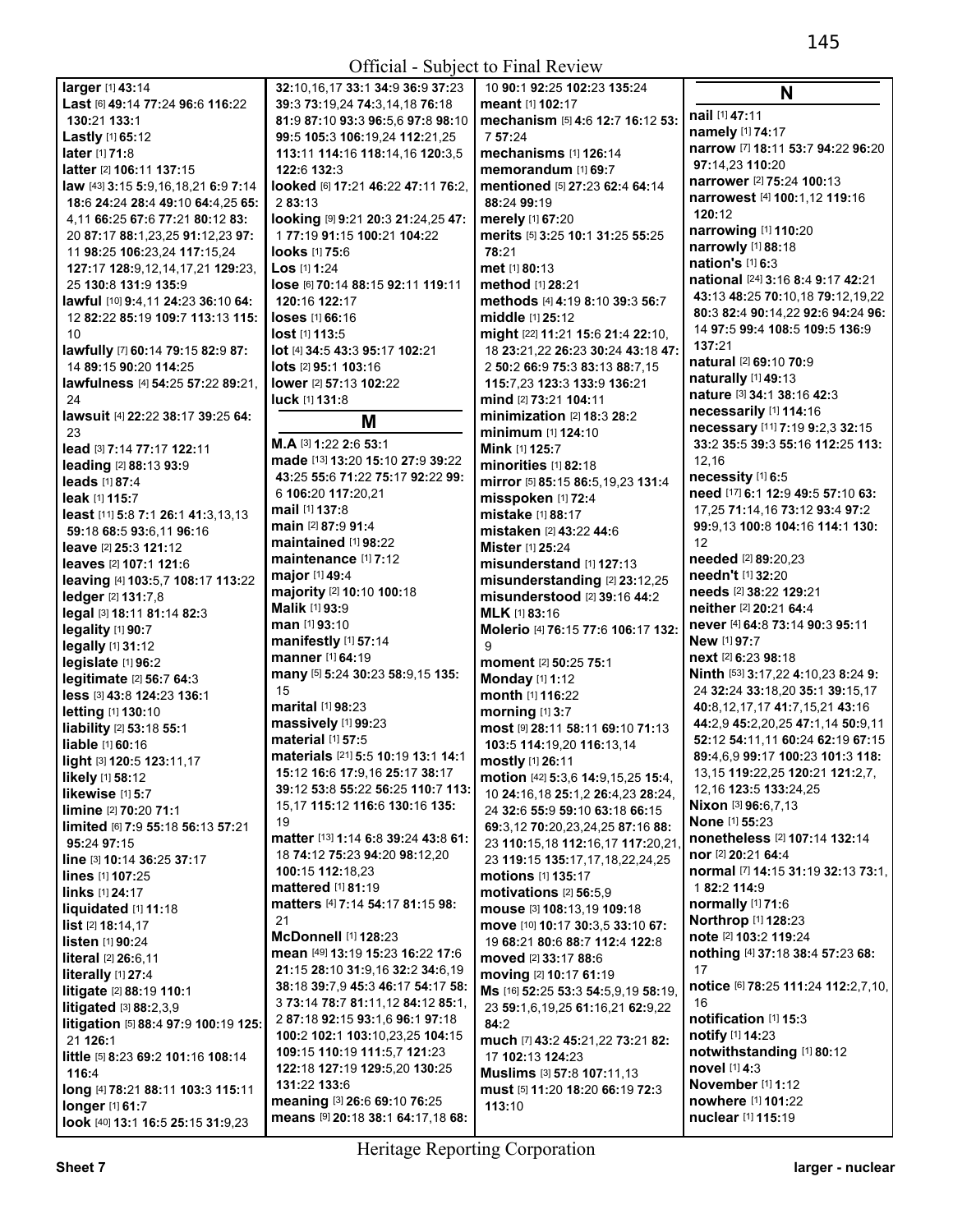| nullity [1] 10:15                           | 132:16,19,22                           | parties [1] 40:7                               | 28:9 34:8.14 39:16.17 40:13 43:      |
|---------------------------------------------|----------------------------------------|------------------------------------------------|--------------------------------------|
|                                             |                                        |                                                |                                      |
| number [2] 134:22 137:2                     | options [5] 80:5 81:4 106:15 107:      | parts [6] 26:12,19 78:2 82:7 109:1             | 25 45:23 48:8 49:25 55:11 61:23      |
| $\mathbf O$                                 | 7 127:16                               | 110:13                                         | 62:3 65:5 66:7,24 67:13 68:1 75:     |
|                                             | oral [7] 1:15 2:2,5,8 3:10 53:1 63:    | party [13] 4:12 13:13 14:13,23 15:6,           | 17 87:23 96:20 98:14 104:5 110:8,    |
| object [1] 107:19                           | 11                                     | 11 18:11 35:20 36:21 42:15,15 55:              | 22 119:24 121:13 131:22 137:19       |
| oblique [1] 108:8                           | order [8] 69:25 71:15 101:4,12,13      | 21 112:4                                       | pointed [2] 7:17 131:15              |
| obtain [13] 5:4 13:25 15:11 25:17           | 135:19,20,23                           | pass [1] 101:3                                 | points [5] 12:6 53:5 55:7 58:1 133:  |
| 26:20,25,25 27:4,11 92:23 94:3              |                                        |                                                |                                      |
| 111:14 135:18                               | ordered [2] 65:8 90:6                  | passage [4] 7:11 98:9,14,15                    | 21                                   |
|                                             | orders [10] 3:3 5:4 14:1 15:12 25:     | passages [1] 137:2                             | policy [1] 7:11                      |
| obtained [14] 14:11,17 24:14 25:1           | 17 55:22 65:15 89:23 90:12 113:        | passed [2] 100:24 108:20                       | portion [1] 77:16                    |
| 33:6 34:2 37:24 81:24 90:21,25              | 15                                     | path [1] 79:3                                  | portions [1] 91:8                    |
| 92:12.20 106:4 135:11                       | ordinary [2] 14:6 39:20                | paths [2] 75:18 93:24                          | posit [1] 126:25                     |
| <b>obtaining</b> [3] <b>16:23 17:4 29:8</b> | original [1] 126:4                     | people [5] 31:6 35:22 124:23 131:              | position [9] 18:16 23:13 38:13,14    |
| obvious [2] 12:16 136:13                    |                                        |                                                |                                      |
| obviously [12] 15:24 64:23 85:16            | orthogonal [1] 55:14                   | 1 132:6                                        | 50:16 51:21 52:11 115:2 118:10       |
| 99:10 104:25 109:17 111:15 113:             | other [69] 4:9,23 13:8 14:1,3,16 15:   | perfectly [7] 20:24 42:24 66:18 70:            | possesses [1] 114:21                 |
|                                             | 5,12 17:14 20:13,14,17 21:12 23:       | 991:11 104:19 105:20                           | possession [1] 43:6                  |
| 5 115:16 116:25 129:22 133:8                | 17, 19 24: 10, 10 25: 17 26: 6, 13 28: | perhaps [9] 32:9 71:22 93:17 94:               | possibility [3] 71:6 88:20 131:12    |
| <b>occupies</b> [1] 81:3                    | 5,13 37:5,8,10,12 41:9 42:16 43:       | 11 100:12 101:9 108:23 120:3                   | possible [2] 92:16 123:3             |
| <b>occurs</b> [1] 17:19                     | 25 45:18 58:13 66:9,16 68:20 72:       | 121:18                                         | possibly [1] 84:23                   |
| odd [2] 69:2 94:21                          | 19 78:2 80:12 81:4 86:17,21 97:        | permit [3] 12:25 64:4 82:12                    | post [1] 125:7                       |
| offensive [1] 22:23                         |                                        |                                                |                                      |
| office [1] 76:22                            | 19,22 103:18 104:14 107:1,18           | permits [2] 10:5 64:7                          | potential [4] 48:12 86:24 87:1 126:  |
| officer [1] 23:18                           | 109:20 110:7.16 112:4 113:9.15.        | permitted [2] 92:3 136:12                      | 19                                   |
|                                             | 17 115:12,20 116:6 122:3 123:18        | persecution [1] 82:18                          | potentially [1] 55:20                |
| officially [1] 59:10                        | 125:5,9,19 126:2 129:15 130:19         | person [16] 4:8 11:14,17 13:24 14:             | power [11] 5:18,20,23 43:15 95:5     |
| officials [1] 31:1                          | 131:22,22 135:3,15 136:17              | 3 17:10 19:10 23:4 24:13 29:18                 | 124:4,5 125:25 126:4,7,10            |
| often [3] 82:25 107:1 129:19                | Others [1] 59:5                        | 30:14 35:15 37:1 52:20 100:17                  | powerful [2] 80:14 87:4              |
| Okay [22] 18:24 19:1,9,12,22,22 28:         | otherwise [30] 18:18 19:23,25,25       | 132:9                                          | powers [3] 6:14 48:19 124:12         |
| 8 31:3 32:19 34:21 35:11 42:22              |                                        |                                                |                                      |
| 48:2 52:17 63:8 98:2 105:5 123:             | 20:8 21:2,6 22:13,18 23:14,16 24:      | persons [1] 95:25                              | practice [1] 82:25                   |
|                                             | 12, 15 25:1, 2 28:19, 23 35:17 48:     | pertaining [1] 6:2                             | prayer [7] 4:25 26:3 27:7 88:14 92:  |
| 13 127:10,23 129:16 132:21                  | 21 58:3 64:16,18 65:22 66:3 69:        | pertinent [1] 26:19                            | 17 93:9 113:23                       |
| old [1] 115:21                              | 10 87:15 94:4 100:3,5 135:24           | Petitioners [7] 1:5,21 2:4,14 3:11             | pre-FISA [1] 82:25                   |
| old-fashioned [1] 39:18                     | out [30] 7:18 19:23 23:2,8 28:10 30:   | 10:20 133:19                                   | precedent [1] 119:8                  |
| once [6] 36:18 37:21 69:14 77:3             | 16 33:14 34:17 56:13 57:25 68:16       | phrase [5] 24:11 26:19 29:17 48:               | preceding [1] 14:20                  |
| 87:12 90:4                                  | 69:15 70:3,4,19 73:7,17 88:10 91:      | 21 58:3                                        | precise [1] 24:1                     |
| One [42] 6:10,16,18 12:6 16:5 17:           | 2,18,22 97:6 99:8,10,20 101:4          | phrasing [1] 17:21                             | precisely [1] 24:3                   |
| 12 24:4,10,10 26:1 29:15 30:25              |                                        | pick [2] 99:11 111:8                           | preclusive [1] 124:6                 |
| 31:10 48:8 59:2,5,5 61:18 66:5,11           | 107:1 123:20 131:8,15                  |                                                |                                      |
| 72:18 88:5 92:24 97:19.22 100:4             | outright [1] 81:4                      | picked [1] 98:15                               | predicated [1] 57:8                  |
|                                             | outside [4] 26:24 58:7 75:22 103:      | picking [1] 48:3                               | predicates [2] 53:15 56:6            |
| 104:11,12,21 105:20 106:22,25               | 13                                     | picture [1] 91:6                               | predicted [2] 113:18,19              |
| 110:15 113:9 115:19 121:3 123:              | Over [8] 18:6 29:3 50:1 99:5 102:      | piece [1] 115:5                                | preliminary [1] 112:18               |
| 16,24 125:8,19 128:23 137:7                 | 14 116:7 126:4 133:5                   | pierce [1] 128:19                              | premature [8] 86:13 94:10,12 101:    |
| one's [1] 119:13                            | <b>overcome</b> [1] 49:13              | pierced [1] 128:14                             | 7 115:17 121:17 122:5 123:5          |
| ones [1] 111:8                              | <b>override</b> [1] <b>25:10</b>       | <b>place</b> [4] <b>5:15 16:7 126:11 133:5</b> | <b>prematurity</b> [2] 101:21 123:18 |
| only [37] 8:24 9:9,11 10:5,25 12:15         | <b>overused</b> [1] 108:14             |                                                |                                      |
| 13:11 18:3 35:24 39:10,23 43:21             |                                        | places [1] 103:18                              | premised [2] 120:22 121:2            |
| 44:5 51:13 53:6 66:3 67:1,15,16             | own [4] 63:23 67:9 71:17 108:24        | plain [2] 27:10 110:15                         | prepared [1] 63:23                   |
|                                             | P                                      | plainly [2] 60:19,21                           | prerogative [1] 6:4                  |
| 71:4 75:5 78:3 82:15,25 85:3 89:            |                                        | plaintiff [9] 16:15 17:15 30:25 51:            | presence [2] 85:4,5                  |
| 23 96:4 100:4 102:19 109:24 116:            | p.m [1] 138:13                         | 16 52:4 81:21 103:6 105:23 106:8               | present [1] 39:13                    |
| 18,24 117:5 125:15 129:25 134:2             | PAGE [4] 2:2 95:23 96:7 107:23         | plaintiff's [5] 85:7 106:1,7 138:2,3           | presented [8] 47:20 78:6,24,25       |
| 135:12                                      | paid [1] 56:23                         | plaintiffs [21] 10:3 11:21 16:4 35:            | 101:24 104:20 105:15 118:2           |
| open [1] 25:3                               | paragraph [1] 98:18                    | 23,25 36:4 65:6 68:21 70:6 71:14               | preserve [1] 93:19                   |
| opening [1] 5:15                            | part [20] 5:23 6:3 8:18 15:23 29:4     |                                                |                                      |
| operate [2] 15:2 105:6                      | 61:14 77:25 79:5,7 81:20 82:18         | 86:25 89:11,20,22 90:8 91:9,25                 | preserved [1] 78:19                  |
| operated [1] 43:17                          | 89:17 99:2 104:24 111:14,14,15         | 100:10 131:16 136:19 137:5                     | preserving [1] 18:17                 |
| opinion [5] 32:2 45:4 74:25 121:6,          | 115:25 116:4 123:18                    | plaintiffs' [4] 3:25 4:25 8:12 25:20           | president [3] 96:10 97:10 116:1      |
|                                             |                                        | plausible [8] 53:23 60:9,23 62:12,             | President's [2] 48:18 97:4           |
| 12                                          | parte [20] 53:18 54:13,24 60:18 61:    | 18,20 100:6 107:7                              | presidential [2] 6:4 96:16           |
| opinions [1] 108:12                         | 12 64:11 79:13 80:9,21 81:1 84:4       | play [5] 48:13 62:21 91:18 117:13              | pressed [2] 42:23 107:17             |
| opportunity [5] 14:14 61:14 65:10           | 85:3 96:4,20 97:15 109:5 113:1         | 123:20                                         | presumably [1] 50:11                 |
| 85:23 92:8                                  | 114:22 117:2 125:16                    | plays [1] 48:7                                 | presumption [1] 48:20                |
| <b>oppose</b> [1] 50:14                     | participants [1] 85:4                  |                                                |                                      |
| <b>opposed</b> [2] 68:4,8                   | participate [2] 53:19 60:19            | pleadings [11] 38:15 71:4,8 76:1,              | presumptively [1] 113:3              |
| opposite [1] 107:10                         | particular [4] 30:21 34:11 92:17       | 17 100:14 119:21,23 123:19 136:                | pretty [5] 20:16 21:21 25:13 102:    |
|                                             | 117:12                                 | 13,14                                          | 13,17                                |
| opposition [1] 78:13                        |                                        | please [4] 3:13 53:4 63:14 131:20              | prevent [3] 4:14 68:7,7              |
| option [7] 129:14,15,19 130:19              | particularly [2] 7:18 123:11           | point [35] 6:1 9:8 11:9 27:3,18,22             | prevents [1] 57:17                   |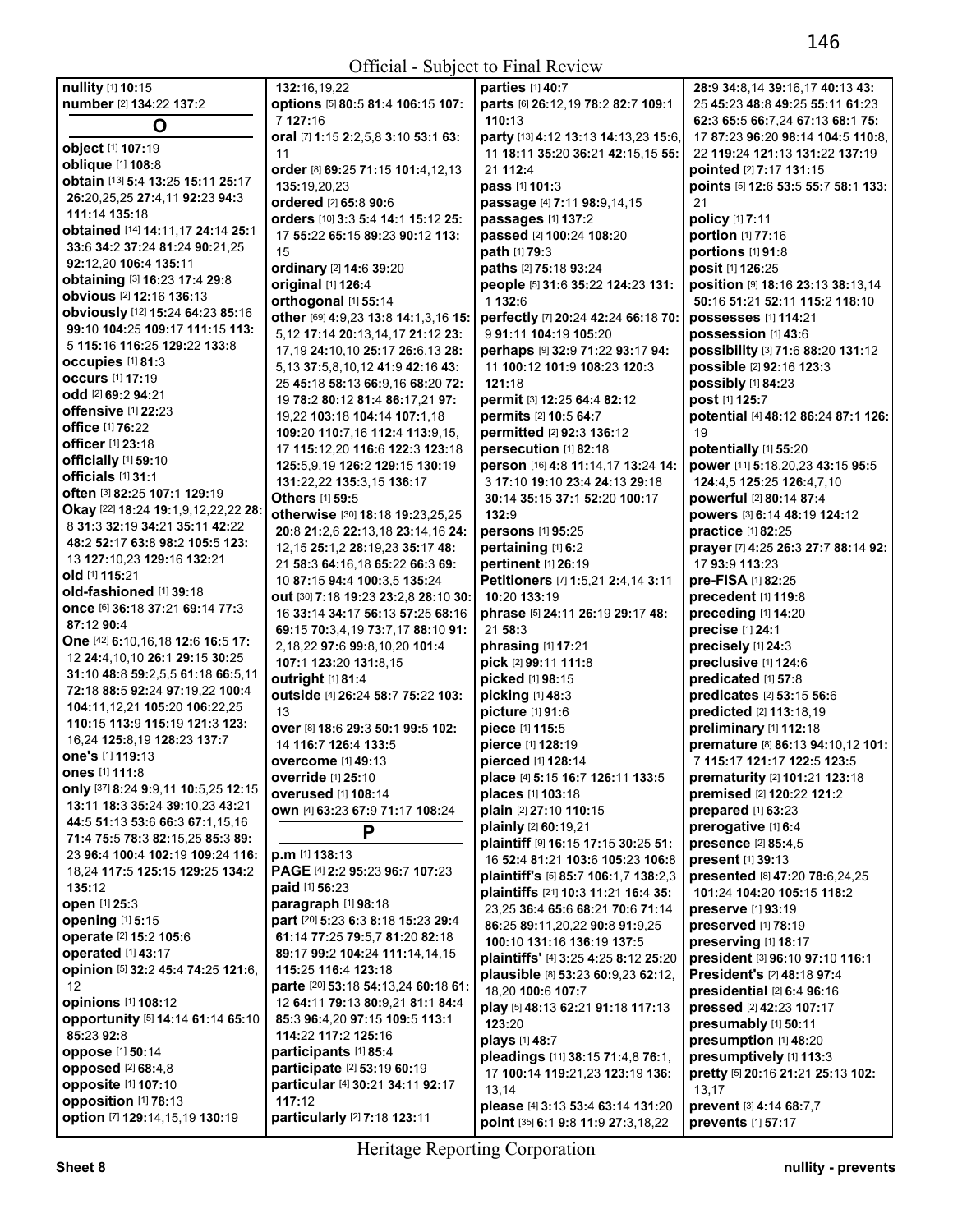Official - Subject to Final Review

**prima** [1] **106:**2 **primary** [1] **101:**7 **prior** [3] **103:**21 **112:**7 **131:**24 **Privacy** [1] **27:**20 **privilege** [128] **3:**14,21,24 **4:**2,13, 14 **5:**7,10,13,16 **6:**19 **7:**17 **8:**25 **9:**  20 **13:**7 **16:**12,13,16 **19:**8 **23:**1,5 **25:**11 **30:**15 **31:**20 **34:**25 **35:**3 **37:**  18 **38:**6,19 **40:**2,16 **41:**11,12 **42:**  13 **44:**17 **46:**2 **47:**9,13,22 **48:**6,10, 13,17 **49:**1,23 **50:**1 **53:**11 **54:**7 **56:**  12,17,18 **57:**16 **60:**12,25 **61:**8 **65:**  1,1,16 **67:**24 **68:**4,10,19,21 **69:**1,3, 19,21 **71:**25 **72:**1,15,16,17,21 **75:**  21 **78:**9,10 **80:**7,15,16,23 **81:**6 **83:**  1 **89:**1,10 **90:**16,20 **91:**1,12 **92:**14 **93:**20,25 **94:**18,23 **98:**25 **106:**24 **108:**3 **109:**20 **111:**3 **112:**8,9,11,12 **114:**12,15 **116:**5 **120:**1 **124:**16 **127:**11,13,22 **128:**12,14,16 **129:**4, 25 **130:**4 **133:**10 **134:**4,5,5,7,11,13, 13,14,18,21 **135:**1 **privileged** [15] **9:**23 **38:**2,21 **40:**20 **53:**14 **57:**3,19,23 **62:**2 **65:**2,7,14 **68:**22 **73:**6 **96:**12 **privileges** [3] **18:**18 **73:**1,2 **probably** [4] **43:**19 **100:**2 **107:**2 **108:**25 **problem** [16] **39:**10 **43:**1 **44:**2 **61:**  25 **74:**8,15 **86:**5,17,20,23 **102:**5 **104:**3 **116:**13 **131:**4,5,6 **procedure** [10] **14:**9 **15:**1,5 **16:**3,4, 7 **29:**25 **55:**18 **60:**18 **135:**8 **procedures** [11] **17:**18 **18:**4 **24:**20 **79:**14 **80:**11 **89:**23 **109:**25 **110:**1 **126:**2 **135:**7 **136:**3 **proceed** [5] **36:**7 **38:**3 **63:**23 **105:**  18 **137:**14 **proceeded** [1] **40:**21 **proceeding** [29] **4:**9,9 **6:**22 **14:**24 **18:**12 **21:**16,17,19,22 **22:**3 **23:**4,9, 17,25 **28:**25 **30:**5,15,16 **37:**14,16 **52:**16 **53:**14 **56:**14 **57:**21,22 **58:**7 **59:**7 **68:**7 **81:**18 **proceedings** [7] **26:**22,24 **28:**7 **30:**  9 **46:**1 **60:**5 **76:**11 **proceeds** [1] **127:**20 **process** [23] **29:**16 **41:**9 **53:**20 **55:**  5 **62:**5 **84:**18,24 **85:**24 **86:**8,24,25 **87:**19 **89:**13 **109:**6 **115:**3 **128:**15, 18 **129:**7,11,21 **130:**3 **131:**5,11 **Professor** [3] **73:**20 **103:**17 **128:**   $22$ **programs** [1] **125:**11 **promise** [1] **99:**5 **proper** [4] **34:**19 **75:**5 **133:**23 **134:**  3 **properly** [8] **8:**15 **40:**22 **46:**6 **56:**19 **57:**8 **60:**13 **118:**13 **138:**8 **prosecution** [2] **37:**12 **52:**1 **protect** [2] **6:**2 **90:**14 **protected** [3] **8:**4 **92:**13 **128:**3 **protection** [2] **55:**2,15 **protective** [4] **48:**23,24 **89:**23 **90:**  12

**protestors** [1] **83:**16 **prove** [4] **11:**22 **36:**14 **42:**16 **103:**  12 **proved** [2] **37:**5,7 **proven** [1] **36:**18 **proves** [1] **74:**22 **provide** [3] **4:**6 **27:**18,20 **provided** [1] **57:**5 **provides** [3] **14:**25 **53:**6 **134:**23 **providing** [1] **57:**1 **provision** [8] **16:**1 **68:**1 **87:**11 **107:**  22 **108:**8,22 **111:**23,24 **provisions** [4] **28:**5 **54:**15 **125:**9 **135:**4 **public** [2] **7:**11 **92:**1 **punitive** [2] **11:**18 **35:**17 **purported** [1] **57:**6 **purpose** [6] **4:**4,5 **12:**16 **71:**25 **72:**  2 **82:**8 **purposes** [3] **18:**7 **28:**4 **113:**22 **put** [11] **18:**2 **20:**21 **22:**20 **43:**9 **61:**5 **64:**17 **71:**4 **108:**7,25 **118:**6 **135:**13 **putting** [5] **20:**12 **26:**5 **39:**20 **57:**18 **137:**7 **Q question** [87] **6:**10,19,23 **7:**20 **12:**  12,14,23 **13:**5 **23:**11 **25:**3 **33:**21 **35:**15 **37:**21 **38:**12 **41:**8,22,25 **42:**  10 **43:**20,21 **44:**5 **45:**14,16 **46:**21, 24 **47:**3 **48:**3 **49:**14 **54:**10 **59:**13 **60:**8 **66:**13,14 **68:**25 **78:**3,5,7,24, 25 **79:**5 **81:**25 **84:**13,15 **85:**9,11, 14 **91:**15,16 **94:**2 **95:**15,16,21 **97:**  17,20,22 **99:**12 **100:**9 **101:**24 **102:**  6,8,25 **104:**14,20,24 **105:**10,14,15, 18 **113:**9 **115:**16 **118:**2 **120:**15,17, 19,20 **121:**20,22 **122:**4,16,22 **123:**  2 **124:**25 **126:**24 **127:**24 **134:**12, 16 **136:**5 **questions** [12] **35:**7,10 **46:**12 **54:**1 **56:**10,11 **60:**21 **62:**15 **120:**18 **121:**  1 **124:**17,18 **quick** [1] **58:**1 **quite** [9] **6:**11 **28:**11 **43:**14 **47:**19 **103:**15 **115:**17 **116:**2,9 **121:**1 **quoting** [2] **7:**10 **74:**13 **R raise** [2] **60:**20 **62:**14 **raises** [2] **53:**25 **102:**8 **ramifications** [3] **45:**21 **95:**17 **133:**  10 **rather** [1] **5:**18 **rationale** [4] **4:**10,23 **99:**4 **105:**19 **re** [3] **76:**13 **77:**7 **131:**25 **reach** [10] **12:**10,12,23,24 **33:**21 **41:**  8,21 **44:**10 **46:**24 **50:**12 **read** [12] **5:**11 **11:**6 **14:**20 **48:**25 **49:**  13 **56:**17 **60:**9 **73:**20 **87:**18,18 **101:**  8,9 **reading** [10] **48:**20 **53:**25 **54:**23 **57:**  20 **60:**10 **61:**10 **68:**5 **94:**20 **108:**3

**125:**1 **reaffirmed** [1] **42:**13 **real** [4] **61:**25 **104:**3 **124:**3 **133:**3 **realize** [1] **17:**8 **really** [15] **6:**8 **27:**16 **42:**17 **66:**12 **69:**11 **70:**16 **71:**6 **74:**8 **88:**12 **100:**  24 **102:**21 **110:**6,14,17 **119:**2 **reason** [15] **18:**20 **31:**5 **40:**25 **50:**  19 **56:**16 **57:**20 **75:**7 **77:**24 **81:**19 **85:**10 **87:**4,10 **113:**8 **121:**20 **134:**  10 **reasonable** [2] **11:**19 **36:**5 **reasonably** [1] **80:**3 **reasons** [11] **4:**18 **6:**8,8 **49:**22 **85:**  20 **86:**12 **87:**9 **89:**7 **105:**25 **122:**3 **134:**22 **reassert** [2] **65:**16 **80:**23 **REBUTTAL** [5] **2:**12 **101:**17 **133:**  17,18 **137:**25 **receive** [2] **27:**8 **71:**15 **received** [1] **22:**5 **recent** [1] **102:**20 **recently** [1] **62:**17 **recognize** [1] **64:**2 **recognized** [4] **6:**7 **57:**12,14 **125:**   $24$ **recollection** [4] **59:**2,4,21 **60:**3 **record** [1] **47:**18 **recording** [1] **113:**22 **recordings** [1] **55:**20 **records** [1] **93:**7 **recover** [2] **86:**9 **92:**14 **recovery** [1] **37:**3 **refer** [2] **66:**14 **69:**13 **reference** [2] **5:**3 **15:**9 **references** [2] **15:**25 **69:**4 **referred** [4] **5:**16 **7:**24 **28:**18 **48:**4 **referring** [2] **65:**24 **69:**14 **refers** [2] **15:**10 **135:**16 **reflect** [1] **5:**11 **reflection** [1] **5:**22 **refresh** [1] **58:**23 **refreshing** [3] **59:**1,4,21 **regarding** [2] **26:**2 **55:**8 **regardless** [2] **49:**15 **61:**24 **regards** [1] **7:**15 **regular** [2] **14:**8 **98:**24 **regulatory** [2] **23:**18,24 **rehearing** [1] **83:**10 **reject** [3] **34:**22 **43:**11 **53:**24 **rejected** [1] **7:**6 **rejecting** [1] **62:**13 **related** [6] **5:**5 **102:**5 **109:**20 **126:**2 **127:**5 **135:**7 **relates** [1] **61:**22 **relating** [5] **14:**1 **15:**13 **25:**18 **115:**  12 **116:**6 **relationship** [2] **66:**25 **120:**17 **relatively** [1] **102:**19 **relevance** [2] **33:**3,5 **relevant** [4] **32:**23 **67:**14 **104:**12,12 **relied** [3] **9:**25 **45:**20 **61:**3 **relief** [10] **4:**25 **26:**3 **27:**7 **87:**12 **89:**  3,16 **91:**3 **92:**8,18 **137:**18 4 18

**relies** [3] **65:**4 **98:**16 **138:**6 **religion** [20] **49:**21 **63:**18,22 **66:**16 **67:**7,12 **69:**16 **71:**9,17,18 **84:**5 **94:**  7,8 **106:**2,7 **113:**25 **122:**10 **127:**1, 4 **130:**14 **religious** [7] **49:**17 **56:**1 **76:**23 **82:**  18 **107:**10 **127:**6 **130:**17 **religiously** [1] **128:**2 **rely** [5] **26:**8,9 **28:**14 **57:**25 **115:**4 **relying** [3] **26:**15 **64:**22 **108:**2 **remained** [1] **117:**14 **remains** [1] **88:**8 **remand** [5] **44:**3 **46:**1,5 **76:**12 **123: remarks** [1] **5:**15 **remedies** [1] **126:**13 **remedy** [11] **13:**5 **39:**10 **44:**19 **46:**3 **67:**17 **78:**16 **103:**13 **105:**8 **127:**12 **128:**5 **137:**4 **remember** [3] **60:**3 **98:**8,11 **removed** [1] **134:**15 **rendering** [1] **10:**15 **repeatedly** [1] **63:**21 **replied** [1] **78:**20 **reply** [2] **78:**20 **103:**3 **report** [1] **102:**12 **Republic** [1] **128:**23 **request** [9] **5:**3 **15:**10 **16:**10 **26:**4 **55:**9 **92:**22 **94:**2 **110:**16 **111:**14 **requests** [2] **16:**8 **81:**20 **require** [5] **45:**24 **46:**19 **91:**9 **112:**6 **125:**10 **required** [3] **5:**12 **42:**4 **89:**11 **requirements** [4] **24:**24 **87:**17 **88:**  1 **130:**8 **requires** [5] **3:**24 **14:**22 **64:**10 **111:**  24 **129:**21 **requiring** [1] **5:**1 **requisites** [2] **37:**25 **38:**8 **research** [1] **35:**24 **reservation** [1] **18:**7 **resolves** [1] **54:**10 **resolving** [1] **76:**5 **respect** [10] **6:**14 **8:**25 **13:**20 **44:**15, 17 **45:**18 **46:**14 **67:**17 **81:**16,20 **respectfully** [1] **96:**19 **Respondent** [3] **6:**11 **35:**3 **44:**25 **Respondents** [10] **1:**8,23,25 **2:**7, 10 **26:**8 **40:**17 **53:**2 **63:**12 **137:**5 **response** [4] **14:**5 **62:**7 **70:**21 **110: rest** [1] **85:**24 **resting** [1] **99:**3 **result** [8] **15:**3 **26:**15 **55:**17 **71:**11 **77:**18 **79:**24 **87:**3 **128:**10 **resulted** [1] **107:**2 **return** [2] **5:**2 **92:**23 **returned** [2] **92:**20,25 **revealed** [1] **39:**25 **revelation** [1] **55:**23 **reverse** [1] **44:**3 **reversed** [1] **90:**5 **review** [18] **9:**16 **34:**3 **35:**1 **47:**15 **61:**12 **64:**10 **80:**21 **81:**1 **84:**4 **96:**4,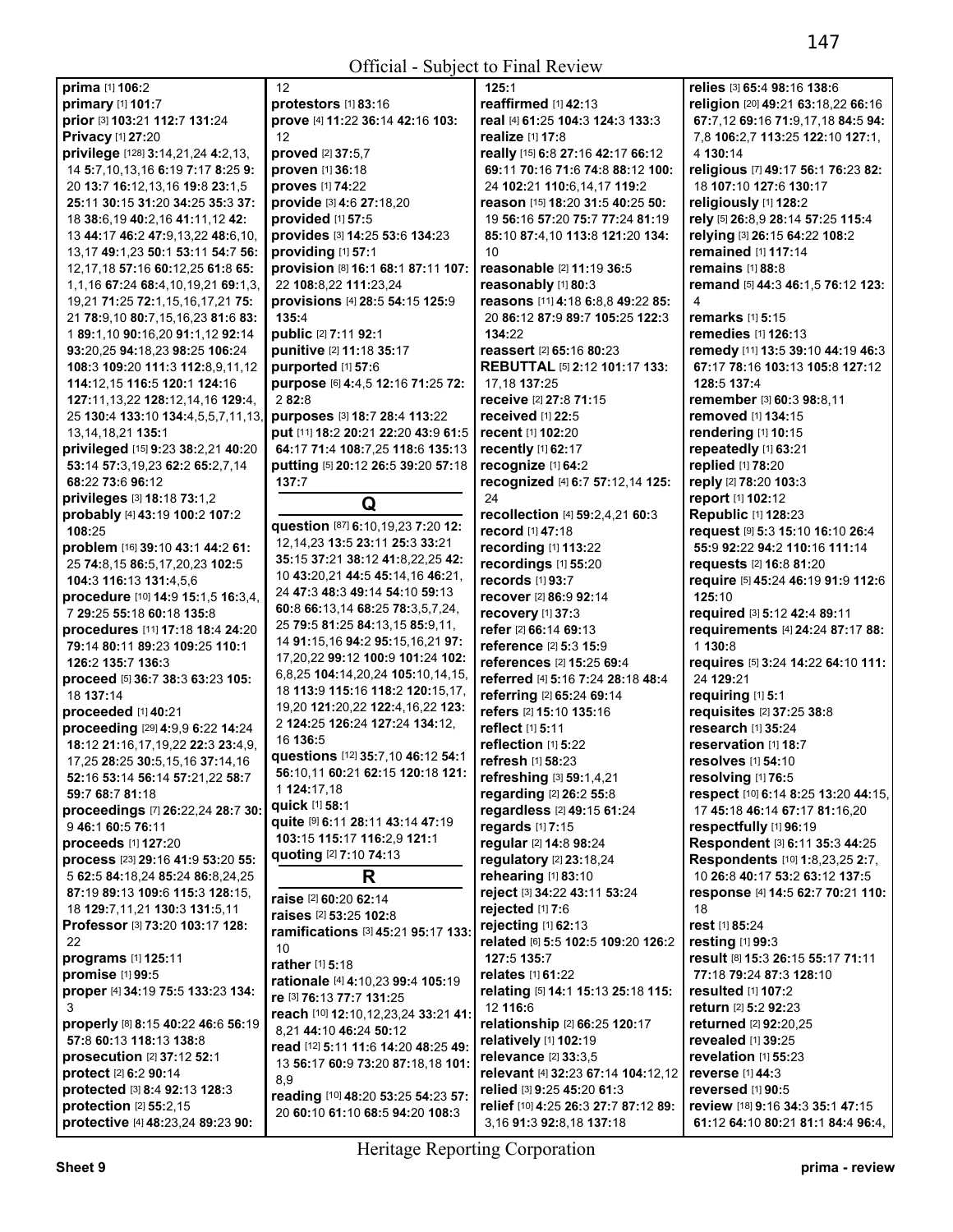| sometimes [2] 106:25,25<br>20 97:15 98:12 109:6 117:2 125:<br>18 129:18,18<br>seizure [5] 9:4,8,10 10:12 13:1<br>16 127:4 133:24<br><b>schemes</b> [1] 57:7<br>send [9] 32:24 34:4 45:13 47:14<br>sorry [15] 8:19 10:4 23:9 24:7,8 29:<br>SCIF [1] 90:13<br>reviewable [1] 113:20<br>11 51:12 72:4,9 89:6 95:7 97:20<br>77:11.15 99:17 112:10 119:13<br>reviewing [1] 9:2<br>SCODe [8] 49:22 53:16 93:18 97:13<br>sense [12] 68:3 69:4,12 105:5 109:<br>100:23 104:1 109:10<br>reviews [1] 114:22<br>113:17,19 120:1 130:7<br>23,24 112:1,6,13 122:23 125:13<br>sort [7] 22:7 48:15 98:21 106:17<br>Reynolds [21] 6:12 7:16 20:23 42:<br>Sealed [3] 76:13 77:8 131:25<br>133:22<br>122:17 125:16 137:9<br>Sensitive [6] 16:6 17:9 57:3 106:<br>12 65:1,4,9 74:3 79:20 96:12,23<br>search [3] 49:15 50:5,14<br><b>SOTOMAYOR</b> [40] <b>8:14,18,21 9:</b><br>Second [6] 53:17 79:5 89:8 96:5<br>13 114:18 125:10<br>97:2 102:12 112:20 117:23 118:<br>14 10:4 11:1,5,8,11,14,16 12:9,17,<br>sensitivity [1] 116:16<br>18 120:1 134:8 136:7,7,7<br>110:22 124:19<br>20 35:13,14 36:17,25 37:7,20 61:<br>sentence [3] 25:11 107:24 108:24<br>rights [14] 39:1 55:5,5 84:2,18 85:<br>secret [32] 8:3 10:19 12:13 20:20<br>9,17 63:2 64:9 100:9 110:23 117:<br>sentences [2] 107:24 108:16<br>7 86:24 87:1 128:15,19 129:11<br>22:19 30:22 37:3.22 39:25 42:13<br>17, 18 118: 5, 8, 12, 19, 23 119: 1, 6, 10<br>131:14,18 136:21<br>43:5,11,12 63:16,25 64:15 69:5<br>separate [7] 6:13.15 9:6 35:7 114:<br>120:4.8.13 123:10<br>9 136:6 137:12<br>rise [1] 98:13<br>74:21 75:23 77:21 83:3,6,19 92:<br><b>sought</b> [1] 73:11<br>separately [1] 10:10<br>soundly [1] 137:20<br>risk [5] 7:3 41:3 79:21 122:13,14<br>14 98:13,22 100:16 114:19,20<br>separation [1] 124:11<br><b>sounds</b> [2] 14:2 85:20<br>risking [1] 137:21<br>127:13 136:16.18<br><b>serious</b> [1] 97:17<br>road [1] 50:2<br>secrets [116] 3:14,24 4:12 5:10 6:<br>SOUICES [3] 4:19 8:9 39:3<br>ROBERTS [33] 3:3 13:14,18 29:5,<br>served [3] 112:15 113:4,6<br>14 8:25 9:20 12:11,21 13:6 16:13<br>sovereign [1] 86:16<br>special [2] 4:6 75:7<br>9,12 30:18 35:11 38:10 42:7 46:9<br>23:1,5 25:11 30:15 31:20 32:14<br><b>service</b> [1] 64:17<br>specifically [1] 25:21<br>51:4 52:23 62:8,22 63:1,5,8 67:22<br>34:25 36:8 37:18 38:6.19 39:19<br>set [6] 17:12,14 78:21 115:24 125:<br>spies [1] 102:15<br>25,25<br>70:8 107:20 109:8,10 110:2,5 111:<br>40:16 41:11,12 42:25 43:3,18,23<br>18 117:16 120:14 122:24 123:22<br>sets [1] 18:15<br>spot [2] 88:11 93:2<br>44:1,3,6,17 45:15,16 46:2 47:12,<br>126:21 133:15 138:10<br>setting [1] 126:13<br>Spy [3] 7:21 93:13 102:14<br>22 48:5,10,13 49:23 50:1 53:10<br>settle [1] 137:9<br>spying [1] 88:13<br>role [1] 117:13<br>68:19 71:13,24 74:10 75:21 77:16<br>Seventh [6] 53:20 61:14 62:5 87:<br>squared [1] 4:4<br><b>rooted</b> [2] <b>5:20,21</b><br>78:9,10 80:7,15,16 81:6 82:2 83:1<br>squirreled [1] 108:1<br><b>roots</b> [2] 5:9 94:18<br>89:1 90:16.20 91:1.12 93:20.24<br>23 131:6,17<br>several [4] 10:23 46:12 103:19<br>stage [3] 91:4 94:13 136:13<br><b>routine</b> [1] 43:8<br>94:12,18,22 97:23 101:22,25 102:<br>standard [6] 75:6 79:17,20 81:17<br>Rule [17] 59:8 67:7 76:13,16 78:14,<br>8,8,16,23 103:13,17 104:8,9,11<br>133:21<br>shall [4] 24:23 79:13 80:11 89:19<br>83:23 95:23<br>23 79:23 103:21 106:21 107:5,5<br>105:1,14,18 106:11 108:3,5 109:<br>she's [1] 73:23<br>standing [8] 11:23 35:20,21,25 36:<br>110:16 127:17,18 132:1,1,7<br>20 111:2,9 112:8,9,11,12,23 114:<br>ruled [3] 4:24 118:17 132:14<br>11, 15 116: 23 119: 15 120: 24 121:<br><b>short</b> [1] <b>108:</b> 16<br>1,6 50:18 86:16<br>Star [1] 85:2<br>Rules [7] 22:4 60:6 65:11 125:21,<br>3 123:6,7 124:16 127:11 128:4,16<br><b>shouldn't</b> [8] 16:1 30:10 31:8 48:9<br>25 126:1,7<br>129:25 130:4 133:10 134:4,5,18,<br>74:2 102:1 117:25 119:21<br><b>started</b> [1] <b>94:17</b><br>ruling [2] 100:1 119:16<br>21,25 138:8<br>show [4] 93:3 107:9,10 115:10<br>state [128] 3:14,23 4:12 5:10 6:14<br>run [2] 90:23 102:22<br>Section [10] 3:23 4:5 5:10 12:6 17:<br>showing [1] 57:6<br>8:25 9:19 10:16,19 12:11,13,21<br>running [1] 125:11<br>24 53:6 60:10 64:13 87:10 108:24<br>shown [2] 38:8 86:16<br>13:6 16:13 22:25 23:5 25:11 30:<br>section's [1] 4:5<br>shows [3] 29:22 106:5 127:5<br>15,22 31:20 32:14 34:25 36:7 37:<br>S<br><b>sections</b> [2] 14:20 108:25<br>side [12] 20:13,17 43:25 66:16 89:<br>18,22 38:6,19 39:19,25 40:15 41:<br>safe [1] 42:21<br>security [27] 3:17 6:3 8:4 9:17 42:<br>3,16 106:25 107:1,18 131:7,8 137:<br>10, 10, 12 42: 13, 25 43: 2, 13, 17, 22<br>safeguard [1] 15:4<br>21 43:13 48:25 70:10,18 79:12,19,<br>44:1,3,6,17 45:15,16 46:2 47:12,<br>7<br>safeguarding [1] 3:16<br>22 80:3 82:5 89:22 90:14,22 92:6<br>sides [3] 86:11,14,15<br>22 48:5,10,13 49:23,25 53:10 68:<br>safely [1] 137:20<br>significance [1] 122:2<br>94:24 96:14 97:5 99:4 108:5 109:<br>19 71:13,24 74:10 75:20 77:16 78:<br>same [23] 6:8 24:11,19 27:1 28:24<br>5 116:13 136:9 137:21<br>significant [2] 15:23 108:7<br>9,10 80:6,15,16 81:5 82:2 83:1 89:<br>42:10 49:8 50:12 61:20 66:7 79:<br>similar [1] 77:18<br>see [16] 15:15 31:9 64:8 65:14 68:<br>1 90:16.20 91:1.12 93:19.24 94:<br>25 83:22 84:14 85:16 86:25 90:17<br>simply [7] 7:8 12:7 23:15 74:16 83:<br>11 74:19 75:19 76:19 86:23 91:6<br>12, 18, 22 97: 23 100: 16 101: 21, 25<br>95:23 98:15 111:10 113:25 131:<br>100:21 104:18,18 109:18 130:10<br>5 107:11.13<br>102:7,8,16,23 103:13,17 104:7,9,<br>15,18 136:23<br>since [1] 102:19<br>136:10<br>11,25 105:14,18 106:11 108:3,4<br>satisfactorily [1] 105:10<br>seeing [1] 83:13<br>single [1] 65:6<br>109:19 111:2,9 112:8,9,11,12,23<br>satisfied [1] 38:1<br>seek [8] 15:6 35:16 49:20 51:24 63:<br>sir [1] 12:17<br>114:11,14 116:23 119:14 120:24<br>satisfies [1] 80:1<br>sitting [1] 128:6<br>15, 19, 22 64: 15<br>121:3 123:6,7 124:16 128:3,16<br>saying [26] 9:7 10:15,22 23:20 31:<br>seeking [5] 4:25 67:1 72:2 93:25<br>situation [12] 6:25 14:5.6 18:11<br>129:25 130:4 133:9 134:3,5,18,21,<br>23 32:13 36:3 37:1 41:10.21 44:<br>97:23<br>57:15 73:5 86:11,19 105:23 106:<br>25 136:16,16,18 138:8<br>22 64:19 70:17,17 71:18 76:16 90:<br>seeks [2] 4:7 27:7<br>state's [1] 134:4<br>10 132:3 137:9<br>19 95:18 99:4 101:14 105:2 121:<br>seem [5] 10:14 46:21 99:13 101:4<br>situations [6] 23:21 30:23 72:18<br><b>statement</b> [1] 48:16<br>25 123:4 124:11 128:4 129:10<br>121:4<br>75:3 114:17 136:17<br>STATES [8] 1:1,16 23:19 27:20 65:<br>says [43] 16:17 17:18 18:5 20:7 21:<br>slight [1] 82:12<br><b>seemed</b> [1] <b>52:12</b><br>24 92:13 127:10,13<br>11 24:13,21 26:20 31:1,4 36:11,<br>slightly [1] 78:18<br>seems [21] 6:11 17:6 20:11 25:25<br>status [2] 36:21 48:5<br>13 37:17 39:19 43:4 56:23 74:18<br>small [1] 39:23<br>39:15,17 40:8 43:16 66:18,20 67:<br><b>statute</b> [29] <b>13:25 16:21,22 17:18</b><br>76:4,10,12 79:10 80:2,10,23 84:4<br>solely [1] 38:25<br>24 69:25 72:14 73:22 74:7 78:10<br>25:13 30:21 34:11,14 39:21 48:21,<br>87:15 89:21 90:20 92:18 96:8,23,<br><b>Solicitor [1] 1:19</b><br>102:24 114:21 116:2 129:23 137:<br>23 49:8,13 55:11 56:16 60:23 62:<br>25 98:19 106:12 108:22 109:2<br>solution [1] 121:5<br>11<br>12 64:21 66:2 80:10 85:10 88:18<br>112:10 116:6 133:4 135:21,23<br>solve [1] 74:15<br>seen [1] 132:13<br>89:18 95:20 109:13 110:16 130:7<br>136:10 137:11<br>somebody [1] 30:3<br>Sees [1] 75:7<br>133:8 135:8<br>Scalia [2] 77:6 131:23<br>somehow [2] 115:25 122:11<br><b>seize</b> [1] <b>10:19</b><br><b>statutes</b> [1] 125:5<br>Scalia's [6] 32:2 74:25 76:15 106:<br>seized [1] 10:6<br>statutory [9] 14:7 45:20 46:21 48:<br>Someone [3] 33:9 73:5 129:21 |  | Official - Subject to Final Review |  |
|-----------------------------------------------------------------------------------------------------------------------------------------------------------------------------------------------------------------------------------------------------------------------------------------------------------------------------------------------------------------------------------------------------------------------------------------------------------------------------------------------------------------------------------------------------------------------------------------------------------------------------------------------------------------------------------------------------------------------------------------------------------------------------------------------------------------------------------------------------------------------------------------------------------------------------------------------------------------------------------------------------------------------------------------------------------------------------------------------------------------------------------------------------------------------------------------------------------------------------------------------------------------------------------------------------------------------------------------------------------------------------------------------------------------------------------------------------------------------------------------------------------------------------------------------------------------------------------------------------------------------------------------------------------------------------------------------------------------------------------------------------------------------------------------------------------------------------------------------------------------------------------------------------------------------------------------------------------------------------------------------------------------------------------------------------------------------------------------------------------------------------------------------------------------------------------------------------------------------------------------------------------------------------------------------------------------------------------------------------------------------------------------------------------------------------------------------------------------------------------------------------------------------------------------------------------------------------------------------------------------------------------------------------------------------------------------------------------------------------------------------------------------------------------------------------------------------------------------------------------------------------------------------------------------------------------------------------------------------------------------------------------------------------------------------------------------------------------------------------------------------------------------------------------------------------------------------------------------------------------------------------------------------------------------------------------------------------------------------------------------------------------------------------------------------------------------------------------------------------------------------------------------------------------------------------------------------------------------------------------------------------------------------------------------------------------------------------------------------------------------------------------------------------------------------------------------------------------------------------------------------------------------------------------------------------------------------------------------------------------------------------------------------------------------------------------------------------------------------------------------------------------------------------------------------------------------------------------------------------------------------------------------------------------------------------------------------------------------------------------------------------------------------------------------------------------------------------------------------------------------------------------------------------------------------------------------------------------------------------------------------------------------------------------------------------------------------------------------------------------------------------------------------------------------------------------------------------------------------------------------------------------------------------------------------------------------------------------------------------------------------------------------------------------------------------------------------------------------------------------------------------------------------------------------------------------------------------------------------------------------------------------------------------------------------------------------------------------------------------------------------------------------------------------------------------------------------------------------------------------------------------------------------------------------------------------------------------------------------------------------------------------------------------------------------------------------------------------------------------------------------------------------------------------------------------------------------------------------------------------------------------------------------------------------------------------------------------------------------------------------------------------------------------------------------------------------------------------------------------------------------------------------------------------------------------------------------------------------------------------------------------------------------------------------------------------------------------------------------------------------------------------------------------------------------------------------------------------------------------------------------------------------------------------------------------------------------------------------------------------------------------------------------------------------------------------------------------------------------------------------------------------------------------------------------------------------------------------------------------------------------------------------------------------------------------------------------------------------------------------------------------------------------------------------------------------------------------------------------------------------------------------------------------------------------------------------------------------------------------------------------------------------------------------------------------------------------------------------------------------------------------------------------------------------------------------------------------------------------------------------------------------------------------------------------------------------------------------------------------------------------------------------------------------------------------------------------------------------------------------------------------------------------------|--|------------------------------------|--|
|                                                                                                                                                                                                                                                                                                                                                                                                                                                                                                                                                                                                                                                                                                                                                                                                                                                                                                                                                                                                                                                                                                                                                                                                                                                                                                                                                                                                                                                                                                                                                                                                                                                                                                                                                                                                                                                                                                                                                                                                                                                                                                                                                                                                                                                                                                                                                                                                                                                                                                                                                                                                                                                                                                                                                                                                                                                                                                                                                                                                                                                                                                                                                                                                                                                                                                                                                                                                                                                                                                                                                                                                                                                                                                                                                                                                                                                                                                                                                                                                                                                                                                                                                                                                                                                                                                                                                                                                                                                                                                                                                                                                                                                                                                                                                                                                                                                                                                                                                                                                                                                                                                                                                                                                                                                                                                                                                                                                                                                                                                                                                                                                                                                                                                                                                                                                                                                                                                                                                                                                                                                                                                                                                                                                                                                                                                                                                                                                                                                                                                                                                                                                                                                                                                                                                                                                                                                                                                                                                                                                                                                                                                                                                                                                                                                                                                                                                                                                                                                                                                                                                                                                                                                                                                                                                                             |  |                                    |  |
|                                                                                                                                                                                                                                                                                                                                                                                                                                                                                                                                                                                                                                                                                                                                                                                                                                                                                                                                                                                                                                                                                                                                                                                                                                                                                                                                                                                                                                                                                                                                                                                                                                                                                                                                                                                                                                                                                                                                                                                                                                                                                                                                                                                                                                                                                                                                                                                                                                                                                                                                                                                                                                                                                                                                                                                                                                                                                                                                                                                                                                                                                                                                                                                                                                                                                                                                                                                                                                                                                                                                                                                                                                                                                                                                                                                                                                                                                                                                                                                                                                                                                                                                                                                                                                                                                                                                                                                                                                                                                                                                                                                                                                                                                                                                                                                                                                                                                                                                                                                                                                                                                                                                                                                                                                                                                                                                                                                                                                                                                                                                                                                                                                                                                                                                                                                                                                                                                                                                                                                                                                                                                                                                                                                                                                                                                                                                                                                                                                                                                                                                                                                                                                                                                                                                                                                                                                                                                                                                                                                                                                                                                                                                                                                                                                                                                                                                                                                                                                                                                                                                                                                                                                                                                                                                                                             |  |                                    |  |
|                                                                                                                                                                                                                                                                                                                                                                                                                                                                                                                                                                                                                                                                                                                                                                                                                                                                                                                                                                                                                                                                                                                                                                                                                                                                                                                                                                                                                                                                                                                                                                                                                                                                                                                                                                                                                                                                                                                                                                                                                                                                                                                                                                                                                                                                                                                                                                                                                                                                                                                                                                                                                                                                                                                                                                                                                                                                                                                                                                                                                                                                                                                                                                                                                                                                                                                                                                                                                                                                                                                                                                                                                                                                                                                                                                                                                                                                                                                                                                                                                                                                                                                                                                                                                                                                                                                                                                                                                                                                                                                                                                                                                                                                                                                                                                                                                                                                                                                                                                                                                                                                                                                                                                                                                                                                                                                                                                                                                                                                                                                                                                                                                                                                                                                                                                                                                                                                                                                                                                                                                                                                                                                                                                                                                                                                                                                                                                                                                                                                                                                                                                                                                                                                                                                                                                                                                                                                                                                                                                                                                                                                                                                                                                                                                                                                                                                                                                                                                                                                                                                                                                                                                                                                                                                                                                             |  |                                    |  |
|                                                                                                                                                                                                                                                                                                                                                                                                                                                                                                                                                                                                                                                                                                                                                                                                                                                                                                                                                                                                                                                                                                                                                                                                                                                                                                                                                                                                                                                                                                                                                                                                                                                                                                                                                                                                                                                                                                                                                                                                                                                                                                                                                                                                                                                                                                                                                                                                                                                                                                                                                                                                                                                                                                                                                                                                                                                                                                                                                                                                                                                                                                                                                                                                                                                                                                                                                                                                                                                                                                                                                                                                                                                                                                                                                                                                                                                                                                                                                                                                                                                                                                                                                                                                                                                                                                                                                                                                                                                                                                                                                                                                                                                                                                                                                                                                                                                                                                                                                                                                                                                                                                                                                                                                                                                                                                                                                                                                                                                                                                                                                                                                                                                                                                                                                                                                                                                                                                                                                                                                                                                                                                                                                                                                                                                                                                                                                                                                                                                                                                                                                                                                                                                                                                                                                                                                                                                                                                                                                                                                                                                                                                                                                                                                                                                                                                                                                                                                                                                                                                                                                                                                                                                                                                                                                                             |  |                                    |  |
|                                                                                                                                                                                                                                                                                                                                                                                                                                                                                                                                                                                                                                                                                                                                                                                                                                                                                                                                                                                                                                                                                                                                                                                                                                                                                                                                                                                                                                                                                                                                                                                                                                                                                                                                                                                                                                                                                                                                                                                                                                                                                                                                                                                                                                                                                                                                                                                                                                                                                                                                                                                                                                                                                                                                                                                                                                                                                                                                                                                                                                                                                                                                                                                                                                                                                                                                                                                                                                                                                                                                                                                                                                                                                                                                                                                                                                                                                                                                                                                                                                                                                                                                                                                                                                                                                                                                                                                                                                                                                                                                                                                                                                                                                                                                                                                                                                                                                                                                                                                                                                                                                                                                                                                                                                                                                                                                                                                                                                                                                                                                                                                                                                                                                                                                                                                                                                                                                                                                                                                                                                                                                                                                                                                                                                                                                                                                                                                                                                                                                                                                                                                                                                                                                                                                                                                                                                                                                                                                                                                                                                                                                                                                                                                                                                                                                                                                                                                                                                                                                                                                                                                                                                                                                                                                                                             |  |                                    |  |
|                                                                                                                                                                                                                                                                                                                                                                                                                                                                                                                                                                                                                                                                                                                                                                                                                                                                                                                                                                                                                                                                                                                                                                                                                                                                                                                                                                                                                                                                                                                                                                                                                                                                                                                                                                                                                                                                                                                                                                                                                                                                                                                                                                                                                                                                                                                                                                                                                                                                                                                                                                                                                                                                                                                                                                                                                                                                                                                                                                                                                                                                                                                                                                                                                                                                                                                                                                                                                                                                                                                                                                                                                                                                                                                                                                                                                                                                                                                                                                                                                                                                                                                                                                                                                                                                                                                                                                                                                                                                                                                                                                                                                                                                                                                                                                                                                                                                                                                                                                                                                                                                                                                                                                                                                                                                                                                                                                                                                                                                                                                                                                                                                                                                                                                                                                                                                                                                                                                                                                                                                                                                                                                                                                                                                                                                                                                                                                                                                                                                                                                                                                                                                                                                                                                                                                                                                                                                                                                                                                                                                                                                                                                                                                                                                                                                                                                                                                                                                                                                                                                                                                                                                                                                                                                                                                             |  |                                    |  |
|                                                                                                                                                                                                                                                                                                                                                                                                                                                                                                                                                                                                                                                                                                                                                                                                                                                                                                                                                                                                                                                                                                                                                                                                                                                                                                                                                                                                                                                                                                                                                                                                                                                                                                                                                                                                                                                                                                                                                                                                                                                                                                                                                                                                                                                                                                                                                                                                                                                                                                                                                                                                                                                                                                                                                                                                                                                                                                                                                                                                                                                                                                                                                                                                                                                                                                                                                                                                                                                                                                                                                                                                                                                                                                                                                                                                                                                                                                                                                                                                                                                                                                                                                                                                                                                                                                                                                                                                                                                                                                                                                                                                                                                                                                                                                                                                                                                                                                                                                                                                                                                                                                                                                                                                                                                                                                                                                                                                                                                                                                                                                                                                                                                                                                                                                                                                                                                                                                                                                                                                                                                                                                                                                                                                                                                                                                                                                                                                                                                                                                                                                                                                                                                                                                                                                                                                                                                                                                                                                                                                                                                                                                                                                                                                                                                                                                                                                                                                                                                                                                                                                                                                                                                                                                                                                                             |  |                                    |  |
|                                                                                                                                                                                                                                                                                                                                                                                                                                                                                                                                                                                                                                                                                                                                                                                                                                                                                                                                                                                                                                                                                                                                                                                                                                                                                                                                                                                                                                                                                                                                                                                                                                                                                                                                                                                                                                                                                                                                                                                                                                                                                                                                                                                                                                                                                                                                                                                                                                                                                                                                                                                                                                                                                                                                                                                                                                                                                                                                                                                                                                                                                                                                                                                                                                                                                                                                                                                                                                                                                                                                                                                                                                                                                                                                                                                                                                                                                                                                                                                                                                                                                                                                                                                                                                                                                                                                                                                                                                                                                                                                                                                                                                                                                                                                                                                                                                                                                                                                                                                                                                                                                                                                                                                                                                                                                                                                                                                                                                                                                                                                                                                                                                                                                                                                                                                                                                                                                                                                                                                                                                                                                                                                                                                                                                                                                                                                                                                                                                                                                                                                                                                                                                                                                                                                                                                                                                                                                                                                                                                                                                                                                                                                                                                                                                                                                                                                                                                                                                                                                                                                                                                                                                                                                                                                                                             |  |                                    |  |
|                                                                                                                                                                                                                                                                                                                                                                                                                                                                                                                                                                                                                                                                                                                                                                                                                                                                                                                                                                                                                                                                                                                                                                                                                                                                                                                                                                                                                                                                                                                                                                                                                                                                                                                                                                                                                                                                                                                                                                                                                                                                                                                                                                                                                                                                                                                                                                                                                                                                                                                                                                                                                                                                                                                                                                                                                                                                                                                                                                                                                                                                                                                                                                                                                                                                                                                                                                                                                                                                                                                                                                                                                                                                                                                                                                                                                                                                                                                                                                                                                                                                                                                                                                                                                                                                                                                                                                                                                                                                                                                                                                                                                                                                                                                                                                                                                                                                                                                                                                                                                                                                                                                                                                                                                                                                                                                                                                                                                                                                                                                                                                                                                                                                                                                                                                                                                                                                                                                                                                                                                                                                                                                                                                                                                                                                                                                                                                                                                                                                                                                                                                                                                                                                                                                                                                                                                                                                                                                                                                                                                                                                                                                                                                                                                                                                                                                                                                                                                                                                                                                                                                                                                                                                                                                                                                             |  |                                    |  |
|                                                                                                                                                                                                                                                                                                                                                                                                                                                                                                                                                                                                                                                                                                                                                                                                                                                                                                                                                                                                                                                                                                                                                                                                                                                                                                                                                                                                                                                                                                                                                                                                                                                                                                                                                                                                                                                                                                                                                                                                                                                                                                                                                                                                                                                                                                                                                                                                                                                                                                                                                                                                                                                                                                                                                                                                                                                                                                                                                                                                                                                                                                                                                                                                                                                                                                                                                                                                                                                                                                                                                                                                                                                                                                                                                                                                                                                                                                                                                                                                                                                                                                                                                                                                                                                                                                                                                                                                                                                                                                                                                                                                                                                                                                                                                                                                                                                                                                                                                                                                                                                                                                                                                                                                                                                                                                                                                                                                                                                                                                                                                                                                                                                                                                                                                                                                                                                                                                                                                                                                                                                                                                                                                                                                                                                                                                                                                                                                                                                                                                                                                                                                                                                                                                                                                                                                                                                                                                                                                                                                                                                                                                                                                                                                                                                                                                                                                                                                                                                                                                                                                                                                                                                                                                                                                                             |  |                                    |  |
|                                                                                                                                                                                                                                                                                                                                                                                                                                                                                                                                                                                                                                                                                                                                                                                                                                                                                                                                                                                                                                                                                                                                                                                                                                                                                                                                                                                                                                                                                                                                                                                                                                                                                                                                                                                                                                                                                                                                                                                                                                                                                                                                                                                                                                                                                                                                                                                                                                                                                                                                                                                                                                                                                                                                                                                                                                                                                                                                                                                                                                                                                                                                                                                                                                                                                                                                                                                                                                                                                                                                                                                                                                                                                                                                                                                                                                                                                                                                                                                                                                                                                                                                                                                                                                                                                                                                                                                                                                                                                                                                                                                                                                                                                                                                                                                                                                                                                                                                                                                                                                                                                                                                                                                                                                                                                                                                                                                                                                                                                                                                                                                                                                                                                                                                                                                                                                                                                                                                                                                                                                                                                                                                                                                                                                                                                                                                                                                                                                                                                                                                                                                                                                                                                                                                                                                                                                                                                                                                                                                                                                                                                                                                                                                                                                                                                                                                                                                                                                                                                                                                                                                                                                                                                                                                                                             |  |                                    |  |
|                                                                                                                                                                                                                                                                                                                                                                                                                                                                                                                                                                                                                                                                                                                                                                                                                                                                                                                                                                                                                                                                                                                                                                                                                                                                                                                                                                                                                                                                                                                                                                                                                                                                                                                                                                                                                                                                                                                                                                                                                                                                                                                                                                                                                                                                                                                                                                                                                                                                                                                                                                                                                                                                                                                                                                                                                                                                                                                                                                                                                                                                                                                                                                                                                                                                                                                                                                                                                                                                                                                                                                                                                                                                                                                                                                                                                                                                                                                                                                                                                                                                                                                                                                                                                                                                                                                                                                                                                                                                                                                                                                                                                                                                                                                                                                                                                                                                                                                                                                                                                                                                                                                                                                                                                                                                                                                                                                                                                                                                                                                                                                                                                                                                                                                                                                                                                                                                                                                                                                                                                                                                                                                                                                                                                                                                                                                                                                                                                                                                                                                                                                                                                                                                                                                                                                                                                                                                                                                                                                                                                                                                                                                                                                                                                                                                                                                                                                                                                                                                                                                                                                                                                                                                                                                                                                             |  |                                    |  |
|                                                                                                                                                                                                                                                                                                                                                                                                                                                                                                                                                                                                                                                                                                                                                                                                                                                                                                                                                                                                                                                                                                                                                                                                                                                                                                                                                                                                                                                                                                                                                                                                                                                                                                                                                                                                                                                                                                                                                                                                                                                                                                                                                                                                                                                                                                                                                                                                                                                                                                                                                                                                                                                                                                                                                                                                                                                                                                                                                                                                                                                                                                                                                                                                                                                                                                                                                                                                                                                                                                                                                                                                                                                                                                                                                                                                                                                                                                                                                                                                                                                                                                                                                                                                                                                                                                                                                                                                                                                                                                                                                                                                                                                                                                                                                                                                                                                                                                                                                                                                                                                                                                                                                                                                                                                                                                                                                                                                                                                                                                                                                                                                                                                                                                                                                                                                                                                                                                                                                                                                                                                                                                                                                                                                                                                                                                                                                                                                                                                                                                                                                                                                                                                                                                                                                                                                                                                                                                                                                                                                                                                                                                                                                                                                                                                                                                                                                                                                                                                                                                                                                                                                                                                                                                                                                                             |  |                                    |  |
|                                                                                                                                                                                                                                                                                                                                                                                                                                                                                                                                                                                                                                                                                                                                                                                                                                                                                                                                                                                                                                                                                                                                                                                                                                                                                                                                                                                                                                                                                                                                                                                                                                                                                                                                                                                                                                                                                                                                                                                                                                                                                                                                                                                                                                                                                                                                                                                                                                                                                                                                                                                                                                                                                                                                                                                                                                                                                                                                                                                                                                                                                                                                                                                                                                                                                                                                                                                                                                                                                                                                                                                                                                                                                                                                                                                                                                                                                                                                                                                                                                                                                                                                                                                                                                                                                                                                                                                                                                                                                                                                                                                                                                                                                                                                                                                                                                                                                                                                                                                                                                                                                                                                                                                                                                                                                                                                                                                                                                                                                                                                                                                                                                                                                                                                                                                                                                                                                                                                                                                                                                                                                                                                                                                                                                                                                                                                                                                                                                                                                                                                                                                                                                                                                                                                                                                                                                                                                                                                                                                                                                                                                                                                                                                                                                                                                                                                                                                                                                                                                                                                                                                                                                                                                                                                                                             |  |                                    |  |
|                                                                                                                                                                                                                                                                                                                                                                                                                                                                                                                                                                                                                                                                                                                                                                                                                                                                                                                                                                                                                                                                                                                                                                                                                                                                                                                                                                                                                                                                                                                                                                                                                                                                                                                                                                                                                                                                                                                                                                                                                                                                                                                                                                                                                                                                                                                                                                                                                                                                                                                                                                                                                                                                                                                                                                                                                                                                                                                                                                                                                                                                                                                                                                                                                                                                                                                                                                                                                                                                                                                                                                                                                                                                                                                                                                                                                                                                                                                                                                                                                                                                                                                                                                                                                                                                                                                                                                                                                                                                                                                                                                                                                                                                                                                                                                                                                                                                                                                                                                                                                                                                                                                                                                                                                                                                                                                                                                                                                                                                                                                                                                                                                                                                                                                                                                                                                                                                                                                                                                                                                                                                                                                                                                                                                                                                                                                                                                                                                                                                                                                                                                                                                                                                                                                                                                                                                                                                                                                                                                                                                                                                                                                                                                                                                                                                                                                                                                                                                                                                                                                                                                                                                                                                                                                                                                             |  |                                    |  |
|                                                                                                                                                                                                                                                                                                                                                                                                                                                                                                                                                                                                                                                                                                                                                                                                                                                                                                                                                                                                                                                                                                                                                                                                                                                                                                                                                                                                                                                                                                                                                                                                                                                                                                                                                                                                                                                                                                                                                                                                                                                                                                                                                                                                                                                                                                                                                                                                                                                                                                                                                                                                                                                                                                                                                                                                                                                                                                                                                                                                                                                                                                                                                                                                                                                                                                                                                                                                                                                                                                                                                                                                                                                                                                                                                                                                                                                                                                                                                                                                                                                                                                                                                                                                                                                                                                                                                                                                                                                                                                                                                                                                                                                                                                                                                                                                                                                                                                                                                                                                                                                                                                                                                                                                                                                                                                                                                                                                                                                                                                                                                                                                                                                                                                                                                                                                                                                                                                                                                                                                                                                                                                                                                                                                                                                                                                                                                                                                                                                                                                                                                                                                                                                                                                                                                                                                                                                                                                                                                                                                                                                                                                                                                                                                                                                                                                                                                                                                                                                                                                                                                                                                                                                                                                                                                                             |  |                                    |  |
|                                                                                                                                                                                                                                                                                                                                                                                                                                                                                                                                                                                                                                                                                                                                                                                                                                                                                                                                                                                                                                                                                                                                                                                                                                                                                                                                                                                                                                                                                                                                                                                                                                                                                                                                                                                                                                                                                                                                                                                                                                                                                                                                                                                                                                                                                                                                                                                                                                                                                                                                                                                                                                                                                                                                                                                                                                                                                                                                                                                                                                                                                                                                                                                                                                                                                                                                                                                                                                                                                                                                                                                                                                                                                                                                                                                                                                                                                                                                                                                                                                                                                                                                                                                                                                                                                                                                                                                                                                                                                                                                                                                                                                                                                                                                                                                                                                                                                                                                                                                                                                                                                                                                                                                                                                                                                                                                                                                                                                                                                                                                                                                                                                                                                                                                                                                                                                                                                                                                                                                                                                                                                                                                                                                                                                                                                                                                                                                                                                                                                                                                                                                                                                                                                                                                                                                                                                                                                                                                                                                                                                                                                                                                                                                                                                                                                                                                                                                                                                                                                                                                                                                                                                                                                                                                                                             |  |                                    |  |
|                                                                                                                                                                                                                                                                                                                                                                                                                                                                                                                                                                                                                                                                                                                                                                                                                                                                                                                                                                                                                                                                                                                                                                                                                                                                                                                                                                                                                                                                                                                                                                                                                                                                                                                                                                                                                                                                                                                                                                                                                                                                                                                                                                                                                                                                                                                                                                                                                                                                                                                                                                                                                                                                                                                                                                                                                                                                                                                                                                                                                                                                                                                                                                                                                                                                                                                                                                                                                                                                                                                                                                                                                                                                                                                                                                                                                                                                                                                                                                                                                                                                                                                                                                                                                                                                                                                                                                                                                                                                                                                                                                                                                                                                                                                                                                                                                                                                                                                                                                                                                                                                                                                                                                                                                                                                                                                                                                                                                                                                                                                                                                                                                                                                                                                                                                                                                                                                                                                                                                                                                                                                                                                                                                                                                                                                                                                                                                                                                                                                                                                                                                                                                                                                                                                                                                                                                                                                                                                                                                                                                                                                                                                                                                                                                                                                                                                                                                                                                                                                                                                                                                                                                                                                                                                                                                             |  |                                    |  |
|                                                                                                                                                                                                                                                                                                                                                                                                                                                                                                                                                                                                                                                                                                                                                                                                                                                                                                                                                                                                                                                                                                                                                                                                                                                                                                                                                                                                                                                                                                                                                                                                                                                                                                                                                                                                                                                                                                                                                                                                                                                                                                                                                                                                                                                                                                                                                                                                                                                                                                                                                                                                                                                                                                                                                                                                                                                                                                                                                                                                                                                                                                                                                                                                                                                                                                                                                                                                                                                                                                                                                                                                                                                                                                                                                                                                                                                                                                                                                                                                                                                                                                                                                                                                                                                                                                                                                                                                                                                                                                                                                                                                                                                                                                                                                                                                                                                                                                                                                                                                                                                                                                                                                                                                                                                                                                                                                                                                                                                                                                                                                                                                                                                                                                                                                                                                                                                                                                                                                                                                                                                                                                                                                                                                                                                                                                                                                                                                                                                                                                                                                                                                                                                                                                                                                                                                                                                                                                                                                                                                                                                                                                                                                                                                                                                                                                                                                                                                                                                                                                                                                                                                                                                                                                                                                                             |  |                                    |  |
|                                                                                                                                                                                                                                                                                                                                                                                                                                                                                                                                                                                                                                                                                                                                                                                                                                                                                                                                                                                                                                                                                                                                                                                                                                                                                                                                                                                                                                                                                                                                                                                                                                                                                                                                                                                                                                                                                                                                                                                                                                                                                                                                                                                                                                                                                                                                                                                                                                                                                                                                                                                                                                                                                                                                                                                                                                                                                                                                                                                                                                                                                                                                                                                                                                                                                                                                                                                                                                                                                                                                                                                                                                                                                                                                                                                                                                                                                                                                                                                                                                                                                                                                                                                                                                                                                                                                                                                                                                                                                                                                                                                                                                                                                                                                                                                                                                                                                                                                                                                                                                                                                                                                                                                                                                                                                                                                                                                                                                                                                                                                                                                                                                                                                                                                                                                                                                                                                                                                                                                                                                                                                                                                                                                                                                                                                                                                                                                                                                                                                                                                                                                                                                                                                                                                                                                                                                                                                                                                                                                                                                                                                                                                                                                                                                                                                                                                                                                                                                                                                                                                                                                                                                                                                                                                                                             |  |                                    |  |
|                                                                                                                                                                                                                                                                                                                                                                                                                                                                                                                                                                                                                                                                                                                                                                                                                                                                                                                                                                                                                                                                                                                                                                                                                                                                                                                                                                                                                                                                                                                                                                                                                                                                                                                                                                                                                                                                                                                                                                                                                                                                                                                                                                                                                                                                                                                                                                                                                                                                                                                                                                                                                                                                                                                                                                                                                                                                                                                                                                                                                                                                                                                                                                                                                                                                                                                                                                                                                                                                                                                                                                                                                                                                                                                                                                                                                                                                                                                                                                                                                                                                                                                                                                                                                                                                                                                                                                                                                                                                                                                                                                                                                                                                                                                                                                                                                                                                                                                                                                                                                                                                                                                                                                                                                                                                                                                                                                                                                                                                                                                                                                                                                                                                                                                                                                                                                                                                                                                                                                                                                                                                                                                                                                                                                                                                                                                                                                                                                                                                                                                                                                                                                                                                                                                                                                                                                                                                                                                                                                                                                                                                                                                                                                                                                                                                                                                                                                                                                                                                                                                                                                                                                                                                                                                                                                             |  |                                    |  |
|                                                                                                                                                                                                                                                                                                                                                                                                                                                                                                                                                                                                                                                                                                                                                                                                                                                                                                                                                                                                                                                                                                                                                                                                                                                                                                                                                                                                                                                                                                                                                                                                                                                                                                                                                                                                                                                                                                                                                                                                                                                                                                                                                                                                                                                                                                                                                                                                                                                                                                                                                                                                                                                                                                                                                                                                                                                                                                                                                                                                                                                                                                                                                                                                                                                                                                                                                                                                                                                                                                                                                                                                                                                                                                                                                                                                                                                                                                                                                                                                                                                                                                                                                                                                                                                                                                                                                                                                                                                                                                                                                                                                                                                                                                                                                                                                                                                                                                                                                                                                                                                                                                                                                                                                                                                                                                                                                                                                                                                                                                                                                                                                                                                                                                                                                                                                                                                                                                                                                                                                                                                                                                                                                                                                                                                                                                                                                                                                                                                                                                                                                                                                                                                                                                                                                                                                                                                                                                                                                                                                                                                                                                                                                                                                                                                                                                                                                                                                                                                                                                                                                                                                                                                                                                                                                                             |  |                                    |  |
|                                                                                                                                                                                                                                                                                                                                                                                                                                                                                                                                                                                                                                                                                                                                                                                                                                                                                                                                                                                                                                                                                                                                                                                                                                                                                                                                                                                                                                                                                                                                                                                                                                                                                                                                                                                                                                                                                                                                                                                                                                                                                                                                                                                                                                                                                                                                                                                                                                                                                                                                                                                                                                                                                                                                                                                                                                                                                                                                                                                                                                                                                                                                                                                                                                                                                                                                                                                                                                                                                                                                                                                                                                                                                                                                                                                                                                                                                                                                                                                                                                                                                                                                                                                                                                                                                                                                                                                                                                                                                                                                                                                                                                                                                                                                                                                                                                                                                                                                                                                                                                                                                                                                                                                                                                                                                                                                                                                                                                                                                                                                                                                                                                                                                                                                                                                                                                                                                                                                                                                                                                                                                                                                                                                                                                                                                                                                                                                                                                                                                                                                                                                                                                                                                                                                                                                                                                                                                                                                                                                                                                                                                                                                                                                                                                                                                                                                                                                                                                                                                                                                                                                                                                                                                                                                                                             |  |                                    |  |
|                                                                                                                                                                                                                                                                                                                                                                                                                                                                                                                                                                                                                                                                                                                                                                                                                                                                                                                                                                                                                                                                                                                                                                                                                                                                                                                                                                                                                                                                                                                                                                                                                                                                                                                                                                                                                                                                                                                                                                                                                                                                                                                                                                                                                                                                                                                                                                                                                                                                                                                                                                                                                                                                                                                                                                                                                                                                                                                                                                                                                                                                                                                                                                                                                                                                                                                                                                                                                                                                                                                                                                                                                                                                                                                                                                                                                                                                                                                                                                                                                                                                                                                                                                                                                                                                                                                                                                                                                                                                                                                                                                                                                                                                                                                                                                                                                                                                                                                                                                                                                                                                                                                                                                                                                                                                                                                                                                                                                                                                                                                                                                                                                                                                                                                                                                                                                                                                                                                                                                                                                                                                                                                                                                                                                                                                                                                                                                                                                                                                                                                                                                                                                                                                                                                                                                                                                                                                                                                                                                                                                                                                                                                                                                                                                                                                                                                                                                                                                                                                                                                                                                                                                                                                                                                                                                             |  |                                    |  |
|                                                                                                                                                                                                                                                                                                                                                                                                                                                                                                                                                                                                                                                                                                                                                                                                                                                                                                                                                                                                                                                                                                                                                                                                                                                                                                                                                                                                                                                                                                                                                                                                                                                                                                                                                                                                                                                                                                                                                                                                                                                                                                                                                                                                                                                                                                                                                                                                                                                                                                                                                                                                                                                                                                                                                                                                                                                                                                                                                                                                                                                                                                                                                                                                                                                                                                                                                                                                                                                                                                                                                                                                                                                                                                                                                                                                                                                                                                                                                                                                                                                                                                                                                                                                                                                                                                                                                                                                                                                                                                                                                                                                                                                                                                                                                                                                                                                                                                                                                                                                                                                                                                                                                                                                                                                                                                                                                                                                                                                                                                                                                                                                                                                                                                                                                                                                                                                                                                                                                                                                                                                                                                                                                                                                                                                                                                                                                                                                                                                                                                                                                                                                                                                                                                                                                                                                                                                                                                                                                                                                                                                                                                                                                                                                                                                                                                                                                                                                                                                                                                                                                                                                                                                                                                                                                                             |  |                                    |  |
|                                                                                                                                                                                                                                                                                                                                                                                                                                                                                                                                                                                                                                                                                                                                                                                                                                                                                                                                                                                                                                                                                                                                                                                                                                                                                                                                                                                                                                                                                                                                                                                                                                                                                                                                                                                                                                                                                                                                                                                                                                                                                                                                                                                                                                                                                                                                                                                                                                                                                                                                                                                                                                                                                                                                                                                                                                                                                                                                                                                                                                                                                                                                                                                                                                                                                                                                                                                                                                                                                                                                                                                                                                                                                                                                                                                                                                                                                                                                                                                                                                                                                                                                                                                                                                                                                                                                                                                                                                                                                                                                                                                                                                                                                                                                                                                                                                                                                                                                                                                                                                                                                                                                                                                                                                                                                                                                                                                                                                                                                                                                                                                                                                                                                                                                                                                                                                                                                                                                                                                                                                                                                                                                                                                                                                                                                                                                                                                                                                                                                                                                                                                                                                                                                                                                                                                                                                                                                                                                                                                                                                                                                                                                                                                                                                                                                                                                                                                                                                                                                                                                                                                                                                                                                                                                                                             |  |                                    |  |
|                                                                                                                                                                                                                                                                                                                                                                                                                                                                                                                                                                                                                                                                                                                                                                                                                                                                                                                                                                                                                                                                                                                                                                                                                                                                                                                                                                                                                                                                                                                                                                                                                                                                                                                                                                                                                                                                                                                                                                                                                                                                                                                                                                                                                                                                                                                                                                                                                                                                                                                                                                                                                                                                                                                                                                                                                                                                                                                                                                                                                                                                                                                                                                                                                                                                                                                                                                                                                                                                                                                                                                                                                                                                                                                                                                                                                                                                                                                                                                                                                                                                                                                                                                                                                                                                                                                                                                                                                                                                                                                                                                                                                                                                                                                                                                                                                                                                                                                                                                                                                                                                                                                                                                                                                                                                                                                                                                                                                                                                                                                                                                                                                                                                                                                                                                                                                                                                                                                                                                                                                                                                                                                                                                                                                                                                                                                                                                                                                                                                                                                                                                                                                                                                                                                                                                                                                                                                                                                                                                                                                                                                                                                                                                                                                                                                                                                                                                                                                                                                                                                                                                                                                                                                                                                                                                             |  |                                    |  |
|                                                                                                                                                                                                                                                                                                                                                                                                                                                                                                                                                                                                                                                                                                                                                                                                                                                                                                                                                                                                                                                                                                                                                                                                                                                                                                                                                                                                                                                                                                                                                                                                                                                                                                                                                                                                                                                                                                                                                                                                                                                                                                                                                                                                                                                                                                                                                                                                                                                                                                                                                                                                                                                                                                                                                                                                                                                                                                                                                                                                                                                                                                                                                                                                                                                                                                                                                                                                                                                                                                                                                                                                                                                                                                                                                                                                                                                                                                                                                                                                                                                                                                                                                                                                                                                                                                                                                                                                                                                                                                                                                                                                                                                                                                                                                                                                                                                                                                                                                                                                                                                                                                                                                                                                                                                                                                                                                                                                                                                                                                                                                                                                                                                                                                                                                                                                                                                                                                                                                                                                                                                                                                                                                                                                                                                                                                                                                                                                                                                                                                                                                                                                                                                                                                                                                                                                                                                                                                                                                                                                                                                                                                                                                                                                                                                                                                                                                                                                                                                                                                                                                                                                                                                                                                                                                                             |  |                                    |  |
|                                                                                                                                                                                                                                                                                                                                                                                                                                                                                                                                                                                                                                                                                                                                                                                                                                                                                                                                                                                                                                                                                                                                                                                                                                                                                                                                                                                                                                                                                                                                                                                                                                                                                                                                                                                                                                                                                                                                                                                                                                                                                                                                                                                                                                                                                                                                                                                                                                                                                                                                                                                                                                                                                                                                                                                                                                                                                                                                                                                                                                                                                                                                                                                                                                                                                                                                                                                                                                                                                                                                                                                                                                                                                                                                                                                                                                                                                                                                                                                                                                                                                                                                                                                                                                                                                                                                                                                                                                                                                                                                                                                                                                                                                                                                                                                                                                                                                                                                                                                                                                                                                                                                                                                                                                                                                                                                                                                                                                                                                                                                                                                                                                                                                                                                                                                                                                                                                                                                                                                                                                                                                                                                                                                                                                                                                                                                                                                                                                                                                                                                                                                                                                                                                                                                                                                                                                                                                                                                                                                                                                                                                                                                                                                                                                                                                                                                                                                                                                                                                                                                                                                                                                                                                                                                                                             |  |                                    |  |
|                                                                                                                                                                                                                                                                                                                                                                                                                                                                                                                                                                                                                                                                                                                                                                                                                                                                                                                                                                                                                                                                                                                                                                                                                                                                                                                                                                                                                                                                                                                                                                                                                                                                                                                                                                                                                                                                                                                                                                                                                                                                                                                                                                                                                                                                                                                                                                                                                                                                                                                                                                                                                                                                                                                                                                                                                                                                                                                                                                                                                                                                                                                                                                                                                                                                                                                                                                                                                                                                                                                                                                                                                                                                                                                                                                                                                                                                                                                                                                                                                                                                                                                                                                                                                                                                                                                                                                                                                                                                                                                                                                                                                                                                                                                                                                                                                                                                                                                                                                                                                                                                                                                                                                                                                                                                                                                                                                                                                                                                                                                                                                                                                                                                                                                                                                                                                                                                                                                                                                                                                                                                                                                                                                                                                                                                                                                                                                                                                                                                                                                                                                                                                                                                                                                                                                                                                                                                                                                                                                                                                                                                                                                                                                                                                                                                                                                                                                                                                                                                                                                                                                                                                                                                                                                                                                             |  |                                    |  |
|                                                                                                                                                                                                                                                                                                                                                                                                                                                                                                                                                                                                                                                                                                                                                                                                                                                                                                                                                                                                                                                                                                                                                                                                                                                                                                                                                                                                                                                                                                                                                                                                                                                                                                                                                                                                                                                                                                                                                                                                                                                                                                                                                                                                                                                                                                                                                                                                                                                                                                                                                                                                                                                                                                                                                                                                                                                                                                                                                                                                                                                                                                                                                                                                                                                                                                                                                                                                                                                                                                                                                                                                                                                                                                                                                                                                                                                                                                                                                                                                                                                                                                                                                                                                                                                                                                                                                                                                                                                                                                                                                                                                                                                                                                                                                                                                                                                                                                                                                                                                                                                                                                                                                                                                                                                                                                                                                                                                                                                                                                                                                                                                                                                                                                                                                                                                                                                                                                                                                                                                                                                                                                                                                                                                                                                                                                                                                                                                                                                                                                                                                                                                                                                                                                                                                                                                                                                                                                                                                                                                                                                                                                                                                                                                                                                                                                                                                                                                                                                                                                                                                                                                                                                                                                                                                                             |  |                                    |  |
|                                                                                                                                                                                                                                                                                                                                                                                                                                                                                                                                                                                                                                                                                                                                                                                                                                                                                                                                                                                                                                                                                                                                                                                                                                                                                                                                                                                                                                                                                                                                                                                                                                                                                                                                                                                                                                                                                                                                                                                                                                                                                                                                                                                                                                                                                                                                                                                                                                                                                                                                                                                                                                                                                                                                                                                                                                                                                                                                                                                                                                                                                                                                                                                                                                                                                                                                                                                                                                                                                                                                                                                                                                                                                                                                                                                                                                                                                                                                                                                                                                                                                                                                                                                                                                                                                                                                                                                                                                                                                                                                                                                                                                                                                                                                                                                                                                                                                                                                                                                                                                                                                                                                                                                                                                                                                                                                                                                                                                                                                                                                                                                                                                                                                                                                                                                                                                                                                                                                                                                                                                                                                                                                                                                                                                                                                                                                                                                                                                                                                                                                                                                                                                                                                                                                                                                                                                                                                                                                                                                                                                                                                                                                                                                                                                                                                                                                                                                                                                                                                                                                                                                                                                                                                                                                                                             |  |                                    |  |
|                                                                                                                                                                                                                                                                                                                                                                                                                                                                                                                                                                                                                                                                                                                                                                                                                                                                                                                                                                                                                                                                                                                                                                                                                                                                                                                                                                                                                                                                                                                                                                                                                                                                                                                                                                                                                                                                                                                                                                                                                                                                                                                                                                                                                                                                                                                                                                                                                                                                                                                                                                                                                                                                                                                                                                                                                                                                                                                                                                                                                                                                                                                                                                                                                                                                                                                                                                                                                                                                                                                                                                                                                                                                                                                                                                                                                                                                                                                                                                                                                                                                                                                                                                                                                                                                                                                                                                                                                                                                                                                                                                                                                                                                                                                                                                                                                                                                                                                                                                                                                                                                                                                                                                                                                                                                                                                                                                                                                                                                                                                                                                                                                                                                                                                                                                                                                                                                                                                                                                                                                                                                                                                                                                                                                                                                                                                                                                                                                                                                                                                                                                                                                                                                                                                                                                                                                                                                                                                                                                                                                                                                                                                                                                                                                                                                                                                                                                                                                                                                                                                                                                                                                                                                                                                                                                             |  |                                    |  |
|                                                                                                                                                                                                                                                                                                                                                                                                                                                                                                                                                                                                                                                                                                                                                                                                                                                                                                                                                                                                                                                                                                                                                                                                                                                                                                                                                                                                                                                                                                                                                                                                                                                                                                                                                                                                                                                                                                                                                                                                                                                                                                                                                                                                                                                                                                                                                                                                                                                                                                                                                                                                                                                                                                                                                                                                                                                                                                                                                                                                                                                                                                                                                                                                                                                                                                                                                                                                                                                                                                                                                                                                                                                                                                                                                                                                                                                                                                                                                                                                                                                                                                                                                                                                                                                                                                                                                                                                                                                                                                                                                                                                                                                                                                                                                                                                                                                                                                                                                                                                                                                                                                                                                                                                                                                                                                                                                                                                                                                                                                                                                                                                                                                                                                                                                                                                                                                                                                                                                                                                                                                                                                                                                                                                                                                                                                                                                                                                                                                                                                                                                                                                                                                                                                                                                                                                                                                                                                                                                                                                                                                                                                                                                                                                                                                                                                                                                                                                                                                                                                                                                                                                                                                                                                                                                                             |  |                                    |  |
|                                                                                                                                                                                                                                                                                                                                                                                                                                                                                                                                                                                                                                                                                                                                                                                                                                                                                                                                                                                                                                                                                                                                                                                                                                                                                                                                                                                                                                                                                                                                                                                                                                                                                                                                                                                                                                                                                                                                                                                                                                                                                                                                                                                                                                                                                                                                                                                                                                                                                                                                                                                                                                                                                                                                                                                                                                                                                                                                                                                                                                                                                                                                                                                                                                                                                                                                                                                                                                                                                                                                                                                                                                                                                                                                                                                                                                                                                                                                                                                                                                                                                                                                                                                                                                                                                                                                                                                                                                                                                                                                                                                                                                                                                                                                                                                                                                                                                                                                                                                                                                                                                                                                                                                                                                                                                                                                                                                                                                                                                                                                                                                                                                                                                                                                                                                                                                                                                                                                                                                                                                                                                                                                                                                                                                                                                                                                                                                                                                                                                                                                                                                                                                                                                                                                                                                                                                                                                                                                                                                                                                                                                                                                                                                                                                                                                                                                                                                                                                                                                                                                                                                                                                                                                                                                                                             |  |                                    |  |
|                                                                                                                                                                                                                                                                                                                                                                                                                                                                                                                                                                                                                                                                                                                                                                                                                                                                                                                                                                                                                                                                                                                                                                                                                                                                                                                                                                                                                                                                                                                                                                                                                                                                                                                                                                                                                                                                                                                                                                                                                                                                                                                                                                                                                                                                                                                                                                                                                                                                                                                                                                                                                                                                                                                                                                                                                                                                                                                                                                                                                                                                                                                                                                                                                                                                                                                                                                                                                                                                                                                                                                                                                                                                                                                                                                                                                                                                                                                                                                                                                                                                                                                                                                                                                                                                                                                                                                                                                                                                                                                                                                                                                                                                                                                                                                                                                                                                                                                                                                                                                                                                                                                                                                                                                                                                                                                                                                                                                                                                                                                                                                                                                                                                                                                                                                                                                                                                                                                                                                                                                                                                                                                                                                                                                                                                                                                                                                                                                                                                                                                                                                                                                                                                                                                                                                                                                                                                                                                                                                                                                                                                                                                                                                                                                                                                                                                                                                                                                                                                                                                                                                                                                                                                                                                                                                             |  |                                    |  |
|                                                                                                                                                                                                                                                                                                                                                                                                                                                                                                                                                                                                                                                                                                                                                                                                                                                                                                                                                                                                                                                                                                                                                                                                                                                                                                                                                                                                                                                                                                                                                                                                                                                                                                                                                                                                                                                                                                                                                                                                                                                                                                                                                                                                                                                                                                                                                                                                                                                                                                                                                                                                                                                                                                                                                                                                                                                                                                                                                                                                                                                                                                                                                                                                                                                                                                                                                                                                                                                                                                                                                                                                                                                                                                                                                                                                                                                                                                                                                                                                                                                                                                                                                                                                                                                                                                                                                                                                                                                                                                                                                                                                                                                                                                                                                                                                                                                                                                                                                                                                                                                                                                                                                                                                                                                                                                                                                                                                                                                                                                                                                                                                                                                                                                                                                                                                                                                                                                                                                                                                                                                                                                                                                                                                                                                                                                                                                                                                                                                                                                                                                                                                                                                                                                                                                                                                                                                                                                                                                                                                                                                                                                                                                                                                                                                                                                                                                                                                                                                                                                                                                                                                                                                                                                                                                                             |  |                                    |  |
|                                                                                                                                                                                                                                                                                                                                                                                                                                                                                                                                                                                                                                                                                                                                                                                                                                                                                                                                                                                                                                                                                                                                                                                                                                                                                                                                                                                                                                                                                                                                                                                                                                                                                                                                                                                                                                                                                                                                                                                                                                                                                                                                                                                                                                                                                                                                                                                                                                                                                                                                                                                                                                                                                                                                                                                                                                                                                                                                                                                                                                                                                                                                                                                                                                                                                                                                                                                                                                                                                                                                                                                                                                                                                                                                                                                                                                                                                                                                                                                                                                                                                                                                                                                                                                                                                                                                                                                                                                                                                                                                                                                                                                                                                                                                                                                                                                                                                                                                                                                                                                                                                                                                                                                                                                                                                                                                                                                                                                                                                                                                                                                                                                                                                                                                                                                                                                                                                                                                                                                                                                                                                                                                                                                                                                                                                                                                                                                                                                                                                                                                                                                                                                                                                                                                                                                                                                                                                                                                                                                                                                                                                                                                                                                                                                                                                                                                                                                                                                                                                                                                                                                                                                                                                                                                                                             |  |                                    |  |
|                                                                                                                                                                                                                                                                                                                                                                                                                                                                                                                                                                                                                                                                                                                                                                                                                                                                                                                                                                                                                                                                                                                                                                                                                                                                                                                                                                                                                                                                                                                                                                                                                                                                                                                                                                                                                                                                                                                                                                                                                                                                                                                                                                                                                                                                                                                                                                                                                                                                                                                                                                                                                                                                                                                                                                                                                                                                                                                                                                                                                                                                                                                                                                                                                                                                                                                                                                                                                                                                                                                                                                                                                                                                                                                                                                                                                                                                                                                                                                                                                                                                                                                                                                                                                                                                                                                                                                                                                                                                                                                                                                                                                                                                                                                                                                                                                                                                                                                                                                                                                                                                                                                                                                                                                                                                                                                                                                                                                                                                                                                                                                                                                                                                                                                                                                                                                                                                                                                                                                                                                                                                                                                                                                                                                                                                                                                                                                                                                                                                                                                                                                                                                                                                                                                                                                                                                                                                                                                                                                                                                                                                                                                                                                                                                                                                                                                                                                                                                                                                                                                                                                                                                                                                                                                                                                             |  |                                    |  |
|                                                                                                                                                                                                                                                                                                                                                                                                                                                                                                                                                                                                                                                                                                                                                                                                                                                                                                                                                                                                                                                                                                                                                                                                                                                                                                                                                                                                                                                                                                                                                                                                                                                                                                                                                                                                                                                                                                                                                                                                                                                                                                                                                                                                                                                                                                                                                                                                                                                                                                                                                                                                                                                                                                                                                                                                                                                                                                                                                                                                                                                                                                                                                                                                                                                                                                                                                                                                                                                                                                                                                                                                                                                                                                                                                                                                                                                                                                                                                                                                                                                                                                                                                                                                                                                                                                                                                                                                                                                                                                                                                                                                                                                                                                                                                                                                                                                                                                                                                                                                                                                                                                                                                                                                                                                                                                                                                                                                                                                                                                                                                                                                                                                                                                                                                                                                                                                                                                                                                                                                                                                                                                                                                                                                                                                                                                                                                                                                                                                                                                                                                                                                                                                                                                                                                                                                                                                                                                                                                                                                                                                                                                                                                                                                                                                                                                                                                                                                                                                                                                                                                                                                                                                                                                                                                                             |  |                                    |  |
|                                                                                                                                                                                                                                                                                                                                                                                                                                                                                                                                                                                                                                                                                                                                                                                                                                                                                                                                                                                                                                                                                                                                                                                                                                                                                                                                                                                                                                                                                                                                                                                                                                                                                                                                                                                                                                                                                                                                                                                                                                                                                                                                                                                                                                                                                                                                                                                                                                                                                                                                                                                                                                                                                                                                                                                                                                                                                                                                                                                                                                                                                                                                                                                                                                                                                                                                                                                                                                                                                                                                                                                                                                                                                                                                                                                                                                                                                                                                                                                                                                                                                                                                                                                                                                                                                                                                                                                                                                                                                                                                                                                                                                                                                                                                                                                                                                                                                                                                                                                                                                                                                                                                                                                                                                                                                                                                                                                                                                                                                                                                                                                                                                                                                                                                                                                                                                                                                                                                                                                                                                                                                                                                                                                                                                                                                                                                                                                                                                                                                                                                                                                                                                                                                                                                                                                                                                                                                                                                                                                                                                                                                                                                                                                                                                                                                                                                                                                                                                                                                                                                                                                                                                                                                                                                                                             |  |                                    |  |
|                                                                                                                                                                                                                                                                                                                                                                                                                                                                                                                                                                                                                                                                                                                                                                                                                                                                                                                                                                                                                                                                                                                                                                                                                                                                                                                                                                                                                                                                                                                                                                                                                                                                                                                                                                                                                                                                                                                                                                                                                                                                                                                                                                                                                                                                                                                                                                                                                                                                                                                                                                                                                                                                                                                                                                                                                                                                                                                                                                                                                                                                                                                                                                                                                                                                                                                                                                                                                                                                                                                                                                                                                                                                                                                                                                                                                                                                                                                                                                                                                                                                                                                                                                                                                                                                                                                                                                                                                                                                                                                                                                                                                                                                                                                                                                                                                                                                                                                                                                                                                                                                                                                                                                                                                                                                                                                                                                                                                                                                                                                                                                                                                                                                                                                                                                                                                                                                                                                                                                                                                                                                                                                                                                                                                                                                                                                                                                                                                                                                                                                                                                                                                                                                                                                                                                                                                                                                                                                                                                                                                                                                                                                                                                                                                                                                                                                                                                                                                                                                                                                                                                                                                                                                                                                                                                             |  |                                    |  |
|                                                                                                                                                                                                                                                                                                                                                                                                                                                                                                                                                                                                                                                                                                                                                                                                                                                                                                                                                                                                                                                                                                                                                                                                                                                                                                                                                                                                                                                                                                                                                                                                                                                                                                                                                                                                                                                                                                                                                                                                                                                                                                                                                                                                                                                                                                                                                                                                                                                                                                                                                                                                                                                                                                                                                                                                                                                                                                                                                                                                                                                                                                                                                                                                                                                                                                                                                                                                                                                                                                                                                                                                                                                                                                                                                                                                                                                                                                                                                                                                                                                                                                                                                                                                                                                                                                                                                                                                                                                                                                                                                                                                                                                                                                                                                                                                                                                                                                                                                                                                                                                                                                                                                                                                                                                                                                                                                                                                                                                                                                                                                                                                                                                                                                                                                                                                                                                                                                                                                                                                                                                                                                                                                                                                                                                                                                                                                                                                                                                                                                                                                                                                                                                                                                                                                                                                                                                                                                                                                                                                                                                                                                                                                                                                                                                                                                                                                                                                                                                                                                                                                                                                                                                                                                                                                                             |  |                                    |  |
|                                                                                                                                                                                                                                                                                                                                                                                                                                                                                                                                                                                                                                                                                                                                                                                                                                                                                                                                                                                                                                                                                                                                                                                                                                                                                                                                                                                                                                                                                                                                                                                                                                                                                                                                                                                                                                                                                                                                                                                                                                                                                                                                                                                                                                                                                                                                                                                                                                                                                                                                                                                                                                                                                                                                                                                                                                                                                                                                                                                                                                                                                                                                                                                                                                                                                                                                                                                                                                                                                                                                                                                                                                                                                                                                                                                                                                                                                                                                                                                                                                                                                                                                                                                                                                                                                                                                                                                                                                                                                                                                                                                                                                                                                                                                                                                                                                                                                                                                                                                                                                                                                                                                                                                                                                                                                                                                                                                                                                                                                                                                                                                                                                                                                                                                                                                                                                                                                                                                                                                                                                                                                                                                                                                                                                                                                                                                                                                                                                                                                                                                                                                                                                                                                                                                                                                                                                                                                                                                                                                                                                                                                                                                                                                                                                                                                                                                                                                                                                                                                                                                                                                                                                                                                                                                                                             |  |                                    |  |
|                                                                                                                                                                                                                                                                                                                                                                                                                                                                                                                                                                                                                                                                                                                                                                                                                                                                                                                                                                                                                                                                                                                                                                                                                                                                                                                                                                                                                                                                                                                                                                                                                                                                                                                                                                                                                                                                                                                                                                                                                                                                                                                                                                                                                                                                                                                                                                                                                                                                                                                                                                                                                                                                                                                                                                                                                                                                                                                                                                                                                                                                                                                                                                                                                                                                                                                                                                                                                                                                                                                                                                                                                                                                                                                                                                                                                                                                                                                                                                                                                                                                                                                                                                                                                                                                                                                                                                                                                                                                                                                                                                                                                                                                                                                                                                                                                                                                                                                                                                                                                                                                                                                                                                                                                                                                                                                                                                                                                                                                                                                                                                                                                                                                                                                                                                                                                                                                                                                                                                                                                                                                                                                                                                                                                                                                                                                                                                                                                                                                                                                                                                                                                                                                                                                                                                                                                                                                                                                                                                                                                                                                                                                                                                                                                                                                                                                                                                                                                                                                                                                                                                                                                                                                                                                                                                             |  |                                    |  |
|                                                                                                                                                                                                                                                                                                                                                                                                                                                                                                                                                                                                                                                                                                                                                                                                                                                                                                                                                                                                                                                                                                                                                                                                                                                                                                                                                                                                                                                                                                                                                                                                                                                                                                                                                                                                                                                                                                                                                                                                                                                                                                                                                                                                                                                                                                                                                                                                                                                                                                                                                                                                                                                                                                                                                                                                                                                                                                                                                                                                                                                                                                                                                                                                                                                                                                                                                                                                                                                                                                                                                                                                                                                                                                                                                                                                                                                                                                                                                                                                                                                                                                                                                                                                                                                                                                                                                                                                                                                                                                                                                                                                                                                                                                                                                                                                                                                                                                                                                                                                                                                                                                                                                                                                                                                                                                                                                                                                                                                                                                                                                                                                                                                                                                                                                                                                                                                                                                                                                                                                                                                                                                                                                                                                                                                                                                                                                                                                                                                                                                                                                                                                                                                                                                                                                                                                                                                                                                                                                                                                                                                                                                                                                                                                                                                                                                                                                                                                                                                                                                                                                                                                                                                                                                                                                                             |  |                                    |  |
|                                                                                                                                                                                                                                                                                                                                                                                                                                                                                                                                                                                                                                                                                                                                                                                                                                                                                                                                                                                                                                                                                                                                                                                                                                                                                                                                                                                                                                                                                                                                                                                                                                                                                                                                                                                                                                                                                                                                                                                                                                                                                                                                                                                                                                                                                                                                                                                                                                                                                                                                                                                                                                                                                                                                                                                                                                                                                                                                                                                                                                                                                                                                                                                                                                                                                                                                                                                                                                                                                                                                                                                                                                                                                                                                                                                                                                                                                                                                                                                                                                                                                                                                                                                                                                                                                                                                                                                                                                                                                                                                                                                                                                                                                                                                                                                                                                                                                                                                                                                                                                                                                                                                                                                                                                                                                                                                                                                                                                                                                                                                                                                                                                                                                                                                                                                                                                                                                                                                                                                                                                                                                                                                                                                                                                                                                                                                                                                                                                                                                                                                                                                                                                                                                                                                                                                                                                                                                                                                                                                                                                                                                                                                                                                                                                                                                                                                                                                                                                                                                                                                                                                                                                                                                                                                                                             |  |                                    |  |
|                                                                                                                                                                                                                                                                                                                                                                                                                                                                                                                                                                                                                                                                                                                                                                                                                                                                                                                                                                                                                                                                                                                                                                                                                                                                                                                                                                                                                                                                                                                                                                                                                                                                                                                                                                                                                                                                                                                                                                                                                                                                                                                                                                                                                                                                                                                                                                                                                                                                                                                                                                                                                                                                                                                                                                                                                                                                                                                                                                                                                                                                                                                                                                                                                                                                                                                                                                                                                                                                                                                                                                                                                                                                                                                                                                                                                                                                                                                                                                                                                                                                                                                                                                                                                                                                                                                                                                                                                                                                                                                                                                                                                                                                                                                                                                                                                                                                                                                                                                                                                                                                                                                                                                                                                                                                                                                                                                                                                                                                                                                                                                                                                                                                                                                                                                                                                                                                                                                                                                                                                                                                                                                                                                                                                                                                                                                                                                                                                                                                                                                                                                                                                                                                                                                                                                                                                                                                                                                                                                                                                                                                                                                                                                                                                                                                                                                                                                                                                                                                                                                                                                                                                                                                                                                                                                             |  |                                    |  |
|                                                                                                                                                                                                                                                                                                                                                                                                                                                                                                                                                                                                                                                                                                                                                                                                                                                                                                                                                                                                                                                                                                                                                                                                                                                                                                                                                                                                                                                                                                                                                                                                                                                                                                                                                                                                                                                                                                                                                                                                                                                                                                                                                                                                                                                                                                                                                                                                                                                                                                                                                                                                                                                                                                                                                                                                                                                                                                                                                                                                                                                                                                                                                                                                                                                                                                                                                                                                                                                                                                                                                                                                                                                                                                                                                                                                                                                                                                                                                                                                                                                                                                                                                                                                                                                                                                                                                                                                                                                                                                                                                                                                                                                                                                                                                                                                                                                                                                                                                                                                                                                                                                                                                                                                                                                                                                                                                                                                                                                                                                                                                                                                                                                                                                                                                                                                                                                                                                                                                                                                                                                                                                                                                                                                                                                                                                                                                                                                                                                                                                                                                                                                                                                                                                                                                                                                                                                                                                                                                                                                                                                                                                                                                                                                                                                                                                                                                                                                                                                                                                                                                                                                                                                                                                                                                                             |  |                                    |  |
|                                                                                                                                                                                                                                                                                                                                                                                                                                                                                                                                                                                                                                                                                                                                                                                                                                                                                                                                                                                                                                                                                                                                                                                                                                                                                                                                                                                                                                                                                                                                                                                                                                                                                                                                                                                                                                                                                                                                                                                                                                                                                                                                                                                                                                                                                                                                                                                                                                                                                                                                                                                                                                                                                                                                                                                                                                                                                                                                                                                                                                                                                                                                                                                                                                                                                                                                                                                                                                                                                                                                                                                                                                                                                                                                                                                                                                                                                                                                                                                                                                                                                                                                                                                                                                                                                                                                                                                                                                                                                                                                                                                                                                                                                                                                                                                                                                                                                                                                                                                                                                                                                                                                                                                                                                                                                                                                                                                                                                                                                                                                                                                                                                                                                                                                                                                                                                                                                                                                                                                                                                                                                                                                                                                                                                                                                                                                                                                                                                                                                                                                                                                                                                                                                                                                                                                                                                                                                                                                                                                                                                                                                                                                                                                                                                                                                                                                                                                                                                                                                                                                                                                                                                                                                                                                                                             |  |                                    |  |
|                                                                                                                                                                                                                                                                                                                                                                                                                                                                                                                                                                                                                                                                                                                                                                                                                                                                                                                                                                                                                                                                                                                                                                                                                                                                                                                                                                                                                                                                                                                                                                                                                                                                                                                                                                                                                                                                                                                                                                                                                                                                                                                                                                                                                                                                                                                                                                                                                                                                                                                                                                                                                                                                                                                                                                                                                                                                                                                                                                                                                                                                                                                                                                                                                                                                                                                                                                                                                                                                                                                                                                                                                                                                                                                                                                                                                                                                                                                                                                                                                                                                                                                                                                                                                                                                                                                                                                                                                                                                                                                                                                                                                                                                                                                                                                                                                                                                                                                                                                                                                                                                                                                                                                                                                                                                                                                                                                                                                                                                                                                                                                                                                                                                                                                                                                                                                                                                                                                                                                                                                                                                                                                                                                                                                                                                                                                                                                                                                                                                                                                                                                                                                                                                                                                                                                                                                                                                                                                                                                                                                                                                                                                                                                                                                                                                                                                                                                                                                                                                                                                                                                                                                                                                                                                                                                             |  |                                    |  |
|                                                                                                                                                                                                                                                                                                                                                                                                                                                                                                                                                                                                                                                                                                                                                                                                                                                                                                                                                                                                                                                                                                                                                                                                                                                                                                                                                                                                                                                                                                                                                                                                                                                                                                                                                                                                                                                                                                                                                                                                                                                                                                                                                                                                                                                                                                                                                                                                                                                                                                                                                                                                                                                                                                                                                                                                                                                                                                                                                                                                                                                                                                                                                                                                                                                                                                                                                                                                                                                                                                                                                                                                                                                                                                                                                                                                                                                                                                                                                                                                                                                                                                                                                                                                                                                                                                                                                                                                                                                                                                                                                                                                                                                                                                                                                                                                                                                                                                                                                                                                                                                                                                                                                                                                                                                                                                                                                                                                                                                                                                                                                                                                                                                                                                                                                                                                                                                                                                                                                                                                                                                                                                                                                                                                                                                                                                                                                                                                                                                                                                                                                                                                                                                                                                                                                                                                                                                                                                                                                                                                                                                                                                                                                                                                                                                                                                                                                                                                                                                                                                                                                                                                                                                                                                                                                                             |  |                                    |  |
|                                                                                                                                                                                                                                                                                                                                                                                                                                                                                                                                                                                                                                                                                                                                                                                                                                                                                                                                                                                                                                                                                                                                                                                                                                                                                                                                                                                                                                                                                                                                                                                                                                                                                                                                                                                                                                                                                                                                                                                                                                                                                                                                                                                                                                                                                                                                                                                                                                                                                                                                                                                                                                                                                                                                                                                                                                                                                                                                                                                                                                                                                                                                                                                                                                                                                                                                                                                                                                                                                                                                                                                                                                                                                                                                                                                                                                                                                                                                                                                                                                                                                                                                                                                                                                                                                                                                                                                                                                                                                                                                                                                                                                                                                                                                                                                                                                                                                                                                                                                                                                                                                                                                                                                                                                                                                                                                                                                                                                                                                                                                                                                                                                                                                                                                                                                                                                                                                                                                                                                                                                                                                                                                                                                                                                                                                                                                                                                                                                                                                                                                                                                                                                                                                                                                                                                                                                                                                                                                                                                                                                                                                                                                                                                                                                                                                                                                                                                                                                                                                                                                                                                                                                                                                                                                                                             |  |                                    |  |
|                                                                                                                                                                                                                                                                                                                                                                                                                                                                                                                                                                                                                                                                                                                                                                                                                                                                                                                                                                                                                                                                                                                                                                                                                                                                                                                                                                                                                                                                                                                                                                                                                                                                                                                                                                                                                                                                                                                                                                                                                                                                                                                                                                                                                                                                                                                                                                                                                                                                                                                                                                                                                                                                                                                                                                                                                                                                                                                                                                                                                                                                                                                                                                                                                                                                                                                                                                                                                                                                                                                                                                                                                                                                                                                                                                                                                                                                                                                                                                                                                                                                                                                                                                                                                                                                                                                                                                                                                                                                                                                                                                                                                                                                                                                                                                                                                                                                                                                                                                                                                                                                                                                                                                                                                                                                                                                                                                                                                                                                                                                                                                                                                                                                                                                                                                                                                                                                                                                                                                                                                                                                                                                                                                                                                                                                                                                                                                                                                                                                                                                                                                                                                                                                                                                                                                                                                                                                                                                                                                                                                                                                                                                                                                                                                                                                                                                                                                                                                                                                                                                                                                                                                                                                                                                                                                             |  |                                    |  |
|                                                                                                                                                                                                                                                                                                                                                                                                                                                                                                                                                                                                                                                                                                                                                                                                                                                                                                                                                                                                                                                                                                                                                                                                                                                                                                                                                                                                                                                                                                                                                                                                                                                                                                                                                                                                                                                                                                                                                                                                                                                                                                                                                                                                                                                                                                                                                                                                                                                                                                                                                                                                                                                                                                                                                                                                                                                                                                                                                                                                                                                                                                                                                                                                                                                                                                                                                                                                                                                                                                                                                                                                                                                                                                                                                                                                                                                                                                                                                                                                                                                                                                                                                                                                                                                                                                                                                                                                                                                                                                                                                                                                                                                                                                                                                                                                                                                                                                                                                                                                                                                                                                                                                                                                                                                                                                                                                                                                                                                                                                                                                                                                                                                                                                                                                                                                                                                                                                                                                                                                                                                                                                                                                                                                                                                                                                                                                                                                                                                                                                                                                                                                                                                                                                                                                                                                                                                                                                                                                                                                                                                                                                                                                                                                                                                                                                                                                                                                                                                                                                                                                                                                                                                                                                                                                                             |  |                                    |  |
|                                                                                                                                                                                                                                                                                                                                                                                                                                                                                                                                                                                                                                                                                                                                                                                                                                                                                                                                                                                                                                                                                                                                                                                                                                                                                                                                                                                                                                                                                                                                                                                                                                                                                                                                                                                                                                                                                                                                                                                                                                                                                                                                                                                                                                                                                                                                                                                                                                                                                                                                                                                                                                                                                                                                                                                                                                                                                                                                                                                                                                                                                                                                                                                                                                                                                                                                                                                                                                                                                                                                                                                                                                                                                                                                                                                                                                                                                                                                                                                                                                                                                                                                                                                                                                                                                                                                                                                                                                                                                                                                                                                                                                                                                                                                                                                                                                                                                                                                                                                                                                                                                                                                                                                                                                                                                                                                                                                                                                                                                                                                                                                                                                                                                                                                                                                                                                                                                                                                                                                                                                                                                                                                                                                                                                                                                                                                                                                                                                                                                                                                                                                                                                                                                                                                                                                                                                                                                                                                                                                                                                                                                                                                                                                                                                                                                                                                                                                                                                                                                                                                                                                                                                                                                                                                                                             |  |                                    |  |
|                                                                                                                                                                                                                                                                                                                                                                                                                                                                                                                                                                                                                                                                                                                                                                                                                                                                                                                                                                                                                                                                                                                                                                                                                                                                                                                                                                                                                                                                                                                                                                                                                                                                                                                                                                                                                                                                                                                                                                                                                                                                                                                                                                                                                                                                                                                                                                                                                                                                                                                                                                                                                                                                                                                                                                                                                                                                                                                                                                                                                                                                                                                                                                                                                                                                                                                                                                                                                                                                                                                                                                                                                                                                                                                                                                                                                                                                                                                                                                                                                                                                                                                                                                                                                                                                                                                                                                                                                                                                                                                                                                                                                                                                                                                                                                                                                                                                                                                                                                                                                                                                                                                                                                                                                                                                                                                                                                                                                                                                                                                                                                                                                                                                                                                                                                                                                                                                                                                                                                                                                                                                                                                                                                                                                                                                                                                                                                                                                                                                                                                                                                                                                                                                                                                                                                                                                                                                                                                                                                                                                                                                                                                                                                                                                                                                                                                                                                                                                                                                                                                                                                                                                                                                                                                                                                             |  |                                    |  |
|                                                                                                                                                                                                                                                                                                                                                                                                                                                                                                                                                                                                                                                                                                                                                                                                                                                                                                                                                                                                                                                                                                                                                                                                                                                                                                                                                                                                                                                                                                                                                                                                                                                                                                                                                                                                                                                                                                                                                                                                                                                                                                                                                                                                                                                                                                                                                                                                                                                                                                                                                                                                                                                                                                                                                                                                                                                                                                                                                                                                                                                                                                                                                                                                                                                                                                                                                                                                                                                                                                                                                                                                                                                                                                                                                                                                                                                                                                                                                                                                                                                                                                                                                                                                                                                                                                                                                                                                                                                                                                                                                                                                                                                                                                                                                                                                                                                                                                                                                                                                                                                                                                                                                                                                                                                                                                                                                                                                                                                                                                                                                                                                                                                                                                                                                                                                                                                                                                                                                                                                                                                                                                                                                                                                                                                                                                                                                                                                                                                                                                                                                                                                                                                                                                                                                                                                                                                                                                                                                                                                                                                                                                                                                                                                                                                                                                                                                                                                                                                                                                                                                                                                                                                                                                                                                                             |  |                                    |  |
|                                                                                                                                                                                                                                                                                                                                                                                                                                                                                                                                                                                                                                                                                                                                                                                                                                                                                                                                                                                                                                                                                                                                                                                                                                                                                                                                                                                                                                                                                                                                                                                                                                                                                                                                                                                                                                                                                                                                                                                                                                                                                                                                                                                                                                                                                                                                                                                                                                                                                                                                                                                                                                                                                                                                                                                                                                                                                                                                                                                                                                                                                                                                                                                                                                                                                                                                                                                                                                                                                                                                                                                                                                                                                                                                                                                                                                                                                                                                                                                                                                                                                                                                                                                                                                                                                                                                                                                                                                                                                                                                                                                                                                                                                                                                                                                                                                                                                                                                                                                                                                                                                                                                                                                                                                                                                                                                                                                                                                                                                                                                                                                                                                                                                                                                                                                                                                                                                                                                                                                                                                                                                                                                                                                                                                                                                                                                                                                                                                                                                                                                                                                                                                                                                                                                                                                                                                                                                                                                                                                                                                                                                                                                                                                                                                                                                                                                                                                                                                                                                                                                                                                                                                                                                                                                                                             |  |                                    |  |
|                                                                                                                                                                                                                                                                                                                                                                                                                                                                                                                                                                                                                                                                                                                                                                                                                                                                                                                                                                                                                                                                                                                                                                                                                                                                                                                                                                                                                                                                                                                                                                                                                                                                                                                                                                                                                                                                                                                                                                                                                                                                                                                                                                                                                                                                                                                                                                                                                                                                                                                                                                                                                                                                                                                                                                                                                                                                                                                                                                                                                                                                                                                                                                                                                                                                                                                                                                                                                                                                                                                                                                                                                                                                                                                                                                                                                                                                                                                                                                                                                                                                                                                                                                                                                                                                                                                                                                                                                                                                                                                                                                                                                                                                                                                                                                                                                                                                                                                                                                                                                                                                                                                                                                                                                                                                                                                                                                                                                                                                                                                                                                                                                                                                                                                                                                                                                                                                                                                                                                                                                                                                                                                                                                                                                                                                                                                                                                                                                                                                                                                                                                                                                                                                                                                                                                                                                                                                                                                                                                                                                                                                                                                                                                                                                                                                                                                                                                                                                                                                                                                                                                                                                                                                                                                                                                             |  |                                    |  |
|                                                                                                                                                                                                                                                                                                                                                                                                                                                                                                                                                                                                                                                                                                                                                                                                                                                                                                                                                                                                                                                                                                                                                                                                                                                                                                                                                                                                                                                                                                                                                                                                                                                                                                                                                                                                                                                                                                                                                                                                                                                                                                                                                                                                                                                                                                                                                                                                                                                                                                                                                                                                                                                                                                                                                                                                                                                                                                                                                                                                                                                                                                                                                                                                                                                                                                                                                                                                                                                                                                                                                                                                                                                                                                                                                                                                                                                                                                                                                                                                                                                                                                                                                                                                                                                                                                                                                                                                                                                                                                                                                                                                                                                                                                                                                                                                                                                                                                                                                                                                                                                                                                                                                                                                                                                                                                                                                                                                                                                                                                                                                                                                                                                                                                                                                                                                                                                                                                                                                                                                                                                                                                                                                                                                                                                                                                                                                                                                                                                                                                                                                                                                                                                                                                                                                                                                                                                                                                                                                                                                                                                                                                                                                                                                                                                                                                                                                                                                                                                                                                                                                                                                                                                                                                                                                                             |  |                                    |  |
|                                                                                                                                                                                                                                                                                                                                                                                                                                                                                                                                                                                                                                                                                                                                                                                                                                                                                                                                                                                                                                                                                                                                                                                                                                                                                                                                                                                                                                                                                                                                                                                                                                                                                                                                                                                                                                                                                                                                                                                                                                                                                                                                                                                                                                                                                                                                                                                                                                                                                                                                                                                                                                                                                                                                                                                                                                                                                                                                                                                                                                                                                                                                                                                                                                                                                                                                                                                                                                                                                                                                                                                                                                                                                                                                                                                                                                                                                                                                                                                                                                                                                                                                                                                                                                                                                                                                                                                                                                                                                                                                                                                                                                                                                                                                                                                                                                                                                                                                                                                                                                                                                                                                                                                                                                                                                                                                                                                                                                                                                                                                                                                                                                                                                                                                                                                                                                                                                                                                                                                                                                                                                                                                                                                                                                                                                                                                                                                                                                                                                                                                                                                                                                                                                                                                                                                                                                                                                                                                                                                                                                                                                                                                                                                                                                                                                                                                                                                                                                                                                                                                                                                                                                                                                                                                                                             |  |                                    |  |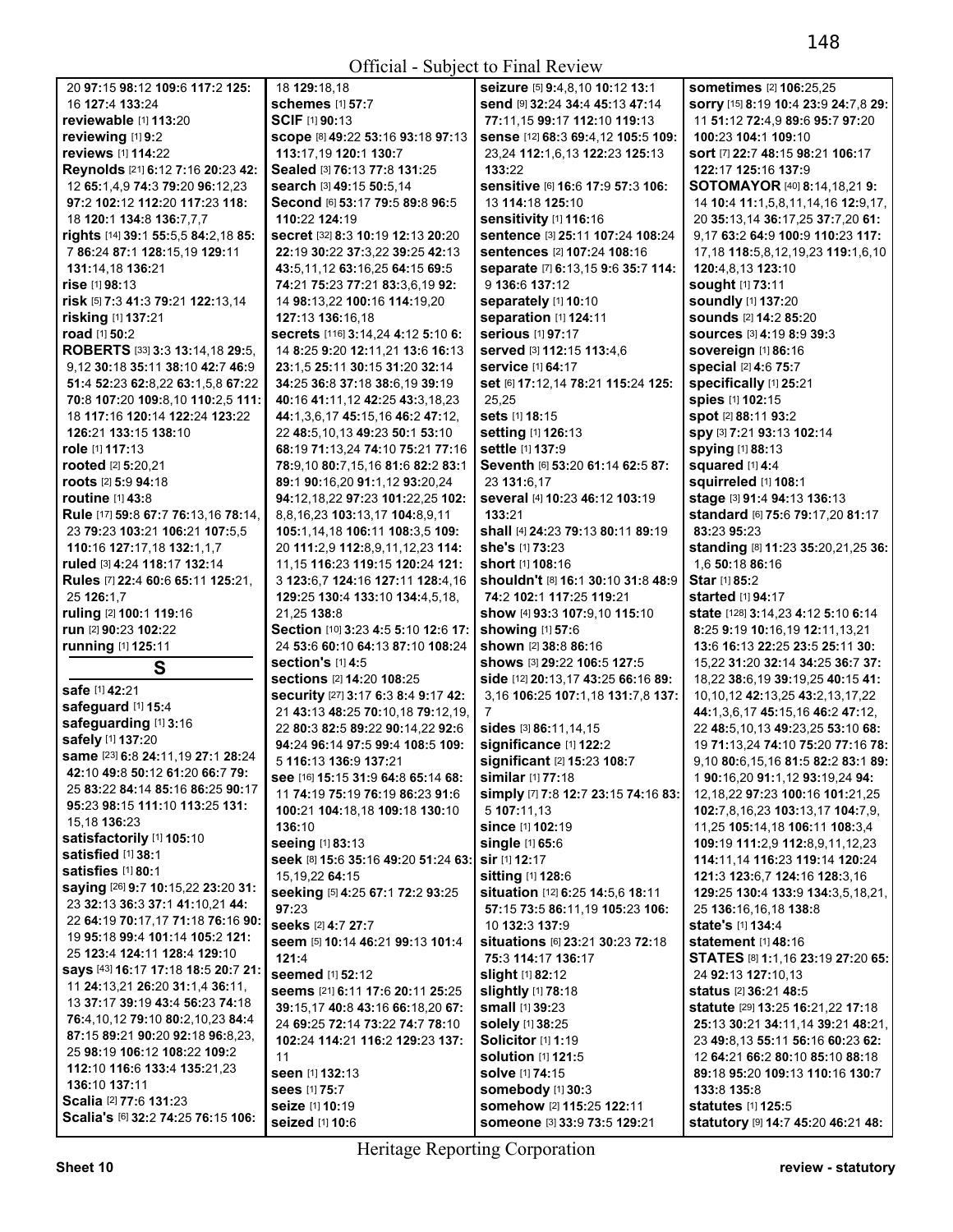1,2

| 4.7 54:14 68:1 87:5 100:6                           |   |
|-----------------------------------------------------|---|
| step [3] 81:9,12 89:7                               |   |
| sticking [1] 66:7                                   |   |
| Still [19] 30:23 31:9 49:15 50:4 65:                |   |
| 8 71:18 78:1 86:18 88:8 89:10 91:                   |   |
| 193:4.6 100:20 107:14 121:12                        |   |
| 122:10 130:19 132:19                                |   |
| stop [1] 95:7                                       |   |
| <b>stress</b> [1] 79:7                              |   |
| strictly [1] 26:13<br>strikes [1] 81:8              |   |
|                                                     |   |
| string [2] 103:3,8<br>strong [2] 48:20 111:7        |   |
| stronger [1] 43:2                                   |   |
| strongest [1] 111:13                                |   |
| strongly [2] 5:20 107:18                            |   |
| <b>struck</b> [1] 64:6                              |   |
| structural [7] 26:9,14 27:22 28:13,                 |   |
| 16 111:5,6                                          |   |
| <b>structure</b> [1] 26:11                          |   |
| struggled [1] 69:23                                 |   |
| struggling [2] 102:6 104:6                          |   |
| stuck [2] 42:11 108:7                               |   |
| stuff [1] 43:4                                      |   |
| subject [7] 39:24 56:11 60:6 75:23                  |   |
| 89:22 100:15 105:12                                 |   |
| subjects [1] 4:19                                   |   |
| <b>submission [3] 9:18,22 69:6</b>                  |   |
| submit [1] 14:5                                     |   |
| submitted [2] 138:12,14                             |   |
| Subsection [11] 14:22 18:1,5 20:4,                  |   |
| 7 26:2,7,12 29:16 135:16,21                         |   |
| subsections [3] 17:22 18:15 25:                     |   |
| 13                                                  |   |
| substantive [2] 79:23 83:23                         |   |
| Substantively [1] 79:23<br><b>success</b> [1] 75:19 |   |
| successful [2] 47:5 134:19                          |   |
| successfully [1] 23:6                               |   |
| sue [2] 11:17 99:5                                  |   |
| <b>sues</b> [1] 31:1                                |   |
| suffering [1] 61:20                                 |   |
| suggested [7] 9:15 13:4 43:25 61:                   |   |
| 2 64:9 82:14 123:11                                 |   |
| suggesting [4] 39:8 65:19 94:11                     |   |
| 124:2                                               |   |
| suggests [2] 21:16 38:5                             |   |
| suing [1] 11:24                                     |   |
| suit [13] 7:12 10:25 11:4 40:6 43:8                 |   |
| 51:7 52:4 64:7 86:7,8 99:10 127:1,                  |   |
| 2                                                   | Í |
| <b>suits</b> [1] 98:21                              |   |
| summary [10] 59:7,9 70:24 86:14,                    | Í |
| 15 87:20 88:15 122:9,9 132:12                       |   |
| super-secret [1] 116:11                             |   |
| Support [3] 18:16 59:9 69:20                        |   |
| <b>supportive [1] 137:3</b>                         |   |
| Suppose [9] 66:8 74:11 77:11 84:                    |   |
| 3 120:16,18,25 121:14 122:15                        |   |
| supposed [2] 70:13 74:23                            |   |
| suppress [14] 10:18 14:25 24:16,                    |   |
| 18,25 28:23 29:1 30:1,4 87:15<br>112:4 135:17,20,23 |   |
| suppressed [4] 30:11 135:25 136:                    |   |
|                                                     |   |

| suppressing [2] 16:23 17:3          | Three [4] 31:11 75:14,14 108:25     |
|-------------------------------------|-------------------------------------|
| suppression [22] 4:6 5:6 12:7 14:   | threshold [2] 12:14 112:22          |
| 6,9,15 15:1,15,18,24 16:2 24:21     | throw [1] 18:23                     |
| 25:14 28:19,21 29:4,7 30:13 48:     | tie [2] 26:21 27:16                 |
| 22 55:18 135:10 136:4               | ties [1] 28:19                      |
| <b>SUPREME</b> [2] 1:1,15           | title [1] 28:2                      |
| <b>surprising</b> [1] 25:8          | titled [1] 17:25                    |
| surveil [1] 107:13                  | today [2] 79:9 102:24               |
| surveillance [55] 5:4 14:2,12,16    | Today's [2] 3:3 104:21              |
| 15:13 24:23 25:18,22 28:1 36:23     | together [3] 14:21 25:8 137:15      |
| 37:11 38:24 45:8 53:8,13 54:25      | took [1] 52:11                      |
| 55:19 56:2 58:11 60:14 64:12 77:    | tort [3] 42:20 43:10,12             |
| 22 79:15 80:18 81:2,14 82:22 83:    | Totten [21] 6:12 7:7,9,11,18,24 20  |
| 15 87:13.21 89:21.25 90:7 95:25     | 23 43:4 74:1 97:23 98:9.19 102:     |
| 105:24 106:5,6 109:7,14,16,21       | 14,21 112:20 118:18 136:6,8,10,     |
| 110:4 113:13.21 114:24 115:10.      | 11.24                               |
| 13 116:7,19 117:14 124:6 125:15     | Totten-like [1] 39:18               |
| 127:2 135:3.11                      | touch [1] 102:1                     |
| Surveilled [8] 11:17,24 12:3 19:11  | toward [1] 30:12                    |
| 35:16.22 36:6 37:2                  | traditional [2] 67:6 127:17         |
| <b>surveying [1] 31:2</b>           | transaction [1] 65:25               |
| <b>survive</b> [1] 132:12           | transforms [1] 67:9                 |
| <b>system</b> [1] 22:7              | tremendous [1] 104:5                |
| Т                                   | trial [8] 7:13 23:15,16 55:5 84:11  |
|                                     | 85:23 112:2,3                       |
| talks [7] 18:17 25:16 28:2,3,22 29: | tricky [1] 85:12                    |
| 6 126:3                             | tried [2] 49:5 112:19               |
| target [2] 56:3 57:8                | tries [2] 28:6 73:5                 |
| targets [3] 53:15 127:7 133:3       | trigger [1] 95:20                   |
| technical [1] 111:22                | triggered [3] 12:15 14:18 29:23     |
| Tenet [6] 7:6 98:5,16 130:23 136:   | triggers [1] 52:21                  |
| 24 138:5                            | true [17] 31:17 39:23 49:8 60:1 63: |
| termed [1] 17:25                    | 17 66:19 76:21 77:1,4 84:21 85:     |
| terms [4] 10:5 13:9 33:2 45:7       | 17,18 101:6 114:15 117:9 129:20     |
| <b>Terrazas</b> [1] <b>126:</b> 2   | 135:2                               |
| terrorist [1] 106:9                 | trump [1] 129:22                    |
| terrorists [1] 127:8                | trying [5] 10:8 68:16 91:17 109:19  |
| testimony [1] 37:13                 | 117:3                               |
| text [4] 4:4 58:2 94:20 110:21      | turn [2] 56:2,3                     |
| textual [3] 26:1,13,18              | turned [2] 18:6 116:7               |
| themselves [5] 57:11 64:1,3 128:    | turning [1] 29:3                    |
| 1 130:13                            | two [30] 6:12,13,15 12:5 17:7 26:   |
| <b>theory</b> [1] <b>78:</b> 18     | 12,19 31:10 45:3 53:5 62:12 69:6    |
| there's [25] 12:14 20:16 21:11,12   | 75:18 80:5 87:8 89:7 93:23 106:     |
| 30:10 37:22 38:4 41:11 55:10 75:    | 15 107:6.24 110:13 111:12 120:      |
| 7 80:24 83:9 86:16 97:16 103:10.    | 18 122:20 123:15,16 127:16 128:     |
| 10.16 105:19 106:15 110:13 125:     | 8,9 135:16                          |
| 14 127:16 129:3,14 134:7            | types [1] 135:17                    |
| therefore [4] 38:22 41:4,11 87:25   | typically [1] 131:2                 |
| they've [13] 11:23 12:3 35:22 36:   | U                                   |
| 18 71:2,3,3,8 78:23 80:7 85:21      |                                     |
| 126:12 127:10                       | U.S [2] 65:5 95:25                  |
| thinking [4] 60:7 73:24 104:25      | ultimate [1] 55:1                   |
| 128:21                              | unavailability [1] 62:1             |
| thinks [2] 105:13,17                | unbelievable [1] 74:21              |
| THOMAS [17] 5:14 6:10,21 8:17,      | unconstitutional [1] 113:3          |
| 19,20 29:13,14 30:17 54:2,8,16      | uncovered [1] 108:21                |
| 62:24,25 65:17 66:20 111:19         | under [41] 9:5 10:20 12:25 15:4 20  |
| Thomas's [1] 48:3                   | 22 21:19 25:5,5 37:3 41:12 51:8,9   |
| though [10] 17:7 54:3 58:15 59:14   | 54:23 55:1 56:4 57:22 62:4,10 65    |
| 67:8 70:3,6 73:12 80:10 99:12       | 10,11 75:5 78:15 80:6 81:5 96:12    |
| thoughts [3] 75:14 95:1 128:9       | 97:2 103:13 106:15 110:16 113:      |
| threat [1] 137:7                    | 10 117:23 119:7 121:15.23 122:1     |
|                                     |                                     |
|                                     |                                     |

**threatened** [1] **9:**16 **Three** [4] **31:**11 **75:**14,14 **108:**25 **threshold** [2] **12:**14 **112:**22 **throw** [1] **18:**23 **t**:16 **titled** [1] **17:**25 **today** [2] **79:**9 **102:**24 **Today's** [2] **3:**3 **104:**21 **together** [3] **14:**21 **25:**8 **137:**15 **tort** [3] **42:**20 **43:**10,12 **Totten** [21] **6:**12 **7:**7,9,11,18,24 **20:**  23 **43:**4 **74:**1 **97:**23 **98:**9,19 **102:**  14,21 **112:**20 **118:**18 **136:**6,8,10, **Totten-like** [1] **39:**18 **touch** [1] **102:**1 **t**:12 **traditional** [2] **67:**6 **127:**17 **transaction** [1] **65:**25 **transforms** [1] **67:**9 **tremendous** [1] **104:**5 **trial** [8] **7:**13 **23:**15,16 **55:**5 **84:**11 **85:**23 **112:**2,3 **tricky** [1] **85:**12 **tried** [2] **49:**5 **112:**19 **tries** [2] **28:**6 **73:**5  $20$ **triggered** [3] **12:**15 **14:**18 **29:**23 **2:21 true** [17] **31:**17 **39:**23 **49:**8 **60:**1 **63:**  17 **66:**19 **76:**21 **77:**1,4 **84:**21 **85:**  17,18 **101:**6 **114:**15 **117:**9 **129:**20 **trump** [1] **129:**22 **trying** [5] **10:**8 **68:**16 **91:**17 **109:**19 **turn** [2] **56:**2,3 **turned** [2] **18:**6 **116:**7 **t**:3 **two** [30] **6:**12,13,15 **12:**5 **17:**7 **26:**  12,19 **31:**10 **45:**3 **53:**5 **62:**12 **69:**6 **75:**18 **80:**5 **87:**8 **89:**7 **93:**23 **106:**  15 **107:**6,24 **110:**13 **111:**12 **120:**  18 **122:**20 **123:**15,16 **127:**16 **128: t17 typically** [1] **131:**2 **U U.S** [2] **65:**5 **95:**25 **us**:1 **unavailability** [1] **62:**1 **unbelievable** [1] **74:**21 **ional** [1] **113:**3 **uncovered** [1] **108:**21 **under** [41] **9:**5 **10:**20 **12:**25 **15:**4 **20:**  22 **21:**19 **25:**5,5 **37:**3 **41:**12 **51:**8,9 **54:**23 **55:**1 **56:**4 **57:**22 **62:**4,10 **65:**  10,11 **75:**5 **78:**15 **80:**6 **81:**5 **96:**12

**124:**7 **127:**12 **128:**9,11 **132:**17 **134:**8 **underlying** [3] **73:**10 **76:**3 **122:**7 **undermine** [1] **49:**2 **underneath** [1] **101:**11 **understand** [13] **13:**20 **16:**1 **21:**3 **26:**10 **40:**9 **44:**13 **51:**19,21 **71:**21, 23 **86:**1 **95:**17 **123:**2 **understanding** [6] **42:**25 **43:**17 **44:**6 **91:**14 **104:**21 **120:**23 **understood** [5] **21:**25 **23:**12,20 **38:**  13 **133:**12 **undisputed** [3] **54:**22 **55:**3 **60:**20 **unfair** [1] **57:**14 **uniformly** [1] **57:**13 **UNITED** [5] **1:**1,16 **23:**19 **27:**19 **65:**   $24$ **unlawful** [12] **9:**5,8,12 **10:**13 **13:**2 **36:**11,12,13 **77:**22 **85:**21 **87:**22 **92:**  19 **unlawfully** [14] **10:**6,20 **11:**17,23 **12:**3 **24:**25 **31:**2 **35:**16 **37:**1,24 **90:**  21,25 **92:**12,19 **Unless** [3] **37:**4 **122:**12,12 **unlike** [1] **68:**20 **unlikely** [3] **88:**21 **90:**3,9 **unrealistic** [1] **137:**12 **until** [1] **75:**4 **unusual** [1] **30:**25 **up** [13] **23:**10 **38:**11 **45:**7 **48:**3 **66:**  10 **87:**20 **91:**18 **98:**16 **99:**11 **107:**  23 **125:**25 **126:**13 **136:**3 **usable** [1] **82:**2 **useful** [1] **112:**15 **uses** [4] **4:**11 **18:**1 **24:**19 **66:**6 **using** [31] **4:**1 **14:**3 **20:**18 **22:**22 **23:**  23 **42:**16 **64:**7,20,23 **65:**25 **67:**11, 24,25 **68:**3,8,13 **69:**1,1,3,8 **70:**13 **72:**15,17,21,21,23 **73:**8 **94:**3,4 **100:**11 **111:**10 **utterly** [1] **130:**16 **V vacate** [3] **77:**15 **121:**20 **123:**4 **valid** [4] **53:**12 **61:**6 **76:**15 **102:**1 **validity** [1] **14:**16 **validly** [1] **134:**14 **Vance** [1] **126:**2 **various** [1] **18:**15 **vault** [2] **67:**2 **94:**6 **vehicle** [2] **31:**24 **110:**10 **version** [1] **104:**11 **versus** [5] **3:**8 **7:**6 **104:**21 **112:**20 **138:**5 **victory** [2] **79:**4 **107:**2 **video** [1] **100:**18 **Vietnam** [1] **83:**15 **view** [36] **13:**10 **20:**23 **34:**24 **41:**7 **43:**2,22 **44:**16 **46:**5,14 **47:**1 **48:**18 **52:**12 **76:**15 **79:**24 **88:**19 **98:**4 **105:**  11,16,21,23 **106:**16,19,22,23,24 **107:**8,17,17 **110:**14,24 **111:**7 **117:**  9 **121:**8,24 **122:**19 **124:**8

**violate** [4] **53:**20 **55:**4 **87:**23 **128:**